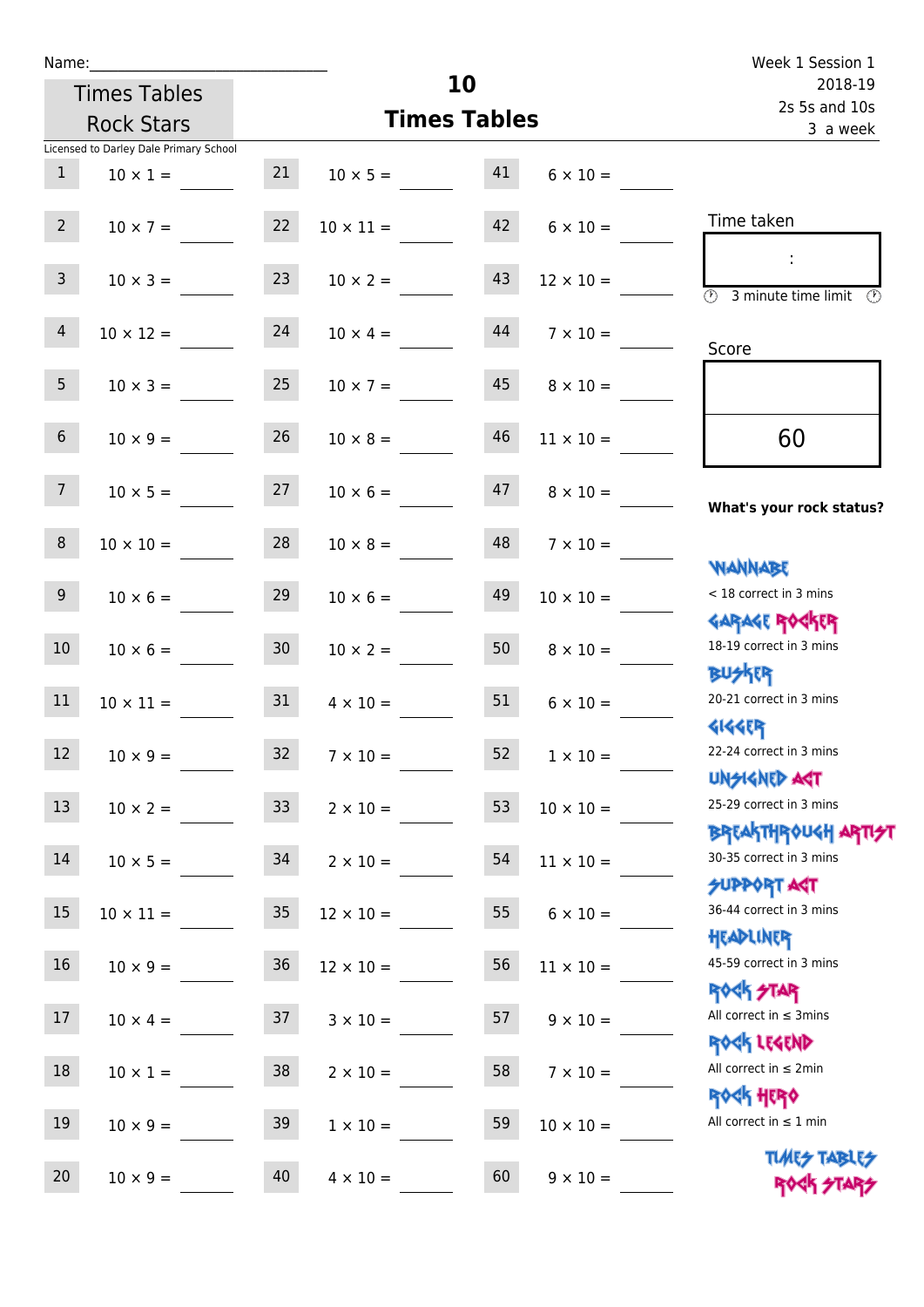| Name:           |                                        |                  |                      |                          |                 | Week 1 Session 2                                                  |
|-----------------|----------------------------------------|------------------|----------------------|--------------------------|-----------------|-------------------------------------------------------------------|
|                 | <b>Times Tables</b>                    |                  | 10                   | 2018-19<br>2s 5s and 10s |                 |                                                                   |
|                 | <b>Rock Stars</b>                      |                  | <b>Times Tables</b>  | 3 a week                 |                 |                                                                   |
|                 | Licensed to Darley Dale Primary School |                  |                      |                          |                 |                                                                   |
| $\mathbf{1}$    | $40 \div 10 =$                         | 21               | $20 \div 10 =$       | 41                       | $60 \div 10 =$  |                                                                   |
| $2^{\circ}$     | $90 \div 10 =$                         | 22               | $80 \div 10 =$       | 42                       | $70 \div 10 =$  | Time taken                                                        |
| 3 <sup>7</sup>  | $20 \div 10 =$                         | 23               | $20 \div 10 =$       | 43                       | $80 \div 10 =$  | $\overline{\textcircled{1}}$ 3 minute time limit<br>$\mathcal{O}$ |
| $\overline{4}$  | $20 \div 10 =$                         | 24               | $80 \div 10 =$       | 44                       | $30 \div 10 =$  | Score                                                             |
| 5 <sub>1</sub>  | $10 \div 10 =$                         | 25               | $10 \div 10 =$       | 45                       | $90 \div 10 =$  |                                                                   |
| 6               | $30 \div 10 =$                         | 26               | $20 \div 10 =$       | 46                       | $40 \div 10 =$  | 60                                                                |
| $\overline{7}$  | $40 \div 10 =$                         | 27               | $40 \div 10 =$       | 47                       | $110 \div 10 =$ | What's your rock status?                                          |
| 8               | $30 \div 10 =$                         |                  | $28 \t 50 \div 10 =$ | 48                       | $40 \div 10 =$  | <b>JARNARY</b>                                                    |
| 9 <sub>o</sub>  | $10 \div 10 =$                         | 29               | $60 \div 10 =$       | 49                       | $60 \div 10 =$  | < 18 correct in 3 mins<br><b>GARAGE ROCKER</b>                    |
| 10 <sup>°</sup> | $20 \div 10 =$                         | 30 <sup>7</sup>  | $80 \div 10 =$       | 50                       | $120 \div 10 =$ | 18-19 correct in 3 mins<br><b>BUSKER</b>                          |
| 11              | $110 \div 10 = 31$                     |                  | $50 \div 10 =$       | 51                       | $60 \div 10 =$  | 20-21 correct in 3 mins<br><b>4144ER</b>                          |
| 12              | $70 \div 10 =$                         | 32               | $80 \div 10 =$       | 52                       | $80 \div 10 =$  | 22-24 correct in 3 mins<br><b>UNSIGNED AST</b>                    |
| 13              | $90 \div 10 =$                         | 33               | $60 \div 10 =$       | 53                       | $30 \div 10 =$  | 25-29 correct in 3 mins<br><b>BREAKTHROUGH ARTH</b>               |
| 14              | $30 \div 10 =$                         | 34               | $20 \div 10 =$       | 54                       | $120 \div 10 =$ | 30-35 correct in 3 mins<br><b>SUPPORT AGT</b>                     |
| 15              | $40 \div 10 =$                         | $35\phantom{.0}$ | $20 \div 10 =$       | 55                       | $30 \div 10 =$  | 36-44 correct in 3 mins<br>HEADLINER                              |
| 16              | $40 \div 10 =$                         | $36\,$           | $30 \div 10 =$       | 56                       | $10 \div 10 =$  | 45-59 correct in 3 mins<br><b>ROCK STAR</b>                       |
| 17              | $50 \div 10 =$                         | 37               | $50 \div 10 =$       | 57                       | $60 \div 10 =$  | All correct in $\leq$ 3mins<br>ROCK LEGEND                        |
| 18              | $50 \div 10 =$                         | 38               | $110 \div 10 =$      | 58                       | $40 \div 10 =$  | All correct in $\leq 2$ min<br>ROCK HERO                          |
| 19              | $80 \div 10 =$                         | 39               | $50 \div 10 =$       | 59                       | $10 \div 10 =$  | All correct in $\leq 1$ min                                       |
| 20              | $40 \div 10 =$                         | 40               | $60 \div 10 =$       | 60                       | $50 \div 10 =$  | <b>TUARS TABLES</b><br>ROCK STARS                                 |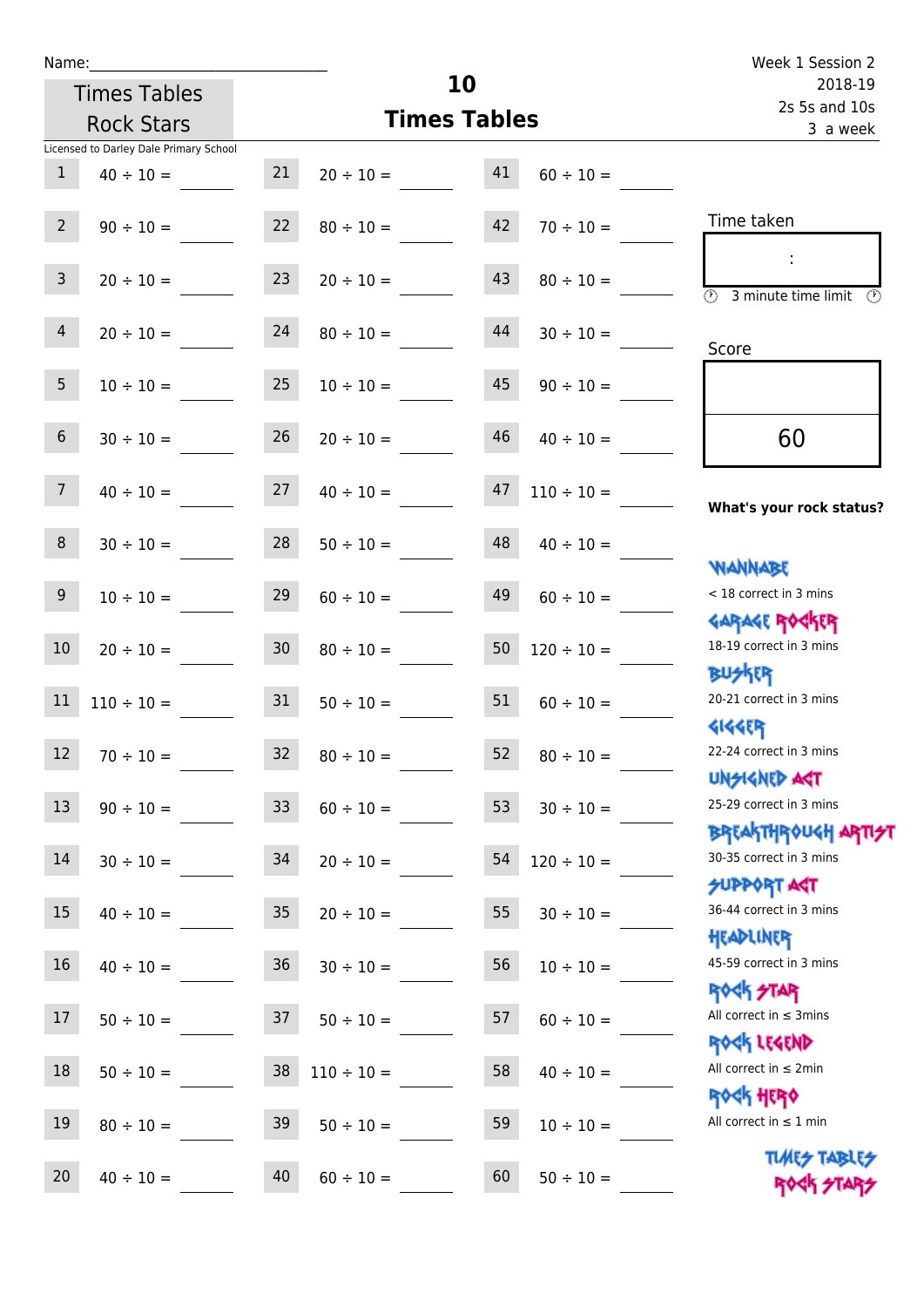| Name:           |                                                      |    |                       | 10                       |                                      | Week 1 Session 3                        |
|-----------------|------------------------------------------------------|----|-----------------------|--------------------------|--------------------------------------|-----------------------------------------|
|                 | <b>Times Tables</b>                                  |    |                       | 2018-19<br>2s 5s and 10s |                                      |                                         |
|                 | <b>Rock Stars</b>                                    |    | <b>Times Tables</b>   | 3 a week                 |                                      |                                         |
|                 | Licensed to Darley Dale Primary School               |    |                       |                          |                                      |                                         |
| 1               | $10 \times 7 =$                                      | 21 | $10 \times 9 =$       | 41                       | $50 \div 10 =$                       |                                         |
| $2^{\circ}$     | $10 \times 5 =$                                      |    |                       |                          | 22 $10 \times 4 = 42$ $90 \div 10 =$ | Time taken                              |
| 3 <sup>7</sup>  | $10 \times 11 =$                                     | 23 | $10 \times 12 =$      | 43                       | $120 \div 10 =$                      | $\sim$ 1.<br>3 minute time limit<br>-09 |
| 4 <sup>1</sup>  | $10 \times 11 =$                                     | 24 | $10 \times 8 =$       | 44                       | $40 \div 10 =$                       | Score                                   |
| 5 <sub>1</sub>  | $10 \times 9 = 25$                                   |    | $10 \times 1 =$       | 45                       | $10 \div 10 =$                       |                                         |
| 6 <sup>1</sup>  | $10 \times 11 =$                                     | 26 | $10 \times 1 =$       | 46                       | $40 \div 10 =$                       | 60                                      |
| 7 <sup>7</sup>  | $10 \times 4 =$                                      | 27 | $10 \times 2 =$       | 47                       | $70 \div 10 =$                       | Add up your time                        |
| 8               | $10 \times 5 =$                                      | 28 | $10 \times 11 =$      | 48                       | $20 \div 10 =$                       | <b>Mins</b>                             |
| 9 <sub>o</sub>  | $10 \times 7 =$                                      |    | $29 \t 10 \times 6 =$ | 49                       | $50 \div 10 =$                       | S2                                      |
| 10 <sup>°</sup> | $10 \times 10 =$                                     |    | $30 \t 10 \times 4 =$ | 50                       | $30 \div 10 =$                       | Total $\_\_$                            |
| 11              | $10 \times 3 =$                                      | 31 | $100 \div 10 =$       | 51                       | $80 \div 10 =$                       | <b>Secs</b><br>S1                       |
| 12 <sup>2</sup> | $10 \times 8 =$                                      |    | $32 \t100 \div 10 =$  | 52                       | $80 \div 10 =$                       |                                         |
| 13              | $10 \times 7 = 33$ $90 \div 10 =$                    |    |                       |                          | 53 $50 \div 10 =$                    | Total $\_\_$                            |
| 14              | $10 \times 4 = 34 \quad 110 \div 10 =$               |    |                       |                          | $54$ 120 ÷ 10 =                      | Add up your score                       |
| 15              | $10 \times 6 =$                                      |    | $35 \t 40 \div 10 =$  |                          | $55 \t 70 \div 10 =$                 |                                         |
| 16              | $10 \times 1 =$                                      |    | $36 \t 80 \div 10 =$  | 56                       | $120 \div 10 =$                      | Total _________                         |
| 17              | $10 \times 11 =$ 37 $40 \div 10 =$ 57 $40 \div 10 =$ |    |                       |                          |                                      |                                         |
| 18              | $10 \times 1 =$                                      |    | $38$ $110 \div 10 =$  | 58                       | $50 \div 10 =$                       |                                         |
| 19              | $10 \times 7 =$                                      |    | $39 \t 20 \div 10 =$  | 59                       | $60 \div 10 =$                       |                                         |
| 20 <sub>2</sub> | $10 \times 8 =$ 40 $100 \div 10 =$ 60                |    |                       |                          | $80 \div 10 =$                       |                                         |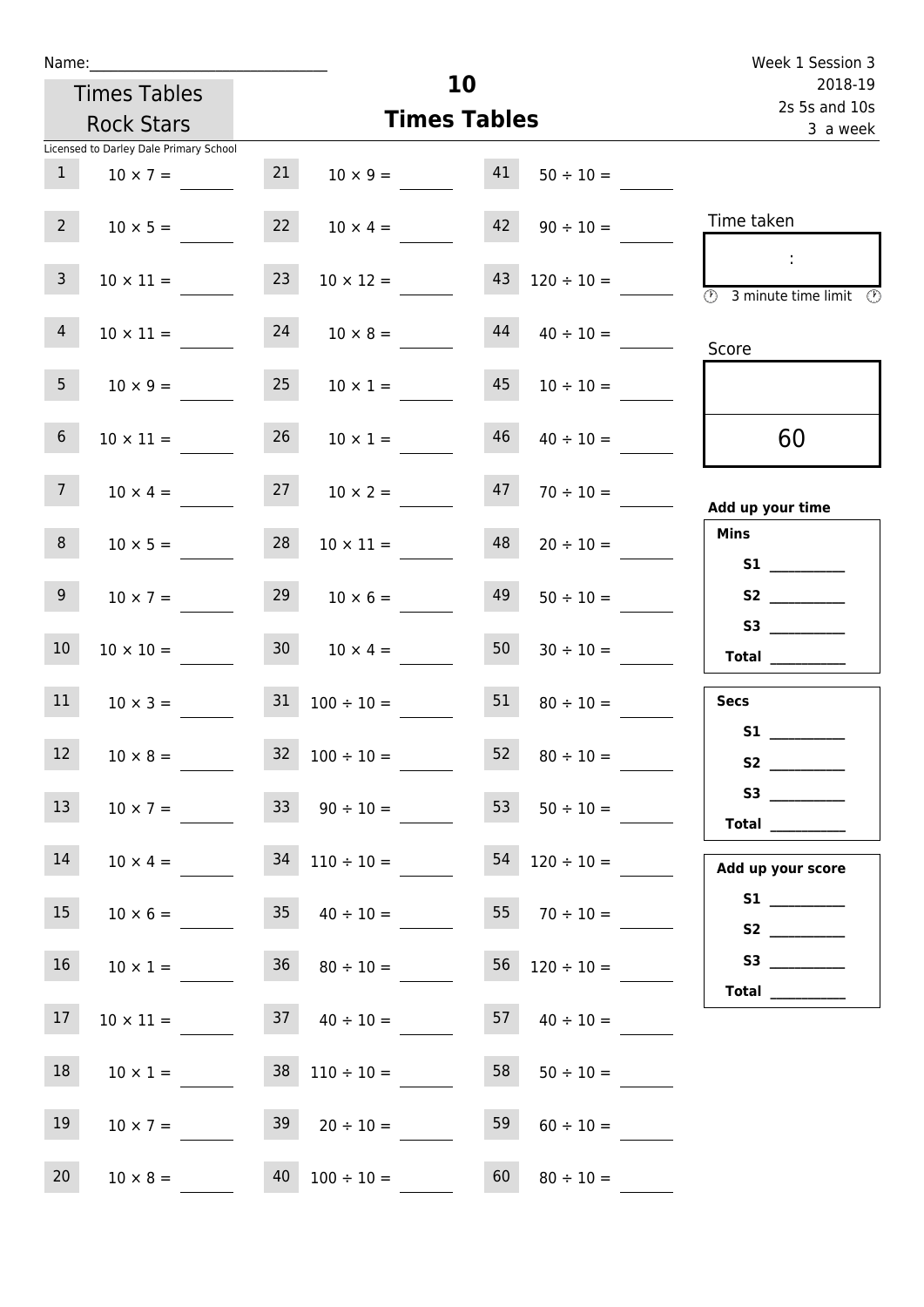| Name:           |                                        |    |                     |          |                  | Week 2 Session 1                                                 |
|-----------------|----------------------------------------|----|---------------------|----------|------------------|------------------------------------------------------------------|
|                 | <b>Times Tables</b>                    |    |                     | 10       |                  | 2018-19<br>2s 5s and 10s                                         |
|                 | <b>Rock Stars</b>                      |    | <b>Times Tables</b> | 3 a week |                  |                                                                  |
|                 | Licensed to Darley Dale Primary School |    |                     |          |                  |                                                                  |
| 1               | $10 \times 7 =$                        | 21 | $10 \times 1 = 41$  |          | $6 \times 10 =$  |                                                                  |
| $2^{\circ}$     | $10 \times 7 =$                        | 22 | $10 \times 7 =$     | 42       | $2 \times 10 =$  | Time taken                                                       |
| 3 <sup>7</sup>  | $10 \times 9 =$                        | 23 | $10 \times 9 =$     | 43       | $10 \times 10 =$ | $\circled{2}$ 3 minute time limit $\circled{2}$                  |
| $\overline{4}$  | $10 \times 11 =$                       | 24 | $10 \times 10 =$    | 44       | $10 \times 10 =$ | Score                                                            |
| 5 <sup>5</sup>  | $10 \times 12 =$                       | 25 | $10 \times 2 =$     | 45       | $5 \times 10 =$  |                                                                  |
| $6\overline{6}$ | $10 \times 1 =$                        | 26 | $10 \times 5 =$     | 46       | $2 \times 10 =$  | 60                                                               |
| 7 <sup>7</sup>  | $10 \times 1 = 27$                     |    | $10 \times 4 =$     | 47       | $6 \times 10 =$  | What's your rock status?                                         |
| 8 <sup>1</sup>  | $10 \times 6 =$                        | 28 | $10 \times 6 =$     | 48       | $9 \times 10 =$  | <b>NANNABE</b>                                                   |
| 9 <sub>o</sub>  | $10 \times 4 =$                        | 29 | $10 \times 8 =$     | 49       | $6 \times 10 =$  | < 18 correct in 3 mins                                           |
| 10 <sup>°</sup> | $10 \times 4 =$                        | 30 | $10 \times 10 =$    | 50       | $3 \times 10 =$  | <b>GARAGE ROGKER</b><br>18-19 correct in 3 mins                  |
| 11              | $10 \times 3 =$                        | 31 | $2 \times 10 =$     | 51       | $5 \times 10 =$  | <b>BU外界</b><br>20-21 correct in 3 mins<br><b>4144EP</b>          |
| 12 <sup>7</sup> | $10 \times 6 =$                        | 32 | $11 \times 10 =$    | 52       | $1\times10=$     | 22-24 correct in 3 mins<br><b>UNSIGNED AGT</b>                   |
| 13              | $10 \times 1 =$                        | 33 | $6 \times 10 =$     | 53       | $9 \times 10 =$  | 25-29 correct in 3 mins                                          |
| 14              | $10 \times 10 =$                       | 34 | $8 \times 10 =$     | 54       | $2 \times 10 =$  | <b>BREAKTHROUGH ARTI<del>S</del>T</b><br>30-35 correct in 3 mins |
| 15              | $10 \times 10 =$                       | 35 | $7 \times 10 =$     | 55       | $11 \times 10 =$ | <b>SUPPORT AGT</b><br>36-44 correct in 3 mins                    |
| 16              | $10 \times 9 =$                        | 36 | $12 \times 10 =$    | 56       | $8 \times 10 =$  | HEADLINER<br>45-59 correct in 3 mins                             |
| 17              | $10 \times 2 =$                        | 37 | $9 \times 10 =$     | 57       | $11 \times 10 =$ | <b>ROCK STAR</b><br>All correct in $\leq$ 3mins                  |
| 18              | $10 \times 4 =$                        | 38 | $3 \times 10 =$     | 58       | $6 \times 10 =$  | ROCK LEGEND<br>All correct in $\leq 2$ min                       |
| 19              | $10 \times 11 =$                       | 39 | $11 \times 10 =$    | 59       | $9 \times 10 =$  | <b>ROCK HERO</b><br>All correct in $\leq 1$ min                  |
| 20              | $10 \times 8 =$                        | 40 | $5 \times 10 =$     | 60       | $1 \times 10 =$  | <b>TUARS TABLES</b><br>ROCK STARS                                |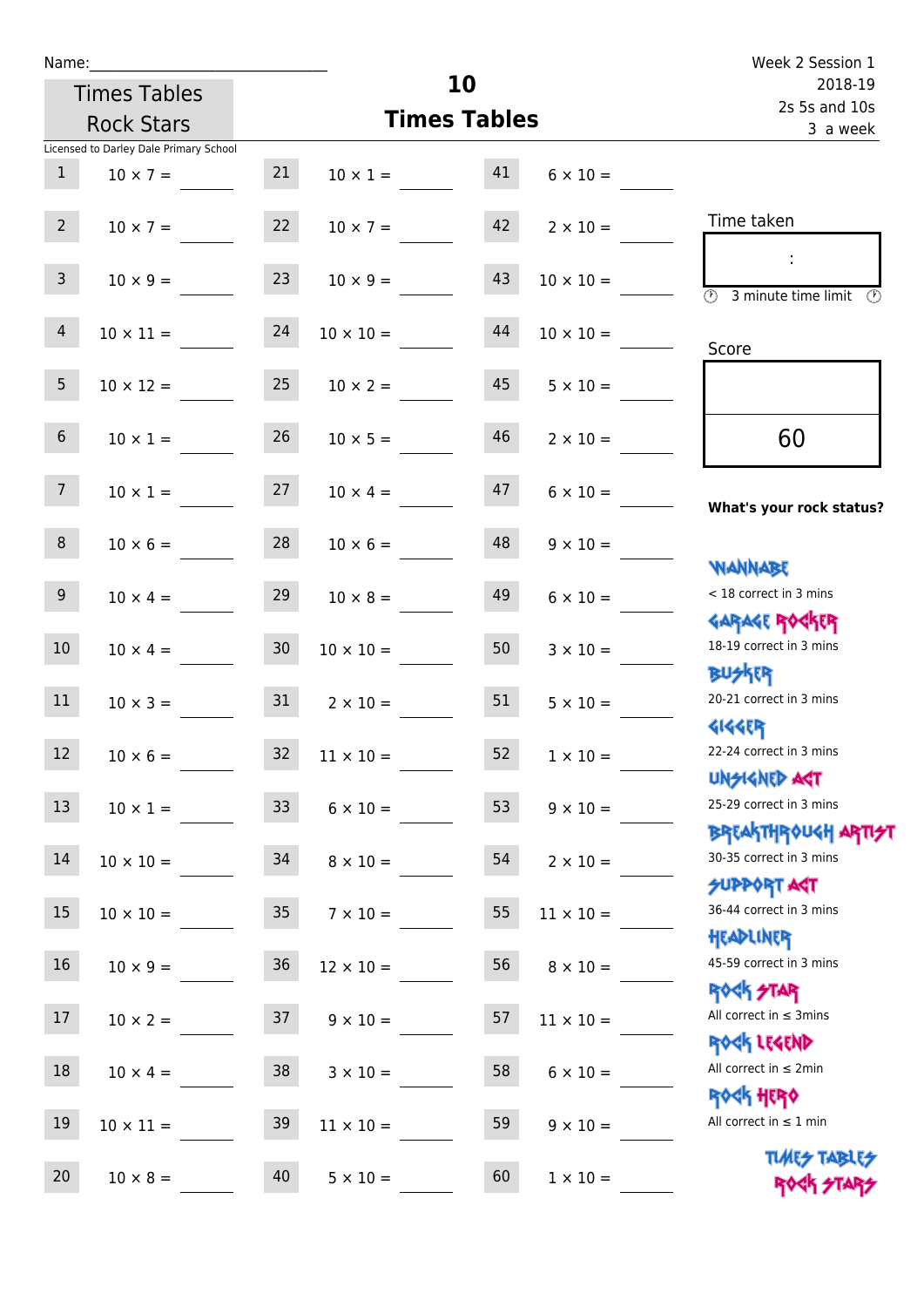| Name:          |                                        |                 |                                          | 10                       |                 | Week 2 Session 2                                                              |
|----------------|----------------------------------------|-----------------|------------------------------------------|--------------------------|-----------------|-------------------------------------------------------------------------------|
|                | <b>Times Tables</b>                    |                 |                                          | 2018-19<br>2s 5s and 10s |                 |                                                                               |
|                | <b>Rock Stars</b>                      |                 | <b>Times Tables</b>                      | 3 a week                 |                 |                                                                               |
|                | Licensed to Darley Dale Primary School |                 |                                          |                          |                 |                                                                               |
| $\mathbf{1}$   | $110 \div 10 =$                        |                 | $21 \t 30 \div 10 =$                     | 41                       | $70 \div 10 =$  |                                                                               |
| $2^{\circ}$    | $10 \div 10 =$                         |                 | $22 \t 120 \div 10 = 42 \t 80 \div 10 =$ |                          |                 | Time taken                                                                    |
| $\mathbf{3}$   | $60 \div 10 =$                         |                 | $23 \t100 \div 10 =$                     | 43                       | $90 \div 10 =$  | $\overline{\textcircled{2}}$ 3 minute time limit $\overline{\textcircled{2}}$ |
| $\overline{4}$ | $70 \div 10 =$                         |                 | $24$ $70 \div 10 =$                      | 44                       | $10 \div 10 =$  | Score                                                                         |
| 5 <sub>1</sub> | $60 \div 10 =$ 25                      |                 | $90 \div 10 =$                           | 45                       | $100 \div 10 =$ |                                                                               |
| 6 <sup>1</sup> | $10 \div 10 =$                         | 26              | $60 \div 10 =$                           | 46                       | $50 \div 10 =$  | 60                                                                            |
| 7 <sup>7</sup> | $20 \div 10 =$                         | 27              | $80 \div 10 =$                           | 47                       | $30 \div 10 =$  | What's your rock status?                                                      |
| 8              |                                        |                 | $10 \div 10 = 28$ $30 \div 10 = 48$      |                          | $50 \div 10 =$  | <b>NANNABE</b>                                                                |
| 9              | $10 \div 10 =$                         | 29              | $60 \div 10 =$                           | 49                       | $60 \div 10 =$  | < 18 correct in 3 mins<br><b>GARAGE ROCKER</b>                                |
| 10             | $100 \div 10 =$                        | 30 <sup>1</sup> | $20 \div 10 =$                           | 50                       | $90 \div 10 =$  | 18-19 correct in 3 mins<br><b>BUSKER</b>                                      |
| 11             | $20 \div 10 =$                         | 31              | $60 \div 10 =$                           | 51                       | $10 \div 10 =$  | 20-21 correct in 3 mins<br><b>4144ER</b>                                      |
| 12             | $70 \div 10 =$                         | 32              | $40 \div 10 =$                           | 52                       | $50 \div 10 =$  | 22-24 correct in 3 mins<br><b>UNSIGNED AST</b>                                |
| 13             | $60 \div 10 =$                         | 33 <sup>°</sup> | $30 \div 10 =$                           | 53                       | $20 \div 10 =$  | 25-29 correct in 3 mins<br><b>BREAKTHROUGH ARTH</b>                           |
| 14             | $70 \div 10 =$                         | 34              | $70 \div 10 =$                           | 54                       | $90 \div 10 =$  | 30-35 correct in 3 mins<br><b>SUPPORT AGT</b>                                 |
| 15             | $60 \div 10 =$                         | $35\,$          | $120 \div 10 =$                          | 55                       | $110 \div 10 =$ | 36-44 correct in 3 mins<br>HEADLINER                                          |
| 16             | $60 \div 10 =$                         | 36              | $50 \div 10 =$                           | 56                       | $70 \div 10 =$  | 45-59 correct in 3 mins<br><b>ROCK STAR</b>                                   |
| 17             | $90 \div 10 =$                         | 37              | $70 \div 10 =$                           | 57                       | $40 \div 10 =$  | All correct in $\leq$ 3mins<br>ROCK LEGEND                                    |
| 18             | $60 \div 10 =$                         | 38              | $40 \div 10 =$                           | 58                       | $40 \div 10 =$  | All correct in $\leq 2$ min<br><b>ROCK HERO</b>                               |
| 19             | $40 \div 10 =$                         | 39              | $70 \div 10 =$                           | 59                       | $110 \div 10 =$ | All correct in $\leq 1$ min                                                   |
| 20             | $110 \div 10 =$                        | 40              | $80 \div 10 =$                           | 60                       | $120 \div 10 =$ | <b>TUARS TABLES</b><br>ROCK STARS                                             |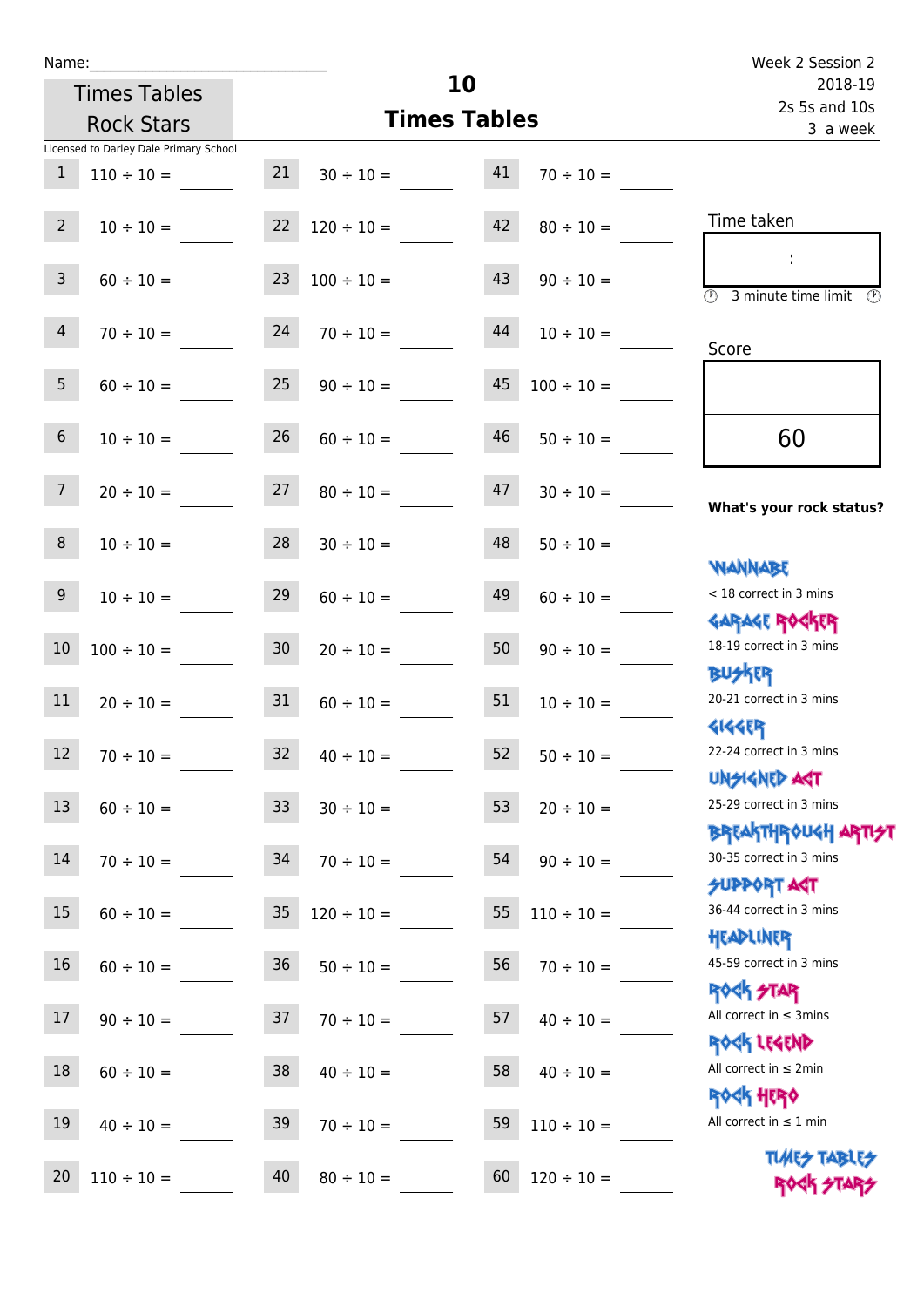| Name:           |                                        |                     |                                    |    | Week 2 Session 3             |                                      |
|-----------------|----------------------------------------|---------------------|------------------------------------|----|------------------------------|--------------------------------------|
|                 | <b>Times Tables</b>                    |                     |                                    | 10 |                              | 2018-19                              |
|                 | <b>Rock Stars</b>                      | <b>Times Tables</b> |                                    |    | 2s 5s and 10s<br>3 a week    |                                      |
|                 | Licensed to Darley Dale Primary School |                     |                                    |    |                              |                                      |
| 1               | $10 \times 6 =$                        | 21                  | $10 \times 7 =$                    | 41 | $50 \div 10 =$               |                                      |
| $2^{\circ}$     | $10 \times 3 =$                        | 22                  | $10 \times 3 =$                    |    | $42 \overline{20 \div 10} =$ | Time taken                           |
| 3 <sup>7</sup>  | $10 \times 9 =$                        | 23                  | $10 \times 2 =$                    | 43 | $40 \div 10 =$               | 3 minute time limit<br>$\mathcal{O}$ |
| $\overline{4}$  | $10 \times 5 =$                        | 24                  | $10 \times 5 =$                    | 44 | $50 \div 10 =$               | Score                                |
| 5 <sub>5</sub>  | $10 \times 2 = 25$                     |                     | $10 \times 8 =$                    | 45 | $10 \div 10 =$               |                                      |
| 6 <sup>1</sup>  | $10 \times 4 =$                        | 26                  | $10 \times 1 =$                    | 46 | $40 \div 10 =$               | 60                                   |
| $7\overline{ }$ | $10 \times 12 =$                       | 27                  | $10 \times 7 =$                    | 47 | $40 \div 10 =$               | Add up your time                     |
| 8 <sup>1</sup>  |                                        |                     | $10 \times 8 = 28$ $10 \times 3 =$ | 48 | $120 \div 10 =$              | <b>Mins</b><br><b>S1</b>             |
| 9 <sub>o</sub>  | $10 \times 4 =$                        | 29                  | $10 \times 12 =$                   | 49 | $30 \div 10 =$               | S2                                   |
| 10 <sup>°</sup> | $10 \times 12 =$                       | 30                  | $10 \times 8 =$                    | 50 | $10 \div 10 =$               | S3<br>Total $\qquad$                 |
| 11              | $10 \times 3 =$                        | 31                  | $20 \div 10 =$                     | 51 | $30 \div 10 =$               | <b>Secs</b>                          |
| 12 <sup>2</sup> | $10 \times 9 =$                        |                     | $32 \quad 120 \div 10 =$           |    | $52 \t 50 \div 10 =$         | <b>S1</b>                            |
| 13              |                                        |                     | $10 \times 11 =$ $33 \div 10 =$    |    | $100 \div 10 =$              | Total                                |
| 14              |                                        |                     | $10 \times 6 = 34$ $50 \div 10 =$  |    | $54 \quad 100 \div 10 =$     | Add up your score                    |
| 15              | $10 \times 9 =$                        |                     | $35 \quad 110 \div 10 =$           |    | 55 $40 \div 10 =$            |                                      |
| 16              | $10 \times 1 =$                        |                     | $36 \t 40 \div 10 =$               |    | $56 \quad 110 \div 10 =$     |                                      |
| 17              |                                        |                     | $10 \times 8 =$ 37 $100 \div 10 =$ |    | $57 \quad 110 \div 10 =$     |                                      |
| 18              | $10 \times 9 =$                        |                     | $38$ $20 \div 10 =$                |    | $58 \t 90 \div 10 =$         |                                      |
| 19              | $10 \times 12 =$                       | 39                  | $10 \div 10 =$                     | 59 | $80 \div 10 =$               |                                      |

20  $10 \times 11 =$  40  $70 \div 10 =$  60  $90 \div 10 =$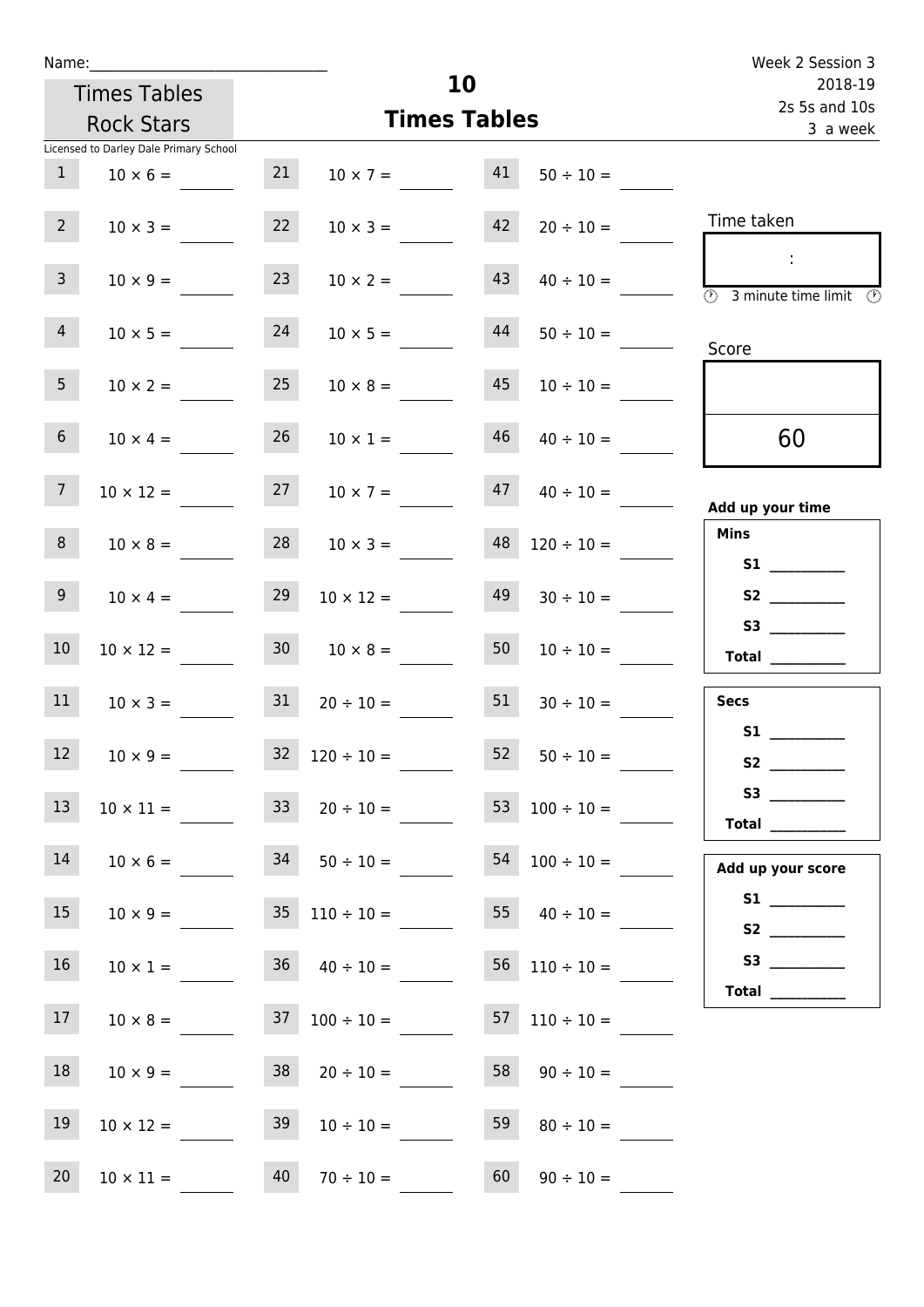| Name:            |                                        |                 | Week 3 Session 1     |                          |                 |                                                                  |
|------------------|----------------------------------------|-----------------|----------------------|--------------------------|-----------------|------------------------------------------------------------------|
|                  | <b>Times Tables</b>                    |                 |                      | 2018-19<br>2s 5s and 10s |                 |                                                                  |
|                  | <b>Rock Stars</b>                      |                 | <b>Times Tables</b>  | 3 a week                 |                 |                                                                  |
|                  | Licensed to Darley Dale Primary School |                 |                      |                          |                 |                                                                  |
| 1                | $2 \times 9 =$                         |                 | $21 \t 2 \times 5 =$ | 41                       | $11 \times 2 =$ |                                                                  |
| 2                | $2 \times 8 =$                         | 22              | $2 \times 11 =$      |                          | $1 \times 2 =$  | Time taken                                                       |
| 3 <sup>7</sup>   | $2 \times 6 =$                         | 23              | $2 \times 5 =$       | 43                       | $8 \times 2 =$  | $\overline{\textcircled{2}}$ 3 minute time limit<br>O)           |
| $\overline{4}$   | $2 \times 7 = 24$                      |                 | $2 \times 5 =$       | 44                       | $11 \times 2 =$ | Score                                                            |
| 5 <sup>1</sup>   | $2 \times 5 = 25$                      |                 | $2 \times 4 =$       | 45                       | $7 \times 2 =$  |                                                                  |
| 6 <sup>1</sup>   | $2 \times 10 =$                        | 26              | $2 \times 10 =$      | 46                       | $4 \times 2 =$  | 60                                                               |
| 7 <sup>7</sup>   | $2 \times 5 = 27$                      |                 | $2 \times 2 =$       | 47                       | $3 \times 2 =$  | What's your rock status?                                         |
| 8                | $2 \times 12 =$                        | 28              | $2 \times 11 =$      | 48                       | $5 \times 2 =$  | <b>WANNABE</b>                                                   |
| 9 <sub>o</sub>   | $2 \times 7 =$                         | 29              | $2 \times 1 =$       | 49                       | $6 \times 2 =$  | < 18 correct in 3 mins<br><b>GARAGE ROCKER</b>                   |
| 10 <sup>°</sup>  | $2 \times 11 =$                        | 30 <sub>o</sub> | $2 \times 9 =$       | 50                       | $10 \times 2 =$ | 18-19 correct in 3 mins<br><b>BUSKER</b>                         |
| 11               | $2 \times 3 = 31$                      |                 | $6 \times 2 =$       | 51                       | $9 \times 2 =$  | 20-21 correct in 3 mins<br><b>4144EP</b>                         |
| 12               | $2 \times 8 =$                         | 32              | $7 \times 2 =$       | 52                       | $5 \times 2 =$  | 22-24 correct in 3 mins<br><b>UNSIGNED AST</b>                   |
| 13               | $2 \times 12 =$                        | 33 <sup>°</sup> | $7 \times 2 =$       | 53                       | $8 \times 2 =$  | 25-29 correct in 3 mins<br><b>BREAKTHROUGH ARTI<del>S</del>T</b> |
| 14               | $2 \times 5 =$                         | 34              | $10 \times 2 =$      | 54                       | $1 \times 2 =$  | 30-35 correct in 3 mins<br><b>SUPPORT AGT</b>                    |
| 15 <sub>15</sub> | $2 \times 5 =$                         | 35 <sub>o</sub> | $1 \times 2 =$       | 55                       | $1 \times 2 =$  | 36-44 correct in 3 mins<br>HEADLINER                             |
| 16               | $2 \times 4 =$                         | $36\,$          | $5 \times 2 =$       | 56                       | $3 \times 2 =$  | 45-59 correct in 3 mins<br>ROCK STAR                             |
| 17               | $2 \times 5 =$                         | 37              | $2 \times 2 =$       | 57                       | $8 \times 2 =$  | All correct in $\leq$ 3mins<br>ROCK LEGEND                       |
| $18\,$           | $2 \times 10 =$                        | $38\,$          | $10 \times 2 =$      | 58                       | $5 \times 2 =$  | All correct in $\leq 2$ min                                      |
| 19               | $2 \times 3 =$                         | 39              | $7 \times 2 =$       | 59                       | $2 \times 2 =$  | ROCK HERO<br>All correct in $\leq 1$ min                         |
| 20               | $2 \times 2 =$                         | 40              | $6 \times 2 =$       | 60                       | $7 \times 2 =$  | <b>TUARS TABLES</b><br>ROCK STARS                                |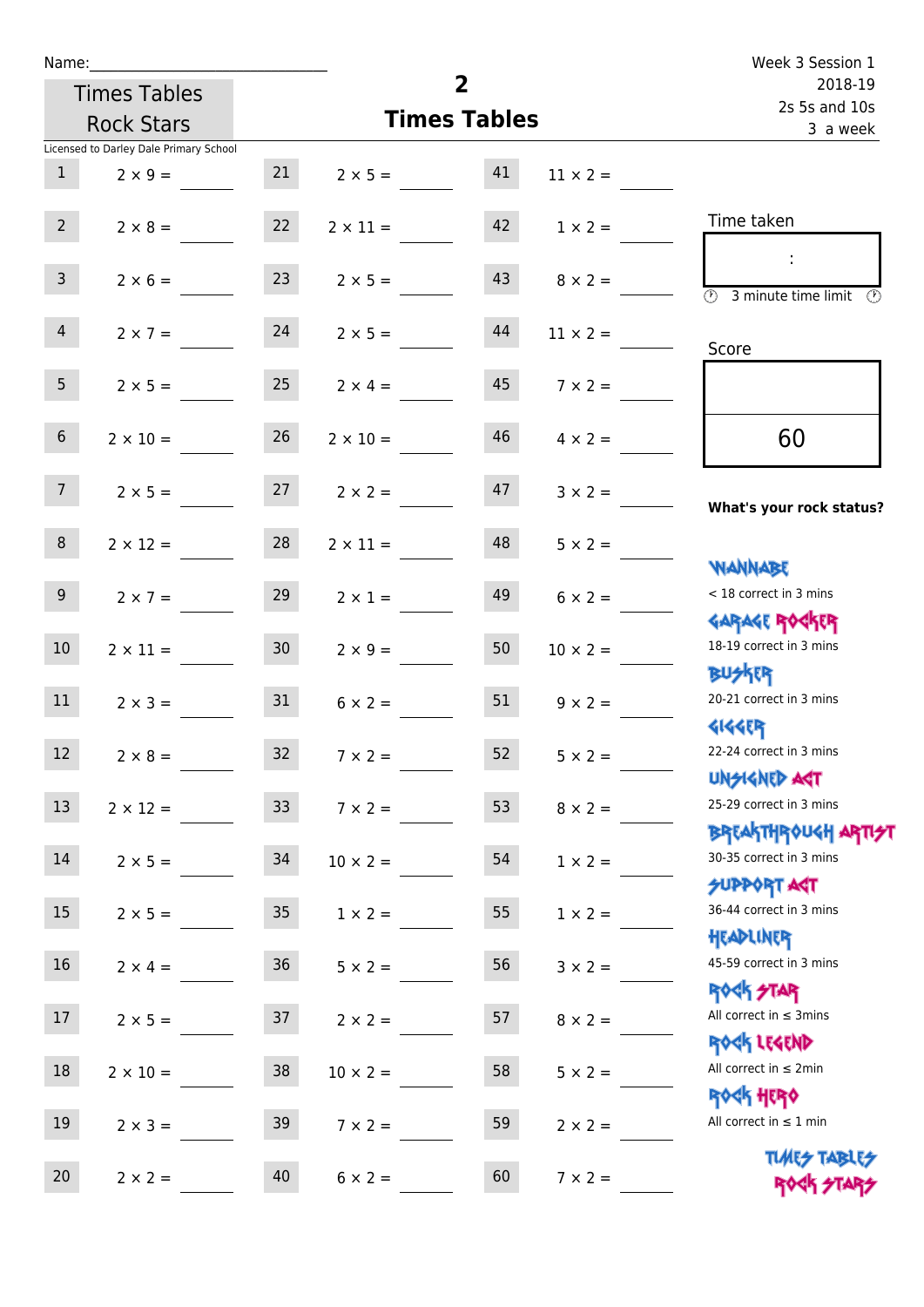| Name:           |                                        |                 |                     | Week 3 Session 2         |                   |                                                                    |
|-----------------|----------------------------------------|-----------------|---------------------|--------------------------|-------------------|--------------------------------------------------------------------|
|                 | <b>Times Tables</b>                    |                 | $\overline{2}$      | 2018-19<br>2s 5s and 10s |                   |                                                                    |
|                 | <b>Rock Stars</b>                      |                 | <b>Times Tables</b> | 3 a week                 |                   |                                                                    |
|                 | Licensed to Darley Dale Primary School |                 |                     |                          |                   |                                                                    |
| $\mathbf{1}$    | $2 \div 2 =$                           | 21              | $18 \div 2 =$       | 41                       | $12 \div 2 =$     |                                                                    |
| $2^{\circ}$     | $12 \div 2 =$                          | 22              | $20 \div 2 =$       | 42                       | $20 \div 2 =$     | Time taken                                                         |
| 3 <sup>7</sup>  | $4 \div 2 =$                           | 23              | $22 \div 2 =$       | 43                       | $22 \div 2 =$     | $\overline{\textcircled{2}}$ 3 minute time limit $\textcircled{2}$ |
| $\overline{4}$  | $8 \div 2 =$                           | 24              | $2 \div 2 =$        | 44                       | $24 \div 2 =$     | Score                                                              |
| 5 <sub>1</sub>  | $12 \div 2 = 25$                       |                 | $16 \div 2 =$       | 45                       | $10 \div 2 =$     |                                                                    |
| 6 <sup>1</sup>  | $10 \div 2 =$                          | 26              | $24 \div 2 =$       | 46                       | $22 \div 2 =$     | 60                                                                 |
| 7 <sup>7</sup>  | $24 \div 2 =$                          |                 | $27 \t 6 \div 2 =$  | 47                       | $2 \div 2 =$      | What's your rock status?                                           |
| 8 <sup>1</sup>  | $4 \div 2 =$                           | 28              | $16 \div 2 =$       |                          | $48$ $2 \div 2 =$ | <b>YIANNABE</b>                                                    |
| 9 <sub>o</sub>  | $8 \div 2 =$                           | 29              | $16 \div 2 =$       | 49                       | $4 \div 2 =$      | < 18 correct in 3 mins                                             |
| 10 <sup>°</sup> | $12 \div 2 =$                          | 30 <sub>o</sub> | $18 \div 2 =$       | 50                       | $12 \div 2 =$     | <b>GARAGE ROCKER</b><br>18-19 correct in 3 mins<br><b>BUSKER</b>   |
| 11              | $8 \div 2 =$                           | 31              | $14 \div 2 =$       | 51                       | $22 \div 2 =$     | 20-21 correct in 3 mins<br><b>4144EP</b>                           |
| 12              | $14 \div 2 =$                          | 32              | $22 \div 2 =$       | 52                       | $16 \div 2 =$     | 22-24 correct in 3 mins<br><b>UNSIGNED AST</b>                     |
| 13              | $22 \div 2 =$                          | 33              | $2 \div 2 =$        | 53                       | $20 \div 2 =$     | 25-29 correct in 3 mins<br><b>BREAKTHROUGH ART!</b>                |
| 14              | $2 \div 2 =$                           | 34              | $10 \div 2 =$       | 54                       | $12 \div 2 =$     | 30-35 correct in 3 mins<br><b>SUPPORT AGT</b>                      |
| 15              | $6 \div 2 =$                           | $35\,$          | $4 \div 2 =$        | 55                       | $2 \div 2 =$      | 36-44 correct in 3 mins<br>HEADLINER                               |
| 16              | $2 \div 2 =$                           | $36\,$          | $12 \div 2 =$       | 56                       | $14 \div 2 =$     | 45-59 correct in 3 mins<br><b>ROCK STAR</b>                        |
| 17              | $4 \div 2 =$                           | 37              | $6 \div 2 =$        | 57                       | $22 \div 2 =$     | All correct in $\leq$ 3mins<br>ROCK LEGEND                         |
| 18              | $22 \div 2 =$                          | 38              | $16 \div 2 =$       | 58                       | $8 \div 2 =$      | All correct in $\leq 2$ min<br><b>ROCK HERO</b>                    |
| 19              | $2 \div 2 =$                           | 39              | $12 \div 2 =$       | 59                       | $24 \div 2 =$     | All correct in $\leq 1$ min                                        |
| 20              | $24 \div 2 =$                          | 40              | $22 \div 2 =$       | 60                       | $4 \div 2 =$      | <b>TUARS TABLES</b><br>ROCK STARS                                  |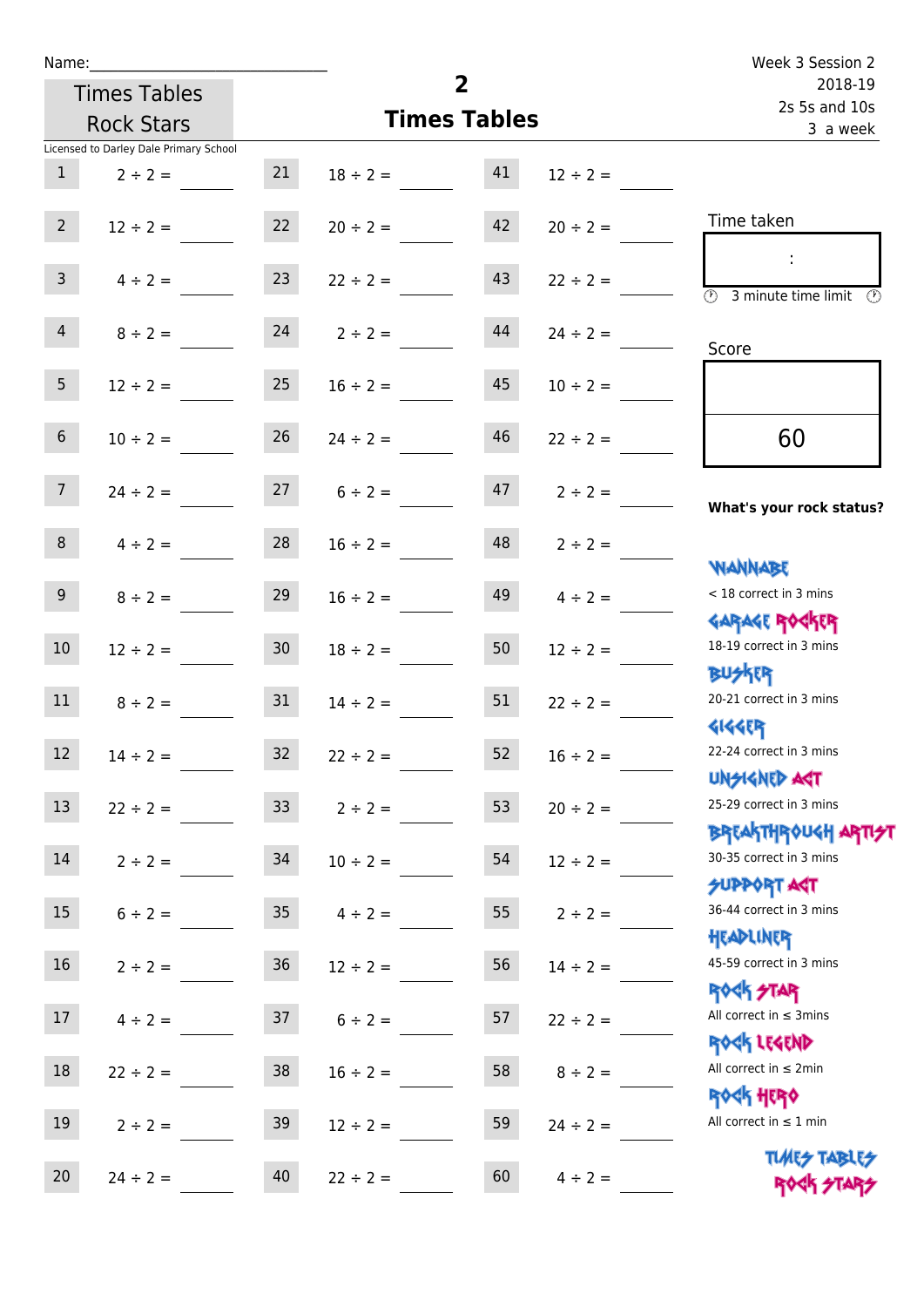| Name:           |                                        |    |                      |                     |                    | Week 3 Session 3                                                                      |
|-----------------|----------------------------------------|----|----------------------|---------------------|--------------------|---------------------------------------------------------------------------------------|
|                 | <b>Times Tables</b>                    |    |                      | $\overline{2}$      |                    | 2018-19<br>2s 5s and 10s                                                              |
|                 | <b>Rock Stars</b>                      |    |                      | <b>Times Tables</b> |                    | 3 a week                                                                              |
|                 | Licensed to Darley Dale Primary School |    |                      |                     |                    |                                                                                       |
| 1               | $2 \times 9 =$                         |    | 21 $2 \times 4 =$ 41 |                     | $22 \div 2 =$      |                                                                                       |
| $2^{\circ}$     | $2 \times 6 =$                         | 22 | $2 \times 12 =$      | 42                  | $24 \div 2 =$      | Time taken                                                                            |
| 3 <sup>7</sup>  | $2 \times 6 =$                         | 23 | $2 \times 8 =$       | 43                  | $20 \div 2 =$      | - 11<br>$\overline{\textcircled{2}}$ 3 minute time limit $\overline{\textcircled{2}}$ |
| $\overline{4}$  | $2 \times 6 =$                         | 24 | $2 \times 4 =$       |                     | $44$ 6 ÷ 2 =       | Score                                                                                 |
| 5 <sub>1</sub>  | $2 \times 11 =$                        | 25 | $2 \times 5 =$       |                     | $45 \t 8 \div 2 =$ |                                                                                       |
| 6 <sub>1</sub>  | $2 \times 10 =$                        | 26 | $2 \times 10 =$      |                     | $46$ $4 \div 2 =$  | 60                                                                                    |
| 7 <sup>7</sup>  | $2 \times 12 =$                        |    | $27 \t 2 \times 7 =$ |                     | $47$ $6 \div 2 =$  | Add up your time                                                                      |
| 8 <sub>1</sub>  | $2 \times 10 =$                        |    | $28$ $2 \times 4 =$  | 48                  | $18 \div 2 =$      | <b>Mins</b>                                                                           |
| 9               | $2 \times 5 =$                         | 29 | $2 \times 11 =$      | 49                  | $2 \div 2 =$       | S2                                                                                    |
| 10 <sup>°</sup> | $2 \times 10 =$                        |    | $30 \t 2 \times 4 =$ | 50                  | $20 \div 2 =$      | Total $\_\_$                                                                          |
| 11              | $2 \times 10 =$                        | 31 | $16 \div 2 =$        | 51                  | $16 \div 2 =$      | <b>Secs</b>                                                                           |
| 12              | $2 \times 2 =$                         | 32 | $8 \div 2 =$         | 52                  | $12 \div 2 =$      | S1                                                                                    |
| 13              | $2 \times 3 =$                         |    | $33 \t 4 \div 2 =$   | 53                  | $18 \div 2 =$      | S3<br>Total $\qquad$                                                                  |
| 14              | $2 \times 7 =$                         | 34 | $24 \div 2 =$        | 54                  | $16 \div 2 =$      | Add up your score                                                                     |
| 15              | $2 \times 7 =$                         |    | $35 \t2 \div 2 =$    | 55                  | $18 \div 2 =$      |                                                                                       |
| 16              | $2 \times 6 =$                         |    | $36 \t 8 \div 2 =$   |                     | $56 \t 2 \div 2 =$ |                                                                                       |
| 17              | $2 \times 10 =$                        |    | $37 \t 12 \div 2 =$  |                     | $57 \t24 \div 2 =$ |                                                                                       |
| 18              | $2 \times 7 =$                         |    | $38$ $6 \div 2 =$    | 58                  | $18 \div 2 =$      |                                                                                       |
| 19              | $2 \times 7 =$                         | 39 | $24 \div 2 =$        | 59                  | $18 \div 2 =$      |                                                                                       |
| 20 <sub>2</sub> | $2 \times 8 =$                         | 40 | $4 \div 2 =$         | 60                  | $2 \div 2 =$       |                                                                                       |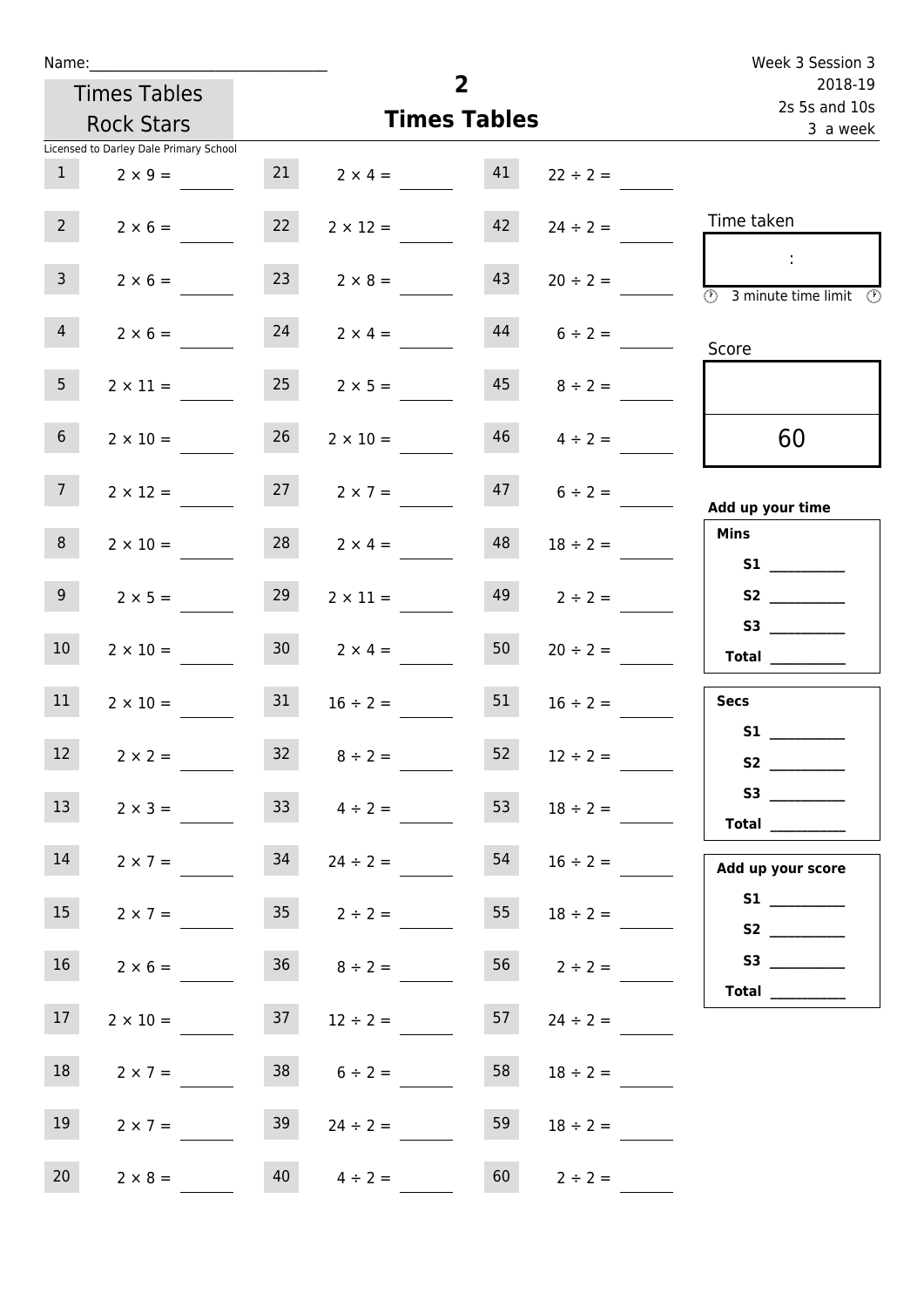| Name:           |                                        |                 |                      | $\overline{2}$           |                 | Week 4 Session 1                                                 |
|-----------------|----------------------------------------|-----------------|----------------------|--------------------------|-----------------|------------------------------------------------------------------|
|                 | <b>Times Tables</b>                    |                 |                      | 2018-19<br>2s 5s and 10s |                 |                                                                  |
|                 | <b>Rock Stars</b>                      |                 | <b>Times Tables</b>  | 3 a week                 |                 |                                                                  |
|                 | Licensed to Darley Dale Primary School |                 |                      |                          |                 |                                                                  |
| 1               | $2 \times 6 =$                         |                 | 21 $2 \times 5 =$ 41 |                          | $7 \times 2 =$  |                                                                  |
| $2^{\circ}$     | $2 \times 9 =$                         | 22              | $2 \times 8 =$       | 42                       | $6 \times 2 =$  | Time taken                                                       |
| 3 <sup>7</sup>  | $2 \times 2 =$                         | 23              | $2 \times 10 =$      | 43                       | $9 \times 2 =$  | (1)<br>3 minute time limit<br>(V)                                |
| $\overline{4}$  | $2 \times 3 =$                         | 24              | $2 \times 9 =$       | 44                       | $10 \times 2 =$ | Score                                                            |
| 5 <sub>1</sub>  | $2 \times 10 =$                        | 25              | $2 \times 9 =$       | 45                       | $1 \times 2 =$  |                                                                  |
| 6 <sup>1</sup>  | $2 \times 9 =$                         | 26              | $2 \times 4 =$       | 46                       | $3 \times 2 =$  | 60                                                               |
| 7 <sup>7</sup>  | $2 \times 6 =$                         | 27              | $2 \times 3 =$       | 47                       | $1 \times 2 =$  | What's your rock status?                                         |
| 8               | $2 \times 9 =$                         | 28              | $2 \times 8 =$       | 48                       | $6 \times 2 =$  | <b>NANNABE</b>                                                   |
| 9 <sub>o</sub>  | $2 \times 12 =$                        | 29              | $2 \times 7 =$       | 49                       | $10 \times 2 =$ | < 18 correct in 3 mins                                           |
| 10 <sup>1</sup> | $2 \times 2 =$                         | 30 <sub>o</sub> | $2 \times 9 =$       | 50 <sup>7</sup>          | $5 \times 2 =$  | <b>GARAGE ROGKER</b><br>18-19 correct in 3 mins<br>BU外四          |
| 11              | $2 \times 7 = 31$                      |                 | $4 \times 2 =$       | 51                       | $2 \times 2 =$  | 20-21 correct in 3 mins<br><b>4144ER</b>                         |
| 12              | $2 \times 8 =$                         | 32              | $6 \times 2 =$       | 52                       | $9 \times 2 =$  | 22-24 correct in 3 mins<br><b>UNSIGNED AGT</b>                   |
| 13              | $2 \times 6 =$                         | 33 <sup>°</sup> | $9 \times 2 =$       | 53                       | $11 \times 2 =$ | 25-29 correct in 3 mins<br><b>BREAKTHROUGH ARTI<del>S</del>T</b> |
| 14              | $2 \times 6 =$                         | 34              | $10 \times 2 =$      | 54                       | $7 \times 2 =$  | 30-35 correct in 3 mins<br><b>SUPPORT AGT</b>                    |
| 15              | $2 \times 5 =$                         | 35              | $2 \times 2 =$       | 55                       | $6 \times 2 =$  | 36-44 correct in 3 mins<br>HEADLINER                             |
| 16              | $2 \times 11 =$                        | 36              | $8 \times 2 =$       | 56                       | $11 \times 2 =$ | 45-59 correct in 3 mins<br><b>ROCK STAR</b>                      |
| 17              | $2 \times 9 =$                         | 37              | $5 \times 2 =$       | 57                       | $4 \times 2 =$  | All correct in $\leq$ 3mins<br>ROCK LEGEND                       |
| 18              | $2 \times 9 =$                         | 38              | $6 \times 2 =$       | 58                       | $11 \times 2 =$ | All correct in $\leq 2$ min<br><b>ROCK HERO</b>                  |
| 19              | $2 \times 6 =$                         | 39              | $3 \times 2 =$       | 59                       | $4 \times 2 =$  | All correct in $\leq 1$ min                                      |
| 20              | $2 \times 10 =$                        | 40              | $6 \times 2 =$       | 60                       | $10 \times 2 =$ | <b>TUARS TABLES</b><br>ROCK STARS                                |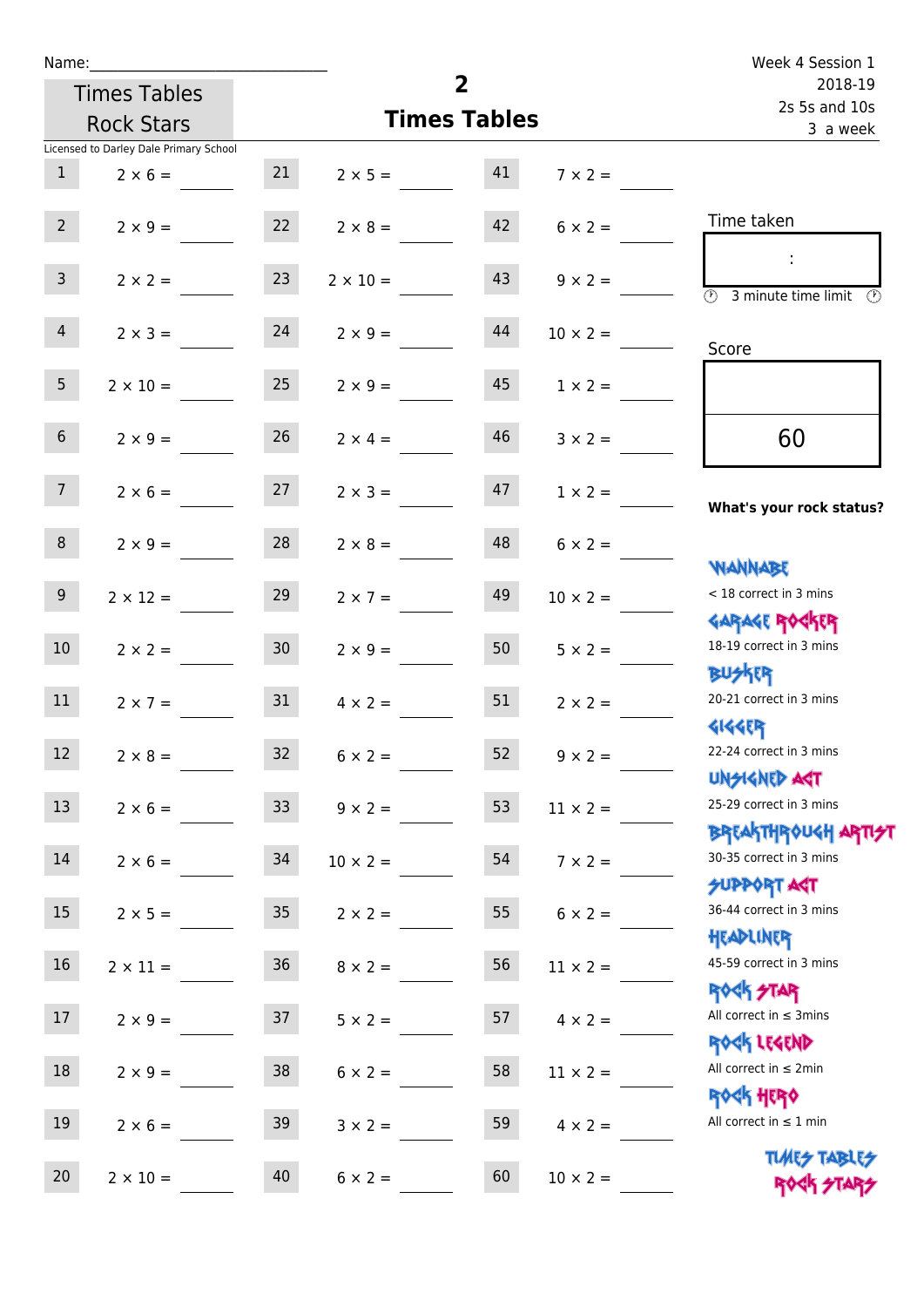| Name:           |                                        |                  |                     | Week 4 Session 2 |               |                                                                    |
|-----------------|----------------------------------------|------------------|---------------------|------------------|---------------|--------------------------------------------------------------------|
|                 | <b>Times Tables</b>                    |                  |                     | $\overline{2}$   |               | 2018-19<br>2s 5s and 10s                                           |
|                 | <b>Rock Stars</b>                      |                  | <b>Times Tables</b> | 3 a week         |               |                                                                    |
|                 | Licensed to Darley Dale Primary School |                  |                     |                  |               |                                                                    |
| 1               | $12 \div 2 =$                          | 21               | $24 \div 2 =$       | 41               | $22 \div 2 =$ |                                                                    |
| $2^{\circ}$     | $20 \div 2 =$                          |                  | $22 \t 8 \div 2 =$  | 42               | $20 \div 2 =$ | Time taken                                                         |
| 3 <sup>7</sup>  | $6 \div 2 =$                           | 23               | $10 \div 2 =$       | 43               | $22 \div 2 =$ | $\overline{\textcircled{2}}$ 3 minute time limit $\textcircled{2}$ |
| $\overline{4}$  | $24 \div 2 =$                          | 24               | $14 \div 2 =$       | 44               | $14 \div 2 =$ | Score                                                              |
| 5 <sub>1</sub>  | $22 \div 2 = 25$                       |                  | $14 \div 2 =$       | 45               | $8 \div 2 =$  |                                                                    |
| 6 <sup>1</sup>  | $6 \div 2 =$                           | 26               | $2 \div 2 =$        | 46               | $20 \div 2 =$ | 60                                                                 |
| 7 <sup>7</sup>  | $24 \div 2 =$                          | 27               | $14 \div 2 =$       | 47               | $18 \div 2 =$ | What's your rock status?                                           |
| 8               | $22 \div 2 =$                          | 28               | $20 \div 2 =$       | 48               | $14 \div 2 =$ | <b>WANNABE</b>                                                     |
| 9 <sub>o</sub>  | $12 \div 2 =$                          | 29               | $24 \div 2 =$       | 49               | $16 \div 2 =$ | < 18 correct in 3 mins<br><b>GARAGE ROCKER</b>                     |
| 10 <sup>°</sup> | $22 \div 2 =$                          | 30 <sup>°</sup>  | $24 \div 2 =$       | 50               | $20 \div 2 =$ | 18-19 correct in 3 mins<br><b>BUSKER</b>                           |
| 11              | $18 \div 2 =$                          | 31               | $22 \div 2 =$       | 51               | $6 \div 2 =$  | 20-21 correct in 3 mins<br><b>4144EP</b>                           |
| 12              | $16 \div 2 =$                          | 32               | $6 \div 2 =$        | 52               | $12 \div 2 =$ | 22-24 correct in 3 mins<br><b>UNSIGNED AST</b>                     |
| 13              | $14 \div 2 =$                          | 33               | $22 \div 2 =$       | 53               | $16 \div 2 =$ | 25-29 correct in 3 mins<br><b>BREAKTHROUGH ARTH</b>                |
| 14              | $2 \div 2 =$                           | 34               | $24 \div 2 =$       | 54               | $2 \div 2 =$  | 30-35 correct in 3 mins<br><b>SUPPORT AGT</b>                      |
| 15              | $16 \div 2 =$                          | $35\phantom{.0}$ | $4 \div 2 =$        | 55               | $8 \div 2 =$  | 36-44 correct in 3 mins<br>HEADLINER                               |
| 16              | $18 \div 2 =$                          | $36\,$           | $24 \div 2 =$       | 56               | $18 \div 2 =$ | 45-59 correct in 3 mins<br><b>ROCK STAR</b>                        |
| 17              | $6 \div 2 =$                           | 37               | $10 \div 2 =$       | 57               | $14 \div 2 =$ | All correct in $\leq$ 3mins<br>ROCK LEGEND                         |
| 18              | $10 \div 2 =$                          | $38\,$           | $6 \div 2 =$        | 58               | $12 \div 2 =$ | All correct in $\leq 2$ min<br><b>ROCK HERO</b>                    |
| 19              | $18 \div 2 =$                          | 39               | $24 \div 2 =$       | 59               | $14 \div 2 =$ | All correct in $\leq 1$ min                                        |
| 20              | $8 \div 2 =$                           | 40               | $22 \div 2 =$       | 60               | $18 \div 2 =$ | <b>TUARS TABLES</b><br>ROCK STARS                                  |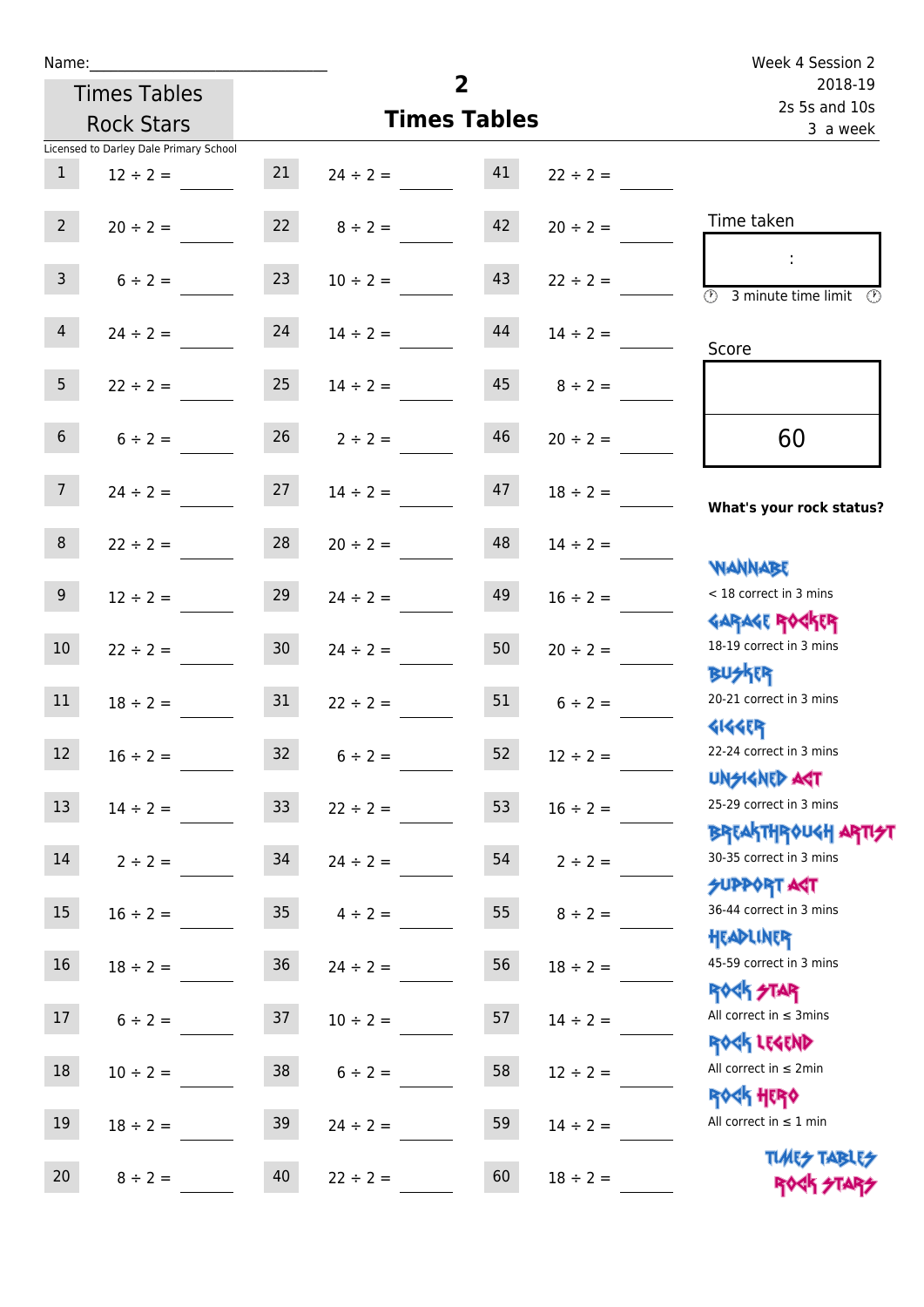| Name:           |                                        |                 |                                   | $\overline{2}$ |                          | Week 4 Session 3                                                          |
|-----------------|----------------------------------------|-----------------|-----------------------------------|----------------|--------------------------|---------------------------------------------------------------------------|
|                 | <b>Times Tables</b>                    |                 |                                   |                | 2018-19<br>2s 5s and 10s |                                                                           |
|                 | <b>Rock Stars</b>                      |                 | <b>Times Tables</b>               | 3 a week       |                          |                                                                           |
|                 | Licensed to Darley Dale Primary School |                 |                                   |                |                          |                                                                           |
|                 | $1 \t 2 \times 5 =$                    |                 | 21 $2 \times 2 =$ 41 $2 \div 2 =$ |                |                          |                                                                           |
| $2^{\circ}$     | $2 \times 6 =$                         |                 | $22 \t 2 \times 2 =$              | 42             | $16 \div 2 =$            | Time taken                                                                |
| 3 <sup>7</sup>  | $2 \times 9 =$                         | 23              | $2 \times 10 =$                   |                | $43 \t 6 \div 2 =$       | $\sim 10$<br>$\overline{\circledcirc}$ 3 minute time limit $\circledcirc$ |
| $\overline{4}$  | $2 \times 11 =$                        | 24              | $2 \times 10 =$                   | 44             | $16 \div 2 =$            | Score                                                                     |
| 5 <sub>1</sub>  | $2 \times 10 =$                        |                 | $25 \t 2 \times 7 =$              |                | $45 \t 8 \div 2 =$       |                                                                           |
| 6 <sup>1</sup>  | $2 \times 10 =$                        |                 | $26 \t 2 \times 9 =$              | 46             | $24 \div 2 =$            | 60                                                                        |
| 7 <sup>7</sup>  | $2 \times 9 =$                         | 27              | $2 \times 12 =$                   |                | $47 \t10 \div 2 =$       | Add up your time                                                          |
| 8               | $2 \times 7 =$                         | 28              | $2 \times 8 =$                    |                | $48$ $2 \div 2 =$        | <b>Mins</b><br>S1                                                         |
| 9 <sub>o</sub>  | $2 \times 7 =$                         | 29              | $2 \times 9 =$                    | 49             | $18 \div 2 =$            | S3                                                                        |
| 10 <sup>°</sup> | $2 \times 9 =$                         | 30 <sup>°</sup> | $2 \times 3 =$                    |                | $50 \t 4 \div 2 =$       | $\begin{tabular}{c} Total \end{tabular}$                                  |
| 11              | $2 \times 7 =$                         |                 | $31 \t 6 \div 2 =$                | 51             | $22 \div 2 =$            | <b>Secs</b><br><b>S1</b>                                                  |
| 12 <sub>2</sub> | $2 \times 1 =$                         | 32              | $18 \div 2 =$                     | 52             | $12 \div 2 =$            |                                                                           |
| 13              | $2 \times 8 =$                         |                 | $33 \t 4 \div 2 =$                | 53             | $10 \div 2 =$            | Total $\qquad$                                                            |
| 14              | $2 \times 1 =$                         | 34              | $4 \div 2 =$                      | 54             | $8 \div 2 =$             | Add up your score                                                         |
| 15              | $2 \times 2 =$                         |                 | $35 \t 6 \div 2 =$                |                | 55 $8 \div 2 =$          |                                                                           |
| 16              | $2 \times 11 =$                        |                 | $36 \t 8 \div 2 =$                |                | $56 \t 2 \div 2 =$       |                                                                           |
| 17              | $2 \times 5 =$                         | 37              | $18 \div 2 =$                     |                | $57 \t 4 \div 2 =$       |                                                                           |
| 18              | $2 \times 1 =$                         |                 | $38 \t 8 \div 2 =$                | 58             | $24 \div 2 =$            |                                                                           |
| 19              | $2 \times 5 =$                         | 39              | $16 \div 2 =$                     | 59             | $20 \div 2 =$            |                                                                           |
| 20              | $2 \times 4 =$                         | 40              | $24 \div 2 =$                     | 60             | $8 \div 2 =$             |                                                                           |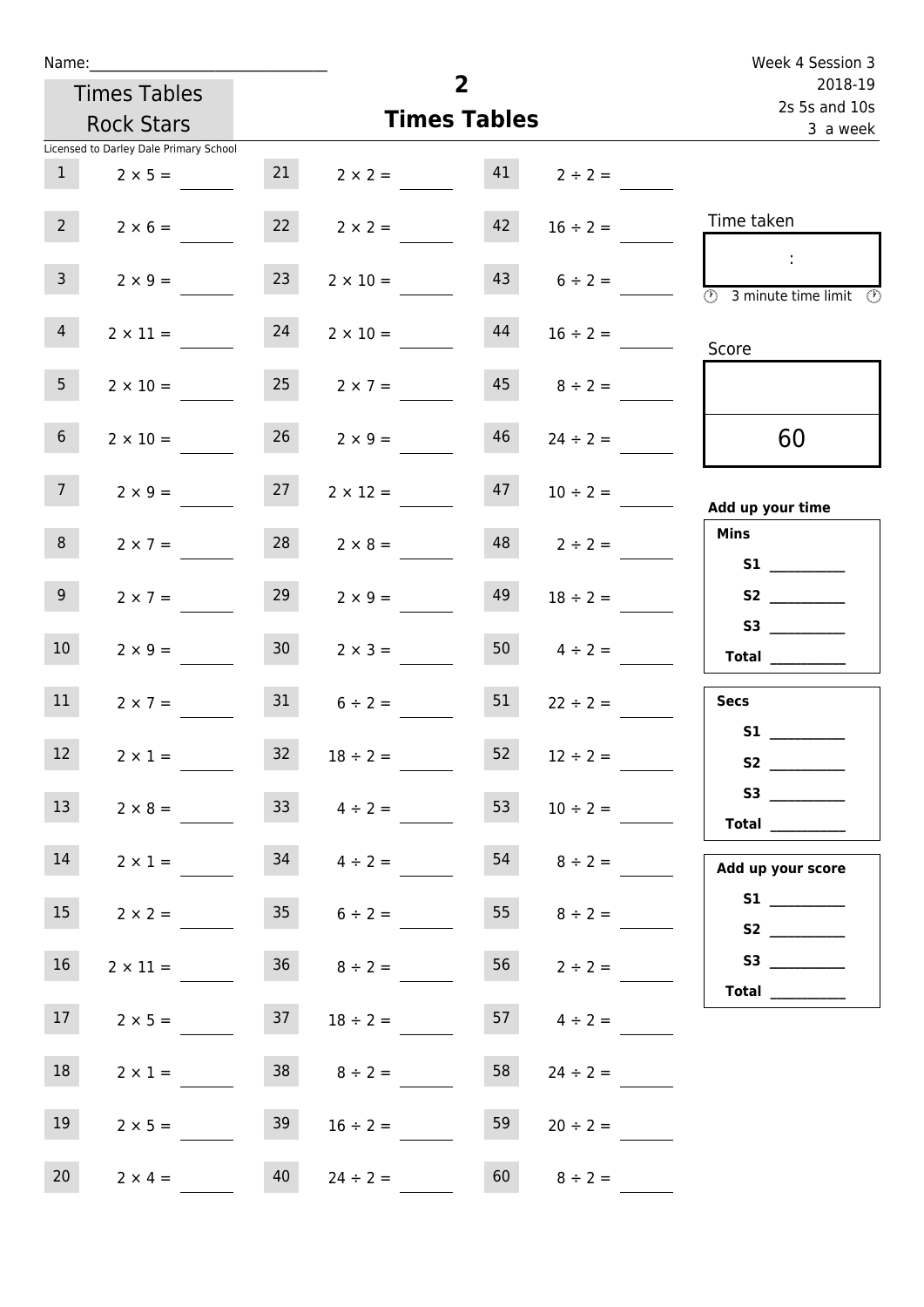| Week 5 Session 1                                                   |                     |                   |                  | Name:           |                                        |                   |  |  |
|--------------------------------------------------------------------|---------------------|-------------------|------------------|-----------------|----------------------------------------|-------------------|--|--|
| 2018-19                                                            |                     | 2,10              |                  |                 | <b>Times Tables</b>                    |                   |  |  |
| 2s 5s and 10s<br>3 a week                                          | <b>Times Tables</b> | <b>Rock Stars</b> |                  |                 |                                        |                   |  |  |
|                                                                    |                     |                   |                  |                 | Licensed to Darley Dale Primary School |                   |  |  |
|                                                                    | $4 \times 2 =$      | 41                | $2 \times 1 =$   | 21              | $2 \times 11 =$                        | $\mathbf{1}$      |  |  |
| Time taken                                                         | $9 \times 2 =$      | 42                | $10 \times 3 =$  | 22              | $2 \times 4 =$                         | $2^{\circ}$       |  |  |
| $\overline{(\mathcal{V})}$<br>3 minute time limit<br>$\mathcal{O}$ | $12 \times 10 =$    | 43                | $10 \times 1 =$  | 23              | $2 \times 3 =$                         | $\mathbf{3}$      |  |  |
| Score                                                              | $10 \times 10 =$    | 44                | $2 \times 12 =$  | 24              | $10 \times 3 =$                        | $\overline{4}$    |  |  |
|                                                                    | $8 \times 10 =$     | 45                | $2 \times 9 =$   | 25              | $10 \times 10 =$                       | 5                 |  |  |
| 60                                                                 | $8 \times 2 =$      | 46                | $2 \times 2 =$   | 26              | $10 \times 12 =$                       | $6\,$             |  |  |
| What's your rock status?                                           | $11 \times 2 =$     | 47                | $10 \times 3 =$  | 27              | $2 \times 2 =$                         | 7 <sup>7</sup>    |  |  |
| <b>JARNARY</b>                                                     | $8 \times 10 =$     | 48                | $2 \times 8 =$   | 28              | $10 \times 9 =$                        | 8                 |  |  |
| < 18 correct in 3 mins<br><b>GARAGE ROGKER</b>                     | $8 \times 10 =$     | 49                | $10 \times 11 =$ | 29              | $10 \times 9 =$                        | 9                 |  |  |
| 18-19 correct in 3 mins<br><b>BUSKER</b>                           | $2 \times 2 =$      | 50                | $2 \times 9 =$   | 30 <sub>o</sub> | $10 \times 6 =$                        | $10\,$            |  |  |
| 20-21 correct in 3 mins<br><b>4144EP</b>                           | $2 \times 2 =$      | 51                | $10 \times 2 =$  | 31              | $2 \times 2 =$                         | 11                |  |  |
| 22-24 correct in 3 mins<br><b>UNSIGNED AGT</b>                     | $9 \times 10 =$     | 52                | $4 \times 2 =$   | 32              | $2 \times 9 =$                         | $12 \overline{ }$ |  |  |
| 25-29 correct in 3 mins<br><b>BREAKTHROUGH ARTI<del>S</del>T</b>   | $2 \times 2 =$      | 53                | $4 \times 2 =$   | 33 <sup>°</sup> | $2 \times 10 =$                        | 13                |  |  |
| 30-35 correct in 3 mins<br><b>SUPPORT ART</b>                      | $6 \times 10 =$     | 54                | $9 \times 10 =$  |                 | $10 \times 12 = 34$                    | $14\,$            |  |  |
| 36-44 correct in 3 mins<br>HEADLINER                               | $1 \times 2 =$      | 55                | $10 \times 10 =$ | 35              | $2 \times 6 =$                         | 15                |  |  |
| 45-59 correct in 3 mins<br><b>ROCK STAR</b>                        | $6 \times 2 =$      | 56                | $1 \times 2 =$   | 36 <sub>2</sub> | $10 \times 7 =$                        | 16                |  |  |
| All correct in $\leq$ 3mins<br>ROCK LEGEND                         | $2 \times 10 =$     | 57                | $7 \times 2 =$   | 37              | $2 \times 9 =$                         | 17                |  |  |
| All correct in $\leq 2$ min<br><b>ROGH HERO</b>                    | $4 \times 2 =$      | 58                | $7 \times 10 =$  | 38              | $2 \times 2 =$                         | 18                |  |  |
| All correct in $\leq 1$ min                                        | $2 \times 10 =$     | 59                | $6 \times 2 =$   | 39              | $10 \times 4 =$                        | 19                |  |  |
| <b>TUARS TABLES</b><br>ROCK STARS                                  | $11 \times 2 =$     | 60                | $10 \times 10 =$ | 40              | $10 \times 5 =$                        | 20                |  |  |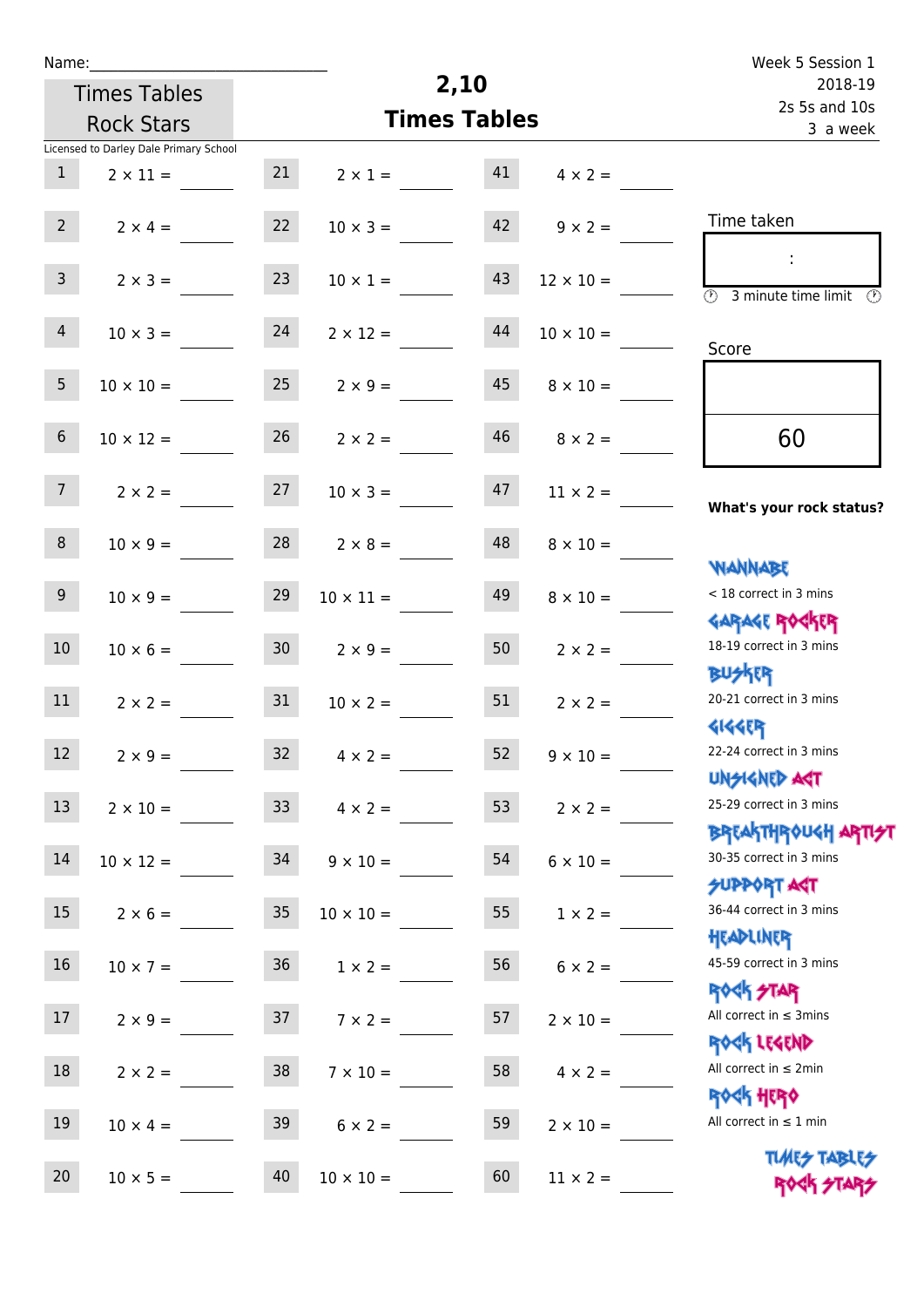| u | am |  |  |
|---|----|--|--|
|   |    |  |  |

| Name:            |                                        |                 |                          | 2,10                |                   | Week 5 Session 2                                                 |
|------------------|----------------------------------------|-----------------|--------------------------|---------------------|-------------------|------------------------------------------------------------------|
|                  | <b>Times Tables</b>                    |                 | 2018-19<br>2s 5s and 10s |                     |                   |                                                                  |
|                  | <b>Rock Stars</b>                      |                 |                          | <b>Times Tables</b> | 3 a week          |                                                                  |
|                  | Licensed to Darley Dale Primary School |                 |                          |                     |                   |                                                                  |
| $\mathbf{1}$     | $20 \div 10 =$                         | 21              | $2 \div 2 =$             | 41                  | $16 \div 2 =$     |                                                                  |
| $2^{\circ}$      | $10 \div 2 =$                          | 22              | $16 \div 2 =$            | 42                  | $40 \div 10 =$    | Time taken                                                       |
| $\overline{3}$   | $20 \div 10 =$                         | 23              | $16 \div 2 =$            | 43                  | $100 \div 10 =$   | ÷<br>$\overline{(\mathcal{V})}$<br>3 minute time limit<br>⊙      |
| $\overline{4}$   | $40 \div 10 =$                         | 24              | $6 \div 2 =$             | 44                  | $10 \div 10 =$    | Score                                                            |
| 5 <sub>1</sub>   | $16 \div 2 =$                          | 25              | $24 \div 2 =$            | 45                  | $16 \div 2 =$     |                                                                  |
| 6 <sup>1</sup>   | $50 \div 10 =$                         | 26              | $30 \div 10 =$           | 46                  | $22 \div 2 =$     | 60                                                               |
| $\overline{7}$   | $110 \div 10 =$                        | 27              | $6 \div 2 =$             | 47                  | $30 \div 10 =$    | What's your rock status?                                         |
| 8                | $40 \div 10 =$                         | 28              | $24 \div 2 =$            | 48                  | $120 \div 10 =$   | <b>NANNABE</b>                                                   |
| 9                | $100 \div 10 =$                        | 29              | $18 \div 2 =$            | 49                  | $2 \div 2 =$      | < 18 correct in 3 mins                                           |
| 10 <sup>°</sup>  | $50 \div 10 =$                         | 30 <sup>°</sup> | $30 \div 10 =$           | 50                  | $6 \div 2 =$      | <b>GARAGE ROCKER</b><br>18-19 correct in 3 mins                  |
| 11               | $30 \div 10 =$                         | 31              | $70 \div 10 =$           | 51                  | $24 \div 2 =$     | <b>BUSKER</b><br>20-21 correct in 3 mins                         |
| 12               | $6 \div 2 =$                           | 32              | $90 \div 10 =$           | 52                  | $10 \div 2 =$     | <b>4144EP</b><br>22-24 correct in 3 mins<br><b>UNSIGNED AST</b>  |
| 13               | $120 \div 10 =$                        | 33 <sup>°</sup> | $40 \div 10 =$           | 53                  | $80 \div 10 =$    | 25-29 correct in 3 mins                                          |
| 14               | $14 \div 2 =$                          | 34              | $16 \div 2 =$            | 54                  | $12 \div 2 =$     | <b>BREAKTHROUGH ARTI<del>S</del>T</b><br>30-35 correct in 3 mins |
| 15 <sup>15</sup> | $10 \div 10 = 35$                      |                 |                          | $50 \div 10 =$      | $55$ $6 \div 2 =$ | <b>SUPPORT AGT</b><br>36-44 correct in 3 mins                    |
| 16 <sup>1</sup>  | $10 \div 10 =$                         |                 | $36 \t 2 \div 2 =$       | 56                  | $90 \div 10 =$    | HEADLINER<br>45-59 correct in 3 mins                             |
| 17               | $120 \div 10 = 37$                     |                 | $110 \div 10 =$          | 57                  | $50 \div 10 =$    | <b>ROCK STAR</b><br>All correct in $\leq$ 3mins                  |
| 18               | $16 \div 2 = 38$ $24 \div 2 =$         |                 |                          | 58                  | $20 \div 10 =$    | ROCK LEGEND<br>All correct in $\leq 2$ min                       |
| 19               | $30 \div 10 =$                         | 39              | $120 \div 10 =$          | 59                  | $120 \div 10 =$   | <b>ROGH HERO</b><br>All correct in $\leq 1$ min                  |
| 20               | $12 \div 2 =$                          | 40              | $6 \div 2 =$             | 60                  | $40 \div 10 =$    | <b>TUARS TABLES</b><br>ROCK STARS                                |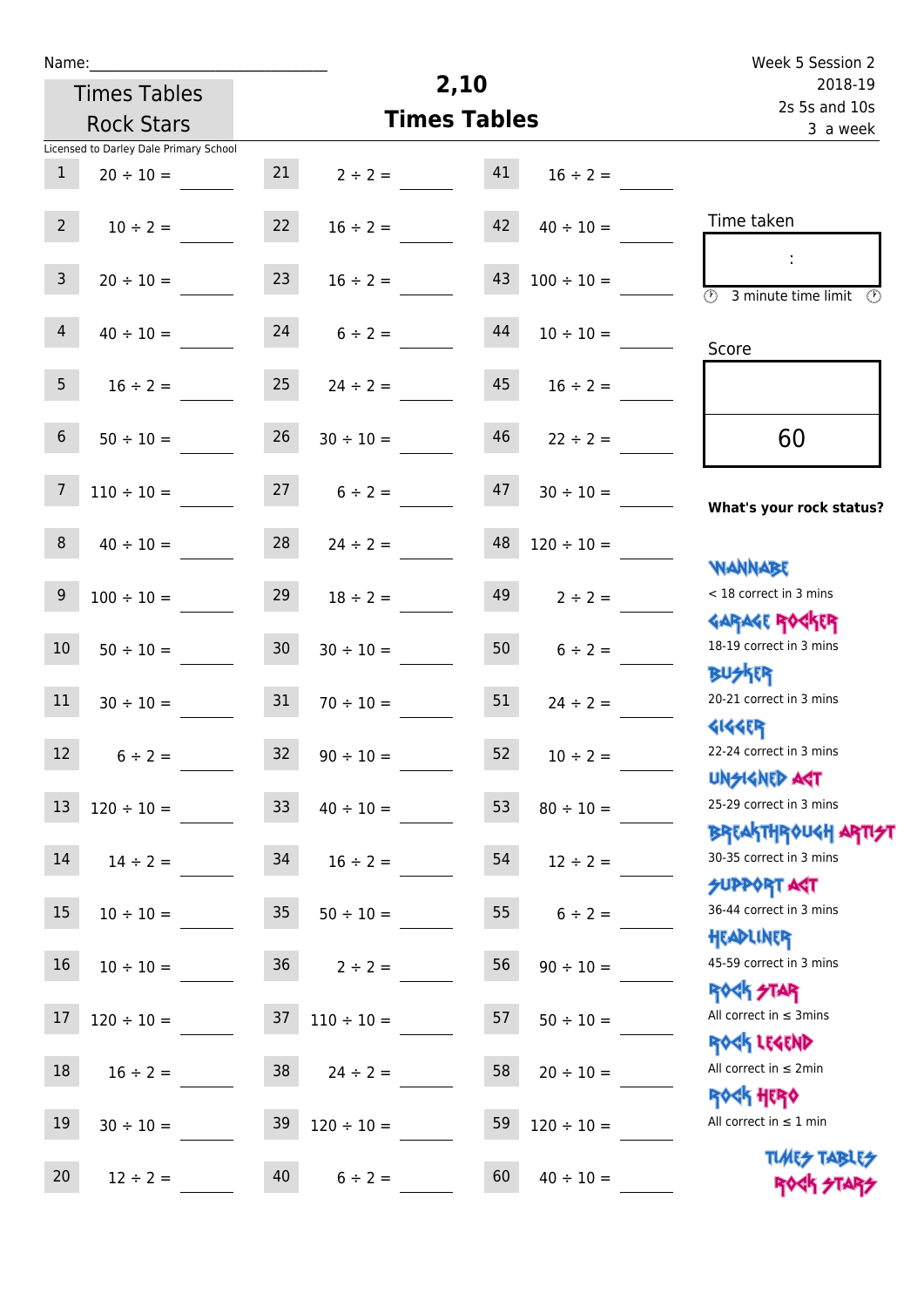| Name:           |                                           |    |                          |                           |                          | Week 5 Session 3                               |
|-----------------|-------------------------------------------|----|--------------------------|---------------------------|--------------------------|------------------------------------------------|
|                 | <b>Times Tables</b>                       |    |                          | 2,10                      |                          | 2018-19                                        |
|                 | <b>Rock Stars</b>                         |    | <b>Times Tables</b>      | 2s 5s and 10s<br>3 a week |                          |                                                |
|                 | Licensed to Darley Dale Primary School    |    |                          |                           |                          |                                                |
| $\mathbf{1}$    | $2 \times 4 =$                            | 21 | $2 \times 10 =$          | 41                        | $22 \div 2 =$            |                                                |
| 2 <sup>7</sup>  | $10 \times 4 =$                           | 22 | $10 \times 6 =$          | 42                        | $16 \div 2 =$            | Time taken                                     |
| 3 <sup>7</sup>  | $10 \times 6 =$                           | 23 | $2 \times 3 =$           | 43                        | $6 \div 2 =$             | ÷<br><b>3</b> minute time limit <b>3</b>       |
| $\overline{4}$  | $2 \times 11 =$                           | 24 | $2 \times 1 =$           | 44                        | $30 \div 10 =$           | Score                                          |
| 5 <sub>1</sub>  | $2 \times 3 =$                            | 25 | $10 \times 1 =$          |                           | $12 \div 2 =$            |                                                |
| 6 <sup>1</sup>  | $2 \times 10 =$                           | 26 | $10 \times 9 =$          | 46                        | $10 \div 10 =$           | 60                                             |
| 7 <sup>7</sup>  | $10 \times 1 =$                           | 27 | $2 \times 6 =$           | 47                        | $70 \div 10 =$           | Add up your time                               |
| 8               | $2 \times 5 =$                            | 28 | $10 \times 4 =$          | 48                        | $50 \div 10 =$           | <b>Mins</b>                                    |
| 9 <sub>o</sub>  | $2 \times 11 =$                           | 29 | $2 \times 11 =$          | 49                        | $10 \div 10 =$           | S2                                             |
| 10 <sup>°</sup> | $2 \times 12 =$                           |    | $30 \t 2 \times 9 =$     | 50                        | $18 \div 2 =$            | Total $\qquad$                                 |
| 11              | $2 \times 5 =$                            | 31 | $110 \div 10 =$          | 51                        | $4 \div 2 =$             | <b>Secs</b>                                    |
| 12              | $10 \times 8 =$                           |    | $32 \t 8 \div 2 =$       |                           | 52 $20 \div 2 =$         | <b>S1</b>                                      |
| 13              | $10 \times 2 =$                           |    | $33 \t 20 \div 2 =$      |                           | $53$ $20 \div 2 =$       | S3<br>$\begin{tabular}{c} Total \end{tabular}$ |
| 14              | $2 \times 11 =$ 34 50 ÷ 10 = 54 80 ÷ 10 = |    |                          |                           |                          | Add up your score                              |
| 15              | $2 \times 10 =$                           |    | $35 \quad 100 \div 10 =$ |                           | 55 $80 \div 10 =$        |                                                |
| 16              | $10 \times 9 =$                           |    | $36 \t 10 \div 10 =$     |                           | $56 \quad 120 \div 10 =$ |                                                |
| 17              | $2 \times 7 =$                            |    | $37 \t 60 \div 10 =$     |                           | $57 \t 70 \div 10 =$     | <b>Total</b> _________                         |
| 18              | $2 \times 9 =$                            |    | $38 \t 50 \div 10 =$     |                           | $58$ $2 \div 2 =$        |                                                |
| 19              | $2 \times 8 =$                            |    | $39 \t100 \div 10 =$     | 59                        | $16 \div 2 =$            |                                                |
| 20 <sub>2</sub> | $2 \times 6 =$                            |    | $40 \t 2 \div 2 =$       |                           | $60 \t 2 \div 2 =$       |                                                |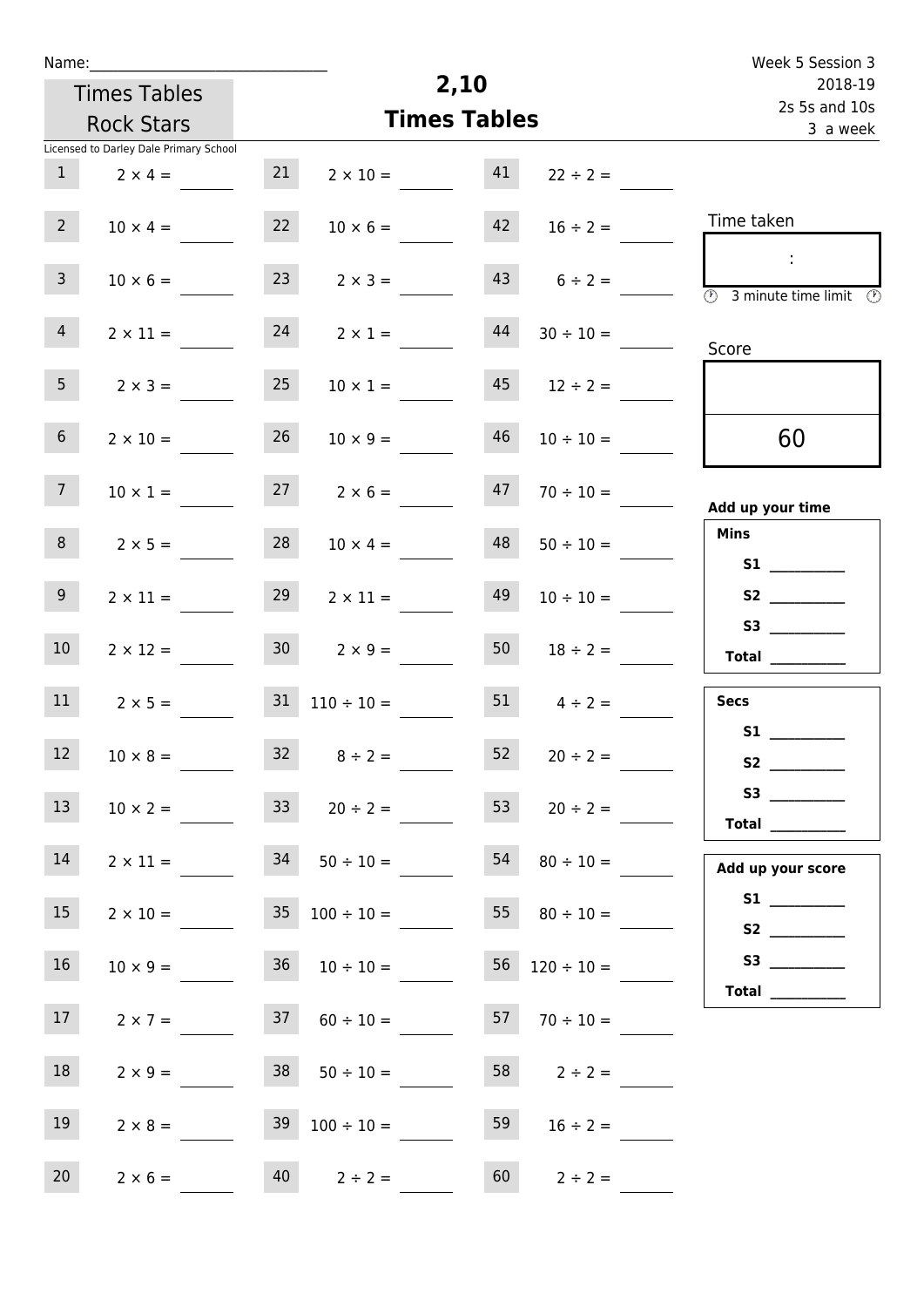| Name:                                  |                     |                         |    |                 | Week 6 Session 1                                                 |
|----------------------------------------|---------------------|-------------------------|----|-----------------|------------------------------------------------------------------|
| <b>Times Tables</b>                    | 5                   |                         |    |                 | 2018-19<br>2s 5s and 10s                                         |
| <b>Rock Stars</b>                      | <b>Times Tables</b> |                         |    |                 | 3 a week                                                         |
| Licensed to Darley Dale Primary School |                     |                         |    |                 |                                                                  |
| 1<br>$5 \times 9 =$                    |                     | $21 \t 5 \times 7 = 41$ |    | $6 \times 5 =$  |                                                                  |
| $2^{\circ}$<br>$5 \times 1 =$          | 22                  | $5 \times 12 =$         | 42 | $11 \times 5 =$ | Time taken                                                       |
| 3 <sup>7</sup><br>$5 \times 8 =$       | 23                  | $5 \times 3 =$          | 43 | $1 \times 5 =$  | $\overline{(\mathcal{V})}$<br>3 minute time limit<br>O)          |
| $5 \times 2 = 24$<br>$\overline{4}$    |                     | $5 \times 3 =$          | 44 | $8 \times 5 =$  | Score                                                            |
| 5 <sub>1</sub><br>$5 \times 5 =$       | 25                  | $5 \times 5 =$          | 45 | $4 \times 5 =$  |                                                                  |
| 6 <sup>1</sup><br>$5 \times 12 =$      | 26                  | $5 \times 3 =$          | 46 | $11 \times 5 =$ | 60                                                               |
| 7 <sup>7</sup>                         | $5 \times 12 = 27$  | $5 \times 9 =$          | 47 | $4 \times 5 =$  | What's your rock status?                                         |
| 8<br>$5 \times 6 =$                    | 28                  | $5 \times 1 =$          | 48 | $11 \times 5 =$ | <b>NANNABE</b>                                                   |
| 9 <sub>o</sub><br>$5 \times 12 =$      | 29                  | $5 \times 9 =$          | 49 | $12 \times 5 =$ | < 18 correct in 3 mins<br><b>GARAGE ROGKER</b>                   |
| 10 <sup>1</sup><br>$5 \times 1 =$      | 30 <sup>°</sup>     | $5 \times 6 =$          | 50 | $9 \times 5 =$  | 18-19 correct in 3 mins<br><b>BU外四</b>                           |
| $5 \times 11 = 31$<br>11               |                     | $10 \times 5 =$         | 51 | $2 \times 5 =$  | 20-21 correct in 3 mins<br><b>4144ER</b>                         |
| 12<br>$5 \times 10 =$                  | 32                  | $7 \times 5 =$          | 52 | $1 \times 5 =$  | 22-24 correct in 3 mins<br><b>UNSIGNED AST</b>                   |
| 13<br>$5 \times 1 =$                   | 33 <sup>°</sup>     | $9 \times 5 =$          | 53 | $3 \times 5 =$  | 25-29 correct in 3 mins<br><b>BREAKTHROUGH ARTI<del>S</del>T</b> |
| 14<br>$5 \times 2 =$                   | 34                  | $8 \times 5 =$          | 54 | $6 \times 5 =$  | 30-35 correct in 3 mins<br><b>SUPPORT AGT</b>                    |
| 15<br>$5 \times 3 =$                   | $35\,$              | $11 \times 5 =$         | 55 | $11 \times 5 =$ | 36-44 correct in 3 mins<br>HEADLINER                             |
| 16<br>$5 \times 5 =$                   | $36\,$              | $3 \times 5 =$          | 56 | $11 \times 5 =$ | 45-59 correct in 3 mins<br>ROCK STAR                             |
| 17<br>$5 \times 11 =$                  | 37                  | $6 \times 5 =$          | 57 | $2 \times 5 =$  | All correct in $\leq$ 3mins<br>ROCK LEGEND                       |
| 18<br>$5 \times 3 =$                   | 38                  | $12 \times 5 =$         | 58 | $2 \times 5 =$  | All correct in $\leq 2$ min<br>ROCK HERO                         |
| 19<br>$5 \times 7 =$                   | 39                  | $6 \times 5 =$          | 59 | $2 \times 5 =$  | All correct in $\leq 1$ min                                      |
| 20<br>$5 \times 8 =$                   | 40                  | $5 \times 5 =$          | 60 | $12 \times 5 =$ | <b>TUARS TABLES</b><br>ROCK STARS                                |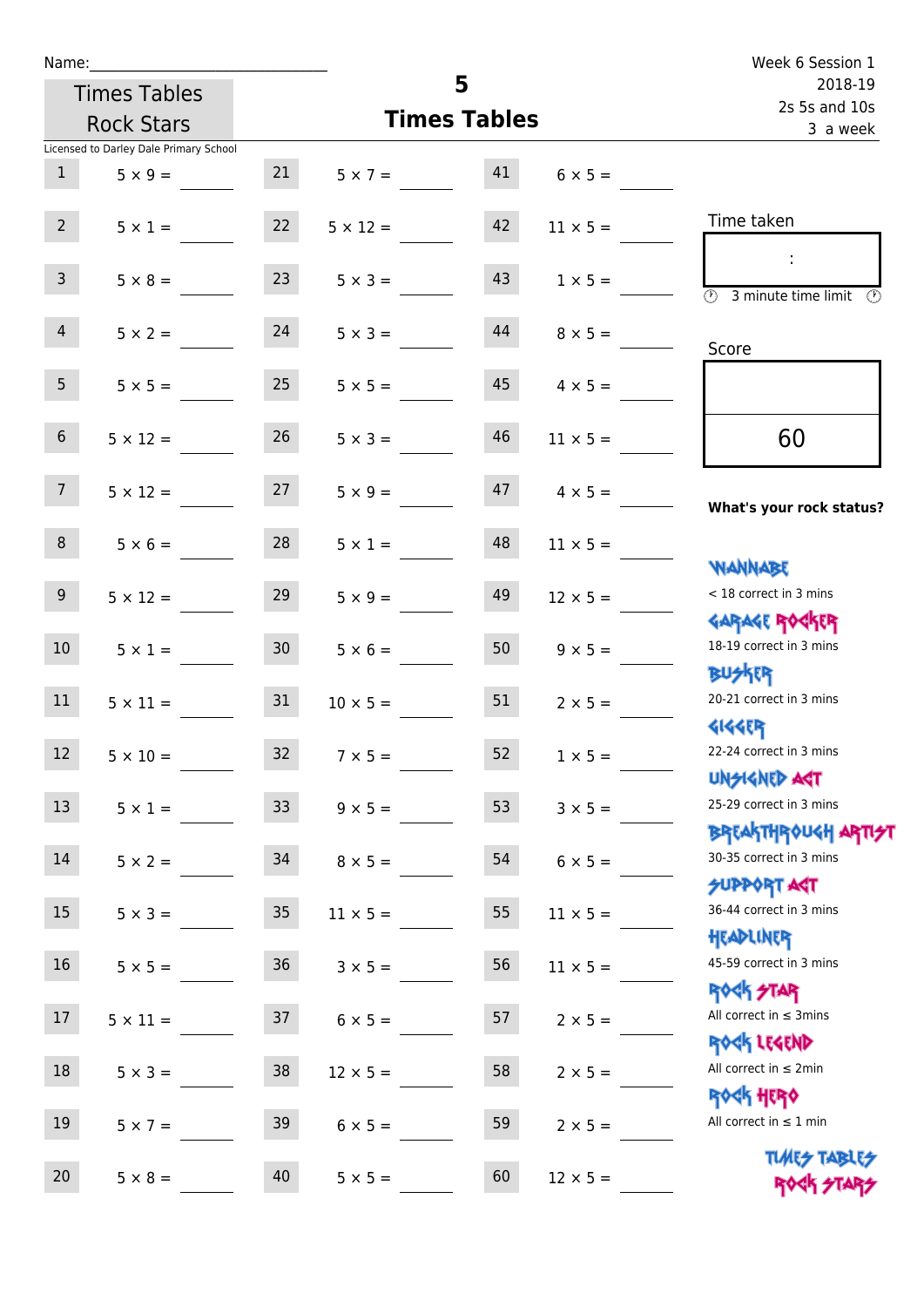| Name:          |                                        |                 |                     | 5        |                          | Week 6 Session 2                                                 |
|----------------|----------------------------------------|-----------------|---------------------|----------|--------------------------|------------------------------------------------------------------|
|                | <b>Times Tables</b>                    |                 |                     |          | 2018-19<br>2s 5s and 10s |                                                                  |
|                | <b>Rock Stars</b>                      |                 | <b>Times Tables</b> | 3 a week |                          |                                                                  |
|                | Licensed to Darley Dale Primary School |                 |                     |          |                          |                                                                  |
| 1              | $5 \div 5 =$                           | 21              | $5 \div 5 =$        | 41       | $40 \div 5 =$            |                                                                  |
| $2^{\circ}$    | $40 \div 5 =$                          | 22              | $35 \div 5 =$       | 42       | $55 \div 5 =$            | Time taken                                                       |
| 3 <sup>7</sup> | $30 \div 5 =$                          | 23              | $45 \div 5 =$       | 43       | $5 \div 5 =$             | $\sim$<br>$\overline{(\mathcal{V})}$<br>3 minute time limit      |
| $\overline{4}$ | $45 \div 5 =$                          | 24              | $15 \div 5 =$       | 44       | $40 \div 5 =$            | Score                                                            |
| 5 <sub>5</sub> | $5 \div 5 =$                           | 25              | $45 \div 5 =$       | 45       | $50 \div 5 =$            |                                                                  |
| 6 <sup>1</sup> | $50 \div 5 =$                          | 26              | $10 \div 5 =$       | 46       | $5 \div 5 =$             | 60                                                               |
| 7 <sup>7</sup> | $50 \div 5 =$                          | 27              | $15 \div 5 =$       | 47       | $45 \div 5 =$            | What's your rock status?                                         |
| 8              | $5 \div 5 =$                           | 28              | $15 \div 5 =$       | 48       | $40 \div 5 =$            | <b>WANNABE</b>                                                   |
| 9 <sup>°</sup> | $40 \div 5 =$                          | 29              | $50 \div 5 =$       | 49       | $35 \div 5 =$            | < 18 correct in 3 mins                                           |
| 10             | $15 \div 5 =$                          | 30 <sub>o</sub> | $45 \div 5 =$       | 50       | $10 \div 5 =$            | <b>GARAGE ROCKER</b><br>18-19 correct in 3 mins<br><b>BUSKER</b> |
| 11             | $40 \div 5 =$                          | 31              | $20 \div 5 =$       | 51       | $50 \div 5 =$            | 20-21 correct in 3 mins                                          |
| 12             | $30 \div 5 =$                          | 32              | $5 \div 5 =$        | 52       | $60 \div 5 =$            | <b>4144ER</b><br>22-24 correct in 3 mins<br><b>UNSIGNED AST</b>  |
| 13             | $45 \div 5 =$                          | 33              | $60 \div 5 =$       | 53       | $45 \div 5 =$            | 25-29 correct in 3 mins<br><b>BREAKTHROUGH ARTI<del>S</del>T</b> |
| 14             | $15 \div 5 =$                          | 34              | $60 \div 5 =$       | 54       | $15 \div 5 =$            | 30-35 correct in 3 mins<br><b>SUPPORT ART</b>                    |
| 15             | $25 \div 5 =$                          | $35\,$          | $10 \div 5 =$       | 55       | $15 \div 5 =$            | 36-44 correct in 3 mins<br>HEADLINER                             |
| 16             | $30 \div 5 =$                          | $36\,$          | $10 \div 5 =$       | 56       | $35 \div 5 =$            | 45-59 correct in 3 mins<br><b>ROCK STAR</b>                      |
| 17             | $15 \div 5 =$                          | 37              | $40 \div 5 =$       | 57       | $40 \div 5 =$            | All correct in $\leq$ 3mins<br>ROCK LEGEND                       |
| $18\,$         | $60 \div 5 =$                          | $38\,$          | $40 \div 5 =$       | 58       | $20 \div 5 =$            | All correct in $\leq 2$ min<br>ROCK HERO                         |
| 19             | $30 \div 5 =$                          | 39              | $45 \div 5 =$       | 59       | $30 \div 5 =$            | All correct in $\leq 1$ min                                      |
| 20             | $60 \div 5 =$                          | 40              | $15 \div 5 =$       | 60       | $50 \div 5 =$            | <b>TUARS TABLES</b><br>ROCK STARS                                |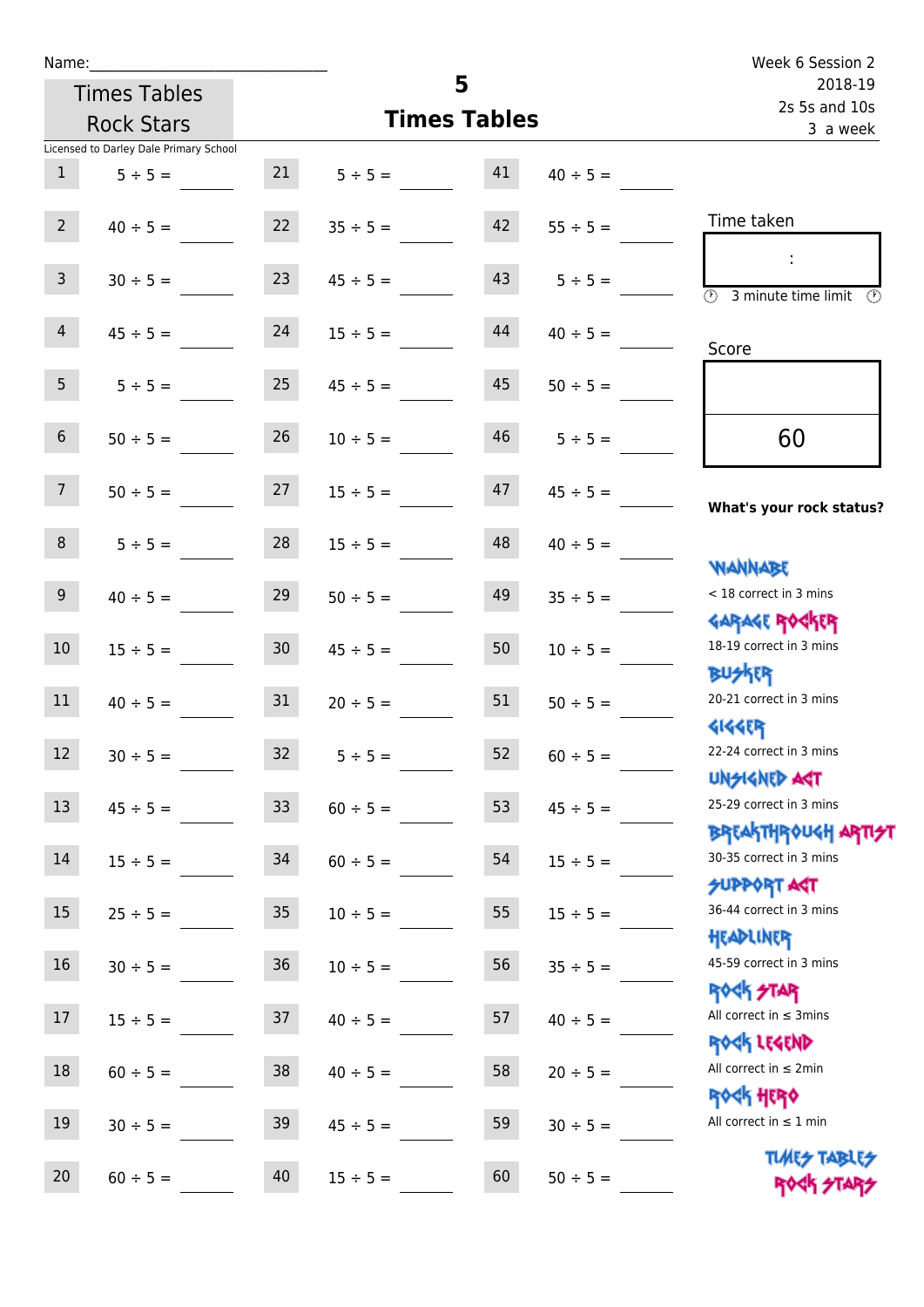| Name:           |                                        |    |                         |                          |                    | Week 6 Session 3                                                                           |
|-----------------|----------------------------------------|----|-------------------------|--------------------------|--------------------|--------------------------------------------------------------------------------------------|
|                 | <b>Times Tables</b>                    |    | 5                       | 2018-19<br>2s 5s and 10s |                    |                                                                                            |
|                 | <b>Rock Stars</b>                      |    |                         | <b>Times Tables</b>      |                    | 3 a week                                                                                   |
|                 | Licensed to Darley Dale Primary School |    |                         |                          |                    |                                                                                            |
| 1               | $5 \times 4 =$                         |    | $21 \t 5 \times 4 = 41$ |                          | $10 \div 5 =$      |                                                                                            |
| $2^{\circ}$     | $5 \times 5 =$                         | 22 | $5 \times 11 =$         | 42                       | $35 \div 5 =$      | Time taken                                                                                 |
| $\overline{3}$  | $5 \times 8 =$                         | 23 | $5 \times 11 =$         | 43                       | $25 \div 5 =$      | $\sim 10$<br>$\overline{\textcircled{1}}$ 3 minute time limit $\overline{\textcircled{1}}$ |
| 4               | $5 \times 7 =$                         |    | $24 \t 5 \times 9 =$    | 44                       | $20 \div 5 =$      | Score                                                                                      |
| 5 <sub>1</sub>  | $5 \times 2 =$                         | 25 | $5 \times 12 =$         | 45                       | $20 \div 5 =$      |                                                                                            |
| 6 <sup>1</sup>  | $5 \times 10 =$                        |    | $26 \t 5 \times 2 =$    |                          | $46$ $5 \div 5 =$  | 60                                                                                         |
| 7 <sup>7</sup>  | $5 \times 1 =$                         |    | $27 \t 5 \times 7 =$    |                          | $47 \t30 \div 5 =$ | Add up your time                                                                           |
| 8               | $5 \times 5 =$                         |    | $28$ $5 \times 7 =$     | 48                       | $15 \div 5 =$      | <b>Mins</b><br>S1                                                                          |
| 9 <sub>o</sub>  | $5 \times 6 =$                         | 29 | $5 \times 10 =$         | 49                       | $5 \div 5 =$       | S2                                                                                         |
| 10 <sup>°</sup> | $5 \times 4 =$                         |    | $30 \t 5 \times 5 =$    | 50                       | $30 \div 5 =$      | S3<br>$\begin{tabular}{c} Total \end{tabular}$                                             |
| 11              | $5 \times 1 =$                         | 31 | $15 \div 5 =$           | 51                       | $30 \div 5 =$      | <b>Secs</b>                                                                                |
| 12              | $5 \times 5 =$                         | 32 | $40 \div 5 =$           | 52                       | $25 \div 5 =$      | <b>S1 S1</b><br>S2                                                                         |
| 13              | $5 \times 11 =$                        | 33 | $10 \div 5 =$           | 53                       | $60 \div 5 =$      | S3<br>Total $\qquad$                                                                       |
| 14              | $5 \times 5 =$                         | 34 | $10 \div 5 =$           | 54                       | $35 \div 5 =$      | Add up your score                                                                          |
| 15              | $5 \times 4 =$                         | 35 | $20 \div 5 =$           | 55                       | $5 \div 5 =$       | S2                                                                                         |
| 16              | $5 \times 4 =$                         |    | $36 \t 5 \div 5 =$      | 56                       | $15 \div 5 =$      |                                                                                            |
| 17 <sup>7</sup> | $5 \times 9 =$                         |    | $37$ $60 \div 5 =$      | 57                       | $25 \div 5 =$      |                                                                                            |
| 18              | $5 \times 6 =$                         |    | $38$ $5 \div 5 =$       | 58                       | $45 \div 5 =$      |                                                                                            |
| 19              | $5 \times 12 =$                        | 39 | $25 \div 5 =$           | 59                       | $15 \div 5 =$      |                                                                                            |
| 20              | $5 \times 3 =$                         | 40 | $50 \div 5 =$           | 60                       | $10 \div 5 =$      |                                                                                            |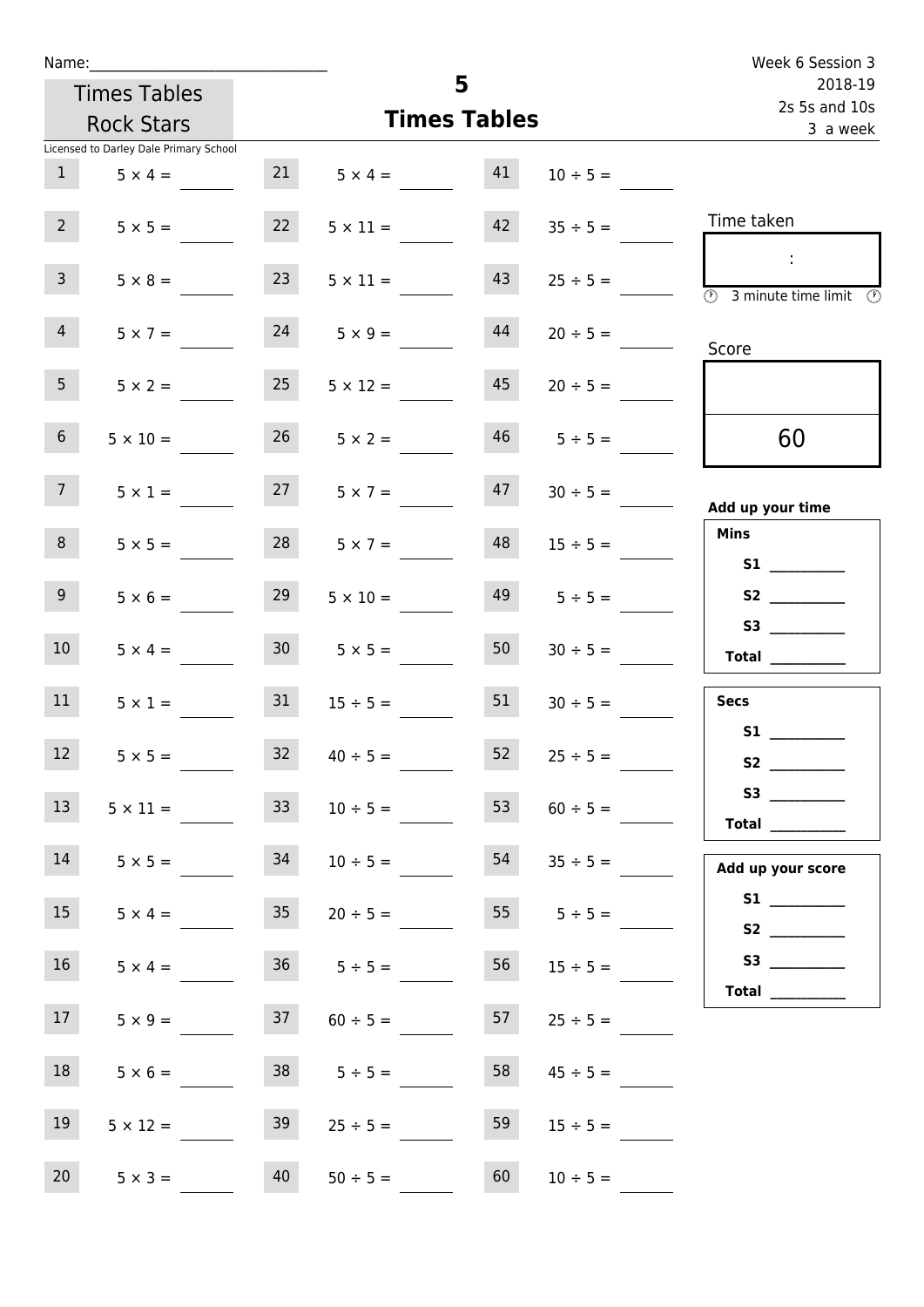| Name:<br>5      |                                        |                 |                    |                          |                 | Week 7 Session 1                                        |
|-----------------|----------------------------------------|-----------------|--------------------|--------------------------|-----------------|---------------------------------------------------------|
|                 | <b>Times Tables</b>                    |                 |                    | 2018-19<br>2s 5s and 10s |                 |                                                         |
|                 | <b>Rock Stars</b>                      |                 | 3 a week           |                          |                 |                                                         |
|                 | Licensed to Darley Dale Primary School |                 |                    |                          |                 |                                                         |
| 1               | $5 \times 3 =$                         | 21              | $5 \times 11 = 41$ |                          | $11 \times 5 =$ |                                                         |
| $2^{\circ}$     | $5 \times 10 =$                        | 22              | $5 \times 8 =$     | 42                       | $12 \times 5 =$ | Time taken                                              |
| $\mathsf{3}$    | $5 \times 1 =$                         | 23              | $5 \times 4 =$     | 43                       | $1 \times 5 =$  | $\overline{(\mathcal{V})}$<br>3 minute time limit<br>O) |
| 4               | $5 \times 1 =$                         | 24              | $5 \times 1 =$     | 44                       | $2 \times 5 =$  | Score                                                   |
| 5 <sub>1</sub>  | $5 \times 5 =$                         | 25              | $5 \times 9 =$     | 45                       | $10 \times 5 =$ |                                                         |
| 6 <sup>1</sup>  | $5 \times 12 =$                        | 26              | $5 \times 3 =$     | 46                       | $4 \times 5 =$  | 60                                                      |
| 7 <sup>7</sup>  | $5 \times 12 = 27$                     |                 | $5 \times 9 =$     | 47                       | $11 \times 5 =$ | What's your rock status?                                |
| 8               | $5 \times 8 =$                         | 28              | $5 \times 3 =$     | 48                       | $1 \times 5 =$  | <b>NANNABE</b>                                          |
| 9 <sub>o</sub>  | $5 \times 11 =$                        | 29              | $5 \times 4 =$     | 49                       | $7 \times 5 =$  | < 18 correct in 3 mins<br><b>GARAGE ROCKER</b>          |
| 10 <sup>°</sup> | $5 \times 1 =$                         | 30 <sup>°</sup> | $5 \times 9 =$     | 50                       | $12 \times 5 =$ | 18-19 correct in 3 mins<br><b>BU外四</b>                  |
| 11              | $5 \times 7 =$                         | 31              | $7 \times 5 =$     | 51                       | $10 \times 5 =$ | 20-21 correct in 3 mins<br><b>4144ER</b>                |
| 12              | $5 \times 11 =$                        | 32              | $12 \times 5 =$    | 52                       | $4 \times 5 =$  | 22-24 correct in 3 mins<br><b>UNSIGNED AST</b>          |
| 13              | $5 \times 5 =$                         | 33              | $10 \times 5 =$    | 53                       | $10 \times 5 =$ | 25-29 correct in 3 mins<br><b>BREAKTHROUGH ARTIST</b>   |
| 14              | $5 \times 10 =$                        | 34              | $12 \times 5 =$    | 54                       | $7 \times 5 =$  | 30-35 correct in 3 mins<br><b>SUPPORT AGT</b>           |
| 15              | $5 \times 6 =$                         | 35 <sub>2</sub> | $5 \times 5 =$     | 55                       | $5 \times 5 =$  | 36-44 correct in 3 mins<br>HEADLINER                    |
| 16              | $5 \times 8 =$                         | 36              | $4 \times 5 =$     | 56                       | $9 \times 5 =$  | 45-59 correct in 3 mins<br><b>ROCK STAR</b>             |
| 17              | $5 \times 1 =$                         | 37              | $9 \times 5 =$     | 57                       | $4 \times 5 =$  | All correct in $\leq$ 3mins<br>ROCK LEGEND              |
| 18              | $5 \times 11 =$                        | 38              | $11 \times 5 =$    | 58                       | $3 \times 5 =$  | All correct in $\leq 2$ min<br><b>ROCK HERO</b>         |
| 19              | $5 \times 7 =$                         | 39              | $4 \times 5 =$     | 59                       | $1 \times 5 =$  | All correct in $\leq 1$ min                             |
| 20              | $5 \times 11 =$                        | 40              | $6 \times 5 =$     | 60                       | $7 \times 5 =$  | <b>TUARS TABLES</b><br>ROCK STARS                       |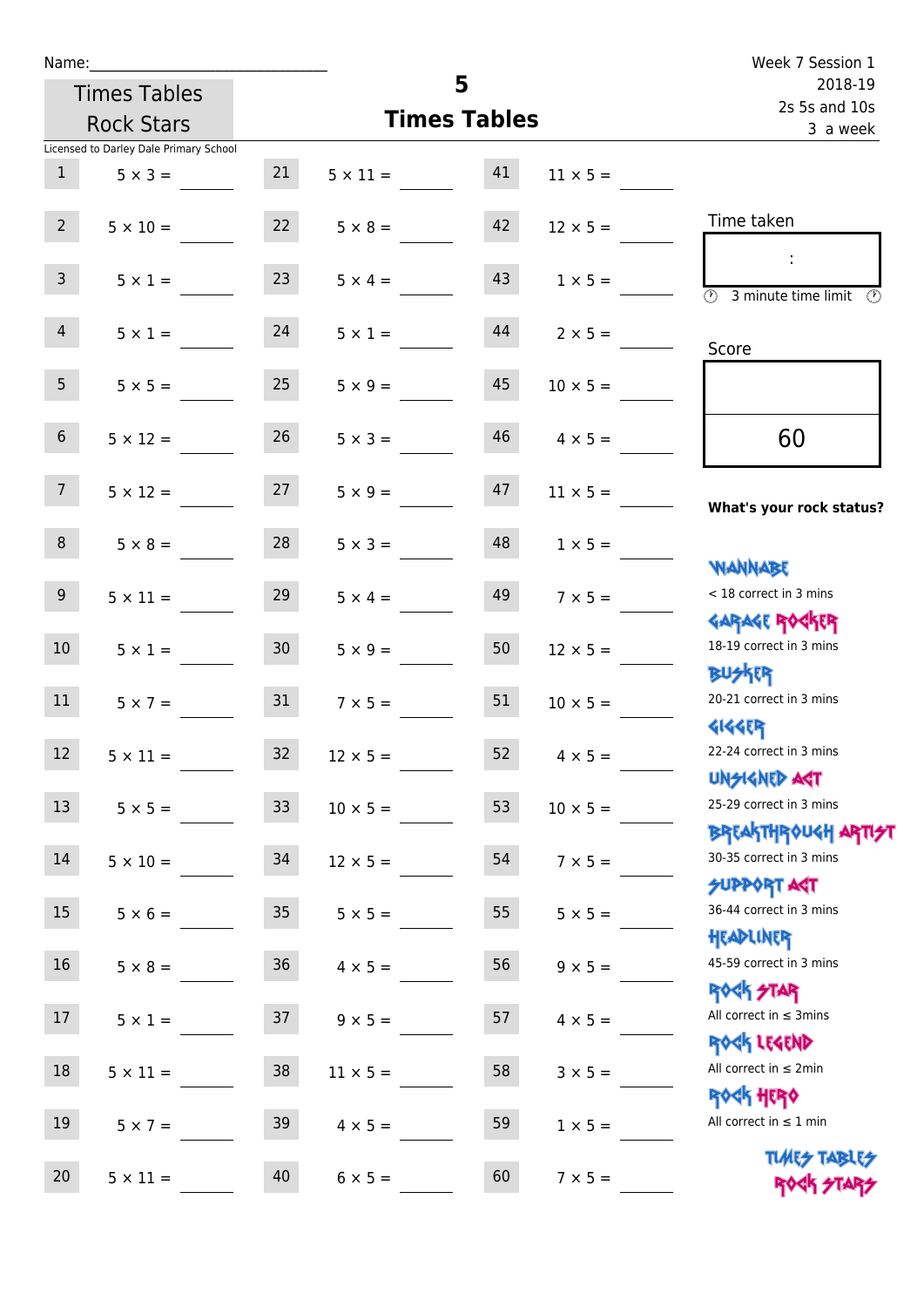| Name:           |                                        |                 |                     |    |                          | Week 7 Session 2                                        |
|-----------------|----------------------------------------|-----------------|---------------------|----|--------------------------|---------------------------------------------------------|
|                 | <b>Times Tables</b>                    |                 | 5                   |    | 2018-19<br>2s 5s and 10s |                                                         |
|                 | <b>Rock Stars</b>                      |                 | <b>Times Tables</b> |    |                          | 3 a week                                                |
|                 | Licensed to Darley Dale Primary School |                 |                     |    |                          |                                                         |
| 1               | $35 \div 5 =$                          | 21              | $45 \div 5 =$       | 41 | $25 \div 5 =$            |                                                         |
| $2^{\circ}$     | $55 \div 5 =$                          |                 | $22 \t 5 \div 5 =$  | 42 | $25 \div 5 =$            | Time taken                                              |
| 3 <sup>7</sup>  | $35 \div 5 =$                          | 23              | $60 \div 5 =$       | 43 | $60 \div 5 =$            | $\overline{\textcircled{2}}$ 3 minute time limit<br>-09 |
| 4               | $10 \div 5 =$                          | 24              | $10 \div 5 =$       | 44 | $55 \div 5 =$            | Score                                                   |
| 5 <sub>5</sub>  | $20 \div 5 =$                          | 25              | $40 \div 5 =$       | 45 | $60 \div 5 =$            |                                                         |
| 6 <sup>1</sup>  | $35 \div 5 =$                          | 26              | $25 \div 5 =$       | 46 | $25 \div 5 =$            | 60                                                      |
| 7 <sup>7</sup>  | $40 \div 5 =$                          | 27              | $10 \div 5 =$       | 47 | $50 \div 5 =$            | What's your rock status?                                |
| 8               | $60 \div 5 =$                          | 28              | $50 \div 5 =$       | 48 | $50 \div 5 =$            | <b>WANNABE</b>                                          |
| 9 <sub>o</sub>  | $5 \div 5 =$                           | 29              | $10 \div 5 =$       | 49 | $25 \div 5 =$            | < 18 correct in 3 mins<br><b>GARAGE ROCKER</b>          |
| 10 <sup>°</sup> | $20 \div 5 =$                          | 30 <sup>°</sup> | $45 \div 5 =$       | 50 | $25 \div 5 =$            | 18-19 correct in 3 mins<br><b>BUSKER</b>                |
| 11              | $5 \div 5 =$                           | 31              | $15 \div 5 =$       | 51 | $10 \div 5 =$            | 20-21 correct in 3 mins<br><b>4144EP</b>                |
| 12              | $10 \div 5 =$                          | 32              | $50 \div 5 =$       | 52 | $25 ÷ 5 =$               | 22-24 correct in 3 mins<br><b>UNSIGNED AGT</b>          |
| 13              | $50 \div 5 =$                          | 33              | $55 \div 5 =$       | 53 | $20 \div 5 =$            | 25-29 correct in 3 mins<br><b>BREAKTHROUGH ARTH</b>     |
| $14\,$          | $15 \div 5 =$                          | 34              | $40 \div 5 =$       | 54 | $30 \div 5 =$            | 30-35 correct in 3 mins<br><b>SUPPORT AGT</b>           |
| 15              | $25 \div 5 =$                          | 35              | $40 \div 5 =$       | 55 | $40 \div 5 =$            | 36-44 correct in 3 mins<br>HEADLINER                    |
| 16              | $50 \div 5 =$                          | $36\,$          | $60 \div 5 =$       | 56 | $5 ÷ 5 =$                | 45-59 correct in 3 mins<br><b>ROCK STAR</b>             |
| 17              | $35 ÷ 5 =$                             | 37              | $55 \div 5 =$       | 57 | $25 \div 5 =$            | All correct in $\leq$ 3mins<br>ROCK LEGEND              |
| 18              | $55 \div 5 =$                          | 38              | $40 \div 5 =$       | 58 | $45 \div 5 =$            | All correct in $\leq 2$ min<br><b>ROCK HERO</b>         |
| 19              | $30 \div 5 =$                          | 39              | $15 \div 5 =$       | 59 | $20 \div 5 =$            | All correct in $\leq 1$ min                             |
| 20              | $5 ÷ 5 =$                              | 40              | $25 ÷ 5 =$          | 60 | $45 \div 5 =$            | <b>TUARS TABLES</b><br>ROCK STARS                       |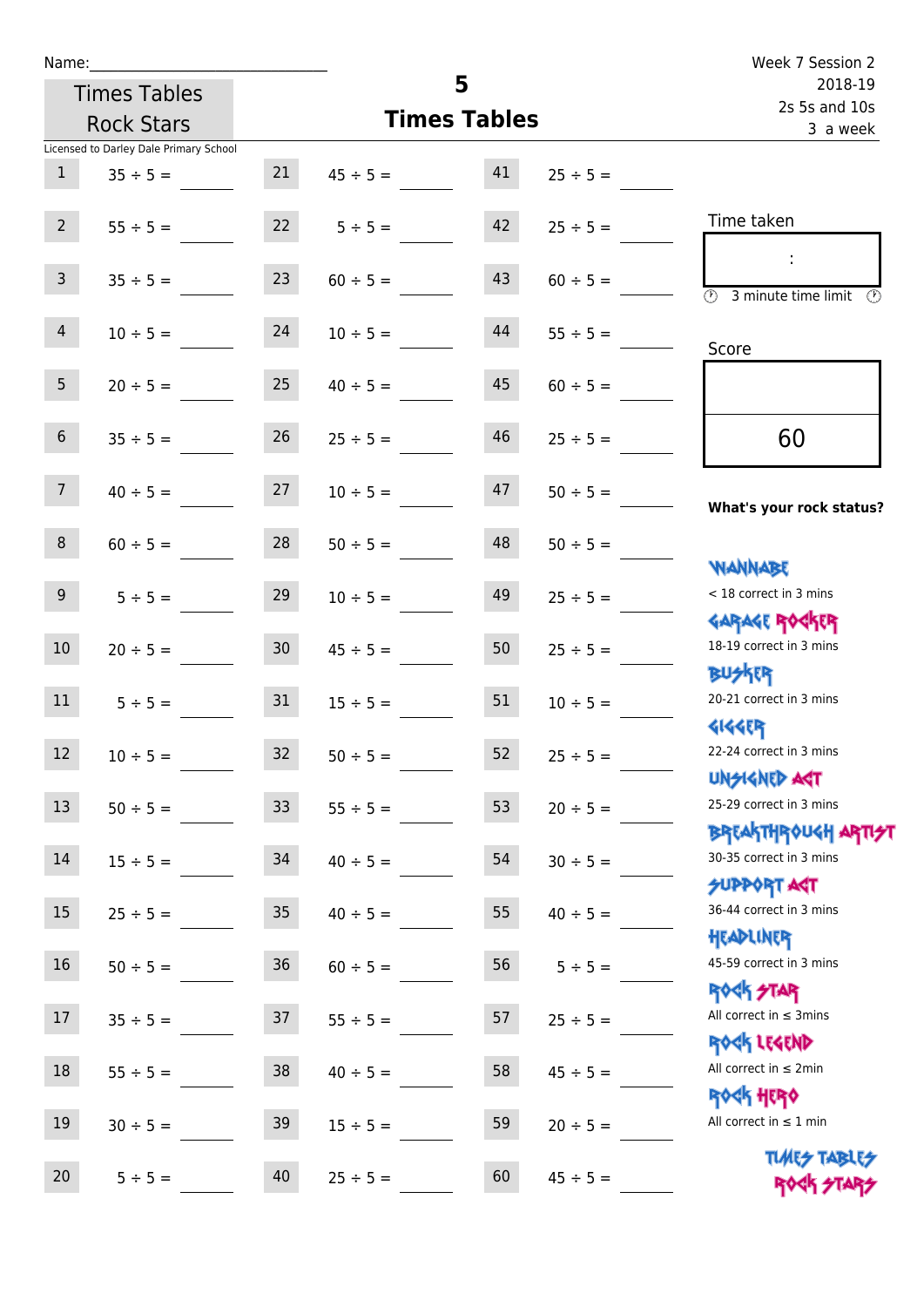| Name:                          |                                        |                 |                         |                     |                     | Week 7 Session 3                                                                           |
|--------------------------------|----------------------------------------|-----------------|-------------------------|---------------------|---------------------|--------------------------------------------------------------------------------------------|
|                                | <b>Times Tables</b>                    | 5               |                         |                     |                     | 2018-19<br>2s 5s and 10s                                                                   |
|                                | <b>Rock Stars</b>                      |                 |                         | <b>Times Tables</b> |                     | 3 a week                                                                                   |
|                                | Licensed to Darley Dale Primary School |                 |                         |                     |                     |                                                                                            |
|                                | $1 \t 5 \times 8 =$                    |                 | $21 \t 5 \times 8 = 41$ |                     | $30 \div 5 =$       |                                                                                            |
| $2^{\circ}$                    | $5 \times 9 =$                         | 22              | $5 \times 10 =$         | 42                  | $25 \div 5 =$       | Time taken                                                                                 |
| 3 <sup>7</sup>                 | $5 \times 10 =$                        | 23              | $5 \times 5 =$          |                     | $43 \t 5 \div 5 =$  | $\sim 10$<br>$\overline{\textcircled{2}}$ 3 minute time limit $\overline{\textcircled{2}}$ |
| $\overline{4}$                 | $5 \times 4 =$                         | 24              | $5 \times 1 =$          | 44                  | $35 \div 5 =$       | Score                                                                                      |
| 5 <sub>1</sub>                 | $5 \times 1 =$                         | 25              | $5 \times 1 =$          | 45                  | $15 \div 5 =$       |                                                                                            |
| 6 <sup>1</sup>                 | $5 \times 5 =$                         | 26              | $5 \times 3 =$          | 46                  | $30 \div 5 =$       | 60                                                                                         |
| 7 <sup>7</sup>                 | $5 \times 8 =$                         |                 | $27 \t 5 \times 8 =$    |                     | $47$ $45 \div 5 =$  | Add up your time                                                                           |
| 8                              | $5 \times 8 =$                         | 28              | $5 \times 3 =$          | 48                  | $55 \div 5 =$       | <b>Mins</b><br><b>S1</b>                                                                   |
| 9 <sub>o</sub>                 | $5 \times 2 =$                         | 29              | $5 \times 9 =$          | 49                  | $35 \div 5 =$       | S2                                                                                         |
| 10 <sup>°</sup>                | $5 \times 7 =$                         | 30 <sup>°</sup> | $5 \times 10 =$         |                     | $50 \t 5 \div 5 =$  | $\begin{tabular}{c} Total \end{tabular}$                                                   |
| 11                             | $5 \times 3 =$                         | 31              | $50 \div 5 =$           | 51                  | $25 \div 5 =$       | <b>Secs</b>                                                                                |
| <b>Contract Contract</b><br>12 | $5 \times 1 =$                         | 32              | $25 \div 5 =$           | 52                  | $30 \div 5 =$       | <b>S1</b><br>S2                                                                            |
| 13                             | $5 \times 8 =$                         | 33              | $35 \div 5 =$           | 53                  | $5 \div 5 =$        | S3<br>Total $\qquad$                                                                       |
| 14                             | $5 \times 1 =$                         | 34              | $35 \div 5 =$           | 54                  | $25 \div 5 =$       | Add up your score                                                                          |
| 15                             | $5 \times 1 =$                         | 35              | $45 \div 5 =$           | 55                  | $25 \div 5 =$       |                                                                                            |
| 16                             | $5 \times 10 =$                        | 36              | $15 \div 5 =$           |                     | 56 $5 \div 5 =$     |                                                                                            |
| 17                             | $5 \times 10 =$                        |                 | $37 \t 40 \div 5 =$     |                     | $57 \t 45 \div 5 =$ |                                                                                            |
| 18                             | $5 \times 4 =$                         | 38              | $10 \div 5 =$           | 58                  | $10 \div 5 =$       |                                                                                            |
| 19                             | $5 \times 3 =$                         | 39              | $25 \div 5 =$           | 59                  | $60 \div 5 =$       |                                                                                            |
| 20 <sub>2</sub>                | $5 \times 11 =$                        | 40              | $40 \div 5 =$           | 60                  | $50 \div 5 =$       |                                                                                            |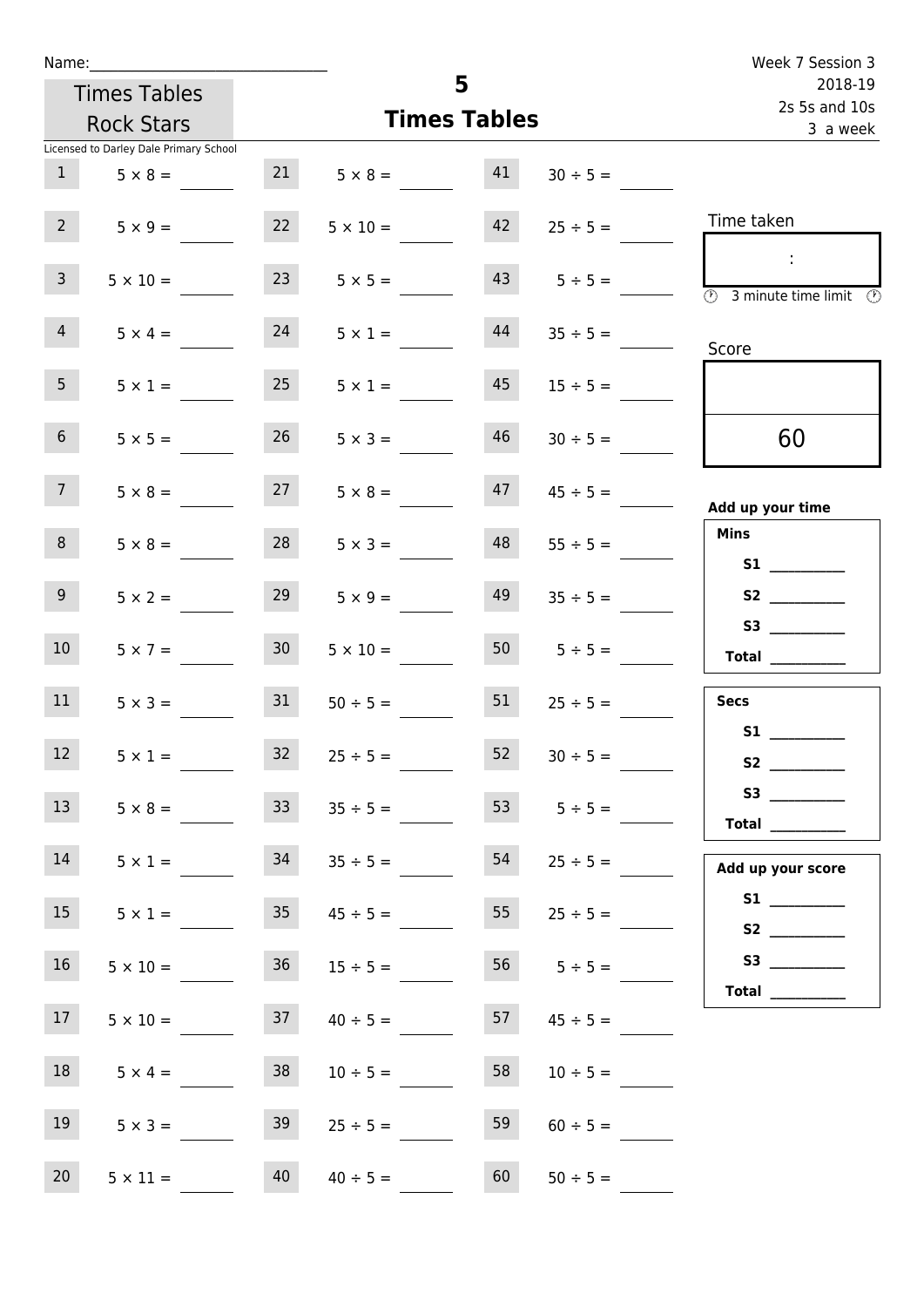| Name:           |                                        |    |                                      |          |                          | Week 8 Session 1                                                 |
|-----------------|----------------------------------------|----|--------------------------------------|----------|--------------------------|------------------------------------------------------------------|
|                 | <b>Times Tables</b>                    | 10 |                                      |          | 2018-19<br>2s 5s and 10s |                                                                  |
|                 | <b>Rock Stars</b>                      |    | <b>Times Tables</b>                  | 3 a week |                          |                                                                  |
|                 | Licensed to Darley Dale Primary School |    |                                      |          |                          |                                                                  |
| 1               | $10 \times 5 =$                        |    | $21 \t 10 \times 9 = 41$             |          | $2 \times 10 =$          |                                                                  |
| $2^{\circ}$     | $10 \times 3 =$                        | 22 | $10 \times 11 =$                     | 42       | $2 \times 10 =$          | Time taken                                                       |
| 3 <sup>7</sup>  | $10 \times 10 =$                       | 23 | $10 \times 12 =$                     | 43       | $3 \times 10 =$          | 3 minute time limit<br>O)                                        |
| 4               | $10 \times 1 = 24$                     |    | $10 \times 4 =$                      | 44       | $2 \times 10 =$          | Score                                                            |
| 5 <sub>1</sub>  | $10 \times 2 =$                        | 25 | $10 \times 3 =$                      | 45       | $8 \times 10 =$          |                                                                  |
| 6               | $10 \times 10 =$                       | 26 | $10 \times 7 =$                      | 46       | $7 \times 10 =$          | 60                                                               |
| 7 <sup>7</sup>  |                                        |    | $10 \times 3 =$ $27$ $10 \times 6 =$ | 47       | $6 \times 10 =$          | What's your rock status?                                         |
| 8               | $10 \times 8 =$                        | 28 | $10 \times 12 =$                     | 48       | $3 \times 10 =$          | <b>NANNABE</b>                                                   |
| 9 <sub>o</sub>  | $10 \times 8 =$                        | 29 | $10 \times 7 =$                      | 49       | $8 \times 10 =$          | < 18 correct in 3 mins<br><b>GARAGE ROGKER</b>                   |
| 10 <sup>°</sup> | $10 \times 2 = 30$                     |    | $10 \times 10 =$                     | 50       | $7 \times 10 =$          | 18-19 correct in 3 mins<br><b>BUSKRA</b>                         |
| 11              | $10 \times 5 = 31$                     |    | $4 \times 10 =$                      | 51       | $10 \times 10 =$         | 20-21 correct in 3 mins<br>41445                                 |
| 12              | $10 \times 6 =$                        | 32 | $7 \times 10 =$                      | 52       | $1\times10=$             | 22-24 correct in 3 mins<br><b>UNSIGNED AGT</b>                   |
| 13              | $10 \times 7 =$                        | 33 | $5 \times 10 =$                      | 53       | $3 \times 10 =$          | 25-29 correct in 3 mins<br><b>BREAKTHROUGH ARTI<del>S</del>T</b> |
| 14              | $10 \times 9 =$                        | 34 | $10 \times 10 =$                     | 54       | $10 \times 10 =$         | 30-35 correct in 3 mins<br><b>SUPPORT AGT</b>                    |
| 15              | $10 \times 1 =$                        | 35 | $4 \times 10 =$                      | 55       | $4 \times 10 =$          | 36-44 correct in 3 mins<br>HEADLINER                             |
| 16              | $10 \times 2 =$                        | 36 | $2 \times 10 =$                      | 56       | $7 \times 10 =$          | 45-59 correct in 3 mins<br><b>ROCK STAR</b>                      |
| 17              | $10 \times 4 =$                        | 37 | $12 \times 10 =$                     | 57       | $12 \times 10 =$         | All correct in $\leq$ 3mins<br>ROCK LEGEND                       |
| $18\,$          | $10 \times 12 =$                       | 38 | $9 \times 10 =$                      | 58       | $1 \times 10 =$          | All correct in $\leq 2$ min<br><b>ROCK HERO</b>                  |
| 19              | $10 \times 10 =$                       | 39 | $11 \times 10 =$                     | 59       | $1 \times 10 =$          | All correct in $\leq 1$ min                                      |
| 20              | $10 \times 1 =$                        | 40 | $7 \times 10 =$                      | 60       | $10 \times 10 =$         | <b>TUARS TABLES</b><br>ROCK STARS                                |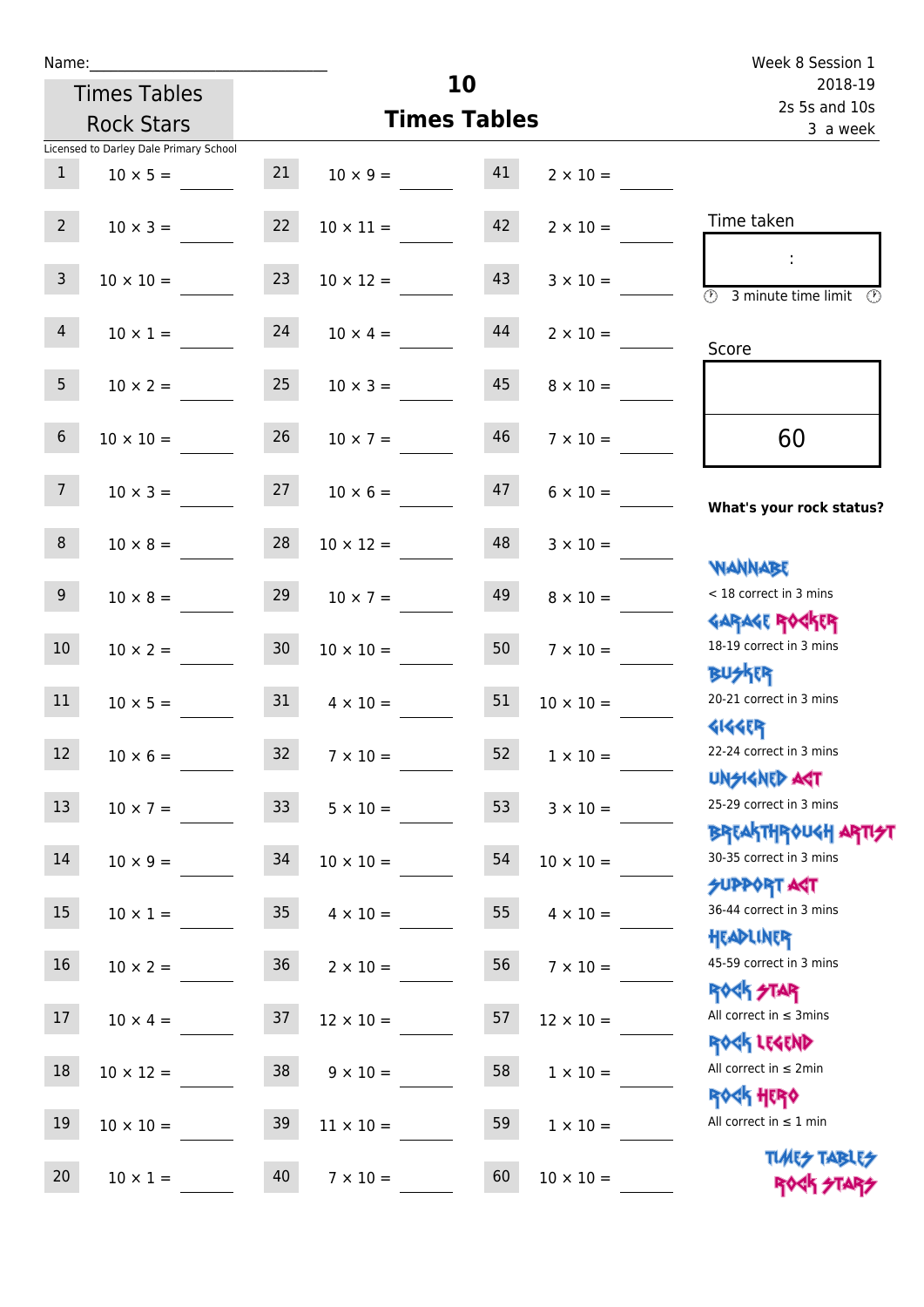| Name:           |                                        |                 |                      |    |                 | Week 8 Session 2<br>2018-19                             |
|-----------------|----------------------------------------|-----------------|----------------------|----|-----------------|---------------------------------------------------------|
|                 | <b>Times Tables</b>                    | 10              |                      |    |                 |                                                         |
|                 | <b>Rock Stars</b>                      |                 | <b>Times Tables</b>  |    |                 | 2s 5s and 10s<br>3 a week                               |
|                 | Licensed to Darley Dale Primary School |                 |                      |    |                 |                                                         |
| $\mathbf{1}$    | $20 \div 10 =$                         | 21              | $70 \div 10 =$       | 41 | $40 \div 10 =$  |                                                         |
| $2^{\circ}$     | $40 \div 10 =$                         | 22              | $10 \div 10 =$       | 42 | $60 \div 10 =$  | Time taken                                              |
| 3 <sup>7</sup>  | $40 \div 10 =$                         | 23              | $70 \div 10 =$       | 43 | $90 \div 10 =$  | $\overline{\textcircled{2}}$ 3 minute time limit<br>-09 |
| 4 <sup>1</sup>  | $10 \div 10 =$                         | 24              | $50 \div 10 =$       | 44 | $20 \div 10 =$  | Score                                                   |
| 5 <sup>5</sup>  | $60 \div 10 = 25$                      |                 | $50 \div 10 =$       | 45 | $70 \div 10 =$  |                                                         |
| 6               | $110 \div 10 =$                        | 26              | $10 \div 10 =$       | 46 | $120 \div 10 =$ | 60                                                      |
| $7\phantom{.}$  | $60 \div 10 =$                         | 27              | $120 \div 10 =$      | 47 | $60 \div 10 =$  | What's your rock status?                                |
| 8               | $60 \div 10 =$                         |                 | $28 \t100 \div 10 =$ | 48 | $100 \div 10 =$ | <b>NANNABE</b>                                          |
| 9 <sub>o</sub>  | $80 \div 10 =$                         | 29              | $120 \div 10 =$      | 49 | $80 \div 10 =$  | < 18 correct in 3 mins<br><b>GARAGE ROCKER</b>          |
| 10 <sup>°</sup> | $50 \div 10 =$                         | 30 <sup>7</sup> | $30 \div 10 =$       | 50 | $20 \div 10 =$  | 18-19 correct in 3 mins<br><b>BUSKER</b>                |
| 11              | $110 \div 10 =$                        | 31              | $60 \div 10 =$       | 51 | $50 \div 10 =$  | 20-21 correct in 3 mins<br><b>4144ER</b>                |
| 12              | $30 \div 10 =$                         | 32              | $80 \div 10 =$       | 52 | $40 \div 10 =$  | 22-24 correct in 3 mins<br><b>UNSIGNED AST</b>          |
| 13              | $60 \div 10 =$                         | 33 <sup>°</sup> | $100 \div 10 =$      | 53 | $100 \div 10 =$ | 25-29 correct in 3 mins<br><b>BREAKTHROUGH ARTH</b>     |
| 14              | $90 \div 10 =$                         | 34              | $60 \div 10 =$       | 54 | $50 \div 10 =$  | 30-35 correct in 3 mins<br><b>SUPPORT AGT</b>           |
| 15              | $90 \div 10 =$                         | $35\phantom{a}$ | $30 \div 10 =$       | 55 | $60 \div 10 =$  | 36-44 correct in 3 mins<br>HEADLINER                    |
| 16              | $90 \div 10 =$                         | $36\,$          | $50 \div 10 =$       | 56 | $20 \div 10 =$  | 45-59 correct in 3 mins<br><b>ROCK STAR</b>             |
| 17              | $70 \div 10 =$                         | 37              | $80 \div 10 =$       | 57 | $60 \div 10 =$  | All correct in $\leq$ 3mins<br>ROCK LEGEND              |
| $18\,$          | $30 \div 10 =$                         | 38              | $90 \div 10 =$       | 58 | $30 \div 10 =$  | All correct in $\leq 2$ min<br><b>ROCK HERO</b>         |
| 19              | $80 \div 10 =$                         | 39              | $110 \div 10 =$      | 59 | $70 \div 10 =$  | All correct in $\leq 1$ min                             |
| 20              | $20 \div 10 =$                         | 40              | $10 \div 10 =$       | 60 | $30 \div 10 =$  | <b>TUARS TABLES</b><br>ROCK STARS                       |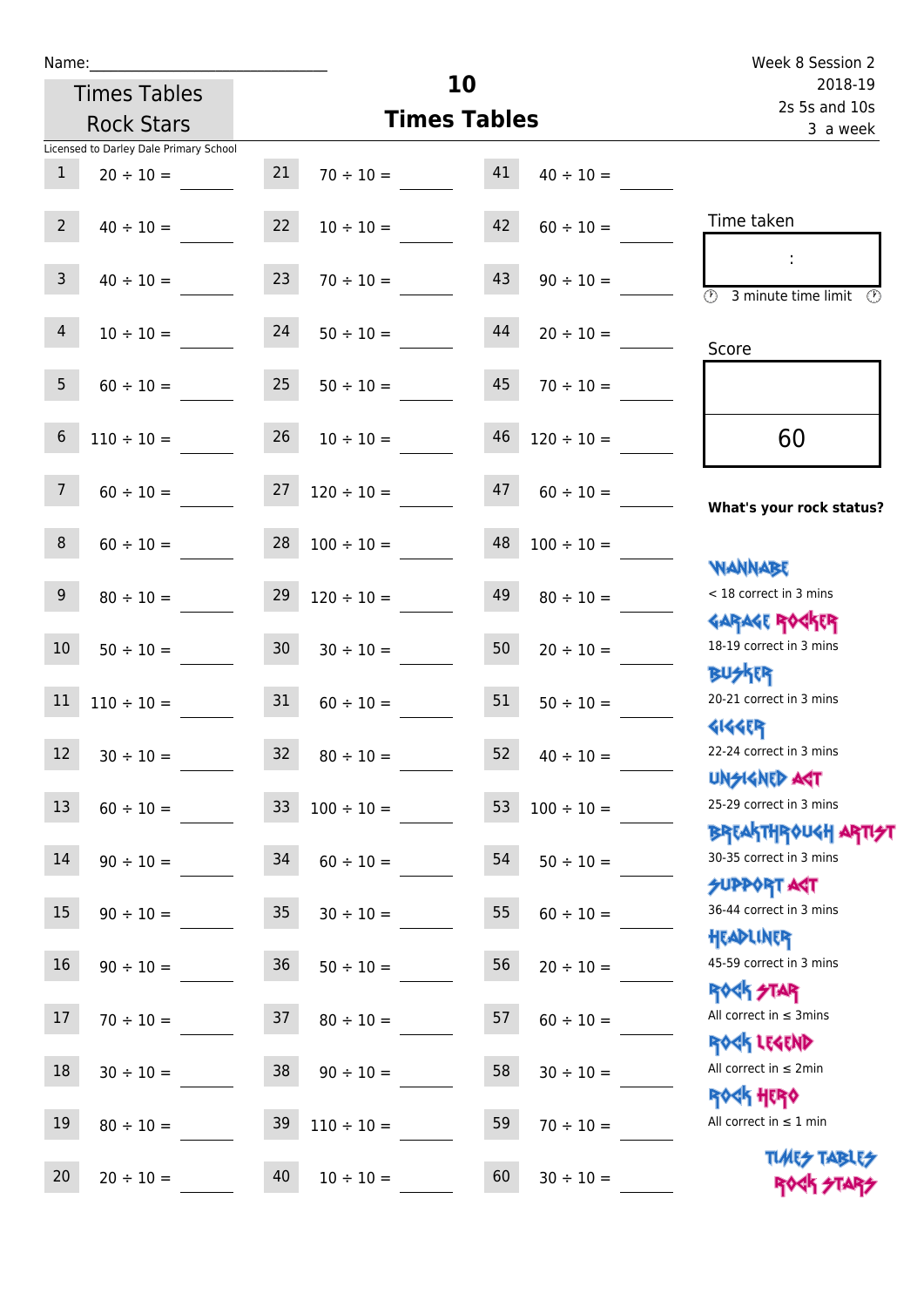| Name:           |                                         |                 |                                                     |                     |                          | Week 8 Session 3                                                                                                                                                                                                                        |
|-----------------|-----------------------------------------|-----------------|-----------------------------------------------------|---------------------|--------------------------|-----------------------------------------------------------------------------------------------------------------------------------------------------------------------------------------------------------------------------------------|
|                 | <b>Times Tables</b>                     |                 |                                                     | 10                  |                          | 2018-19<br>2s 5s and 10s                                                                                                                                                                                                                |
|                 | <b>Rock Stars</b>                       |                 |                                                     | <b>Times Tables</b> | 3 a week                 |                                                                                                                                                                                                                                         |
|                 | Licensed to Darley Dale Primary School  |                 |                                                     |                     |                          |                                                                                                                                                                                                                                         |
| $\mathbf{1}$    | $10 \times 10 =$                        | 21              | $10 \times 9 =$                                     | 41                  | $20 \div 10 =$           |                                                                                                                                                                                                                                         |
| $2^{\circ}$     | $10 \times 12 =$                        | 22              | $10 \times 3 =$                                     |                     | $42 \t100 \div 10 =$     | Time taken                                                                                                                                                                                                                              |
| 3 <sup>1</sup>  | $10 \times 7 =$                         | 23              | $10 \times 8 =$                                     | 43                  | $10 \div 10 =$           | 3 minute time limit<br>-09                                                                                                                                                                                                              |
| 4               | $10 \times 8 =$                         | 24              | $10 \times 9 =$                                     | 44                  | $100 \div 10 =$          | Score                                                                                                                                                                                                                                   |
| 5 <sub>1</sub>  | $10 \times 10 =$                        | 25              | $10 \times 7 =$                                     | 45                  | $40 \div 10 =$           |                                                                                                                                                                                                                                         |
| 6 <sup>1</sup>  | $10 \times 3 =$                         | 26              | $10 \times 9 =$                                     | 46                  | $30 \div 10 =$           | 60                                                                                                                                                                                                                                      |
| 7 <sup>7</sup>  | $10 \times 11 =$                        | 27              | $10 \times 6 =$                                     | 47                  | $100 \div 10 =$          | Add up your time                                                                                                                                                                                                                        |
| 8               | $10 \times 9 =$                         | 28              | $10 \times 4 =$                                     | 48                  | $60 \div 10 =$           | <b>Mins</b>                                                                                                                                                                                                                             |
| 9 <sub>o</sub>  | $10 \times 2 =$                         | 29              | $10 \times 1 =$                                     | 49                  | $70 \div 10 =$           | S <sub>2</sub> and the set of the set of the set of the set of the set of the set of the set of the set of the set of the set of the set of the set of the set of the set of the set of the set of the set of the set of the set of the |
| 10 <sup>°</sup> | $10 \times 2 =$                         | 30 <sub>o</sub> | $10 \times 9 =$                                     | 50                  | $20 \div 10 =$           | Total $\_\_$                                                                                                                                                                                                                            |
| 11              | $10 \times 7 =$                         | 31              | $10 \div 10 =$                                      | 51                  | $40 \div 10 =$           | <b>Secs</b><br>S1                                                                                                                                                                                                                       |
| 12              | $10 \times 2 =$                         |                 | $32 \t 50 \div 10 =$                                | 52                  | $20 \div 10 =$           |                                                                                                                                                                                                                                         |
| 13              | $10 \times 11 =$ $33 \div 50 \div 10 =$ |                 |                                                     | 53                  | $30 \div 10 =$           | Total $\qquad$                                                                                                                                                                                                                          |
| 14              |                                         |                 | $10 \times 6 =$ $34 \quad 110 \div 10 =$            | 54                  | $20 \div 10 =$           | Add up your score                                                                                                                                                                                                                       |
| 15              |                                         |                 | $10 \times 4 = 35$ $100 \div 10 =$                  |                     | $10 \div 10 =$           |                                                                                                                                                                                                                                         |
| 16              | $10 \times 12 =$                        |                 | $36 \t30 \div 10 =$                                 |                     | $56 \quad 100 \div 10 =$ | Total $\_\_$                                                                                                                                                                                                                            |
| 17              |                                         |                 | $10 \times 3 =$ 37 $70 \div 10 =$ 57 $60 \div 10 =$ |                     |                          |                                                                                                                                                                                                                                         |
| 18              | $10 \times 9 =$                         |                 | $38$ $70 \div 10 =$                                 | 58                  | $60 \div 10 =$           |                                                                                                                                                                                                                                         |
| 19              | $10 \times 11 =$                        | 39              | $20 \div 10 =$                                      | 59                  | $60 \div 10 =$           |                                                                                                                                                                                                                                         |
| 20 <sub>2</sub> | $10 \times 4 = 40$                      |                 | $70 \div 10 =$ 60                                   |                     | $90 \div 10 =$           |                                                                                                                                                                                                                                         |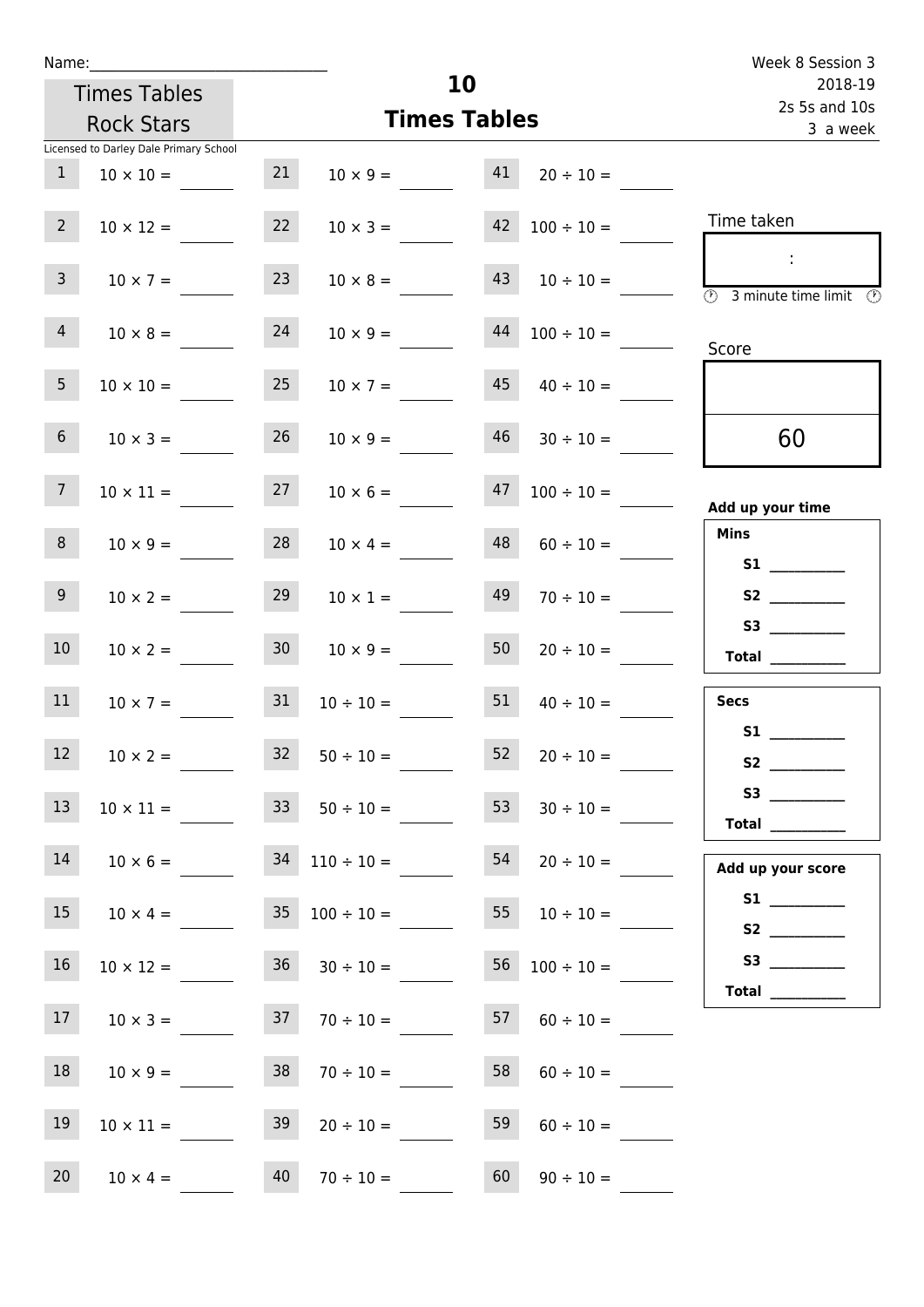| Name:           |                                        |                 |                     | 2,5,10  |                           | Week 9 Session 1                                                                 |
|-----------------|----------------------------------------|-----------------|---------------------|---------|---------------------------|----------------------------------------------------------------------------------|
|                 | <b>Times Tables</b>                    |                 |                     | 2018-19 |                           |                                                                                  |
|                 | <b>Rock Stars</b>                      |                 | <b>Times Tables</b> |         | 2s 5s and 10s<br>3 a week |                                                                                  |
|                 | Licensed to Darley Dale Primary School |                 |                     |         |                           |                                                                                  |
| 1               | $5 \times 12 =$                        | 21              | $5 \times 2 =$      | 41      | $8 \times 2 =$            |                                                                                  |
| 2 <sup>7</sup>  | $10 \times 8 =$                        | 22              | $10 \times 10 =$    | 42      | $5 \times 2 =$            | Time taken                                                                       |
| 3 <sup>7</sup>  | $2 \times 11 =$                        | 23              | $2 \times 8 =$      | 43      | $2 \times 5 =$            | $\mathcal{L}$<br>$\overline{(\mathcal{V})}$<br>3 minute time limit $\circled{0}$ |
| $\overline{4}$  | $2 \times 3 =$                         | 24              | $2 \times 1 =$      | 44      | $11 \times 2 =$           | Score                                                                            |
| 5 <sub>1</sub>  | $5 \times 7 =$                         | 25              | $2 \times 2 =$      | 45      | $3 \times 2 =$            |                                                                                  |
| 6 <sup>1</sup>  | $10 \times 9 =$                        | 26              | $2 \times 7 =$      | 46      | $4 \times 10 =$           | 60                                                                               |
| 7 <sup>7</sup>  | $2 \times 9 =$                         | 27              | $10 \times 12 =$    | 47      | $2 \times 5 =$            | What's your rock status?                                                         |
| 8               | $2 \times 10 =$                        | 28              | $10 \times 5 =$     | 48      | $6 \times 5 =$            | <b>NANNABE</b>                                                                   |
| 9 <sub>o</sub>  | $5 \times 6 =$                         | 29              | $5 \times 7 =$      | 49      | $12 \times 5 =$           | < 18 correct in 3 mins<br><b>GARAGE ROGKER</b>                                   |
| 10 <sup>°</sup> | $5 \times 11 =$                        | 30 <sup>1</sup> | $5 \times 7 =$      | 50      | $8 \times 2 =$            | 18-19 correct in 3 mins<br><b>BUSKRR</b>                                         |
| 11              | $10 \times 11 =$                       | 31              | $12 \times 5 =$     | 51      | $3 \times 5 =$            | 20-21 correct in 3 mins<br><b>4144EP</b>                                         |
| 12 <sup>7</sup> | $2 \times 7 =$                         | 32              | $3 \times 10 =$     | 52      | $5 \times 5 =$            | 22-24 correct in 3 mins<br><b>UNSIGNED AST</b>                                   |
| 13              | $5 \times 10 =$                        | 33              | $4 \times 2 =$      | 53      | $7 \times 2 =$            | 25-29 correct in 3 mins                                                          |
| 14              | $10 \times 8 =$                        | 34              | $5 \times 10 =$     | 54      | $5 \times 2 =$            | <b>BREAKTHROUGH ARTI<del>S</del>T</b><br>30-35 correct in 3 mins                 |
| 15              | $2 \times 8 =$                         | 35 <sub>1</sub> | $11 \times 2 =$     | 55      | $4 \times 2 =$            | <b>SUPPORT AGT</b><br>36-44 correct in 3 mins                                    |
| 16              | $5 \times 1 =$                         | 36              | $11 \times 2 =$     | 56      | $8 \times 10 =$           | HEADLINER<br>45-59 correct in 3 mins                                             |
| 17              | $2 \times 3 =$                         | 37              | $1 \times 2 =$      | 57      | $7 \times 5 =$            | <b>ROCK STAR</b><br>All correct in $\leq$ 3mins<br>ROCK LEGEND                   |
| 18              | $5 \times 10 =$                        | 38              | $8 \times 5 =$      | 58      | $6 \times 2 =$            | All correct in $\leq 2$ min<br><b>ROCK HERO</b>                                  |
| 19              | $2 \times 11 =$                        | 39              | $1 \times 2 =$      | 59      | $5 \times 2 =$            | All correct in $\leq 1$ min                                                      |
| 20              | $5 \times 7 =$                         | 40              | $9 \times 2 =$      | 60      | $4 \times 5 =$            | <b>TUARS TABLES</b><br>ROCK STAP                                                 |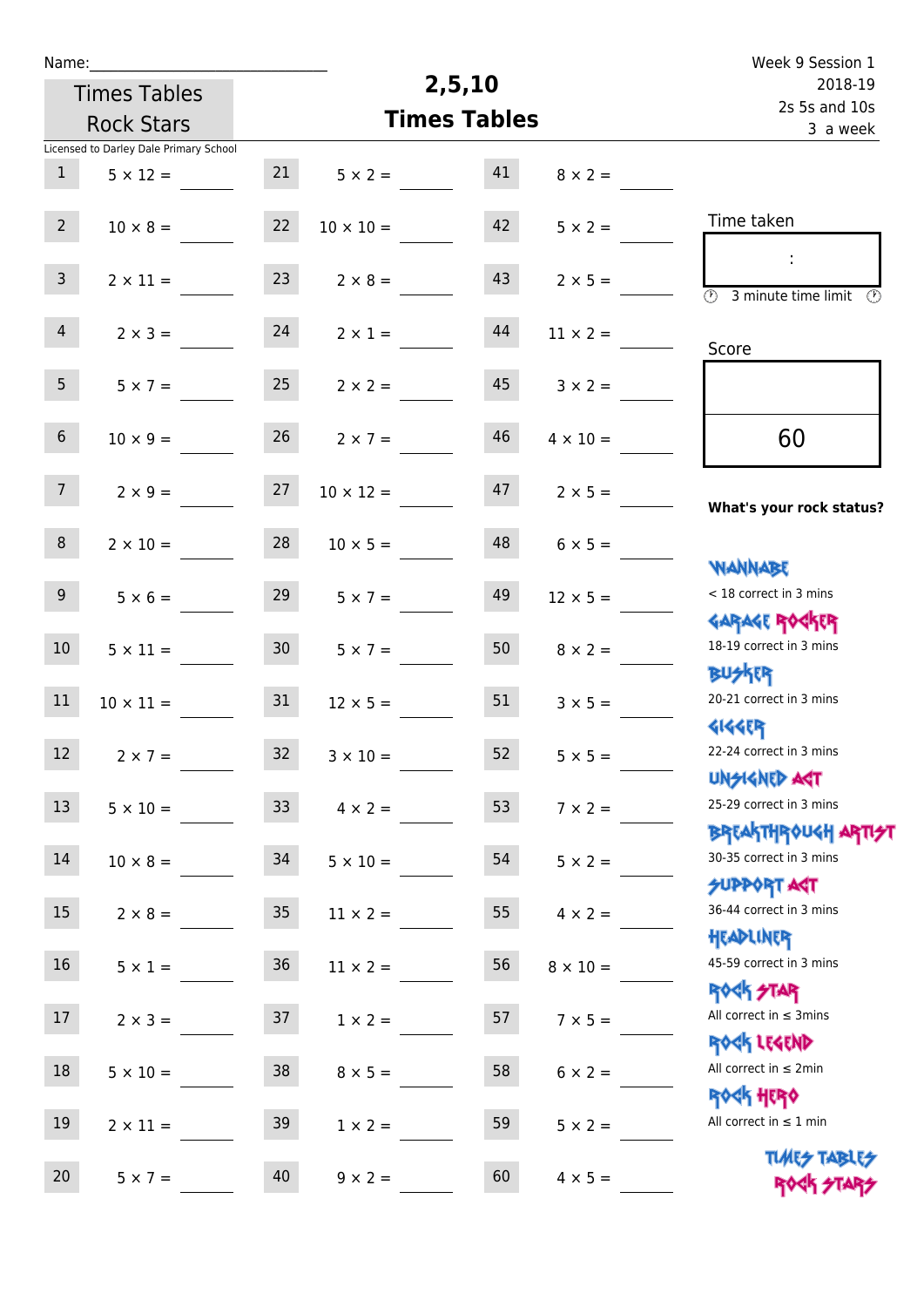| u | am |  |  |
|---|----|--|--|
|   |    |  |  |

Times Tables

## **2,5,10**

|                 | <b>Rock Stars</b>                      |                 | <b>Times Tables</b> | 3 a week |                 |                                                            |
|-----------------|----------------------------------------|-----------------|---------------------|----------|-----------------|------------------------------------------------------------|
|                 | Licensed to Darley Dale Primary School |                 |                     |          |                 |                                                            |
| $\mathbf{1}$    | $24 \div 2 =$                          | 21              | $8 \div 2 =$        | 41       | $40 \div 10 =$  |                                                            |
| $\overline{2}$  | $120 \div 10 =$                        | 22              | $60 \div 5 =$       | 42       | $120 \div 10 =$ | Time taken                                                 |
|                 |                                        |                 |                     |          |                 | ÷                                                          |
| $\mathbf{3}$    | $25 \div 5 =$                          | 23              | $110 \div 10 =$     | 43       | $110 \div 10 =$ | $\overline{\mathcal{O}}$<br>3 minute time limit<br>$\odot$ |
| 4               | $5 \div 5 =$                           | 24              | $70 \div 10 =$      | 44       | $24 \div 2 =$   |                                                            |
|                 |                                        |                 |                     |          |                 | Score                                                      |
| 5 <sup>5</sup>  | $80 \div 10 =$                         | 25              | $60 \div 5 =$       | 45       | $55 \div 5 =$   |                                                            |
| 6 <sup>1</sup>  | $10 \div 2 =$                          | 26              | $70 \div 10 =$      | 46       | $90 \div 10 =$  | 60                                                         |
|                 |                                        |                 |                     |          |                 |                                                            |
| 7 <sup>7</sup>  | $70 \div 10 =$                         | 27              | $20 \div 5 =$       | 47       | $35 \div 5 =$   |                                                            |
|                 |                                        |                 |                     |          |                 | What's your rock status?                                   |
| 8               | $2 \div 2 =$                           | 28              | $10 \div 10 =$      | 48       | $110 \div 10 =$ |                                                            |
|                 |                                        |                 |                     |          |                 | <b>NANNABE</b><br>< 18 correct in 3 mins                   |
| 9 <sup>°</sup>  | $50 \div 10 =$                         | 29              | $80 \div 10 =$      | 49       | $10 \div 10 =$  | <b>GARAGE ROCKER</b>                                       |
| 10 <sub>1</sub> | $50 \div 5 =$                          | 30 <sub>o</sub> | $5 \div 5 =$        | $50\,$   | $120 \div 10 =$ | 18-19 correct in 3 mins                                    |
|                 |                                        |                 |                     |          |                 | <b>BUSKER</b>                                              |
| 11              | $10 \div 10 =$                         | 31              | $50 \div 5 =$       | 51       | $10 \div 5 =$   | 20-21 correct in 3 mins                                    |
|                 |                                        |                 |                     |          |                 | <b>4144ER</b>                                              |
| 12              | $30 \div 5 =$                          | 32              | $10 \div 5 =$       | 52       | $30 \div 10 =$  | 22-24 correct in 3 mins                                    |
|                 |                                        |                 |                     |          |                 | <b>UNSIGNED AGT</b>                                        |
| 13              | $5 \div 5 =$                           | 33 <sup>°</sup> | $14 \div 2 =$       | 53       | $6 \div 2 =$    | 25-29 correct in 3 mins                                    |
|                 |                                        |                 |                     |          |                 | <b>BREAKTHROUGH ARTI<del>S</del>T</b>                      |
| 14              | $5 ÷ 5 =$                              | 34              | $25 \div 5 =$       | 54       | $30 \div 5 =$   | 30-35 correct in 3 mins<br>SUPPORT ART                     |
| 15              | $15 \div 5 =$                          | 35 <sub>1</sub> | $2 \div 2 =$        | 55       | $2 \div 2 =$    | 36-44 correct in 3 mins                                    |
|                 |                                        |                 |                     |          |                 | HEADLINER                                                  |
| 16              | $8 \div 2 =$                           | 36              | $12 \div 2 =$       | 56       | $20 \div 2 =$   | 45-59 correct in 3 mins                                    |
|                 |                                        |                 |                     |          |                 | <b>ROCK STAR</b>                                           |
| 17              | $35 \div 5 =$                          | 37              | $6 \div 2 =$        | 57       | $60 \div 5 =$   | All correct in $\leq$ 3mins                                |
|                 |                                        |                 |                     |          |                 | ROCK LEGEND                                                |
| 18              | $20 \div 5 =$                          | 38              | $16 \div 2 =$       | 58       | $20 \div 10 =$  | All correct in $\leq 2$ min                                |
|                 |                                        |                 |                     |          |                 | <b>ROCK HERO</b><br>All correct in $\leq 1$ min            |
| 19              | $40 \div 10 =$                         | 39              | $12 \div 2 =$       | 59       | $50 \div 5 =$   |                                                            |
| 20              | $120 \div 10 =$                        | 40              | $30 \div 10 =$      | 60       | $8 \div 2 =$    | <b>TUARS TABLES</b>                                        |
|                 |                                        |                 |                     |          |                 | ROCK STARS                                                 |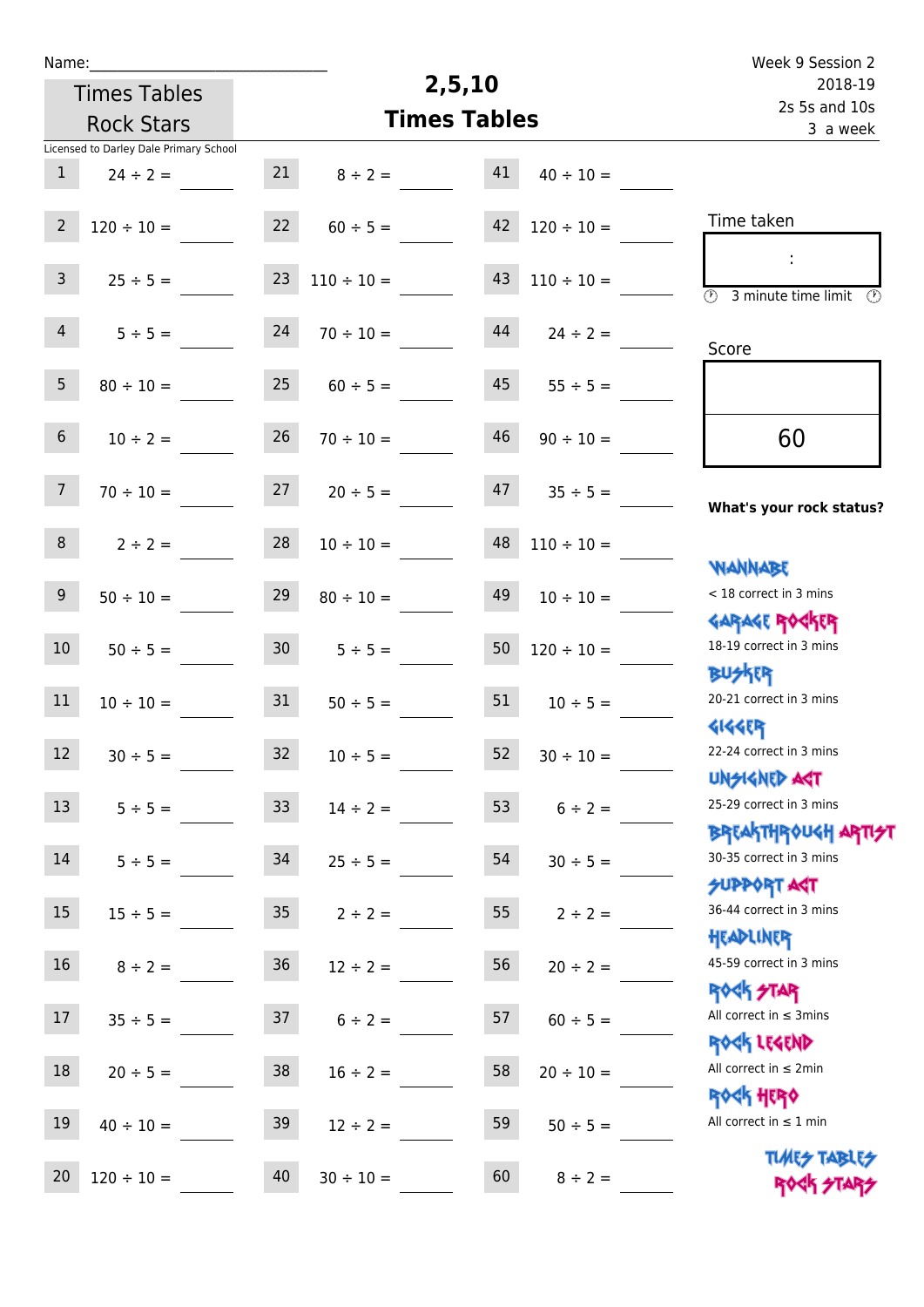| Name:          |                                        |                     |                    |         |                           | Week 9 Session 3                                                                        |
|----------------|----------------------------------------|---------------------|--------------------|---------|---------------------------|-----------------------------------------------------------------------------------------|
|                | <b>Times Tables</b>                    |                     | 2,5,10             | 2018-19 |                           |                                                                                         |
|                | <b>Rock Stars</b>                      | <b>Times Tables</b> |                    |         | 2s 5s and 10s<br>3 a week |                                                                                         |
|                | Licensed to Darley Dale Primary School |                     |                    |         |                           |                                                                                         |
| $\mathbf{1}$   | $2 \times 1 =$                         | 21                  | $5 \times 5 =$     | 41      | $40 \div 5 =$             |                                                                                         |
| $2^{\circ}$    | $2 \times 1 =$                         | 22                  | $2 \times 5 =$     | 42      | $20 \div 2 =$             | Time taken                                                                              |
| 3 <sup>7</sup> | $2 \times 7 =$                         | 23                  | $2 \times 4 =$     | 43      | $24 \div 2 =$             | $\sim$<br>$\overline{\textcircled{2}}$ 3 minute time limit $\overline{\textcircled{2}}$ |
| $\overline{4}$ | $5 \times 1 =$                         | 24                  | $2 \times 7 =$     | 44      | $55 \div 5 =$             | Score                                                                                   |
| 5 <sub>1</sub> | $2 \times 5 =$                         | 25                  | $10 \times 4 =$    | 45      | $55 \div 5 =$             |                                                                                         |
| 6 <sup>1</sup> | $5 \times 10 =$                        | 26                  | $10 \times 2 =$    | 46      | $12 \div 2 =$             | 60                                                                                      |
| 7 <sup>7</sup> | $10 \times 5 =$                        | 27                  | $5 \times 11 =$    | 47      | $90 \div 10 =$            | Add up your time                                                                        |
| 8              | $10 \times 1 =$                        | 28                  | $2 \times 10 =$    | 48      | $25 \div 5 =$             | <b>Mins</b>                                                                             |
| 9 <sup>°</sup> | $10 \times 10 =$                       | 29                  | $5 \times 1 =$     | 49      | $22 \div 2 =$             |                                                                                         |
| 10             | $10 \times 7 =$                        | $30-1$              | $2 \times 9 =$     | 50      | $100 \div 10 =$           | Total $\frac{1}{2}$                                                                     |
| 11             | $5 \times 5 =$                         | 31                  | $35 \div 5 =$      | 51      | $50 \div 5 =$             | <b>Secs</b>                                                                             |
| 12             | $2 \times 4 =$                         | 32                  | $12 \div 2 =$      |         | $52 \t 24 \div 2 =$       | S1                                                                                      |
| 13             | $2 \times 11 =$                        | 33                  | $10 \div 2 =$      | 53      | $50 \div 10 =$            | Total $\qquad$                                                                          |
| 14             | $10 \times 7 =$                        |                     | $34 \t 6 \div 2 =$ | 54      | $30 \div 5 =$             | Add up your score                                                                       |
| 15             | $2 \times 6 = 35$                      |                     | $10 \div 2 =$      |         | $55$ $22 \div 2 =$        |                                                                                         |
| 16             | $2 \times 10 =$                        | 36                  | $18 \div 2 =$      |         | $56 \t 55 \div 5 =$       | S3 __________                                                                           |
| 17             | $5 \times 5 =$                         | 37                  | $18 \div 2 =$      | 57      | $40 \div 10 =$            | Total $\_\_$                                                                            |
| 18             | $10 \times 1 =$                        | 38                  | $20 \div 2 =$      | 58      | $55 \div 5 =$             |                                                                                         |
| 19             | $2 \times 3 =$                         | 39                  | $25 \div 5 =$      | 59      | $55 \div 5 =$             |                                                                                         |
| 20             | $10 \times 8 =$                        | 40                  | $60 \div 5 =$      | 60      | $70 \div 10 =$            |                                                                                         |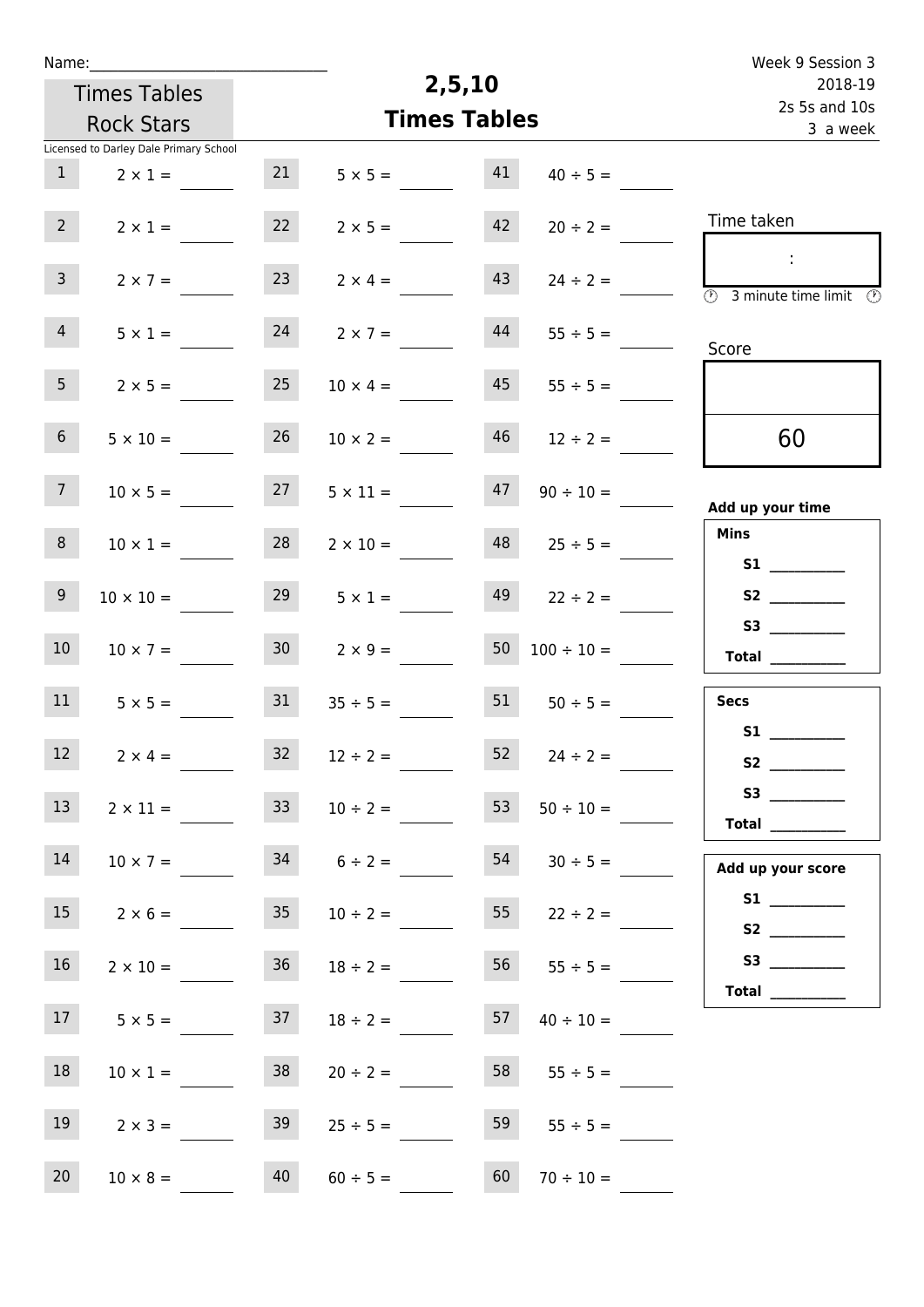| Name:            |                                        |                 |                  |                     |                    | Week 10 Session 1                                                |
|------------------|----------------------------------------|-----------------|------------------|---------------------|--------------------|------------------------------------------------------------------|
|                  | <b>Times Tables</b>                    |                 |                  | 2,5,10              |                    | 2018-19<br>2s 5s and 10s                                         |
|                  | <b>Rock Stars</b>                      |                 |                  | <b>Times Tables</b> |                    | 3 a week                                                         |
|                  | Licensed to Darley Dale Primary School |                 |                  |                     |                    |                                                                  |
| $\mathbf{1}$     | $10 \times 1 =$                        | 21              | $2 \times 2 =$   | 41                  | $9 \times 10 =$    |                                                                  |
| 2 <sup>7</sup>   | $10 \times 4 =$                        | 22              | $2 \times 2 =$   | 42                  | $12 \times 2 =$    | Time taken                                                       |
| 3 <sup>7</sup>   | $5 \times 9 =$                         | 23              | $2 \times 7 =$   | 43                  | $6 \times 5 =$     | $\overline{(\mathcal{V})}$<br>3 minute time limit $\circled{b}$  |
| $\overline{4}$   | $5 \times 8 =$                         | 24              | $10 \times 9 =$  | 44                  | $2 \times 2 =$     | Score                                                            |
| 5 <sub>1</sub>   | $5 \times 11 =$                        | 25              | $10 \times 12 =$ | 45                  | $9 \times 10 =$    |                                                                  |
| 6 <sup>1</sup>   | $5 \times 8 =$                         | 26              | $10 \times 10 =$ | 46                  | $6 \times 10 =$    | 60                                                               |
| 7 <sup>7</sup>   | $5 \times 10 =$                        | 27              | $10 \times 8 =$  | 47                  | $9 \times 10 =$    | What's your rock status?                                         |
| 8                | $5 \times 3 =$                         | 28              | $5 \times 8 =$   | 48                  | $12 \times 10 =$   | <b>NANNABE</b>                                                   |
| 9 <sup>1</sup>   | $2 \times 2 =$                         | 29              | $5 \times 9 =$   | 49                  | $8 \times 10 =$    | < 18 correct in 3 mins<br><b>GARAGE ROCKER</b>                   |
| 10 <sup>°</sup>  | $10 \times 6 =$                        | 30 <sub>2</sub> | $5 \times 8 =$   | 50                  | $4 \times 5 =$     | 18-19 correct in 3 mins<br><b>BUSKRR</b>                         |
| 11               | $2 \times 12 =$                        | 31              | $1 \times 10 =$  | 51                  | $8 \times 10 =$    | 20-21 correct in 3 mins<br><b>4144ER</b>                         |
| 12 <sup>12</sup> | $5 \times 4 =$                         | 32              | $2 \times 5 =$   |                     | 52 $4 \times 10 =$ | 22-24 correct in 3 mins<br><b>UNSIGNED AST</b>                   |
| 13               | $10 \times 7 =$                        | 33 <sup>°</sup> | $4 \times 5 =$   | 53                  | $3 \times 2 =$     | 25-29 correct in 3 mins<br><b>BREAKTHROUGH ARTI<del>S</del>T</b> |
| 14               | $2 \times 4 =$                         | 34              | $10 \times 5 =$  | 54                  | $3 \times 10 =$    | 30-35 correct in 3 mins<br>SUPPORT ART                           |
| 15 <sub>1</sub>  | $5 \times 11 =$                        | 35 <sub>2</sub> | $11 \times 5 =$  | 55                  | $1 \times 5 =$     | 36-44 correct in 3 mins<br>HEADLINER                             |
| 16               | $2 \times 10 =$                        | 36 <sup>°</sup> | $1 \times 10 =$  | 56                  | $9 \times 10 =$    | 45-59 correct in 3 mins<br><b>ROCK STAR</b>                      |
| 17               | $10 \times 4 =$                        | 37              | $2 \times 10 =$  | 57                  | $11 \times 5 =$    | All correct in $\leq$ 3mins<br>ROCK LEGEND                       |
| 18               | $5 \times 4 =$                         | 38              | $12 \times 5 =$  | 58                  | $8 \times 5 =$     | All correct in $\leq 2$ min<br><b>ROCK HERO</b>                  |
| 19               | $2 \times 10 =$                        | 39              | $7 \times 10 =$  | 59                  | $11 \times 5 =$    | All correct in $\leq 1$ min                                      |
| 20               | $10 \times 12 =$                       | 40              | $4 \times 10 =$  | 60                  | $3 \times 10 =$    | <b>TUARS TABLES</b><br>ROCK STARS                                |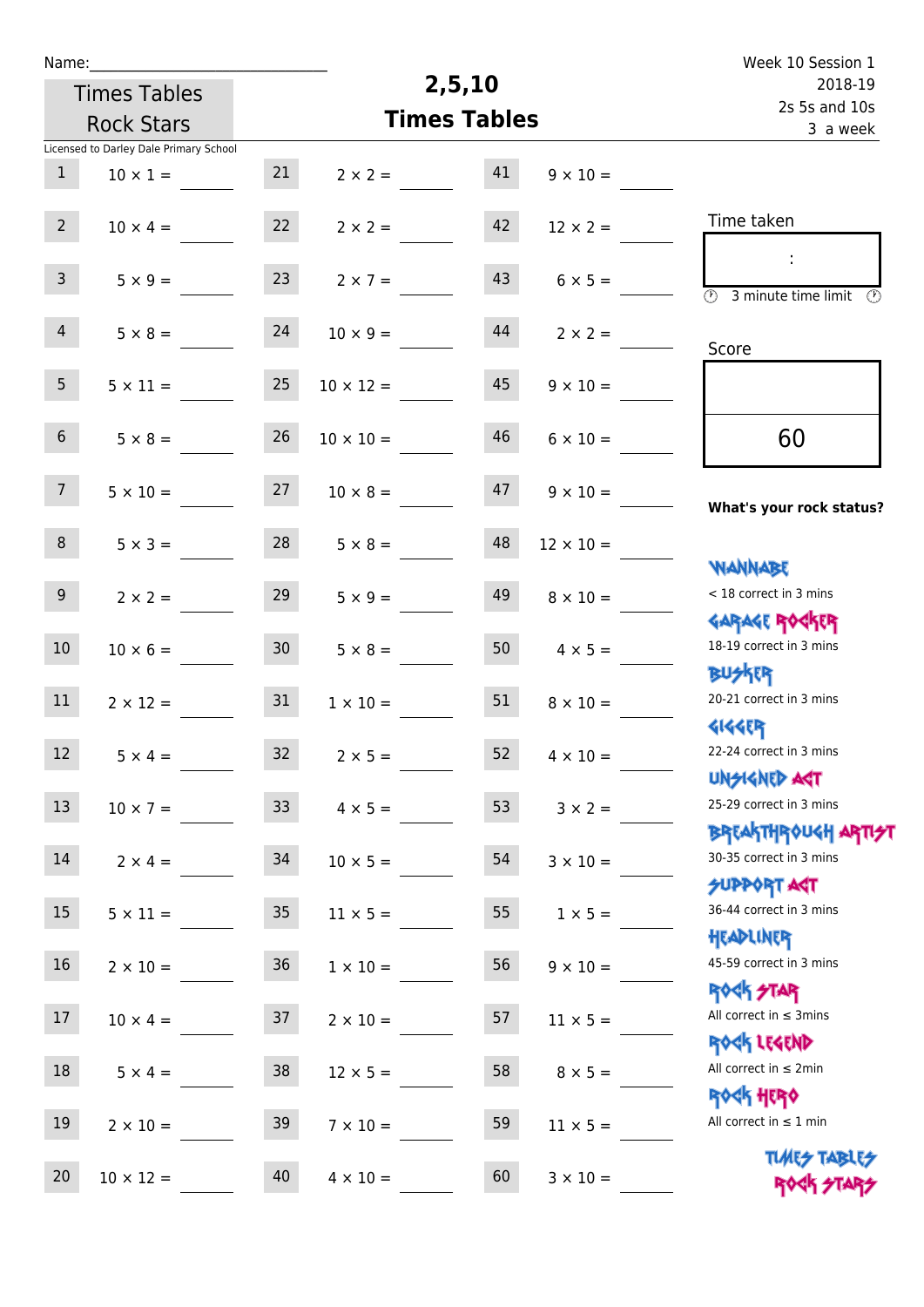| Name:             |                                        |                 |                                   |                           |                | Week 10 Session 2                                                  |
|-------------------|----------------------------------------|-----------------|-----------------------------------|---------------------------|----------------|--------------------------------------------------------------------|
|                   | <b>Times Tables</b>                    |                 | 2,5,10                            | 2018-19                   |                |                                                                    |
| <b>Rock Stars</b> |                                        |                 | <b>Times Tables</b>               | 2s 5s and 10s<br>3 a week |                |                                                                    |
|                   | Licensed to Darley Dale Primary School |                 |                                   |                           |                |                                                                    |
| $\mathbf{1}$      | $60 \div 5 =$                          | 21              | $10 \div 2 =$                     | 41                        | $20 \div 2 =$  |                                                                    |
| 2 <sup>7</sup>    | $18 \div 2 =$                          | 22              | $2 \div 2 =$                      | 42                        | $60 \div 10 =$ | Time taken                                                         |
| 3 <sup>7</sup>    | $40 \div 10 =$                         | 23              | $40 \div 10 =$                    | 43                        | $10 \div 2 =$  | ÷                                                                  |
|                   |                                        |                 |                                   |                           |                | $\overline{(\mathcal{V})}$<br>3 minute time limit<br>$\mathcal{O}$ |
| $\overline{4}$    | $50 \div 10 =$                         | 24              | $20 \div 2 =$                     | 44                        | $90 \div 10 =$ | Score                                                              |
| 5 <sub>1</sub>    | $35 \div 5 =$                          | 25              | $50 \div 10 =$                    | 45                        | $70 \div 10 =$ |                                                                    |
| 6 <sup>1</sup>    | $15 \div 5 =$                          | 26              | $40 \div 5 =$                     | 46                        | $40 \div 5 =$  | 60                                                                 |
| 7 <sup>7</sup>    | $40 \div 5 =$                          | 27              | $14 \div 2 =$                     | 47                        | $10 \div 5 =$  | What's your rock status?                                           |
| 8                 | $70 \div 10 =$                         | 28              | $50 \div 5 =$                     | 48                        | $70 \div 10 =$ |                                                                    |
| 9                 | $20 \div 2 =$                          | 29              | $30 \div 10 =$                    | 49                        | $50 \div 5 =$  | <b>YIANNABE</b><br>< 18 correct in 3 mins                          |
| 10                | $30 \div 10 =$                         | 30 <sub>o</sub> | $45 \div 5 =$                     | 50                        | $15 \div 5 =$  | <b>GARAGE ROCKER</b><br>18-19 correct in 3 mins                    |
| 11                | $4 \div 2 =$                           | 31              | $55 \div 5 =$                     | 51                        | $10 \div 10 =$ | <b>BUSKER</b><br>20-21 correct in 3 mins                           |
| 12                | $10 \div 5 =$                          | 32              | $45 \div 5 =$                     | 52                        | $20 \div 5 =$  | <b>4144EP</b><br>22-24 correct in 3 mins                           |
| 13                | $80 \div 10 =$                         | 33              | $40 \div 10 =$                    | 53                        | $40 \div 5 =$  | <b>UNSIGNED AST</b><br>25-29 correct in 3 mins                     |
| $14\,$            |                                        |                 | $60 \div 10 =$ $34$ $50 \div 5 =$ | 54                        | $10 \div 10 =$ | <b>BREAKTHROUGH ARTI<del>S</del>T</b><br>30-35 correct in 3 mins   |
| 15                | $45 \div 5 =$                          | 35              | $24 \div 2 =$                     | 55                        | $45 \div 5 =$  | <b>SUPPORT AGT</b><br>36-44 correct in 3 mins                      |
| 16                | $16 \div 2 =$                          | 36              | $80 \div 10 =$                    | 56                        | $30 \div 5 =$  | HEADLINER<br>45-59 correct in 3 mins                               |
| 17 <sup>7</sup>   | $60 \div 5 =$                          | 37              | $20 \div 5 =$                     | 57                        | $30 \div 10 =$ | <b>ROCK STAR</b><br>All correct in $\leq$ 3mins                    |
| 18                | $35 \div 5 =$                          | 38              | $50 \div 10 =$                    | 58                        | $40 \div 10 =$ | ROCK LEGEND<br>All correct in $\leq 2$ min                         |
| 19                | $18 \div 2 =$                          | 39              | $60 \div 10 =$                    | 59                        | $30 \div 5 =$  | <b>ROCK HERO</b><br>All correct in $\leq 1$ min                    |
| 20                | $10 \div 5 =$                          | 40              | $16 \div 2 =$                     | 60                        | $14 \div 2 =$  | <b>TUARS TABLES</b><br>ROCK STARS                                  |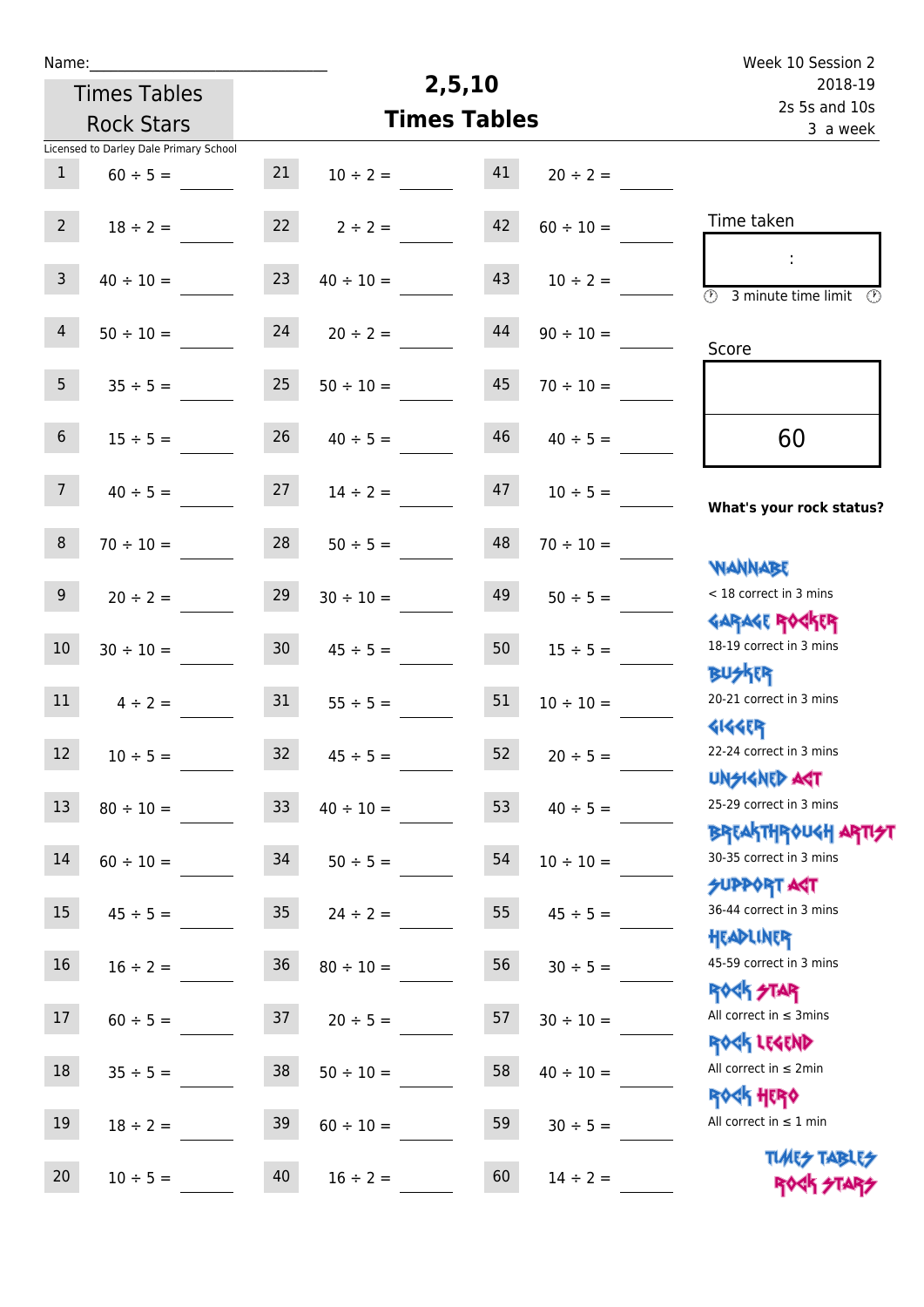| Week 10 Session 3                                                                              |                                 |                     |                                          |                 |                                        | Name:           |  |
|------------------------------------------------------------------------------------------------|---------------------------------|---------------------|------------------------------------------|-----------------|----------------------------------------|-----------------|--|
| 2018-19                                                                                        |                                 | 2,5,10              |                                          |                 |                                        |                 |  |
| 2s 5s and 10s                                                                                  |                                 | <b>Times Tables</b> | <b>Times Tables</b><br><b>Rock Stars</b> |                 |                                        |                 |  |
| 3 a week                                                                                       |                                 |                     |                                          |                 | Licensed to Darley Dale Primary School |                 |  |
|                                                                                                | $100 \div 10 =$                 | 41                  | $2 \times 3 =$                           | 21              | $5 \times 4 =$                         | $\mathbf{1}$    |  |
| Time taken                                                                                     | $50 \div 10 =$                  | 42                  | $10 \times 4 =$                          | 22              | $5 \times 7 =$                         | $2^{\circ}$     |  |
| $\mathcal{L}$<br>$\overline{\textcircled{1}}$ 3 minute time limit $\overline{\textcircled{1}}$ | $43 \quad 110 \div 10 =$        |                     | $10 \times 5 =$                          | 23              | $5 \times 5 =$                         | 3 <sup>7</sup>  |  |
| Score                                                                                          | $44$ $4 \div 2 =$               |                     | $5 \times 5 =$                           | 24              | $5 \times 9 =$                         | 4               |  |
|                                                                                                | $45 \t 8 \div 2 =$              |                     | $25 \t 2 \times 1 =$                     |                 | $10 \times 8 =$                        | 5 <sub>1</sub>  |  |
| 60                                                                                             | $60 \div 10 =$                  | 46                  | $5 \times 11 =$                          | 26              | $5 \times 8 =$                         | 6 <sup>1</sup>  |  |
| Add up your time                                                                               | $100 \div 10 =$                 | 47                  | $10 \times 5 =$                          | 27              | $5 \times 6 =$                         | 7 <sup>7</sup>  |  |
| <b>Mins</b>                                                                                    | $110 \div 10 =$                 | 48                  | $2 \times 9 =$                           | 28              | $10 \times 4 =$                        | 8               |  |
| S2                                                                                             | $90 \div 10 =$                  | 49                  | $5 \times 2 =$                           | 29              | $5 \times 5 =$                         | 9               |  |
| <b>Total</b> __________                                                                        | $80 \div 10 =$                  | 50                  | $5 \times 6 =$                           | 30 <sub>2</sub> | $2 \times 8 =$                         | 10 <sup>°</sup> |  |
| <b>Secs</b>                                                                                    | $51 \t 4 \div 2 =$              |                     | $8 \div 2 =$                             | 31              | $10 \times 5 =$                        | 11              |  |
| S1                                                                                             | $52 \t 10 \div 2 =$             |                     | $32 \t 45 \div 5 =$                      |                 | $12 \t 10 \times 12 =$                 |                 |  |
| <b>Total</b>                                                                                   | $50 \div 10 =$                  | 53                  | $33 \t 40 \div 5 =$                      |                 | $5 \times 1 =$                         | 13              |  |
| Add up your score                                                                              | $10 \div 10 = 54$ $30 \div 5 =$ |                     |                                          |                 | $14 \t 5 \times 4 = 34$                |                 |  |
| S1                                                                                             | $55 \t 22 \div 2 =$             |                     | $10 \times 7 = 35$ $2 \div 2 =$          |                 |                                        | 15              |  |
| Total $\_\_$                                                                                   | $14 \div 2 =$                   | 56                  | $36 \t24 \div 2 =$                       |                 | $10 \times 10 =$                       | 16              |  |
|                                                                                                | $50 \div 5 =$                   |                     | $2 \times 10 =$ 37 $40 \div 5 =$ 57      |                 |                                        | 17              |  |
|                                                                                                | $35 \div 5 =$                   | 58                  | $80 \div 10 =$                           | 38              | $10 \times 12 =$                       | 18              |  |
|                                                                                                | 59 $4 \div 2 =$                 |                     | $90 \div 10 =$                           | 39              | $2 \times 1 =$                         | 19              |  |
|                                                                                                | $90 \div 10 =$                  | 60                  | $40 \div 10 =$                           | 40              | $2 \times 10 =$                        | 20 <sub>2</sub> |  |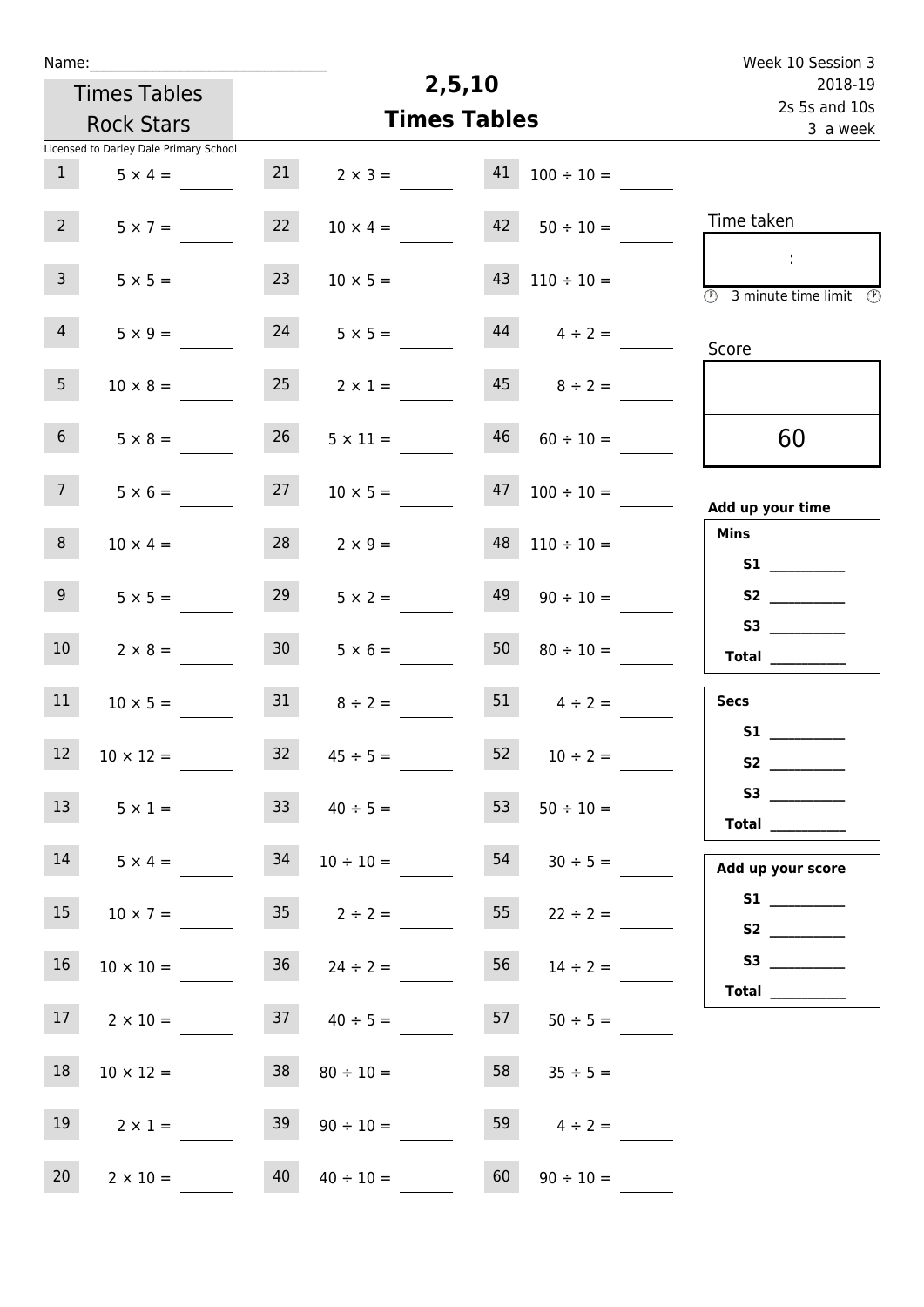| Name:            |                                        |                 |                  |                     |                  | Week 11 Session 1                                                                |
|------------------|----------------------------------------|-----------------|------------------|---------------------|------------------|----------------------------------------------------------------------------------|
|                  | <b>Times Tables</b>                    |                 |                  | 2,5,10              |                  | 2018-19<br>2s 5s and 10s                                                         |
|                  | <b>Rock Stars</b>                      |                 |                  | <b>Times Tables</b> |                  | 3 a week                                                                         |
|                  | Licensed to Darley Dale Primary School |                 |                  |                     |                  |                                                                                  |
| 1                | $2 \times 6 =$                         | 21              | $5 \times 6 =$   | 41                  | $7 \times 5 =$   |                                                                                  |
| 2 <sup>7</sup>   | $2 \times 6 =$                         | 22              | $2 \times 7 =$   | 42                  | $10 \times 2 =$  | Time taken                                                                       |
| 3 <sup>7</sup>   | $5 \times 2 =$                         | 23              | $10 \times 3 =$  | 43                  | $4 \times 10 =$  | $\mathcal{L}$<br>$\overline{(\mathcal{V})}$<br>3 minute time limit $\circled{0}$ |
| $\overline{4}$   | $10 \times 10 =$                       | 24              | $5 \times 7 =$   | 44                  | $5 \times 5 =$   | Score                                                                            |
| 5 <sub>1</sub>   | $10 \times 9 =$                        | 25              | $2 \times 6 =$   | 45                  | $1 \times 2 =$   |                                                                                  |
| 6 <sup>1</sup>   | $2 \times 3 =$                         | 26              | $5 \times 8 =$   | 46                  | $12 \times 10 =$ | 60                                                                               |
| 7 <sup>7</sup>   | $2 \times 9 =$                         | 27              | $5 \times 7 =$   | 47                  | $7 \times 2 =$   | What's your rock status?                                                         |
| 8                | $2 \times 8 =$                         | 28              | $10 \times 1 =$  | 48                  | $6 \times 10 =$  | <b>NANNABE</b>                                                                   |
| 9 <sub>o</sub>   | $5 \times 7 =$                         | 29              | $2 \times 10 =$  | 49                  | $10 \times 2 =$  | < 18 correct in 3 mins<br><b>GARAGE ROCKER</b>                                   |
| 10 <sup>°</sup>  | $2 \times 10 =$                        | 30 <sup>°</sup> | $5 \times 5 =$   | 50                  | $6 \times 2 =$   | 18-19 correct in 3 mins<br><b>BUSKRR</b>                                         |
| 11               | $5 \times 5 =$                         | 31              | $11 \times 5 =$  | 51                  | $4 \times 2 =$   | 20-21 correct in 3 mins<br><b>4144EP</b>                                         |
| 12 <sup>12</sup> | $10 \times 3 =$                        | 32              | $4 \times 2 =$   | 52                  | $4 \times 10 =$  | 22-24 correct in 3 mins<br><b>UNSIGNED AST</b>                                   |
| 13               | $10 \times 1 =$                        | 33 <sup>°</sup> | $7 \times 10 =$  | 53                  | $10 \times 2 =$  | 25-29 correct in 3 mins                                                          |
| 14               | $2 \times 7 =$                         | 34              | $4 \times 5 =$   | 54                  | $6 \times 2 =$   | <b>BREAKTHROUGH ARTI<del>S</del>T</b><br>30-35 correct in 3 mins                 |
| 15               | $2 \times 6 =$                         | 35 <sub>1</sub> | $6 \times 2 =$   | 55                  | $5 \times 10 =$  | <b>SUPPORT AGT</b><br>36-44 correct in 3 mins<br>HEADLINER                       |
| 16               | $10 \times 3 =$                        | 36              | $7 \times 10 =$  | 56                  | $10 \times 2 =$  | 45-59 correct in 3 mins<br>ROCK STAR                                             |
| 17               | $10 \times 12 =$                       | 37              | $12 \times 10 =$ | 57                  | $9 \times 2 =$   | All correct in $\leq$ 3mins<br>ROCK LEGEND                                       |
| 18               | $2 \times 1 =$                         | 38              | $3 \times 10 =$  | 58                  | $12 \times 5 =$  | All correct in $\leq 2$ min<br><b>ROCK HERO</b>                                  |
| 19               | $2 \times 9 =$                         | 39              | $5 \times 5 =$   | 59                  | $10 \times 10 =$ | All correct in $\leq 1$ min                                                      |
| 20               | $10 \times 1 =$                        | 40              | $1 \times 2 =$   | 60                  | $2 \times 5 =$   | <b>TUARS TABLES</b><br>ROCK STA                                                  |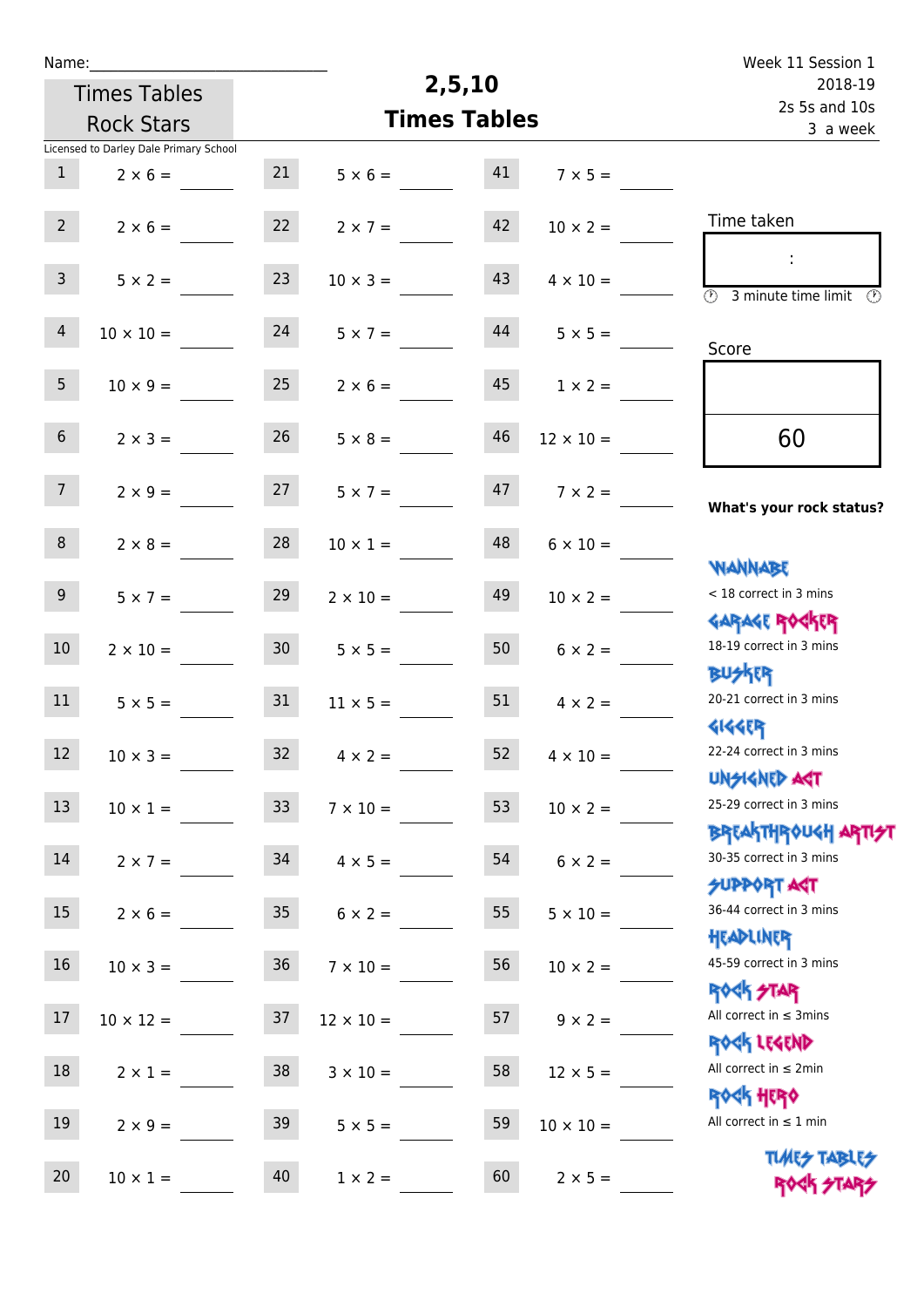| Name:             |                                        |                 |                     |                           |                 | Week 11 Session 2                                               |
|-------------------|----------------------------------------|-----------------|---------------------|---------------------------|-----------------|-----------------------------------------------------------------|
|                   | <b>Times Tables</b>                    |                 | 2,5,10              | 2018-19                   |                 |                                                                 |
| <b>Rock Stars</b> |                                        |                 | <b>Times Tables</b> | 2s 5s and 10s<br>3 a week |                 |                                                                 |
|                   | Licensed to Darley Dale Primary School |                 |                     |                           |                 |                                                                 |
| $\mathbf{1}$      | $30 \div 5 =$                          | 21              | $4 \div 2 =$        | 41                        | $10 \div 2 =$   |                                                                 |
| $\overline{2}$    | $120 \div 10 =$                        | 22              | $24 \div 2 =$       | 42                        | $70 \div 10 =$  | Time taken                                                      |
| $\overline{3}$    | $10 \div 5 =$                          | 23              | $30 \div 5 =$       | 43                        | $15 \div 5 =$   | $\overline{\mathbb{O}}$<br>3 minute time limit<br>$\mathcal{O}$ |
| $\overline{4}$    | $25 \div 5 =$                          | 24              | $110 \div 10 =$     | 44                        | $110 \div 10 =$ | Score                                                           |
| 5 <sub>1</sub>    | $40 \div 5 =$                          | 25              | $110 \div 10 =$     | 45                        | $35 \div 5 =$   |                                                                 |
| $6\phantom{.}$    | $10 \div 10 =$                         | 26              | $40 \div 10 =$      | 46                        | $2 \div 2 =$    | 60                                                              |
| 7 <sup>7</sup>    | $10 \div 5 =$                          | 27              | $120 \div 10 =$     | 47                        | $22 \div 2 =$   | What's your rock status?                                        |
| 8                 | $45 \div 5 =$                          | 28              | $2 \div 2 =$        | 48                        | $10 \div 2 =$   |                                                                 |
| 9 <sup>°</sup>    | $14 \div 2 =$                          | 29              | $30 \div 10 =$      | 49                        | $35 \div 5 =$   | <b>JARNARY</b><br>< 18 correct in 3 mins                        |
| 10 <sup>°</sup>   | $4 \div 2 =$                           | 30 <sub>o</sub> | $4 \div 2 =$        | 50                        | $20 \div 2 =$   | <b>GARAGE ROCKER</b><br>18-19 correct in 3 mins                 |
| 11                | $60 \div 5 =$                          | 31              | $70 \div 10 =$      | 51                        | $2 \div 2 =$    | <b>BUSKER</b><br>20-21 correct in 3 mins                        |
| 12                | $60 \div 5 =$                          | 32              | $16 \div 2 =$       | 52                        | $30 \div 10 =$  | <b>4144EP</b><br>22-24 correct in 3 mins<br><b>UNSIGNED AST</b> |
| 13                | $25 \div 5 =$                          | 33 <sup>°</sup> | $60 \div 10 =$      | 53                        | $5 ÷ 5 =$       | 25-29 correct in 3 mins                                         |
| $14\,$            | $90 \div 10 =$                         | 34              | $45 \div 5 =$       | 54                        | $20 \div 10 =$  | ΒΡΓΑΚΤΗΡΟUGH ΑΡΤΙ <del>2</del> Τ<br>30-35 correct in 3 mins     |
| 15                | $4 \div 2 =$                           | 35 <sub>o</sub> | $12 \div 2 =$       | 55                        | $6 \div 2 =$    | <b>SUPPORT AGT</b><br>36-44 correct in 3 mins                   |
| 16                | $20 \div 2 =$                          | 36              | $2 \div 2 =$        | 56                        | $30 \div 5 =$   | HEADLINER<br>45-59 correct in 3 mins                            |
| 17                | $24 \div 2 =$                          | 37              | $15 \div 5 =$       | 57                        | $20 \div 5 =$   | <b>ROCK STAR</b><br>All correct in $\leq$ 3mins                 |
| 18                | $5 ÷ 5 =$                              | 38              | $20 \div 5 =$       | 58                        | $10 \div 5 =$   | ROCK LEGEND<br>All correct in $\leq 2$ min                      |
| 19                | $25 \div 5 =$                          | 39              | $10 \div 10 =$      | 59                        | $20 \div 2 =$   | <b>ROGH HERO</b><br>All correct in $\leq 1$ min                 |
| 20                | $10 \div 2 =$                          | 40              | $50 \div 10 =$      | 60                        | $10 \div 10 =$  | <b>TUARS TABLES</b><br>ROCK STARS                               |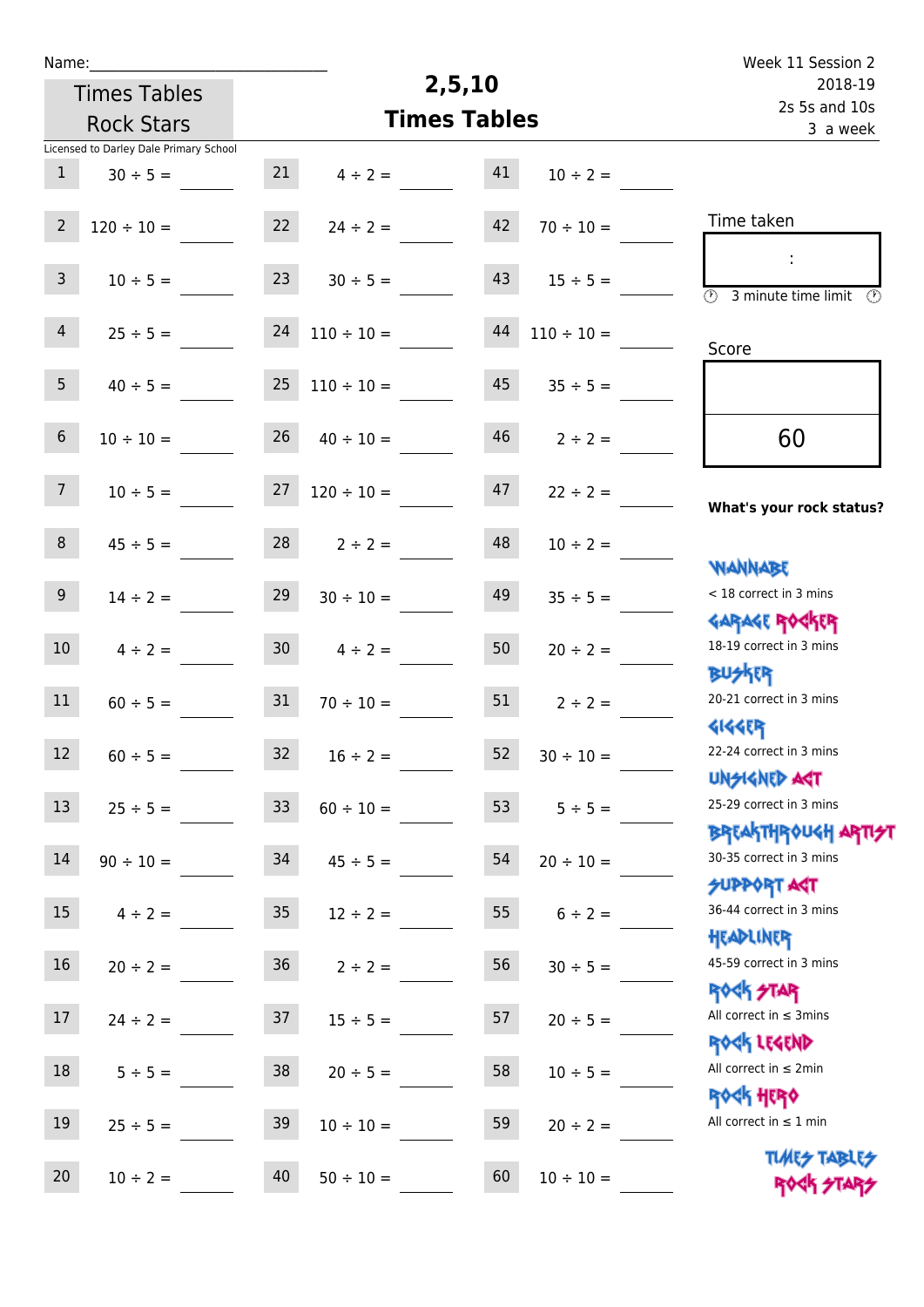| Name:          |                                        |                 |                      |                           |                     | Week 11 Session 3                                                                          |
|----------------|----------------------------------------|-----------------|----------------------|---------------------------|---------------------|--------------------------------------------------------------------------------------------|
|                | <b>Times Tables</b>                    |                 | 2,5,10               | 2018-19                   |                     |                                                                                            |
|                | <b>Rock Stars</b>                      |                 | <b>Times Tables</b>  | 2s 5s and 10s<br>3 a week |                     |                                                                                            |
|                | Licensed to Darley Dale Primary School |                 |                      |                           |                     |                                                                                            |
| 1              | $5 \times 2 =$                         | 21              | $10 \times 11 =$     | 41                        | $4 \div 2 =$        |                                                                                            |
| $2^{\circ}$    | $2 \times 4 =$                         | 22              | $2 \times 9 =$       | 42                        | $40 \div 5 =$       | Time taken                                                                                 |
| $\overline{3}$ | $10 \times 11 =$                       | 23              | $5 \times 8 =$       | 43                        | $6 \div 2 =$        | $\sim 10$<br>$\overline{\textcircled{2}}$ 3 minute time limit $\overline{\textcircled{2}}$ |
| 4 <sup>1</sup> | $10 \times 7 =$                        | 24              | $5 \times 7 =$       | 44                        | $45 \div 5 =$       | Score                                                                                      |
| 5 <sub>1</sub> | $2 \times 10 =$                        | 25              | $2 \times 3 =$       |                           | $45 \t24 \div 2 =$  |                                                                                            |
| 6 <sup>1</sup> | $2 \times 11 =$                        | 26              | $2 \times 2 =$       | 46                        | $30 \div 10 =$      | 60                                                                                         |
| 7 <sup>7</sup> | $2 \times 1 =$                         | 27              | $5 \times 5 =$       | 47                        | $120 \div 10 =$     | Add up your time                                                                           |
| 8              | $2 \times 9 =$                         | 28              | $10 \times 9 =$      | 48                        | $24 \div 2 =$       | <b>Mins</b><br>S1                                                                          |
| 9 <sup>°</sup> | $10 \times 12 =$                       | 29              | $5 \times 6 =$       | 49                        | $15 \div 5 =$       |                                                                                            |
| 10             | $2 \times 10 =$                        | 30 <sup>1</sup> | $2 \times 3 =$       | 50                        | $8 \div 2 =$        | Total                                                                                      |
| 11             | $2 \times 4 =$                         | 31              | $4 \div 2 =$         | 51                        | $55 \div 5 =$       | <b>Secs</b>                                                                                |
| 12             | $5 \times 9 =$                         |                 | $32 \t100 \div 10 =$ |                           | $52 \t 14 \div 2 =$ | S1                                                                                         |
| 13             | $10 \times 1 =$                        |                 | $33 \t 14 \div 2 =$  | 53                        | $70 \div 10 =$      | Total $\qquad$                                                                             |
| 14             | $5 \times 8 = 34$ $10 \div 5 =$        |                 |                      |                           | $54$ $24 \div 2 =$  | Add up your score                                                                          |
| 15             | $5 \times 2 = 35$                      |                 | $50 \div 10 =$       |                           | $55$ $22 \div 2 =$  |                                                                                            |
| 16             | $5 \times 6 =$                         |                 | $36 \t 20 \div 2 =$  |                           | $56$ $35 \div 5 =$  |                                                                                            |
| 17             | $5 \times 12 =$                        |                 | $37 \t 12 \div 2 =$  | 57                        | $40 \div 10 =$      |                                                                                            |
| 18             | $2 \times 6 =$                         |                 | $38 \t 8 \div 2 =$   |                           | $58$ $2 \div 2 =$   |                                                                                            |
| 19             | $10 \times 7 =$                        | 39              | $50 \div 10 =$       | 59                        | $90 \div 10 =$      |                                                                                            |
| 20             | $2 \times 1 =$                         | 40              | $20 \div 10 =$       | 60                        | $10 \div 5 =$       |                                                                                            |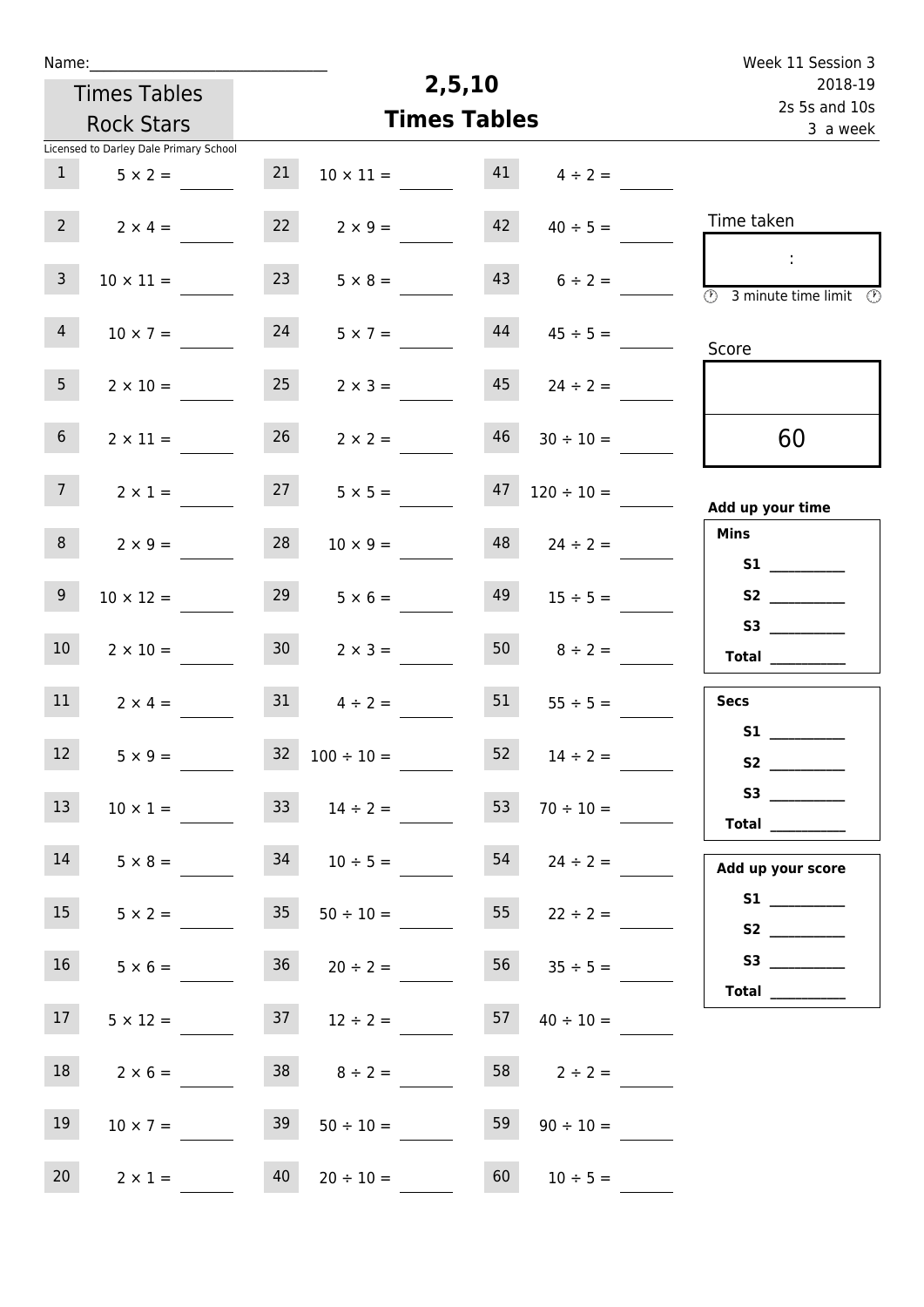| Name:            |                                                    |                 |                                  | $\overline{2}$           |                 | Week 12 Session 1                                                             |
|------------------|----------------------------------------------------|-----------------|----------------------------------|--------------------------|-----------------|-------------------------------------------------------------------------------|
|                  | <b>Times Tables</b>                                |                 |                                  | 2018-19<br>2s 5s and 10s |                 |                                                                               |
|                  | <b>Rock Stars</b>                                  |                 | <b>Times Tables</b>              | 3 a week                 |                 |                                                                               |
|                  | Licensed to Darley Dale Primary School             |                 |                                  |                          |                 |                                                                               |
| 1                | $2 \times 2 =$ 21 $2 \times 2 =$ 41 $2 \times 2 =$ |                 |                                  |                          |                 |                                                                               |
| $2^{\circ}$      | $2 \times 7 =$                                     | 22              | $2 \times 11 =$                  | 42                       | $10 \times 2 =$ | Time taken                                                                    |
| $\mathsf{3}$     | $2 \times 1 =$                                     | 23              | $2 \times 6 =$                   | 43                       | $5 \times 2 =$  | $\overline{\textcircled{1}}$ 3 minute time limit $\overline{\textcircled{1}}$ |
| 4                |                                                    |                 | $2 \times 2 =$ 24 $2 \times 4 =$ | 44                       | $8 \times 2 =$  | Score                                                                         |
| 5 <sub>1</sub>   | $2 \times 10 =$                                    | 25              | $2 \times 10 =$                  | 45                       | $2 \times 2 =$  |                                                                               |
| 6 <sup>1</sup>   | $2 \times 12 =$                                    | 26              | $2 \times 7 =$                   | 46                       | $2 \times 2 =$  | 60                                                                            |
| 7 <sup>7</sup>   | $2 \times 10 =$ 27 $2 \times 10 =$ 47              |                 |                                  |                          | $8 \times 2 =$  | What's your rock status?                                                      |
| 8                | $2 \times 11 =$                                    | 28              | $2 \times 12 =$                  | 48                       | $12 \times 2 =$ | <b>JARNARY</b>                                                                |
| 9 <sub>o</sub>   | $2 \times 11 =$                                    | 29              | $2 \times 3 =$                   | 49                       | $8 \times 2 =$  | < 18 correct in 3 mins                                                        |
| 10 <sup>1</sup>  | $2 \times 2 = 30$                                  |                 | $2 \times 7 = 50$                |                          | $6 \times 2 =$  | <b>GARAGE ROGKER</b><br>18-19 correct in 3 mins<br><b>BUSKER</b>              |
| 11               | $2 \times 11 = 31$                                 |                 | $11 \times 2 =$                  | 51                       | $7 \times 2 =$  | 20-21 correct in 3 mins<br><b>4144EP</b>                                      |
| 12               | $2 \times 2 =$                                     | 32              | $8 \times 2 =$                   | 52                       | $12 \times 2 =$ | 22-24 correct in 3 mins<br><b>UNSIGNED AGT</b>                                |
| 13               | $2 \times 7 =$                                     | 33 <sup>°</sup> | $11 \times 2 =$                  | 53                       | $2 \times 2 =$  | 25-29 correct in 3 mins<br><b>BREAKTHROUGH ARTI<del>S</del>T</b>              |
| 14               | $2 \times 10 =$                                    | 34              | $1 \times 2 =$                   | 54                       | $3 \times 2 =$  | 30-35 correct in 3 mins<br><b>SUPPORT AGT</b>                                 |
| 15 <sub>15</sub> | $2 \times 10 =$                                    | 35 <sub>o</sub> | $3 \times 2 =$                   | 55                       | $4 \times 2 =$  | 36-44 correct in 3 mins<br>HEADLINER                                          |
| 16               | $2 \times 12 =$                                    | 36              | $1 \times 2 =$                   | 56                       | $8 \times 2 =$  | 45-59 correct in 3 mins<br>ROCK STAR                                          |
| 17               | $2 \times 11 =$                                    | 37              | $11 \times 2 =$                  | 57                       | $10 \times 2 =$ | All correct in $\leq$ 3mins<br>ROCK LEGEND                                    |
| 18               | $2 \times 10 =$                                    | 38              | $8 \times 2 =$                   | 58                       | $11 \times 2 =$ | All correct in $\leq 2$ min<br><b>ROCK HERO</b>                               |
| 19               | $2 \times 7 =$                                     | 39              | $11 \times 2 =$                  | 59                       | $7 \times 2 =$  | All correct in $\leq 1$ min                                                   |
| 20               | $2 \times 4 =$                                     | 40              | $6 \times 2 =$                   | 60                       | $8 \times 2 =$  | <b>TUARS TABLES</b><br>ROCK STARS                                             |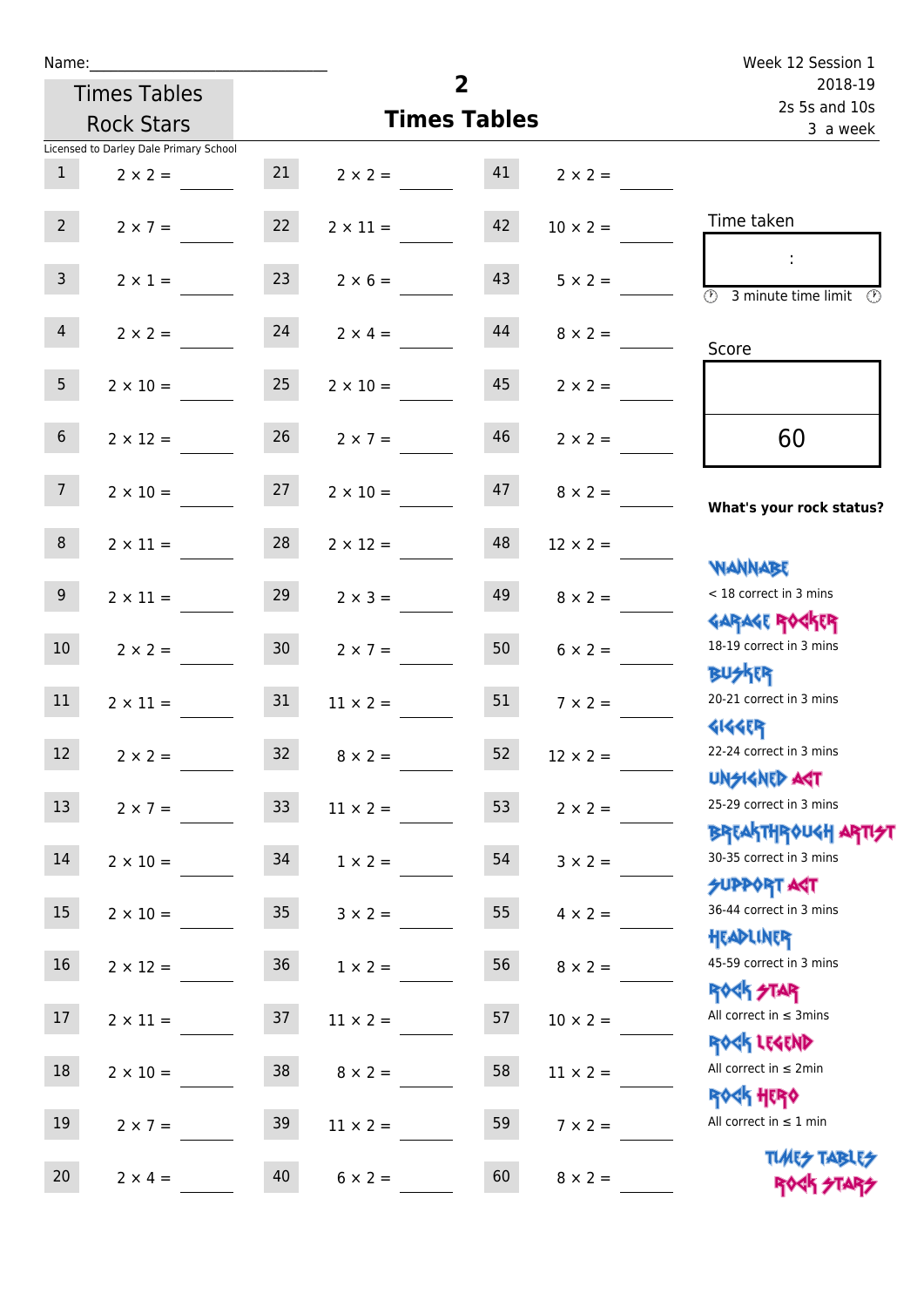| Name:                                  |                                  |                     | $\overline{2}$           |                   | Week 12 Session 2                                                             |
|----------------------------------------|----------------------------------|---------------------|--------------------------|-------------------|-------------------------------------------------------------------------------|
| <b>Times Tables</b>                    |                                  |                     | 2018-19<br>2s 5s and 10s |                   |                                                                               |
| <b>Rock Stars</b>                      |                                  | <b>Times Tables</b> | 3 a week                 |                   |                                                                               |
| Licensed to Darley Dale Primary School |                                  |                     |                          |                   |                                                                               |
| $\mathbf{1}$<br>$2 \div 2 =$           | 21                               | $22 \div 2 =$       | 41                       | $12 \div 2 =$     |                                                                               |
| $2^{\circ}$                            | 22<br>$18 \div 2 =$              | $10 \div 2 =$       | 42                       | $20 \div 2 =$     | Time taken                                                                    |
| 3 <sup>7</sup>                         | 23<br>$10 \div 2 =$              | $12 \div 2 =$       | 43                       | $6 \div 2 =$      | $\overline{\textcircled{2}}$ 3 minute time limit $\overline{\textcircled{2}}$ |
| 4                                      | 24<br>$20 \div 2 =$              | $22 \div 2 =$       | 44                       | $10 \div 2 =$     | Score                                                                         |
| 5 <sub>1</sub>                         | $18 \div 2 = 25$                 | $20 \div 2 =$       |                          | $45$ $4 \div 2 =$ |                                                                               |
| 6 <sup>1</sup>                         | 26<br>$22 \div 2 =$              | $24 \div 2 =$       | 46                       | $10 \div 2 =$     | 60                                                                            |
| 7 <sup>7</sup>                         | 27<br>$8 \div 2 =$               | $18 \div 2 =$       | 47                       | $14 \div 2 =$     | What's your rock status?                                                      |
| 8                                      | $18 \div 2 =$                    | $28 \t 4 \div 2 =$  | 48                       | $22 \div 2 =$     | <b>NANNABE</b>                                                                |
| 9 <sub>o</sub>                         | $14 \div 2 =$                    | $29 \t 6 \div 2 =$  | 49                       | $8 \div 2 =$      | < 18 correct in 3 mins<br><b>GARAGE ROCKER</b>                                |
| 10 <sup>°</sup>                        | 30 <sub>o</sub><br>$22 \div 2 =$ | $8 \div 2 =$        | 50 <sub>o</sub>          | $4 \div 2 =$      | 18-19 correct in 3 mins<br><b>BUSKER</b>                                      |
| 11                                     | $2 \div 2 = 31$                  | $18 \div 2 =$       | 51                       | $18 \div 2 =$     | 20-21 correct in 3 mins<br><b>4144ER</b>                                      |
| 12<br>$12 \div 2 =$                    | 32                               | $4 \div 2 =$        | 52                       | $14 \div 2 =$     | 22-24 correct in 3 mins<br><b>UNSIGNED AGT</b>                                |
| 13<br>$18 \div 2 =$                    | 33                               | $14 \div 2 =$       | 53                       | $14 \div 2 =$     | 25-29 correct in 3 mins<br><b>BREAKTHROUGH ARTH</b>                           |
| 14<br>$6 \div 2 =$                     | 34                               | $4 \div 2 =$        | 54                       | $12 \div 2 =$     | 30-35 correct in 3 mins<br><b>SUPPORT AGT</b>                                 |
| 15<br>$24 \div 2 =$                    | $35\phantom{.0}$                 | $12 \div 2 =$       | 55                       | $24 \div 2 =$     | 36-44 correct in 3 mins<br>HEADLINER                                          |
| 16<br>$18 \div 2 =$                    | $36\,$                           | $12 \div 2 =$       | 56                       | $24 \div 2 =$     | 45-59 correct in 3 mins<br><b>ROCK STAR</b>                                   |
| 17<br>$10 \div 2 =$                    | 37                               | $4 \div 2 =$        | 57                       | $16 \div 2 =$     | All correct in $\leq$ 3mins<br>ROCK LEGEND                                    |
| 18<br>$4 \div 2 =$                     | 38                               | $2 \div 2 =$        | 58                       | $6 \div 2 =$      | All correct in $\leq 2$ min<br><b>ROCK HERO</b>                               |
| 19<br>$6 \div 2 =$                     | 39                               | $14 \div 2 =$       | 59                       | $20 \div 2 =$     | All correct in $\leq 1$ min                                                   |
| 20<br>$20 \div 2 =$                    | 40                               | $8 \div 2 =$        | 60                       | $2 \div 2 =$      | <b>TUARS TABLES</b><br>ROCK STARS                                             |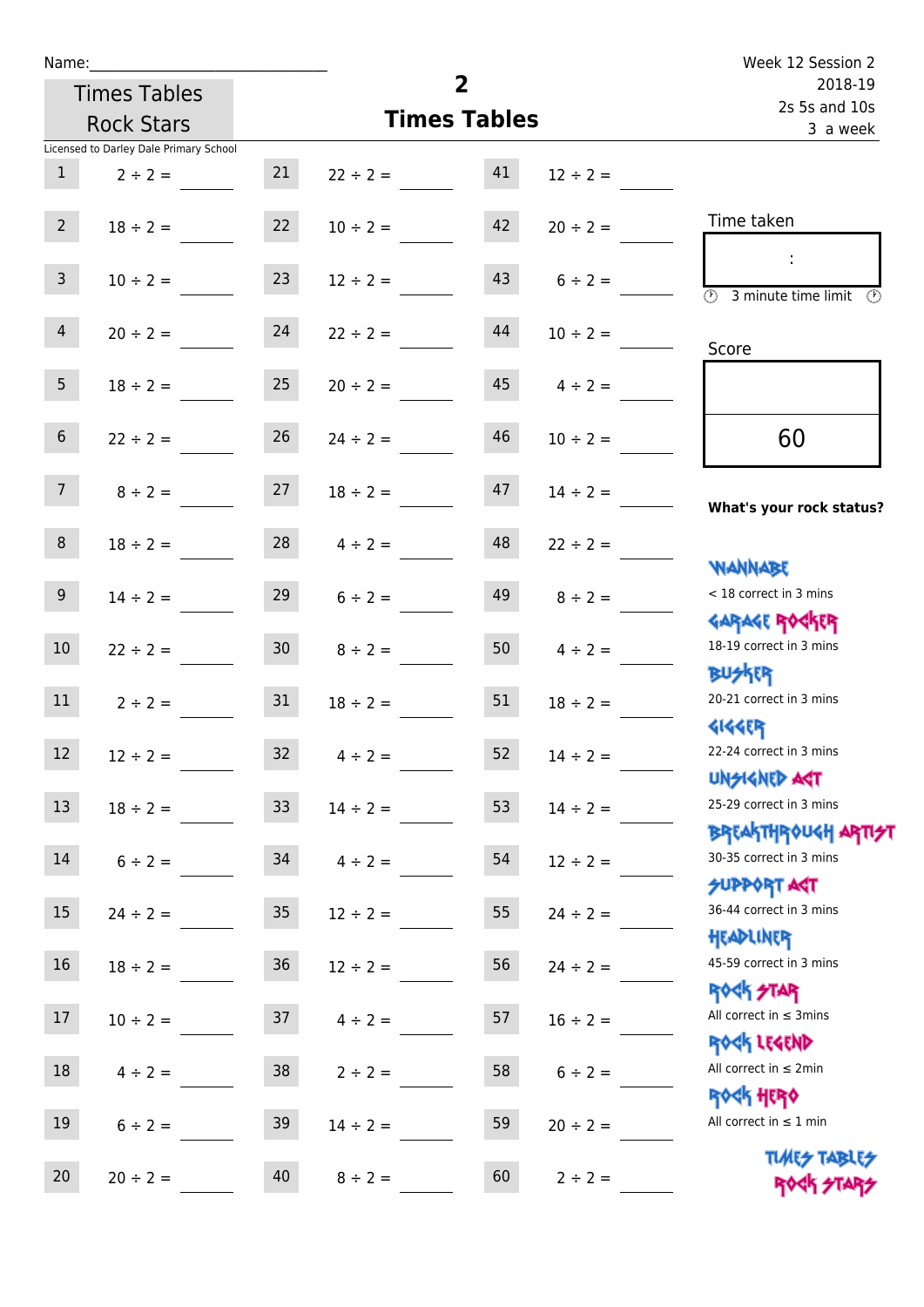| Name:               |                                        |                 |                      | $\overline{2}$           |                    | Week 12 Session 3                                                                                                                                                                                                                                                                                                                                                                                                                                                                                                                                                                                                   |
|---------------------|----------------------------------------|-----------------|----------------------|--------------------------|--------------------|---------------------------------------------------------------------------------------------------------------------------------------------------------------------------------------------------------------------------------------------------------------------------------------------------------------------------------------------------------------------------------------------------------------------------------------------------------------------------------------------------------------------------------------------------------------------------------------------------------------------|
| <b>Times Tables</b> |                                        |                 |                      | 2018-19<br>2s 5s and 10s |                    |                                                                                                                                                                                                                                                                                                                                                                                                                                                                                                                                                                                                                     |
|                     | <b>Rock Stars</b>                      |                 | <b>Times Tables</b>  | 3 a week                 |                    |                                                                                                                                                                                                                                                                                                                                                                                                                                                                                                                                                                                                                     |
|                     | Licensed to Darley Dale Primary School |                 |                      |                          |                    |                                                                                                                                                                                                                                                                                                                                                                                                                                                                                                                                                                                                                     |
| 1                   | $2 \times 9 =$                         | 21              | $2 \times 2 =$       | 41                       | $2 \div 2 =$       |                                                                                                                                                                                                                                                                                                                                                                                                                                                                                                                                                                                                                     |
| 2 <sup>7</sup>      | $2 \times 5 =$                         | 22              | $2 \times 8 =$       | 42                       | $24 \div 2 =$      | Time taken                                                                                                                                                                                                                                                                                                                                                                                                                                                                                                                                                                                                          |
| 3 <sup>7</sup>      | $2 \times 2 =$                         | 23              | $2 \times 8 =$       | 43                       | $20 \div 2 =$      | $\mathbb{R}^n$<br>3 minute time limit<br>$\odot$                                                                                                                                                                                                                                                                                                                                                                                                                                                                                                                                                                    |
| $\overline{4}$      | $2 \times 9 =$                         | 24              | $2 \times 4 =$       | 44                       | $8 \div 2 =$       | Score                                                                                                                                                                                                                                                                                                                                                                                                                                                                                                                                                                                                               |
| 5 <sub>1</sub>      | $2 \times 3 =$                         | 25              | $2 \times 11 =$      | 45                       | $8 \div 2 =$       |                                                                                                                                                                                                                                                                                                                                                                                                                                                                                                                                                                                                                     |
| 6 <sup>1</sup>      | $2 \times 9 =$                         | 26              | $2 \times 7 =$       | 46                       | $6 \div 2 =$       | 60                                                                                                                                                                                                                                                                                                                                                                                                                                                                                                                                                                                                                  |
| 7 <sup>7</sup>      | $2 \times 1 =$                         |                 | $27 \t 2 \times 1 =$ | 47                       | $2 \div 2 =$       | Add up your time                                                                                                                                                                                                                                                                                                                                                                                                                                                                                                                                                                                                    |
| 8                   | $2 \times 11 =$                        | 28              | $2 \times 1 =$       | 48                       | $8 \div 2 =$       | <b>Mins</b><br><b>S1 S1</b>                                                                                                                                                                                                                                                                                                                                                                                                                                                                                                                                                                                         |
| 9 <sub>o</sub>      | $2 \times 4 =$                         | 29              | $2 \times 11 =$      | 49                       | $6 \div 2 =$       |                                                                                                                                                                                                                                                                                                                                                                                                                                                                                                                                                                                                                     |
| 10                  | $2 \times 9 =$                         | 30 <sup>1</sup> | $2 \times 4 =$       | 50                       | $24 \div 2 =$      | $\begin{tabular}{c} Total & \underline{\hspace{1cm}} & \underline{\hspace{1cm}} & \underline{\hspace{1cm}} & \underline{\hspace{1cm}} & \underline{\hspace{1cm}} & \underline{\hspace{1cm}} & \underline{\hspace{1cm}} & \underline{\hspace{1cm}} & \underline{\hspace{1cm}} & \underline{\hspace{1cm}} & \underline{\hspace{1cm}} & \underline{\hspace{1cm}} & \underline{\hspace{1cm}} & \underline{\hspace{1cm}} & \underline{\hspace{1cm}} & \underline{\hspace{1cm}} & \underline{\hspace{1cm}} & \underline{\hspace{1cm}} & \underline{\hspace{1cm}} & \underline{\hspace{1cm}} & \underline{\hspace{1cm}} &$ |
| 11                  | $2 \times 6 =$                         | 31              | $14 \div 2 =$        | 51                       | $16 \div 2 =$      | <b>Secs</b>                                                                                                                                                                                                                                                                                                                                                                                                                                                                                                                                                                                                         |
| $12$                | $2 \times 8 =$                         | 32              | $8 \div 2 =$         | 52                       | $8 \div 2 =$       | S1                                                                                                                                                                                                                                                                                                                                                                                                                                                                                                                                                                                                                  |
| 13                  | $2 \times 9 =$                         | 33              | $12 \div 2 =$        | 53                       | $16 \div 2 =$      | Total $\_\_$                                                                                                                                                                                                                                                                                                                                                                                                                                                                                                                                                                                                        |
| 14                  | $2 \times 8 =$                         | 34              | $20 \div 2 =$        | 54                       | $14 \div 2 =$      | Add up your score                                                                                                                                                                                                                                                                                                                                                                                                                                                                                                                                                                                                   |
| 15                  | $2 \times 8 =$                         | 35              | $12 \div 2 =$        | 55                       | $20 \div 2 =$      |                                                                                                                                                                                                                                                                                                                                                                                                                                                                                                                                                                                                                     |
| 16                  | $2 \times 6 =$                         |                 | $36 \t2 \div 2 =$    |                          | $56 \t 6 \div 2 =$ |                                                                                                                                                                                                                                                                                                                                                                                                                                                                                                                                                                                                                     |
| 17 <sub>1</sub>     | $2 \times 10 =$                        |                 | $37 \t 8 \div 2 =$   | 57                       | $14 \div 2 =$      |                                                                                                                                                                                                                                                                                                                                                                                                                                                                                                                                                                                                                     |
| 18                  | $2 \times 6 =$                         | 38              | $18 \div 2 =$        | 58                       | $2 \div 2 =$       |                                                                                                                                                                                                                                                                                                                                                                                                                                                                                                                                                                                                                     |
| 19                  | $2 \times 9 =$                         | 39              | $10 \div 2 =$        | 59                       | $4 \div 2 =$       |                                                                                                                                                                                                                                                                                                                                                                                                                                                                                                                                                                                                                     |
| 20                  | $2 \times 6 =$                         | 40              | $4 \div 2 =$         | 60                       | $18 \div 2 =$      |                                                                                                                                                                                                                                                                                                                                                                                                                                                                                                                                                                                                                     |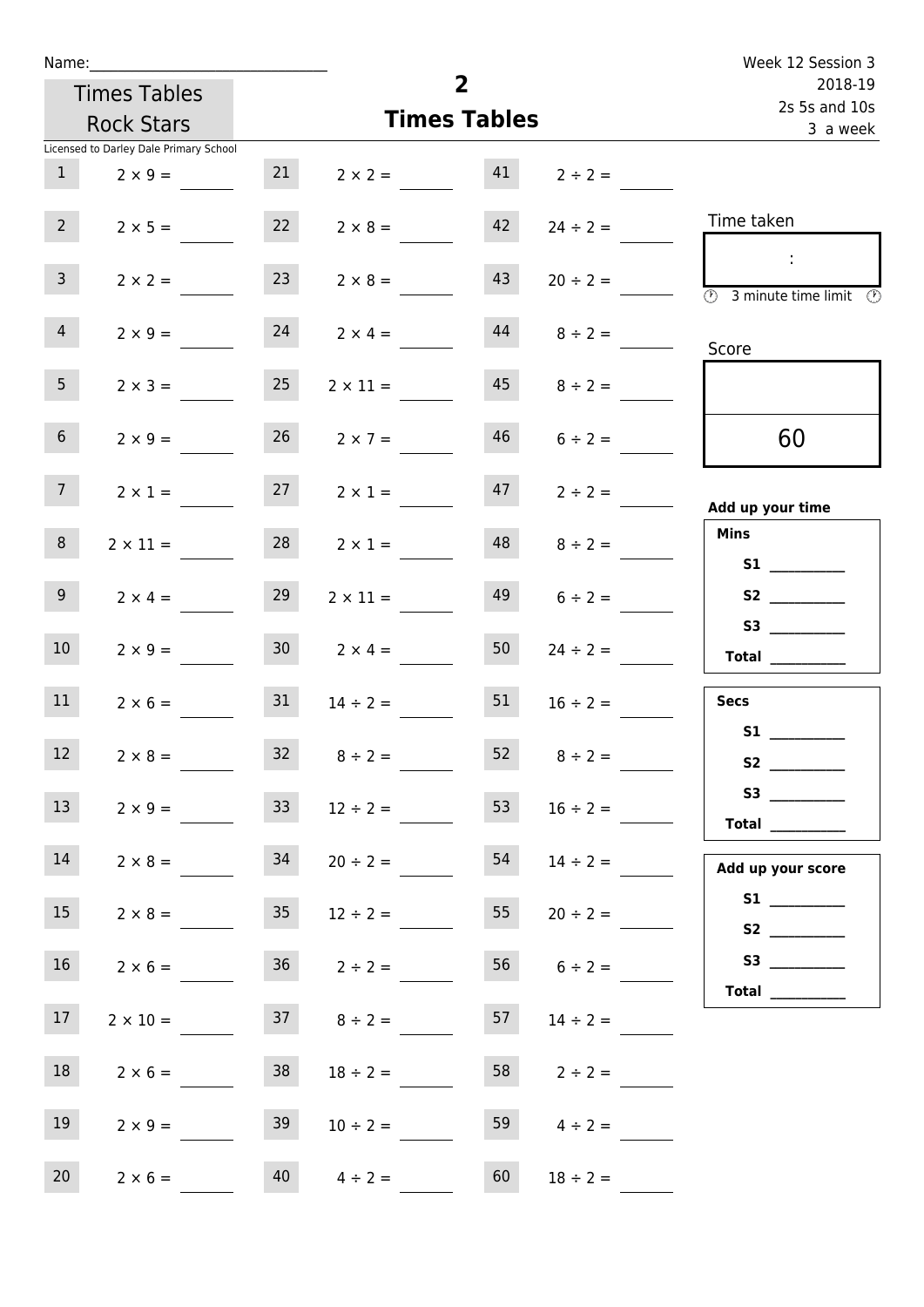| Name:                                  |                    |                 |                     | Week 13 Session 1        |                 |                                                                            |
|----------------------------------------|--------------------|-----------------|---------------------|--------------------------|-----------------|----------------------------------------------------------------------------|
| <b>Times Tables</b>                    |                    |                 |                     | 2018-19<br>2s 5s and 10s |                 |                                                                            |
| <b>Rock Stars</b>                      |                    |                 | <b>Times Tables</b> | 3 a week                 |                 |                                                                            |
| Licensed to Darley Dale Primary School |                    |                 |                     |                          |                 |                                                                            |
| 1                                      | $2 \times 4 =$     | 21              | $2 \times 2 = 41$   |                          | $2 \times 2 =$  |                                                                            |
| $2^{\circ}$                            | $2 \times 1 =$     | 22              | $2 \times 4 =$      | 42                       | $1 \times 2 =$  | Time taken                                                                 |
| 3 <sup>7</sup>                         | $2 \times 12 =$    | 23              | $2 \times 2 =$      | 43                       | $5 \times 2 =$  | - 11<br>$\overline{(\mathcal{V})}$<br>3 minute time limit<br>$\mathcal{O}$ |
| $\overline{4}$                         | $2 \times 1 = 24$  |                 | $2 \times 10 =$     | 44                       | $8 \times 2 =$  | Score                                                                      |
| 5 <sub>1</sub>                         | $2 \times 4 =$     | 25              | $2 \times 9 =$      | 45                       | $1 \times 2 =$  |                                                                            |
| 6 <sup>1</sup>                         | $2 \times 5 =$     | 26              | $2 \times 7 =$      | 46                       | $9 \times 2 =$  | 60                                                                         |
| 7 <sup>7</sup>                         | $2 \times 12 = 27$ |                 | $2 \times 7 =$      | 47                       | $1 \times 2 =$  | What's your rock status?                                                   |
| 8                                      | $2 \times 1 =$     | 28              | $2 \times 1 =$      | 48                       | $8 \times 2 =$  | <b>NANNABE</b>                                                             |
| 9 <sub>o</sub>                         | $2 \times 5 =$     | 29              | $2 \times 6 =$      | 49                       | $2 \times 2 =$  | < 18 correct in 3 mins<br><b>GARAGE ROGKER</b>                             |
| 10 <sup>°</sup>                        | $2 \times 2 = 30$  |                 | $2 \times 2 =$      | 50                       | $11 \times 2 =$ | 18-19 correct in 3 mins<br><b>BUSKER</b>                                   |
| 11                                     | $2 \times 3 =$     | 31              | $6 \times 2 =$      | 51                       | $11 \times 2 =$ | 20-21 correct in 3 mins<br><b>4144EP</b>                                   |
| 12 <sup>7</sup><br>$2 \times 5 =$      |                    | 32              | $12 \times 2 =$     | 52                       | $1 \times 2 =$  | 22-24 correct in 3 mins<br><b>UNSIGNED AST</b>                             |
| 13<br>$2 \times 7 =$                   |                    | 33 <sup>°</sup> | $1 \times 2 =$      | 53                       | $4 \times 2 =$  | 25-29 correct in 3 mins<br><b>BREAKTHROUGH ARTI<del>S</del>T</b>           |
| 14                                     | $2 \times 11 =$    | 34              | $5 \times 2 =$      | 54                       | $10 \times 2 =$ | 30-35 correct in 3 mins<br><b>SUPPORT AGT</b>                              |
| 15<br>$2 \times 6 =$                   |                    | 35              | $12 \times 2 =$     | 55                       | $9 \times 2 =$  | 36-44 correct in 3 mins<br>HEADLINER                                       |
| 16<br>$2 \times 10 =$                  |                    | 36              | $2 \times 2 =$      | 56                       | $7 \times 2 =$  | 45-59 correct in 3 mins<br><b>ROCK STAR</b>                                |
| 17                                     | $2 \times 6 =$     | 37              | $10 \times 2 =$     | 57                       | $11 \times 2 =$ | All correct in $\leq$ 3mins<br>ROCK LEGEND                                 |
| 18                                     | $2 \times 5 =$     | 38              | $11 \times 2 =$     | 58                       | $11 \times 2 =$ | All correct in $\leq 2$ min<br><b>ROCK HERO</b>                            |
| 19<br>$2 \times 2 =$                   |                    | 39              | $10 \times 2 =$     | 59                       | $2 \times 2 =$  | All correct in $\leq 1$ min                                                |
| 20<br>$2 \times 12 =$                  |                    | 40              | $6 \times 2 =$      | 60                       | $3 \times 2 =$  | <b>TUARS TABLES</b><br>ROCK STARS                                          |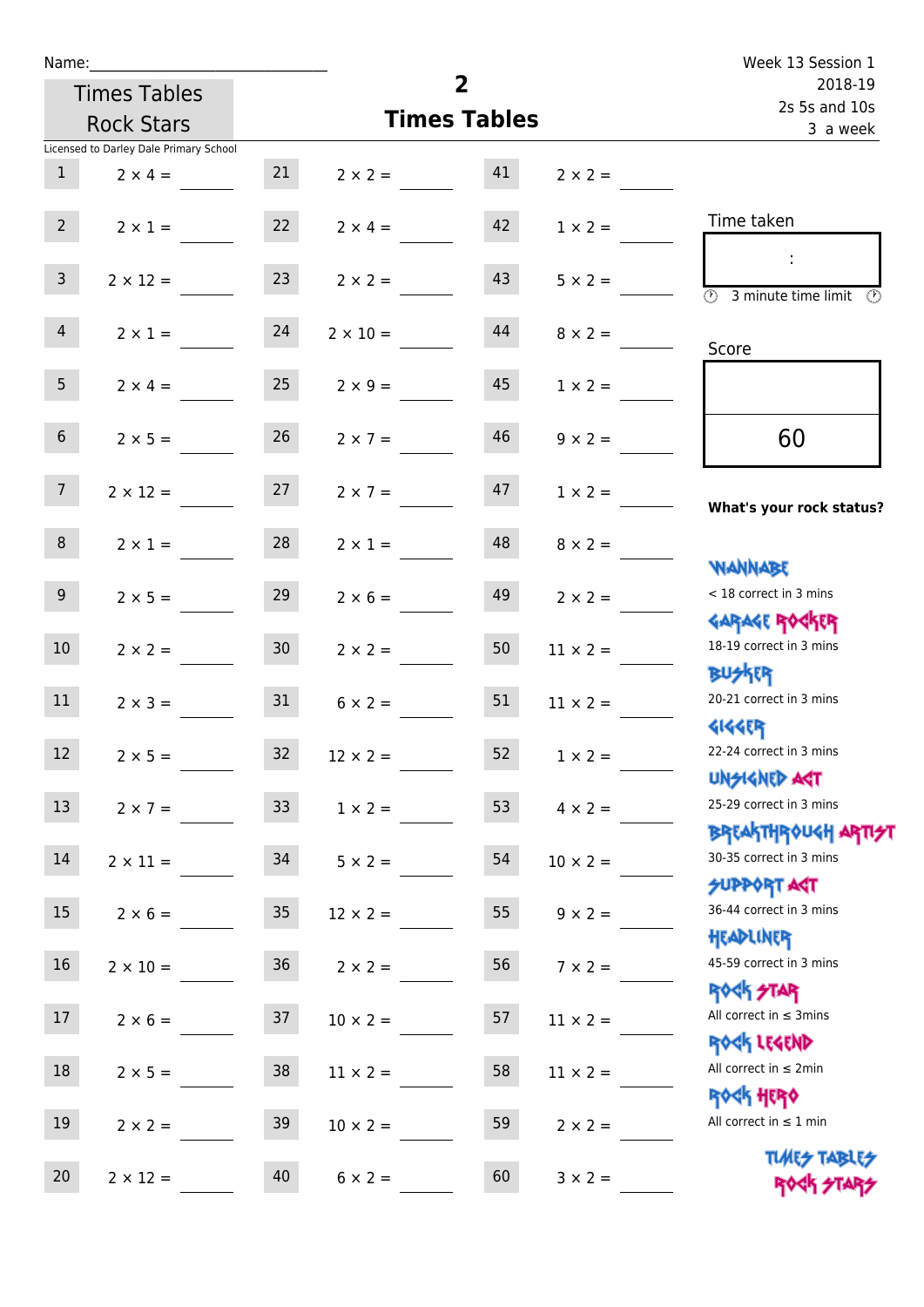| Name:           |                                        |                 |                     | $\overline{2}$           |                    | Week 13 Session 2                                                  |
|-----------------|----------------------------------------|-----------------|---------------------|--------------------------|--------------------|--------------------------------------------------------------------|
|                 | <b>Times Tables</b>                    |                 |                     | 2018-19<br>2s 5s and 10s |                    |                                                                    |
|                 | <b>Rock Stars</b>                      |                 | <b>Times Tables</b> | 3 a week                 |                    |                                                                    |
|                 | Licensed to Darley Dale Primary School |                 |                     |                          |                    |                                                                    |
| $\mathbf{1}$    | $18 \div 2 =$                          |                 | 21 $4 \div 2 =$ 41  |                          | $8 \div 2 =$       |                                                                    |
| $2^{\circ}$     | $22 \div 2 =$                          | 22              | $16 \div 2 =$       |                          | $42 \t 6 \div 2 =$ | Time taken                                                         |
| 3 <sup>7</sup>  | $12 \div 2 =$                          | 23              | $20 \div 2 =$       | 43                       | $2 \div 2 =$       | $\overline{(\mathcal{V})}$<br>3 minute time limit<br>$\mathcal{O}$ |
| $\overline{4}$  | $14 \div 2 =$                          | 24              | $12 \div 2 =$       | 44                       | $14 \div 2 =$      | Score                                                              |
| 5 <sub>1</sub>  | $22 \div 2 = 25$                       |                 | $6 \div 2 =$        | 45                       | $10 \div 2 =$      |                                                                    |
| 6 <sup>1</sup>  | $14 \div 2 =$                          | 26              | $12 \div 2 =$       | 46                       | $2 \div 2 =$       | 60                                                                 |
| 7 <sup>7</sup>  | $10 \div 2 =$                          | 27              | $14 \div 2 =$       | 47                       | $14 \div 2 =$      | What's your rock status?                                           |
| 8               | $12 \div 2 =$                          | 28              | $8 \div 2 =$        | 48                       | $10 \div 2 =$      | <b>NANNABE</b>                                                     |
| 9 <sub>o</sub>  | $24 \div 2 =$                          | 29              | $12 \div 2 =$       | 49                       | $6 \div 2 =$       | < 18 correct in 3 mins<br><b>GARAGE ROGKER</b>                     |
| 10 <sup>1</sup> | $24 \div 2 =$                          | 30 <sub>o</sub> | $14 \div 2 =$       | 50                       | $10 \div 2 =$      | 18-19 correct in 3 mins<br><b>BUSKRY</b>                           |
| 11              | $16 \div 2 = 31$                       |                 | $2 \div 2 =$        | 51                       | $18 \div 2 =$      | 20-21 correct in 3 mins<br><b>4144EP</b>                           |
| 12              | $20 \div 2 =$                          | 32              | $24 \div 2 =$       | 52                       | $4 \div 2 =$       | 22-24 correct in 3 mins<br><b>UNSIGNED AGT</b>                     |
| 13              | $2 \div 2 =$                           | 33              | $14 \div 2 =$       | 53                       | $22 \div 2 =$      | 25-29 correct in 3 mins<br><b>BREAKTHROUGH ARTH</b>                |
| 14              | $18 \div 2 =$                          | 34              | $22 \div 2 =$       | 54                       | $4 \div 2 =$       | 30-35 correct in 3 mins<br><b>SUPPORT AGT</b>                      |
| 15              | $4 \div 2 =$                           | $35\,$          | $4 \div 2 =$        | 55                       | $8 \div 2 =$       | 36-44 correct in 3 mins<br>HEADLINER                               |
| 16              | $14 \div 2 =$                          | $36\,$          | $14 \div 2 =$       | 56                       | $24 \div 2 =$      | 45-59 correct in 3 mins<br><b>ROCK STAR</b>                        |
| 17              | $16 \div 2 =$                          | 37              | $8 \div 2 =$        | 57                       | $4 \div 2 =$       | All correct in $\leq$ 3mins<br>ROCK LEGEND                         |
| 18              | $4 \div 2 =$                           | 38              | $24 \div 2 =$       | 58                       | $14 \div 2 =$      | All correct in $\leq 2$ min<br>ROCK HERO                           |
| 19              | $18 \div 2 =$                          | 39              | $16 \div 2 =$       | 59                       | $10 \div 2 =$      | All correct in $\leq 1$ min<br><b>TUARS TABLES</b>                 |
| 20              | $16 \div 2 =$                          | 40              | $22 \div 2 =$       | 60                       | $4 \div 2 =$       | ROCK STARS                                                         |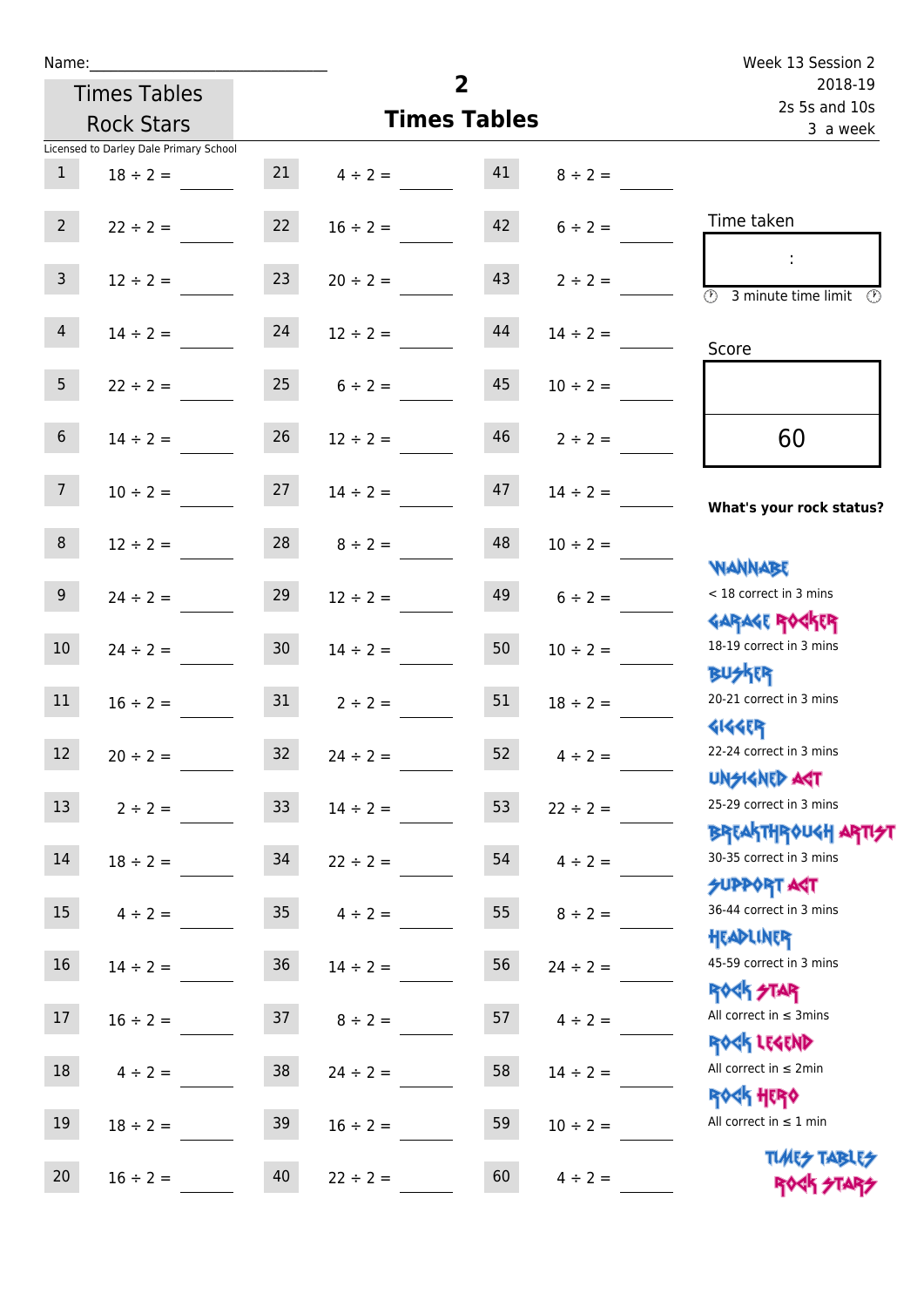| Name:           |                                        |                 |                                   |                | Week 13 Session 3        |                                                                                                 |
|-----------------|----------------------------------------|-----------------|-----------------------------------|----------------|--------------------------|-------------------------------------------------------------------------------------------------|
|                 | <b>Times Tables</b>                    |                 |                                   | $\overline{2}$ | 2018-19<br>2s 5s and 10s |                                                                                                 |
|                 | <b>Rock Stars</b>                      |                 | <b>Times Tables</b>               | 3 a week       |                          |                                                                                                 |
|                 | Licensed to Darley Dale Primary School |                 |                                   |                |                          |                                                                                                 |
|                 | $1 \t 2 \times 5 =$                    |                 | 21 $2 \times 1 =$ 41 $8 \div 2 =$ |                |                          |                                                                                                 |
| $2^{\circ}$     | $2 \times 2 =$                         | 22              | $2 \times 10 =$                   | 42             | $14 \div 2 =$            | Time taken                                                                                      |
| $\mathbf{3}$    | $2 \times 11 =$                        |                 | $23 \t 2 \times 2 =$              | 43             | $10 \div 2 =$            | $\sim 10^{11}$<br>$\overline{\textcircled{2}}$ 3 minute time limit $\overline{\textcircled{2}}$ |
| $\overline{4}$  | $2 \times 9 =$                         | 24              | $2 \times 12 = 44$                |                | $16 \div 2 =$            | Score                                                                                           |
| 5 <sub>1</sub>  | $2 \times 1 =$                         | 25              | $2 \times 11 =$                   |                | $45 \t 4 \div 2 =$       |                                                                                                 |
| 6 <sup>1</sup>  | $2 \times 1 =$                         |                 | $26 \t 2 \times 9 =$              | 46             | $8 \div 2 =$             | 60                                                                                              |
| 7 <sup>7</sup>  | $2 \times 2 =$                         | 27              | $2 \times 12 =$                   |                | $47$ $22 \div 2 =$       | Add up your time                                                                                |
| 8               | $2 \times 10 =$                        |                 | $28$ $2 \times 3 =$               | 48             | $16 \div 2 =$            | <b>Mins</b><br>S1                                                                               |
| 9 <sub>o</sub>  | $2 \times 7 =$                         | 29              | $2 \times 8 =$                    | 49             | $16 \div 2 =$            |                                                                                                 |
| 10 <sup>°</sup> | $2 \times 11 =$                        | 30              | $2 \times 8 =$                    | 50             | $16 \div 2 =$            | $\begin{array}{c}\n\text{Total} \\ \end{array}$                                                 |
| 11              | $2 \times 9 =$                         | 31              | $4 \div 2 =$                      | 51             | $20 \div 2 =$            | <b>Secs</b>                                                                                     |
| 12              | $2 \times 5 =$                         | 32 <sub>2</sub> | $22 \div 2 =$                     | 52             | $20 \div 2 =$            | <b>S1 S1</b>                                                                                    |
| 13              | $2 \times 10 =$                        | 33              | $12 \div 2 =$                     | 53             | $14 \div 2 =$            | S3<br>Total $\_\_$                                                                              |
| 14              | $2 \times 7 =$                         | 34              | $10 \div 2 =$                     | 54             | $16 \div 2 =$            | Add up your score                                                                               |
| 15              | $2 \times 7 =$                         | 35              | $18 \div 2 =$                     |                | 55 $6 \div 2 =$          |                                                                                                 |
| 16              | $2 \times 10 =$                        |                 | $36 \t2 \div 2 =$                 |                | $56 \t 8 \div 2 =$       | S3                                                                                              |
| 17              | $2 \times 5 =$                         | 37              | $20 \div 2 =$                     | 57             | $22 \div 2 =$            |                                                                                                 |
| 18              | $2 \times 11 =$                        |                 | $38$ $6 \div 2 =$                 | 58             | $16 \div 2 =$            |                                                                                                 |
| 19              | $2 \times 6 =$                         | 39              | $22 \div 2 =$                     | 59             | $12 \div 2 =$            |                                                                                                 |
| 20 <sub>2</sub> | $2 \times 11 =$                        | 40              | $22 \div 2 =$                     | 60             | $4 \div 2 =$             |                                                                                                 |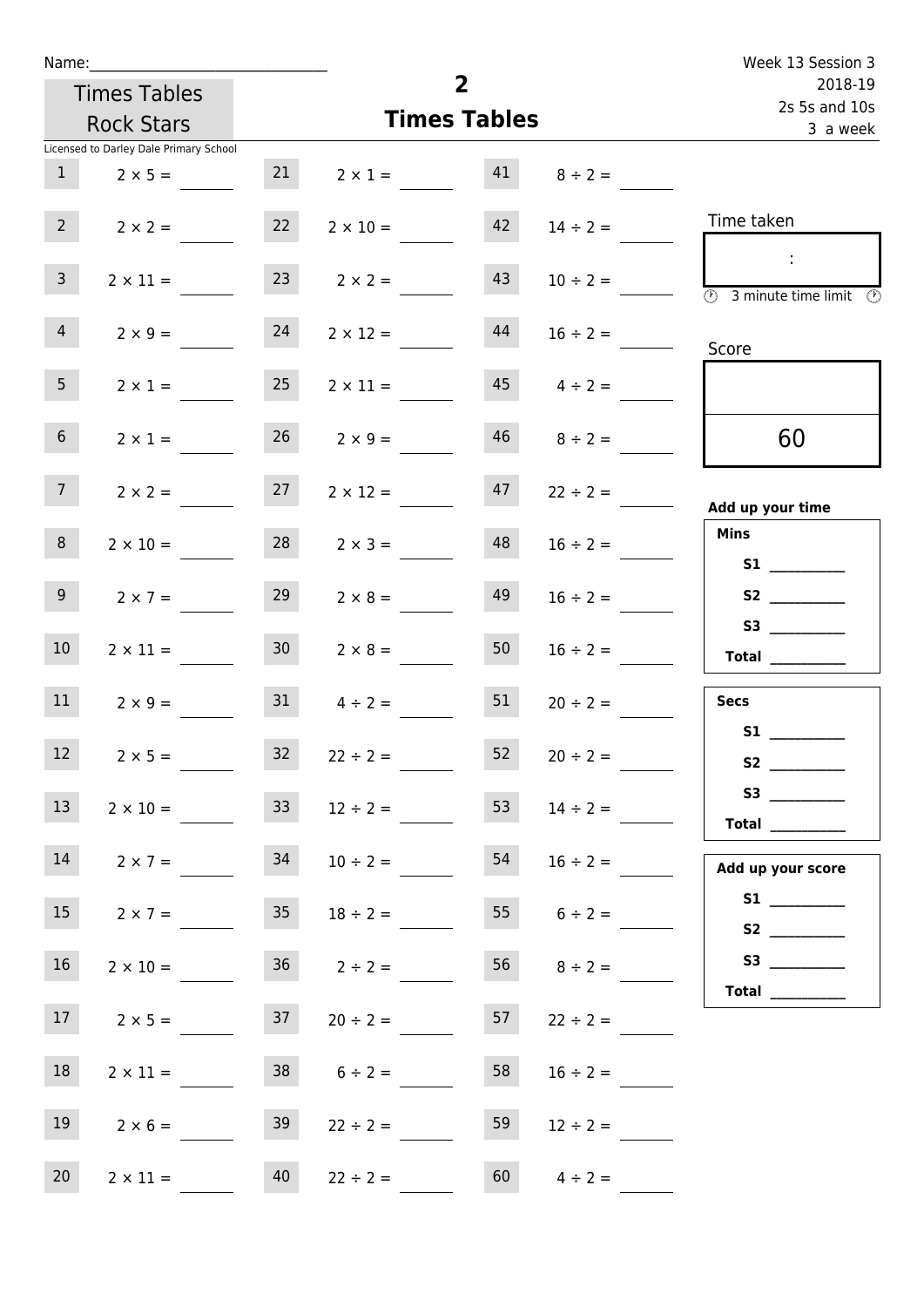| Name:             |                                        |                 |                                     | Week 14 Session 1        |                 |                                                                              |
|-------------------|----------------------------------------|-----------------|-------------------------------------|--------------------------|-----------------|------------------------------------------------------------------------------|
|                   | <b>Times Tables</b>                    |                 |                                     | 2018-19<br>2s 5s and 10s |                 |                                                                              |
| <b>Rock Stars</b> |                                        |                 | <b>Times Tables</b>                 | 3 a week                 |                 |                                                                              |
|                   | Licensed to Darley Dale Primary School |                 |                                     |                          |                 |                                                                              |
| 1                 | $5 \times 11 =$                        | 21              | $5 \times 12 = 41$                  |                          | $10 \times 5 =$ |                                                                              |
| $2^{\circ}$       | $5 \times 10 =$                        | 22              | $5 \times 11 =$                     | 42                       | $4 \times 5 =$  | Time taken                                                                   |
| $\mathsf{3}$      | $5 \times 3 =$                         | 23              | $5 \times 6 =$                      | 43                       | $7 \times 5 =$  | $\sim$<br>$\overline{(\mathcal{V})}$<br>3 minute time limit<br>$\mathcal{O}$ |
| $\overline{4}$    | $5 \times 3 = 24$                      |                 | $5 \times 5 =$                      | 44                       | $11 \times 5 =$ | Score                                                                        |
| 5 <sub>1</sub>    | $5 \times 7 =$                         | 25              | $5 \times 10 =$                     | 45                       | $4 \times 5 =$  |                                                                              |
| 6 <sup>1</sup>    | $5 \times 7 =$                         | 26              | $5 \times 10 =$                     | 46                       | $2 \times 5 =$  | 60                                                                           |
| 7 <sup>7</sup>    |                                        |                 | $5 \times 10 = 27$ $5 \times 9 = 5$ | 47                       | $7 \times 5 =$  | What's your rock status?                                                     |
| 8                 | $5 \times 6 =$                         | 28              | $5 \times 4 =$                      | 48                       | $4 \times 5 =$  | <b>NANNABE</b>                                                               |
| 9 <sub>o</sub>    | $5 \times 2 =$                         | 29              | $5 \times 11 =$                     | 49                       | $8 \times 5 =$  | < 18 correct in 3 mins<br><b>GARAGE ROGKER</b>                               |
| 10 <sup>°</sup>   | $5 \times 4 = 30$                      |                 | $5 \times 5 =$                      | 50                       | $7 \times 5 =$  | 18-19 correct in 3 mins<br><b>BUSKRA</b>                                     |
| 11                | $5 \times 11 =$                        | 31              | $11 \times 5 =$                     | 51                       | $8 \times 5 =$  | 20-21 correct in 3 mins<br><b>4144EP</b>                                     |
| 12 <sup>7</sup>   | $5 \times 3 =$                         | 32              | $12 \times 5 =$                     | 52                       | $1 \times 5 =$  | 22-24 correct in 3 mins<br><b>UNSIGNED AGT</b>                               |
| 13                | $5 \times 1 =$                         | 33 <sup>°</sup> | $4 \times 5 =$                      | 53                       | $6 \times 5 =$  | 25-29 correct in 3 mins<br><b>BREAKTHROUGH ARTIST</b>                        |
| 14                | $5 \times 4 =$                         | 34              | $1 \times 5 =$                      | 54                       | $1 \times 5 =$  | 30-35 correct in 3 mins<br><b>SUPPORT AGT</b>                                |
| 15                | $5 \times 11 =$                        | 35 <sub>2</sub> | $9 \times 5 =$                      | 55                       | $5 \times 5 =$  | 36-44 correct in 3 mins<br>HEADLINER                                         |
| 16 <sup>1</sup>   | $5 \times 12 =$                        | 36              | $5 \times 5 =$                      | 56                       | $11 \times 5 =$ | 45-59 correct in 3 mins<br>ROCK STAR                                         |
| 17                | $5 \times 10 =$                        | 37              | $5 \times 5 =$                      | 57                       | $2 \times 5 =$  | All correct in $\leq$ 3mins<br>ROCK LEGEND                                   |
| 18                | $5 \times 3 =$                         | 38              | $12 \times 5 =$                     | 58                       | $8 \times 5 =$  | All correct in $\leq 2$ min<br><b>ROCK HERO</b>                              |
| 19                | $5 \times 12 =$                        | 39              | $1 \times 5 =$                      | 59                       | $12 \times 5 =$ | All correct in $\leq 1$ min                                                  |
| 20                | $5 \times 8 =$                         | 40              | $5 \times 5 =$                      | 60                       | $2 \times 5 =$  | <b>TUARS TABLES</b><br>ROCK STARS                                            |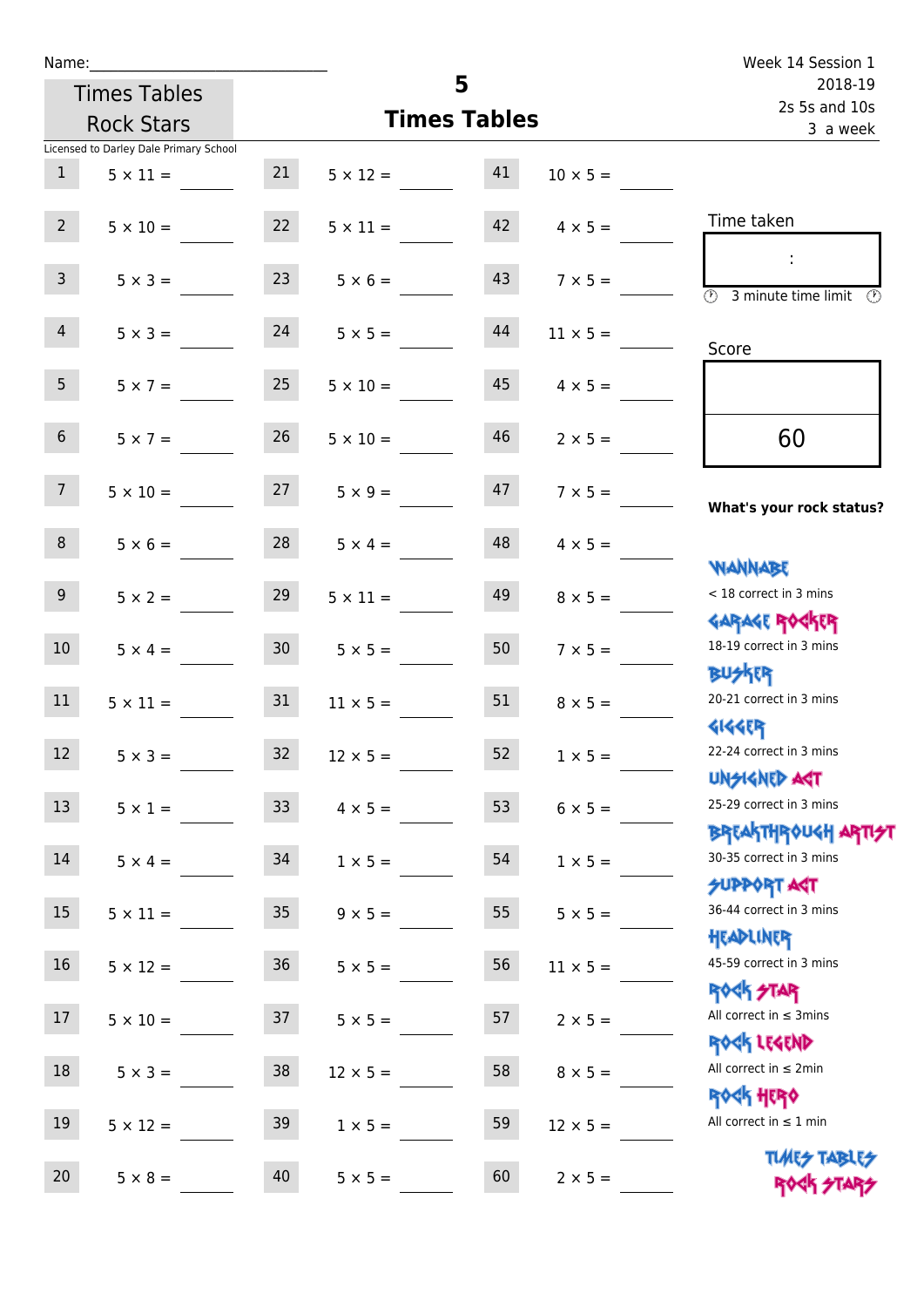| Name:                                  |                 |                     |                          | Week 14 Session 2                                                  |
|----------------------------------------|-----------------|---------------------|--------------------------|--------------------------------------------------------------------|
| <b>Times Tables</b>                    |                 | 5                   | 2018-19<br>2s 5s and 10s |                                                                    |
| <b>Rock Stars</b>                      |                 | <b>Times Tables</b> |                          | 3 a week                                                           |
| Licensed to Darley Dale Primary School |                 |                     |                          |                                                                    |
| 1<br>$40 \div 5 =$                     | 21              | $60 \div 5 =$       | 41<br>$55 \div 5 =$      |                                                                    |
| $2^{\circ}$<br>$5 \div 5 =$            | 22              | $60 \div 5 =$       | 42<br>$25 \div 5 =$      | Time taken                                                         |
| 3 <sup>7</sup><br>$55 \div 5 =$        | 23              | $25 \div 5 =$       | 43<br>$5 \div 5 =$       | $\overline{(\mathcal{V})}$<br>3 minute time limit<br>$\mathcal{O}$ |
| $\overline{4}$<br>$20 \div 5 =$        | 24              | $50 \div 5 =$       | 44<br>$5 \div 5 =$       | Score                                                              |
| 5 <sup>1</sup><br>$25 \div 5 =$        | 25              | $40 \div 5 =$       | $45 \t 5 \div 5 =$       |                                                                    |
| 6 <sup>1</sup><br>$25 \div 5 =$        | 26              | $55 \div 5 =$       | 46<br>$45 \div 5 =$      | 60                                                                 |
| 7 <sup>7</sup><br>$10 \div 5 =$        | 27              | $30 \div 5 =$       | 47<br>$10 \div 5 =$      | What's your rock status?                                           |
| 8<br>$15 \div 5 =$                     | 28              | $30 \div 5 =$       | 48<br>$50 \div 5 =$      | <b>JARNARY</b>                                                     |
| 9 <sub>o</sub><br>$35 \div 5 =$        | 29              | $30 \div 5 =$       | 49<br>$25 \div 5 =$      | < 18 correct in 3 mins<br><b>GARAGE ROCKER</b>                     |
| 10 <sup>°</sup><br>$10 \div 5 =$       | 30 <sup>°</sup> | $10 \div 5 =$       | 50<br>$25 \div 5 =$      | 18-19 correct in 3 mins<br><b>BUSKER</b>                           |
| 11<br>$40 \div 5 =$                    | 31              | $50 \div 5 =$       | 51<br>$10 \div 5 =$      | 20-21 correct in 3 mins<br><b>4144EP</b>                           |
| 12<br>$20 \div 5 =$                    | 32              | $10 \div 5 =$       | 52<br>$25 ÷ 5 =$         | 22-24 correct in 3 mins<br><b>UNSIGNED AGT</b>                     |
| 13<br>$40 \div 5 =$                    | 33              | $15 \div 5 =$       | 53<br>$15 \div 5 =$      | 25-29 correct in 3 mins<br><b>BREAKTHROUGH ARTH</b>                |
| 14<br>$40 \div 5 =$                    | 34              | $5 ÷ 5 =$           | 54<br>$10 \div 5 =$      | 30-35 correct in 3 mins<br><b>SUPPORT AGT</b>                      |
| 15<br>$40 \div 5 =$                    | 35              | $10 \div 5 =$       | 55<br>$5 ÷ 5 =$          | 36-44 correct in 3 mins<br>HEADLINER                               |
| 16<br>$60 \div 5 =$                    | $36\,$          | $20 \div 5 =$       | 56<br>$10 \div 5 =$      | 45-59 correct in 3 mins<br><b>ROCK STAR</b>                        |
| 17<br>$15 ÷ 5 =$                       | 37              | $40 \div 5 =$       | 57<br>$15 \div 5 =$      | All correct in $\leq$ 3mins<br>ROCK LEGEND                         |
| 18<br>$40 \div 5 =$                    | 38              | $35 ÷ 5 =$          | 58<br>$5 ÷ 5 =$          | All correct in $\leq 2$ min<br><b>ROCK HERO</b>                    |
| $19\,$<br>$50 \div 5 =$                | 39              | $35 ÷ 5 =$          | 59<br>$50 \div 5 =$      | All correct in $\leq 1$ min                                        |
| 20<br>$20 \div 5 =$                    | 40              | $55 \div 5 =$       | 60<br>$15 \div 5 =$      | <b>TUARS TABLES</b><br>ROCK STARS                                  |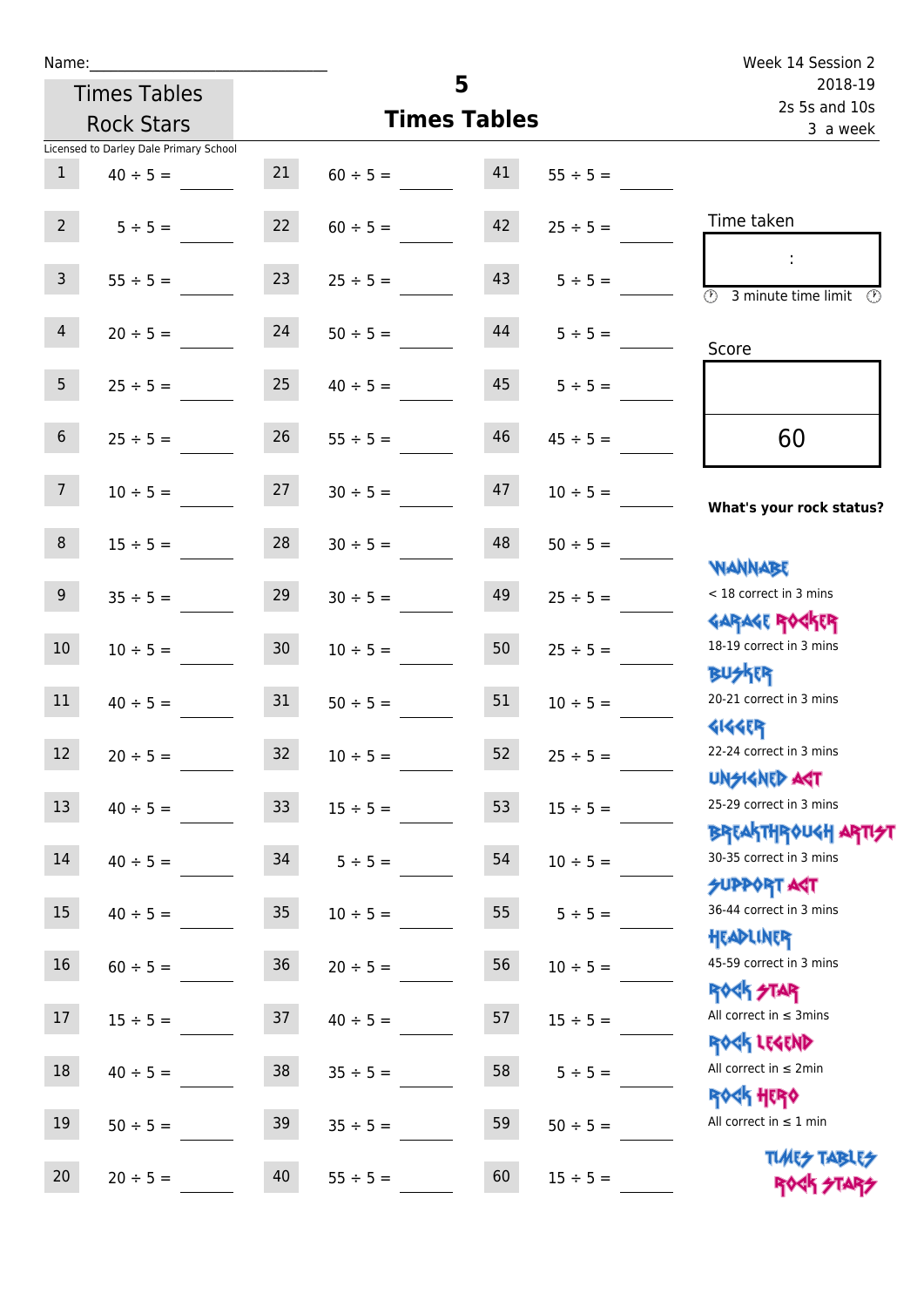| Name:          |                                        |                     |                      |    | Week 14 Session 3  |                                                                                                                                                                                                                                                                                                                                                                                                                                                                                                                                                                                                                     |
|----------------|----------------------------------------|---------------------|----------------------|----|--------------------|---------------------------------------------------------------------------------------------------------------------------------------------------------------------------------------------------------------------------------------------------------------------------------------------------------------------------------------------------------------------------------------------------------------------------------------------------------------------------------------------------------------------------------------------------------------------------------------------------------------------|
|                | <b>Times Tables</b>                    |                     |                      | 5  |                    | 2018-19<br>2s 5s and 10s                                                                                                                                                                                                                                                                                                                                                                                                                                                                                                                                                                                            |
|                | <b>Rock Stars</b>                      | <b>Times Tables</b> |                      |    |                    | 3 a week                                                                                                                                                                                                                                                                                                                                                                                                                                                                                                                                                                                                            |
|                | Licensed to Darley Dale Primary School |                     |                      |    |                    |                                                                                                                                                                                                                                                                                                                                                                                                                                                                                                                                                                                                                     |
| 1              | $5 \times 11 =$                        | 21                  | $5 \times 7 =$       | 41 | $55 \div 5 =$      |                                                                                                                                                                                                                                                                                                                                                                                                                                                                                                                                                                                                                     |
| $2^{\circ}$    | $5 \times 6 =$                         | 22                  | $5 \times 2 =$       | 42 | $25 \div 5 =$      | Time taken                                                                                                                                                                                                                                                                                                                                                                                                                                                                                                                                                                                                          |
| 3 <sup>7</sup> | $5 \times 1 =$                         | 23                  | $5 \times 3 =$       | 43 | $50 \div 5 =$      | $\mathcal{L}$<br>3 minute time limit<br>$\odot$                                                                                                                                                                                                                                                                                                                                                                                                                                                                                                                                                                     |
| $\overline{4}$ | $5 \times 5 =$                         | 24                  | $5 \times 11 =$      | 44 | $35 \div 5 =$      | Score                                                                                                                                                                                                                                                                                                                                                                                                                                                                                                                                                                                                               |
| 5 <sub>1</sub> | $5 \times 7 =$                         | 25                  | $5 \times 2 =$       | 45 | $15 \div 5 =$      |                                                                                                                                                                                                                                                                                                                                                                                                                                                                                                                                                                                                                     |
| 6 <sup>1</sup> | $5 \times 4 =$                         | 26                  | $5 \times 6 =$       | 46 | $15 \div 5 =$      | 60                                                                                                                                                                                                                                                                                                                                                                                                                                                                                                                                                                                                                  |
| 7 <sup>7</sup> | $5 \times 7 =$                         |                     | $27 \t 5 \times 5 =$ | 47 | $45 \div 5 =$      | Add up your time                                                                                                                                                                                                                                                                                                                                                                                                                                                                                                                                                                                                    |
| 8              | $5 \times 12 =$                        | 28                  | $5 \times 10 =$      | 48 | $25 \div 5 =$      | <b>Mins</b><br><b>S1 S1</b>                                                                                                                                                                                                                                                                                                                                                                                                                                                                                                                                                                                         |
| 9 <sub>o</sub> | $5 \times 6 =$                         | 29                  | $5 \times 3 =$       | 49 | $45 \div 5 =$      | <b>S2</b>                                                                                                                                                                                                                                                                                                                                                                                                                                                                                                                                                                                                           |
| 10             | $5 \times 12 =$                        | 30 <sub>1</sub>     | $5 \times 7 =$       | 50 | $40 \div 5 =$      | $\begin{tabular}{c} Total & \underline{\hspace{1cm}} & \underline{\hspace{1cm}} & \underline{\hspace{1cm}} & \underline{\hspace{1cm}} & \underline{\hspace{1cm}} & \underline{\hspace{1cm}} & \underline{\hspace{1cm}} & \underline{\hspace{1cm}} & \underline{\hspace{1cm}} & \underline{\hspace{1cm}} & \underline{\hspace{1cm}} & \underline{\hspace{1cm}} & \underline{\hspace{1cm}} & \underline{\hspace{1cm}} & \underline{\hspace{1cm}} & \underline{\hspace{1cm}} & \underline{\hspace{1cm}} & \underline{\hspace{1cm}} & \underline{\hspace{1cm}} & \underline{\hspace{1cm}} & \underline{\hspace{1cm}} &$ |
| 11             | $5 \times 6 =$                         | 31                  | $45 \div 5 =$        | 51 | $50 \div 5 =$      | <b>Secs</b>                                                                                                                                                                                                                                                                                                                                                                                                                                                                                                                                                                                                         |
| 12             | $5 \times 4 =$                         | 32                  | $35 \div 5 =$        | 52 | $5 \div 5 =$       | S1                                                                                                                                                                                                                                                                                                                                                                                                                                                                                                                                                                                                                  |
| 13             | $5 \times 5 =$                         |                     | $33 \t 5 \div 5 =$   | 53 | $15 \div 5 =$      | Total $\_\_$                                                                                                                                                                                                                                                                                                                                                                                                                                                                                                                                                                                                        |
| 14             | $5 \times 9 =$                         | 34                  | $10 \div 5 =$        | 54 | $60 \div 5 =$      | Add up your score                                                                                                                                                                                                                                                                                                                                                                                                                                                                                                                                                                                                   |
| 15             | $5 \times 9 =$                         |                     | $35 \t 5 \div 5 =$   |    | $55 \t 5 \div 5 =$ |                                                                                                                                                                                                                                                                                                                                                                                                                                                                                                                                                                                                                     |
| 16             | $5 \times 11 =$                        |                     | $36 \t 40 \div 5 =$  | 56 | $25 \div 5 =$      | Total $\_\_$                                                                                                                                                                                                                                                                                                                                                                                                                                                                                                                                                                                                        |
| 17             | $5 \times 7 =$                         | 37                  | $55 \div 5 =$        | 57 | $20 \div 5 =$      |                                                                                                                                                                                                                                                                                                                                                                                                                                                                                                                                                                                                                     |
| 18             | $5 \times 5 =$                         | 38                  | $55 \div 5 =$        | 58 | $50 \div 5 =$      |                                                                                                                                                                                                                                                                                                                                                                                                                                                                                                                                                                                                                     |
| 19             | $5 \times 10 =$                        | 39                  | $50 \div 5 =$        | 59 | $30 \div 5 =$      |                                                                                                                                                                                                                                                                                                                                                                                                                                                                                                                                                                                                                     |
| 20             | $5 \times 9 =$                         | 40                  | $40 \div 5 =$        | 60 | $25 \div 5 =$      |                                                                                                                                                                                                                                                                                                                                                                                                                                                                                                                                                                                                                     |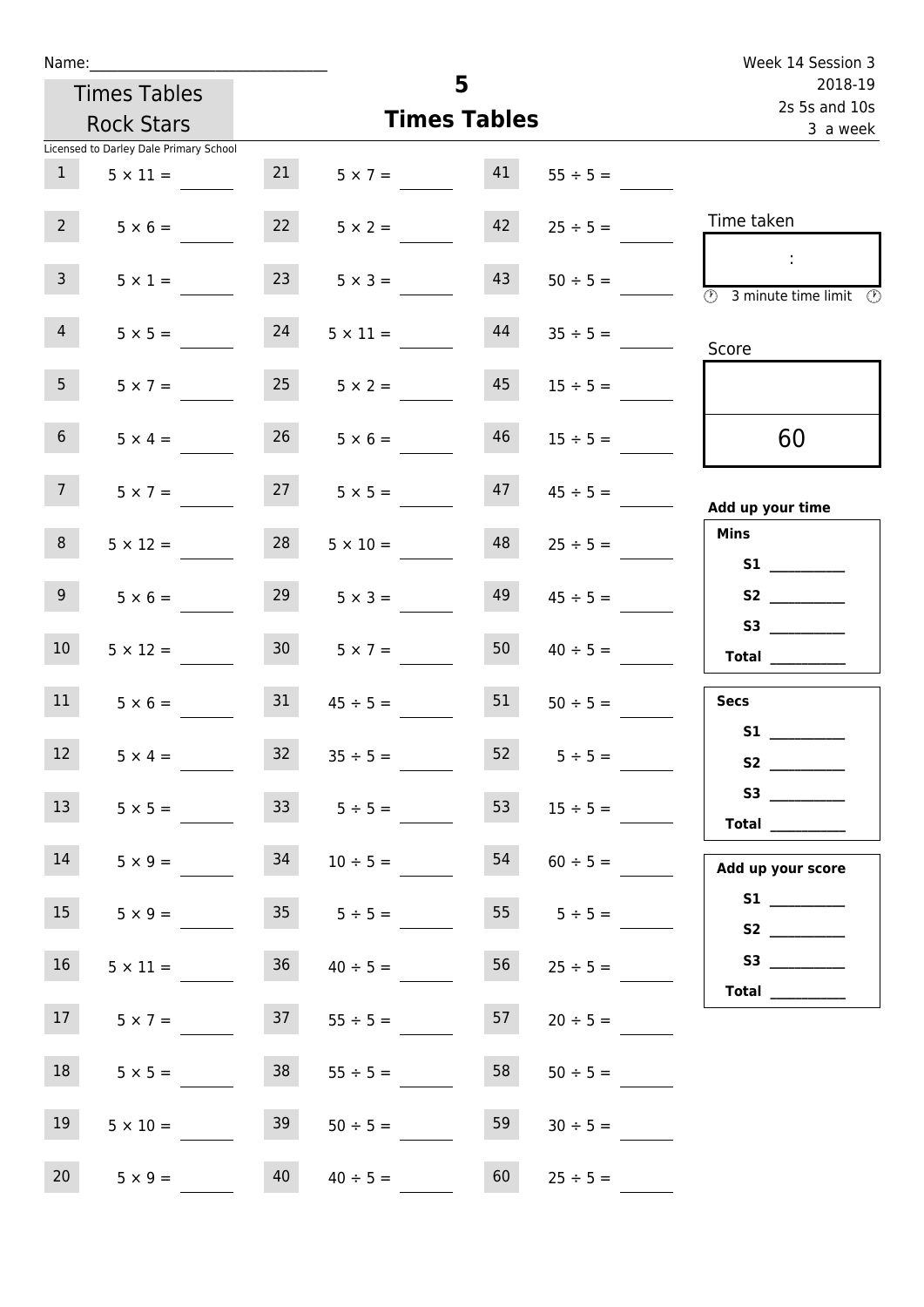| Name:                                  |                                  |                      |                          |                 | Week 15 Session 1                                                            |
|----------------------------------------|----------------------------------|----------------------|--------------------------|-----------------|------------------------------------------------------------------------------|
| <b>Times Tables</b>                    |                                  | 5                    | 2018-19<br>2s 5s and 10s |                 |                                                                              |
| <b>Rock Stars</b>                      |                                  | <b>Times Tables</b>  | 3 a week                 |                 |                                                                              |
| Licensed to Darley Dale Primary School |                                  |                      |                          |                 |                                                                              |
| 1<br>$5 \times 6 =$                    | 21                               | $5 \times 2 = 41$    |                          | $12 \times 5 =$ |                                                                              |
| $2^{\circ}$<br>$5 \times 8 =$          | 22                               | $5 \times 2 =$       | 42                       | $8 \times 5 =$  | Time taken                                                                   |
| $\mathsf{3}$<br>$5 \times 4 =$         | 23                               | $5 \times 1 =$       | 43                       | $5 \times 5 =$  | $\sim$<br>$\overline{(\mathcal{V})}$<br>3 minute time limit<br>$\mathcal{O}$ |
| $\overline{4}$<br>$5 \times 4 =$       | 24                               | $5 \times 6 =$       | 44                       | $1 \times 5 =$  | Score                                                                        |
| 5 <sub>1</sub><br>$5 \times 10 =$      | 25                               | $5 \times 2 =$       | 45                       | $6 \times 5 =$  |                                                                              |
| 6 <sup>1</sup><br>$5 \times 2 =$       | 26                               | $5 \times 10 =$      | 46                       | $12 \times 5 =$ | 60                                                                           |
| 7 <sup>7</sup>                         | $5 \times 9 = 27$ $5 \times 3 =$ |                      | 47                       | $1 \times 5 =$  | What's your rock status?                                                     |
| 8<br>$5 \times 4 =$                    | 28                               | $5 \times 10 =$      | 48                       | $7 \times 5 =$  | <b>JARNAM</b>                                                                |
| 9<br>$5 \times 4 =$                    | 29                               | $5 \times 4 =$       | 49                       | $11 \times 5 =$ | < 18 correct in 3 mins<br><b>GARAGE ROGKER</b>                               |
| 10 <sup>1</sup>                        | $5 \times 9 = 30$                | $5 \times 12 =$      | 50                       | $1 \times 5 =$  | 18-19 correct in 3 mins<br><b>BUSKER</b>                                     |
| 11<br>$5 \times 4 =$                   |                                  | $31 \t 4 \times 5 =$ | 51                       | $5 \times 5 =$  | 20-21 correct in 3 mins<br><b>4144EP</b>                                     |
| 12 <sup>7</sup><br>$5 \times 11 =$     | 32 <sup>7</sup>                  | $11 \times 5 =$      | 52                       | $12 \times 5 =$ | 22-24 correct in 3 mins<br><b>UNSIGNED AGT</b>                               |
| 13<br>$5 \times 11 =$                  | 33 <sup>°</sup>                  | $3 \times 5 =$       | 53                       | $8 \times 5 =$  | 25-29 correct in 3 mins<br><b>BREAKTHROUGH ARTI<del>S</del>T</b>             |
| 14<br>$5 \times 10 =$                  | 34                               | $7 \times 5 =$       | 54                       | $8 \times 5 =$  | 30-35 correct in 3 mins<br><b>SUPPORT AGT</b>                                |
| 15<br>$5 \times 4 =$                   | 35 <sub>o</sub>                  | $1 \times 5 =$       | 55                       | $2 \times 5 =$  | 36-44 correct in 3 mins<br>HEADLINER                                         |
| 16<br>$5 \times 10 =$                  | 36                               | $4 \times 5 =$       | 56                       | $7 \times 5 =$  | 45-59 correct in 3 mins<br>ROCK STAR                                         |
| 17<br>$5 \times 5 =$                   | 37                               | $10 \times 5 =$      | 57                       | $6 \times 5 =$  | All correct in $\leq$ 3mins<br>ROCK LEGEND                                   |
| 18<br>$5 \times 3 =$                   | 38                               | $1 \times 5 =$       | 58                       | $12 \times 5 =$ | All correct in $\leq 2$ min<br><b>ROCK HERO</b>                              |
| 19<br>$5 \times 2 =$                   | 39                               | $8 \times 5 =$       | 59                       | $11 \times 5 =$ | All correct in $\leq 1$ min                                                  |
| 20<br>$5 \times 1 =$                   | 40                               | $8 \times 5 =$       | 60                       | $6 \times 5 =$  | <b>TUARS TABLES</b><br>ROCK STARS                                            |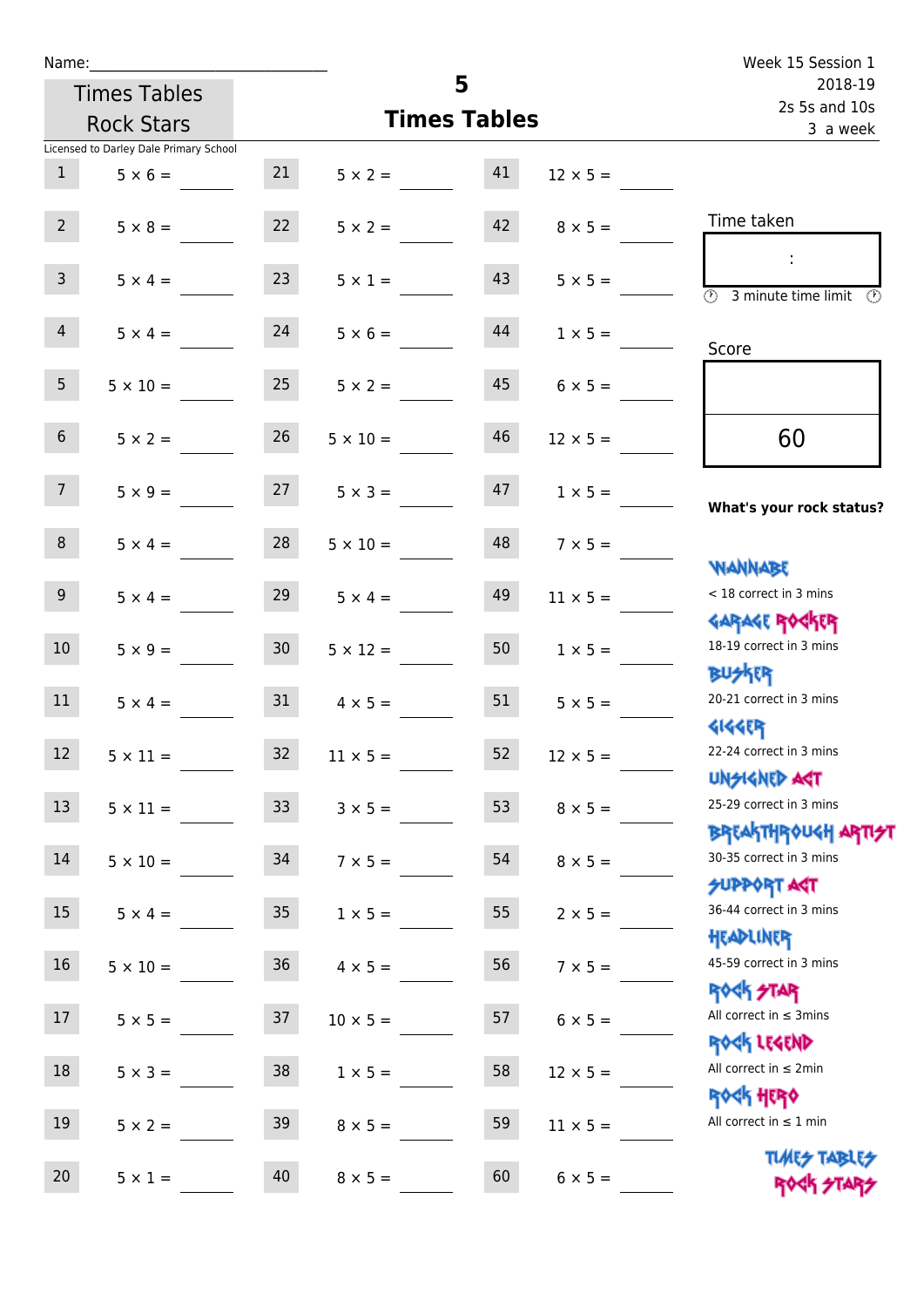| Name:           |                                        |                 |               | 5                   |                          | Week 15 Session 2                                                   |
|-----------------|----------------------------------------|-----------------|---------------|---------------------|--------------------------|---------------------------------------------------------------------|
|                 | <b>Times Tables</b>                    |                 |               |                     | 2018-19<br>2s 5s and 10s |                                                                     |
|                 | <b>Rock Stars</b>                      |                 |               | <b>Times Tables</b> | 3 a week                 |                                                                     |
|                 | Licensed to Darley Dale Primary School |                 |               |                     |                          |                                                                     |
| $\mathbf{1}$    | $15 \div 5 =$                          | 21              | $15 \div 5 =$ | 41                  | $20 \div 5 =$            |                                                                     |
| $2^{\circ}$     | $10 \div 5 =$                          | 22              | $15 \div 5 =$ | 42                  | $60 \div 5 =$            | Time taken                                                          |
| 3 <sup>7</sup>  | $45 \div 5 =$                          | 23              | $5 \div 5 =$  | 43                  | $35 \div 5 =$            | $\mathbb{R}^2$<br>$\overline{(\mathcal{V})}$<br>3 minute time limit |
| $\overline{4}$  | $25 \div 5 =$                          | 24              | $50 \div 5 =$ | 44                  | $25 \div 5 =$            | Score                                                               |
| 5 <sub>1</sub>  | $20 \div 5 =$                          | 25              | $50 \div 5 =$ | 45                  | $30 \div 5 =$            |                                                                     |
| $6\overline{6}$ | $35 \div 5 =$                          | 26              | $35 \div 5 =$ | 46                  | $15 \div 5 =$            | 60                                                                  |
| 7 <sup>7</sup>  | $35 \div 5 =$                          | 27              | $35 \div 5 =$ | 47                  | $20 \div 5 =$            | What's your rock status?                                            |
| 8               | $25 \div 5 =$                          | 28              | $45 \div 5 =$ | 48                  | $40 \div 5 =$            | <b>JARANAM</b>                                                      |
| 9 <sup>°</sup>  | $25 \div 5 =$                          | 29              | $60 \div 5 =$ | 49                  | $5 \div 5 =$             | < 18 correct in 3 mins                                              |
| 10              | $50 \div 5 =$                          | 30 <sup>°</sup> | $45 \div 5 =$ | 50                  | $10 \div 5 =$            | <b>GARAGE ROCKER</b><br>18-19 correct in 3 mins<br><b>BUSKER</b>    |
| 11              | $50 \div 5 =$                          | 31              | $55 \div 5 =$ | 51                  | $30 \div 5 =$            | 20-21 correct in 3 mins                                             |
| 12              | $15 \div 5 =$                          | 32              | $25 \div 5 =$ | 52                  | $45 \div 5 =$            | <b>4144ER</b><br>22-24 correct in 3 mins<br><b>UNSIGNED AST</b>     |
| 13              | $20 \div 5 =$                          | 33              | $40 \div 5 =$ | 53                  | $25 \div 5 =$            | 25-29 correct in 3 mins<br><b>BREAKTHROUGH ARTI<del>S</del>T</b>    |
| 14              | $20 \div 5 =$                          | 34              | $20 \div 5 =$ | 54                  | $55 \div 5 =$            | 30-35 correct in 3 mins<br><b>SUPPORT ART</b>                       |
| 15              | $40 \div 5 =$                          | $35\,$          | $45 \div 5 =$ | 55                  | $15 \div 5 =$            | 36-44 correct in 3 mins<br>HEADLINER                                |
| 16              | $30 \div 5 =$                          | $36\,$          | $40 \div 5 =$ | 56                  | $20 \div 5 =$            | 45-59 correct in 3 mins                                             |
| 17              | $25 \div 5 =$                          | 37              | $5 ÷ 5 =$     | 57                  | $15 \div 5 =$            | <b>ROCK STAR</b><br>All correct in $\leq$ 3mins<br>ROCK LEGEND      |
| $18\,$          | $25 \div 5 =$                          | $38\,$          | $45 \div 5 =$ | 58                  | $35 ÷ 5 =$               | All correct in $\leq 2$ min                                         |
| 19              | $20 \div 5 =$                          | 39              | $50 \div 5 =$ | 59                  | $5 ÷ 5 =$                | <b>ROCK HERO</b><br>All correct in $\leq 1$ min                     |
| 20              | $60 \div 5 =$                          | 40              | $20 \div 5 =$ | 60                  | $60 \div 5 =$            | <b>TUARS TABLES</b><br>ROCK STARS                                   |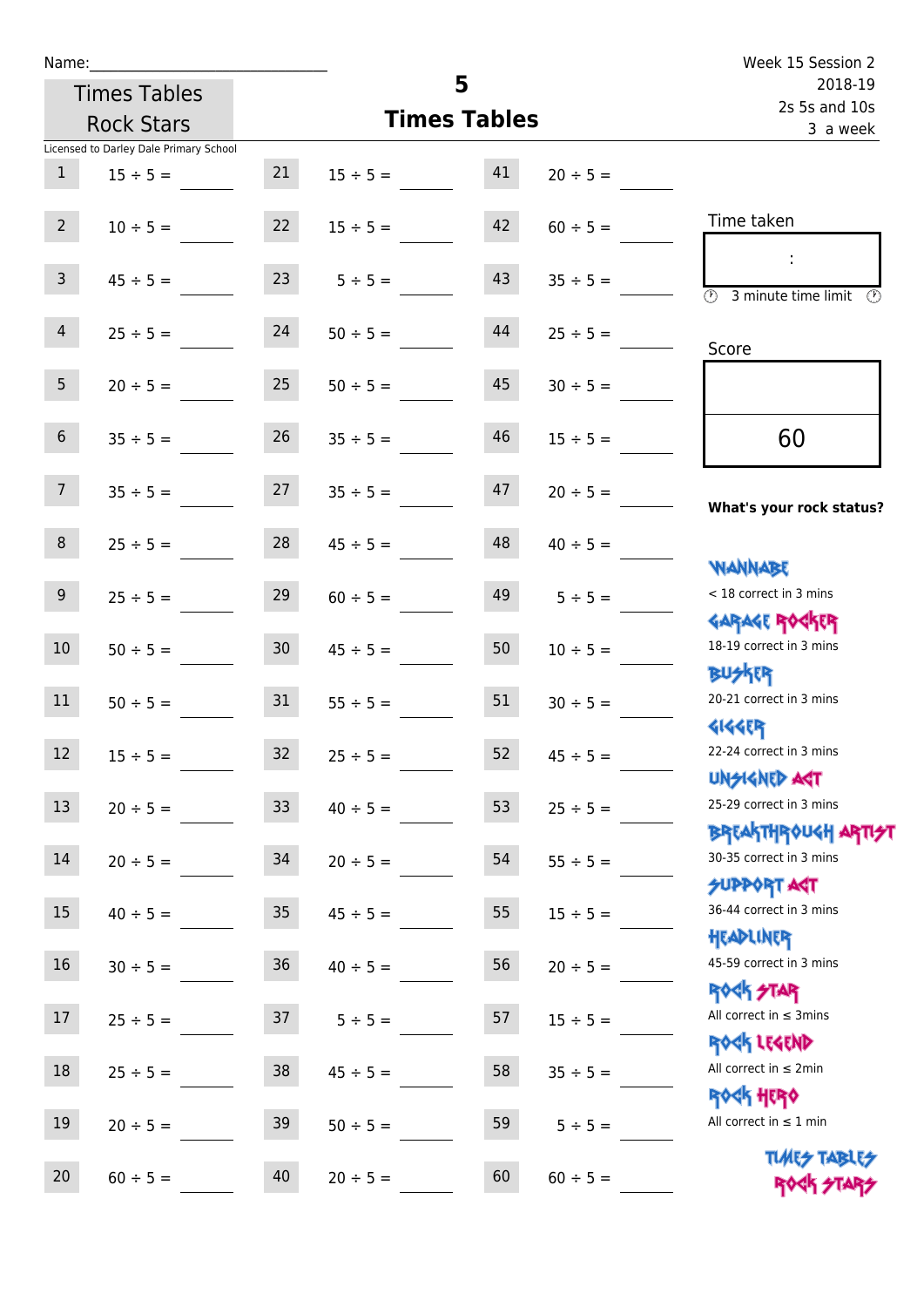| Name:              |                                        |                     |                      | Week 15 Session 3        |                                  |                                                                                                                                                                                                                                                                                                                                                                                                                                                                                                                                                                                                                     |
|--------------------|----------------------------------------|---------------------|----------------------|--------------------------|----------------------------------|---------------------------------------------------------------------------------------------------------------------------------------------------------------------------------------------------------------------------------------------------------------------------------------------------------------------------------------------------------------------------------------------------------------------------------------------------------------------------------------------------------------------------------------------------------------------------------------------------------------------|
|                    | <b>Times Tables</b>                    |                     | 5                    | 2018-19<br>2s 5s and 10s |                                  |                                                                                                                                                                                                                                                                                                                                                                                                                                                                                                                                                                                                                     |
|                    | <b>Rock Stars</b>                      | <b>Times Tables</b> |                      |                          |                                  | 3 a week                                                                                                                                                                                                                                                                                                                                                                                                                                                                                                                                                                                                            |
|                    | Licensed to Darley Dale Primary School |                     |                      |                          |                                  |                                                                                                                                                                                                                                                                                                                                                                                                                                                                                                                                                                                                                     |
|                    | $1 \t 5 \times 7 =$                    | 21                  |                      |                          | $5 \times 6 =$ 41 $45 \div 5 =$  |                                                                                                                                                                                                                                                                                                                                                                                                                                                                                                                                                                                                                     |
| $2^{\circ}$        | $5 \times 3 =$                         | 22                  | $5 \times 4 =$       | 42                       | $50 \div 5 =$                    | Time taken                                                                                                                                                                                                                                                                                                                                                                                                                                                                                                                                                                                                          |
| 3 <sup>7</sup>     | $5 \times 12 =$                        | 23                  | $5 \times 1 =$       | 43                       | $15 \div 5 =$                    | $\sim 10$<br>$\overline{\textcircled{1}}$ 3 minute time limit $\overline{\textcircled{1}}$                                                                                                                                                                                                                                                                                                                                                                                                                                                                                                                          |
| $\overline{4}$     | $5 \times 10 =$                        | 24                  |                      |                          | $5 \times 4 =$ $44$ $5 \div 5 =$ | Score                                                                                                                                                                                                                                                                                                                                                                                                                                                                                                                                                                                                               |
| 5 <sub>1</sub>     | $5 \times 4 =$                         | 25                  | $5 \times 1 =$       | 45                       | $45 \div 5 =$                    |                                                                                                                                                                                                                                                                                                                                                                                                                                                                                                                                                                                                                     |
| 6 <sup>1</sup>     | $5 \times 1 =$                         | 26                  | $5 \times 4 =$       | 46                       | $25 \div 5 =$                    | 60                                                                                                                                                                                                                                                                                                                                                                                                                                                                                                                                                                                                                  |
| 7 <sup>7</sup>     | $5 \times 4 =$                         |                     | $27 \t 5 \times 1 =$ |                          | $47 \t 55 \div 5 =$              | Add up your time                                                                                                                                                                                                                                                                                                                                                                                                                                                                                                                                                                                                    |
| 8                  | $5 \times 2 =$                         | 28                  | $5 \times 1 =$       | 48                       | $35 \div 5 =$                    | <b>Mins</b><br>S1                                                                                                                                                                                                                                                                                                                                                                                                                                                                                                                                                                                                   |
| 9 <sub>o</sub>     | $5 \times 9 =$                         | 29                  | $5 \times 10 =$      | 49                       | $60 \div 5 =$                    |                                                                                                                                                                                                                                                                                                                                                                                                                                                                                                                                                                                                                     |
| 10 <sup>°</sup>    | $5 \times 5 =$                         | 30 <sup>1</sup>     | $5 \times 11 =$      | 50                       | $55 \div 5 =$                    | $\begin{tabular}{c} Total & \underline{\hspace{1cm}} & \underline{\hspace{1cm}} & \underline{\hspace{1cm}} & \underline{\hspace{1cm}} & \underline{\hspace{1cm}} & \underline{\hspace{1cm}} & \underline{\hspace{1cm}} & \underline{\hspace{1cm}} & \underline{\hspace{1cm}} & \underline{\hspace{1cm}} & \underline{\hspace{1cm}} & \underline{\hspace{1cm}} & \underline{\hspace{1cm}} & \underline{\hspace{1cm}} & \underline{\hspace{1cm}} & \underline{\hspace{1cm}} & \underline{\hspace{1cm}} & \underline{\hspace{1cm}} & \underline{\hspace{1cm}} & \underline{\hspace{1cm}} & \underline{\hspace{1cm}} &$ |
| 11                 | $5 \times 5 =$                         | 31                  | $55 \div 5 =$        | 51                       | $30 \div 5 =$                    | <b>Secs</b>                                                                                                                                                                                                                                                                                                                                                                                                                                                                                                                                                                                                         |
| <b>STATE</b><br>12 | $5 \times 9 =$                         | 32                  | $55 \div 5 =$        | 52                       | $25 \div 5 =$                    | <b>S1</b><br>S <sub>2</sub> and the set of the set of the set of the set of the set of the set of the set of the set of the set of the set of the set of the set of the set of the set of the set of the set of the set of the set of the set of the                                                                                                                                                                                                                                                                                                                                                                |
| 13                 | $5 \times 8 =$                         | 33                  | $35 \div 5 =$        | 53                       | $40 \div 5 =$                    | $\begin{tabular}{c} Total & \underline{\hspace{1cm}} & \underline{\hspace{1cm}} & \underline{\hspace{1cm}} & \underline{\hspace{1cm}} & \underline{\hspace{1cm}} & \underline{\hspace{1cm}} & \underline{\hspace{1cm}} & \underline{\hspace{1cm}} & \underline{\hspace{1cm}} & \underline{\hspace{1cm}} & \underline{\hspace{1cm}} & \underline{\hspace{1cm}} & \underline{\hspace{1cm}} & \underline{\hspace{1cm}} & \underline{\hspace{1cm}} & \underline{\hspace{1cm}} & \underline{\hspace{1cm}} & \underline{\hspace{1cm}} & \underline{\hspace{1cm}} & \underline{\hspace{1cm}} & \underline{\hspace{1cm}} &$ |
| 14                 | $5 \times 12 =$                        | 34                  | $30 \div 5 =$        | 54                       | $20 \div 5 =$                    | Add up your score                                                                                                                                                                                                                                                                                                                                                                                                                                                                                                                                                                                                   |
| 15                 | $5 \times 7 =$                         | 35                  | $45 \div 5 =$        | 55                       | $5 \div 5 =$                     |                                                                                                                                                                                                                                                                                                                                                                                                                                                                                                                                                                                                                     |
| 16                 | $5 \times 2 =$                         |                     | $36$ $35 \div 5 =$   |                          | 56 $5 \div 5 =$                  | Total $\frac{1}{\sqrt{1-\frac{1}{2}}\cdot\frac{1}{\sqrt{1-\frac{1}{2}}}}$                                                                                                                                                                                                                                                                                                                                                                                                                                                                                                                                           |
| 17                 | $5 \times 4 =$                         | 37                  | $45 \div 5 =$        | 57                       | $25 \div 5 =$                    |                                                                                                                                                                                                                                                                                                                                                                                                                                                                                                                                                                                                                     |
| 18                 | $5 \times 12 =$                        | 38                  | $35 \div 5 =$        | 58                       | $45 \div 5 =$                    |                                                                                                                                                                                                                                                                                                                                                                                                                                                                                                                                                                                                                     |
| 19                 | $5 \times 8 =$                         | 39                  | $30 \div 5 =$        | 59                       | $25 \div 5 =$                    |                                                                                                                                                                                                                                                                                                                                                                                                                                                                                                                                                                                                                     |
| 20                 | $5 \times 7 =$                         | 40                  | $20 \div 5 =$        | 60                       | $30 \div 5 =$                    |                                                                                                                                                                                                                                                                                                                                                                                                                                                                                                                                                                                                                     |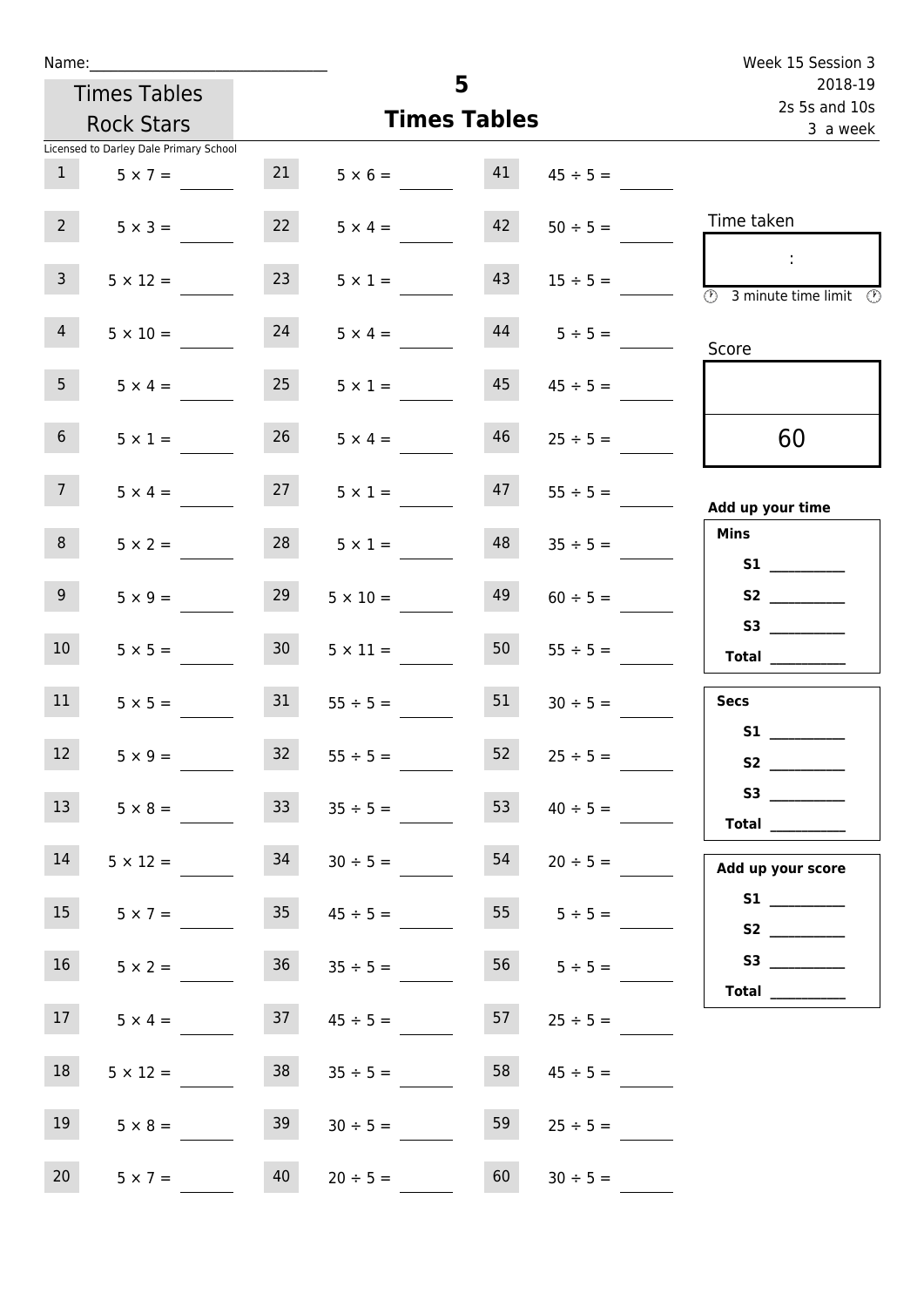| Name:           |                                        |    |                     | Week 16 Session 1        |                  |                                                                  |
|-----------------|----------------------------------------|----|---------------------|--------------------------|------------------|------------------------------------------------------------------|
|                 | <b>Times Tables</b>                    |    | 10                  | 2018-19<br>2s 5s and 10s |                  |                                                                  |
|                 | <b>Rock Stars</b>                      |    | <b>Times Tables</b> | 3 a week                 |                  |                                                                  |
|                 | Licensed to Darley Dale Primary School |    |                     |                          |                  |                                                                  |
| $\mathbf{1}$    | $10 \times 11 =$                       | 21 | $10 \times 9 = 41$  |                          | $7 \times 10 =$  |                                                                  |
| $2^{\circ}$     | $10 \times 6 =$                        | 22 | $10 \times 5 =$     | 42                       | $1 \times 10 =$  | Time taken                                                       |
| 3 <sup>7</sup>  | $10 \times 4 =$                        | 23 | $10 \times 10 =$    | 43                       | $6 \times 10 =$  | $\circled{2}$ 3 minute time limit $\circled{2}$                  |
| $\overline{4}$  | $10 \times 12 =$                       | 24 | $10 \times 2 =$     | 44                       | $2 \times 10 =$  | Score                                                            |
| 5 <sup>5</sup>  | $10 \times 1 =$                        | 25 | $10 \times 6 =$     | 45                       | $12 \times 10 =$ |                                                                  |
| 6 <sup>1</sup>  | $10 \times 9 =$                        | 26 | $10 \times 6 =$     | 46                       | $4 \times 10 =$  | 60                                                               |
| 7 <sup>7</sup>  | $10 \times 2 =$                        | 27 | $10 \times 11 =$    | 47                       | $11 \times 10 =$ | What's your rock status?                                         |
| 8               | $10 \times 4 =$                        | 28 | $10 \times 11 =$    | 48                       | $12 \times 10 =$ | <b>JARNARY</b>                                                   |
| 9 <sub>o</sub>  | $10 \times 7 =$                        | 29 | $10 \times 6 =$     | 49                       | $4 \times 10 =$  | < 18 correct in 3 mins<br><b>GARAGE ROGKER</b>                   |
| 10 <sup>°</sup> | $10 \times 3 =$                        | 30 | $10 \times 3 =$     | 50                       | $10 \times 10 =$ | 18-19 correct in 3 mins<br><b>BUSKER</b>                         |
| 11              | $10 \times 8 =$                        | 31 | $1 \times 10 =$     | 51                       | $11 \times 10 =$ | 20-21 correct in 3 mins<br><b>4144EP</b>                         |
| $12\,$          | $10 \times 2 =$                        | 32 | $1 \times 10 =$     | 52                       | $6 \times 10 =$  | 22-24 correct in 3 mins<br><b>UNSIGNED AGT</b>                   |
| 13              | $10 \times 12 =$                       | 33 | $2 \times 10 =$     | 53                       | $11 \times 10 =$ | 25-29 correct in 3 mins<br><b>BREAKTHROUGH ARTI<del>S</del>T</b> |
| 14              | $10 \times 3 =$                        | 34 | $1 \times 10 =$     | 54                       | $2 \times 10 =$  | 30-35 correct in 3 mins<br><b>SUPPORT AGT</b>                    |
| 15              | $10 \times 3 =$                        | 35 | $9 \times 10 =$     | 55                       | $2 \times 10 =$  | 36-44 correct in 3 mins<br>HEADLINER                             |
| 16              | $10 \times 8 =$                        | 36 | $11 \times 10 =$    | 56                       | $10 \times 10 =$ | 45-59 correct in 3 mins<br><b>ROCK STAR</b>                      |
| 17              | $10 \times 12 =$                       | 37 | $10 \times 10 =$    | 57                       | $12 \times 10 =$ | All correct in $\leq$ 3mins<br>ROCK LEGEND                       |
| $18\,$          | $10 \times 12 =$                       | 38 | $12 \times 10 =$    | 58                       | $10 \times 10 =$ | All correct in $\leq 2$ min                                      |
| 19              | $10 \times 1 =$                        | 39 | $3 \times 10 =$     | 59                       | $8 \times 10 =$  | <b>ROCK HERO</b><br>All correct in $\leq 1$ min                  |
| 20              | $10 \times 5 =$                        | 40 | $10 \times 10 =$    | 60                       | $4 \times 10 =$  | <b>TUARS TABLES</b><br>ROCK STARS                                |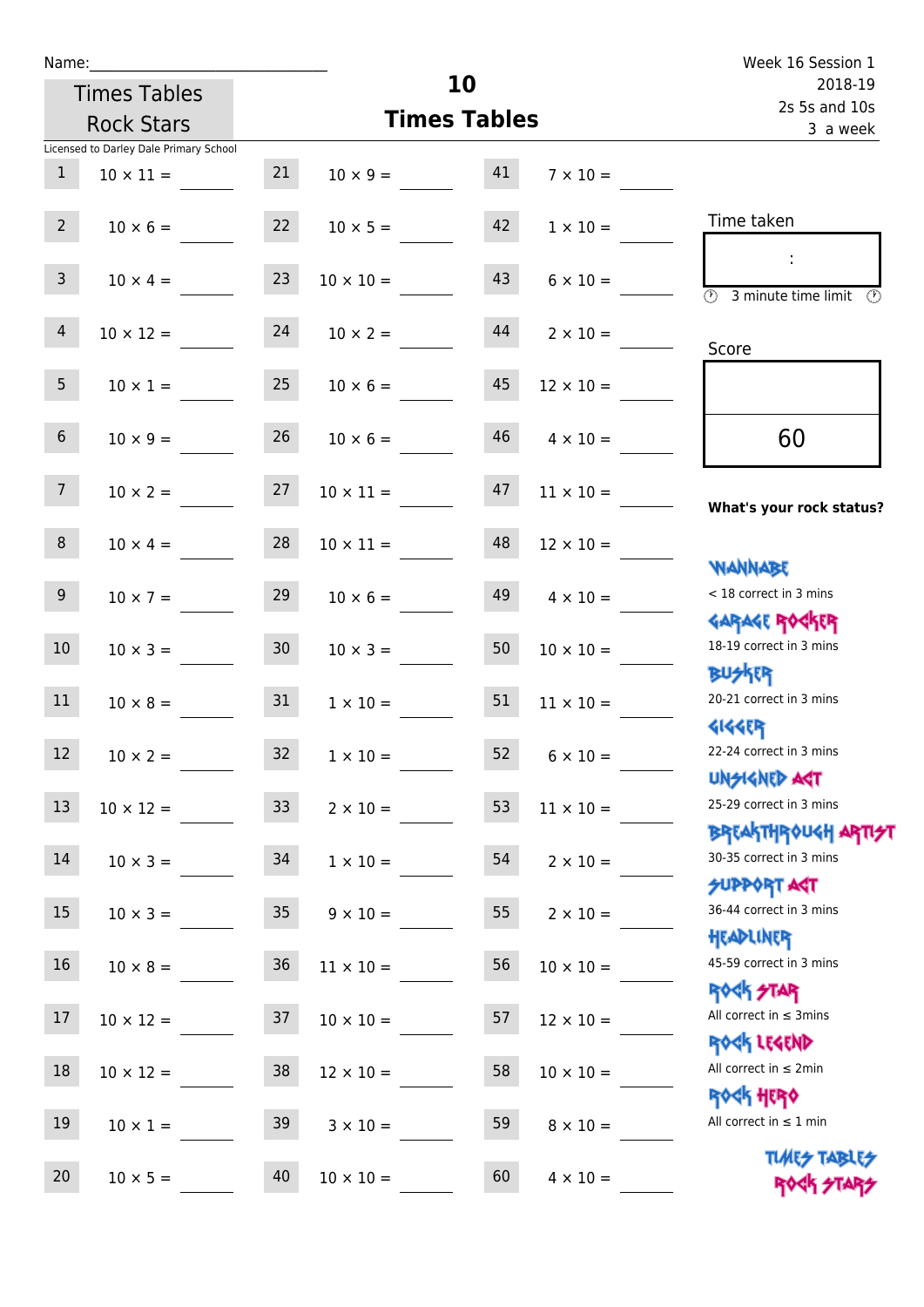| Name:           |                                        |                 |                          | 10                       |                 | Week 16 Session 2                                                |
|-----------------|----------------------------------------|-----------------|--------------------------|--------------------------|-----------------|------------------------------------------------------------------|
|                 | <b>Times Tables</b>                    |                 |                          | 2018-19<br>2s 5s and 10s |                 |                                                                  |
|                 | <b>Rock Stars</b>                      |                 | <b>Times Tables</b>      |                          |                 | 3 a week                                                         |
|                 | Licensed to Darley Dale Primary School |                 |                          |                          |                 |                                                                  |
| $\mathbf{1}$    | $70 \div 10 =$                         | 21              | $70 \div 10 =$           | 41                       | $80 \div 10 =$  |                                                                  |
| $2^{\circ}$     | $30 \div 10 =$                         | 22              | $50 \div 10 =$           | 42                       | $70 \div 10 =$  | Time taken                                                       |
| 3 <sup>7</sup>  | $30 \div 10 =$                         | 23              | $40 \div 10 =$           | 43                       | $70 \div 10 =$  | 3 minute time limit                                              |
| $\overline{4}$  | $120 \div 10 =$                        | 24              | $10 \div 10 =$           | 44                       | $90 \div 10 =$  | Score                                                            |
| 5 <sup>5</sup>  | $80 \div 10 =$                         | 25              | $80 \div 10 =$           | 45                       | $30 \div 10 =$  |                                                                  |
| 6               | $30 \div 10 =$                         |                 | $26 \quad 110 \div 10 =$ | 46                       | $30 \div 10 =$  | 60                                                               |
| $7\overline{ }$ | $30 \div 10 =$                         | 27              | $10 \div 10 =$           | 47                       | $60 \div 10 =$  | What's your rock status?                                         |
| $\, 8$          | $110 \div 10 =$                        |                 | $28 \t 20 \div 10 =$     | 48                       | $110 \div 10 =$ | <b>NANNABE</b>                                                   |
| 9 <sub>o</sub>  | $30 \div 10 =$                         | 29              | $30 \div 10 =$           | 49                       | $10 \div 10 =$  | < 18 correct in 3 mins<br><b>GARAGE ROCKER</b>                   |
| 10 <sup>°</sup> | $10 \div 10 =$                         | 30 <sup>°</sup> | $10 \div 10 =$           | 50                       | $120 \div 10 =$ | 18-19 correct in 3 mins<br><b>BUSKER</b>                         |
| 11              | $70 \div 10 =$                         | 31              | $120 \div 10 =$          | 51                       | $120 \div 10 =$ | 20-21 correct in 3 mins<br><b>4144EP</b>                         |
| 12              | $110 \div 10 =$                        | 32              | $80 \div 10 =$           | 52                       | $80 \div 10 =$  | 22-24 correct in 3 mins<br><b>UNSIGNED AST</b>                   |
| 13              | $70 \div 10 =$                         | 33 <sup>°</sup> | $90 \div 10 =$           | 53                       | $90 \div 10 =$  | 25-29 correct in 3 mins<br><b>BREAKTHROUGH ARTI<del>S</del>T</b> |
| 14              | $40 \div 10 =$                         | 34              | $50 \div 10 =$           | 54                       | $30 \div 10 =$  | 30-35 correct in 3 mins<br><b>SUPPORT AGT</b>                    |
| 15              | $60 \div 10 =$                         | $35\phantom{a}$ | $20 \div 10 =$           | 55                       | $110 \div 10 =$ | 36-44 correct in 3 mins<br>HEADLINER                             |
| 16              | $90 \div 10 =$                         | 36              | $40 \div 10 =$           | 56                       | $90 \div 10 =$  | 45-59 correct in 3 mins<br><b>ROCK STAR</b>                      |
| $17$            | $100 \div 10 =$                        | 37              | $40 \div 10 =$           | 57                       | $60 \div 10 =$  | All correct in $\leq$ 3mins<br>ROCK LEGEND                       |
| 18              | $60 \div 10 =$                         | 38              | $70 \div 10 =$           | 58                       | $80 \div 10 =$  | All correct in $\leq 2$ min<br><b>ROCK HERO</b>                  |
| 19              | $90 \div 10 =$                         | 39              | $20 \div 10 =$           | 59                       | $60 \div 10 =$  | All correct in $\leq 1$ min                                      |
| 20              | $70 \div 10 =$                         | 40              | $80 \div 10 =$           | 60                       | $50 \div 10 =$  | <b>TUARS TABLES</b><br>ROCK STARS                                |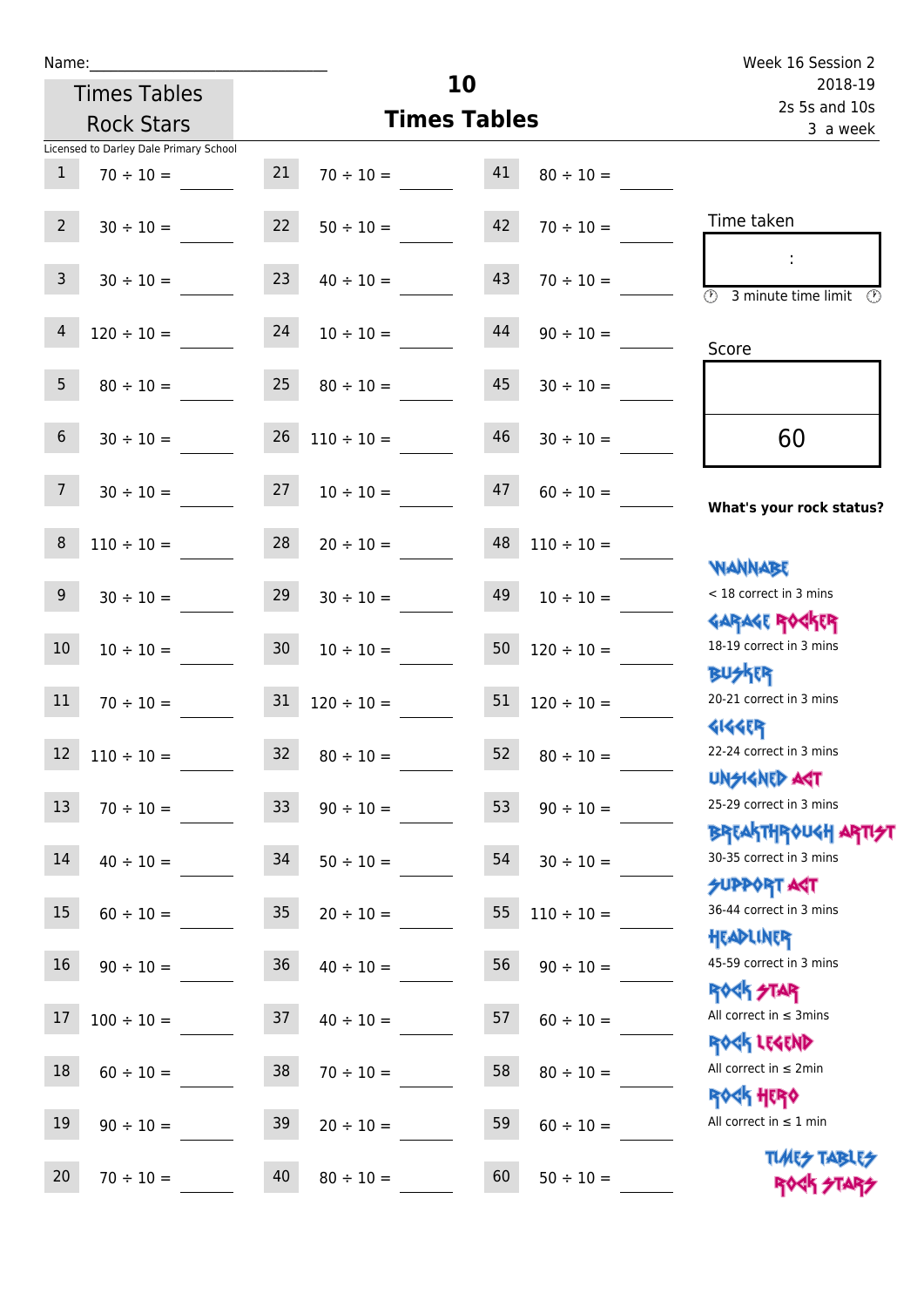| Name:           |                                          |                     |                                          |    |                          | Week 16 Session 3                                                          |
|-----------------|------------------------------------------|---------------------|------------------------------------------|----|--------------------------|----------------------------------------------------------------------------|
|                 | <b>Times Tables</b>                      |                     |                                          | 10 |                          | 2018-19<br>2s 5s and 10s                                                   |
|                 | <b>Rock Stars</b>                        | <b>Times Tables</b> |                                          |    |                          | 3 a week                                                                   |
|                 | Licensed to Darley Dale Primary School   |                     |                                          |    |                          |                                                                            |
| 1               | $10 \times 8 =$                          | 21                  | $10 \times 10 =$ $41 \quad 90 \div 10 =$ |    |                          |                                                                            |
| $2 \quad$       | $10 \times 2 =$                          |                     | $22 \t 10 \times 1 =$                    |    | $42 \quad 120 \div 10 =$ | Time taken                                                                 |
| 3 <sup>7</sup>  | $10 \times 6 =$                          |                     | $23 \t 10 \times 6 =$                    |    | $43 \t 70 \div 10 =$     | $\sim$<br>$\overline{\textcircled{\tiny 2}}$<br>3 minute time limit<br>- O |
| $\overline{4}$  | $10 \times 3 =$                          | 24                  | $10 \times 12 =$                         | 44 | $40 \div 10 =$           | Score                                                                      |
| 5 <sub>5</sub>  | $10 \times 10 =$                         |                     | $25 \t 10 \times 5 =$                    |    | $45 \t 60 \div 10 =$     |                                                                            |
| 6 <sup>1</sup>  | $10 \times 10 =$                         | 26                  | $10 \times 11 =$                         | 46 | $10 \div 10 =$           | 60                                                                         |
| $7\overline{ }$ | $10 \times 1 =$                          |                     | $27 \t 10 \times 2 =$                    | 47 | $70 \div 10 =$           | Add up your time                                                           |
| 8 <sup>1</sup>  | $10 \times 7 =$                          |                     | $28 \t 10 \times 6 =$                    |    | $48$ $120 \div 10 =$     | <b>Mins</b>                                                                |
| 9 <sub>o</sub>  | $10 \times 1 =$                          | 29                  | $10 \times 4 =$                          | 49 | $80 \div 10 =$           |                                                                            |
| 10 <sup>°</sup> | $10 \times 7 =$                          |                     | $30 \t 10 \times 6 =$                    |    | 50 $90 \div 10 =$        | <b>Total</b> _________                                                     |
| 11              | $10 \times 9 = 31$ $120 \div 10 = 51$    |                     |                                          |    | $10 \div 10 =$           | <b>Secs</b>                                                                |
| 12              | $10 \times 2 =$                          |                     | $32 \t20 \div 10 =$                      |    | $52 \t 30 \div 10 =$     | <b>S1</b>                                                                  |
| 13              | $10 \times 4 =$                          |                     | 33 90 ÷ 10 = 53 100 ÷ 10 = ________      |    |                          | Total $\_\_$                                                               |
| 14              | $10 \times 10 =$                         |                     | $34$ $120 \div 10 =$                     |    | $54 \quad 120 \div 10 =$ | Add up your score                                                          |
| 15              | $10 \times 9 =$                          |                     | $35 \quad 110 \div 10 =$                 | 55 | $50 \div 10 =$           |                                                                            |
| 16              | $10 \times 1 =$                          |                     | $36 \t 10 \div 10 =$                     |    | $56 \t 70 \div 10 =$     | Total $\_\_$                                                               |
| 17              | $10 \times 1 =$ $37 \times 30 \div 10 =$ |                     |                                          |    | $57 \quad 110 \div 10 =$ |                                                                            |
| 18              | $10 \times 11 =$                         |                     | $38$ $30 \div 10 =$                      |    | $58$ 110 ÷ 10 =          |                                                                            |
| 19              | $10 \times 5 =$                          |                     | $39 \quad 110 \div 10 =$                 |    | $59 \t 90 \div 10 =$     |                                                                            |
| 20              | $10 \times 11 = 40$                      |                     | $50 \div 10 =$                           |    | $60 \t 70 \div 10 =$     |                                                                            |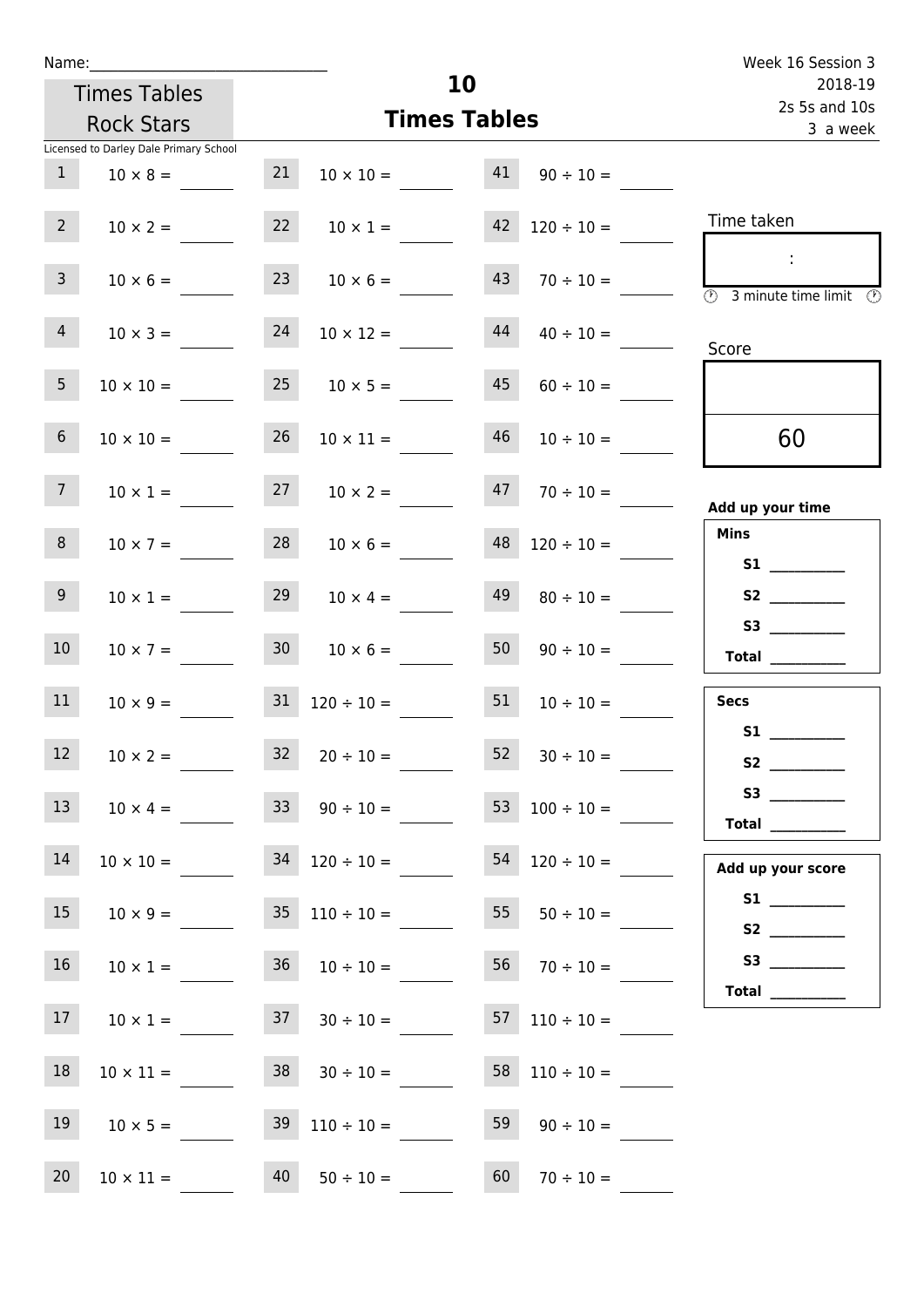| Name: |  |  |  |  |  |
|-------|--|--|--|--|--|
|-------|--|--|--|--|--|

| Week 17 Session 1                               |                                   |      |                                    |                 |                                        |                |  |  |
|-------------------------------------------------|-----------------------------------|------|------------------------------------|-----------------|----------------------------------------|----------------|--|--|
| 2018-19                                         |                                   | 2,10 |                                    |                 | <b>Times Tables</b>                    |                |  |  |
| 2s 5s and 10s<br>3 a week                       | <b>Times Tables</b>               |      | <b>Rock Stars</b>                  |                 |                                        |                |  |  |
|                                                 |                                   |      |                                    |                 | Licensed to Darley Dale Primary School |                |  |  |
|                                                 |                                   |      | $10 \times 10 =$ 41 $9 \times 2 =$ | 21              | $10 \times 4 =$                        | 1              |  |  |
| Time taken                                      | $12 \times 10 =$                  | 42   | $10 \times 1 =$                    | 22              | $2 \times 6 =$                         | $2^{\circ}$    |  |  |
| <b>3</b> minute time limit<br>$\mathcal{O}$     | $143$ $7 \times 2 =$              |      | $10 \times 1 =$                    | 23              | $10 \times 1 =$                        | $\overline{3}$ |  |  |
| Score                                           | $10 \times 7 = 44$ $3 \times 2 =$ |      |                                    |                 | $10 \times 4 = 24$                     | $\overline{4}$ |  |  |
|                                                 | $11 \times 2 =$                   | 45   | $2 \times 8 =$                     | 25              | $2 \times 1 =$                         | 5 <sub>1</sub> |  |  |
| 60                                              | $6 \times 10 =$                   | 46   | $2 \times 11 =$                    | 26              | $2 \times 2 =$                         | 6 <sup>1</sup> |  |  |
| What's your rock status?                        | $10 \times 4 =$ 47 $7 \times 2 =$ |      |                                    | 27              | $10 \times 3 =$                        | 7 <sup>7</sup> |  |  |
|                                                 | $11 \times 2 =$                   | 48   | $10 \times 2 =$                    | 28              | $2 \times 2 =$                         | 8              |  |  |
| <b>NANNABE</b><br>< 18 correct in 3 mins        | $4 \times 10 =$                   | 49   | $2 \times 8 =$                     | 29              | $10 \times 1 =$                        | 9              |  |  |
| <b>GARAGE ROCKER</b><br>18-19 correct in 3 mins | $10 \times 10 =$                  | 50   | $2 \times 12 =$                    | 30 <sub>o</sub> | $10 \times 11 =$                       | 10             |  |  |
| 20-21 correct in 3 mins                         | $10 \times 10 =$                  | 51   | $12 \times 10 =$                   | 31              | $10 \times 10 =$                       | 11             |  |  |
|                                                 |                                   |      |                                    |                 |                                        |                |  |  |

12  $2 \times 3 = 32$   $5 \times 2 = 52$   $4 \times 10 = 52$ 

13  $10 \times 10 =$  33  $7 \times 2 =$  53  $8 \times 10 =$ 

14  $2 \times 9 =$  34  $7 \times 10 =$  54  $4 \times 2 =$ 

15  $10 \times 2 =$  35  $3 \times 2 =$  55  $9 \times 2 =$ 

 $16$   $10 \times 10 =$   $36$   $11 \times 10 =$   $56$   $2 \times 10 =$ 

17  $10 \times 2 =$  37  $8 \times 2 =$  57  $11 \times 2 =$ 

 $18 \t 10 \times 5 = 38 \t 5 \times 10 = 58 \t 9 \times 10 =$ 

 $19 \t 10 \times 4 = 39 \t 39 \times 2 = 59 \t 8 \times 10 =$ 

20  $2 \times 8 = 40$   $3 \times 10 = 60$   $9 \times 10 =$ 

**GIGGER** 22-24 correct in 3 mins

UNSIGNED ACT 25-29 correct in 3 mins

## Breakthrough artist

30-35 correct in 3 mins

SUPPORT AGT 36-44 correct in 3 mins

Headliner 45-59 correct in 3 mins

Rock STAR

All correct in ≤ 3mins

Rock Legend All correct in ≤ 2min

Rock Hero

All correct in  $\leq 1$  min

**TIMES TABLES** ROCK STARS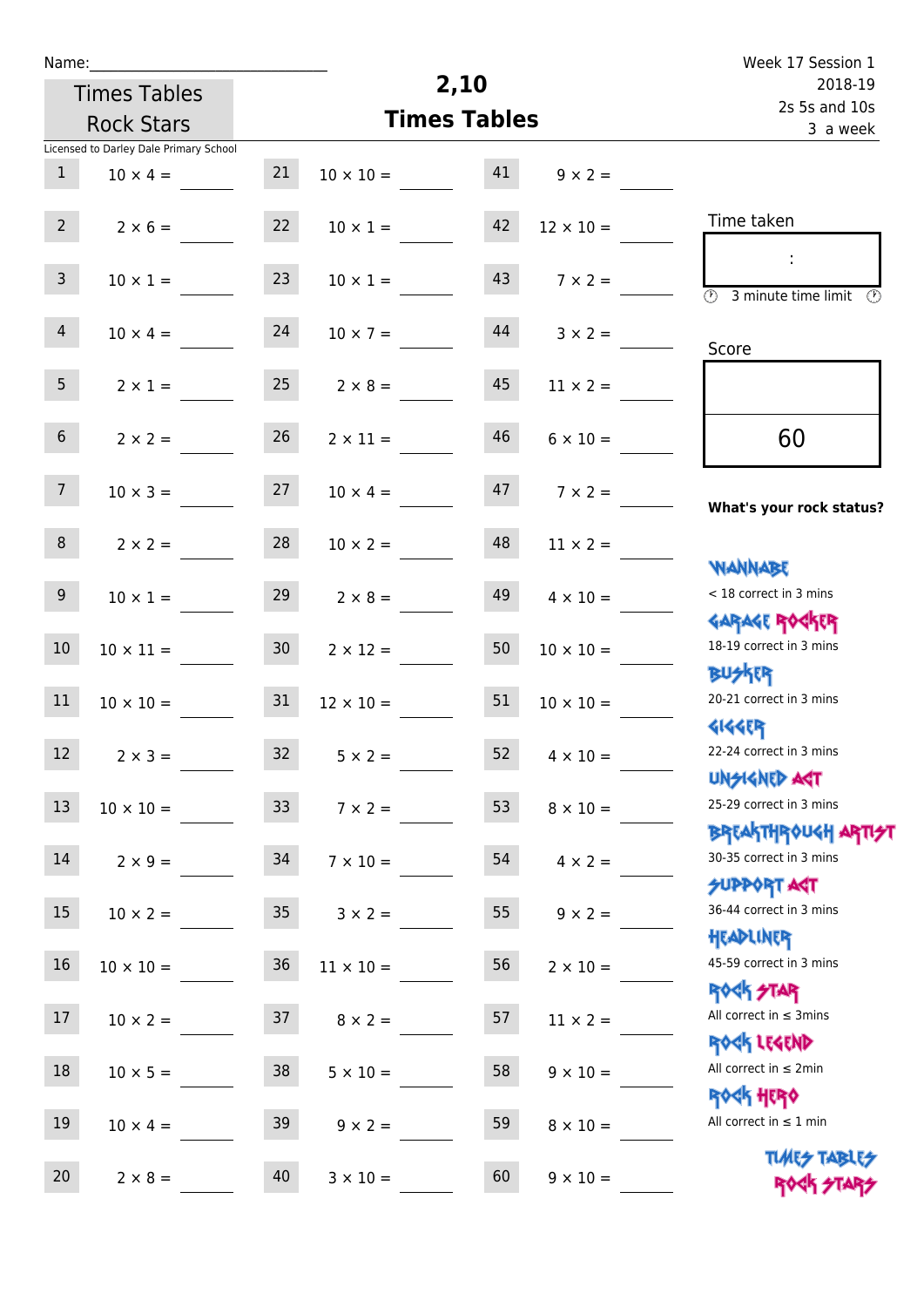| u | ar | ľ |  |
|---|----|---|--|
|   |    |   |  |

## **2,10 Times Tables** Licensed to Darley Dale Primary School Times Tables Rock Stars Week 17 Session 2 2s 5s and 10s 2018-19 3 a week Time taken :  $\overline{\textcircled{3}}$  3 minute time limit  $\overline{\textcircled{5}}$ Score **What's your rock status? WANNABE** Garage Rocker **BUSKER GIGGER** Unsigned Act Breakthrough artist SUPPORT ACT Headliner ROCK STAR Rock Legend Rock Hero **TIMES TABLES** < 18 correct in 3 mins 18-19 correct in 3 mins 20-21 correct in 3 mins 22-24 correct in 3 mins 25-29 correct in 3 mins 30-35 correct in 3 mins 36-44 correct in 3 mins 45-59 correct in 3 mins All correct in ≤ 3mins All correct in ≤ 2min All correct in  $\leq 1$  min 60 1  $100 \div 10 = 21$   $60 \div 10 = 41$   $30 \div 10 =$ 2  $30 \div 10 =$  22  $24 \div 2 =$  42  $110 \div 10 =$ 3  $100 \div 10 = 23$   $16 \div 2 = 43$   $4 \div 2 =$ 4  $4 \div 2 = 24$   $18 \div 2 = 44$   $20 \div 10 =$ 5 22 ÷ 2 = 25 10 ÷ 10 = 45 14 ÷ 2 = 6  $10 \div 10 = 26$   $8 \div 2 = 46$   $110 \div 10 =$ 7 20 ÷ 10 = 27 22 ÷ 2 =  $\frac{47}{24 \div 2}$  =  $\frac{47}{24 \div 2}$ 8  $120 \div 10 =$  28  $120 \div 10 =$  48  $110 \div 10 =$ 9 22 ÷ 2 = 29 12 ÷ 2 = 49 110 ÷ 10 =  $10 \quad 110 \div 10 =$   $30 \quad 40 \div 10 =$   $50 \quad 100 \div 10 =$ 11  $90 \div 10 =$  31  $30 \div 10 =$  51  $8 \div 2 =$ 12  $14 \div 2 = 32$   $4 \div 2 = 52$   $14 \div 2 =$ 13  $6 \div 2 = 33 \div 110 \div 10 = 53 \div 4 \div 2 =$ 14  $30 \div 10 =$  34  $20 \div 2 =$  54  $80 \div 10 =$ 15  $30 \div 10 =$  35  $50 \div 10 =$  55  $60 \div 10 =$  $16$   $10 \div 2 = 36$   $24 \div 2 = 56$   $30 \div 10 =$ 17  $16 \div 2 =$  37  $90 \div 10 =$  57  $30 \div 10 =$ 18  $24 \div 2 = 38$   $20 \div 2 = 58$   $80 \div 10 =$ 19  $70 \div 10 =$  39  $120 \div 10 =$  59  $14 \div 2 =$ 20  $120 \div 10 =$  40  $20 \div 10 =$  60  $8 \div 2 =$

ROCK STARS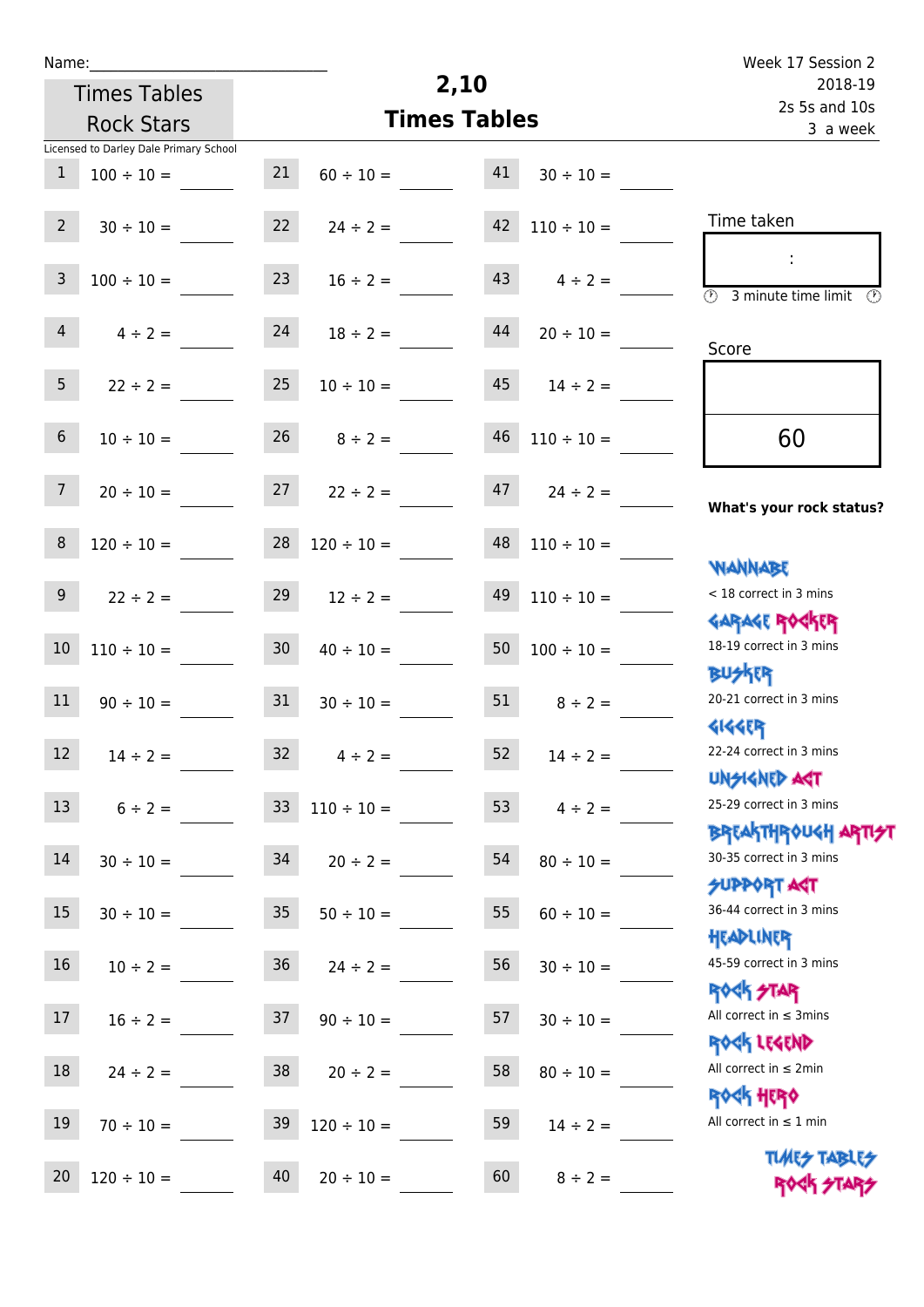| Name:           |                                                    |                 |                      |                           |                                           | Week 17 Session 3                                                                                                                                                                                                                                                                                                                                                                                                                                                                                                                                                                                                   |
|-----------------|----------------------------------------------------|-----------------|----------------------|---------------------------|-------------------------------------------|---------------------------------------------------------------------------------------------------------------------------------------------------------------------------------------------------------------------------------------------------------------------------------------------------------------------------------------------------------------------------------------------------------------------------------------------------------------------------------------------------------------------------------------------------------------------------------------------------------------------|
|                 | <b>Times Tables</b>                                |                 |                      | 2,10                      |                                           | 2018-19                                                                                                                                                                                                                                                                                                                                                                                                                                                                                                                                                                                                             |
|                 | <b>Rock Stars</b>                                  |                 | <b>Times Tables</b>  | 2s 5s and 10s<br>3 a week |                                           |                                                                                                                                                                                                                                                                                                                                                                                                                                                                                                                                                                                                                     |
|                 | Licensed to Darley Dale Primary School             |                 |                      |                           |                                           |                                                                                                                                                                                                                                                                                                                                                                                                                                                                                                                                                                                                                     |
| $\mathbf{1}$    | $10 \times 5 =$                                    | 21              | $10 \times 10 =$     | 41                        | $8 \div 2 =$                              |                                                                                                                                                                                                                                                                                                                                                                                                                                                                                                                                                                                                                     |
| $2^{\circ}$     | $10 \times 7 =$                                    | 22              | $10 \times 9 =$      | 42                        | $18 \div 2 =$                             | Time taken                                                                                                                                                                                                                                                                                                                                                                                                                                                                                                                                                                                                          |
| $\mathbf{3}$    | $10 \times 6 =$                                    | 23              | $10 \times 5 =$      | 43                        | $12 \div 2 =$                             | ÷<br>3 minute time limit<br>$\mathbb{C}$                                                                                                                                                                                                                                                                                                                                                                                                                                                                                                                                                                            |
| $\overline{4}$  | $2 \times 4 =$                                     | 24              | $10 \times 11 =$     | 44                        | $8 \div 2 =$                              | Score                                                                                                                                                                                                                                                                                                                                                                                                                                                                                                                                                                                                               |
| 5 <sub>1</sub>  | $2 \times 11 =$                                    | 25              | $2 \times 3 =$       | 45                        | $14 \div 2 =$                             |                                                                                                                                                                                                                                                                                                                                                                                                                                                                                                                                                                                                                     |
| 6 <sup>1</sup>  | $2 \times 8 =$                                     | 26              | $10 \times 2 =$      | 46                        | $8 \div 2 =$                              | 60                                                                                                                                                                                                                                                                                                                                                                                                                                                                                                                                                                                                                  |
| 7 <sup>7</sup>  | $2 \times 5 =$                                     | 27              | $10 \times 4 =$      | 47                        | $2 \div 2 =$                              | Add up your time                                                                                                                                                                                                                                                                                                                                                                                                                                                                                                                                                                                                    |
| 8               | $2 \times 1 =$                                     | 28              | $10 \times 9 =$      | 48                        | $22 \div 2 =$                             | <b>Mins</b>                                                                                                                                                                                                                                                                                                                                                                                                                                                                                                                                                                                                         |
| 9               | $2 \times 6 =$                                     | 29              | $2 \times 3 =$       | 49                        | $10 \div 2 =$                             |                                                                                                                                                                                                                                                                                                                                                                                                                                                                                                                                                                                                                     |
| 10 <sup>°</sup> | $2 \times 11 =$                                    | 30 <sub>1</sub> | $2 \times 9 =$       | 50                        | $6 \div 2 =$                              | Total $\_\_$                                                                                                                                                                                                                                                                                                                                                                                                                                                                                                                                                                                                        |
| 11              | $2 \times 6 =$                                     | 31              | $30 \div 10 =$       | 51                        | $30 \div 10 =$                            | <b>Secs</b>                                                                                                                                                                                                                                                                                                                                                                                                                                                                                                                                                                                                         |
| 12              | $2 \times 12 =$                                    |                 | $32 \t 40 \div 10 =$ |                           | $52 \t 18 \div 2 =$                       | S1                                                                                                                                                                                                                                                                                                                                                                                                                                                                                                                                                                                                                  |
| 13              | $2 \times 5 =$ $33 \quad 110 \div 10 =$            |                 |                      |                           | $153$ $4 \div 2 =$                        | $\begin{array}{c}\n\text{Total} \\ \end{array}$                                                                                                                                                                                                                                                                                                                                                                                                                                                                                                                                                                     |
| 14              | $10 \times 4 =$ 34 $110 \div 10 =$ 54 $2 \div 2 =$ |                 |                      |                           |                                           | Add up your score                                                                                                                                                                                                                                                                                                                                                                                                                                                                                                                                                                                                   |
| 15              | $2 \times 12 =$                                    |                 |                      |                           | $35 \t 60 \div 10 = 55 \t 120 \div 10 =$  |                                                                                                                                                                                                                                                                                                                                                                                                                                                                                                                                                                                                                     |
| 16              | $10 \times 11 =$                                   |                 | $36 \t 14 \div 2 =$  |                           | $56 \t 24 \div 2 =$                       | S3                                                                                                                                                                                                                                                                                                                                                                                                                                                                                                                                                                                                                  |
| 17              | $10 \times 7 =$                                    |                 |                      |                           | $37 \t 50 \div 10 =$ $57 \t 40 \div 10 =$ | $\begin{tabular}{c} Total & \underline{\hspace{1cm}} & \underline{\hspace{1cm}} & \underline{\hspace{1cm}} & \underline{\hspace{1cm}} & \underline{\hspace{1cm}} & \underline{\hspace{1cm}} & \underline{\hspace{1cm}} & \underline{\hspace{1cm}} & \underline{\hspace{1cm}} & \underline{\hspace{1cm}} & \underline{\hspace{1cm}} & \underline{\hspace{1cm}} & \underline{\hspace{1cm}} & \underline{\hspace{1cm}} & \underline{\hspace{1cm}} & \underline{\hspace{1cm}} & \underline{\hspace{1cm}} & \underline{\hspace{1cm}} & \underline{\hspace{1cm}} & \underline{\hspace{1cm}} & \underline{\hspace{1cm}} &$ |
| 18              | $2 \times 2 =$                                     | 38              | $90 \div 10 =$       |                           | $58$ 20 ÷ 2 =                             |                                                                                                                                                                                                                                                                                                                                                                                                                                                                                                                                                                                                                     |
| 19              | $10 \times 10 =$                                   |                 | $39 \t 14 \div 2 =$  | 59                        | $60 \div 10 =$                            |                                                                                                                                                                                                                                                                                                                                                                                                                                                                                                                                                                                                                     |
| 20              | $10 \times 11 =$                                   |                 | $40 \t 14 \div 2 =$  |                           | $60$ $2 \div 2 =$                         |                                                                                                                                                                                                                                                                                                                                                                                                                                                                                                                                                                                                                     |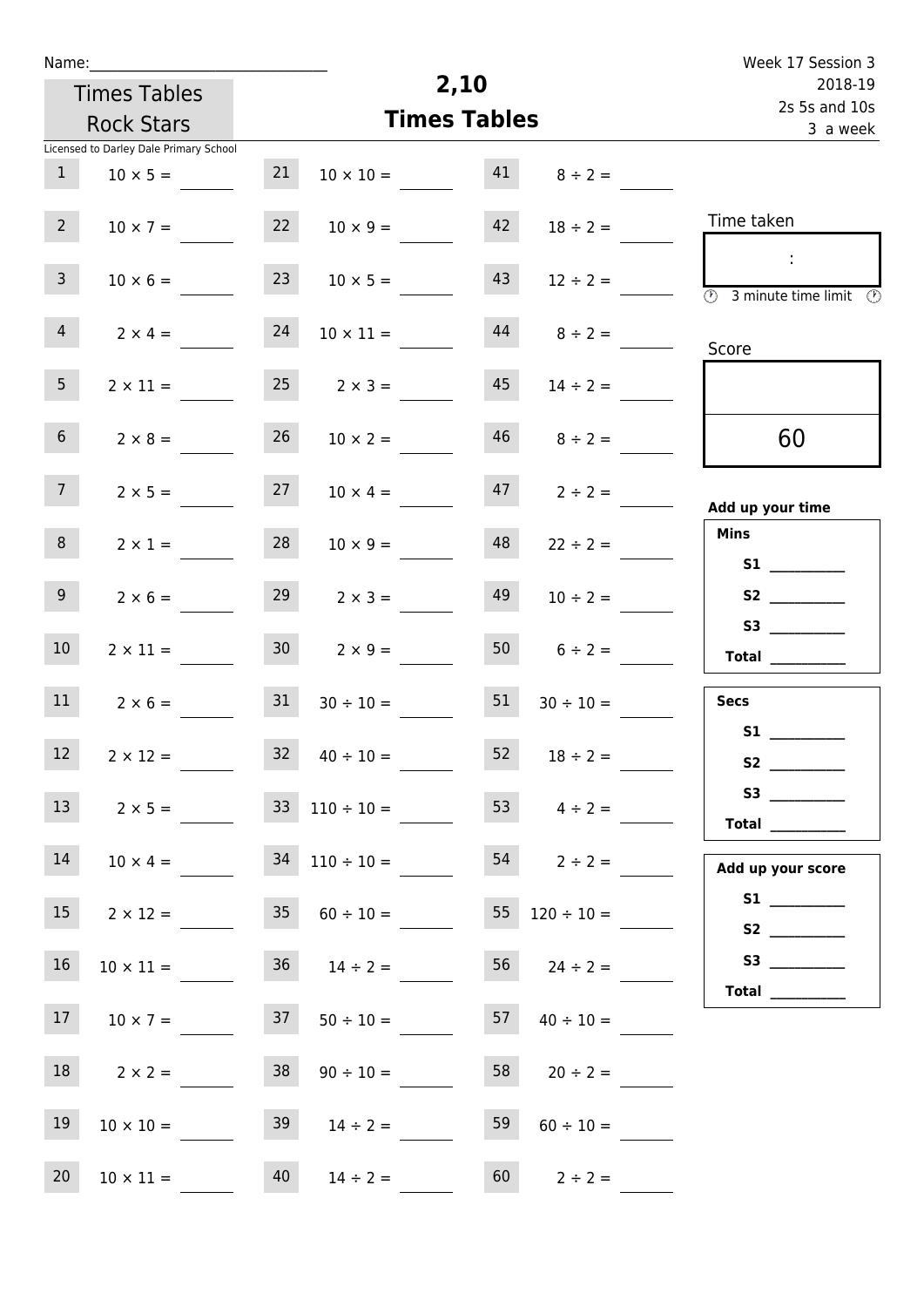| Name:           |                                        |                 |                    |                     |                 | Week 18 Session 1                                                               |
|-----------------|----------------------------------------|-----------------|--------------------|---------------------|-----------------|---------------------------------------------------------------------------------|
|                 | <b>Times Tables</b>                    |                 |                    | 5                   |                 | 2018-19<br>2s 5s and 10s                                                        |
|                 | <b>Rock Stars</b>                      |                 |                    | <b>Times Tables</b> | 3 a week        |                                                                                 |
|                 | Licensed to Darley Dale Primary School |                 |                    |                     |                 |                                                                                 |
| 1               | $5 \times 1 =$                         | 21              | $5 \times 11 = 41$ |                     | $1 \times 5 =$  |                                                                                 |
| $2^{\circ}$     | $5 \times 5 =$                         | 22              | $5 \times 11 =$    | 42                  | $6 \times 5 =$  | Time taken                                                                      |
| $\mathsf{3}$    | $5 \times 10 =$                        | 23              | $5 \times 10 =$    | 43                  | $7 \times 5 =$  | $\sim$ 1.<br>$\overline{(\mathcal{V})}$<br>3 minute time limit<br>$\mathcal{O}$ |
| $\overline{4}$  | $5 \times 6 = 24$                      |                 | $5 \times 8 =$     | 44                  | $12 \times 5 =$ | Score                                                                           |
| 5 <sub>1</sub>  | $5 \times 8 =$                         | 25              | $5 \times 7 =$     | 45                  | $3 \times 5 =$  |                                                                                 |
| 6 <sup>1</sup>  | $5 \times 7 =$                         | 26              | $5 \times 7 =$     | 46                  | $11 \times 5 =$ | 60                                                                              |
| 7 <sup>7</sup>  | $5 \times 4 = 27$                      |                 | $5 \times 4 =$     | 47                  | $1 \times 5 =$  | What's your rock status?                                                        |
| 8               | $5 \times 4 =$                         | 28              | $5 \times 3 =$     | 48                  | $4 \times 5 =$  | <b>JARNAM</b>                                                                   |
| 9               | $5 \times 9 =$                         | 29              | $5 \times 2 =$     | 49                  | $9 \times 5 =$  | < 18 correct in 3 mins<br><b>GARAGE ROGKER</b>                                  |
| 10 <sup>1</sup> | $5 \times 5 = 30$                      |                 | $5 \times 12 =$    | 50                  | $6 \times 5 =$  | 18-19 correct in 3 mins<br><b>BUSKER</b>                                        |
| 11              | $5 \times 6 =$                         | 31              | $6 \times 5 =$     | 51                  | $6 \times 5 =$  | 20-21 correct in 3 mins<br><b>4144EP</b>                                        |
| 12 <sup>7</sup> | $5 \times 8 =$                         | 32 <sup>7</sup> | $8 \times 5 =$     | 52                  | $10 \times 5 =$ | 22-24 correct in 3 mins<br><b>UNSIGNED AGT</b>                                  |
| 13              | $5 \times 7 =$                         | 33 <sup>°</sup> | $6 \times 5 =$     | 53                  | $2 \times 5 =$  | 25-29 correct in 3 mins<br><b>BREAKTHROUGH ARTI<del>S</del>T</b>                |
| 14              | $5 \times 7 =$                         | 34              | $7 \times 5 =$     | 54                  | $2 \times 5 =$  | 30-35 correct in 3 mins<br><b>SUPPORT ART</b>                                   |
| 15              | $5 \times 9 =$                         | 35 <sub>5</sub> | $7 \times 5 =$     | 55                  | $5 \times 5 =$  | 36-44 correct in 3 mins<br>HEADLINER                                            |
| 16              | $5 \times 10 =$                        | 36              | $12 \times 5 =$    | 56                  | $11 \times 5 =$ | 45-59 correct in 3 mins<br>ROCK STAR                                            |
| 17              | $5 \times 8 =$                         | 37              | $2 \times 5 =$     | 57                  | $6 \times 5 =$  | All correct in $\leq$ 3mins<br>ROCK LEGEND                                      |
| 18              | $5 \times 11 =$                        | 38              | $12 \times 5 =$    | 58                  | $10 \times 5 =$ | All correct in $\leq 2$ min<br><b>ROCK HERO</b>                                 |
| 19              | $5 \times 1 =$                         | 39              | $12 \times 5 =$    | 59                  | $1 \times 5 =$  | All correct in $\leq 1$ min                                                     |
| 20              | $5 \times 10 =$                        | 40              | $8 \times 5 =$     | 60                  | $6 \times 5 =$  | <b>TUARS TABLES</b><br>ROCK STARS                                               |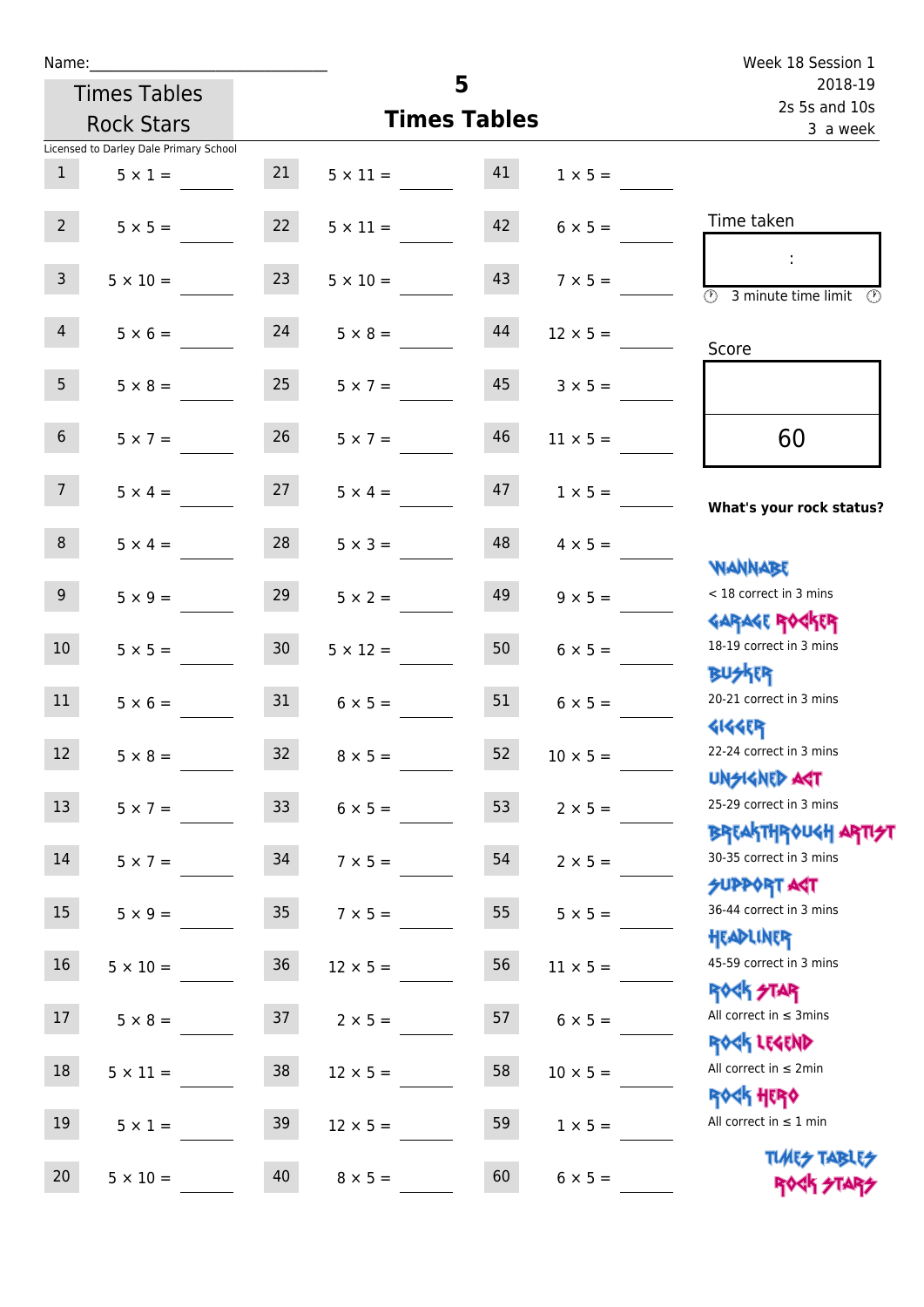| Name:           |                                        |                 |                     |          |                          | Week 18 Session 2                                                |
|-----------------|----------------------------------------|-----------------|---------------------|----------|--------------------------|------------------------------------------------------------------|
|                 | <b>Times Tables</b>                    |                 |                     | 5        | 2018-19<br>2s 5s and 10s |                                                                  |
|                 | <b>Rock Stars</b>                      |                 | <b>Times Tables</b> | 3 a week |                          |                                                                  |
|                 | Licensed to Darley Dale Primary School |                 |                     |          |                          |                                                                  |
| 1               | $20 \div 5 =$                          | 21              | $55 \div 5 =$       | 41       | $35 \div 5 =$            |                                                                  |
| $2^{\circ}$     | $40 \div 5 =$                          | 22              | $20 \div 5 =$       | 42       | $20 \div 5 =$            | Time taken                                                       |
| 3 <sup>7</sup>  | $40 \div 5 =$                          | 23              | $50 \div 5 =$       | 43       | $30 \div 5 =$            | <b>3</b> minute time limit<br>⊙                                  |
| 4               | $45 \div 5 =$                          | 24              | $60 \div 5 =$       | 44       | $5 \div 5 =$             | Score                                                            |
| 5 <sub>1</sub>  | $50 \div 5 =$                          | 25              | $50 \div 5 =$       | 45       | $10 \div 5 =$            |                                                                  |
| 6 <sup>1</sup>  | $25 \div 5 =$                          | 26              | $30 \div 5 =$       | 46       | $45 \div 5 =$            | 60                                                               |
| 7 <sup>7</sup>  | $60 \div 5 =$                          | 27              | $10 \div 5 =$       | 47       | $10 \div 5 =$            | What's your rock status?                                         |
| 8               | $5 \div 5 =$                           | 28              | $40 \div 5 =$       | 48       | $25 \div 5 =$            | <b>JARNARY</b>                                                   |
| 9               | $25 \div 5 =$                          | 29              | $40 \div 5 =$       | 49       | $50 \div 5 =$            | < 18 correct in 3 mins<br><b>GARAGE ROCKER</b>                   |
| 10 <sup>°</sup> | $20 \div 5 =$                          | 30 <sup>°</sup> | $35 \div 5 =$       | 50       | $60 \div 5 =$            | 18-19 correct in 3 mins<br><b>BUSKER</b>                         |
| 11              | $20 \div 5 =$                          | 31              | $10 \div 5 =$       | 51       | $35 \div 5 =$            | 20-21 correct in 3 mins<br><b>4144EP</b>                         |
| 12              | $50 \div 5 =$                          | 32              | $15 \div 5 =$       | 52       | $50 \div 5 =$            | 22-24 correct in 3 mins<br><b>UNSIGNED AST</b>                   |
| 13 <sup>°</sup> | $20 \div 5 =$                          | 33              | $5 ÷ 5 =$           | 53       | $35 \div 5 =$            | 25-29 correct in 3 mins<br><b>BREAKTHROUGH ARTI<del>S</del>T</b> |
| 14              | $55 \div 5 =$                          | 34              | $30 \div 5 =$       | 54       | $15 \div 5 =$            | 30-35 correct in 3 mins<br><b>SUPPORT AGT</b>                    |
| 15              | $10 \div 5 =$                          | $35\,$          | $50 \div 5 =$       | 55       | $40 \div 5 =$            | 36-44 correct in 3 mins<br>HEADLINER                             |
| 16              | $25 \div 5 =$                          | 36              | $60 \div 5 =$       | 56       | $50 \div 5 =$            | 45-59 correct in 3 mins<br><b>ROCK STAR</b>                      |
| 17              | $20 \div 5 =$                          | 37              | $5 ÷ 5 =$           | 57       | $25 \div 5 =$            | All correct in $\leq$ 3mins<br>ROCK LEGEND                       |
| 18              | $50 \div 5 =$                          | 38              | $35 ÷ 5 =$          | 58       | $35 ÷ 5 =$               | All correct in $\leq 2$ min<br><b>ROCK HERO</b>                  |
| 19              | $20 \div 5 =$                          | 39              | $5 ÷ 5 =$           | 59       | $60 \div 5 =$            | All correct in $\leq 1$ min                                      |
| 20              | $60 \div 5 =$                          | 40              | $50 \div 5 =$       | 60       | $50 \div 5 =$            | <b>TUARS TABLES</b><br>ROCK STARS                                |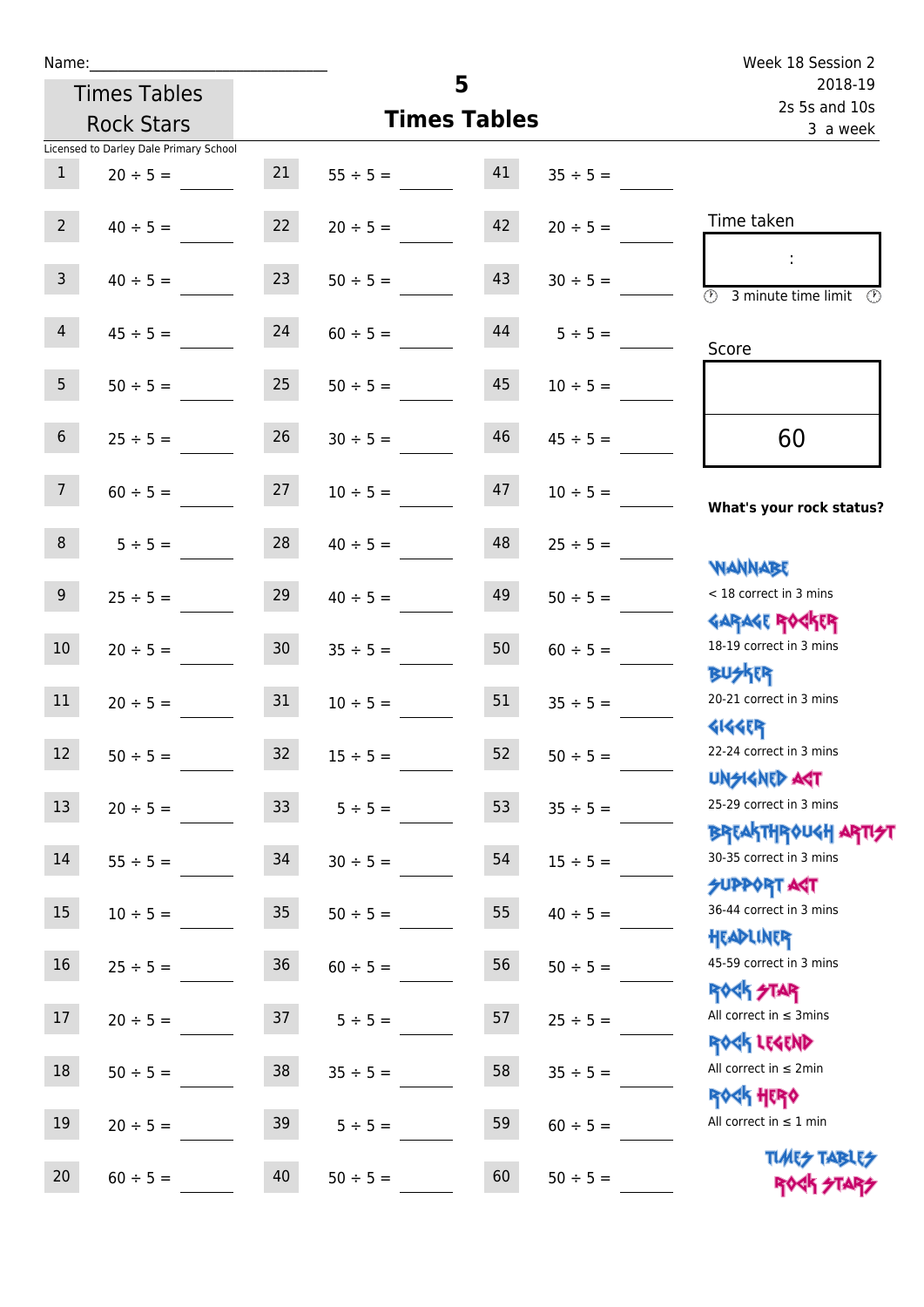| Name:           |                                        |    |                                   |                     |                          | Week 18 Session 3                                                                          |
|-----------------|----------------------------------------|----|-----------------------------------|---------------------|--------------------------|--------------------------------------------------------------------------------------------|
|                 | <b>Times Tables</b>                    | 5  |                                   |                     | 2018-19<br>2s 5s and 10s |                                                                                            |
|                 | <b>Rock Stars</b>                      |    |                                   | <b>Times Tables</b> |                          | 3 a week                                                                                   |
|                 | Licensed to Darley Dale Primary School |    |                                   |                     |                          |                                                                                            |
|                 | $1 \t 5 \times 5 =$                    |    | $21 \t 5 \times 6 = 41$           |                     | $40 \div 5 =$            |                                                                                            |
| $2^{\circ}$     | $5 \times 11 =$                        | 22 | $5 \times 10 =$                   | 42                  | $25 \div 5 =$            | Time taken                                                                                 |
| 3 <sup>7</sup>  | $5 \times 8 =$                         | 23 | $5 \times 11 =$                   | 43                  | $5 \div 5 =$             | $\sim 10$<br>$\overline{\textcircled{1}}$ 3 minute time limit $\overline{\textcircled{1}}$ |
| 4               | $5 \times 5 =$                         | 24 | $5 \times 11 =$ $44$ $5 \div 5 =$ |                     |                          | Score                                                                                      |
| 5 <sub>1</sub>  | $5 \times 9 =$                         | 25 | $5 \times 11 =$                   | 45                  | $45 \div 5 =$            |                                                                                            |
| 6 <sup>1</sup>  | $5 \times 12 =$                        | 26 | $5 \times 10 =$                   | 46                  | $30 \div 5 =$            | 60                                                                                         |
| 7 <sup>7</sup>  |                                        |    | $5 \times 8 = 27$ $5 \times 3 =$  |                     | $47$ $15 \div 5 =$       | Add up your time                                                                           |
| 8               | $5 \times 7 =$                         | 28 | $5 \times 11 =$                   | 48                  | $10 \div 5 =$            | <b>Mins</b>                                                                                |
| 9 <sub>o</sub>  | $5 \times 11 =$                        |    | $29 \t 5 \times 4 =$              | 49                  | $55 \div 5 =$            |                                                                                            |
| 10 <sup>°</sup> | $5 \times 6 =$                         |    | $30 \t 5 \times 4 =$              |                     | $50$ $5 \div 5 =$        | $\begin{tabular}{c} Total \end{tabular}$                                                   |
| 11              | $5 \times 12 =$                        | 31 | $10 \div 5 =$                     | 51                  | $30 \div 5 =$            | <b>Secs</b>                                                                                |
| 12              | $5 \times 1 =$                         | 32 | $55 \div 5 =$                     | 52                  | $30 \div 5 =$            | <b>S1 S1</b><br>S2                                                                         |
| 13              | $5 \times 12 =$                        | 33 | $60 \div 5 =$                     | 53                  | $30 \div 5 =$            | S3<br>Total $\_\_$                                                                         |
| 14              | $5 \times 9 =$                         | 34 | $30 \div 5 =$                     | 54                  | $60 \div 5 =$            | Add up your score                                                                          |
| 15              | $5 \times 4 =$                         | 35 | $60 \div 5 =$                     | 55                  | $50 \div 5 =$            | S2                                                                                         |
| 16              | $5 \times 8 =$                         |    | $36 \t 5 \div 5 =$                | 56                  | $30 \div 5 =$            | Total $\_\_$                                                                               |
| 17 <sup>7</sup> | $5 \times 4 =$                         |    | $37 \t 30 \div 5 =$               | 57                  | $55 \div 5 =$            |                                                                                            |
| 18              | $5 \times 3 =$                         | 38 | $60 \div 5 =$                     | 58                  | $35 \div 5 =$            |                                                                                            |
| 19              | $5 \times 3 =$                         | 39 | $45 \div 5 =$                     | 59                  | $10 \div 5 =$            |                                                                                            |
| 20              | $5 \times 12 =$                        | 40 | $10 \div 5 =$                     | 60                  | $60 \div 5 =$            |                                                                                            |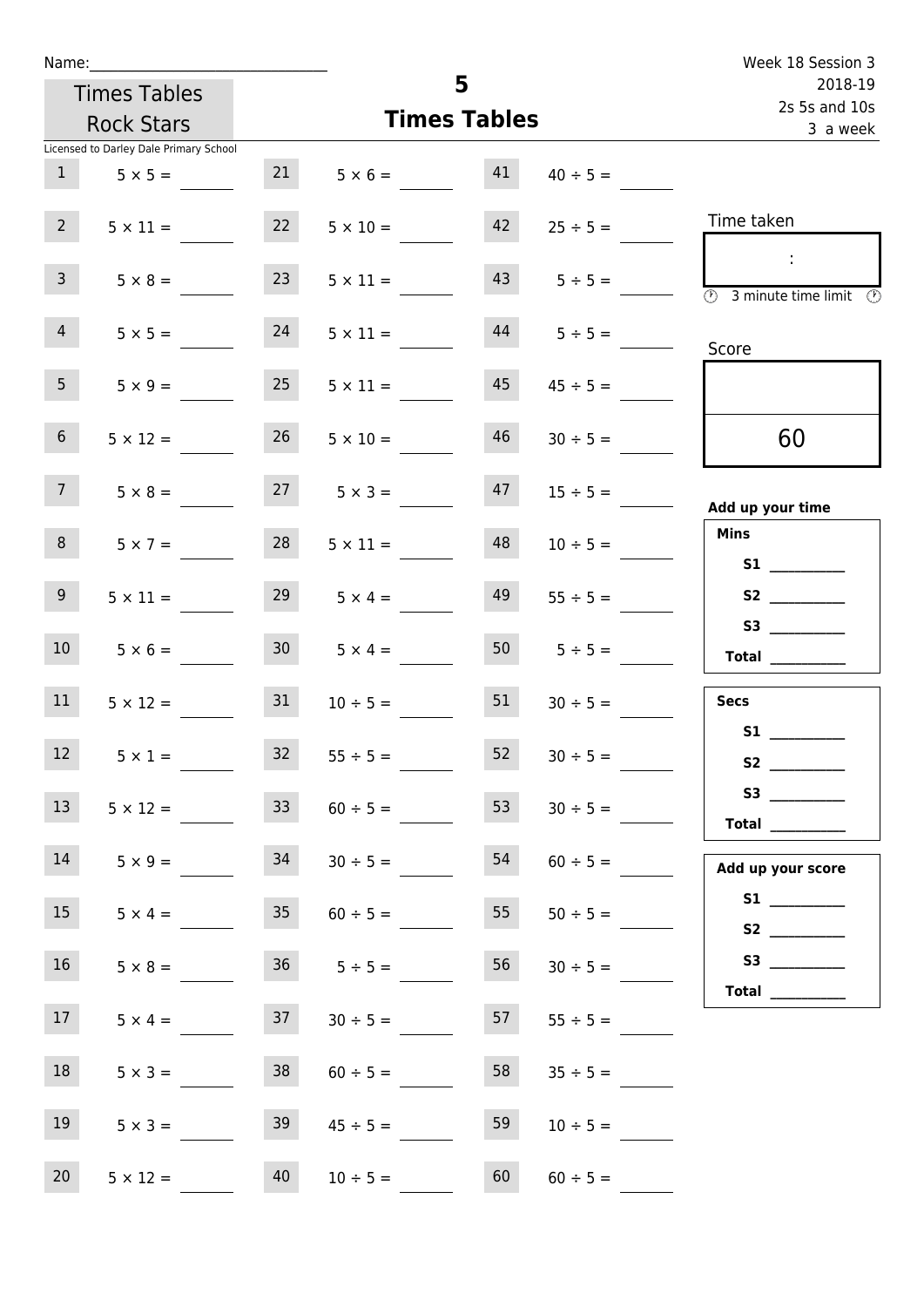| Name:           |                                          |                 |                    |    |                  | Week 19 Session 1                                                |
|-----------------|------------------------------------------|-----------------|--------------------|----|------------------|------------------------------------------------------------------|
|                 | <b>Times Tables</b>                      |                 |                    | 10 |                  | 2018-19<br>2s 5s and 10s                                         |
|                 | <b>Times Tables</b><br><b>Rock Stars</b> |                 |                    |    |                  | 3 a week                                                         |
|                 | Licensed to Darley Dale Primary School   |                 |                    |    |                  |                                                                  |
| $\mathbf{1}$    | $10 \times 12 =$                         | 21              | $10 \times 9 = 41$ |    | $4 \times 10 =$  |                                                                  |
| 2 <sup>7</sup>  | $10 \times 5 =$                          | 22              | $10 \times 9 =$    | 42 | $9 \times 10 =$  | Time taken                                                       |
| $\overline{3}$  | $10 \times 10 =$                         | 23              | $10 \times 4 =$    | 43 | $2 \times 10 =$  | $\overline{\textcircled{2}}$ 3 minute time limit                 |
| $\overline{4}$  | $10 \times 2 =$                          | 24              | $10 \times 1 =$    | 44 | $12 \times 10 =$ | Score                                                            |
| 5 <sub>1</sub>  | $10 \times 7 =$                          | 25              | $10 \times 8 =$    | 45 | $11 \times 10 =$ |                                                                  |
| 6 <sup>1</sup>  | $10 \times 7 =$                          | 26              | $10 \times 3 =$    | 46 | $10 \times 10 =$ | 60                                                               |
| 7 <sup>7</sup>  | $10 \times 5 =$                          | 27              | $10 \times 12 =$   | 47 | $1 \times 10 =$  | What's your rock status?                                         |
| 8               | $10 \times 8 =$                          | 28              | $10 \times 9 =$    | 48 | $7 \times 10 =$  | <b>NANNABE</b>                                                   |
| 9 <sub>o</sub>  | $10 \times 9 =$                          | 29              | $10 \times 2 =$    | 49 | $7 \times 10 =$  | < 18 correct in 3 mins                                           |
| 10 <sup>°</sup> | $10 \times 12 =$                         | 30 <sup>°</sup> | $10 \times 1 =$    | 50 | $8 \times 10 =$  | <b>GARAGE ROGKER</b><br>18-19 correct in 3 mins<br><b>BUSKER</b> |
| 11              | $10 \times 2 =$                          | 31              | $9 \times 10 =$    | 51 | $6 \times 10 =$  | 20-21 correct in 3 mins                                          |
| $\boxed{12}$    | $10 \times 10 =$                         | 32              | $8 \times 10 =$    | 52 | $11 \times 10 =$ | <b>4144EP</b><br>22-24 correct in 3 mins<br><b>UNSIGNED AST</b>  |
| 13              | $10 \times 6 =$                          | 33              | $6 \times 10 =$    | 53 | $5 \times 10 =$  | 25-29 correct in 3 mins<br><b>BREAKTHROUGH ARTI<del>S</del>T</b> |
| 14              | $10 \times 12 =$                         | 34              | $9 \times 10 =$    | 54 | $11 \times 10 =$ | 30-35 correct in 3 mins<br><b>SUPPORT ART</b>                    |
| 15              | $10 \times 2 =$                          | 35              | $3 \times 10 =$    | 55 | $5 \times 10 =$  | 36-44 correct in 3 mins<br>HEADLINER                             |
| 16              | $10 \times 1 = 36$                       |                 | $1 \times 10 =$    | 56 | $11 \times 10 =$ | 45-59 correct in 3 mins<br><b>ROGK STAR</b>                      |
| 17              | $10 \times 3 =$                          | 37              | $4 \times 10 =$    | 57 | $5 \times 10 =$  | All correct in $\leq$ 3mins<br>ROCK LEGEND                       |
| 18              | $10 \times 6 =$                          | 38              | $9 \times 10 =$    | 58 | $12 \times 10 =$ | All correct in $\leq 2$ min<br><b>ROCK HERO</b>                  |
| 19              | $10 \times 11 =$                         | 39              | $3 \times 10 =$    | 59 | $1 \times 10 =$  | All correct in $\leq 1$ min                                      |
| 20              | $10 \times 10 =$                         | 40              | $12 \times 10 =$   | 60 | $5 \times 10 =$  | <b>TUARS TABLES</b><br>ROCK STARS                                |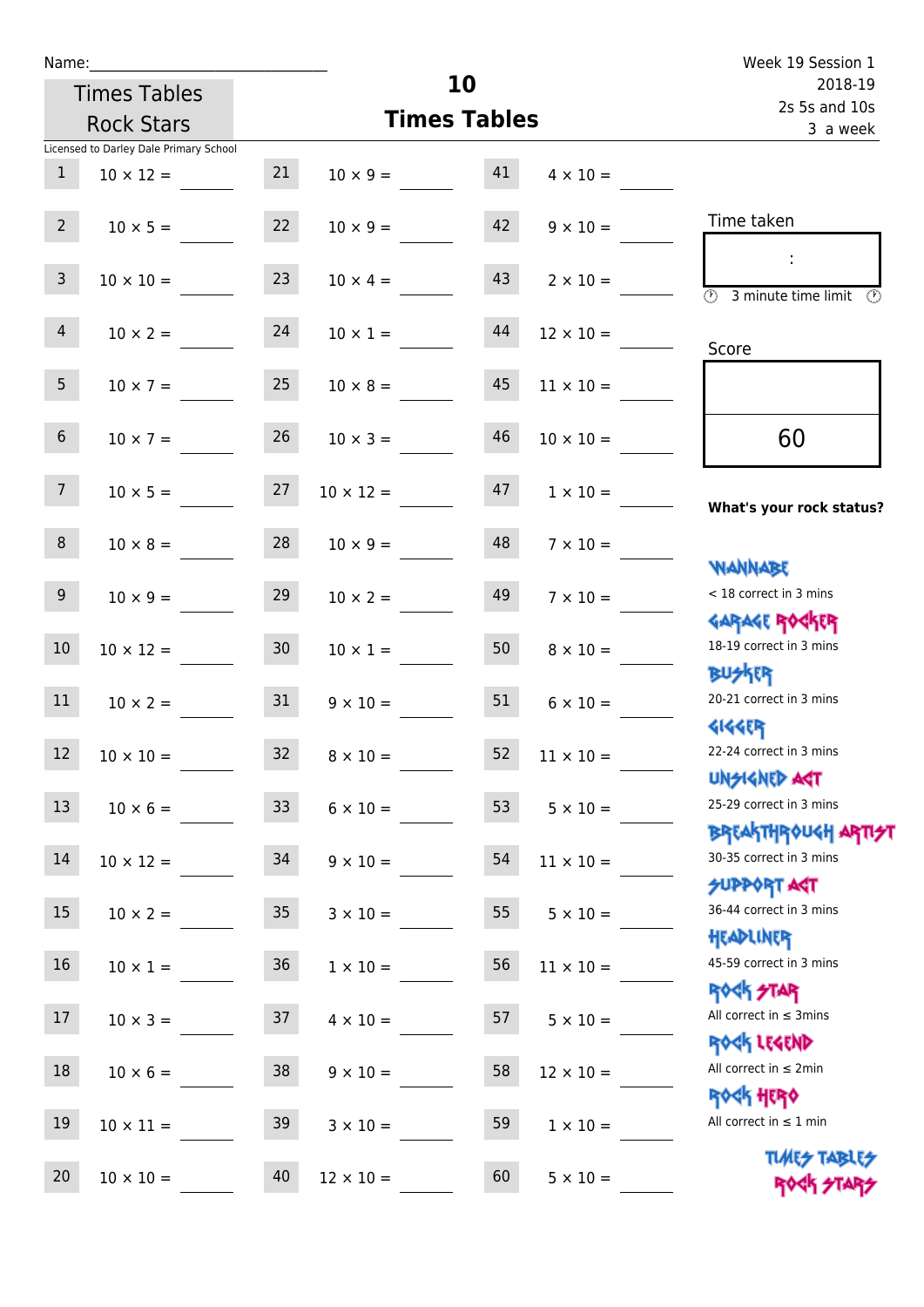| Name:                                  |                      |                                   |                      |                 | Week 19 Session 2                                                |
|----------------------------------------|----------------------|-----------------------------------|----------------------|-----------------|------------------------------------------------------------------|
| <b>Times Tables</b>                    |                      |                                   | 10                   |                 | 2018-19<br>2s 5s and 10s                                         |
| <b>Rock Stars</b>                      |                      |                                   | <b>Times Tables</b>  | 3 a week        |                                                                  |
| Licensed to Darley Dale Primary School |                      |                                   |                      |                 |                                                                  |
| $\mathbf{1}$<br>$110 \div 10 =$        |                      | $21 \quad 110 \div 10 =$          | 41                   | $30 \div 10 =$  |                                                                  |
| $2^{\circ}$<br>$50 \div 10 =$          |                      | 22                                | 42<br>$40 \div 10 =$ | $30 \div 10 =$  | Time taken                                                       |
| 3<br>$110 \div 10 =$                   |                      | 23<br>$70 \div 10 =$              | 43                   | $70 \div 10 =$  | 3 minute time limit<br>$\mathcal{L}$                             |
| 4                                      | 24<br>$80 \div 10 =$ |                                   | 44<br>$60 \div 10 =$ | $10 \div 10 =$  | Score                                                            |
| 5<br>$120 \div 10 =$                   |                      | 25                                | 45<br>$90 \div 10 =$ | $110 \div 10 =$ |                                                                  |
| 6<br>$40 \div 10 =$                    |                      | 26<br>$60 \div 10 =$              | 46                   | $80 \div 10 =$  | 60                                                               |
| $110 \div 10 =$<br>7                   |                      | 27<br>$10 \div 10 =$              | 47                   | $80 \div 10 =$  | What's your rock status?                                         |
| $\bf 8$<br>$110 \div 10 =$             |                      | 28<br>$100 \div 10 =$             | 48                   | $10 \div 10 =$  | <b>WANNABE</b>                                                   |
| $9\,$<br>$120 \div 10 =$               |                      | 29<br>$100 \div 10 =$             | 49                   | $70 \div 10 =$  | < 18 correct in 3 mins<br><b>GARAGE ROGKER</b>                   |
| 10<br>$120 \div 10 =$                  |                      | 30 <sub>o</sub><br>$80 \div 10 =$ | 50                   | $60 \div 10 =$  | 18-19 correct in 3 mins<br><b>BU外界</b>                           |
| 11                                     | $90 \div 10 =$       | 31                                | 51<br>$30 \div 10 =$ | $110 \div 10 =$ | 20-21 correct in 3 mins<br><b>4144EP</b>                         |
| a sa Bara<br>12<br>$110 \div 10 =$     | 32                   | $100 \div 10 =$                   | 52                   | $120 \div 10 =$ | 22-24 correct in 3 mins<br><b>UNSIGNED AGT</b>                   |
| 13                                     | $10 \div 10 =$       | 33<br>$120 \div 10 =$             | 53                   | $40 \div 10 =$  | 25-29 correct in 3 mins                                          |
| 14                                     | $30 \div 10 =$       | 34<br>$80 \div 10 =$              | 54                   | $90 \div 10 =$  | <b>BREAKTHROUGH ARTI<del>S</del>T</b><br>30-35 correct in 3 mins |
| 15<br>$100 \div 10 =$                  |                      | 35 <sub>2</sub><br>$90 \div 10 =$ | 55                   | $50 \div 10 =$  | <b>SUPPORT AGT</b><br>36-44 correct in 3 mins                    |
| 16<br>$110 \div 10 =$                  |                      | 36<br>$110 \div 10 =$             | 56                   | $50 \div 10 =$  | HEADLINER<br>45-59 correct in 3 mins                             |
| 17<br>$110 \div 10 =$                  |                      | 37<br>$60 \div 10 =$              | 57                   | $10 \div 10 =$  | <b>ROCK STAR</b><br>All correct in $\leq$ 3mins                  |
| 18<br>$10 \div 10 =$                   |                      | 38<br>$40 \div 10 =$              | 58                   | $120 \div 10 =$ | ROCK LEGEND<br>All correct in $\leq 2$ min                       |
| 19<br>$120 \div 10 =$                  | 39                   | $100 \div 10 =$                   | 59                   | $20 \div 10 =$  | <b>ROCK HERO</b><br>All correct in $\leq 1$ min                  |
| 20<br>$100 \div 10 =$                  | 40                   | $30 \div 10 =$                    | 60                   | $50 \div 10 =$  | <b>TUARS TABLES</b><br>ROCK STARS                                |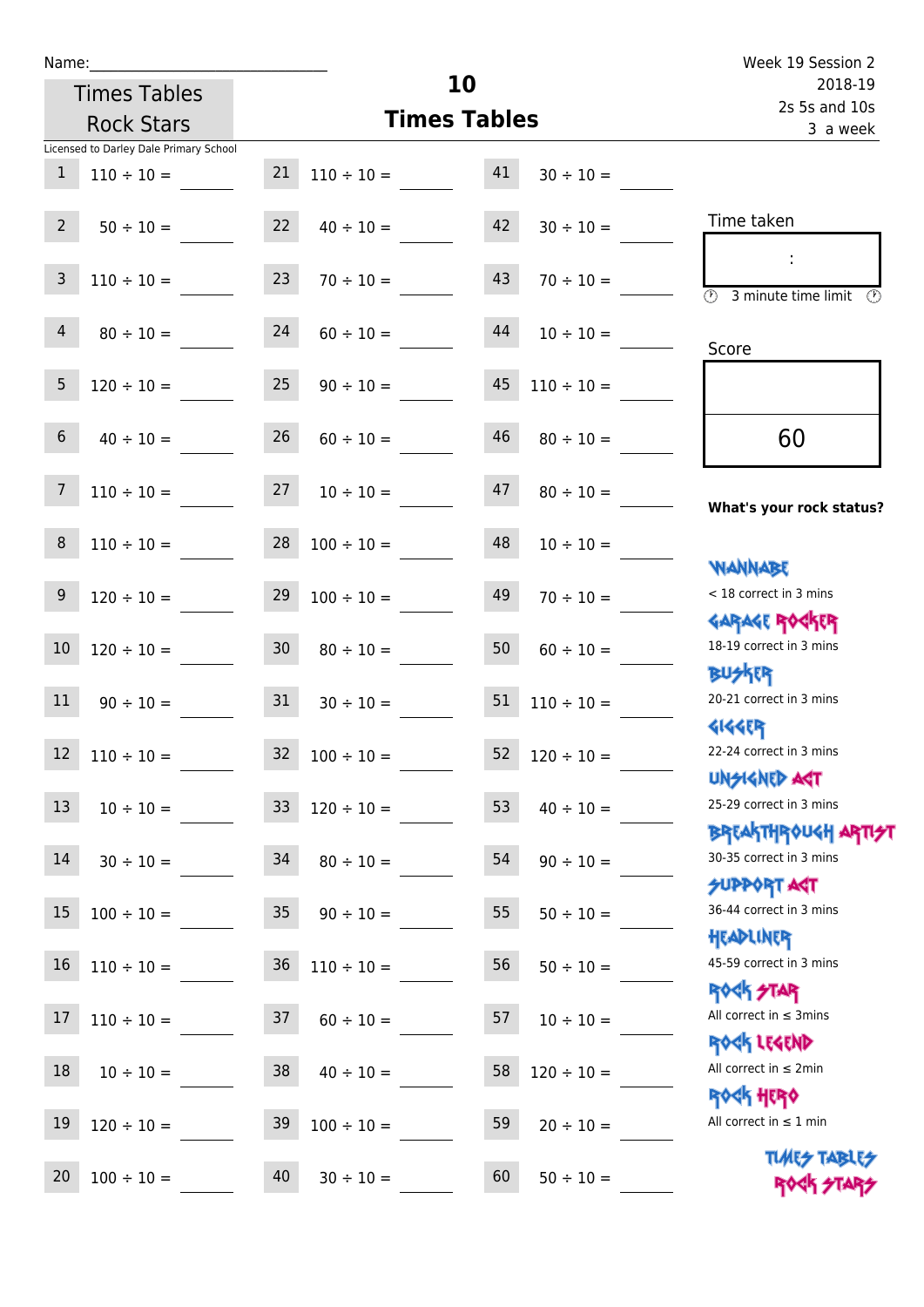| Name:           |                                                |    |                                                       |          |                          | Week 19 Session 3                                                    |
|-----------------|------------------------------------------------|----|-------------------------------------------------------|----------|--------------------------|----------------------------------------------------------------------|
|                 | <b>Times Tables</b>                            |    |                                                       | 10       |                          | 2018-19<br>2s 5s and 10s                                             |
|                 | <b>Rock Stars</b>                              |    | <b>Times Tables</b>                                   | 3 a week |                          |                                                                      |
|                 | Licensed to Darley Dale Primary School         |    |                                                       |          |                          |                                                                      |
| 1               | $10 \times 8 =$                                | 21 | $10 \times 9 = 41$                                    |          | $40 \div 10 =$           |                                                                      |
| $2^{\circ}$     | $10 \times 3 =$                                | 22 | $10 \times 4 =$                                       |          | $42 \quad 100 \div 10 =$ | Time taken                                                           |
| 3 <sup>7</sup>  | $10 \times 2 =$                                | 23 | $10 \times 5 =$                                       | 43       | $100 \div 10 =$          | $\sim$ 1.<br>$\overline{(\mathfrak{h})}$<br>3 minute time limit<br>⊕ |
| $\overline{4}$  | $10 \times 11 =$                               | 24 | $10 \times 7 =$                                       | 44       | $40 \div 10 =$           | Score                                                                |
| 5 <sub>1</sub>  | $10 \times 3 =$                                | 25 | $10 \times 8 =$                                       | 45       | $70 \div 10 =$           |                                                                      |
| 6 <sup>1</sup>  | $10 \times 1 =$                                | 26 | $10 \times 3 =$                                       | 46       | $80 \div 10 =$           | 60                                                                   |
| 7 <sup>7</sup>  | $10 \times 11 =$                               |    | $27 \t 10 \times 9 =$                                 | 47       | $70 \div 10 =$           | Add up your time                                                     |
| 8 <sup>1</sup>  | $10 \times 6 =$                                |    | $28 \t 10 \times 4 =$                                 | 48       | $120 \div 10 =$          | <b>Mins</b><br><b>S1 S1</b>                                          |
| 9 <sub>o</sub>  | $10 \times 3 =$                                | 29 | $10 \times 10 =$                                      | 49       | $70 \div 10 =$           |                                                                      |
| 10 <sup>°</sup> | $10 \times 5 =$                                |    | $30 \t 10 \times 2 =$                                 | 50       | $30 \div 10 =$           | Total $\qquad$                                                       |
| 11              | $10 \times 11 =$ $31 \quad 100 \div 10 =$ $51$ |    |                                                       |          | $10 \div 10 =$           | <b>Secs</b><br>S1                                                    |
| 12              | $10 \times 7 =$                                | 32 | $50 \div 10 =$                                        | 52       | $10 \div 10 =$           |                                                                      |
| 13              | $10 \times 9 =$ 33                             |    | $70 \div 10 =$ 53                                     |          | $40 \div 10 =$           | Total $\_\_$                                                         |
| 14              | $10 \times 2 = 34$                             |    | $50 \div 10 =$                                        | 54       | $20 \div 10 =$           | Add up your score                                                    |
| 15              | $10 \times 12 =$                               | 35 | $90 \div 10 =$                                        | 55       | $60 \div 10 =$           |                                                                      |
| 16              | $10 \times 10 =$                               | 36 | $20 \div 10 =$                                        | 56       | $50 \div 10 =$           | Total $\_\_$                                                         |
| 17              |                                                |    | $10 \times 1 =$ 37 $20 \div 10 =$ 57 $20 \div 10 =$   |          |                          |                                                                      |
| 18              | $10 \times 4 =$                                | 38 | $80 \div 10 =$                                        |          |                          |                                                                      |
| 19              | $10 \times 4 =$                                | 39 | $40 \div 10 = 59$                                     |          | $110 \div 10 =$          |                                                                      |
| 20 <sub>2</sub> |                                                |    | $10 \times 7 =$ 40 $120 \div 10 =$ 60 $110 \div 10 =$ |          |                          |                                                                      |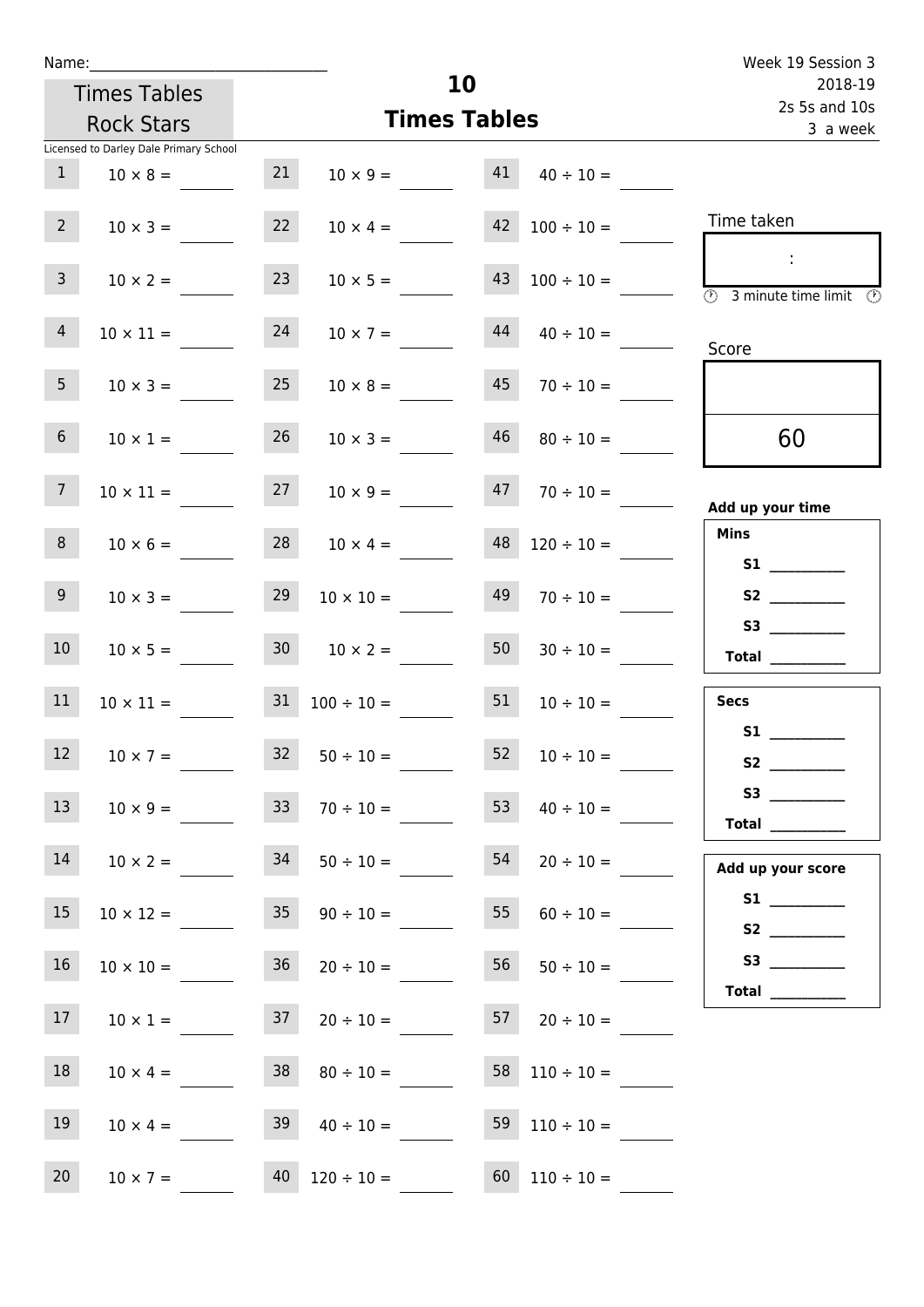| Name:           |                                        |                 |                      |                     |                      | Week 20 Session 1                                                |
|-----------------|----------------------------------------|-----------------|----------------------|---------------------|----------------------|------------------------------------------------------------------|
|                 | <b>Times Tables</b>                    |                 |                      | 2,5,10              |                      | 2018-19                                                          |
|                 | <b>Rock Stars</b>                      |                 |                      | <b>Times Tables</b> |                      | 2s 5s and 10s<br>3 a week                                        |
|                 | Licensed to Darley Dale Primary School |                 |                      |                     |                      |                                                                  |
| $\mathbf{1}$    | $5 \times 2 =$                         | 21              | $5 \times 9 =$       | 41                  | $3 \times 2 =$       |                                                                  |
| $2^{\circ}$     | $2 \times 6 =$                         | 22              | $2 \times 12 =$      | 42                  | $9 \times 5 =$       | Time taken                                                       |
| $\overline{3}$  | $2 \times 9 =$                         | 23              | $10 \times 12 =$     | 43                  | $10 \times 5 =$      | $\overline{(\mathcal{V})}$<br>3 minute time limit $\circled{0}$  |
| $\overline{4}$  | $10 \times 3 =$                        | 24              | $2 \times 11 =$      | 44                  | $9 \times 5 =$       | Score                                                            |
| 5 <sub>1</sub>  | $10 \times 12 =$                       | 25              | $2 \times 7 =$       | 45                  | $7 \times 10 =$      |                                                                  |
| 6 <sup>1</sup>  | $5 \times 4 =$                         | 26              | $10 \times 1 =$      | 46                  | $1 \times 2 =$       | 60                                                               |
| 7 <sup>7</sup>  | $2 \times 2 =$                         | 27              | $5 \times 8 =$       | 47                  | $2 \times 2 =$       | What's your rock status?                                         |
| 8               | $2 \times 3 =$                         | 28              | $10 \times 4 =$      | 48                  | $3 \times 2 =$       | <b>NANNABE</b>                                                   |
| 9 <sup>°</sup>  | $2 \times 1 =$                         | 29              | $5 \times 1 =$       | 49                  | $12 \times 10 =$     | < 18 correct in 3 mins<br><b>GARAGE ROCKER</b>                   |
| 10 <sup>°</sup> | $10 \times 8 =$                        | 30 <sub>2</sub> | $10 \times 1 =$      | 50                  | $11 \times 2 =$      | 18-19 correct in 3 mins<br><b>BUSKRR</b>                         |
| 11              | $5 \times 7 =$                         | 31              | $4 \times 2 =$       | 51                  | $4 \times 5 =$       | 20-21 correct in 3 mins<br><b>4144EP</b>                         |
| 12 <sup>7</sup> | $2 \times 12 =$                        | 32              | $10 \times 5 =$      |                     | $52 \t 6 \times 5 =$ | 22-24 correct in 3 mins<br><b>UNSIGNED AST</b>                   |
| 13              | $10 \times 10 =$                       | 33 <sup>°</sup> | $10 \times 5 =$      | 53                  | $10 \times 2 =$      | 25-29 correct in 3 mins                                          |
| 14              | $10 \times 2 =$                        | 34              | $5 \times 10 =$      | 54                  | $10 \times 2 =$      | <b>BREAKTHROUGH ARTI<del>S</del>T</b><br>30-35 correct in 3 mins |
| 15 <sub>1</sub> | $5 \times 12 =$                        |                 | $35 \t 4 \times 5 =$ | 55                  | $8 \times 2 =$       | <b>SUPPORT AGT</b><br>36-44 correct in 3 mins                    |
| 16              | $2 \times 8 =$                         | 36              | $6 \times 2 =$       | 56                  | $10 \times 10 =$     | HEADLINER<br>45-59 correct in 3 mins                             |
| 17              | $10 \times 4 =$                        | 37              | $1 \times 10 =$      | 57                  | $4 \times 2 =$       | <b>ROCK STAR</b><br>All correct in $\leq$ 3mins                  |
| 18              | $5 \times 1 =$                         | 38              | $2 \times 2 =$       | 58                  | $2 \times 10 =$      | ROCK LEGEND<br>All correct in $\leq 2$ min                       |
| 19              | $10 \times 11 =$                       | 39              | $11 \times 2 =$      | 59                  | $5 \times 2 =$       | <b>ROCK HERO</b><br>All correct in $\leq 1$ min                  |
| 20              | $10 \times 7 =$                        | 40              | $2 \times 5 =$       | 60                  | $5 \times 10 =$      | <b>TUARS TABLES</b><br>ROCK STARS                                |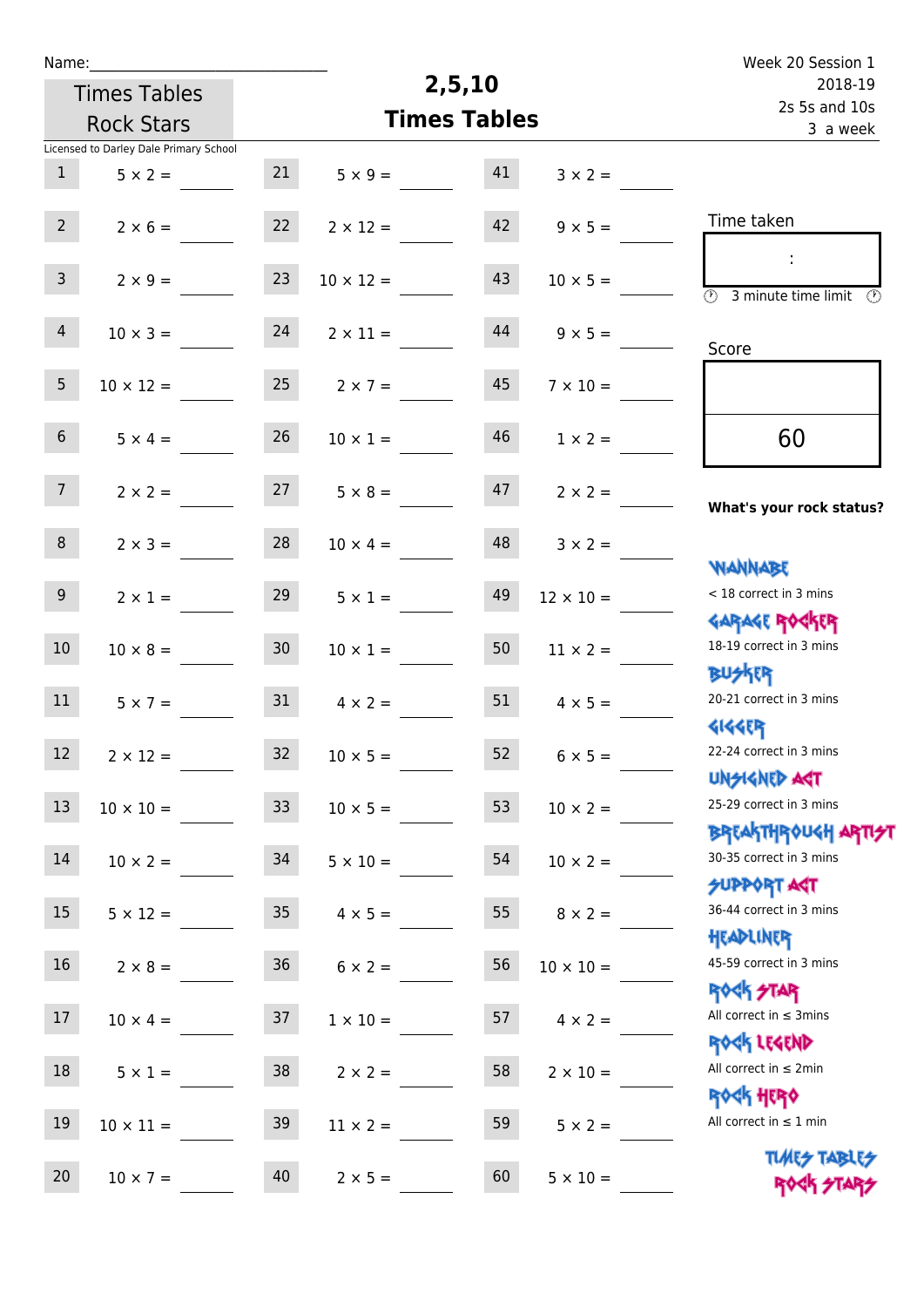| Name:           |                                        |                 |                 |                     |                           | Week 20 Session 2                                                |
|-----------------|----------------------------------------|-----------------|-----------------|---------------------|---------------------------|------------------------------------------------------------------|
|                 | <b>Times Tables</b>                    |                 |                 | 2,5,10              |                           | 2018-19                                                          |
|                 | <b>Rock Stars</b>                      |                 |                 | <b>Times Tables</b> | 2s 5s and 10s<br>3 a week |                                                                  |
|                 | Licensed to Darley Dale Primary School |                 |                 |                     |                           |                                                                  |
| $\mathbf{1}$    | $20 \div 10 =$                         | 21              | $22 \div 2 =$   | 41                  | $5 \div 5 =$              |                                                                  |
| $2^{\circ}$     | $30 \div 10 =$                         | 22              | $30 \div 5 =$   | 42                  | $12 \div 2 =$             | Time taken                                                       |
| 3               | $100 \div 10 =$                        | 23              | $50 \div 5 =$   | 43                  | $60 \div 10 =$            | $\overline{\mathcal{O}}$<br>3 minute time limit<br>$\odot$       |
| $\overline{4}$  | $110 \div 10 =$                        | 24              | $6 \div 2 =$    | 44                  | $60 \div 10 =$            | Score                                                            |
| 5 <sub>1</sub>  | $25 \div 5 =$                          | 25              | $2 \div 2 =$    | 45                  | $60 \div 5 =$             |                                                                  |
| 6 <sup>1</sup>  | $15 \div 5 =$                          | 26              | $12 \div 2 =$   | 46                  | $14 \div 2 =$             | 60                                                               |
| 7 <sup>1</sup>  | $55 \div 5 =$                          | 27              | $110 \div 10 =$ | 47                  | $2 \div 2 =$              | What's your rock status?                                         |
| 8               | $5 ÷ 5 =$                              | 28              | $110 \div 10 =$ | 48                  | $90 \div 10 =$            | WANNABE                                                          |
| 9               | $50 \div 5 =$                          | 29              | $40 \div 5 =$   | 49                  | $6 \div 2 =$              | < 18 correct in 3 mins<br><b>GARAGE ROCKER</b>                   |
| 10 <sup>°</sup> | $16 \div 2 =$                          | 30 <sub>2</sub> | $15 \div 5 =$   | 50                  | $20 \div 10 =$            | 18-19 correct in 3 mins<br>DU外R                                  |
| 11              | $2 \div 2 =$                           | 31              | $10 \div 5 =$   | 51                  | $30 \div 5 =$             | 20-21 correct in 3 mins<br><b>4144EP</b>                         |
| 12              | $10 \div 10 =$                         | 32              | $12 \div 2 =$   |                     | 52 $80 \div 10 =$         | 22-24 correct in 3 mins<br><b>UNSIGNED AST</b>                   |
| 13              | $15 \div 5 =$                          | 33 <sup>°</sup> | $20 \div 5 =$   | 53                  | $12 \div 2 =$             | 25-29 correct in 3 mins                                          |
| 14              | $12 \div 2 = 34$                       |                 | $14 \div 2 =$   | 54                  | $8 \div 2 =$              | <b>BREAKTHROUGH ARTI<del>S</del>T</b><br>30-35 correct in 3 mins |
| 15              | $20 \div 10 =$                         | 35              | $50 \div 10 =$  | 55                  | $16 \div 2 =$             | SUPPORT AGT<br>36-44 correct in 3 mins                           |
| 16              | $30 \div 5 =$                          | 36              | $110 \div 10 =$ | 56                  | $15 \div 5 =$             | HEADLINER<br>45-59 correct in 3 mins                             |
| 17 <sup>7</sup> | $20 \div 5 = 37$                       |                 | $18 \div 2 =$   | 57                  | $20 \div 10 =$            | <b>ROCK STAR</b><br>All correct in $\leq$ 3mins<br>ROCK LEGEND   |
| 18              | $8 \div 2 =$                           | 38              | $22 \div 2 =$   | 58                  | $30 \div 5 =$             | All correct in $\leq 2$ min                                      |
| 19              | $40 \div 5 =$                          | 39              | $80 \div 10 =$  | 59                  | $24 \div 2 =$             | <b>ROCK HERO</b><br>All correct in $\leq 1$ min                  |
| 20              | $110 \div 10 =$                        | 40              | $20 \div 2 =$   | 60                  | $12 \div 2 =$             | <b>TUARS TABLES</b><br>ROCK STARS                                |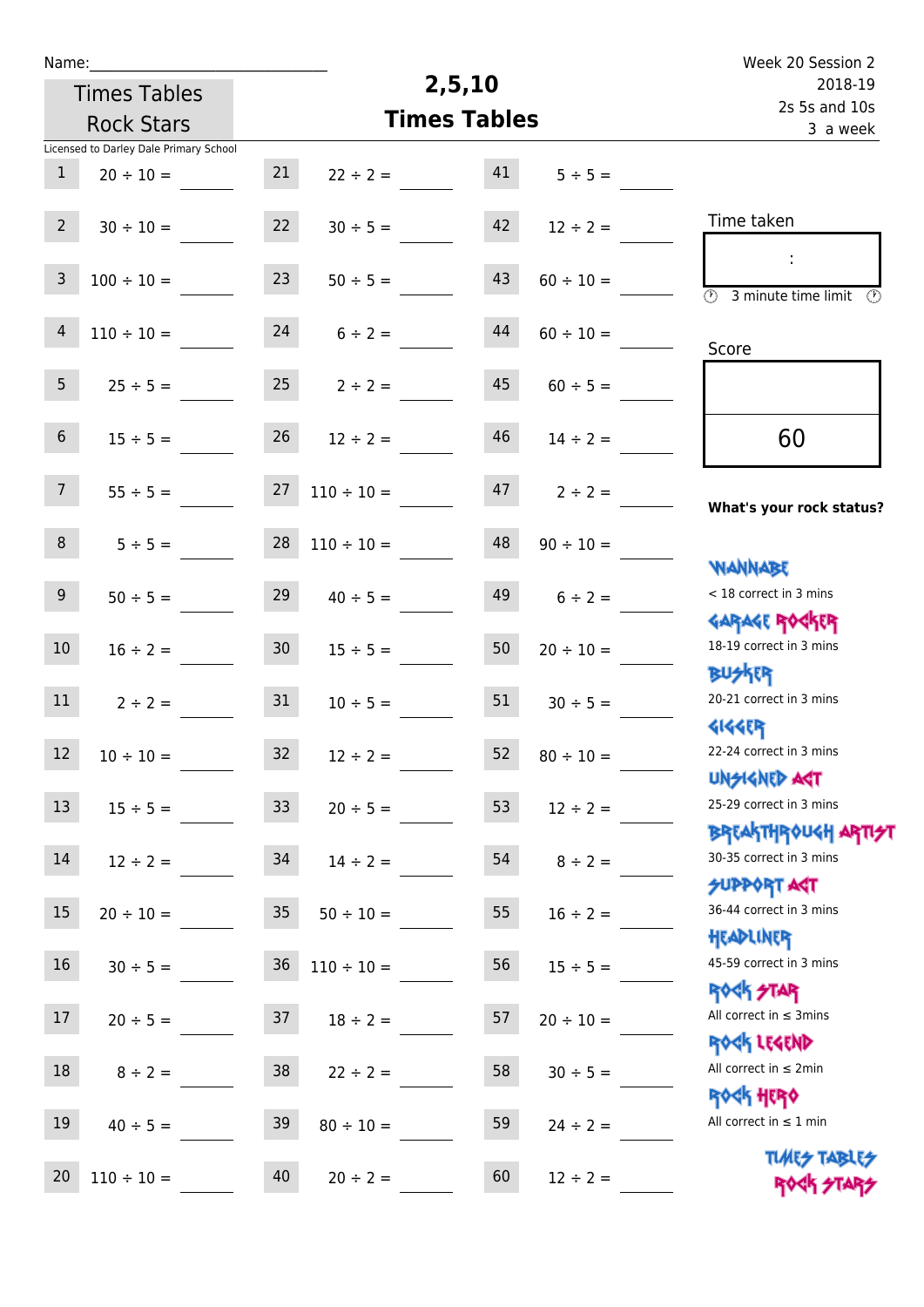| Name:           |                                        |                 |                      |                           |                     | Week 20 Session 3                                                                          |
|-----------------|----------------------------------------|-----------------|----------------------|---------------------------|---------------------|--------------------------------------------------------------------------------------------|
|                 | <b>Times Tables</b>                    |                 | 2,5,10               | 2018-19                   |                     |                                                                                            |
|                 | <b>Rock Stars</b>                      |                 | <b>Times Tables</b>  | 2s 5s and 10s<br>3 a week |                     |                                                                                            |
|                 | Licensed to Darley Dale Primary School |                 |                      |                           |                     |                                                                                            |
| $\mathbf{1}$    | $5 \times 10 =$                        | 21              | $10 \times 1 =$      | 41                        | $30 \div 5 =$       |                                                                                            |
| 2 <sup>7</sup>  | $2 \times 1 =$                         | 22              | $10 \times 7 =$      | 42                        | $70 \div 10 =$      | Time taken                                                                                 |
| 3 <sup>7</sup>  | $5 \times 12 =$                        | 23              | $10 \times 12 =$     | 43                        | $60 \div 10 =$      | $\sim 10$<br>$\overline{\textcircled{2}}$ 3 minute time limit $\overline{\textcircled{2}}$ |
| $\overline{4}$  | $5 \times 3 =$                         | 24              | $2 \times 4 =$       | 44                        | $30 \div 10 =$      | Score                                                                                      |
| 5 <sub>1</sub>  | $2 \times 8 =$                         |                 | $25 \t 2 \times 4 =$ |                           | $45 \t 25 \div 5 =$ |                                                                                            |
| 6 <sup>1</sup>  | $10 \times 10 =$                       |                 | $26 \t 2 \times 8 =$ | 46                        | $110 \div 10 =$     | 60                                                                                         |
| 7 <sup>7</sup>  | $2 \times 3 =$                         | 27              | $10 \times 12 =$     | 47                        | $70 \div 10 =$      | Add up your time                                                                           |
| 8               | $5 \times 5 =$                         | 28              | $5 \times 4 =$       | 48                        | $10 \div 2 =$       | <b>Mins</b><br>S1                                                                          |
| 9 <sub>o</sub>  | $10 \times 9 =$                        | 29              | $5 \times 10 =$      | 49                        | $50 \div 10 =$      |                                                                                            |
| 10 <sup>°</sup> | $2 \times 3 =$                         | 30 <sup>1</sup> | $2 \times 2 =$       | 50                        | $30 \div 5 =$       | Total                                                                                      |
| 11              | $5 \times 4 =$                         | 31              | $18 \div 2 =$        | 51                        | $30 \div 10 =$      | <b>Secs</b>                                                                                |
| 12              | $5 \times 1 =$                         | 32              | $35 \div 5 =$        |                           | $52 \t 2 \div 2 =$  | S1                                                                                         |
| 13              | $2 \times 7 =$                         | 33              | $40 \div 5 =$        | 53                        | $90 \div 10 =$      | $53$ ________<br><b>Total</b> __________                                                   |
| 14              | $2 \times 8 =$                         |                 | $34 \t 40 \div 5 =$  |                           | $54 \t 25 \div 5 =$ | Add up your score                                                                          |
| 15              | $2 \times 6 =$ 35 $10 \div 5 =$        |                 |                      |                           | $55 \t 5 \div 5 =$  |                                                                                            |
| 16              | $5 \times 2 =$                         |                 | $36 \t 24 \div 2 =$  | 56                        | $40 \div 10 =$      | Total $\qquad$                                                                             |
| 17 <sub>1</sub> | $2 \times 6 =$                         |                 | $37 \t35 \div 5 =$   |                           | $57$ $10 \div 2 =$  |                                                                                            |
| 18              | $5 \times 2 =$                         | 38              | $10 \div 10 =$       | 58                        | $90 \div 10 =$      |                                                                                            |
| 19              | $10 \times 9 =$                        |                 | $39 \t 4 \div 2 =$   | 59                        | $45 \div 5 =$       |                                                                                            |
| 20              | $5 \times 6 =$                         |                 | $40 \t 4 \div 2 =$   | 60                        | $50 \div 5 =$       |                                                                                            |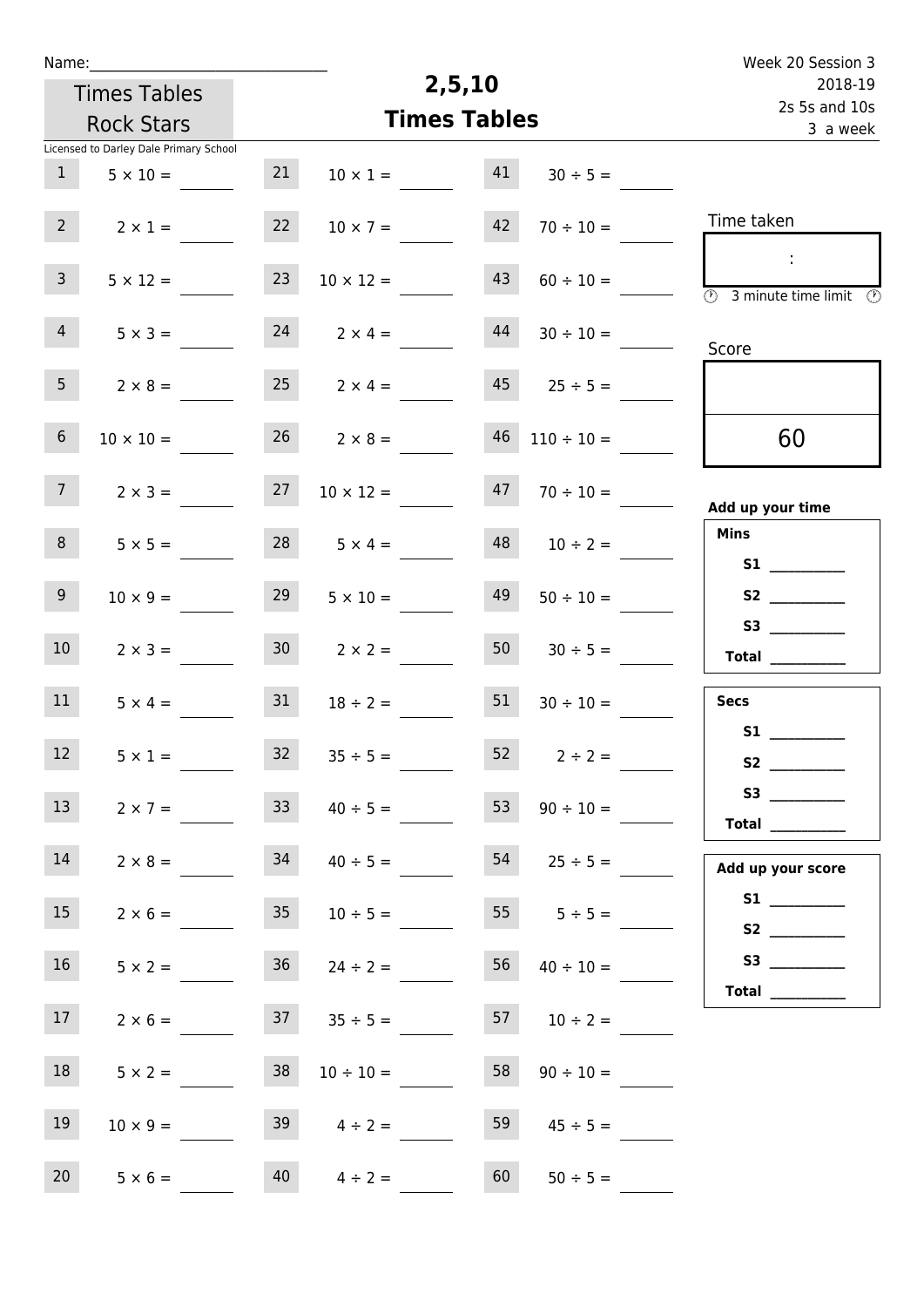| Name:           |                                        |                 |                  |                     |                       | Week 21 Session 1                                                |
|-----------------|----------------------------------------|-----------------|------------------|---------------------|-----------------------|------------------------------------------------------------------|
|                 | <b>Times Tables</b>                    |                 |                  | 2,5,10              |                       | 2018-19                                                          |
|                 | <b>Rock Stars</b>                      |                 |                  | <b>Times Tables</b> |                       | 2s 5s and 10s<br>3 a week                                        |
|                 | Licensed to Darley Dale Primary School |                 |                  |                     |                       |                                                                  |
| $\mathbf{1}$    | $2 \times 2 =$                         | 21              | $10 \times 6 =$  | 41                  | $9 \times 2 =$        |                                                                  |
| $2^{\circ}$     | $10 \times 3 =$                        | 22              | $2 \times 2 =$   | 42                  | $3 \times 10 =$       | Time taken                                                       |
| 3 <sup>7</sup>  | $5 \times 4 =$                         | 23              | $2 \times 4 =$   | 43                  | $1 \times 2 =$        | $\overline{(\mathfrak{h})}$<br>3 minute time limit $\circled{0}$ |
| $\overline{4}$  | $2 \times 1 =$                         | 24              | $10 \times 4 =$  | 44                  | $3 \times 2 =$        | Score                                                            |
| 5 <sub>1</sub>  | $2 \times 10 =$                        | 25              | $5 \times 4 =$   | 45                  | $2 \times 10 =$       |                                                                  |
| 6 <sup>1</sup>  | $2 \times 1 =$                         | 26              | $2 \times 11 =$  | 46                  | $4 \times 5 =$        | 60                                                               |
| 7 <sup>7</sup>  | $5 \times 3 =$                         | 27              | $5 \times 11 =$  | 47                  | $3 \times 2 =$        | What's your rock status?                                         |
| 8               | $2 \times 10 =$                        | 28              | $5 \times 6 =$   | 48                  | $11 \times 2 =$       | <b>NANNABE</b>                                                   |
| 9 <sub>o</sub>  | $5 \times 2 =$                         | 29              | $10 \times 4 =$  | 49                  | $2 \times 5 =$        | < 18 correct in 3 mins                                           |
| 10 <sup>°</sup> | $5 \times 7 =$                         | 30 <sub>o</sub> | $10 \times 1 =$  | 50                  | $10 \times 10 =$      | <b>GARAGE ROCKER</b><br>18-19 correct in 3 mins                  |
| 11              | $2 \times 10 =$                        | 31              | $6 \times 10 =$  | 51                  | $4 \times 10 =$       | <b>BUSKRR</b><br>20-21 correct in 3 mins                         |
| 12 <sup>7</sup> | $10 \times 5 =$                        | 32              | $5 \times 5 =$   |                     | $52 \t 11 \times 2 =$ | <b>4144EP</b><br>22-24 correct in 3 mins<br><b>UNSIGNED AST</b>  |
| 13              | $5 \times 5 =$                         | 33              | $2 \times 5 =$   | 53                  | $9 \times 10 =$       | 25-29 correct in 3 mins                                          |
| 14              | $10 \times 4 =$                        | 34              | $11 \times 10 =$ | 54                  | $4 \times 5 =$        | <b>BREAKTHROUGH ARTI<del>S</del>T</b><br>30-35 correct in 3 mins |
| 15 <sub>1</sub> | $10 \times 1 =$                        | 35              | $11 \times 10 =$ | 55                  | $8 \times 2 =$        | <b>SUPPORT AGT</b><br>36-44 correct in 3 mins                    |
| 16              | $5 \times 4 =$                         | 36              | $6 \times 5 =$   | 56                  | $2 \times 10 =$       | HEADLINER<br>45-59 correct in 3 mins                             |
| 17              | $10 \times 8 =$                        | 37              | $3 \times 5 =$   | 57                  | $9 \times 10 =$       | <b>ROCK STAR</b><br>All correct in $\leq$ 3mins                  |
| 18              | $2 \times 7 =$                         | 38              | $9 \times 2 =$   | 58                  | $10 \times 5 =$       | ROCK LEGEND<br>All correct in $\leq 2$ min                       |
| 19              | $5 \times 7 =$                         | 39              | $4 \times 2 =$   | 59                  | $8 \times 5 =$        | <b>ROCK HERO</b><br>All correct in $\leq 1$ min                  |
| 20              | $5 \times 5 =$                         | 40              | $6 \times 5 =$   | 60                  | $10 \times 2 =$       | <b>TUARS TABLES</b><br>ROCK STARS                                |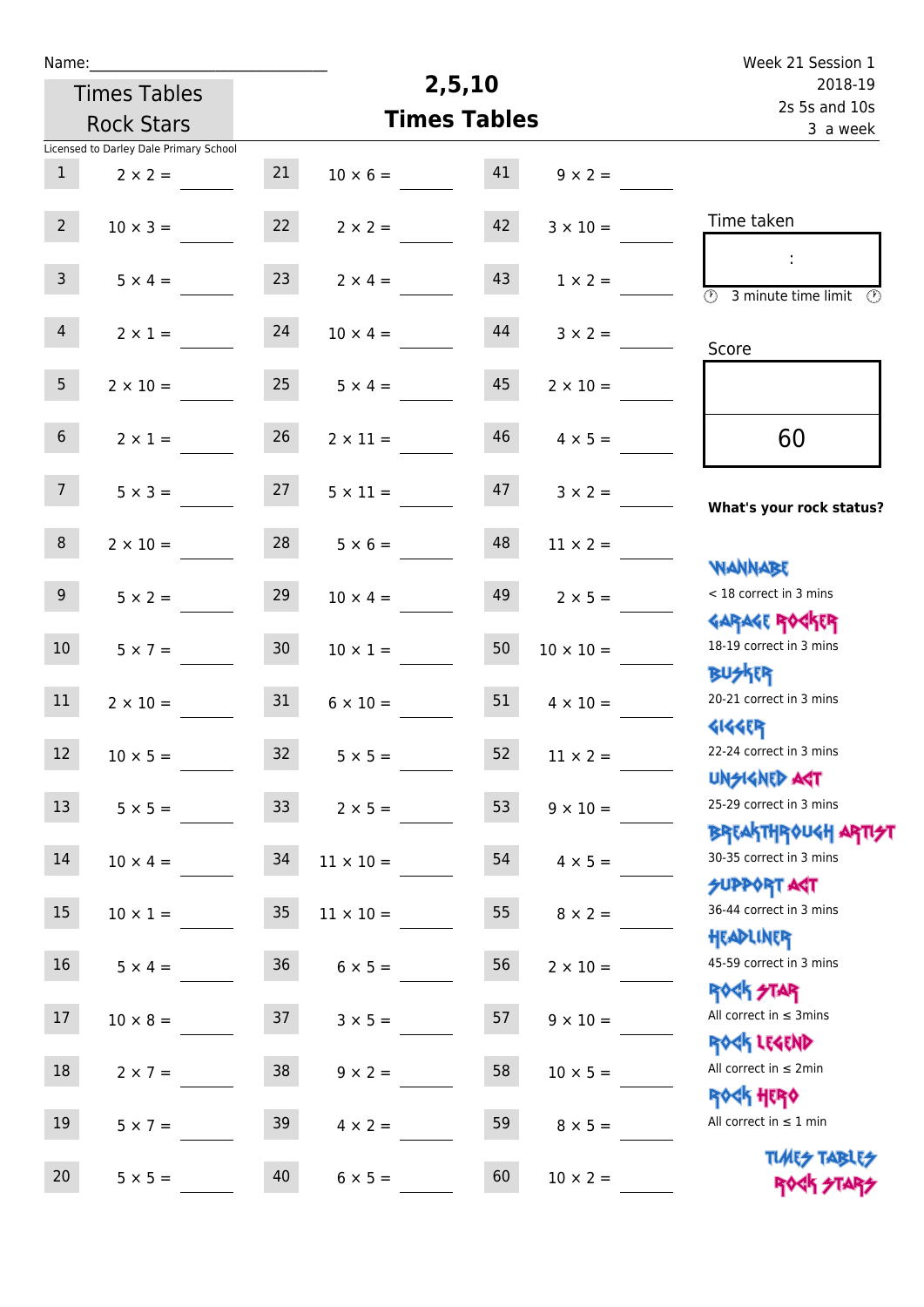| Week 21 Session 2                                                |                 |                     |                  |                     |                                        | Name:           |  |
|------------------------------------------------------------------|-----------------|---------------------|------------------|---------------------|----------------------------------------|-----------------|--|
| 2018-19                                                          |                 | 2,5,10              |                  | <b>Times Tables</b> |                                        |                 |  |
| 2s 5s and 10s<br>3 a week                                        |                 | <b>Times Tables</b> |                  |                     | <b>Rock Stars</b>                      |                 |  |
|                                                                  |                 |                     |                  |                     | Licensed to Darley Dale Primary School |                 |  |
|                                                                  | $22 \div 2 =$   | 41                  | $12 \div 2 =$    | 21                  | $22 \div 2 =$                          | $\mathbf{1}$    |  |
| Time taken                                                       | $14 \div 2 =$   | 42                  | $60 \div 5 =$    | 22                  | $5 \div 5 =$                           | $2^{\circ}$     |  |
| $\overline{\mathcal{O}}$<br>3 minute time limit<br>$\mathcal{O}$ | $20 \div 2 =$   | 43                  | $18 \div 2 =$    | 23                  | $40 \div 10 =$                         | $\overline{3}$  |  |
| Score                                                            | $100 \div 10 =$ | 44                  | $40 \div 5 =$    | 24                  | $30 \div 5 =$                          | $\overline{4}$  |  |
|                                                                  | $50 \div 10 =$  | 45                  | $22 \div 2 =$    | 25                  | $10 \div 2 =$                          | 5 <sub>1</sub>  |  |
| 60                                                               | $16 \div 2 =$   | 46                  | $18 \div 2 =$    | 26                  | $55 \div 5 =$                          | 6 <sup>1</sup>  |  |
| What's your rock status?                                         | $100 \div 10 =$ | 47                  | $15 \div 5 =$    | 27                  | $50 \div 5 =$                          | 7 <sup>7</sup>  |  |
|                                                                  | $4 \div 2 =$    | 48                  | $22 \div 2 =$    | 28                  | $60 \div 10 =$                         | 8               |  |
| <b>YIANNABE</b><br>< 18 correct in 3 mins                        | $30 \div 5 =$   | 49                  | $60 \div 5 =$    | 29                  | $45 \div 5 =$                          | 9               |  |
| <b>GARAGE ROCKER</b><br>18-19 correct in 3 mins                  | $45 \div 5 =$   | 50                  | $100 \div 10 =$  | 30 <sub>o</sub>     | $80 \div 10 =$                         | 10              |  |
| <b>BUSKER</b><br>20-21 correct in 3 mins                         | $110 \div 10 =$ | 51                  | $30 \div 5 =$    | 31                  | $4 \div 2 =$                           | 11              |  |
| <b>4144EP</b><br>22-24 correct in 3 mins<br><b>UNSIGNED AST</b>  | $60 \div 10 =$  | 52                  | $45 \div 5 =$    | 32                  | $14 \div 2 =$                          | 12              |  |
| 25-29 correct in 3 mins                                          | 53 $4 \div 2 =$ |                     | $80 \div 10 =$   | 33                  | $30 \div 5 =$                          | 13 <sup>°</sup> |  |
| <b>BREAKTHROUGH ARTIST</b><br>30-35 correct in 3 mins            | $30 \div 10 =$  | 54                  | $60 \div 10 =$   |                     | $110 \div 10 = 34$                     | 14              |  |
| <b>SUPPORT AGT</b><br>36-44 correct in 3 mins                    | $20 \div 5 =$   | 55                  | $90 \div 10 =$   | 35                  | $70 \div 10 =$                         | 15              |  |
| HEADLINER<br>45-59 correct in 3 mins                             | $8 \div 2 =$    | 56                  | $60 \div 5 =$    |                     | $35 \div 5 = 36$                       | 16              |  |
| <b>ROCK STAR</b><br>All correct in $\leq$ 3mins                  | $60 \div 10 =$  | 57                  | $50 \div 10 =$   |                     | $20 \div 10 = 37$                      | 17              |  |
| ROCK LEGEND<br>All correct in $\leq 2$ min                       | $30 \div 10 =$  | 58                  | $100 \div 10 =$  | 38                  | $50 \div 10 =$                         | 18              |  |
| <b>ROCK HERO</b><br>All correct in $\leq 1$ min                  | $24 \div 2 =$   | 59                  | $18 \div 2 =$    | 39                  | $90 \div 10 =$                         | 19              |  |
| <b>TUARS TABLES</b><br>ROCK STARS                                | $110 \div 10 =$ |                     | $45 \div 5 = 60$ |                     | $10 \div 10 = 40$                      | 20              |  |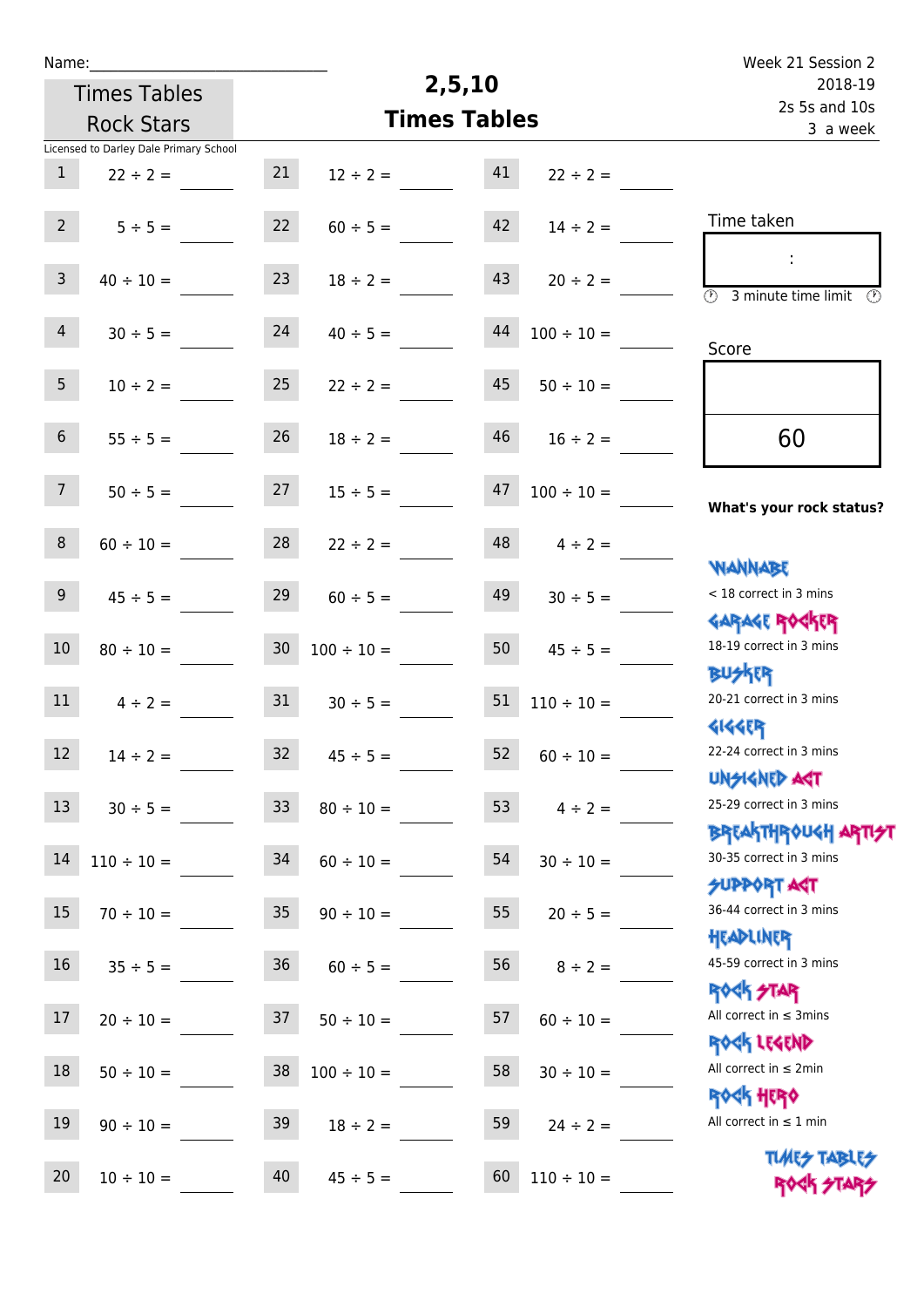| Name:           |                                                  |                 |                      | 2,5,10                    |                     | Week 21 Session 3                                                                          |
|-----------------|--------------------------------------------------|-----------------|----------------------|---------------------------|---------------------|--------------------------------------------------------------------------------------------|
|                 | <b>Times Tables</b>                              |                 |                      | 2018-19                   |                     |                                                                                            |
|                 | <b>Rock Stars</b>                                |                 | <b>Times Tables</b>  | 2s 5s and 10s<br>3 a week |                     |                                                                                            |
|                 | Licensed to Darley Dale Primary School           |                 |                      |                           |                     |                                                                                            |
| 1               | $10 \times 1 =$                                  | 21              | $5 \times 5 =$       | 41                        | $14 \div 2 =$       |                                                                                            |
| 2 <sup>7</sup>  | $5 \times 10 =$                                  | 22              | $10 \times 5 =$      | 42                        | $14 \div 2 =$       | Time taken                                                                                 |
| $\overline{3}$  | $10 \times 1 =$                                  | 23              | $10 \times 10 =$     | 43                        | $100 \div 10 =$     | $\sim 10$<br>$\overline{\textcircled{2}}$ 3 minute time limit $\overline{\textcircled{2}}$ |
| $\overline{4}$  | $2 \times 8 =$                                   | 24              | $5 \times 3 =$       | 44                        | $45 \div 5 =$       | Score                                                                                      |
| 5 <sub>1</sub>  | $2 \times 4 =$                                   | 25              | $10 \times 9 =$      | 45                        | $12 \div 2 =$       |                                                                                            |
| 6 <sup>1</sup>  | $5 \times 12 =$                                  |                 | $26 \t 5 \times 1 =$ | 46                        | $35 \div 5 =$       | 60                                                                                         |
| 7 <sup>7</sup>  | $5 \times 12 =$                                  | 27              | $2 \times 3 =$       | 47                        | $30 \div 5 =$       | Add up your time                                                                           |
| 8               | $10 \times 4 =$                                  | 28              | $5 \times 8 =$       | 48                        | $6 \div 2 =$        | <b>Mins</b><br>S1                                                                          |
| 9 <sub>o</sub>  | $5 \times 2 =$                                   | 29              | $10 \times 12 =$     | 49                        | $8 \div 2 =$        |                                                                                            |
| 10              | $10 \times 7 =$                                  | 30 <sub>2</sub> | $5 \times 6 =$       | 50                        | $16 \div 2 =$       | Total                                                                                      |
| 11              | $10 \times 10 =$                                 | 31              | $25 \div 5 =$        | 51                        | $120 \div 10 =$     | <b>Secs</b>                                                                                |
| 12              | $10 \times 5 =$                                  |                 | $32 \t 30 \div 10 =$ |                           | $52 \t 25 \div 5 =$ | S1                                                                                         |
| 13              | $5 \times 5 =$                                   |                 | $33 \t 10 \div 5 =$  | 53                        | $90 \div 10 =$      | Total $\qquad$                                                                             |
| 14              | $5 \times 5 =$ 34                                |                 | $30 \div 10 =$       |                           |                     | Add up your score                                                                          |
| 15              | $5 \times 2 =$ 35 $10 \div 5 =$ 55 $55 \div 5 =$ |                 |                      |                           |                     |                                                                                            |
| 16              | $10 \times 6 =$                                  |                 | $36 \t 20 \div 5 =$  | 56                        | $60 \div 10 =$      |                                                                                            |
| 17 <sub>1</sub> | $2 \times 9 =$                                   | 37              | $30 \div 10 =$       | 57                        | $50 \div 10 =$      | Total $\_\_$                                                                               |
| 18              | $5 \times 6 =$                                   | 38              | $30 \div 10 =$       |                           | $58 \t 40 \div 5 =$ |                                                                                            |
| 19              | $10 \times 12 =$                                 | 39              | $18 \div 2 =$        | 59                        | $12 \div 2 =$       |                                                                                            |
| 20              | $10 \times 9 =$                                  | 40              | $30 \div 5 =$        | 60                        | $20 \div 10 =$      |                                                                                            |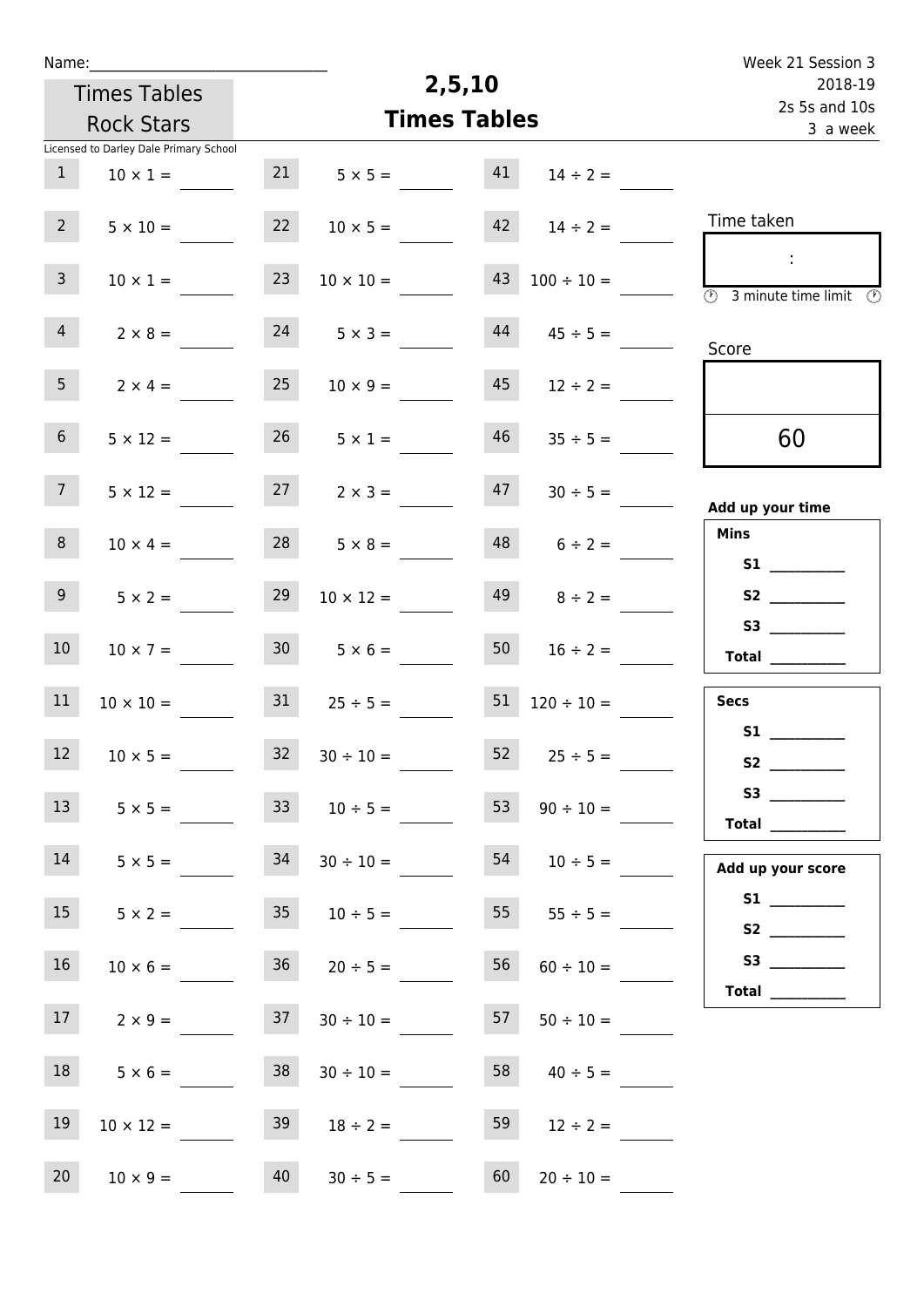| Name:           |                                        |                 |                       | Week 22 Session 1   |                       |                                                                         |
|-----------------|----------------------------------------|-----------------|-----------------------|---------------------|-----------------------|-------------------------------------------------------------------------|
|                 | <b>Times Tables</b>                    |                 |                       | 2,5,10              |                       | 2018-19<br>2s 5s and 10s<br>3 a week                                    |
|                 | <b>Rock Stars</b>                      |                 |                       | <b>Times Tables</b> |                       |                                                                         |
|                 | Licensed to Darley Dale Primary School |                 |                       |                     |                       |                                                                         |
| $\mathbf{1}$    | $2 \times 6 =$                         | 21              | $5 \times 12 =$       | 41                  | $4 \times 10 =$       |                                                                         |
| $2^{\circ}$     | $5 \times 12 =$                        | 22              | $2 \times 2 =$        | 42                  | $11 \times 2 =$       | Time taken                                                              |
| 3 <sup>7</sup>  | $5 \times 10 =$                        | 23              | $5 \times 3 =$        | 43                  | $12 \times 10 =$      | $\overline{\circledcirc}$ 3 minute time limit $\overline{\circledcirc}$ |
| $\overline{4}$  | $10 \times 11 =$                       | 24              | $10 \times 12 =$      | 44                  | $1 \times 5 =$        | Score                                                                   |
| 5 <sub>1</sub>  | $5 \times 5 =$                         | 25              | $10 \times 12 =$      | 45                  | $7 \times 10 =$       |                                                                         |
| 6 <sup>1</sup>  | $2 \times 2 =$                         | 26              | $10 \times 7 =$       | 46                  | $9 \times 2 =$        | 60                                                                      |
| 7 <sup>7</sup>  | $10 \times 6 =$                        | 27              | $10 \times 11 =$      | 47                  | $11 \times 5 =$       | What's your rock status?                                                |
| 8               | $10 \times 1 =$                        | 28              | $5 \times 2 =$        | 48                  | $8 \times 2 =$        | <b>NANNABE</b>                                                          |
| 9 <sub>o</sub>  | $2 \times 3 =$                         | 29              | $5 \times 1 =$        | 49                  | $1 \times 2 =$        | < 18 correct in 3 mins<br><b>GARAGE ROCKER</b>                          |
| 10 <sup>°</sup> | $2 \times 6 =$                         | 30 <sub>o</sub> | $5 \times 10 =$       | 50                  | $3 \times 5 =$        | 18-19 correct in 3 mins<br><b>BUSKER</b>                                |
| 11              | $2 \times 6 =$                         | 31              | $4 \times 2 =$        | 51                  | $5 \times 10 =$       | 20-21 correct in 3 mins<br><b>4144EP</b>                                |
| 12 <sup>7</sup> | $10 \times 11 =$                       |                 | $32 \t 8 \times 10 =$ |                     | $52 \t 5 \times 10 =$ | 22-24 correct in 3 mins<br><b>UNSIGNED AST</b>                          |
| 13              | $5 \times 6 =$                         | 33              | $2 \times 5 =$        | 53                  | $9 \times 5 =$        | 25-29 correct in 3 mins                                                 |
| 14              | $10 \times 9 =$                        | 34              | $4 \times 10 =$       | 54                  | $1 \times 10 =$       | <b>BREAKTHROUGH ARTI<del>S</del>T</b><br>30-35 correct in 3 mins        |
| 15 <sub>1</sub> | $2 \times 10 =$                        | 35 <sub>1</sub> | $8 \times 5 =$        | 55                  | $12 \times 5 =$       | <b>SUPPORT AGT</b><br>36-44 correct in 3 mins                           |
| 16              | $10 \times 12 =$                       | 36              | $2 \times 5 =$        | 56                  | $5 \times 2 =$        | HEADLINER<br>45-59 correct in 3 mins                                    |
| 17 <sup>2</sup> | $5 \times 2 =$                         | 37              | $4 \times 2 =$        | 57                  | $12 \times 10 =$      | <b>ROCK STAR</b><br>All correct in $\leq$ 3mins                         |
| 18              | $5 \times 4 =$                         | 38              | $1 \times 5 =$        | 58                  | $1 \times 5 =$        | ROCK LEGEND<br>All correct in $\leq 2$ min                              |
| 19              | $10 \times 3 =$                        | 39              | $8 \times 10 =$       | 59                  | $6 \times 5 =$        | <b>ROCK HERO</b><br>All correct in $\leq 1$ min                         |
| 20              | $10 \times 10 =$                       | 40              | $3 \times 2 =$        | 60                  | $10 \times 5 =$       | <b>TUARS TABLES</b><br>ROCK STARS                                       |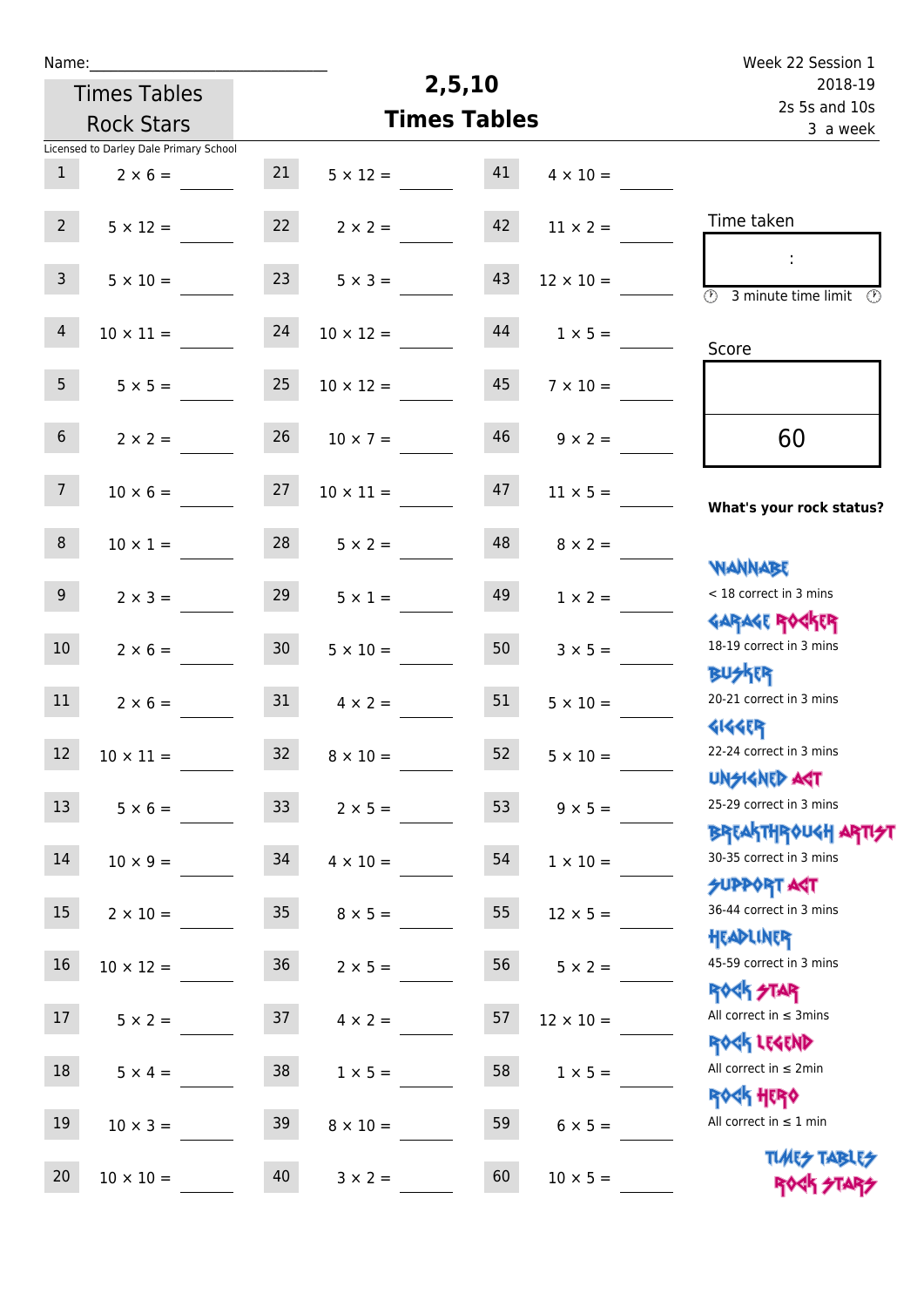| Name:          |                                        |                 |                     |                           |                | Week 22 Session 2                                                                 |
|----------------|----------------------------------------|-----------------|---------------------|---------------------------|----------------|-----------------------------------------------------------------------------------|
|                | <b>Times Tables</b>                    |                 | 2,5,10              | 2018-19                   |                |                                                                                   |
|                | <b>Rock Stars</b>                      |                 | <b>Times Tables</b> | 2s 5s and 10s<br>3 a week |                |                                                                                   |
|                | Licensed to Darley Dale Primary School |                 |                     |                           |                |                                                                                   |
| $\mathbf{1}$   | $6 \div 2 =$                           | 21              | $60 \div 10 =$      | 41                        | $24 \div 2 =$  |                                                                                   |
| $\overline{2}$ | $100 \div 10 =$                        | 22              | $2 \div 2 =$        | 42                        | $22 \div 2 =$  | Time taken                                                                        |
| $\overline{3}$ | $16 \div 2 =$                          | 23              | $12 \div 2 =$       | 43                        | $80 \div 10 =$ | $\overline{\mathbb{O}}$<br>3 minute time limit<br>$\mathcal{O}$                   |
| $\overline{4}$ | $30 \div 5 =$                          | 24              | $20 \div 10 =$      | 44                        | $10 \div 2 =$  | Score                                                                             |
| 5 <sub>1</sub> | $50 \div 5 =$                          | 25              | $20 \div 2 =$       | 45                        | $70 \div 10 =$ |                                                                                   |
| 6 <sup>1</sup> | $5 ÷ 5 =$                              | 26              | $50 \div 10 =$      | 46                        | $60 \div 5 =$  | 60                                                                                |
| 7 <sup>7</sup> | $30 \div 5 =$                          | 27              | $60 \div 10 =$      | 47                        | $50 \div 5 =$  | What's your rock status?                                                          |
| 8              | $14 \div 2 =$                          | 28              | $30 \div 5 =$       | 48                        | $20 \div 10 =$ |                                                                                   |
| 9 <sup>°</sup> | $10 \div 2 =$                          | 29              | $60 \div 5 =$       | 49                        | $45 \div 5 =$  | <b>JARNARY</b><br>< 18 correct in 3 mins                                          |
| 10             | $10 \div 5 =$                          | 30 <sub>o</sub> | $30 \div 5 =$       | 50                        | $60 \div 10 =$ | <b>GARAGE ROGKER</b><br>18-19 correct in 3 mins                                   |
| 11             | $80 \div 10 =$                         | 31              | $45 \div 5 =$       | 51                        | $20 \div 10 =$ | <b>BUSKER</b><br>20-21 correct in 3 mins                                          |
| 12             | $40 \div 10 =$                         | 32              | $30 \div 5 =$       | 52                        | $10 \div 10 =$ | <b>4144EP</b><br>22-24 correct in 3 mins<br><b>UNSIGNED AGT</b>                   |
| 13             | $4 \div 2 =$                           | 33 <sup>°</sup> | $40 \div 5 =$       | 53                        | $30 \div 5 =$  | 25-29 correct in 3 mins                                                           |
| $14\,$         | $90 \div 10 =$                         | 34              | $40 \div 10 =$      | 54                        | $25 \div 5 =$  | ΒΡΓΑΚΤΗΡΟUGH ΑΡΤΙ <del>2</del> Τ<br>30-35 correct in 3 mins<br><b>SUPPORT AGT</b> |
| 15             | $24 \div 2 =$                          | 35 <sub>o</sub> | $35 \div 5 =$       | 55                        | $30 \div 5 =$  | 36-44 correct in 3 mins                                                           |
| 16             | $60 \div 10 =$                         | 36              | $14 \div 2 =$       | 56                        | $2 \div 2 =$   | HEADLINER<br>45-59 correct in 3 mins                                              |
| 17             | $55 \div 5 =$                          | 37              | $15 \div 5 =$       | 57                        | $4 \div 2 =$   | ROCK STAR<br>All correct in $\leq$ 3mins                                          |
| 18             | $14 \div 2 =$                          | 38              | $20 \div 2 =$       | 58                        | $20 \div 2 =$  | ROCK LEGEND<br>All correct in $\leq 2$ min                                        |
| 19             | $24 \div 2 =$                          | 39              | $10 \div 5 =$       | 59                        | $4 \div 2 =$   | <b>ROGH HERO</b><br>All correct in $\leq 1$ min                                   |
| 20             | $20 \div 5 =$                          | 40              | $2 \div 2 =$        | 60                        | $70 \div 10 =$ | <b>TUARS TABLES</b><br>ROCK STARS                                                 |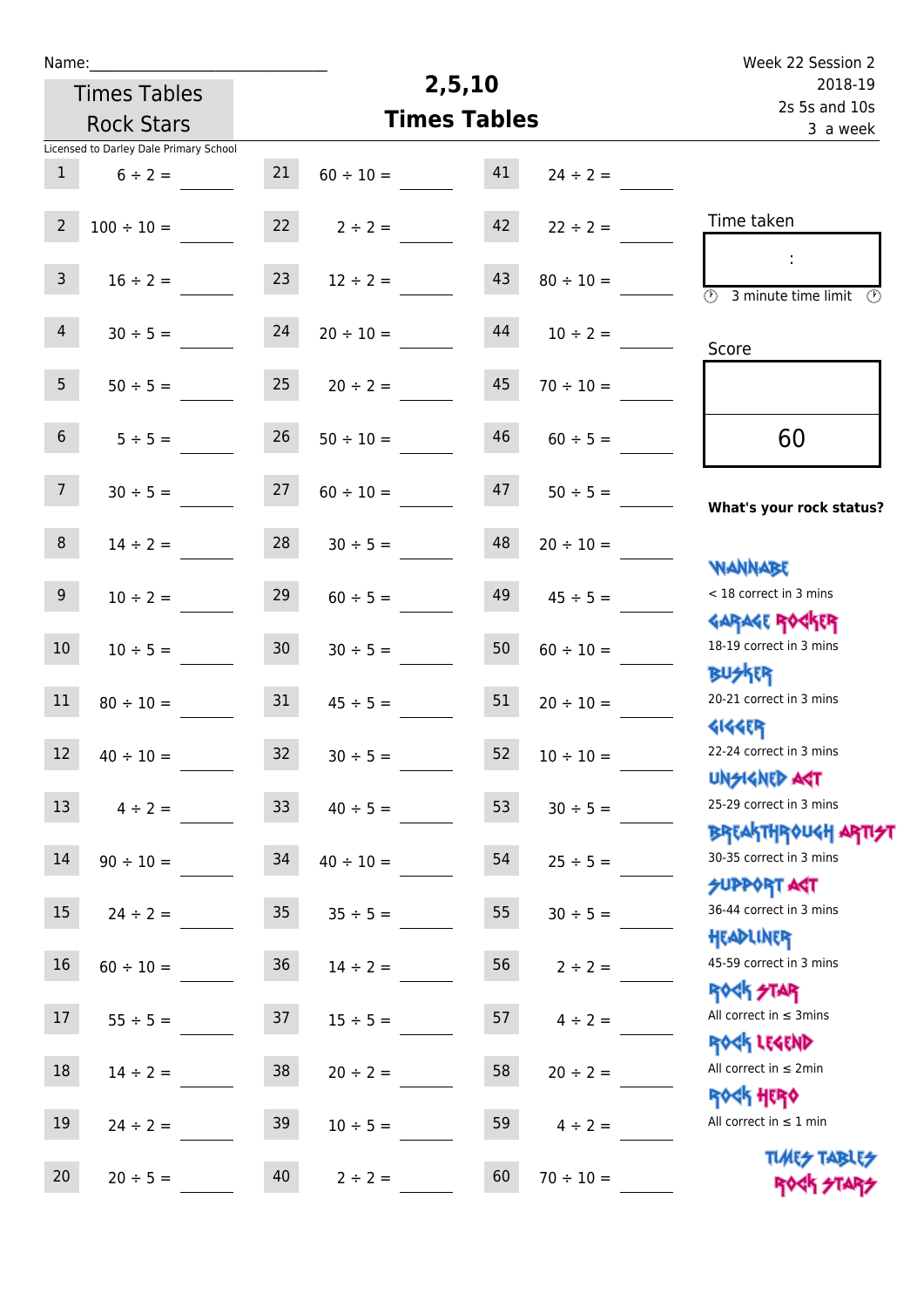| Name:           |                                                 |                 |                                           |                     |                          | Week 22 Session 3                                                                          |
|-----------------|-------------------------------------------------|-----------------|-------------------------------------------|---------------------|--------------------------|--------------------------------------------------------------------------------------------|
|                 | <b>Times Tables</b>                             |                 | 2,5,10                                    | 2018-19             |                          |                                                                                            |
|                 | <b>Rock Stars</b>                               |                 |                                           | <b>Times Tables</b> |                          | 2s 5s and 10s<br>3 a week                                                                  |
|                 | Licensed to Darley Dale Primary School          |                 |                                           |                     |                          |                                                                                            |
| $\mathbf{1}$    | $5 \times 10 =$                                 | 21              | $10 \times 7 =$                           | 41                  | $10 \div 5 =$            |                                                                                            |
| 2 <sup>7</sup>  | $5 \times 1 =$                                  | 22              | $10 \times 11 =$                          | 42                  | $8 \div 2 =$             | Time taken                                                                                 |
| $\mathbf{3}$    | $2 \times 6 =$                                  | 23              | $10 \times 4 =$                           | 43                  | $24 \div 2 =$            | $\sim 10$<br>$\overline{\textcircled{1}}$ 3 minute time limit $\overline{\textcircled{1}}$ |
| $\overline{4}$  | $2 \times 6 =$                                  | 24              | $10 \times 7 =$                           | 44                  | $15 \div 5 =$            | Score                                                                                      |
| 5 <sub>1</sub>  | $5 \times 1 =$                                  |                 | $25 \t 5 \times 9 =$                      |                     | $45 \t 8 \div 2 =$       |                                                                                            |
| 6 <sup>1</sup>  | $2 \times 7 =$                                  | 26              | $2 \times 3 =$                            | 46                  | $14 \div 2 =$            | 60                                                                                         |
| 7 <sup>7</sup>  | $2 \times 8 =$                                  | 27              | $5 \times 4 =$                            | 47                  | $45 \div 5 =$            | Add up your time                                                                           |
| 8               | $5 \times 7 =$                                  | 28              | $2 \times 5 =$                            | 48                  | $40 \div 10 =$           | <b>Mins</b><br>S1                                                                          |
| 9 <sub>o</sub>  | $2 \times 11 =$                                 | 29              | $10 \times 3 =$                           | 49                  | $25 \div 5 =$            |                                                                                            |
| 10 <sup>°</sup> | $5 \times 1 =$                                  | 30 <sup>1</sup> | $5 \times 11 =$                           | 50                  | $70 \div 10 =$           | Total                                                                                      |
| 11              | $2 \times 11 =$                                 | 31              | $8 \div 2 =$                              |                     | $51$ $6 \div 2 =$        | <b>Secs</b>                                                                                |
| 12              | $10 \times 6 =$                                 |                 | $32 \t 40 \div 10 =$                      | 52                  | $50 \div 10 =$           | S2                                                                                         |
| 13              | $2 \times 4 =$                                  | 33              | $30 \div 10 =$                            | 53                  | $50 \div 5 =$            | Total $\qquad$                                                                             |
| 14              | $5 \times 11 = 34$ $40 \div 10 =$               |                 |                                           |                     | $54 \t 4 \div 2 =$       | Add up your score                                                                          |
| 15              | $5 \times 6 =$ 35 $2 \div 2 =$ 55 $50 \div 5 =$ |                 |                                           |                     |                          |                                                                                            |
| 16              | $5 \times 7 =$                                  |                 | $36 \t 90 \div 10 =$                      |                     | $56 \quad 110 \div 10 =$ |                                                                                            |
| 17 <sub>1</sub> | $10 \times 8 =$                                 |                 | $37 \t 18 \div 2 =$ $57 \t 120 \div 10 =$ |                     |                          | Total $\_\_$                                                                               |
| 18              | $2 \times 1 =$                                  |                 | $38$ $2 \div 2 =$                         |                     | $58$ 20 ÷ 2 =            |                                                                                            |
| 19              | $10 \times 10 =$                                | 39              | $70 \div 10 =$                            | 59                  | $22 \div 2 =$            |                                                                                            |
| 20 <sub>2</sub> | $5 \times 9 =$                                  | 40              | $50 \div 5 =$                             | 60                  | $90 \div 10 =$           |                                                                                            |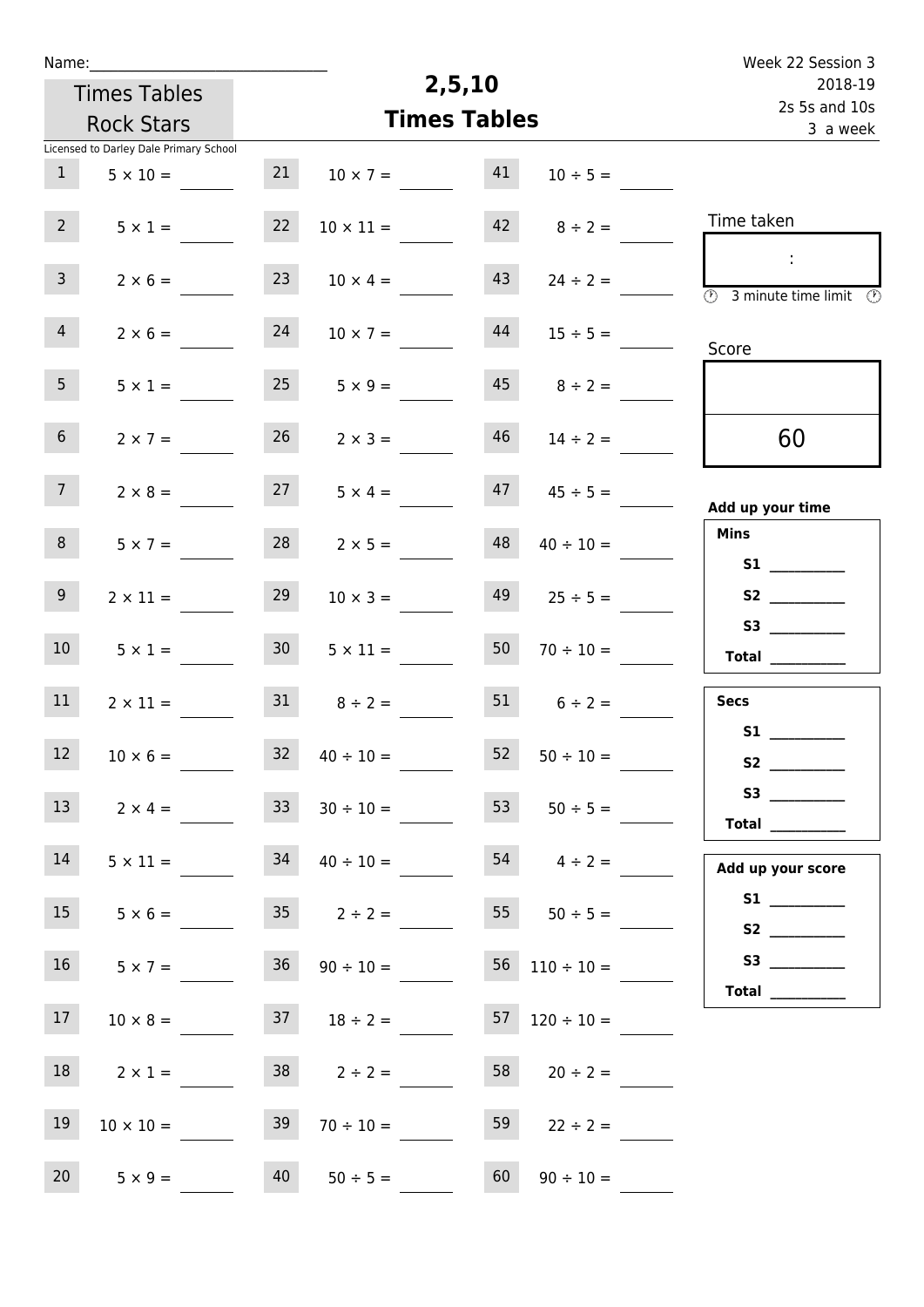| Name:           |                                        |                 |                    | Week 23 Session 1        |                                  |                                                                               |
|-----------------|----------------------------------------|-----------------|--------------------|--------------------------|----------------------------------|-------------------------------------------------------------------------------|
|                 | <b>Times Tables</b>                    |                 |                    | 2018-19<br>2s 5s and 10s |                                  |                                                                               |
|                 | <b>Rock Stars</b>                      |                 |                    | <b>Times Tables</b>      |                                  | 3 a week                                                                      |
|                 | Licensed to Darley Dale Primary School |                 |                    |                          |                                  |                                                                               |
| 1               | $2 \times 5 =$                         | 21              | $2 \times 5 = 41$  |                          | $2 \times 2 =$                   |                                                                               |
| 2               | $2 \times 1 =$                         | 22              | $2 \times 6 =$     |                          | $ 42 $ $9 \times 2 =$            | Time taken                                                                    |
| $\overline{3}$  | $2 \times 11 =$                        | 23              | $2 \times 9 =$     | 43                       | $12 \times 2 =$                  | $\overline{\textcircled{1}}$ 3 minute time limit $\overline{\textcircled{1}}$ |
| $\overline{4}$  | $2 \times 9 = 24$                      |                 | $2 \times 3 =$     | 44                       | $10 \times 2 =$                  | Score                                                                         |
| 5 <sub>1</sub>  | $2 \times 12 =$                        | 25              | $2 \times 6 =$     | 45                       | $5 \times 2 =$                   |                                                                               |
| 6 <sup>1</sup>  | $2 \times 4 =$                         | 26              | $2 \times 5 =$     | 46                       | $11 \times 2 =$                  | 60                                                                            |
| 7 <sup>7</sup>  | $2 \times 11 = 27$                     |                 |                    |                          | $2 \times 3 =$ 47 $9 \times 2 =$ | What's your rock status?                                                      |
| 8               | $2 \times 10 =$                        | 28              | $2 \times 9 =$     | 48                       | $6 \times 2 =$                   | <b>JARNARY</b>                                                                |
| 9 <sub>o</sub>  | $2 \times 12 =$                        | 29              | $2 \times 6 =$     | 49                       | $6 \times 2 =$                   | < 18 correct in 3 mins                                                        |
| 10 <sup>1</sup> | $2 \times 4 = 30$                      |                 | $2 \times 10 = 50$ |                          | $2 \times 2 =$                   | <b>GARAGE ROGKER</b><br>18-19 correct in 3 mins<br><b>BUSKER</b>              |
| 11              | $2 \times 12 = 31$                     |                 | $12 \times 2 =$    | 51                       | $2 \times 2 =$                   | 20-21 correct in 3 mins                                                       |
| 12              | $2\times11=$                           | 32              | $9 \times 2 =$     | 52                       | $5 \times 2 =$                   | <b>4144EP</b><br>22-24 correct in 3 mins<br><b>UNSIGNED AGT</b>               |
| 13              | $2 \times 1 =$                         | 33 <sup>°</sup> | $12 \times 2 =$    | 53                       | $8 \times 2 =$                   | 25-29 correct in 3 mins<br><b>BREAKTHROUGH ARTI<del>S</del>T</b>              |
| 14              | $2 \times 7 =$                         | 34              | $7 \times 2 =$     | 54                       | $10 \times 2 =$                  | 30-35 correct in 3 mins<br><b>SUPPORT AGT</b>                                 |
| 15              | $2 \times 4 =$                         | 35 <sub>o</sub> | $6 \times 2 =$     | 55                       | $11 \times 2 =$                  | 36-44 correct in 3 mins<br>HEADLINER                                          |
| 16              | $2 \times 4 =$                         | 36              | $2 \times 2 =$     | 56                       | $2 \times 2 =$                   | 45-59 correct in 3 mins<br><b>ROCK STAR</b>                                   |
| 17              | $2 \times 12 =$                        | 37              | $4 \times 2 =$     | 57                       | $2 \times 2 =$                   | All correct in $\leq$ 3mins<br>ROCK LEGEND                                    |
| 18              | $2 \times 1 =$                         | 38              | $10 \times 2 =$    | 58                       | $12 \times 2 =$                  | All correct in $\leq 2$ min                                                   |
| 19              | $2 \times 5 =$                         | 39              | $12 \times 2 =$    | 59                       | $6 \times 2 =$                   | <b>ROCK HERO</b><br>All correct in $\leq 1$ min                               |
| 20              | $2 \times 12 =$                        | 40              | $11 \times 2 =$    | 60                       | $10 \times 2 =$                  | <b>TUARS TABLES</b><br>ROCK STARS                                             |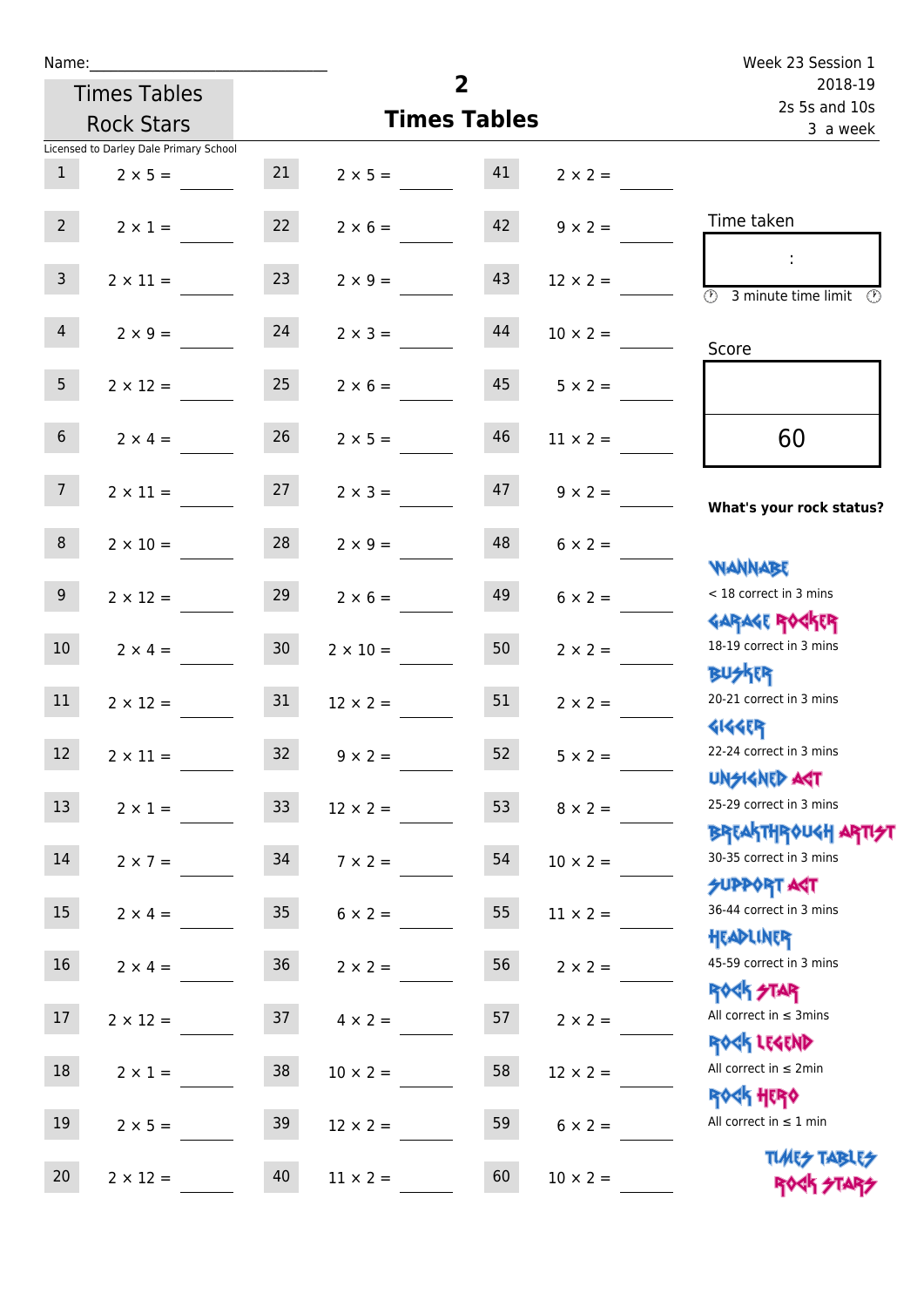| Name:           |                                        |                 |                     |                |                          | Week 23 Session 2                                            |
|-----------------|----------------------------------------|-----------------|---------------------|----------------|--------------------------|--------------------------------------------------------------|
|                 | <b>Times Tables</b>                    |                 |                     | $\overline{2}$ | 2018-19<br>2s 5s and 10s |                                                              |
|                 | <b>Rock Stars</b>                      |                 | <b>Times Tables</b> | 3 a week       |                          |                                                              |
|                 | Licensed to Darley Dale Primary School |                 |                     |                |                          |                                                              |
| 1               | $4 \div 2 =$                           | 21              | $14 \div 2 =$       | 41             | $6 \div 2 =$             |                                                              |
| 2               | $12 \div 2 =$                          | 22              | $18 \div 2 =$       | 42             | $22 \div 2 =$            | Time taken                                                   |
| 3 <sup>1</sup>  | $8 \div 2 =$                           | 23              | $24 \div 2 =$       | 43             | $22 \div 2 =$            | $\overline{\circledcirc}$ 3 minute time limit $\circledcirc$ |
| $\overline{4}$  | $12 \div 2 =$                          | 24              | $10 \div 2 =$       | 44             | $6 \div 2 =$             | Score                                                        |
| 5 <sub>1</sub>  | $6 \div 2 =$                           | 25              | $14 \div 2 =$       | 45             | $16 \div 2 =$            |                                                              |
| 6 <sup>1</sup>  | $20 \div 2 =$                          | 26              | $10 \div 2 =$       | 46             | $24 \div 2 =$            | 60                                                           |
| 7 <sup>7</sup>  | $24 \div 2 =$                          | 27              | $20 \div 2 =$       | 47             | $4 \div 2 =$             | What's your rock status?                                     |
| 8 <sup>1</sup>  | $12 \div 2 =$                          | 28              | $14 \div 2 =$       | 48             | $14 \div 2 =$            | <b>NANNABE</b>                                               |
| 9               | $10 \div 2 =$                          | 29              | $18 \div 2 =$       | 49             | $10 \div 2 =$            | < 18 correct in 3 mins<br><b>GARAGE ROCKER</b>               |
| 10 <sup>°</sup> | $14 \div 2 =$                          |                 | $30 \t 2 \div 2 =$  | 50             | $14 \div 2 =$            | 18-19 correct in 3 mins<br><b>BUSKER</b>                     |
| 11              | $10 \div 2 =$                          | 31              | $12 \div 2 =$       | 51             | $16 \div 2 =$            | 20-21 correct in 3 mins<br><b>4144ER</b>                     |
| 12              | $8 \div 2 =$                           | 32              | $22 \div 2 =$       | 52             | $8 \div 2 =$             | 22-24 correct in 3 mins<br><b>UNSIGNED AGT</b>               |
| 13              | $16 \div 2 =$                          | 33 <sup>°</sup> | $10 \div 2 =$       | 53             | $8 \div 2 =$             | 25-29 correct in 3 mins<br><b>BREAKTHROUGH ARTH</b>          |
| 14              | $16 \div 2 =$                          | 34              | $22 \div 2 =$       | 54             | $10 \div 2 =$            | 30-35 correct in 3 mins<br><b>SUPPORT AGT</b>                |
| 15 <sub>1</sub> | $6 \div 2 =$                           | 35 <sub>o</sub> | $20 \div 2 =$       | 55             | $2 \div 2 =$             | 36-44 correct in 3 mins<br>HEADLINER                         |
| 16              | $22 \div 2 =$                          | 36              | $18 \div 2 =$       | 56             | $6 \div 2 =$             | 45-59 correct in 3 mins<br><b>ROCK STAR</b>                  |
| 17              | $20 \div 2 =$                          | 37              | $24 \div 2 =$       | 57             | $14 \div 2 =$            | All correct in $\leq$ 3mins<br>ROCK LEGEND                   |
| 18              | $16 \div 2 =$                          | 38              | $2 \div 2 =$        | 58             | $10 \div 2 =$            | All correct in $\leq 2$ min<br><b>ROCK HERO</b>              |
| 19              | $24 \div 2 =$                          | 39              | $24 \div 2 =$       | 59             | $8 \div 2 =$             | All correct in $\leq 1$ min                                  |
| 20              | $2 \div 2 =$                           | 40              | $8 \div 2 =$        | 60             | $18 \div 2 =$            | <b>TUARS TABLES</b><br>ROCK STARS                            |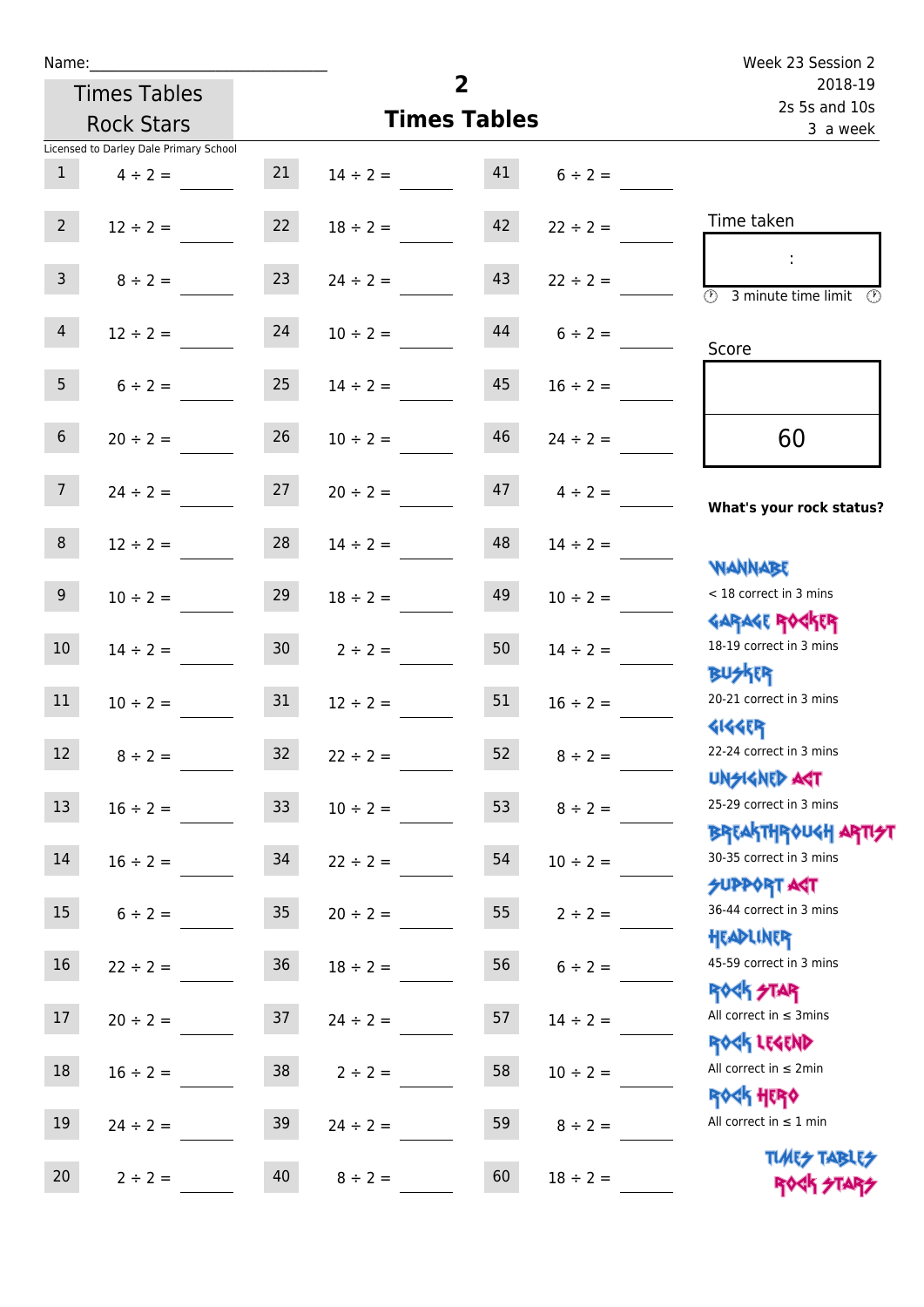| Name:           |                                        |                     |                     | $\overline{2}$ |                          | Week 23 Session 3                                      |
|-----------------|----------------------------------------|---------------------|---------------------|----------------|--------------------------|--------------------------------------------------------|
|                 | <b>Times Tables</b>                    |                     |                     |                | 2018-19<br>2s 5s and 10s |                                                        |
|                 | <b>Rock Stars</b>                      | <b>Times Tables</b> |                     |                |                          | 3 a week                                               |
|                 | Licensed to Darley Dale Primary School |                     |                     |                |                          |                                                        |
| 1               | $2 \times 3 =$                         | 21                  | $2 \times 11 =$     | 41             | $24 \div 2 =$            |                                                        |
| $2^{\circ}$     | $2 \times 3 =$                         | 22                  | $2 \times 7 =$      | 42             | $10 \div 2 =$            | Time taken                                             |
| 3 <sup>7</sup>  | $2 \times 5 =$                         | 23                  | $2 \times 2 =$      | 43             | $4 \div 2 =$             | -11<br>$\circled{r}$<br>3 minute time limit<br>$\odot$ |
| $\overline{4}$  | $2 \times 9 =$                         | 24                  | $2 \times 7 =$      | 44             | $22 \div 2 =$            | Score                                                  |
| 5 <sub>1</sub>  | $2 \times 12 =$                        | 25                  | $2 \times 4 =$      | 45             | $20 \div 2 =$            |                                                        |
| 6 <sup>1</sup>  | $2 \times 9 =$                         | 26                  | $2 \times 7 =$      | 46             | $22 \div 2 =$            | 60                                                     |
| 7 <sup>7</sup>  | $2 \times 8 =$                         | 27                  | $2 \times 3 =$      |                | $47 \t 6 \div 2 =$       | Add up your time                                       |
| 8               | $2 \times 2 =$                         | 28                  | $2 \times 8 =$      | 48             | $24 \div 2 =$            | <b>Mins</b><br><b>S1</b> and the set of $\sim$         |
| 9 <sub>o</sub>  | $2 \times 10 =$                        | 29                  | $2 \times 10 =$     | 49             | $8 \div 2 =$             |                                                        |
| 10 <sup>°</sup> | $2 \times 2 =$                         | 30 <sup>°</sup>     | $2 \times 8 =$      | 50             | $14 \div 2 =$            |                                                        |
| 11              | $2 \times 4 =$                         | 31                  | $12 \div 2 =$       | 51             | $20 \div 2 =$            | <b>Secs</b><br>S1                                      |
| 12              | $2 \times 4 =$                         | 32                  | $12 \div 2 =$       | 52             | $14 \div 2 =$            | <b>S2</b>                                              |
| 13              | $2 \times 1 =$                         |                     | $33 \t 8 \div 2 =$  | 53             | $24 \div 2 =$            | Total $\qquad$                                         |
| 14              | $2 \times 6 =$                         | 34                  | $24 \div 2 =$       |                |                          | Add up your score                                      |
| 15              | $2 \times 12 =$                        |                     | $35 \t 14 \div 2 =$ | 55             | $14 \div 2 =$            |                                                        |
| 16              | $2 \times 1 =$                         |                     | $36 \t 8 \div 2 =$  | 56             | $16 \div 2 =$            |                                                        |
| 17 <sub>1</sub> | $2 \times 10 =$                        |                     | $37 \t 14 \div 2 =$ | 57             | $10 \div 2 =$            |                                                        |
| 18              | $2 \times 12 =$                        | 38                  | $18 \div 2 =$       | 58             | $4 \div 2 =$             |                                                        |
| 19              | $2 \times 6 =$                         | 39                  | $10 \div 2 =$       | 59             | $22 \div 2 =$            |                                                        |
| 20 <sub>2</sub> | $2 \times 9 =$                         | 40                  | $14 \div 2 =$       | 60             | $10 \div 2 =$            |                                                        |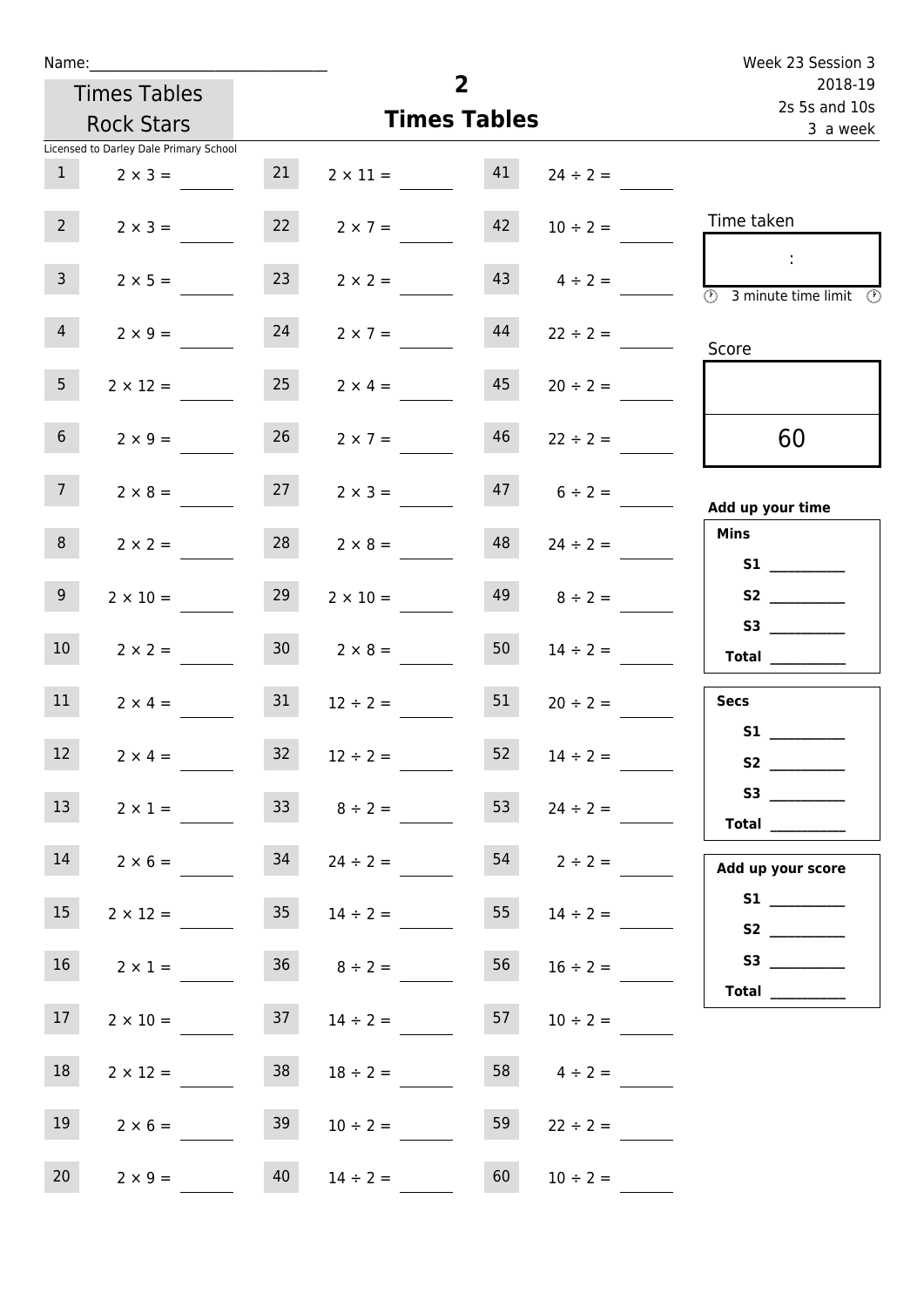| Name:            |                                        |                 |                                  | Week 24 Session 1   |                      |                                                                               |
|------------------|----------------------------------------|-----------------|----------------------------------|---------------------|----------------------|-------------------------------------------------------------------------------|
|                  | <b>Times Tables</b>                    |                 |                                  | 2018-19             |                      |                                                                               |
|                  | <b>Rock Stars</b>                      |                 |                                  | <b>Times Tables</b> |                      | 2s 5s and 10s<br>3 a week                                                     |
|                  | Licensed to Darley Dale Primary School |                 |                                  |                     |                      |                                                                               |
| 1                | $2 \times 4 =$                         | 21              | $2 \times 11 = 41$               |                     | $11 \times 2 =$      |                                                                               |
| $2^{\circ}$      | $2 \times 9 =$                         | 22              | $2 \times 6 =$                   | 42                  | $12 \times 2 =$      | Time taken                                                                    |
| $\mathsf{3}$     | $2 \times 3 =$                         | 23              | $2 \times 5 =$                   | 43                  | $1 \times 2 =$       | $\overline{\textcircled{1}}$ 3 minute time limit $\overline{\textcircled{1}}$ |
| 4                | $2 \times 7 = 24$                      |                 | $2 \times 2 =$                   | 44                  | $12 \times 2 =$      | Score                                                                         |
| 5 <sup>1</sup>   | $2 \times 5 =$                         | 25              | $2 \times 9 =$                   | 45                  | $11 \times 2 =$      |                                                                               |
| 6 <sup>1</sup>   | $2 \times 12 =$                        | 26              | $2 \times 6 =$                   | 46                  | $9 \times 2 =$       | 60                                                                            |
| 7 <sup>7</sup>   |                                        |                 | $2 \times 6 = 27$ $2 \times 1 =$ |                     | $47 \t 8 \times 2 =$ | What's your rock status?                                                      |
| 8                | $2 \times 10 =$                        | 28              | $2 \times 10 =$                  | 48                  | $10 \times 2 =$      | <b>JARNARY</b>                                                                |
| 9 <sub>o</sub>   | $2 \times 9 =$                         | 29              | $2 \times 6 =$                   | 49                  | $4 \times 2 =$       | < 18 correct in 3 mins<br><b>GARAGE ROGKER</b>                                |
| 10 <sup>°</sup>  | $2 \times 9 = 30$                      |                 | $2 \times 2 = 50$                |                     | $7 \times 2 =$       | 18-19 correct in 3 mins<br><b>BUSKER</b>                                      |
| 11               | $2 \times 7 =$                         | 31              | $3 \times 2 =$                   | 51                  | $6 \times 2 =$       | 20-21 correct in 3 mins<br><b>4144EP</b>                                      |
| 12               | $2 \times 5 =$                         | 32              | $5 \times 2 =$                   | 52                  | $10 \times 2 =$      | 22-24 correct in 3 mins<br><b>UNSIGNED AGT</b>                                |
| 13               | $2 \times 5 =$                         | 33 <sup>°</sup> | $10 \times 2 =$                  | 53                  | $10 \times 2 =$      | 25-29 correct in 3 mins<br><b>BREAKTHROUGH ARTI<del>S</del>T</b>              |
| 14               | $2 \times 1 =$                         | 34              | $11 \times 2 =$                  | 54                  | $3 \times 2 =$       | 30-35 correct in 3 mins<br><b>SUPPORT AGT</b>                                 |
| $15\phantom{.0}$ | $2 \times 12 =$                        | 35 <sub>o</sub> | $11 \times 2 =$                  | 55                  | $5 \times 2 =$       | 36-44 correct in 3 mins<br>HEADLINER                                          |
| 16               | $2 \times 2 =$                         | 36              | $12 \times 2 =$                  | 56                  | $11 \times 2 =$      | 45-59 correct in 3 mins<br><b>ROCK STAR</b>                                   |
| 17               | $2 \times 4 =$                         | 37              | $4 \times 2 =$                   | 57                  | $8 \times 2 =$       | All correct in $\leq$ 3mins<br>ROCK LEGEND                                    |
| 18               | $2 \times 7 =$                         | 38              | $10 \times 2 =$                  | 58                  | $2 \times 2 =$       | All correct in $\leq 2$ min<br><b>ROCK HERO</b>                               |
| 19               | $2 \times 11 =$                        | 39              | $1 \times 2 =$                   | 59                  | $10 \times 2 =$      | All correct in $\leq 1$ min                                                   |
| 20               | $2 \times 1 =$                         | 40              | $3 \times 2 =$                   | 60                  | $11 \times 2 =$      | <b>TUARS TABLES</b><br>ROCK STARS                                             |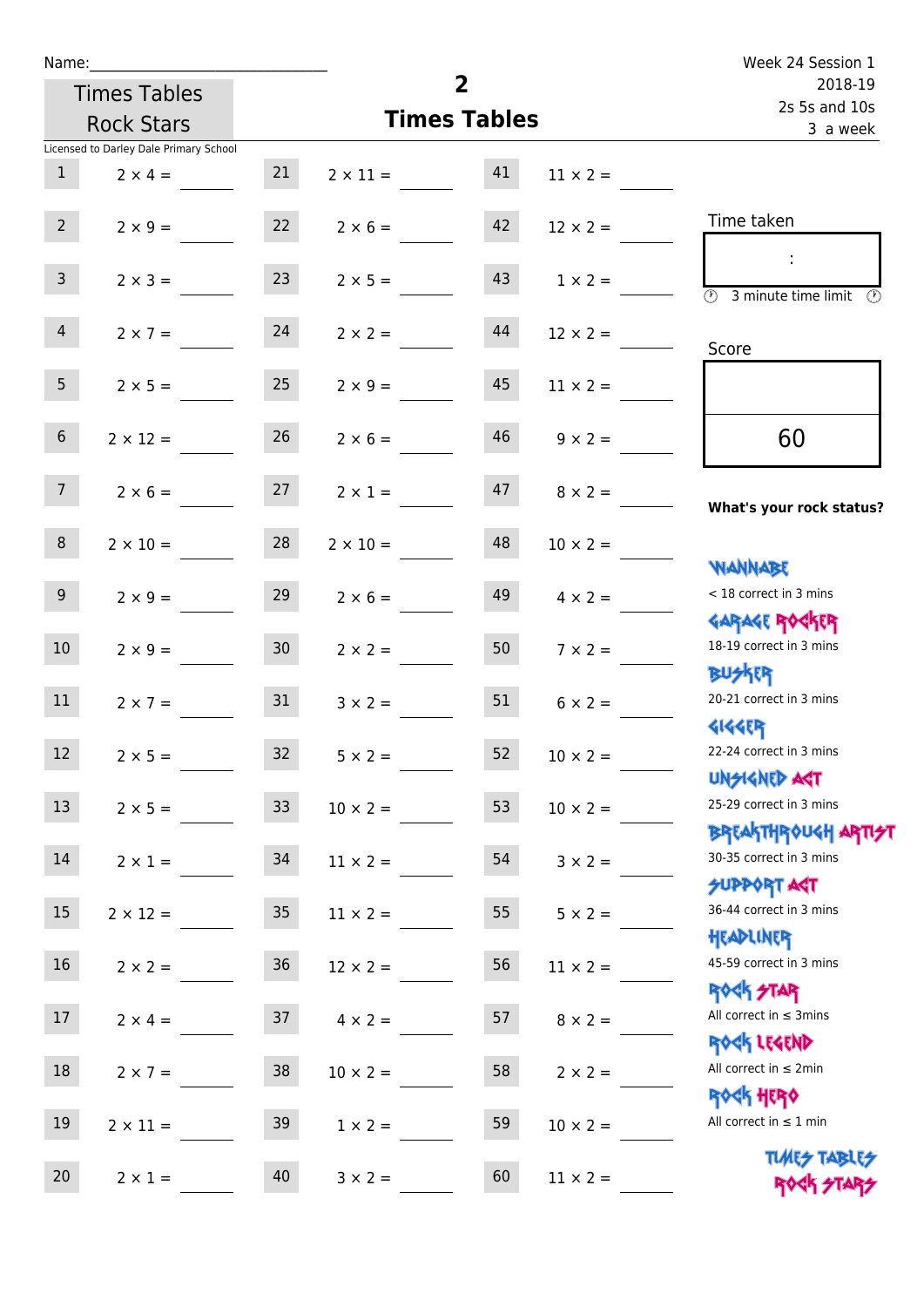| Name:           |                                        |                  |                               | $\overline{2}$           |                    | Week 24 Session 2                                   |
|-----------------|----------------------------------------|------------------|-------------------------------|--------------------------|--------------------|-----------------------------------------------------|
|                 | <b>Times Tables</b>                    |                  |                               | 2018-19<br>2s 5s and 10s |                    |                                                     |
|                 | <b>Rock Stars</b>                      |                  | <b>Times Tables</b>           | 3 a week                 |                    |                                                     |
|                 | Licensed to Darley Dale Primary School |                  |                               |                          |                    |                                                     |
| 1               | $8 \div 2 =$                           |                  | $21 \t 12 \div 2 = 41$        |                          | $10 \div 2 =$      |                                                     |
| $2^{\circ}$     | $18 \div 2 =$                          |                  | $22 \t 14 \div 2 =$           |                          | $42 \t 8 \div 2 =$ | Time taken                                          |
| 3 <sup>1</sup>  | $6 \div 2 =$                           |                  | $23 \t 4 \div 2 =$            |                          | $6 \div 2 =$       | $\circled{r}$<br>3 minute time limit                |
| 4               | $14 \div 2 =$                          | 24               | $14 \div 2 =$                 | 44                       | $24 \div 2 =$      | Score                                               |
| 5 <sub>5</sub>  |                                        |                  | $22 \div 2 = 25$ $2 \div 2 =$ | 45                       | $22 \div 2 =$      |                                                     |
| 6 <sup>1</sup>  | $18 \div 2 =$                          | 26               | $24 \div 2 =$                 | 46                       | $12 \div 2 =$      | 60                                                  |
| 7 <sup>7</sup>  | $14 \div 2 =$                          |                  | $27 \t 24 \div 2 =$           |                          | $47 \t 8 \div 2 =$ | What's your rock status?                            |
| 8               | $8 \div 2 =$                           |                  | $28$ $2 \div 2 =$             | 48                       | $10 \div 2 =$      | <b>NANNABE</b>                                      |
| 9 <sub>o</sub>  | $20 \div 2 =$                          | 29               | $12 \div 2 =$                 | 49                       | $12 \div 2 =$      | < 18 correct in 3 mins<br><b>GARAGE ROCKER</b>      |
| 10 <sup>°</sup> | $16 \div 2 =$                          | 30               | $10 \div 2 =$                 | 50 <sup>7</sup>          | $12 \div 2 =$      | 18-19 correct in 3 mins<br><b>BUSKER</b>            |
| 11              | $16 \div 2 = 31$                       |                  | $12 \div 2 =$                 | 51                       | $10 \div 2 =$      | 20-21 correct in 3 mins<br><b>4144EP</b>            |
| 12              | $22 \div 2 =$                          | 32               | $4 \div 2 =$                  | 52                       | $2 \div 2 =$       | 22-24 correct in 3 mins<br><b>UNSIGNED AST</b>      |
| 13              | $24 \div 2 =$                          | 33               | $22 \div 2 =$                 | 53                       | $18 \div 2 =$      | 25-29 correct in 3 mins<br><b>BREAKTHROUGH ARTH</b> |
| 14              | $10 \div 2 =$                          | 34               | $4 \div 2 =$                  | 54                       | $20 \div 2 =$      | 30-35 correct in 3 mins<br><b>SUPPORT AGT</b>       |
| 15              | $6 \div 2 =$                           | $35\phantom{.0}$ | $24 \div 2 =$                 | 55                       | $6 \div 2 =$       | 36-44 correct in 3 mins<br>HEADLINER                |
| 16              | $22 \div 2 =$                          | $36\,$           | $16 \div 2 =$                 | 56                       | $10 \div 2 =$      | 45-59 correct in 3 mins<br><b>ROCK STAR</b>         |
| 17              | $8 \div 2 =$                           | 37               | $24 \div 2 =$                 | 57                       | $2 \div 2 =$       | All correct in $\leq$ 3mins<br>ROCK LEGEND          |
| 18              | $22 \div 2 =$                          | 38               | $8 \div 2 =$                  | 58                       | $4 \div 2 =$       | All correct in $\leq 2$ min                         |
| 19              | $24 \div 2 =$                          | 39               | $14 \div 2 =$                 | 59                       | $8 \div 2 =$       | <b>ROCK HERO</b><br>All correct in $\leq 1$ min     |
| 20              | $16 \div 2 =$                          | 40               | $22 \div 2 =$                 | 60                       | $4 \div 2 =$       | <b>TUARS TABLES</b><br>ROCK STARS                   |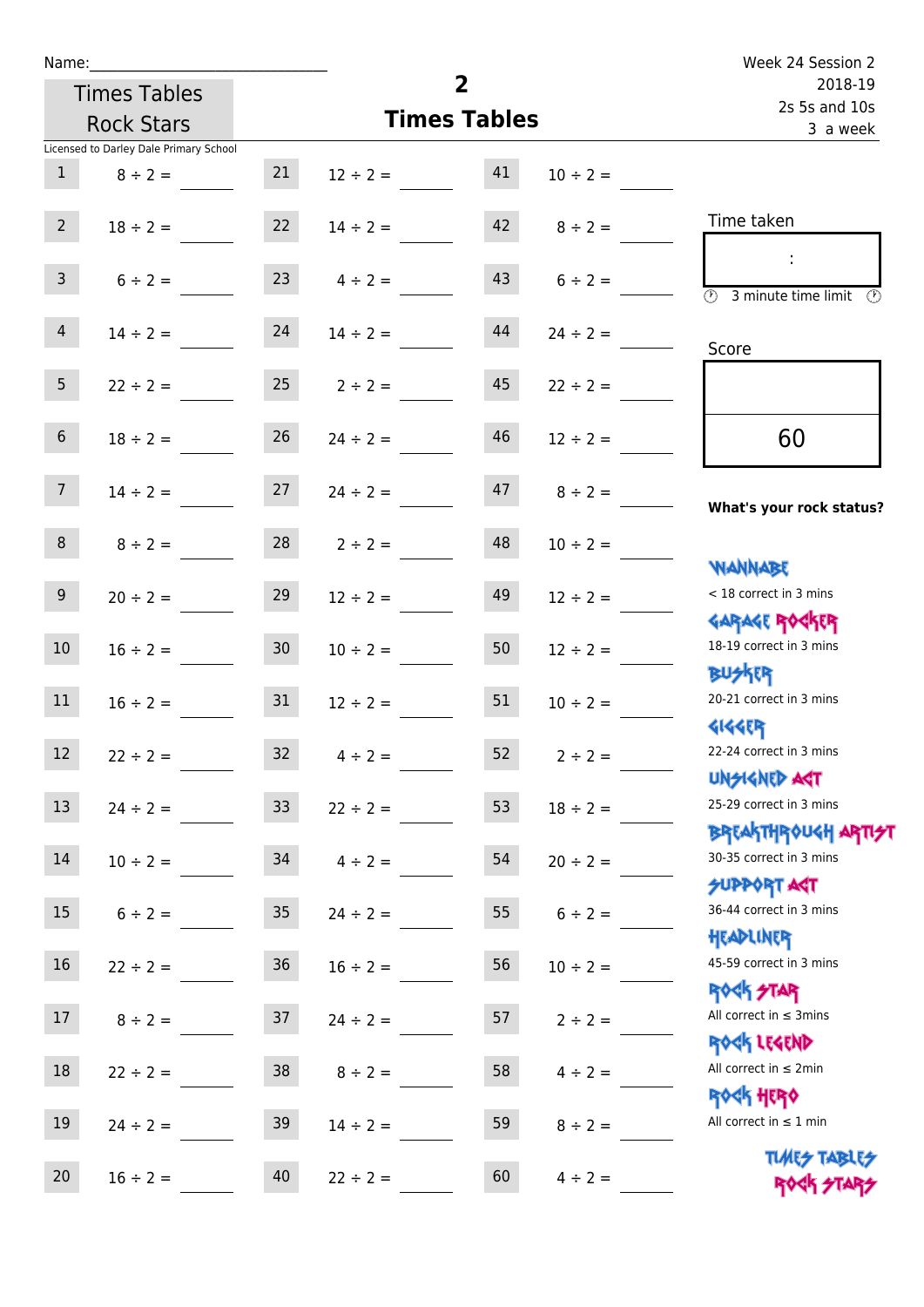| Week 24 Session 3                                                                                                                                                                                                                                                                                                                                                                                                                                                                                                                                                                                                                                           |                           |  |  |
|-------------------------------------------------------------------------------------------------------------------------------------------------------------------------------------------------------------------------------------------------------------------------------------------------------------------------------------------------------------------------------------------------------------------------------------------------------------------------------------------------------------------------------------------------------------------------------------------------------------------------------------------------------------|---------------------------|--|--|
| $\overline{2}$                                                                                                                                                                                                                                                                                                                                                                                                                                                                                                                                                                                                                                              | 2018-19                   |  |  |
| <b>Times Tables</b>                                                                                                                                                                                                                                                                                                                                                                                                                                                                                                                                                                                                                                         | 2s 5s and 10s<br>3 a week |  |  |
|                                                                                                                                                                                                                                                                                                                                                                                                                                                                                                                                                                                                                                                             |                           |  |  |
| 41<br>$2 \times 11 =$<br>$10 \div 2 =$                                                                                                                                                                                                                                                                                                                                                                                                                                                                                                                                                                                                                      |                           |  |  |
| Time taken<br>$42 \t 6 \div 2 =$<br>$2 \times 7 =$                                                                                                                                                                                                                                                                                                                                                                                                                                                                                                                                                                                                          |                           |  |  |
| $\sim$ 10 $\,$<br>43<br>$2 \times 8 =$<br>$22 \div 2 =$<br>3 minute time limit                                                                                                                                                                                                                                                                                                                                                                                                                                                                                                                                                                              | $\odot$                   |  |  |
| 44<br>$2 \times 2 =$<br>$22 \div 2 =$<br>Score                                                                                                                                                                                                                                                                                                                                                                                                                                                                                                                                                                                                              |                           |  |  |
| 45<br>$2 \times 11 =$<br>$6 \div 2 =$                                                                                                                                                                                                                                                                                                                                                                                                                                                                                                                                                                                                                       |                           |  |  |
| 46<br>60<br>$2 \times 1 =$<br>$24 \div 2 =$                                                                                                                                                                                                                                                                                                                                                                                                                                                                                                                                                                                                                 |                           |  |  |
| 47<br>$2 \times 2 =$<br>$14 \div 2 =$<br>Add up your time                                                                                                                                                                                                                                                                                                                                                                                                                                                                                                                                                                                                   |                           |  |  |
| <b>Mins</b><br>48<br>$2 \times 6 =$<br>$10 \div 2 =$<br>S1 <sub>2</sub> and the state of the state of the state of the state of the state of the state of the state of the state of the state of the state of the state of the state of the state of the state of the state of the state of the                                                                                                                                                                                                                                                                                                                                                             |                           |  |  |
| 49<br>$2 \times 1 =$<br>$6 \div 2 =$                                                                                                                                                                                                                                                                                                                                                                                                                                                                                                                                                                                                                        |                           |  |  |
| 50<br>$2 \times 7 =$<br>$6 \div 2 =$<br>$\begin{tabular}{c} Total & \underline{\hspace{1cm}} & \underline{\hspace{1cm}} & \underline{\hspace{1cm}} & \underline{\hspace{1cm}} & \underline{\hspace{1cm}} & \underline{\hspace{1cm}} & \underline{\hspace{1cm}} & \underline{\hspace{1cm}} & \underline{\hspace{1cm}} & \underline{\hspace{1cm}} & \underline{\hspace{1cm}} & \underline{\hspace{1cm}} & \underline{\hspace{1cm}} & \underline{\hspace{1cm}} & \underline{\hspace{1cm}} & \underline{\hspace{1cm}} & \underline{\hspace{1cm}} & \underline{\hspace{1cm}} & \underline{\hspace{1cm}} & \underline{\hspace{1cm}} & \underline{\hspace{1cm}} &$ |                           |  |  |
| 51<br><b>Secs</b><br>$22 \div 2 =$<br>$24 \div 2 =$<br>S1                                                                                                                                                                                                                                                                                                                                                                                                                                                                                                                                                                                                   |                           |  |  |
| 52<br>$16 \div 2 =$<br>$18 \div 2 =$                                                                                                                                                                                                                                                                                                                                                                                                                                                                                                                                                                                                                        |                           |  |  |
| 53<br>$12 \div 2 =$<br>$20 \div 2 =$<br>Total $\_\_$                                                                                                                                                                                                                                                                                                                                                                                                                                                                                                                                                                                                        |                           |  |  |
| 54<br>$10 \div 2 =$<br>$24 \div 2 =$<br>Add up your score                                                                                                                                                                                                                                                                                                                                                                                                                                                                                                                                                                                                   |                           |  |  |
| 55<br>$22 \div 2 =$<br>$24 \div 2 =$                                                                                                                                                                                                                                                                                                                                                                                                                                                                                                                                                                                                                        |                           |  |  |
| $36 \t 4 \div 2 =$<br>$56$ $2 \div 2 =$                                                                                                                                                                                                                                                                                                                                                                                                                                                                                                                                                                                                                     |                           |  |  |
| $6 \div 2 =$<br>$37 \t 4 \div 2 =$                                                                                                                                                                                                                                                                                                                                                                                                                                                                                                                                                                                                                          |                           |  |  |
| 58<br>$18 \div 2 =$<br>$16 \div 2 =$                                                                                                                                                                                                                                                                                                                                                                                                                                                                                                                                                                                                                        |                           |  |  |
| 59<br>$20 \div 2 =$<br>$2 \div 2 =$                                                                                                                                                                                                                                                                                                                                                                                                                                                                                                                                                                                                                         |                           |  |  |
| 60<br>$24 \div 2 =$                                                                                                                                                                                                                                                                                                                                                                                                                                                                                                                                                                                                                                         |                           |  |  |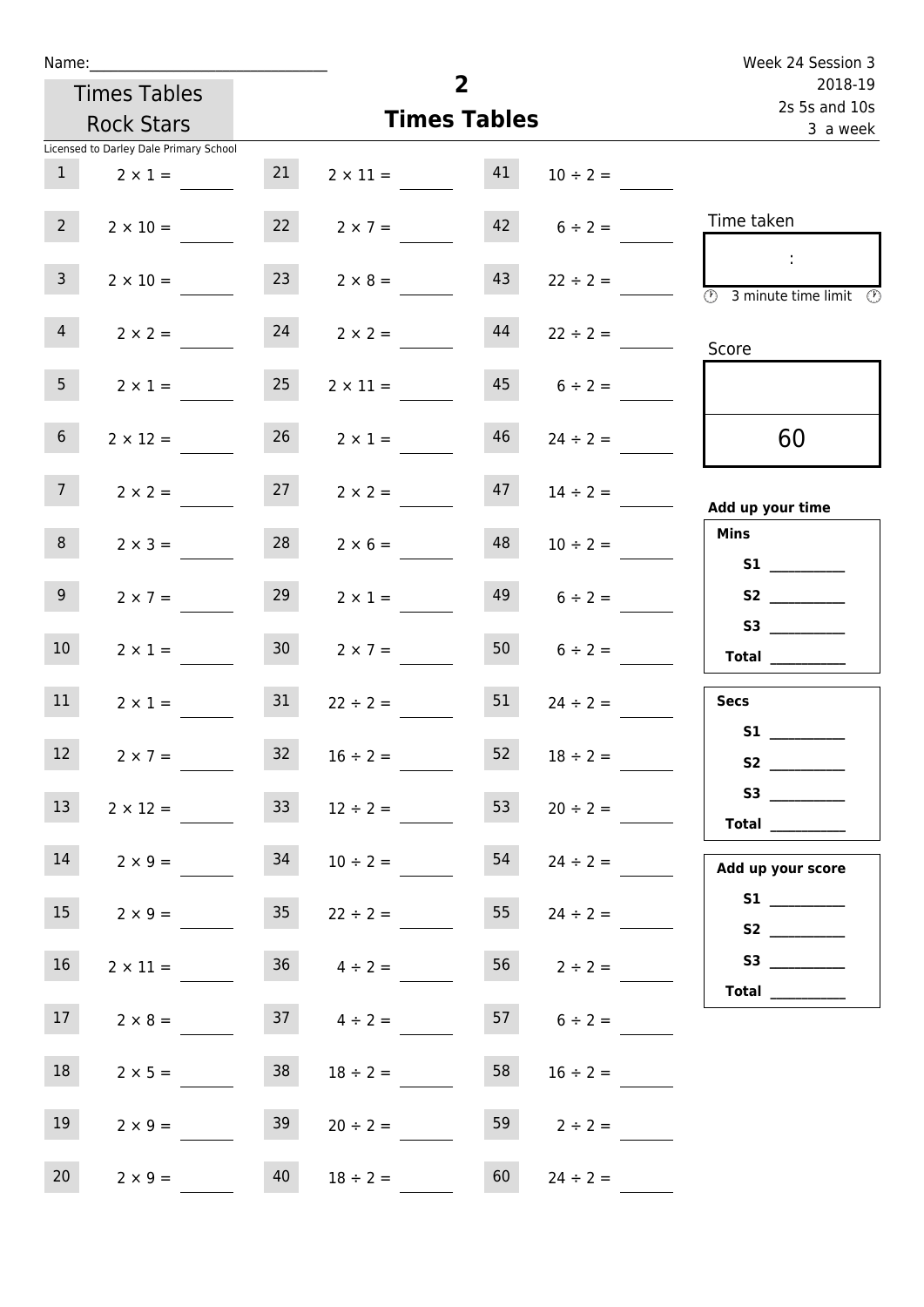| Name:                 |                                        |                 |                   |                     |                 | Week 25 Session 1                                                             |
|-----------------------|----------------------------------------|-----------------|-------------------|---------------------|-----------------|-------------------------------------------------------------------------------|
|                       | <b>Times Tables</b>                    |                 |                   | 5                   |                 | 2018-19<br>2s 5s and 10s                                                      |
|                       | <b>Rock Stars</b>                      |                 |                   | <b>Times Tables</b> |                 | 3 a week                                                                      |
|                       | Licensed to Darley Dale Primary School |                 |                   |                     |                 |                                                                               |
| 1                     | $5 \times 8 =$                         |                 | $5 \times 9 = 41$ |                     | $8 \times 5 =$  |                                                                               |
| $2^{\circ}$           | $5 \times 11 =$                        | 22              | $5 \times 5 =$    | 42                  | $6 \times 5 =$  | Time taken                                                                    |
| 3 <sup>7</sup>        | $5 \times 10 =$                        | 23              | $5 \times 11 =$   | 43                  | $8 \times 5 =$  | $\overline{\textcircled{1}}$ 3 minute time limit $\overline{\textcircled{1}}$ |
| $\overline{4}$        | $5 \times 1 = 24$                      |                 | $5 \times 11 =$   | 44                  | $6 \times 5 =$  | Score                                                                         |
| 5 <sub>1</sub>        | $5 \times 7 =$                         | 25              | $5 \times 9 =$    | 45                  | $10 \times 5 =$ |                                                                               |
| 6 <sup>1</sup>        | $5 \times 12 =$                        | 26              | $5 \times 6 =$    | 46                  | $3 \times 5 =$  | 60                                                                            |
| 7 <sup>7</sup>        | $5 \times 7 = 27$                      |                 | $5 \times 4 =$    | 47                  | $2 \times 5 =$  | What's your rock status?                                                      |
| 8                     | $5 \times 7 =$                         | 28              | $5 \times 7 =$    | 48                  | $6 \times 5 =$  | <b>NANNABE</b>                                                                |
| 9 <sub>o</sub>        | $5 \times 12 =$                        | 29              | $5 \times 7 =$    | 49                  | $4 \times 5 =$  | < 18 correct in 3 mins                                                        |
| 10 <sup>1</sup>       | $5 \times 10 = 30$                     |                 | $5 \times 3 = 50$ |                     | $1 \times 5 =$  | <b>GARAGE ROCKER</b><br>18-19 correct in 3 mins<br><b>BUSKER</b>              |
| 11                    | $5 \times 3 =$                         | 31              | $5 \times 5 =$    | 51                  | $9 \times 5 =$  | 20-21 correct in 3 mins                                                       |
| <b>Contract</b><br>12 | $5 \times 9 =$                         | 32              | $9 \times 5 =$    | 52                  | $3 \times 5 =$  | <b>4144EP</b><br>22-24 correct in 3 mins<br><b>UNSIGNED AGT</b>               |
| 13                    | $5 \times 9 =$                         | 33              | $10 \times 5 =$   | 53                  | $3 \times 5 =$  | 25-29 correct in 3 mins<br><b>BREAKTHROUGH ARTI<del>S</del>T</b>              |
| 14                    | $5 \times 7 =$                         | 34              | $10 \times 5 =$   | 54                  | $1 \times 5 =$  | 30-35 correct in 3 mins<br><b>SUPPORT AGT</b>                                 |
| 15                    | $5 \times 2 =$                         | 35 <sub>5</sub> | $11 \times 5=$    | 55                  | $5 \times 5 =$  | 36-44 correct in 3 mins<br>HEADLINER                                          |
| 16                    | $5 \times 4 =$                         | $36\,$          | $11 \times 5 =$   | 56                  | $4 \times 5 =$  | 45-59 correct in 3 mins<br>ROCK STAR                                          |
| 17                    | $5 \times 3 =$                         | 37              | $11 \times 5 =$   | 57                  | $12 \times 5 =$ | All correct in $\leq$ 3mins<br>ROCK LEGEND                                    |
| 18                    | $5 \times 8 =$                         | 38              | $10 \times 5 =$   | 58                  | $1 \times 5 =$  | All correct in $\leq 2$ min<br><b>ROCK HERO</b>                               |
| 19                    | $5 \times 9 =$                         | 39              | $2 \times 5 =$    | 59                  | $8 \times 5 =$  | All correct in $\leq 1$ min                                                   |
| 20                    | $5 \times 6 =$                         | 40              | $1 \times 5 =$    | 60                  | $1 \times 5 =$  | <b>TUARS TABLES</b><br>ROCK STARS                                             |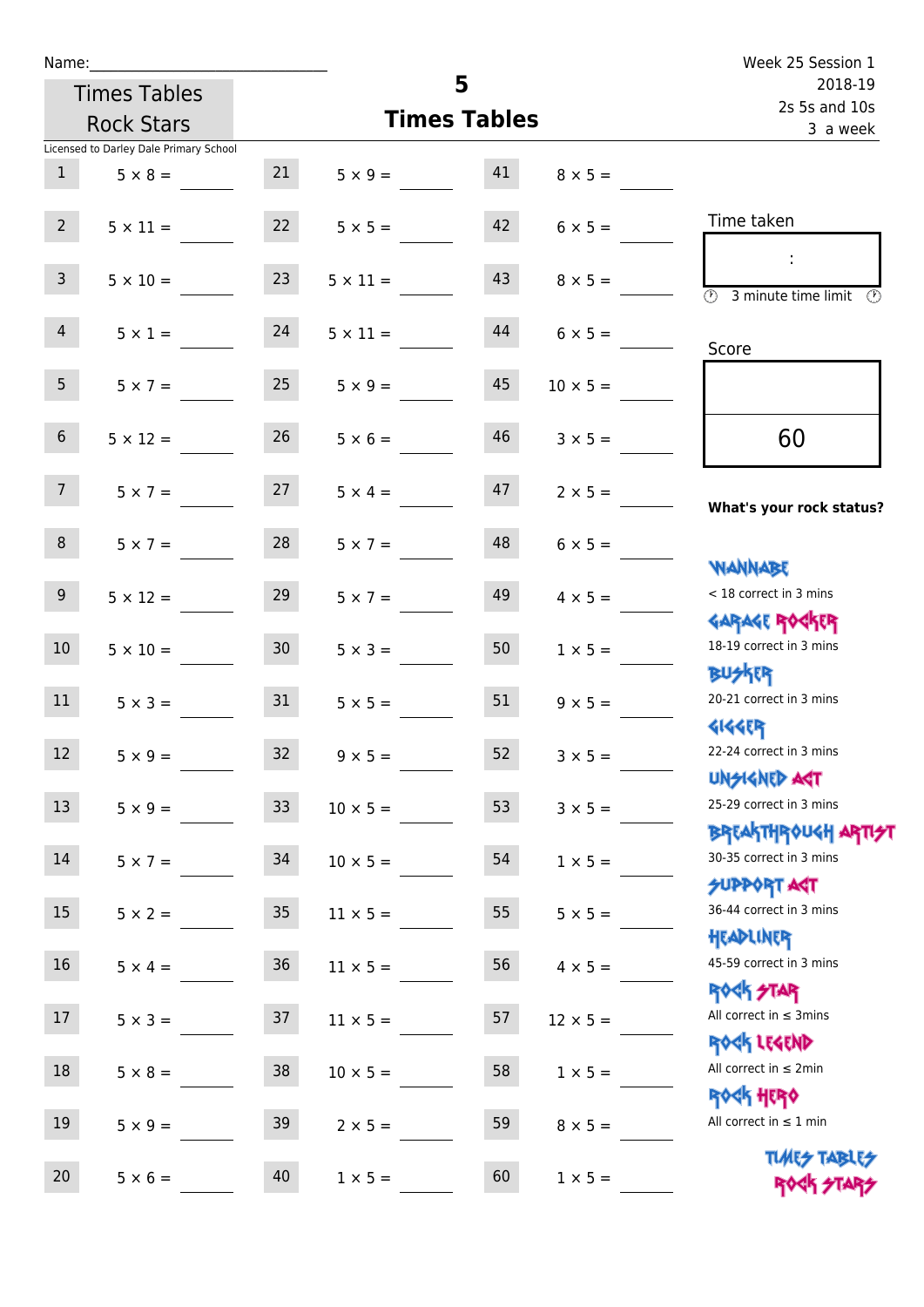| Name:           |                                        |                 |                    |                     |               | Week 25 Session 2                                                |
|-----------------|----------------------------------------|-----------------|--------------------|---------------------|---------------|------------------------------------------------------------------|
|                 | <b>Times Tables</b>                    |                 |                    | 5                   |               | 2018-19<br>2s 5s and 10s                                         |
|                 | <b>Rock Stars</b>                      |                 |                    | <b>Times Tables</b> |               | 3 a week                                                         |
|                 | Licensed to Darley Dale Primary School |                 |                    |                     |               |                                                                  |
| 1               | $15 \div 5 =$                          |                 | $21 \t 5 \div 5 =$ | 41                  | $60 \div 5 =$ |                                                                  |
| $2^{\circ}$     | $50 \div 5 =$                          | 22              | $20 \div 5 =$      | 42                  | $60 \div 5 =$ | Time taken                                                       |
| $\mathbf{3}$    | $50 \div 5 =$                          | 23              | $5 \div 5 =$       | 43                  | $5 \div 5 =$  | (1)<br>3 minute time limit                                       |
| $\overline{4}$  | $40 \div 5 =$                          | 24              | $35 \div 5 =$      | 44                  | $10 \div 5 =$ | Score                                                            |
| 5 <sub>1</sub>  | $60 \div 5 =$                          | 25              | $60 \div 5 =$      | 45                  | $60 \div 5 =$ |                                                                  |
| $6\overline{6}$ | $30 \div 5 =$                          | 26              | $25 \div 5 =$      | 46                  | $20 \div 5 =$ | 60                                                               |
| 7 <sup>7</sup>  | $50 \div 5 =$                          | 27              | $25 \div 5 =$      | 47                  | $50 \div 5 =$ | What's your rock status?                                         |
| 8               | $25 \div 5 =$                          | 28              | $55 \div 5 =$      | 48                  | $15 \div 5 =$ | <b>NANNABE</b>                                                   |
| 9 <sub>o</sub>  | $25 \div 5 =$                          | 29              | $40 \div 5 =$      | 49                  | $40 \div 5 =$ | < 18 correct in 3 mins<br><b>GARAGE ROCKER</b>                   |
| 10 <sup>°</sup> | $15 \div 5 =$                          | 30 <sup>°</sup> | $20 \div 5 =$      | 50                  | $40 \div 5 =$ | 18-19 correct in 3 mins<br><b>BUSKER</b>                         |
| 11              | $15 \div 5 =$                          | 31              | $30 \div 5 =$      | 51                  | $45 \div 5 =$ | 20-21 correct in 3 mins<br><b>4144ER</b>                         |
| 12              | $50 \div 5 =$                          | 32              | $55 \div 5 =$      | 52                  | $40 \div 5 =$ | 22-24 correct in 3 mins<br><b>UNSIGNED AST</b>                   |
| 13              | $30 \div 5 =$                          | 33              | $20 \div 5 =$      | 53                  | $25 \div 5 =$ | 25-29 correct in 3 mins<br><b>BREAKTHROUGH ARTI<del>S</del>T</b> |
| 14              | $20 \div 5 =$                          | 34              | $25 \div 5 =$      | 54                  | $50 \div 5 =$ | 30-35 correct in 3 mins<br><b>SUPPORT AGT</b>                    |
| 15              | $35 \div 5 =$                          | $35\,$          | $40 \div 5 =$      | 55                  | $10 \div 5 =$ | 36-44 correct in 3 mins<br>HEADLINER                             |
| 16              | $10 \div 5 =$                          | $36\,$          | $25 \div 5 =$      | 56                  | $60 \div 5 =$ | 45-59 correct in 3 mins<br><b>ROCK STAR</b>                      |
| 17              | $25 \div 5 =$                          | 37              | $40 \div 5 =$      | 57                  | $60 \div 5 =$ | All correct in $\leq$ 3mins<br>ROCK LEGEND                       |
| $18\,$          | $55 \div 5 =$                          | $38\,$          | $15 \div 5 =$      | 58                  | $50 \div 5 =$ | All correct in $\leq 2$ min<br>ROCK HERO                         |
| 19              | $40 \div 5 =$                          | 39              | $20 \div 5 =$      | 59                  | $55 \div 5 =$ | All correct in $\leq 1$ min                                      |
| 20              | $60 \div 5 =$                          | 40              | $5 ÷ 5 =$          | 60                  | $20 \div 5 =$ | <b>TUARS TABLES</b><br>ROCK STARS                                |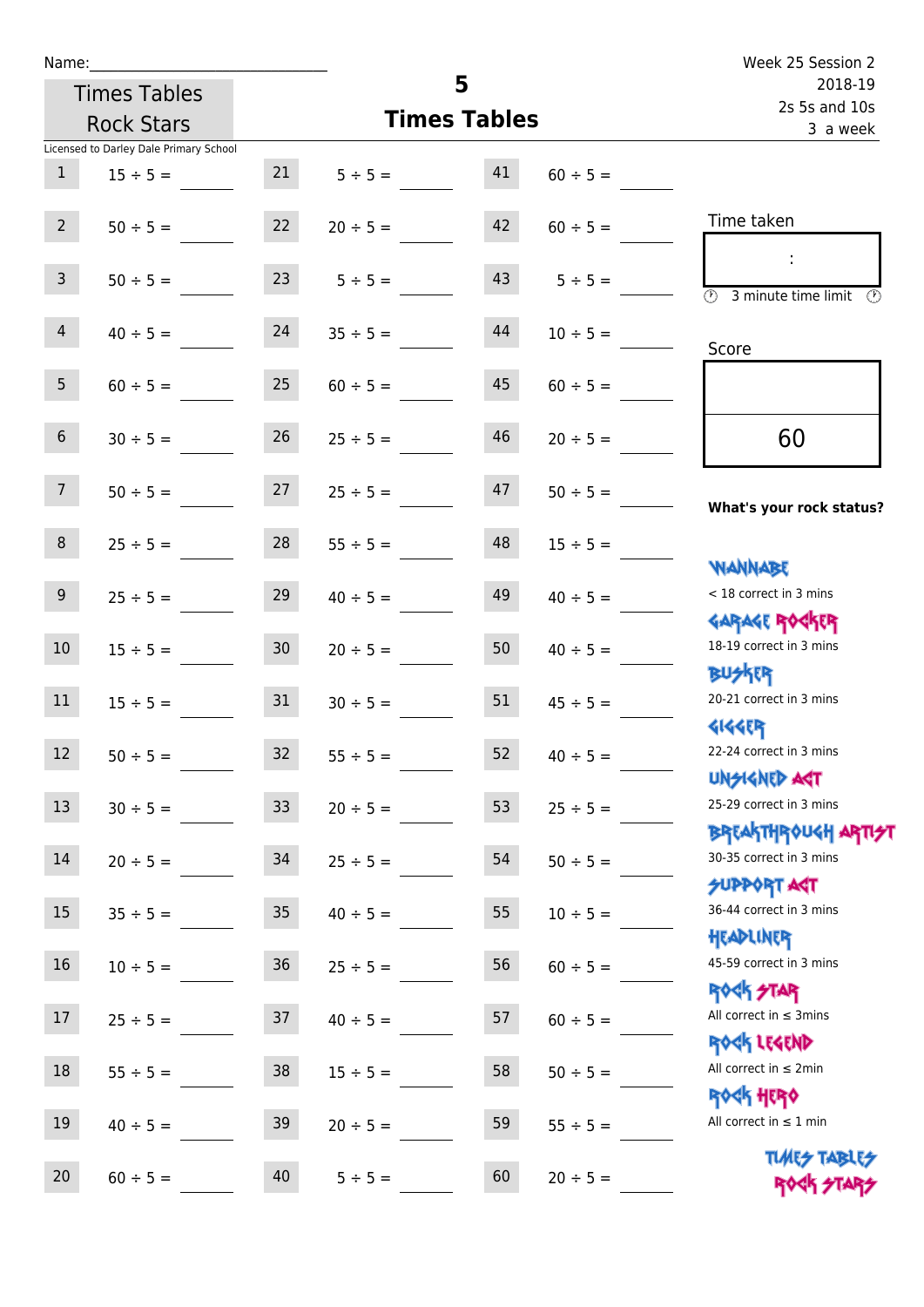| Name:           |                                        |                 |                    |                     |                   | Week 25 Session 3                              |
|-----------------|----------------------------------------|-----------------|--------------------|---------------------|-------------------|------------------------------------------------|
|                 | <b>Times Tables</b>                    |                 |                    | 5                   |                   | 2018-19<br>2s 5s and 10s                       |
|                 | <b>Rock Stars</b>                      |                 |                    | <b>Times Tables</b> |                   | 3 a week                                       |
|                 | Licensed to Darley Dale Primary School |                 |                    |                     |                   |                                                |
| 1               | $5 \times 11 =$                        | 21              | $5 \times 7 = 41$  |                     | $10 \div 5 =$     |                                                |
| $2^{\circ}$     | $5 \times 5 =$                         | 22              | $5 \times 3 =$     | 42                  | $40 \div 5 =$     | Time taken                                     |
| 3 <sup>7</sup>  | $5 \times 2 =$                         | 23              | $5 \times 7 =$     | 43                  | $45 \div 5 =$     | $\sim$<br>3 minute time limit<br>⊕             |
| 4               | $5 \times 11 =$                        | 24              | $5 \times 5 =$     | 44                  | $25 \div 5 =$     | Score                                          |
| 5 <sub>1</sub>  | $5 \times 3 =$                         | 25              | $5 \times 8 =$     | 45                  | $60 \div 5 =$     |                                                |
| 6 <sup>1</sup>  | $5 \times 5 =$                         | 26              | $5 \times 6 =$     | 46                  | $10 \div 5 =$     | 60                                             |
| 7 <sup>7</sup>  | $5 \times 5 =$                         | 27              | $5 \times 1 =$     | 47                  | $30 \div 5 =$     | Add up your time                               |
| 8               | $5 \times 9 =$                         | 28              | $5 \times 3 =$     | 48                  | $60 \div 5 =$     | <b>Mins</b><br><b>S1</b> and the set of $\sim$ |
| 9               | $5 \times 7 =$                         | 29              | $5 \times 4 =$     | 49                  | $60 \div 5 =$     |                                                |
| 10 <sup>°</sup> | $5 \times 2 =$                         | 30 <sup>°</sup> | $5 \times 2 =$     | 50                  | $25 \div 5 =$     | S3<br>Total $\qquad$                           |
| 11              | $5 \times 10 =$                        | 31              | $55 \div 5 =$      | 51                  | $40 \div 5 =$     | <b>Secs</b>                                    |
| 12              | $5 \times 11 =$                        | 32              | $30 \div 5 =$      | 52                  | $35 \div 5 =$     | <b>S1</b>                                      |
| 13              | $5 \times 8 =$                         | 33              | $30 \div 5 =$      | 53                  | $30 \div 5 =$     | Total                                          |
| 14              | $5 \times 11 =$                        | 34              | $15 \div 5 =$      | 54                  | $60 \div 5 =$     | Add up your score                              |
| 15              | $5 \times 11 =$                        | 35              | $20 \div 5 =$      | 55                  | $60 \div 5 =$     | S2                                             |
| 16              | $5 \times 1 =$                         |                 | $36$ $25 \div 5 =$ |                     | $56$ $5 \div 5 =$ | Total $\frac{1}{1}$                            |
| 17 <sub>1</sub> | $5 \times 12 =$                        | 37              | $60 \div 5 =$      | 57                  | $55 \div 5 =$     |                                                |
| 18              | $5 \times 5 =$                         | 38              | $40 \div 5 =$      | 58                  | $25 \div 5 =$     |                                                |
| 19              | $5 \times 3 =$                         | 39              | $10 \div 5 =$      | 59                  | $25 \div 5 =$     |                                                |
| 20              | $5 \times 7 =$                         | 40              | $15 \div 5 =$      | 60                  | $15 \div 5 =$     |                                                |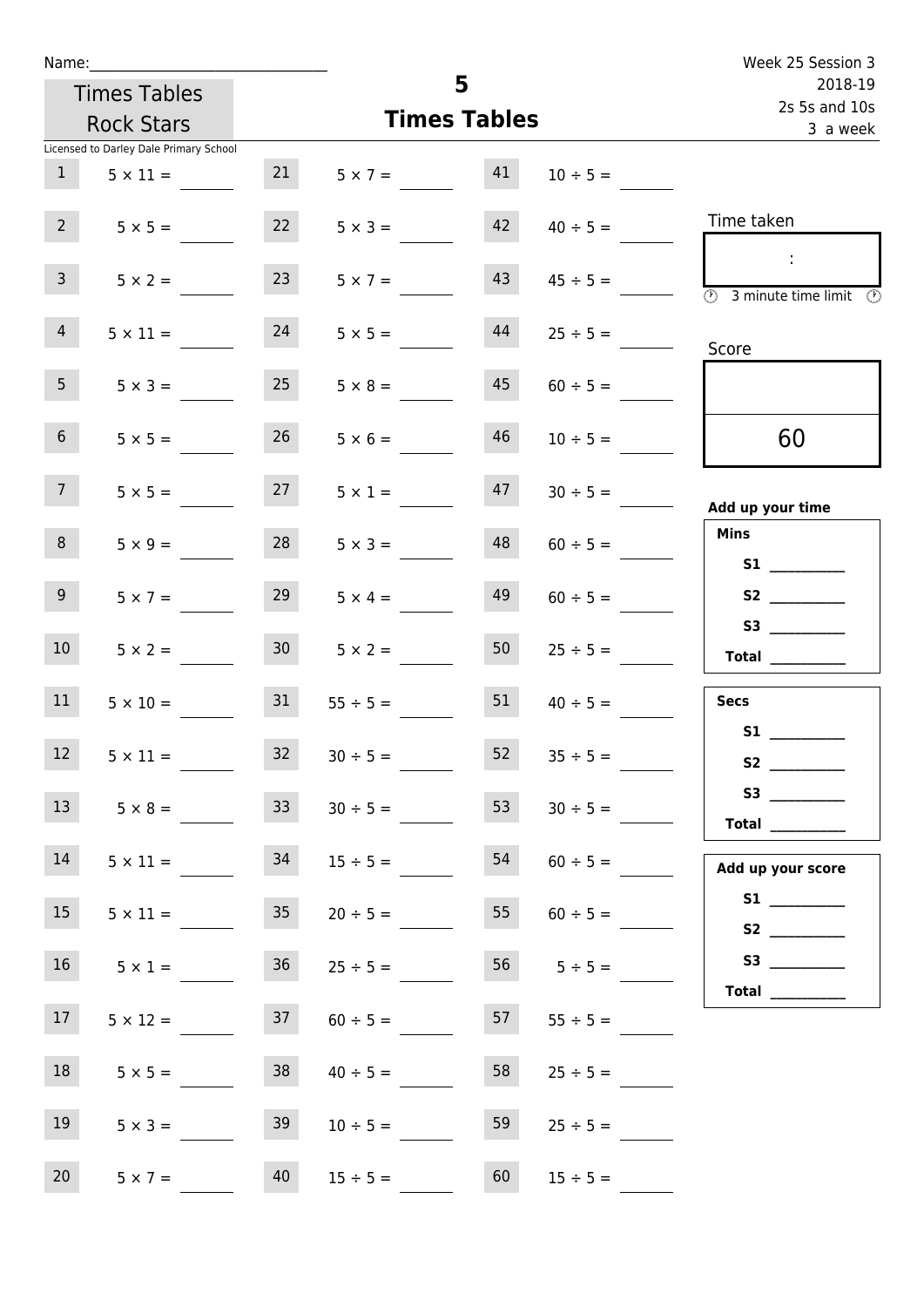| Name:           |                                        |                 |                    |                     |                      | Week 26 Session 1                                                 |
|-----------------|----------------------------------------|-----------------|--------------------|---------------------|----------------------|-------------------------------------------------------------------|
|                 | <b>Times Tables</b>                    |                 |                    | 5                   |                      | 2018-19<br>2s 5s and 10s                                          |
|                 | <b>Rock Stars</b>                      |                 |                    | <b>Times Tables</b> |                      | 3 a week                                                          |
|                 | Licensed to Darley Dale Primary School |                 |                    |                     |                      |                                                                   |
| 1               | $5 \times 7 =$                         | 21              | $5 \times 11 = 41$ |                     | $4 \times 5 =$       |                                                                   |
| $2^{\circ}$     | $5 \times 11 =$                        | 22              | $5 \times 11 =$    |                     | $42 \t 9 \times 5 =$ | Time taken                                                        |
| $\mathbf{3}$    | $5 \times 5 =$                         | 23              | $5 \times 4 =$     | 43                  | $11 \times 5 =$      | $\overline{\textcircled{2}}$ 3 minute time limit<br>$\mathcal{O}$ |
| 4               | $5 \times 2 = 24$                      |                 | $5 \times 12 =$    | 44                  | $7 \times 5 =$       | Score                                                             |
| 5 <sub>1</sub>  | $5 \times 4 =$                         | 25              | $5 \times 8 =$     | 45                  | $11 \times 5 =$      |                                                                   |
| 6 <sup>1</sup>  | $5 \times 8 =$                         | 26              | $5 \times 2 =$     | 46                  | $4 \times 5 =$       | 60                                                                |
| 7 <sup>7</sup>  | $5 \times 5 = 27$                      |                 | $5 \times 9 =$     |                     | $47$ $2 \times 5 =$  | What's your rock status?                                          |
| 8               | $5 \times 1 =$                         | 28              | $5 \times 5 =$     | 48                  | $7 \times 5 =$       | <b>JARNARY</b>                                                    |
| 9 <sub>o</sub>  | $5 \times 1 =$                         | 29              | $5 \times 5 =$     | 49                  | $11 \times 5 =$      | < 18 correct in 3 mins<br><b>GARAGE ROGKER</b>                    |
| 10 <sup>1</sup> | $5 \times 4 = 30$                      |                 | $5 \times 11 =$    | 50                  | $9 \times 5 =$       | 18-19 correct in 3 mins<br><b>BUSKER</b>                          |
| 11              | $5 \times 10 =$                        | 31              | $3 \times 5 =$     | 51                  | $9 \times 5 =$       | 20-21 correct in 3 mins<br><b>4144EP</b>                          |
| 12              | $5 \times 5 =$                         | 32              | $9 \times 5 =$     | 52                  | $4 \times 5 =$       | 22-24 correct in 3 mins<br><b>UNSIGNED AGT</b>                    |
| 13              | $5 \times 5 =$                         | 33 <sup>°</sup> | $4 \times 5 =$     | 53                  | $8 \times 5 =$       | 25-29 correct in 3 mins<br><b>BREAKTHROUGH ARTI<del>S</del>T</b>  |
| 14              | $5 \times 1 =$                         | 34              | $6 \times 5 =$     | 54                  | $8 \times 5 =$       | 30-35 correct in 3 mins<br><b>SUPPORT AGT</b>                     |
| 15              | $5 \times 3 =$                         | 35 <sub>1</sub> | $7 \times 5 =$     | 55                  | $10 \times 5 =$      | 36-44 correct in 3 mins<br>HEADLINER                              |
| 16              | $5 \times 12 =$                        | $36\,$          | $6 \times 5 =$     | 56                  | $6 \times 5 =$       | 45-59 correct in 3 mins<br>ROCK STAR                              |
| 17              | $5 \times 9 =$                         | 37              | $4 \times 5 =$     | 57                  | $11 \times 5 =$      | All correct in $\leq$ 3mins<br>ROCK LEGEND                        |
| 18              | $5 \times 4 =$                         | 38              | $11 \times 5 =$    | 58                  | $12 \times 5 =$      | All correct in $\leq 2$ min<br><b>ROCK HERO</b>                   |
| 19              | $5 \times 6 =$                         | 39              | $2 \times 5 =$     | 59                  | $6 \times 5 =$       | All correct in $\leq 1$ min                                       |
| 20              | $5 \times 3 =$                         | 40              | $8 \times 5 =$     | 60                  | $10 \times 5 =$      | <b>TUARS TABLES</b><br>ROCK STARS                                 |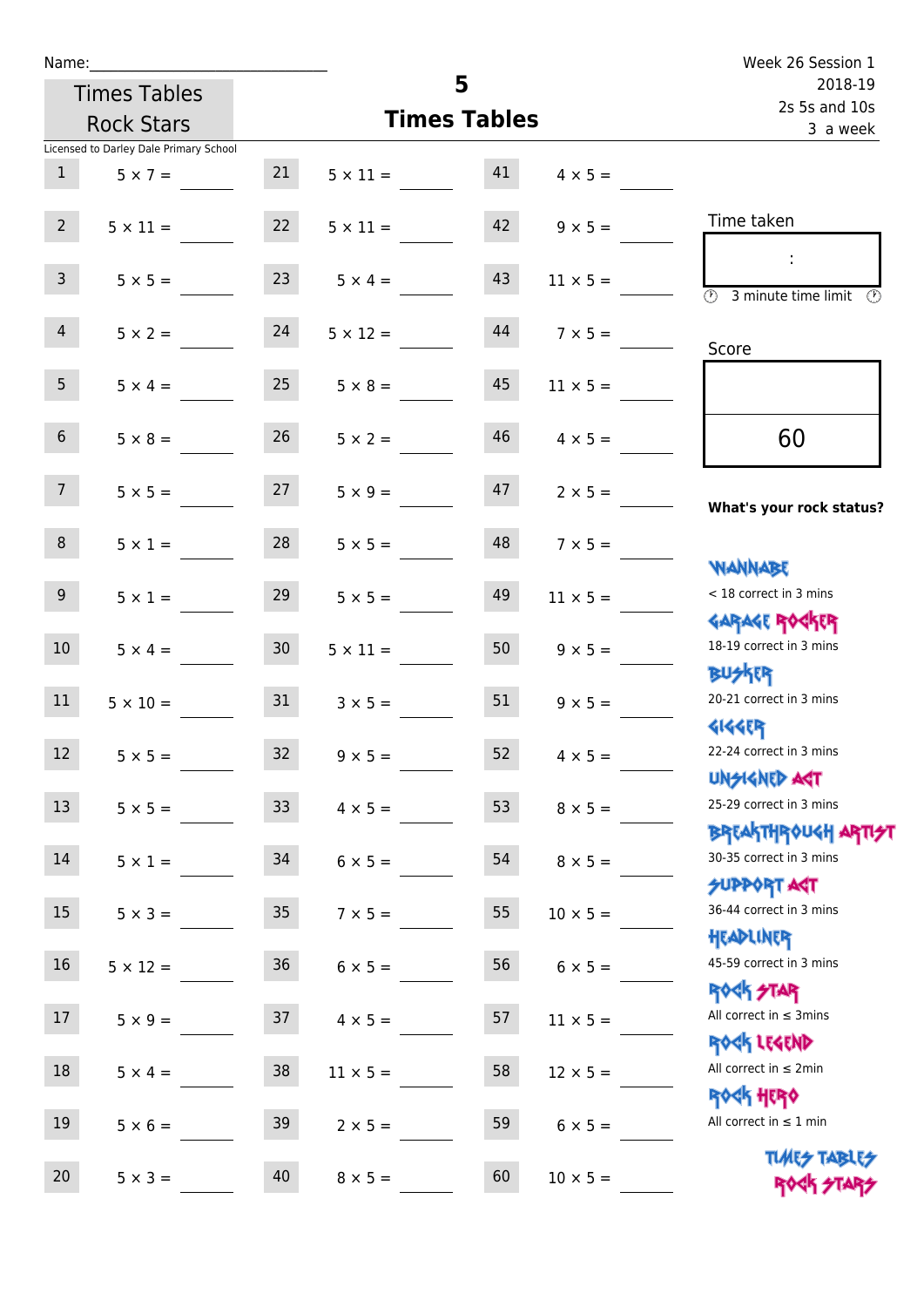| Name:                                  |                     |                     |               | Week 26 Session 2                                       |
|----------------------------------------|---------------------|---------------------|---------------|---------------------------------------------------------|
| <b>Times Tables</b>                    |                     | 5                   |               | 2018-19<br>2s 5s and 10s                                |
| <b>Rock Stars</b>                      |                     | <b>Times Tables</b> |               | 3 a week                                                |
| Licensed to Darley Dale Primary School |                     |                     |               |                                                         |
| $\mathbf{1}$<br>$60 \div 5 =$          | 21                  | 41<br>$60 \div 5 =$ | $5 \div 5 =$  |                                                         |
| $2^{\circ}$<br>$40 \div 5 =$           | 22                  | 42<br>$20 \div 5 =$ | $15 \div 5 =$ | Time taken                                              |
| 3 <sup>7</sup><br>$25 \div 5 =$        | 23                  | 43<br>$25 \div 5 =$ | $10 \div 5 =$ | $\overline{\textcircled{2}}$ 3 minute time limit<br>-09 |
| 4<br>$50 \div 5 =$                     | 24                  | 44<br>$25 \div 5 =$ | $30 \div 5 =$ | Score                                                   |
| 5 <sub>1</sub><br>$45 \div 5 =$        | 25                  | 45<br>$30 \div 5 =$ | $25 \div 5 =$ |                                                         |
| 6 <sup>1</sup><br>$50 \div 5 =$        | 26                  | 46<br>$10 \div 5 =$ | $45 \div 5 =$ | 60                                                      |
| 7 <sup>7</sup><br>$20 \div 5 =$        | 27                  | 47<br>$55 \div 5 =$ | $10 \div 5 =$ | What's your rock status?                                |
| 8<br>$45 \div 5 =$                     | 28                  | 48<br>$35 \div 5 =$ | $50 \div 5 =$ |                                                         |
| 9 <sub>o</sub><br>$25 \div 5 =$        | 29                  | 49<br>$20 \div 5 =$ | $40 \div 5 =$ | <b>WANNABE</b><br>< 18 correct in 3 mins                |
| 10 <sup>°</sup><br>$35 \div 5 =$       | 30 <sup>7</sup>     | 50<br>$25 \div 5 =$ | $40 \div 5 =$ | <b>GARAGE ROCKER</b><br>18-19 correct in 3 mins         |
| 11<br>$20 \div 5 =$                    | $31 \t 5 \div 5 =$  | 51                  | $15 \div 5 =$ | <b>BUSKER</b><br>20-21 correct in 3 mins                |
| 12<br>$30 \div 5 =$                    | 32                  | 52<br>$5 ÷ 5 =$     | $5 ÷ 5 =$     | <b>4144EP</b><br>22-24 correct in 3 mins                |
| 13<br>$20 \div 5 =$                    | 33<br>$45 \div 5 =$ | 53                  | $50 \div 5 =$ | <b>UNSIGNED AGT</b><br>25-29 correct in 3 mins          |
| 14<br>$40 \div 5 =$                    | 34<br>$10 \div 5 =$ | 54                  | $55 \div 5 =$ | <b>BREAKTHROUGH ARTH</b><br>30-35 correct in 3 mins     |
| 15<br>$45 \div 5 =$                    | $35\phantom{.0}$    | 55<br>$5 ÷ 5 =$     | $25 \div 5 =$ | <b>SUPPORT AGT</b><br>36-44 correct in 3 mins           |
| 16<br>$50 \div 5 =$                    | $36\,$              | 56<br>$5 ÷ 5 =$     | $60 \div 5 =$ | HEADLINER<br>45-59 correct in 3 mins                    |
| 17<br>$35 ÷ 5 =$                       | 37<br>$50 \div 5 =$ | 57                  | $45 \div 5 =$ | <b>ROCK STAR</b><br>All correct in $\leq$ 3mins         |
| 18<br>$45 \div 5 =$                    | 38<br>$35 \div 5 =$ | 58                  | $60 \div 5 =$ | ROCK LEGEND<br>All correct in $\leq 2$ min              |
| 19<br>$60 \div 5 =$                    | 39<br>$30 \div 5 =$ | 59                  | $35 ÷ 5 =$    | <b>ROCK HERO</b><br>All correct in $\leq 1$ min         |
| 20<br>$50 \div 5 =$                    | 40<br>$50 \div 5 =$ | 60                  | $15 \div 5 =$ | <b>TUARS TABLES</b><br>ROCK STARS                       |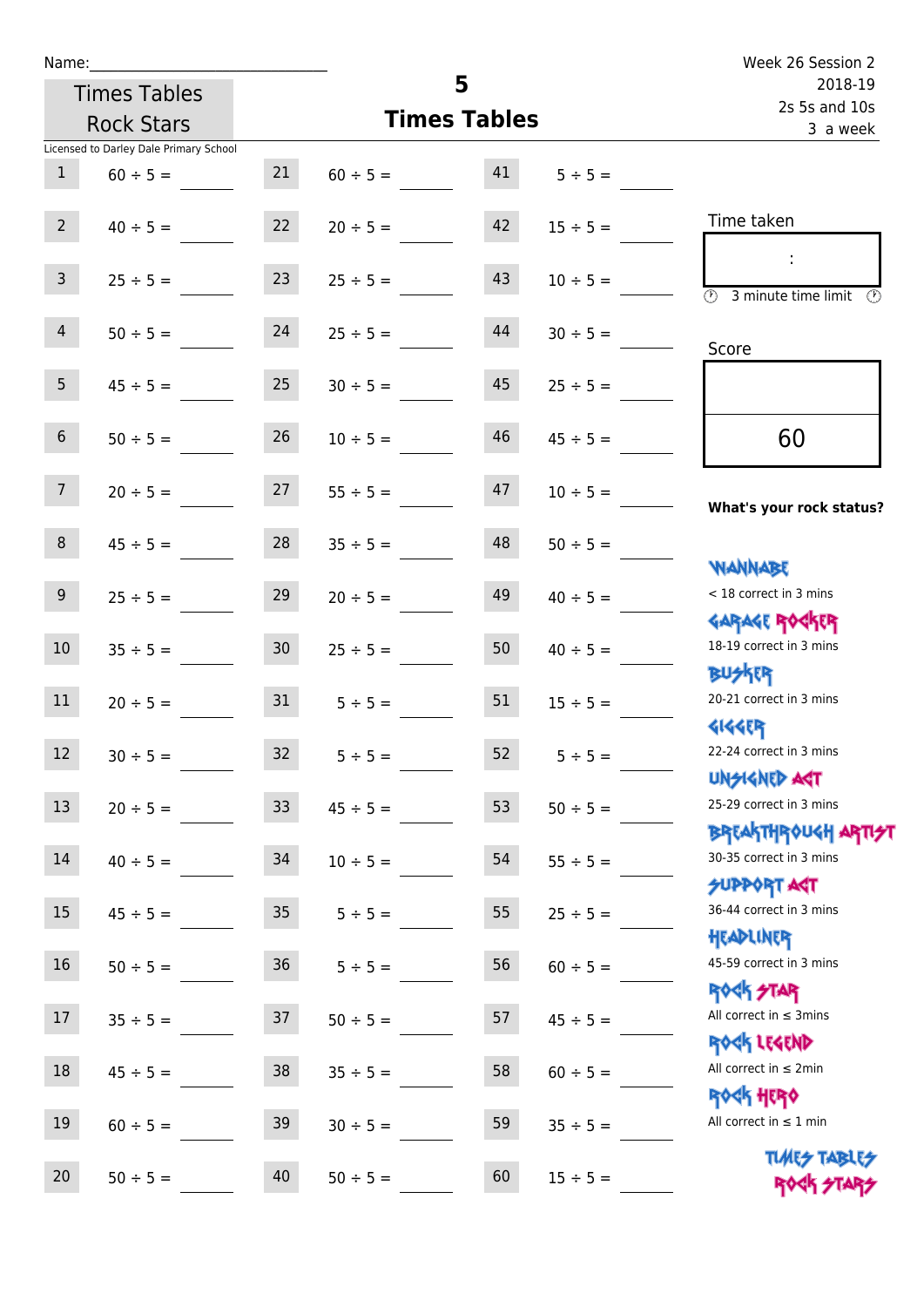| Name:                   |                                        |                 |                      |                     |                                    | Week 26 Session 3                                                                                                                                                                                                                                                                                                                                                                                                                                                                                                                                                                                                   |
|-------------------------|----------------------------------------|-----------------|----------------------|---------------------|------------------------------------|---------------------------------------------------------------------------------------------------------------------------------------------------------------------------------------------------------------------------------------------------------------------------------------------------------------------------------------------------------------------------------------------------------------------------------------------------------------------------------------------------------------------------------------------------------------------------------------------------------------------|
|                         | <b>Times Tables</b>                    |                 |                      | 5                   |                                    | 2018-19<br>2s 5s and 10s                                                                                                                                                                                                                                                                                                                                                                                                                                                                                                                                                                                            |
|                         | <b>Rock Stars</b>                      |                 |                      | <b>Times Tables</b> |                                    | 3 a week                                                                                                                                                                                                                                                                                                                                                                                                                                                                                                                                                                                                            |
|                         | Licensed to Darley Dale Primary School |                 |                      |                     |                                    |                                                                                                                                                                                                                                                                                                                                                                                                                                                                                                                                                                                                                     |
| 1                       | $5 \times 6 =$                         | 21              |                      |                     | $5 \times 10 =$ $41$ $55 \div 5 =$ |                                                                                                                                                                                                                                                                                                                                                                                                                                                                                                                                                                                                                     |
| 2 <sup>7</sup>          | $5 \times 10 =$                        |                 | $22 \t 5 \times 3 =$ |                     | $42 \t 5 \div 5 =$                 | Time taken                                                                                                                                                                                                                                                                                                                                                                                                                                                                                                                                                                                                          |
| $\mathbf{3}$            | $5 \times 5 =$                         | 23              | $5 \times 12 =$      | 43                  | $15 \div 5 =$                      | $\sim 10$<br>$\overline{\textcircled{2}}$ 3 minute time limit $\overline{\textcircled{2}}$                                                                                                                                                                                                                                                                                                                                                                                                                                                                                                                          |
| 4                       | $5 \times 3 =$                         | 24              | $5 \times 6 =$       | 44                  | $10 \div 5 =$                      | Score                                                                                                                                                                                                                                                                                                                                                                                                                                                                                                                                                                                                               |
| 5 <sub>1</sub>          | $5 \times 1 =$                         | 25              | $5 \times 2 =$       | 45                  | $45 \div 5 =$                      |                                                                                                                                                                                                                                                                                                                                                                                                                                                                                                                                                                                                                     |
| 6 <sup>1</sup>          | $5 \times 12 =$                        | 26              | $5 \times 6 =$       | 46                  | $40 \div 5 =$                      | 60                                                                                                                                                                                                                                                                                                                                                                                                                                                                                                                                                                                                                  |
| 7 <sup>7</sup>          | $5 \times 7 =$                         |                 | $27 \t 5 \times 9 =$ | 47                  | $60 \div 5 =$                      | Add up your time                                                                                                                                                                                                                                                                                                                                                                                                                                                                                                                                                                                                    |
| 8                       | $5 \times 7 =$                         | 28              | $5 \times 7 =$       | 48                  | $15 \div 5 =$                      | <b>Mins</b><br>S1                                                                                                                                                                                                                                                                                                                                                                                                                                                                                                                                                                                                   |
| 9 <sub>o</sub>          | $5 \times 5 =$                         | 29              | $5 \times 10 =$      | 49                  | $10 \div 5 =$                      |                                                                                                                                                                                                                                                                                                                                                                                                                                                                                                                                                                                                                     |
| 10 <sup>°</sup>         | $5 \times 11 =$                        | 30 <sup>1</sup> | $5 \times 11 =$      |                     | $50$ $5 \div 5 =$                  | $\begin{tabular}{c} Total \end{tabular}$                                                                                                                                                                                                                                                                                                                                                                                                                                                                                                                                                                            |
| 11                      | $5 \times 5 =$                         | 31              | $40 \div 5 =$        | 51                  | $50 \div 5 =$                      | <b>Secs</b>                                                                                                                                                                                                                                                                                                                                                                                                                                                                                                                                                                                                         |
| <b>STATISTICS</b><br>12 | $5 \times 2 =$                         | 32              | $40 \div 5 =$        | 52                  | $5 \div 5 =$                       | <b>S1</b><br>S <sub>2</sub> and the set of the set of the set of the set of the set of the set of the set of the set of the set of the set of the set of the set of the set of the set of the set of the set of the set of the set of the set of the                                                                                                                                                                                                                                                                                                                                                                |
| 13                      | $5 \times 7 =$                         | 33 <sup>°</sup> | $55 \div 5 =$        | 53                  | $10 \div 5 =$                      | $\begin{tabular}{c} Total & \underline{\hspace{1cm}} & \underline{\hspace{1cm}} & \underline{\hspace{1cm}} & \underline{\hspace{1cm}} & \underline{\hspace{1cm}} & \underline{\hspace{1cm}} & \underline{\hspace{1cm}} & \underline{\hspace{1cm}} & \underline{\hspace{1cm}} & \underline{\hspace{1cm}} & \underline{\hspace{1cm}} & \underline{\hspace{1cm}} & \underline{\hspace{1cm}} & \underline{\hspace{1cm}} & \underline{\hspace{1cm}} & \underline{\hspace{1cm}} & \underline{\hspace{1cm}} & \underline{\hspace{1cm}} & \underline{\hspace{1cm}} & \underline{\hspace{1cm}} & \underline{\hspace{1cm}} &$ |
| 14                      | $5 \times 10 =$                        | 34              | $35 \div 5 =$        | 54                  |                                    | Add up your score                                                                                                                                                                                                                                                                                                                                                                                                                                                                                                                                                                                                   |
| 15                      | $5 \times 7 =$                         | 35              | $60 \div 5 =$        | 55                  | $15 \div 5 =$                      |                                                                                                                                                                                                                                                                                                                                                                                                                                                                                                                                                                                                                     |
| 16                      | $5 \times 12 =$                        |                 | $36 \t 5 \div 5 =$   | 56                  | $25 \div 5 =$                      | Total $\frac{1}{\sqrt{1-\frac{1}{2}}\cdot\frac{1}{\sqrt{1-\frac{1}{2}}}}$                                                                                                                                                                                                                                                                                                                                                                                                                                                                                                                                           |
| 17                      | $5 \times 11 =$                        | 37              | $15 \div 5 =$        | 57                  | $20 \div 5 =$                      |                                                                                                                                                                                                                                                                                                                                                                                                                                                                                                                                                                                                                     |
| 18                      | $5 \times 2 =$                         | 38              | $50 \div 5 =$        | 58                  | $60 \div 5 =$                      |                                                                                                                                                                                                                                                                                                                                                                                                                                                                                                                                                                                                                     |
| 19                      | $5 \times 1 =$                         | 39              | $25 \div 5 =$        | 59                  | $25 \div 5 =$                      |                                                                                                                                                                                                                                                                                                                                                                                                                                                                                                                                                                                                                     |
| 20 <sub>2</sub>         | $5 \times 4 =$                         | 40              | $60 \div 5 =$        | 60                  | $25 \div 5 =$                      |                                                                                                                                                                                                                                                                                                                                                                                                                                                                                                                                                                                                                     |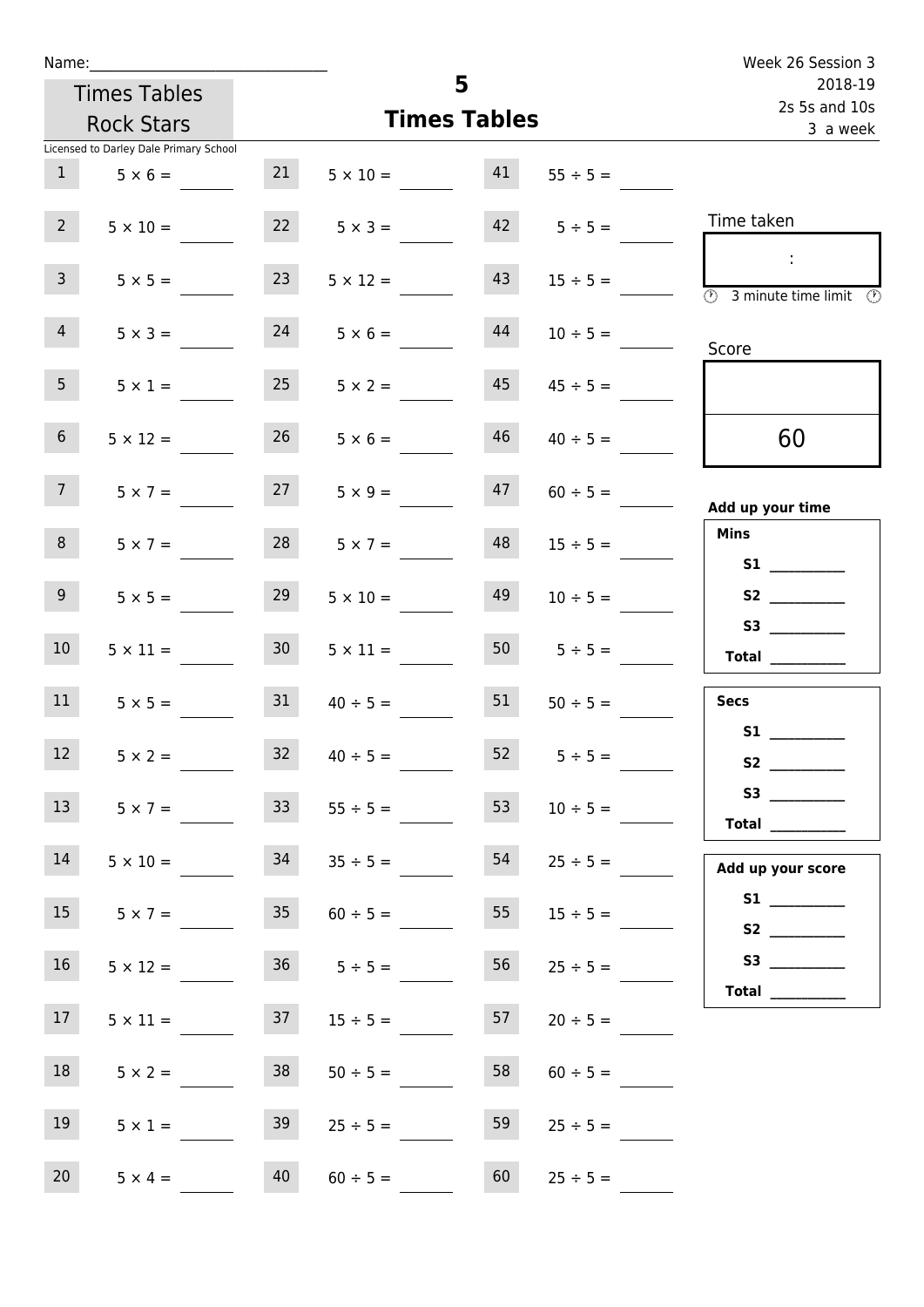| Name:           |                                        |                 |                       |                     |                  | Week 27 Session 1                                                |
|-----------------|----------------------------------------|-----------------|-----------------------|---------------------|------------------|------------------------------------------------------------------|
|                 | <b>Times Tables</b>                    |                 |                       | 10                  |                  | 2018-19<br>2s 5s and 10s                                         |
|                 | <b>Rock Stars</b>                      |                 |                       | <b>Times Tables</b> |                  | 3 a week                                                         |
|                 | Licensed to Darley Dale Primary School |                 |                       |                     |                  |                                                                  |
| 1               | $10 \times 3 =$                        | 21              | $10 \times 9 = 41$    |                     | $12 \times 10 =$ |                                                                  |
| $2^{\circ}$     | $10 \times 2 =$                        |                 | 22 $10 \times 7 =$ 42 |                     | $5 \times 10 =$  | Time taken                                                       |
| 3 <sup>7</sup>  | $10 \times 6 =$                        | 23              | $10 \times 10 =$      | 43                  | $6 \times 10 =$  | <b>3</b> minute time limit<br>$\mathcal{O}$                      |
| 4               | $10 \times 2 = 24$                     |                 | $10 \times 7 =$       | 44                  | $2 \times 10 =$  | Score                                                            |
| 5 <sub>1</sub>  | $10 \times 4 =$                        | 25              | $10 \times 11 =$      | 45                  | $8 \times 10 =$  |                                                                  |
| 6 <sup>1</sup>  | $10 \times 4 =$                        | 26              | $10 \times 8 =$       | 46                  | $2 \times 10 =$  | 60                                                               |
| 7 <sup>7</sup>  | $10 \times 2 = 27$                     |                 | $10 \times 7 =$       | 47                  | $6 \times 10 =$  | What's your rock status?                                         |
| 8               | $10 \times 7 =$                        | 28              | $10 \times 6 =$       | 48                  | $2 \times 10 =$  | <b>NANNABE</b>                                                   |
| 9 <sub>o</sub>  | $10 \times 2 =$                        | 29              | $10 \times 6 =$       | 49                  | $10 \times 10 =$ | < 18 correct in 3 mins<br><b>GARAGE ROCKER</b>                   |
| 10 <sup>°</sup> | $10 \times 9 =$                        | 30              | $10 \times 1 =$       | 50                  | $4 \times 10 =$  | 18-19 correct in 3 mins<br><b>BUSKER</b>                         |
| 11              | $10 \times 11 = 31$                    |                 | $7 \times 10 =$       | 51                  | $8 \times 10 =$  | 20-21 correct in 3 mins<br><b>4144EP</b>                         |
| 12              | $10 \times 3 =$                        | 32              | $10 \times 10 =$      | 52                  | $5 \times 10 =$  | 22-24 correct in 3 mins<br><b>UNSIGNED AGT</b>                   |
| 13              | $10 \times 8 =$                        | 33 <sup>°</sup> | $3 \times 10 =$       | 53                  | $4 \times 10 =$  | 25-29 correct in 3 mins<br><b>BREAKTHROUGH ARTI<del>S</del>T</b> |
| 14              | $10 \times 1 =$                        | 34              | $9 \times 10 =$       | 54                  | $3 \times 10 =$  | 30-35 correct in 3 mins<br><b>SUPPORT AGT</b>                    |
| 15              | $10 \times 1 =$                        | 35              | $8 \times 10 =$       | 55                  | $7 \times 10 =$  | 36-44 correct in 3 mins<br>HEADLINER                             |
| 16              | $10 \times 10 =$                       | 36              | $6 \times 10 =$       | 56                  | $12 \times 10 =$ | 45-59 correct in 3 mins<br><b>ROCK STAR</b>                      |
| 17              | $10 \times 12 =$                       | 37              | $10 \times 10 =$      | 57                  | $11 \times 10 =$ | All correct in $\leq$ 3mins<br>ROCK LEGEND                       |
| 18              | $10 \times 2 =$                        | 38              | $2 \times 10 =$       | 58                  | $7 \times 10 =$  | All correct in $\leq 2$ min<br>ROCK HERO                         |
| 19              | $10 \times 9 =$                        | 39              | $11 \times 10 =$      | 59                  | $1 \times 10 =$  | All correct in $\leq 1$ min                                      |
| 20              | $10 \times 11 =$                       | 40              | $12 \times 10 =$      | 60                  | $3 \times 10 =$  | <b>TUARS TABLES</b><br>ROCK STARS                                |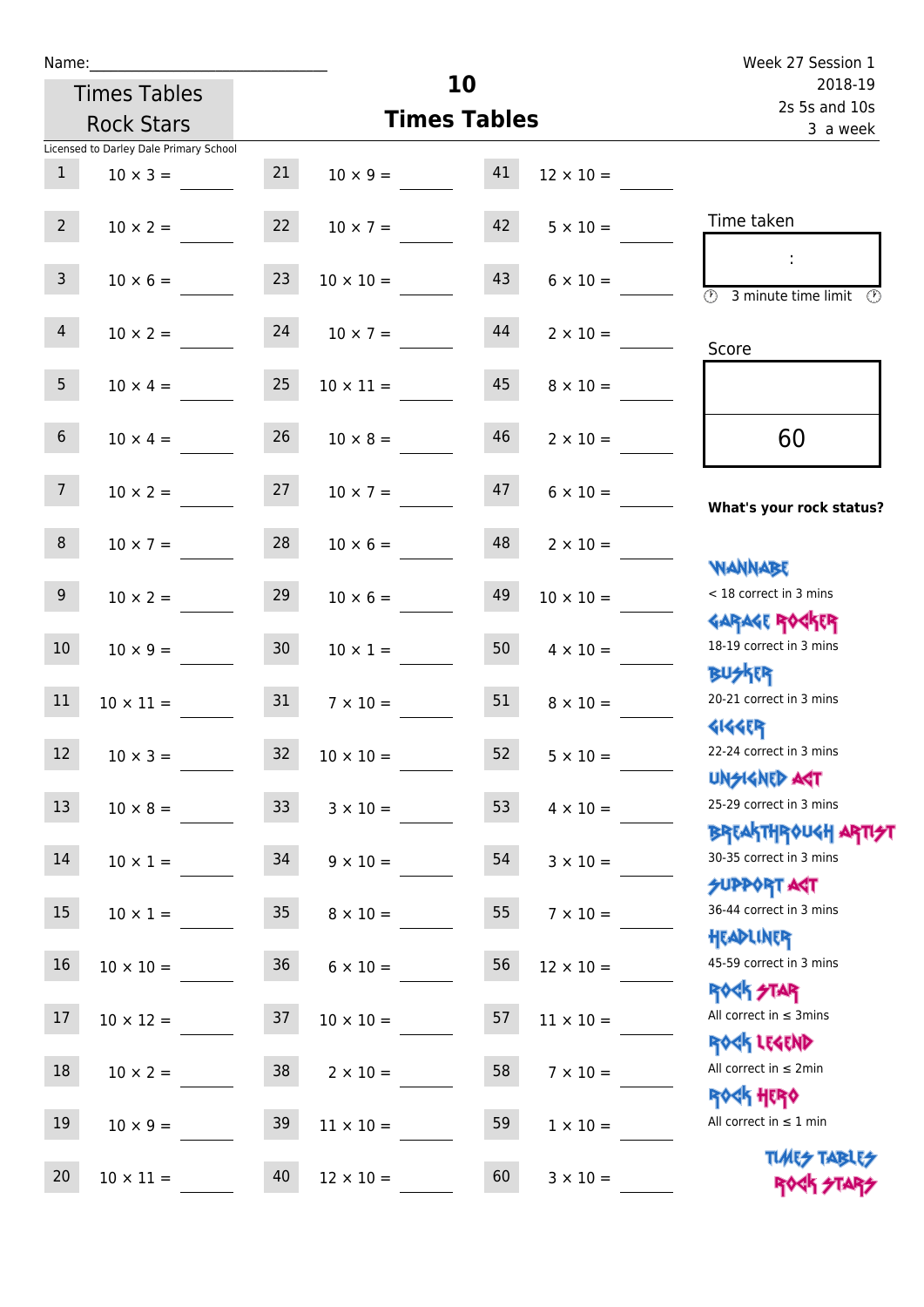Times Tables

|                | <b>Rock Stars</b>                                        |                 | <b>Times Tables</b>  |    |                 | 3 a week                                                         |
|----------------|----------------------------------------------------------|-----------------|----------------------|----|-----------------|------------------------------------------------------------------|
| $\mathbf{1}$   | Licensed to Darley Dale Primary School<br>$50 \div 10 =$ | 21              | $110 \div 10 =$      | 41 | $50 \div 10 =$  |                                                                  |
| $2^{\circ}$    | $120 \div 10 =$                                          | 22              | $120 \div 10 =$      | 42 | $30 \div 10 =$  | Time taken                                                       |
| $\mathsf{3}$   | $120 \div 10 =$                                          | 23              | $40 \div 10 =$       | 43 | $90 \div 10 =$  | ÷<br>$\overline{(\Omega)}$<br>3 minute time limit $\circled{0}$  |
| $\overline{4}$ | $60 \div 10 =$                                           | 24              | $50 \div 10 =$       | 44 | $100 \div 10 =$ | Score                                                            |
| 5 <sub>1</sub> | $50 \div 10 =$                                           | 25              | $70 \div 10 =$       | 45 | $20 \div 10 =$  |                                                                  |
| 6              | $110 \div 10 =$                                          | 26              | $100 \div 10 =$      | 46 | $50 \div 10 =$  | 60                                                               |
| 7 <sup>7</sup> | $80 \div 10 =$                                           | 27              | $80 \div 10 =$       | 47 | $20 \div 10 =$  | What's your rock status?                                         |
| 8              | $50 \div 10 =$                                           | 28              | $30 \div 10 =$       | 48 | $20 \div 10 =$  | <b>NANNABE</b>                                                   |
| 9 <sup>°</sup> | $70 \div 10 =$                                           | 29              | $40 \div 10 =$       | 49 | $110 \div 10 =$ | < 18 correct in 3 mins                                           |
| 10             | $50 \div 10 =$                                           | 30 <sub>o</sub> | $90 \div 10 =$       | 50 | $80 \div 10 =$  | <b>GARAGE ROGKER</b><br>18-19 correct in 3 mins<br><b>BUSKRR</b> |
| 11             | $90 \div 10 =$                                           | 31              | $40 \div 10 =$       | 51 | $40 \div 10 =$  | 20-21 correct in 3 mins                                          |
| 12             | $100 \div 10 =$                                          | 32              | $10 \div 10 =$       | 52 | $70 \div 10 =$  | <b>4144ER</b><br>22-24 correct in 3 mins                         |
|                | $13 \t 40 \div 10 =$                                     |                 | $33 \t 40 \div 10 =$ | 53 | $80 \div 10 =$  | <b>UNSIGNED AGT</b><br>25-29 correct in 3 mins                   |
| $14\,$         | $60 \div 10 =$                                           | 34              | $110 \div 10 =$      | 54 | $20 \div 10 =$  | <b>BREAKTHROUGH ARTI<del>S</del>T</b><br>30-35 correct in 3 mins |
| 15             | $90 \div 10 =$                                           | 35 <sub>1</sub> | $10 \div 10 =$       | 55 | $50 \div 10 =$  | <b>SUPPORT AGT</b><br>36-44 correct in 3 mins                    |
| 16             | $30 \div 10 =$                                           | 36              | $30 \div 10 =$       | 56 | $80 \div 10 =$  | HEADLINER<br>45-59 correct in 3 mins                             |
| 17             | $40 \div 10 =$                                           | 37              | $60 \div 10 =$       | 57 | $100 \div 10 =$ | <b>ROCK STAR</b><br>All correct in $\leq$ 3mins                  |
| 18             | $70 \div 10 =$                                           | 38              | $120 \div 10 =$      | 58 | $80 \div 10 =$  | ROCK LEGEND<br>All correct in $\leq 2$ min                       |
| 19             | $20 \div 10 =$                                           | 39              | $90 \div 10 =$       | 59 | $90 \div 10 =$  | <b>ROCK HERO</b><br>All correct in $\leq 1$ min                  |
| 20             | $100 \div 10 =$                                          | 40              | $40 \div 10 =$       | 60 | $110 \div 10 =$ | <b>TUARY TABLEY</b><br>ROCK STAP                                 |

**10**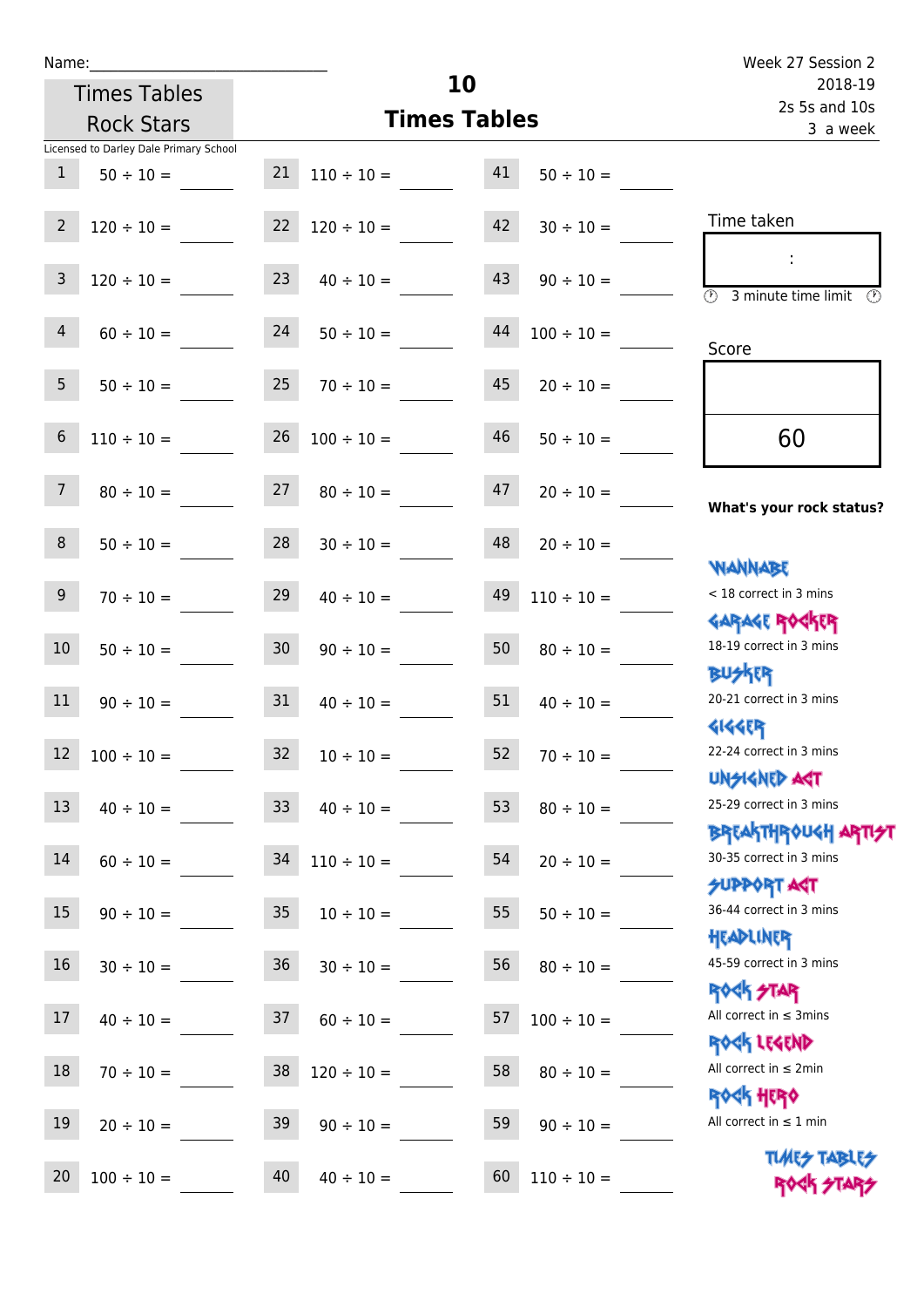| Name:           |                                                                    |    |                                       |                     |                          | Week 27 Session 3                                                   |
|-----------------|--------------------------------------------------------------------|----|---------------------------------------|---------------------|--------------------------|---------------------------------------------------------------------|
|                 | <b>Times Tables</b>                                                |    |                                       | 10                  |                          | 2018-19<br>2s 5s and 10s                                            |
|                 | <b>Rock Stars</b>                                                  |    |                                       | <b>Times Tables</b> |                          | 3 a week                                                            |
|                 | Licensed to Darley Dale Primary School                             |    |                                       |                     |                          |                                                                     |
| 1               | $10 \times 6 =$                                                    |    | 21 $10 \times 10 =$ 41 $90 \div 10 =$ |                     |                          |                                                                     |
| $2^{\circ}$     | $10 \times 3 =$                                                    | 22 | $10 \times 11 =$                      |                     | $42 \t 40 \div 10 =$     | Time taken                                                          |
| 3 <sup>7</sup>  | $10 \times 9 =$                                                    | 23 | $10 \times 10 =$                      | 43                  | $80 \div 10 =$           | $\sim$ 1.<br>$\overline{\mathcal{O}}$<br>3 minute time limit<br>- O |
| 4               | $10 \times 4 =$                                                    | 24 | $10 \times 7 =$                       | 44                  | $100 \div 10 =$          | Score                                                               |
| 5 <sub>1</sub>  | $10 \times 11 = 25$ $10 \times 9 =$                                |    |                                       |                     | $45 \t 50 \div 10 =$     |                                                                     |
| 6 <sup>1</sup>  | $10 \times 11 =$                                                   | 26 | $10 \times 10 =$                      | 46                  | $70 \div 10 =$           | 60                                                                  |
| 7 <sup>7</sup>  | $10 \times 2 = 27$ $10 \times 7 =$                                 |    |                                       | 47                  | $60 \div 10 =$           | Add up your time                                                    |
| 8 <sup>1</sup>  | $10 \times 9 = 28$ $10 \times 9 =$                                 |    |                                       |                     | $48$ 110 ÷ 10 =          | <b>Mins</b><br><b>S1 S1</b>                                         |
| 9 <sub>o</sub>  | $10 \times 1 =$                                                    | 29 | $10 \times 2 =$                       | 49                  | $30 \div 10 =$           |                                                                     |
| 10 <sup>°</sup> | $10 \times 10 =$                                                   | 30 | $10 \times 6 =$                       | 50                  | $30 \div 10 =$           | Total $\_\_$                                                        |
| 11              | $10 \times 3 = 31$                                                 |    | $80 \div 10 = 51$                     |                     | $90 \div 10 =$           | <b>Secs</b><br>S1                                                   |
| 12 <sup>2</sup> | $10 \times 7 =$                                                    |    | $32 \quad 110 \div 10 =$              |                     | $52 \quad 110 \div 10 =$ |                                                                     |
| 13              | $10 \times 12 =$ $33 \times 70 \div 10 =$ $53 \times 30 \div 10 =$ |    |                                       |                     |                          | S3<br>Total $\_\_$                                                  |
| 14              | $10 \times 1 =$ $34 \times 70 \div 10 =$                           |    |                                       |                     | $54 \quad 100 \div 10 =$ | Add up your score                                                   |
| 15              | $10 \times 1 =$                                                    |    | $35 \quad 100 \div 10 =$              |                     | 55 $20 \div 10 =$        | S2                                                                  |
| 16              | $10 \times 3 =$                                                    |    | $36 \quad 120 \div 10 =$              |                     | $56 \t 60 \div 10 =$     | S3<br>Total $\_\_$                                                  |
| 17              | $10 \times 1 =$ 37 $70 \div 10 =$ 57 $20 \div 10 =$                |    |                                       |                     |                          |                                                                     |
| 18              | $10 \times 4 =$                                                    |    | $38 \t10 \div 10 =$                   |                     | $58 \quad 100 \div 10 =$ |                                                                     |
| 19              | $10 \times 3 =$                                                    |    | $39 \t 60 \div 10 =$                  | 59                  | $10 \div 10 =$           |                                                                     |
| 20 <sub>2</sub> | $10 \times 7 =$ 40 $110 \div 10 =$ 60 $70 \div 10 =$               |    |                                       |                     |                          |                                                                     |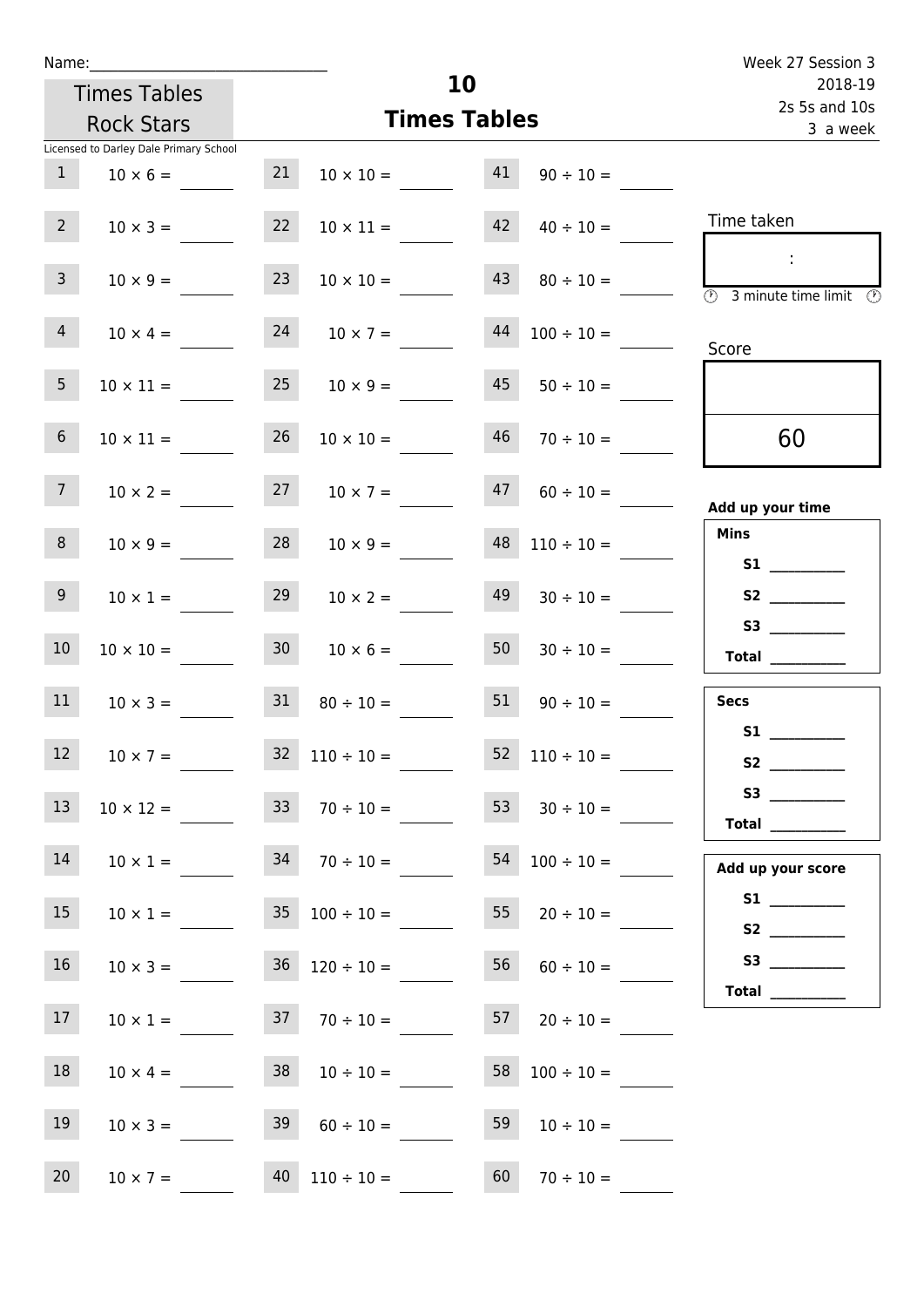| v | am |  |  |
|---|----|--|--|
|   |    |  |  |

Times Tables

|                 | <b>Rock Stars</b>                      |                 | <b>Times Tables</b> |    |                  | 3 a week                                                                        |
|-----------------|----------------------------------------|-----------------|---------------------|----|------------------|---------------------------------------------------------------------------------|
|                 | Licensed to Darley Dale Primary School |                 |                     |    |                  |                                                                                 |
| $\mathbf{1}$    | $2 \times 3 =$                         | 21              | $10 \times 6 =$     | 41 | $8 \times 2 =$   |                                                                                 |
| $2^{\circ}$     | $10 \times 11 =$                       | 22              | $10 \times 11 =$    | 42 | $7 \times 2 =$   | Time taken                                                                      |
| 3 <sup>7</sup>  | $2 \times 10 =$                        | 23              | $10 \times 2 =$     | 43 | $8 \times 10 =$  | ÷<br>$\overline{(\mathcal{V})}$<br>3 minute time limit $\circled{0}$            |
| $\overline{4}$  | $10 \times 1 =$                        | 24              | $10 \times 10 =$    | 44 | $8 \times 10 =$  | Score                                                                           |
| 5 <sub>1</sub>  | $10 \times 10 =$                       | 25              | $2 \times 12 =$     | 45 | $6 \times 10 =$  |                                                                                 |
| $6\overline{6}$ | $10 \times 10 =$                       | 26              | $10 \times 4 =$     | 46 | $11 \times 2 =$  | 60                                                                              |
| 7 <sup>7</sup>  | $10 \times 2 =$                        | 27              | $10 \times 7 =$     | 47 | $3 \times 2 =$   | What's your rock status?                                                        |
| 8               | $2 \times 1 =$                         | 28              | $10 \times 11 =$    | 48 | $10 \times 2 =$  | <b>NANNABE</b>                                                                  |
| 9 <sub>o</sub>  | $10 \times 2 =$                        | 29              | $10 \times 5 =$     | 49 | $5 \times 10 =$  | < 18 correct in 3 mins                                                          |
| $10\,$          | $2 \times 10 =$                        | 30 <sub>o</sub> | $2 \times 3 =$      | 50 | $12 \times 10 =$ | <b>GARAGE ROCKER</b><br>18-19 correct in 3 mins                                 |
| 11              | $10 \times 4 =$                        | 31              | $6 \times 10 =$     | 51 | $12 \times 10 =$ | <b>BUSKRR</b><br>20-21 correct in 3 mins                                        |
| 12              | $2 \times 6 =$                         | 32              | $2 \times 2 =$      | 52 | $2 \times 10 =$  | <b>4144EP</b><br>22-24 correct in 3 mins                                        |
| 13              | $2 \times 1 =$                         | $\mathsf{33}$   | $3 \times 2 =$      | 53 | $3 \times 10 =$  | <b>UNSIGNED AST</b><br>25-29 correct in 3 mins                                  |
| 14              | $2 \times 6 =$                         | 34              | $11 \times 2 =$     | 54 | $3 \times 10 =$  | <b>BREAKTHROUGH ARTI<del>S</del>T</b><br>30-35 correct in 3 mins<br>SUPPORT ART |
| 15              | $2 \times 12 =$                        | 35              | $5 \times 2 =$      | 55 | $10 \times 2 =$  | 36-44 correct in 3 mins                                                         |
| $16\,$          | $2 \times 11 =$                        | 36 <sup>°</sup> | $1 \times 2 =$      | 56 | $8 \times 2 =$   | HEADLINER<br>45-59 correct in 3 mins                                            |
| 17              | $2 \times 8 =$                         | 37              | $2 \times 2 =$      | 57 | $1 \times 10 =$  | <b>ROCK STAR</b><br>All correct in $\leq$ 3mins                                 |
| 18              | $2 \times 1 =$                         | 38              | $5 \times 2 =$      | 58 | $2 \times 2 =$   | ROCK LEGEND<br>All correct in $\leq 2$ min                                      |
| 19              | $10 \times 5 =$                        | 39              | $12 \times 10 =$    | 59 | $7 \times 2 =$   | <b>ROCK HERO</b><br>All correct in $\leq 1$ min                                 |
| 20              | $2 \times 5 =$                         | 40              | $3 \times 2 =$      | 60 | $8 \times 10 =$  | <b>TUARS TABLES</b><br>ROCK STA                                                 |

**2,10**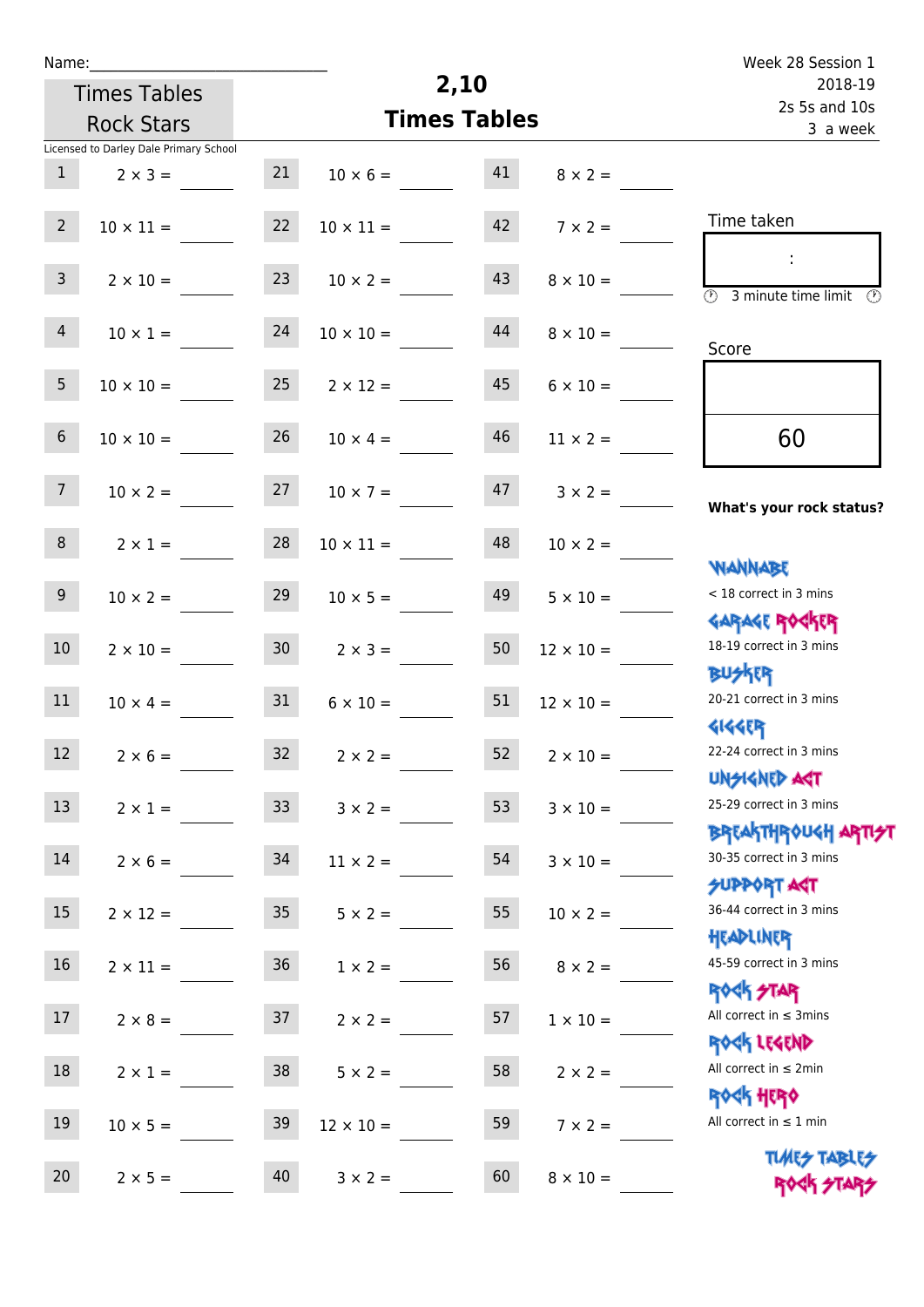| u | am |  |  |
|---|----|--|--|
|   |    |  |  |

Times Tables Rock Stars

## Week 28 Session 2 2s 5s and 10s 2018-19 3 a week

|                 | Licensed to Darley Dale Primary School |                 |                     |    |                    |                                                                  |
|-----------------|----------------------------------------|-----------------|---------------------|----|--------------------|------------------------------------------------------------------|
| 1               | $4 \div 2 =$                           |                 | $21 \t 4 \div 2 =$  | 41 | $20 \div 2 =$      |                                                                  |
| $2^{\circ}$     | $40 \div 10 =$                         | 22              | $20 \div 2 =$       |    | $42 \t 8 \div 2 =$ | Time taken                                                       |
| 3 <sup>7</sup>  | $80 \div 10 =$                         |                 | $23 \t2 \div 2 =$   | 43 | $80 \div 10 =$     | 3 minute time limit<br>⊕                                         |
| $\overline{4}$  | $14 \div 2 =$                          | 24              | $18 \div 2 =$       | 44 | $6 \div 2 =$       | Score                                                            |
| 5 <sub>1</sub>  | $16 \div 2 = 25$                       |                 | $90 \div 10 =$      | 45 | $60 \div 10 =$     |                                                                  |
| 6 <sup>1</sup>  | $22 \div 2 =$                          | 26              | $100 \div 10 =$     | 46 | $100 \div 10 =$    | 60                                                               |
| 7 <sup>7</sup>  | $90 \div 10 =$                         |                 | $27$ $2 \div 2 =$   | 47 | $12 \div 2 =$      | What's your rock status?                                         |
| 8               | $10 \div 2 =$                          |                 | $28 \t 16 \div 2 =$ |    | $48$ $2 \div 2 =$  |                                                                  |
| 9               | $14 \div 2 =$                          | 29              | $40 \div 10 =$      | 49 | $4 \div 2 =$       | WANNABE<br>< 18 correct in 3 mins                                |
| 10 <sup>1</sup> | $14 \div 2 =$                          | 30 <sub>o</sub> | $20 \div 10 =$      | 50 | $16 \div 2 =$      | <b>GARAGE ROGKER</b><br>18-19 correct in 3 mins<br><b>BUSKER</b> |
| 11              | $60 \div 10 =$                         | 31              | $20 \div 10 =$      | 51 | $14 \div 2 =$      | 20-21 correct in 3 mins                                          |
| 12              | $100 \div 10 =$                        | 32              | $24 \div 2 =$       | 52 | $90 \div 10 =$     | <b>4144ER</b><br>22-24 correct in 3 mins<br><b>UNSIGNED AGT</b>  |
| 13              | $4 \div 2 =$                           | 33 <sup>°</sup> | $14 \div 2 =$       | 53 | $60 \div 10 =$     | 25-29 correct in 3 mins                                          |
| 14              | $10 \div 10 =$                         | 34              | $40 \div 10 =$      | 54 | $6 \div 2 =$       | <b>ΒΡΓΑΚΤΗΡΟUGH ΑΡΠ<del>2</del>Τ</b><br>30-35 correct in 3 mins  |
| 15              | $20 \div 2 =$                          | $35\,$          | $30 \div 10 =$      | 55 | $120 \div 10 =$    | <b>SUPPORT AGT</b><br>36-44 correct in 3 mins<br>HEADLINER       |
| 16              | $60 \div 10 =$                         | $36\phantom{.}$ | $10 \div 2 =$       | 56 | $80 \div 10 =$     | 45-59 correct in 3 mins                                          |
| 17              | $60 \div 10 =$                         | 37              | $6 \div 2 =$        | 57 | $8 \div 2 =$       | <b>ROCK STAR</b><br>All correct in $\leq$ 3mins                  |
| 18              | $110 \div 10 =$                        | $38\,$          | $2 \div 2 =$        | 58 | $6 \div 2 =$       | ROCK LEGEND<br>All correct in $\leq 2$ min                       |
| 19              | $2 \div 2 =$                           | 39              | $12 \div 2 =$       | 59 | $14 \div 2 =$      | <b>ROCK HERO</b><br>All correct in $\leq 1$ min                  |
| 20              | $90 \div 10 =$                         | 40              | $12 \div 2 =$       | 60 | $40 \div 10 =$     | <b>TUARS TABLES</b><br>ROCK STARS                                |

**2,10**

**Times Tables**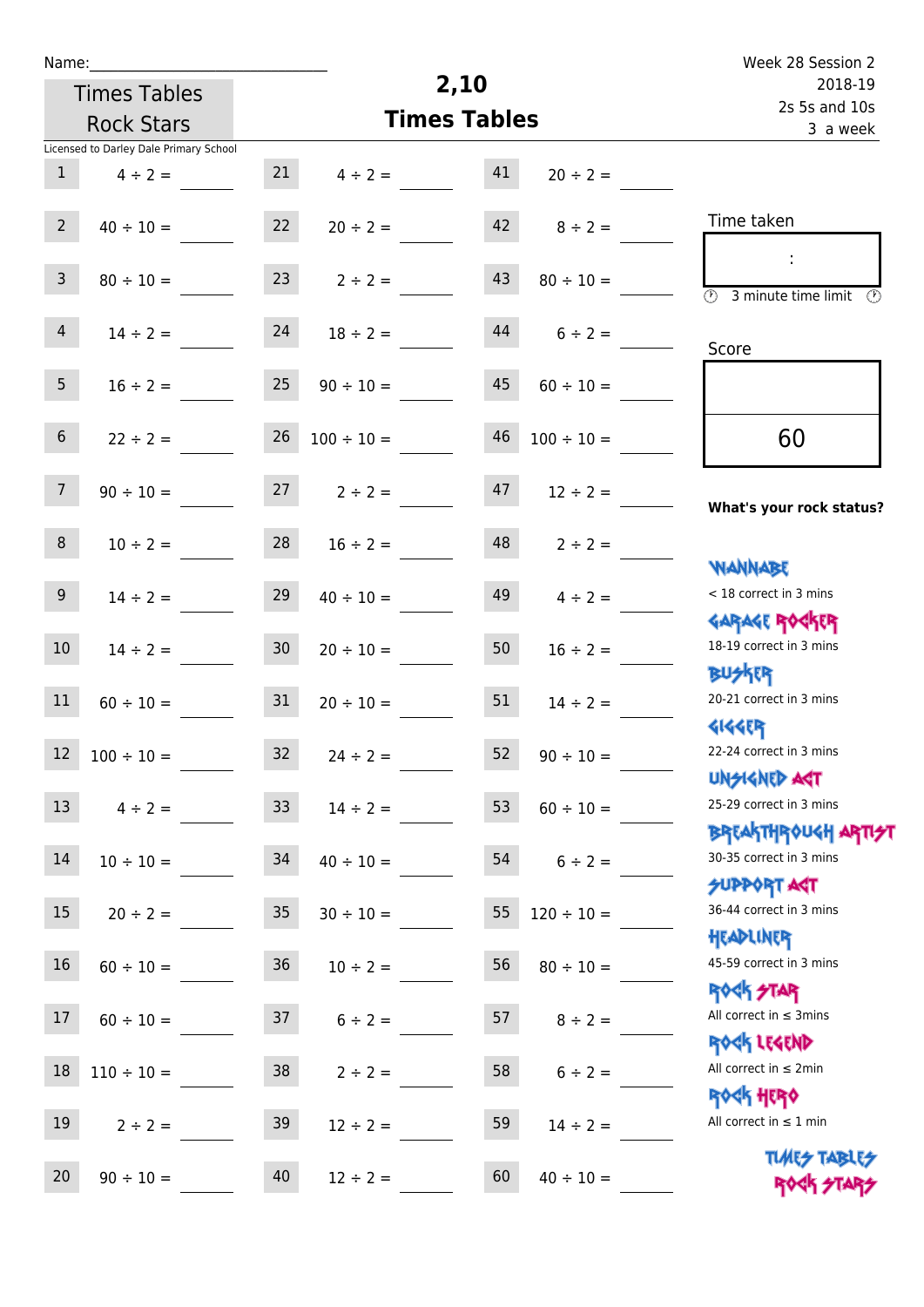| Name:                                    |                                        |                 |                      |                           |                      | Week 28 Session 3                                                                                                                                                                                                                                                                                                                                                                                                                                                                                                                                                                                                         |
|------------------------------------------|----------------------------------------|-----------------|----------------------|---------------------------|----------------------|---------------------------------------------------------------------------------------------------------------------------------------------------------------------------------------------------------------------------------------------------------------------------------------------------------------------------------------------------------------------------------------------------------------------------------------------------------------------------------------------------------------------------------------------------------------------------------------------------------------------------|
| <b>Times Tables</b><br><b>Rock Stars</b> |                                        |                 |                      | 2,10                      |                      | 2018-19                                                                                                                                                                                                                                                                                                                                                                                                                                                                                                                                                                                                                   |
|                                          |                                        |                 | <b>Times Tables</b>  | 2s 5s and 10s<br>3 a week |                      |                                                                                                                                                                                                                                                                                                                                                                                                                                                                                                                                                                                                                           |
|                                          | Licensed to Darley Dale Primary School |                 |                      |                           |                      |                                                                                                                                                                                                                                                                                                                                                                                                                                                                                                                                                                                                                           |
| $\mathbf{1}$                             | $2 \times 10 =$                        | 21              | $10 \times 11 =$     | 41                        | $6 \div 2 =$         |                                                                                                                                                                                                                                                                                                                                                                                                                                                                                                                                                                                                                           |
| 2 <sup>7</sup>                           | $10 \times 2 =$                        | 22              | $10 \times 12 =$     | 42                        | $2 \div 2 =$         | Time taken                                                                                                                                                                                                                                                                                                                                                                                                                                                                                                                                                                                                                |
| 3 <sup>7</sup>                           | $2 \times 3 =$                         | 23              | $10 \times 9 =$      | 43                        | $10 \div 2 =$        | ÷<br>$\overline{(\mathcal{V})}$<br>3 minute time limit<br>$\mathbb{C}$                                                                                                                                                                                                                                                                                                                                                                                                                                                                                                                                                    |
| $\overline{4}$                           | $10 \times 9 =$                        | 24              | $2 \times 1 =$       | 44                        | $18 \div 2 =$        | Score                                                                                                                                                                                                                                                                                                                                                                                                                                                                                                                                                                                                                     |
| 5 <sub>1</sub>                           | $10 \times 11 =$                       | 25              | $2 \times 12 =$      | 45                        | $12 \div 2 =$        |                                                                                                                                                                                                                                                                                                                                                                                                                                                                                                                                                                                                                           |
| 6 <sup>1</sup>                           | $2 \times 10 =$                        | 26              | $2 \times 11 =$      | 46                        | $50 \div 10 =$       | 60                                                                                                                                                                                                                                                                                                                                                                                                                                                                                                                                                                                                                        |
| 7 <sup>7</sup>                           | $2 \times 2 =$                         | 27              | $2 \times 10 =$      | 47                        | $18 \div 2 =$        | Add up your time                                                                                                                                                                                                                                                                                                                                                                                                                                                                                                                                                                                                          |
| 8                                        | $10 \times 5 =$                        | 28              | $10 \times 10 =$     | 48                        | $2 \div 2 =$         | <b>Mins</b>                                                                                                                                                                                                                                                                                                                                                                                                                                                                                                                                                                                                               |
| 9 <sup>1</sup>                           | $2 \times 1 =$                         | 29              | $10 \times 8 =$      | 49                        | $22 \div 2 =$        | S2                                                                                                                                                                                                                                                                                                                                                                                                                                                                                                                                                                                                                        |
| 10 <sup>°</sup>                          | $2 \times 9 =$                         | 30 <sub>o</sub> | $10 \times 10 =$     | 50                        | $20 \div 10 =$       | Total                                                                                                                                                                                                                                                                                                                                                                                                                                                                                                                                                                                                                     |
| 11                                       | $2 \times 10 =$                        | 31              | $60 \div 10 =$       | 51                        | $60 \div 10 =$       | <b>Secs</b>                                                                                                                                                                                                                                                                                                                                                                                                                                                                                                                                                                                                               |
| 12                                       | $10 \times 10 =$                       |                 | $32 \t30 \div 10 =$  |                           | $52 \t 90 \div 10 =$ | S1<br>S2                                                                                                                                                                                                                                                                                                                                                                                                                                                                                                                                                                                                                  |
| 13                                       | $10 \times 6 =$                        | 33              | $20 \div 2 =$        |                           | 53 $8 \div 2 =$      | S3<br>$\begin{tabular}{c} Total & \underline{\hspace{1cm}} & \underline{\hspace{1cm}} & \underline{\hspace{1cm}} & \underline{\hspace{1cm}} & \underline{\hspace{1cm}} & \underline{\hspace{1cm}} & \underline{\hspace{1cm}} & \underline{\hspace{1cm}} & \underline{\hspace{1cm}} & \underline{\hspace{1cm}} & \underline{\hspace{1cm}} & \underline{\hspace{1cm}} & \underline{\hspace{1cm}} & \underline{\hspace{1cm}} & \underline{\hspace{1cm}} & \underline{\hspace{1cm}} & \underline{\hspace{1cm}} & \underline{\hspace{1cm}} & \underline{\hspace{1cm}} & \underline{\hspace{1cm}} & \underline{\hspace{1cm}} &$ |
| 14                                       | $10 \times 6 =$                        |                 | $34$ $16 \div 2 =$   |                           | $54$ $10 \div 2 =$   | Add up your score                                                                                                                                                                                                                                                                                                                                                                                                                                                                                                                                                                                                         |
| 15                                       | $2 \times 5 =$                         |                 | $35 \t 6 \div 2 =$   |                           | 55 $18 \div 2 =$     | S2                                                                                                                                                                                                                                                                                                                                                                                                                                                                                                                                                                                                                        |
| 16                                       | $2 \times 6 =$                         |                 | $36 \t 4 \div 2 =$   | 56                        | $30 \div 10 =$       |                                                                                                                                                                                                                                                                                                                                                                                                                                                                                                                                                                                                                           |
| 17                                       | $10 \times 8 =$                        |                 | $37 \t 40 \div 10 =$ | 57                        | $70 \div 10 =$       | $\begin{tabular}{c} Total & \underline{\hspace{1cm}} & \underline{\hspace{1cm}} & \underline{\hspace{1cm}} & \underline{\hspace{1cm}} & \underline{\hspace{1cm}} & \underline{\hspace{1cm}} & \underline{\hspace{1cm}} & \underline{\hspace{1cm}} & \underline{\hspace{1cm}} & \underline{\hspace{1cm}} & \underline{\hspace{1cm}} & \underline{\hspace{1cm}} & \underline{\hspace{1cm}} & \underline{\hspace{1cm}} & \underline{\hspace{1cm}} & \underline{\hspace{1cm}} & \underline{\hspace{1cm}} & \underline{\hspace{1cm}} & \underline{\hspace{1cm}} & \underline{\hspace{1cm}} & \underline{\hspace{1cm}} &$       |
| 18                                       | $10 \times 11 =$                       |                 | $38 \t 4 \div 2 =$   | 58                        | $40 \div 10 =$       |                                                                                                                                                                                                                                                                                                                                                                                                                                                                                                                                                                                                                           |
| 19                                       | $2 \times 7 =$                         | 39              | $80 \div 10 =$       | 59                        | $20 \div 2 =$        |                                                                                                                                                                                                                                                                                                                                                                                                                                                                                                                                                                                                                           |
| 20 <sub>2</sub>                          | $2 \times 7 =$                         |                 | $40 \t 4 \div 2 =$   | 60                        | $50 \div 10 =$       |                                                                                                                                                                                                                                                                                                                                                                                                                                                                                                                                                                                                                           |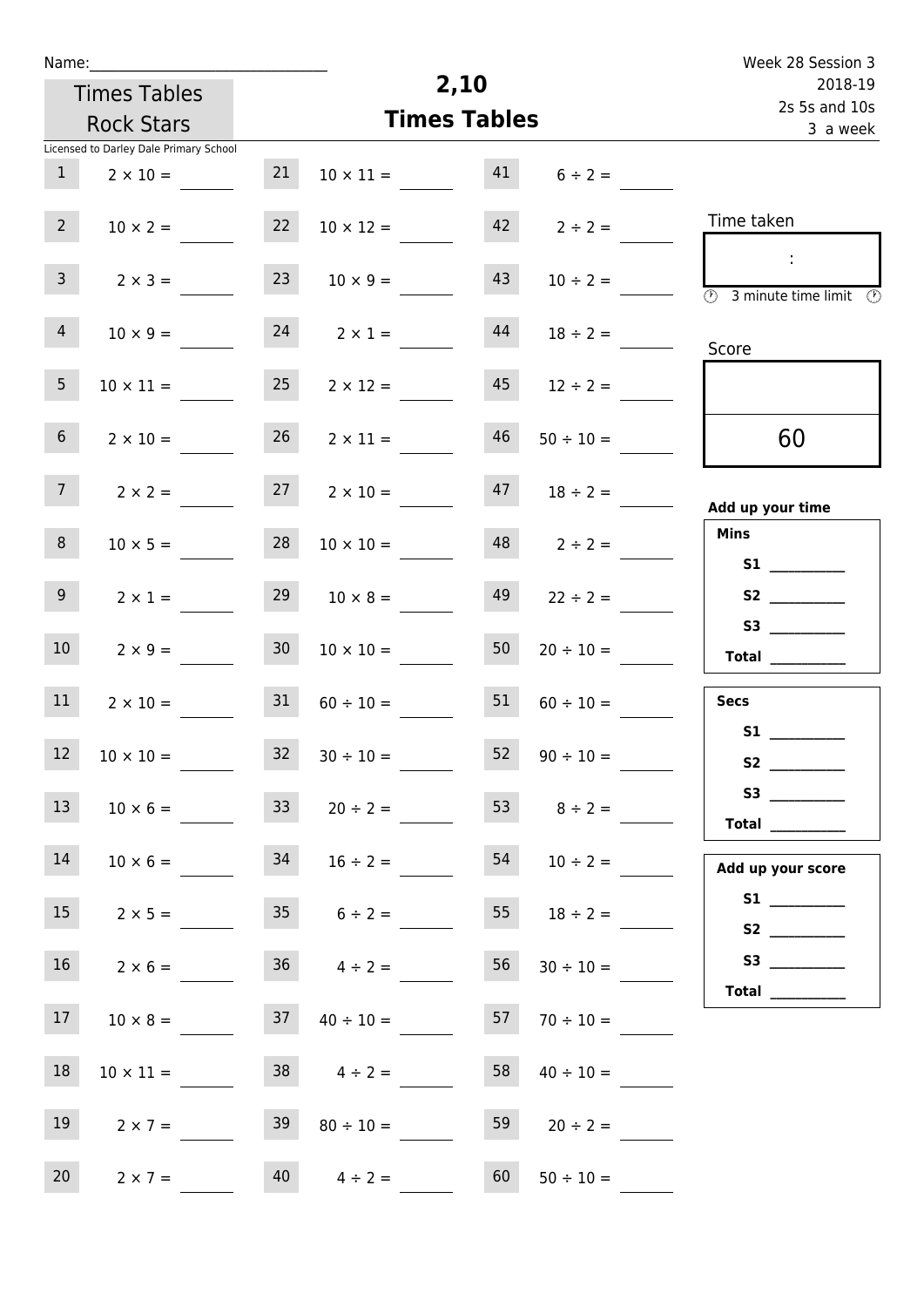| Name:           |                                        |                  |                   | 5                        |                 | Week 29 Session 1                                                               |
|-----------------|----------------------------------------|------------------|-------------------|--------------------------|-----------------|---------------------------------------------------------------------------------|
|                 | <b>Times Tables</b>                    |                  |                   | 2018-19<br>2s 5s and 10s |                 |                                                                                 |
|                 | <b>Rock Stars</b>                      |                  |                   | <b>Times Tables</b>      |                 | 3 a week                                                                        |
|                 | Licensed to Darley Dale Primary School |                  |                   |                          |                 |                                                                                 |
| 1               | $5 \times 1 =$                         | 21               | $5 \times 4 = 41$ |                          | $9 \times 5 =$  |                                                                                 |
| $2^{\circ}$     | $5 \times 11 =$                        | 22               | $5 \times 6 =$    | 42                       | $4 \times 5 =$  | Time taken                                                                      |
| 3 <sup>7</sup>  | $5 \times 2 =$                         | 23               | $5 \times 1 =$    | 43                       | $9 \times 5 =$  | $\sim 10$<br>$\overline{(\mathcal{V})}$<br>3 minute time limit<br>$\mathcal{O}$ |
| $\overline{4}$  | $5 \times 8 =$                         | 24               | $5 \times 2 =$    | 44                       | $5 \times 5 =$  | Score                                                                           |
| 5 <sub>1</sub>  | $5 \times 4 =$                         | 25               | $5 \times 1 =$    | 45                       | $10 \times 5 =$ |                                                                                 |
| 6 <sup>1</sup>  | $5 \times 2 =$                         | 26               | $5 \times 4 =$    | 46                       | $1 \times 5 =$  | 60                                                                              |
| 7 <sup>7</sup>  | $5 \times 11 = 27$                     |                  | $5 \times 5 =$    | 47                       | $1 \times 5 =$  | What's your rock status?                                                        |
| 8               | $5 \times 4 =$                         | 28               | $5 \times 9 =$    | 48                       | $5 \times 5 =$  | <b>JARNARY</b>                                                                  |
| 9 <sub>o</sub>  | $5 \times 9 =$                         | 29               | $5 \times 9 =$    | 49                       | $3 \times 5 =$  | < 18 correct in 3 mins<br><b>GARAGE ROGKER</b>                                  |
| 10 <sup>1</sup> | $5 \times 9 =$                         | 30 <sup>°</sup>  | $5 \times 1 =$    | 50                       | $11 \times 5 =$ | 18-19 correct in 3 mins<br><b>BUSKER</b>                                        |
| 11              | $5 \times 3 =$                         | 31               | $8 \times 5 =$    | 51                       | $5 \times 5 =$  | 20-21 correct in 3 mins<br><b>4144EP</b>                                        |
| 12 <sup>7</sup> | $5 \times 6 =$                         | 32 <sup>°</sup>  | $8 \times 5 =$    | 52                       | $7 \times 5 =$  | 22-24 correct in 3 mins<br><b>UNSIGNED AGT</b>                                  |
| 13              | $5 \times 6 =$                         | 33 <sup>°</sup>  | $10 \times 5 =$   | 53                       | $3 \times 5 =$  | 25-29 correct in 3 mins<br><b>ΒΡΓΑΛΤΗΡΟU&lt;Η ΑΡΠ<del>2</del>Τ</b>              |
| 14              | $5 \times 7 =$                         | 34               | $2 \times 5 =$    | 54                       | $8 \times 5 =$  | 30-35 correct in 3 mins<br>SUPPORT AGT                                          |
| 15              | $5 \times 5 =$                         | $35\phantom{.0}$ | $10 \times 5 =$   | 55                       | $1 \times 5 =$  | 36-44 correct in 3 mins<br>HEADLINER                                            |
| 16              | $5 \times 4 =$                         | $36\,$           | $8 \times 5 =$    | 56                       | $10 \times 5 =$ | 45-59 correct in 3 mins<br><b>ROCK STAR</b>                                     |
| 17              | $5 \times 8 =$                         | 37               | $4 \times 5 =$    | 57                       | $2 \times 5 =$  | All correct in $\leq$ 3mins<br>ROCK LEGEND                                      |
| 18              | $5 \times 12 =$                        | 38               | $9 \times 5 =$    | 58                       | $9 \times 5 =$  | All correct in $\leq 2$ min<br><b>ROCK HERO</b>                                 |
| 19              | $5 \times 12 =$                        | 39               | $9 \times 5 =$    | 59                       | $6 \times 5 =$  | All correct in $\leq 1$ min                                                     |
| 20              | $5 \times 5 =$                         | 40               | $8 \times 5 =$    | 60                       | $4 \times 5 =$  | <b>TUARS TABLES</b><br>ROCK STARS                                               |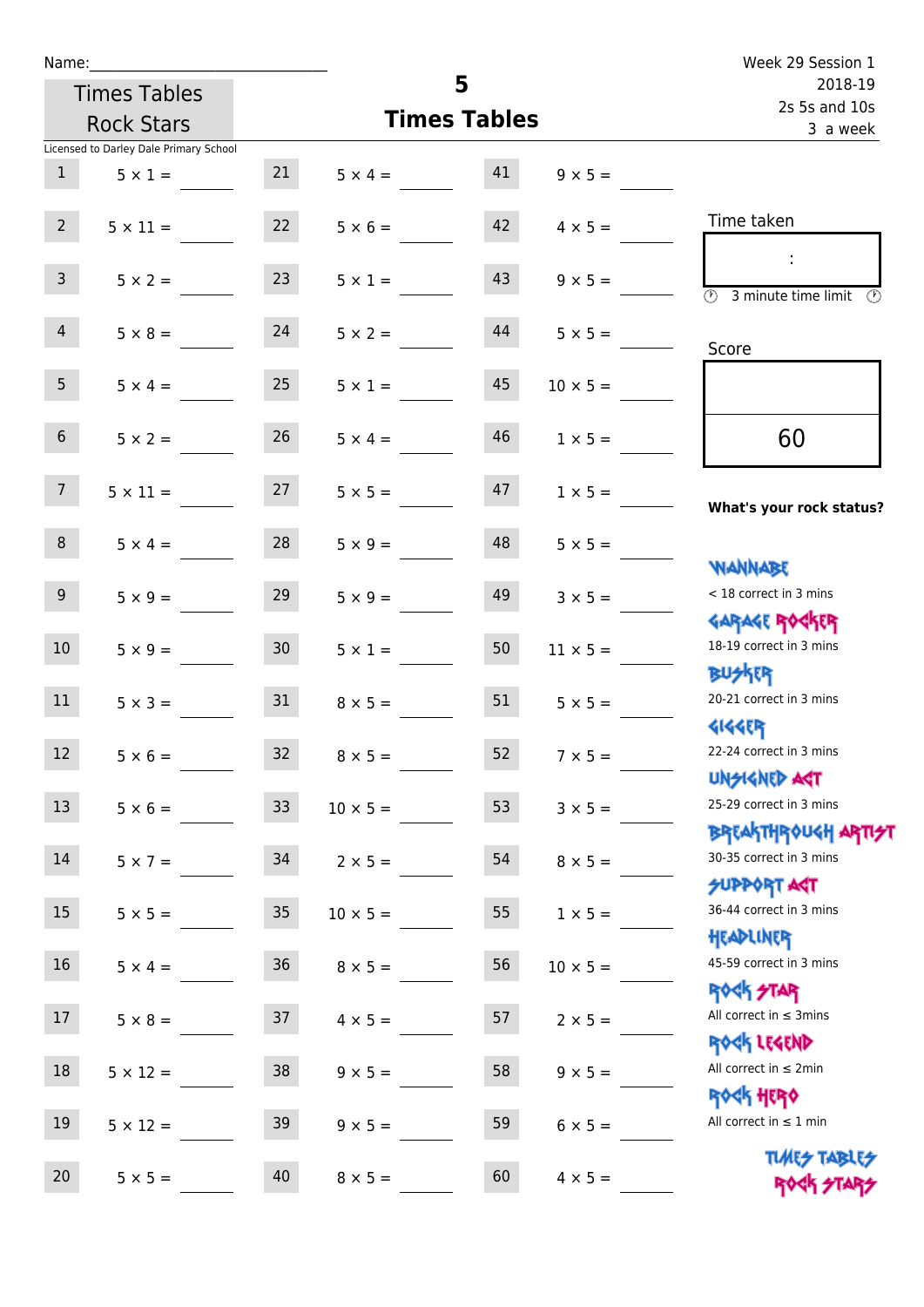| Name:                                  |                 |                     |                          |               | Week 29 Session 2                                       |
|----------------------------------------|-----------------|---------------------|--------------------------|---------------|---------------------------------------------------------|
| <b>Times Tables</b>                    |                 | 5                   | 2018-19<br>2s 5s and 10s |               |                                                         |
| <b>Rock Stars</b>                      |                 | <b>Times Tables</b> |                          |               | 3 a week                                                |
| Licensed to Darley Dale Primary School |                 |                     |                          |               |                                                         |
| 1<br>$50 \div 5 =$                     | 21              | $60 \div 5 =$       | 41                       | $30 \div 5 =$ |                                                         |
| $2^{\circ}$<br>$25 \div 5 =$           | 22              | $10 \div 5 =$       | 42                       | $25 \div 5 =$ | Time taken                                              |
| 3 <sup>7</sup><br>$30 \div 5 =$        | 23              | $50 \div 5 =$       | 43                       | $10 \div 5 =$ | $\overline{\textcircled{2}}$ 3 minute time limit<br>(P) |
| $\overline{4}$<br>$60 \div 5 =$        | 24              | $40 \div 5 =$       | 44                       | $15 \div 5 =$ | Score                                                   |
| 5 <sup>1</sup><br>$5 \div 5 =$         | 25              | $5 \div 5 =$        | 45                       | $45 \div 5 =$ |                                                         |
| 6 <sup>1</sup><br>$25 \div 5 =$        | 26              | $55 \div 5 =$       | 46                       | $55 \div 5 =$ | 60                                                      |
| 7 <sup>7</sup><br>$10 \div 5 =$        | 27              | $25 \div 5 =$       | 47                       | $55 \div 5 =$ | What's your rock status?                                |
| 8<br>$30 \div 5 =$                     |                 | $28$ $5 \div 5 =$   | 48                       | $35 \div 5 =$ | <b>NANNABE</b>                                          |
| 9<br>$40 \div 5 =$                     | 29              | $20 \div 5 =$       | 49                       | $15 \div 5 =$ | < 18 correct in 3 mins<br><b>GARAGE ROCKER</b>          |
| 10 <sup>°</sup><br>$30 \div 5 =$       | 30 <sub>o</sub> | $5 \div 5 =$        | 50                       | $55 \div 5 =$ | 18-19 correct in 3 mins<br><b>BUSKER</b>                |
| 11<br>$50 \div 5 =$                    | 31              | $15 \div 5 =$       | 51                       | $35 \div 5 =$ | 20-21 correct in 3 mins<br><b>4144EP</b>                |
| 12<br>$55 \div 5 =$                    | 32              | $25 \div 5 =$       | 52                       | $60 \div 5 =$ | 22-24 correct in 3 mins<br><b>UNSIGNED AST</b>          |
| 13<br>$5 ÷ 5 =$                        | 33              | $40 \div 5 =$       | 53                       | $40 \div 5 =$ | 25-29 correct in 3 mins<br><b>BREAKTHROUGH ARTH</b>     |
| 14<br>$20 \div 5 =$                    | 34              | $45 \div 5 =$       | 54                       | $35 ÷ 5 =$    | 30-35 correct in 3 mins<br><b>SUPPORT AGT</b>           |
| 15<br>$10 \div 5 =$                    | 35              | $10 \div 5 =$       | 55                       | $35 \div 5 =$ | 36-44 correct in 3 mins<br>HEADLINER                    |
| 16<br>$55 \div 5 =$                    | 36              | $15 \div 5 =$       | 56                       | $55 \div 5 =$ | 45-59 correct in 3 mins<br><b>ROCK STAR</b>             |
| 17<br>$15 ÷ 5 =$                       | 37              | $35 ÷ 5 =$          | 57                       | $10 \div 5 =$ | All correct in $\leq$ 3mins<br>ROCK LEGEND              |
| $18\,$<br>$50 \div 5 =$                | 38              | $55 \div 5 =$       | 58                       | $20 \div 5 =$ | All correct in $\leq 2$ min<br><b>ROCK HERO</b>         |
| 19<br>$35 ÷ 5 =$                       | 39              | $50 \div 5 =$       | 59                       | $15 \div 5 =$ | All correct in $\leq 1$ min                             |
| 20<br>$10 \div 5 =$                    | 40              | $25 \div 5 =$       | 60                       | $25 ÷ 5 =$    | <b>TUARS TABLES</b><br>ROCK STARS                       |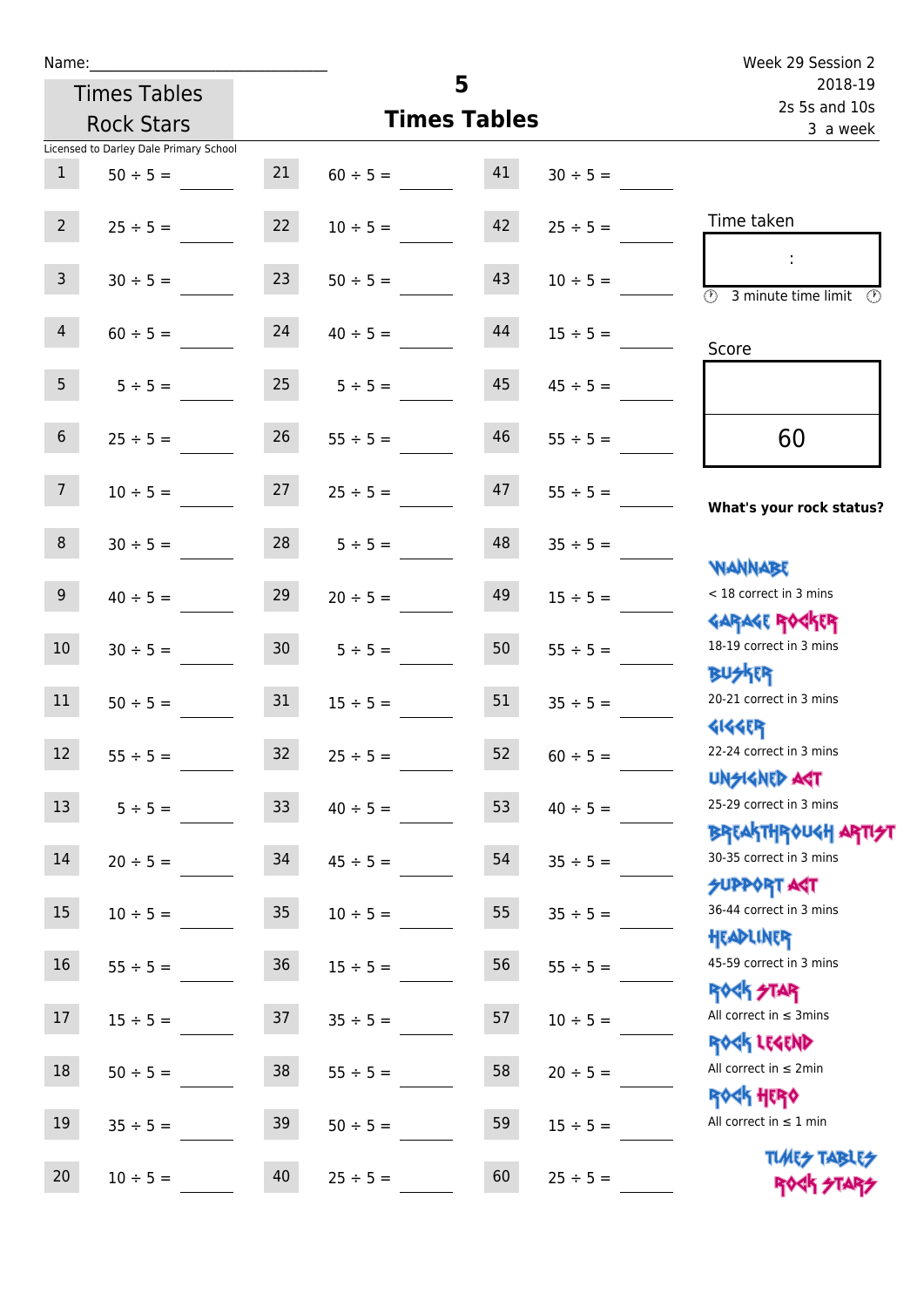| Name:           |                                        |                 |                         |                     |                                   | Week 29 Session 3                                                         |
|-----------------|----------------------------------------|-----------------|-------------------------|---------------------|-----------------------------------|---------------------------------------------------------------------------|
|                 | <b>Times Tables</b>                    |                 |                         | 5                   | 2018-19<br>2s 5s and 10s          |                                                                           |
|                 | <b>Rock Stars</b>                      |                 |                         | <b>Times Tables</b> |                                   | 3 a week                                                                  |
|                 | Licensed to Darley Dale Primary School |                 |                         |                     |                                   |                                                                           |
| 1               | $5 \times 3 =$                         |                 | $21 \t 5 \times 3 = 41$ |                     | $20 \div 5 =$                     |                                                                           |
| 2 <sup>7</sup>  | $5 \times 4 =$                         | 22              | $5 \times 11 =$         |                     | $42 \t 5 \div 5 =$                | Time taken                                                                |
| $\overline{3}$  | $5 \times 4 =$                         |                 | $23 \t 5 \times 2 =$    | 43                  | $15 \div 5 =$                     | $\sim$<br>$\overline{\textcircled{3}}$ 3 minute time limit<br>- O         |
| $\overline{4}$  | $5 \times 9 =$                         | 24              |                         |                     | $5 \times 12 =$ $44$ $5 \div 5 =$ | Score                                                                     |
| 5 <sub>1</sub>  | $5 \times 11 =$                        | 25              | $5 \times 6 =$          | 45                  | $25 \div 5 =$                     |                                                                           |
| 6 <sup>1</sup>  | $5 \times 3 =$                         | 26              | $5 \times 2 =$          | 46                  | $10 \div 5 =$                     | 60                                                                        |
| 7 <sup>7</sup>  | $5 \times 6 =$                         | 27              | $5 \times 12 =$         | 47                  | $10 \div 5 =$                     | Add up your time                                                          |
| 8               | $5 \times 5 =$                         | 28              | $5 \times 10 =$         | 48                  | $35 \div 5 =$                     | <b>Mins</b><br><b>S1 S1</b>                                               |
| 9 <sub>o</sub>  | $5 \times 10 =$                        | 29              | $5 \times 9 =$          | 49                  | $50 \div 5 =$                     |                                                                           |
| 10 <sup>°</sup> | $5 \times 11 =$                        | 30 <sup>°</sup> | $5 \times 11 =$         | 50                  | $60 \div 5 =$                     | Total $\qquad$                                                            |
| 11              | $5 \times 3 =$                         | 31              | $60 \div 5 =$           | 51                  | $40 \div 5 =$                     | <b>Secs</b>                                                               |
| 12              | $5 \times 11 =$                        | 32              | $30 \div 5 =$           | 52                  | $30 \div 5 =$                     | <b>S1</b>                                                                 |
| 13              | $5 \times 10 =$                        |                 | $33 \t 5 \div 5 =$      | 53                  | $15 \div 5 =$                     | Total $\_\_$                                                              |
| 14              | $5 \times 6 =$                         | 34              | $55 \div 5 =$           | 54                  | $45 \div 5 =$                     | Add up your score                                                         |
| 15              | $5 \times 11 =$                        | 35              | $20 \div 5 =$           | 55                  | $60 \div 5 =$                     | S2                                                                        |
| 16              | $5 \times 2 =$                         | 36              | $30 \div 5 =$           | 56                  | $40 \div 5 =$                     | Total $\frac{1}{\sqrt{1-\frac{1}{2}}\cdot\frac{1}{\sqrt{1-\frac{1}{2}}}}$ |
| 17 <sub>1</sub> | $5 \times 2 =$                         | 37              | $15 \div 5 =$           | 57                  | $20 \div 5 =$                     |                                                                           |
| 18              | $5 \times 3 =$                         | 38              | $25 \div 5 =$           | 58                  | $40 \div 5 =$                     |                                                                           |
| 19              | $5 \times 10 =$                        | 39              | $40 \div 5 =$           | 59                  | $15 \div 5 =$                     |                                                                           |
| 20              | $5 \times 5 =$                         | 40              | $5 ÷ 5 =$               | 60                  | $60 \div 5 =$                     |                                                                           |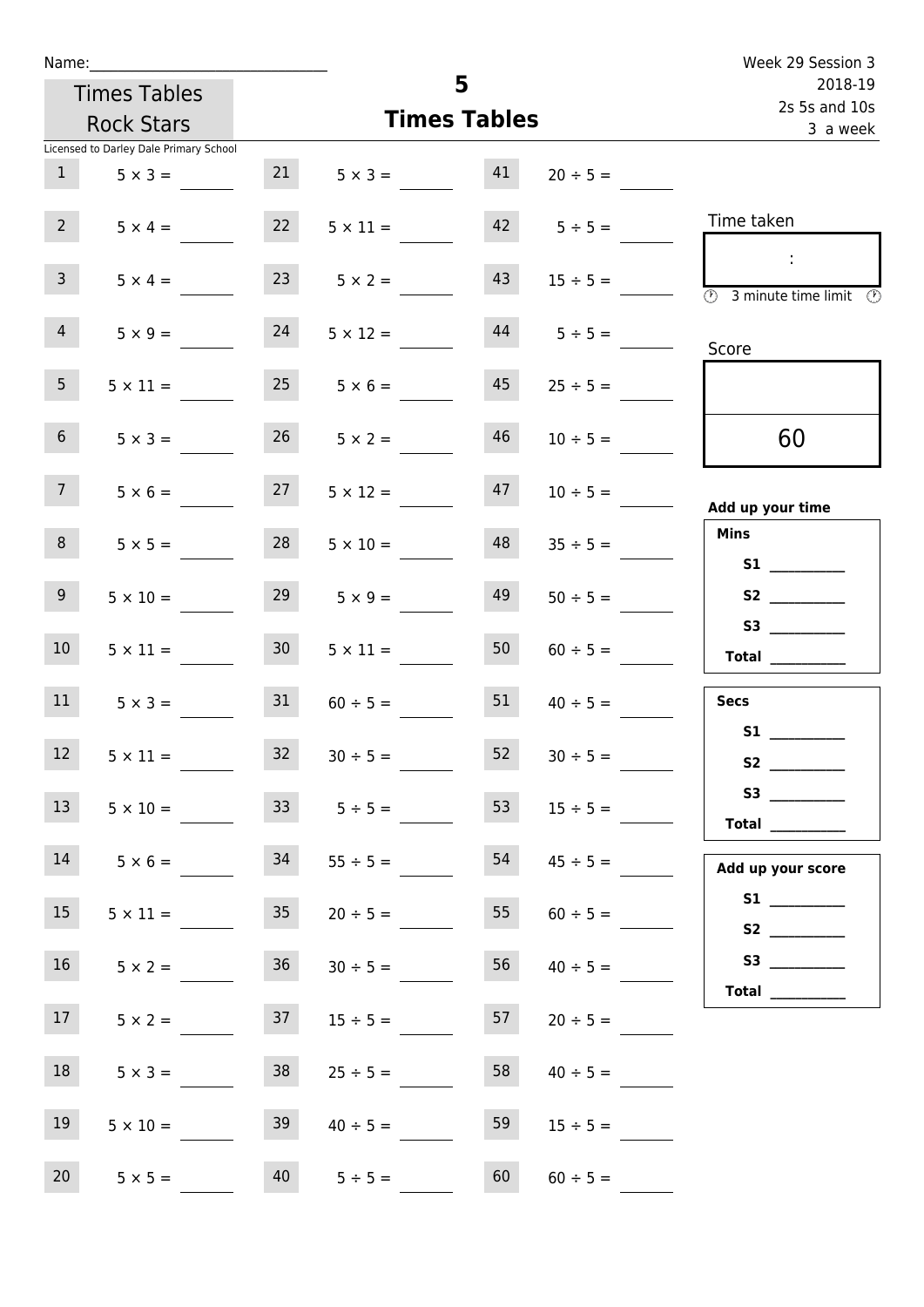| Name:                                  |                 |                        |                          | Week 30 Session 1                                                |
|----------------------------------------|-----------------|------------------------|--------------------------|------------------------------------------------------------------|
| <b>Times Tables</b>                    |                 | 10                     | 2018-19<br>2s 5s and 10s |                                                                  |
| <b>Rock Stars</b>                      |                 | <b>Times Tables</b>    |                          | 3 a week                                                         |
| Licensed to Darley Dale Primary School |                 |                        |                          |                                                                  |
| $\mathbf{1}$<br>$10 \times 12 =$       | 21              | $10 \times 4 = 41$     | $2 \times 10 =$          |                                                                  |
| $2^{\circ}$<br>$10 \times 7 =$         | 22              | 42<br>$10 \times 5 =$  | $11 \times 10 =$         | Time taken                                                       |
| 3 <sup>7</sup><br>$10 \times 4 =$      | 23              | 43<br>$10 \times 9 =$  | $4 \times 10 =$          | 3 minute time limit<br>$\mathcal{O}$                             |
| $\overline{4}$<br>$10 \times 5 =$      | 24              | 44<br>$10 \times 5 =$  | $9 \times 10 =$          | Score                                                            |
| 5 <sub>1</sub><br>$10 \times 5 =$      | 25              | 45<br>$10 \times 10 =$ | $10 \times 10 =$         |                                                                  |
| 6 <sup>1</sup><br>$10 \times 5 =$      | 26              | 46<br>$10 \times 10 =$ | $3 \times 10 =$          | 60                                                               |
| 7 <sup>7</sup><br>$10 \times 7 =$      | 27              | 47<br>$10 \times 2 =$  | $6 \times 10 =$          | What's your rock status?                                         |
| 8<br>$10 \times 7 =$                   | 28              | 48<br>$10 \times 1 =$  | $7 \times 10 =$          | <b>NANNABE</b>                                                   |
| 9 <sub>o</sub><br>$10 \times 7 =$      | 29              | 49<br>$10 \times 5 =$  | $11 \times 10 =$         | < 18 correct in 3 mins<br><b>GARAGE ROGKER</b>                   |
| 10 <sup>°</sup><br>$10 \times 7 =$     | 30              | 50<br>$10 \times 3 =$  | $8 \times 10 =$          | 18-19 correct in 3 mins<br><b>BUSKR</b>                          |
| 11<br>$10 \times 12 =$                 | 31              | 51<br>$9 \times 10 =$  | $9 \times 10 =$          | 20-21 correct in 3 mins<br><b>4144EP</b>                         |
| $12\,$<br>$10 \times 8 =$              | 32              | 52<br>$8 \times 10 =$  | $2 \times 10 =$          | 22-24 correct in 3 mins<br><b>UNSIGNED AGT</b>                   |
| 13<br>$10 \times 9 =$                  | 33              | 53<br>$10 \times 10 =$ | $12 \times 10 =$         | 25-29 correct in 3 mins                                          |
| 14<br>$10 \times 1 =$                  | 34              | 54<br>$3 \times 10 =$  | $6 \times 10 =$          | <b>BREAKTHROUGH ARTI<del>S</del>T</b><br>30-35 correct in 3 mins |
| 15<br>$10 \times 7 =$                  | 35 <sub>1</sub> | 55<br>$5 \times 10 =$  | $4 \times 10 =$          | <b>SUPPORT AGT</b><br>36-44 correct in 3 mins<br>HEADLINER       |
| 16<br>$10 \times 10 =$                 | 36              | 56<br>$1 \times 10 =$  | $1 \times 10 =$          | 45-59 correct in 3 mins<br><b>ROCK STAR</b>                      |
| 17<br>$10 \times 5 =$                  | 37              | 57<br>$12 \times 10 =$ | $6 \times 10 =$          | All correct in $\leq$ 3mins<br>ROCK LEGEND                       |
| 18<br>$10 \times 1 =$                  | 38              | 58<br>$10 \times 10 =$ | $12 \times 10 =$         | All correct in $\leq 2$ min<br><b>ROCK HERO</b>                  |
| 19<br>$10 \times 3 =$                  | 39              | 59<br>$4 \times 10 =$  | $6 \times 10 =$          | All correct in $\leq 1$ min                                      |
| 20<br>$10 \times 6 =$                  | 40              | 60<br>$9 \times 10 =$  | $10 \times 10 =$         | <b>TUARS TABLES</b><br>ROCK STARS                                |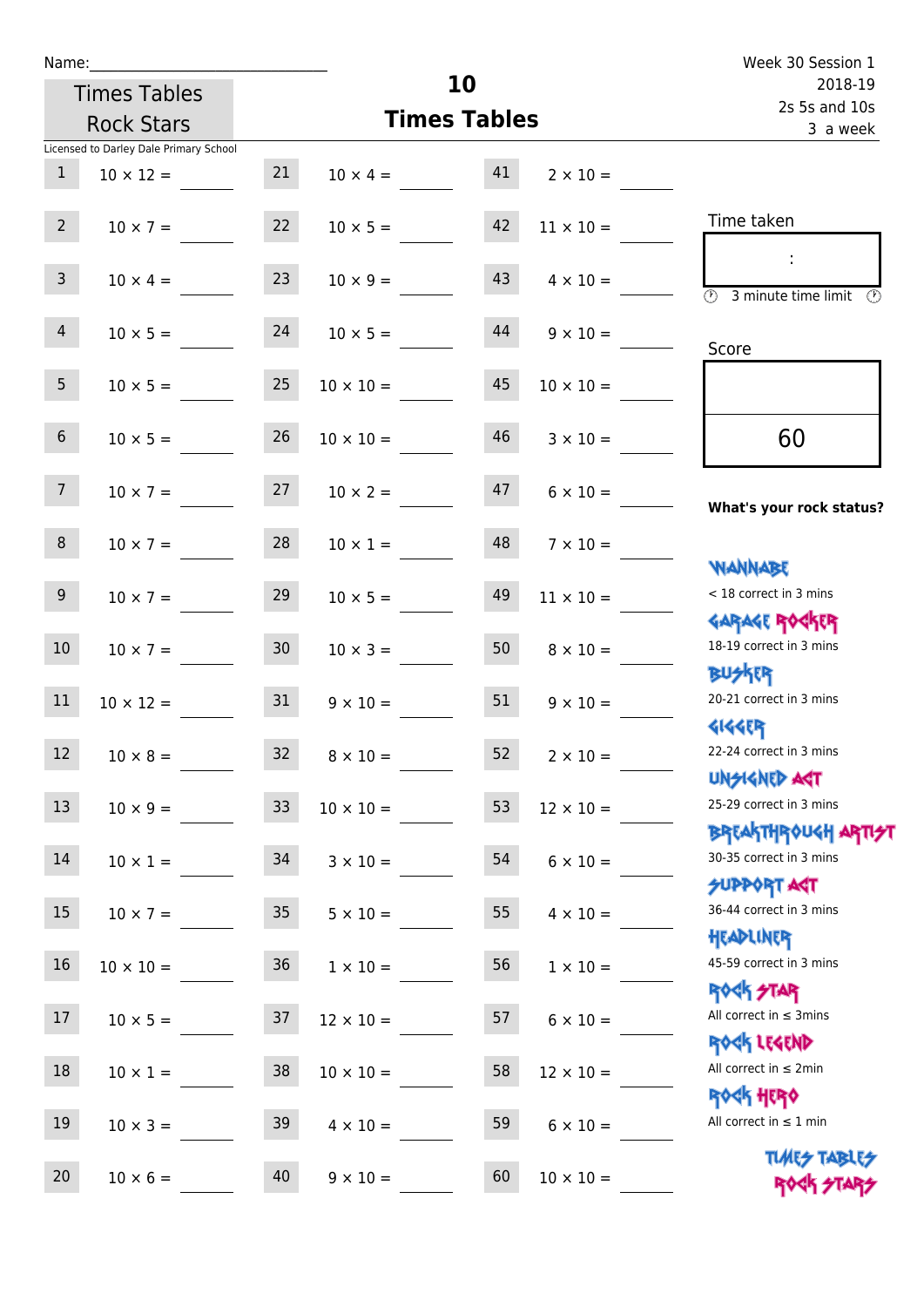ľ

| Name:          |                                        |                 |                          |                          |                 | Week 30 Session 2                               |
|----------------|----------------------------------------|-----------------|--------------------------|--------------------------|-----------------|-------------------------------------------------|
|                | <b>Times Tables</b>                    |                 | 10                       | 2018-19<br>2s 5s and 10s |                 |                                                 |
|                | <b>Rock Stars</b>                      |                 | <b>Times Tables</b>      |                          |                 | 3 a week                                        |
|                | Licensed to Darley Dale Primary School |                 |                          |                          |                 |                                                 |
| $\mathbf{1}$   | $110 \div 10 =$                        | 21              | $40 \div 10 =$           | 41                       | $10 \div 10 =$  |                                                 |
| $2^{\circ}$    |                                        |                 |                          | 42                       |                 | Time taken                                      |
|                | $90 \div 10 =$                         |                 | $22 \t 120 \div 10 =$    |                          | $50 \div 10 =$  |                                                 |
| 3              | $100 \div 10 =$                        | 23              | $70 \div 10 =$           | 43                       | $40 \div 10 =$  |                                                 |
|                |                                        |                 |                          |                          |                 | $\circled{1}$ 3 minute time limit $\circled{1}$ |
| $\overline{4}$ | $50 \div 10 =$                         | 24              | $70 \div 10 =$           | 44                       | $110 \div 10 =$ |                                                 |
|                |                                        |                 |                          |                          |                 | Score                                           |
| 5 <sub>1</sub> | $50 \div 10 =$                         | 25              | $10 \div 10 =$           | 45                       | $30 \div 10 =$  |                                                 |
|                |                                        |                 |                          |                          |                 |                                                 |
| 6              | $20 \div 10 =$                         | 26              | $60 \div 10 =$           | 46                       | $120 \div 10 =$ | 60                                              |
| $\overline{7}$ |                                        | 27              | $110 \div 10 =$          | 47                       |                 |                                                 |
|                | $100 \div 10 =$                        |                 |                          |                          | $40 \div 10 =$  | What's your rock status?                        |
| 8              | $20 \div 10 =$                         |                 | $28 \t 80 \div 10 =$     | 48                       | $90 \div 10 =$  |                                                 |
|                |                                        |                 |                          |                          |                 | <b>NANNABE</b>                                  |
| 9 <sub>o</sub> | $30 \div 10 =$                         | 29              | $50 \div 10 =$           | 49                       | $90 \div 10 =$  | < 18 correct in 3 mins                          |
|                |                                        |                 |                          |                          |                 | <b>GARAGE ROCKER</b>                            |
| 10             | $100 \div 10 =$                        | 30 <sub>o</sub> | $80 \div 10 =$           | 50                       | $40 \div 10 =$  | 18-19 correct in 3 mins                         |
|                |                                        |                 |                          |                          |                 | <b>BUSKER</b>                                   |
| 11             | $90 \div 10 =$                         |                 | $31 \quad 110 \div 10 =$ | 51                       | $110 \div 10 =$ | 20-21 correct in 3 mins                         |
|                |                                        |                 |                          |                          |                 | <b>4144ER</b>                                   |
| 12             | $70 \div 10 =$                         | 32              | $60 \div 10 =$           | 52                       | $60 \div 10 =$  | 22-24 correct in 3 mins                         |
| 13             |                                        |                 |                          | 53                       |                 | <b>UNSIGNED AST</b><br>25-29 correct in 3 mins  |
|                | $80 \div 10 =$                         | 33 <sup>°</sup> | $110 \div 10 =$          |                          | $40 \div 10 =$  | <b>BREAKTHROUGH ARTI<del>S</del>T</b>           |
| 14             | $20 \div 10 =$                         | 34              | $80 \div 10 =$           | 54                       | $40 \div 10 =$  | 30-35 correct in 3 mins                         |
|                |                                        |                 |                          |                          |                 | <b>SUPPORT AGT</b>                              |
| 15             | $100 \div 10 =$                        | 35              | $70 \div 10 =$           | 55                       | $110 \div 10 =$ | 36-44 correct in 3 mins                         |
|                |                                        |                 |                          |                          |                 | HEADLINER                                       |
| 16             | $30 \div 10 =$                         | 36              | $40 \div 10 =$           | 56                       | $90 \div 10 =$  | 45-59 correct in 3 mins                         |
|                |                                        |                 |                          |                          |                 | <b>ROCK STAR</b>                                |
| 17             | $120 \div 10 =$                        | 37              | $100 \div 10 =$          | 57                       | $80 \div 10 =$  | All correct in $\leq$ 3mins                     |
|                |                                        |                 |                          |                          |                 | ROCK LEGEND                                     |
| 18             | $20 \div 10 =$                         | 38              | $100 \div 10 =$          | 58                       | $70 \div 10 =$  | All correct in $\leq 2$ min<br><b>ROCK HERO</b> |
| 19             |                                        | 39              |                          | 59                       |                 | All correct in $\leq 1$ min                     |
|                | $70 \div 10 =$                         |                 | $90 \div 10 =$           |                          | $30 \div 10 =$  |                                                 |

20  $70 \div 10 =$   $40$   $20 \div 10 =$   $60$   $50 \div 10 =$ 

**TIMES TABLES** ROCK STARS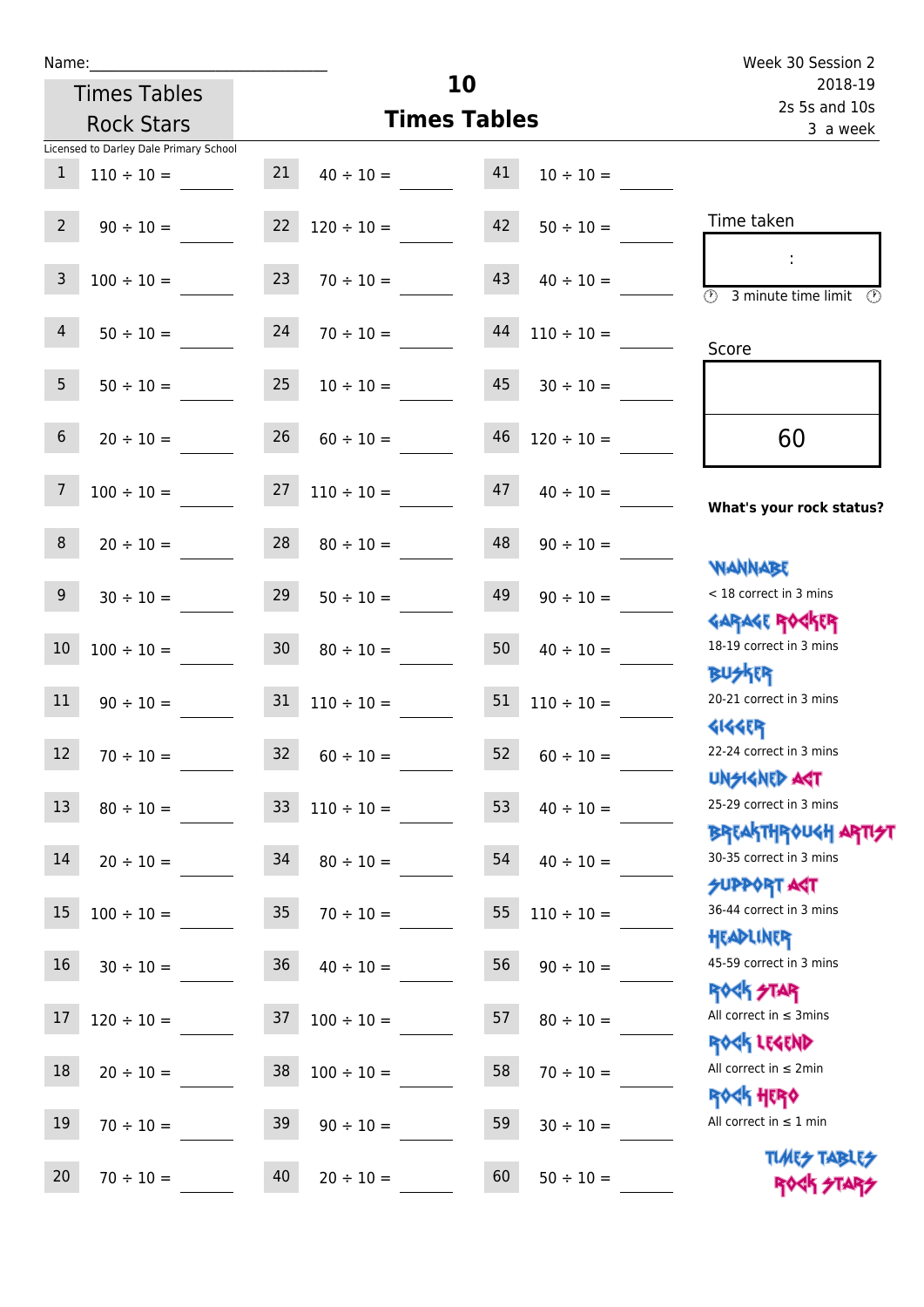| u | am |  |  |
|---|----|--|--|
|   |    |  |  |

|                 | Name: and the state of the state of the state of the state of the state of the state of the state of the state |                 |                                                 |    |                      | Week 30 Session 3                                              |
|-----------------|----------------------------------------------------------------------------------------------------------------|-----------------|-------------------------------------------------|----|----------------------|----------------------------------------------------------------|
|                 | <b>Times Tables</b>                                                                                            |                 |                                                 | 10 | 2018-19              |                                                                |
|                 | <b>Rock Stars</b>                                                                                              |                 | <b>Times Tables</b>                             |    |                      | 2s 5s and 10s                                                  |
|                 | Licensed to Darley Dale Primary School                                                                         |                 |                                                 |    |                      | 3 a week                                                       |
| 1               | $10 \times 12 =$                                                                                               | 21              | $10 \times 8 = 41$                              |    | $90 \div 10 =$       |                                                                |
| $2^{\circ}$     | $10 \times 5 =$                                                                                                | 22              | $10 \times 7 =$                                 | 42 | $10 \div 10 =$       | Time taken                                                     |
| 3 <sup>7</sup>  | $10 \times 6 =$                                                                                                | 23              | $10 \times 6 =$                                 | 43 | $30 \div 10 =$       | $\sim 10$<br>$\overline{(\mathcal{V})}$<br>3 minute time limit |
| $\overline{4}$  | $10 \times 5 =$                                                                                                | 24              | $10 \times 7 =$                                 |    | $44$ $120 \div 10 =$ | Score                                                          |
| 5 <sub>1</sub>  | $10 \times 2 =$                                                                                                | 25              | $10 \times 9 =$                                 |    | $45 \t 80 \div 10 =$ |                                                                |
| 6 <sup>1</sup>  | $10 \times 3 =$                                                                                                | 26              | $10 \times 9 =$                                 | 46 | $100 \div 10 =$      | 60                                                             |
| 7 <sup>7</sup>  | $10 \times 2 =$                                                                                                | 27              | $10 \times 2 =$                                 |    | $47 \t 40 \div 10 =$ | Add up your time                                               |
| 8               | $10 \times 10 =$                                                                                               | 28              | $10 \times 4 =$                                 |    | $48$ $120 \div 10 =$ | <b>Mins</b>                                                    |
| 9 <sub>o</sub>  | $10 \times 2 =$                                                                                                | 29              | $10 \times 3 =$                                 |    | $49 \t 60 \div 10 =$ | S2                                                             |
| 10 <sup>°</sup> | $10 \times 6 =$                                                                                                | 30 <sub>2</sub> | $10 \times 8 =$                                 |    | $50 \t100 \div 10 =$ | Total $\qquad$                                                 |
| 11              | $10 \times 5 =$                                                                                                |                 | $31 \quad 100 \div 10 = 51 \quad 100 \div 10 =$ |    |                      | <b>Secs</b>                                                    |
| <b>Contract</b> |                                                                                                                |                 |                                                 |    |                      | <b>S1 S1</b>                                                   |

| 12 | $10 \times 7 =$  | 32 | $90 \div 10 =$  | 52 | $70 \div 10 =$ |
|----|------------------|----|-----------------|----|----------------|
| 13 | $10 \times 10 =$ | 33 | $90 \div 10 =$  | 53 | $70 \div 10 =$ |
| 14 | $10 \times 7 =$  | 34 | $10 \div 10 =$  | 54 | $50 \div 10 =$ |
| 15 | $10 \times 11 =$ | 35 | $10 \div 10 =$  | 55 | $10 \div 10 =$ |
| 16 | $10 \times 9 =$  | 36 | $100 \div 10 =$ | 56 | $60 \div 10 =$ |
| 17 | $10 \times 2 =$  | 37 | $70 \div 10 =$  | 57 | $80 \div 10 =$ |
| 18 | $10 \times 9 =$  | 38 | $60 \div 10 =$  | 58 | $60 \div 10 =$ |
| 19 | $10 \times 2 =$  | 39 | $80 \div 10 =$  | 59 | $90 \div 10 =$ |

20  $10 \times 9 =$   $40 \times 100 \div 10 =$   $60 \times 10 \div 10 =$ 

| ι υιαι                 | <u> Louis Communication (Communication (Communication)</u> |
|------------------------|------------------------------------------------------------|
| <b>Secs</b>            |                                                            |
| $\overline{\text{S1}}$ |                                                            |
|                        |                                                            |
| S3                     |                                                            |
| Total                  |                                                            |
| Add up your score      |                                                            |
| S1                     |                                                            |
| S2                     |                                                            |
| S3                     |                                                            |

 **Total \_\_\_\_\_\_\_\_\_\_\_\_**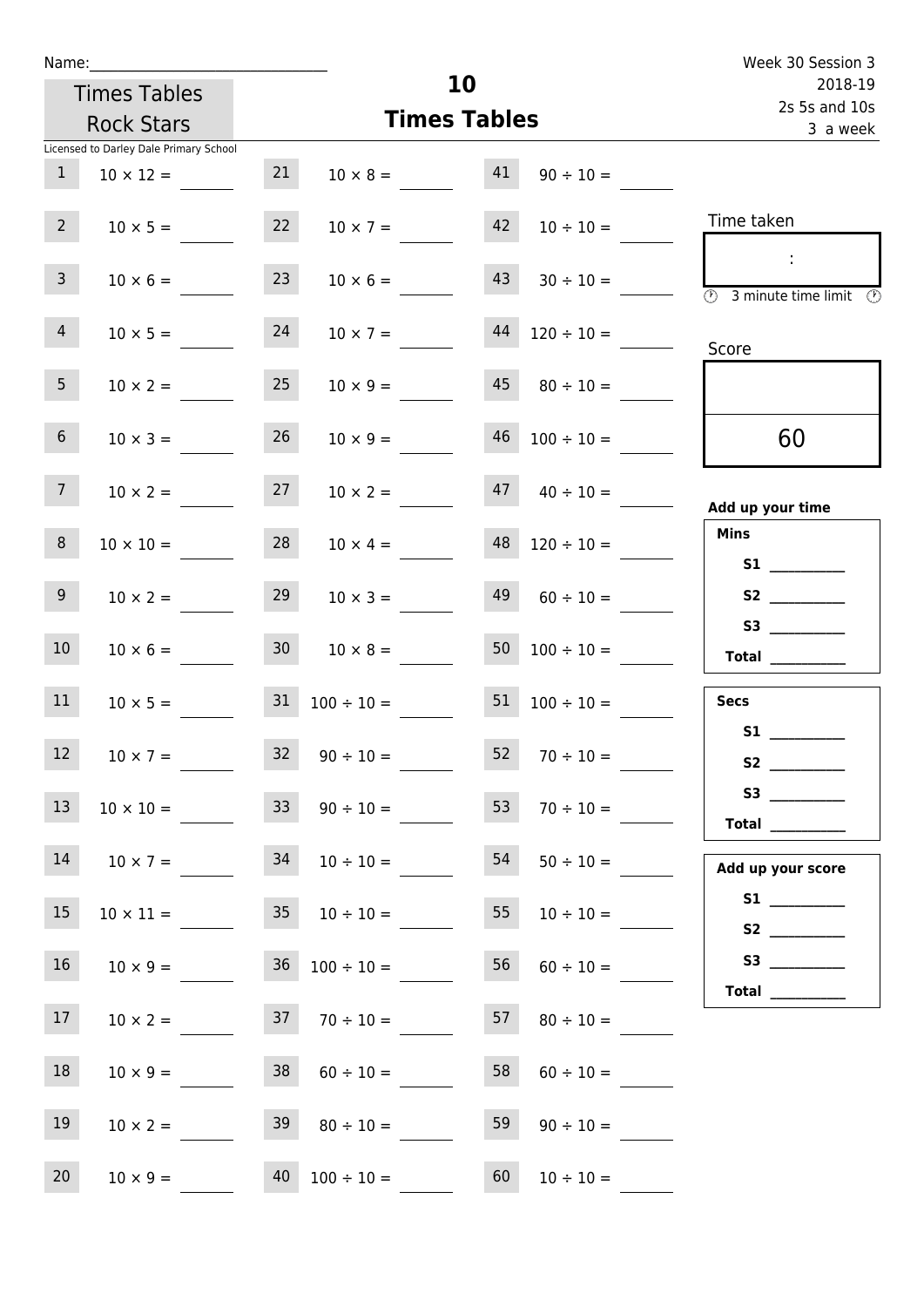| Name:            |                                        |                 |                   | $\overline{2}$           |                 | Week 31 Session 1                                                               |
|------------------|----------------------------------------|-----------------|-------------------|--------------------------|-----------------|---------------------------------------------------------------------------------|
|                  | <b>Times Tables</b>                    |                 |                   | 2018-19<br>2s 5s and 10s |                 |                                                                                 |
|                  | <b>Rock Stars</b>                      |                 |                   | <b>Times Tables</b>      |                 | 3 a week                                                                        |
|                  | Licensed to Darley Dale Primary School |                 |                   |                          |                 |                                                                                 |
| 1                | $2 \times 8 =$                         | 21              | $2 \times 3 = 41$ |                          | $5 \times 2 =$  |                                                                                 |
| $2^{\circ}$      | $2 \times 2 =$                         | 22              | $2 \times 9 =$    | 42                       | $3 \times 2 =$  | Time taken                                                                      |
| 3 <sup>7</sup>   | $2 \times 10 =$                        | 23              | $2 \times 9 =$    | 43                       | $6 \times 2 =$  | $\sim 10$<br>$\overline{(\mathcal{V})}$<br>3 minute time limit<br>$\mathcal{O}$ |
| 4                | $2 \times 3 = 24$                      |                 | $2 \times 2 =$    | 44                       | $10 \times 2 =$ | Score                                                                           |
| 5 <sub>1</sub>   | $2 \times 10 =$                        | 25              | $2 \times 6 =$    | 45                       | $5 \times 2 =$  |                                                                                 |
| 6 <sup>1</sup>   | $2 \times 5 =$                         | 26              | $2 \times 5 =$    | 46                       | $6 \times 2 =$  | 60                                                                              |
| 7 <sup>7</sup>   | $2 \times 3 = 27$                      |                 | $2 \times 3 =$    | 47                       | $4 \times 2 =$  | What's your rock status?                                                        |
| 8 <sup>1</sup>   | $2 \times 3 =$                         | 28              | $2 \times 5 =$    | 48                       | $4 \times 2 =$  | <b>NANNABE</b>                                                                  |
| 9 <sub>o</sub>   | $2 \times 2 =$                         | 29              | $2 \times 5 =$    | 49                       | $4 \times 2 =$  | < 18 correct in 3 mins<br><b>GARAGE ROGKER</b>                                  |
| 10 <sup>°</sup>  | $2 \times 2 = 30$                      |                 | $2 \times 9 =$    | 50                       | $8 \times 2 =$  | 18-19 correct in 3 mins<br><b>BUSKER</b>                                        |
| 11               | $2 \times 2 =$                         | 31              | $2 \times 2 =$    | 51                       | $6 \times 2 =$  | 20-21 correct in 3 mins<br><b>4144EP</b>                                        |
| 12 <sup>7</sup>  | $2 \times 3 =$                         | 32 <sup>°</sup> | $3 \times 2 =$    | 52                       | $7 \times 2 =$  | 22-24 correct in 3 mins<br><b>UNSIGNED AGT</b>                                  |
| 13               | $2 \times 10 =$                        | 33 <sup>°</sup> | $7 \times 2 =$    | 53                       | $9 \times 2 =$  | 25-29 correct in 3 mins<br><b>BREAKTHROUGH ARTI<del>S</del>T</b>                |
| 14               | $2 \times 1 =$                         | 34              | $5 \times 2 =$    | 54                       | $1 \times 2 =$  | 30-35 correct in 3 mins<br><b>SUPPORT ART</b>                                   |
| 15 <sub>15</sub> | $2 \times 8 =$                         | 35 <sub>o</sub> | $10 \times 2 =$   | 55                       | $10 \times 2 =$ | 36-44 correct in 3 mins<br>HEADLINER                                            |
| 16               | $2 \times 5 =$                         | 36              | $4 \times 2 =$    | 56                       | $5 \times 2 =$  | 45-59 correct in 3 mins<br><b>ROCK STAR</b>                                     |
| 17               | $2 \times 2 =$                         | 37              | $6 \times 2 =$    | 57                       | $12 \times 2 =$ | All correct in $\leq$ 3mins<br>ROCK LEGEND                                      |
| 18               | $2 \times 10 =$                        | 38              | $10 \times 2 =$   | 58                       | $12 \times 2 =$ | All correct in $\leq 2$ min<br><b>ROCK HERO</b>                                 |
| 19               | $2 \times 4 =$                         | 39              | $4 \times 2 =$    | 59                       | $4 \times 2 =$  | All correct in $\leq 1$ min                                                     |
| 20               | $2 \times 5 =$                         | 40              | $7 \times 2 =$    | 60                       | $3 \times 2 =$  | <b>TUARS TABLES</b><br>ROCK STARS                                               |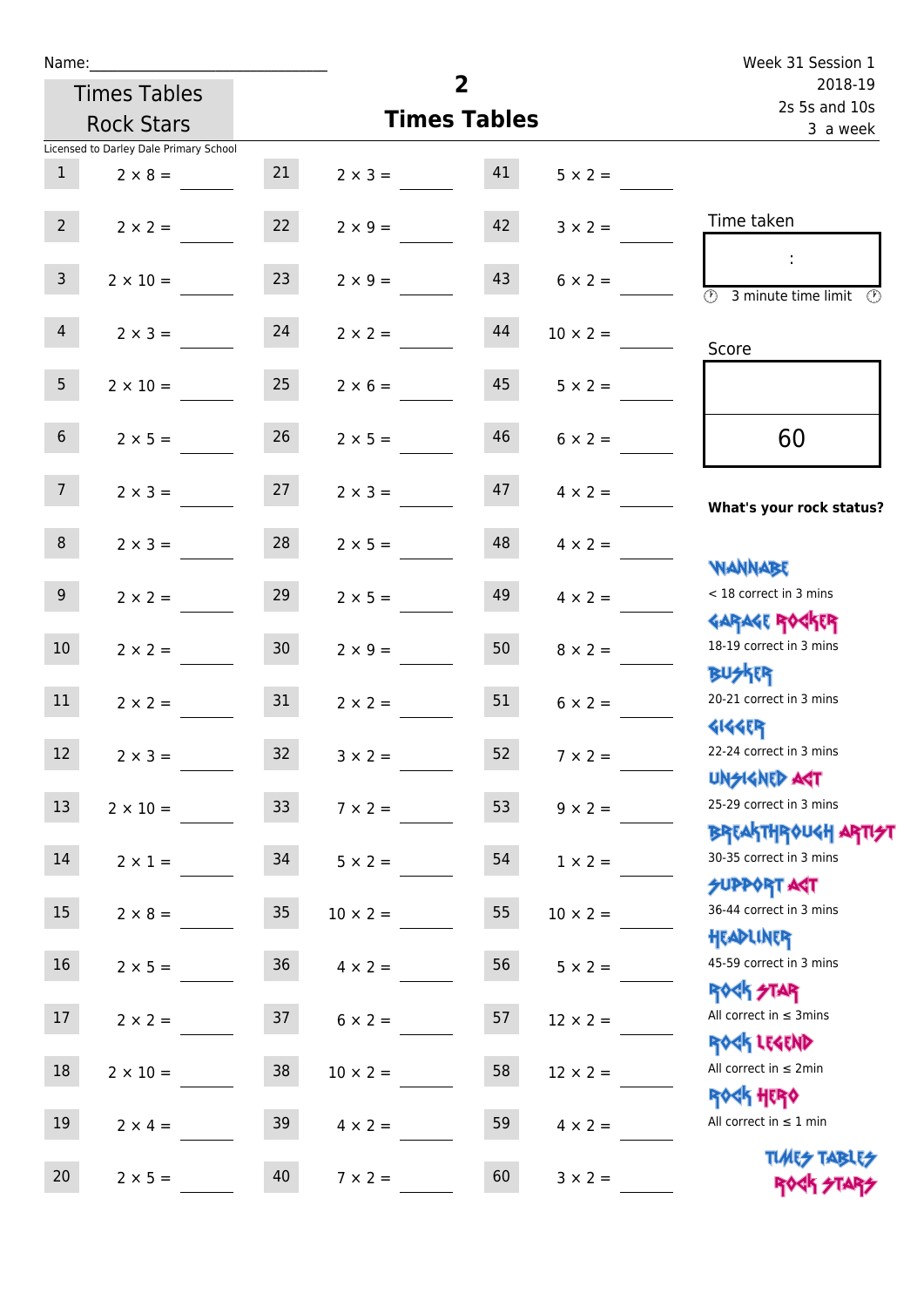| Name:           |                                        |                  |                                 | $\overline{2}$           |                 | Week 31 Session 2                                                |
|-----------------|----------------------------------------|------------------|---------------------------------|--------------------------|-----------------|------------------------------------------------------------------|
|                 | <b>Times Tables</b>                    |                  |                                 | 2018-19<br>2s 5s and 10s |                 |                                                                  |
|                 | <b>Rock Stars</b>                      |                  | <b>Times Tables</b>             | 3 a week                 |                 |                                                                  |
|                 | Licensed to Darley Dale Primary School |                  |                                 |                          |                 |                                                                  |
| 1               | $14 \div 2 =$                          |                  | 21 $8 \div 2 =$ 41 $4 \div 2 =$ |                          |                 |                                                                  |
| $2^{\circ}$     | $18 \div 2 =$                          |                  | $22 \t 8 \div 2 =$              | 42                       | $16 \div 2 =$   | Time taken                                                       |
| 3 <sup>1</sup>  | $6 \div 2 =$                           | 23               | $2 \div 2 =$                    | 43                       | $20 \div 2 =$   | $\overline{(\mathcal{V})}$<br>3 minute time limit                |
| $\overline{4}$  | $14 \div 2 =$                          | 24               | $22 \div 2 =$                   | 44                       | $20 \div 2 =$   | Score                                                            |
| 5 <sub>5</sub>  |                                        |                  | $4 \div 2 = 25$ $4 \div 2 =$    | 45                       | $10 \div 2 =$   |                                                                  |
| 6 <sup>1</sup>  | $4 \div 2 =$                           |                  | $26 \t 2 \div 2 =$              | 46                       | $20 \div 2 =$   | 60                                                               |
| 7 <sup>7</sup>  | $4 \div 2 = 27$                        |                  | $12 \div 2 =$                   | 47                       | $16 \div 2 =$   | What's your rock status?                                         |
| 8               | $18 \div 2 =$                          | 28               | $12 \div 2 =$                   | 48                       | $22 \div 2 =$   | <b>NANNABE</b>                                                   |
| 9 <sub>o</sub>  | $18 \div 2 =$                          | 29               | $10 \div 2 =$                   | 49                       | $6 \div 2 =$    | < 18 correct in 3 mins<br><b>GARAGE ROGKER</b>                   |
| 10 <sup>°</sup> | $20 \div 2 =$                          | 30 <sup>°</sup>  | $10 \div 2 =$                   |                          | 50 $4 \div 2 =$ | 18-19 correct in 3 mins<br><b>BUSKER</b>                         |
| 11              | $8 \div 2 = 31$                        |                  | $16 \div 2 =$                   | 51                       | $14 \div 2 =$   | 20-21 correct in 3 mins<br><b>4144EP</b>                         |
| 12              | $12 \div 2 =$                          | 32               | $22 \div 2 =$                   | 52                       | $4 \div 2 =$    | 22-24 correct in 3 mins<br><b>UNSIGNED AST</b>                   |
| 13              | $24 \div 2 =$                          | 33 <sup>°</sup>  | $12 \div 2 =$                   | 53                       | $16 \div 2 =$   | 25-29 correct in 3 mins<br><b>BREAKTHROUGH ARTI<del>S</del>T</b> |
| 14              | $18 \div 2 =$                          | 34               | $20 \div 2 =$                   | 54                       | $24 \div 2 =$   | 30-35 correct in 3 mins<br><b>SUPPORT AGT</b>                    |
| 15              | $8 \div 2 =$                           | $35\phantom{.0}$ | $10 \div 2 =$                   | 55                       | $16 \div 2 =$   | 36-44 correct in 3 mins<br>HEADLINER                             |
| 16              | $10 \div 2 =$                          | $36\,$           | $16 \div 2 =$                   | 56                       | $6 \div 2 =$    | 45-59 correct in 3 mins<br><b>ROCK STAR</b>                      |
| 17              | $10 \div 2 =$                          | 37               | $22 \div 2 =$                   | 57                       | $14 \div 2 =$   | All correct in $\leq$ 3mins<br>ROCK LEGEND                       |
| 18              | $22 \div 2 =$                          | 38               | $22 \div 2 =$                   | 58                       | $24 \div 2 =$   | All correct in $\leq 2$ min<br>ROCK HERO                         |
| 19              | $16 \div 2 =$                          | 39               | $20 \div 2 =$                   | 59                       | $20 \div 2 =$   | All correct in $\leq 1$ min<br><b>TUARS TABLES</b>               |
| 20              | $10 \div 2 =$                          | 40               | $14 \div 2 =$                   | 60                       | $20 \div 2 =$   | ROCK STARS                                                       |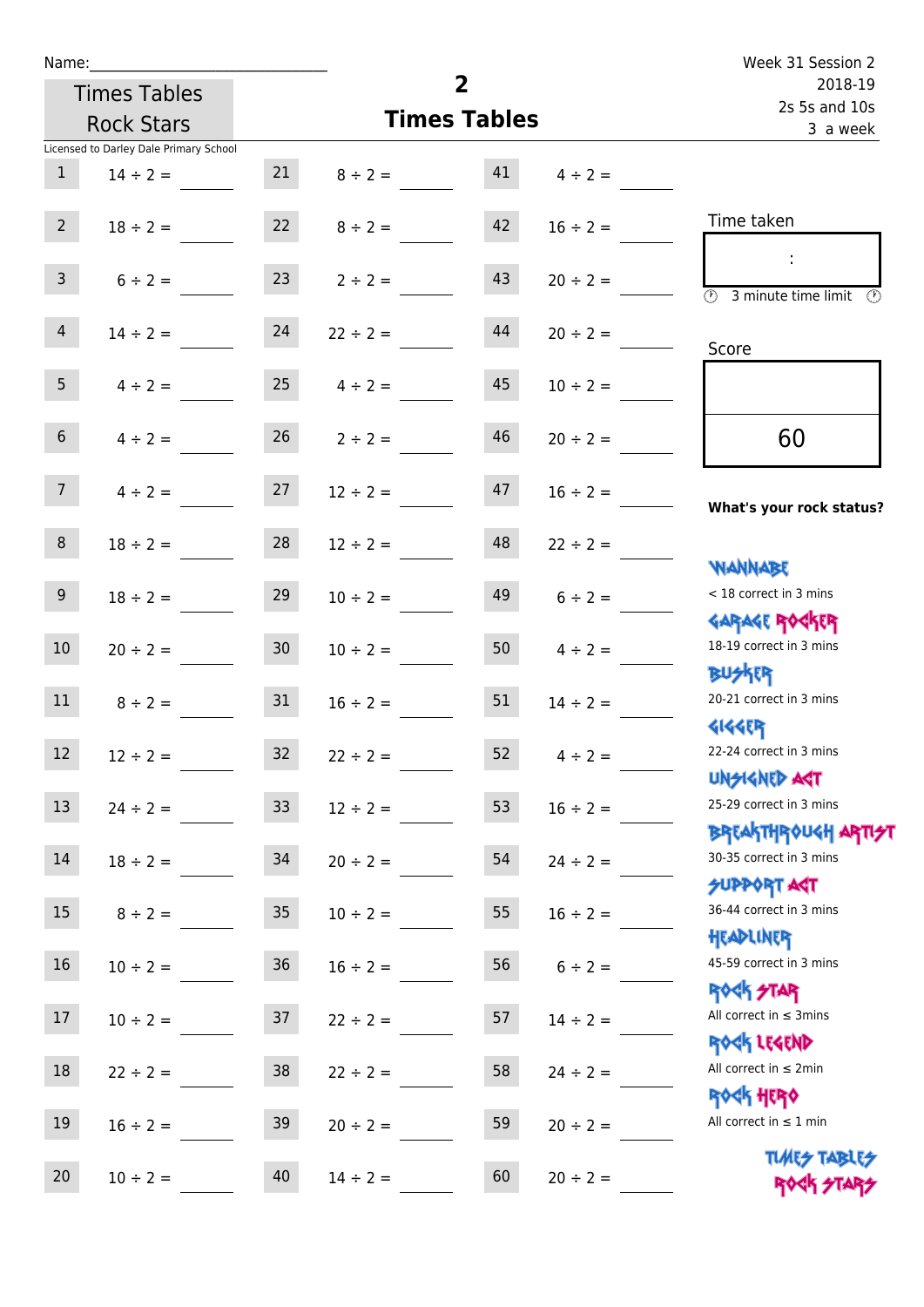| Name:           |                                        |    |                                   |                     |                     | Week 31 Session 3                                                                          |
|-----------------|----------------------------------------|----|-----------------------------------|---------------------|---------------------|--------------------------------------------------------------------------------------------|
|                 | <b>Times Tables</b>                    |    |                                   | $\overline{2}$      |                     | 2018-19<br>2s 5s and 10s                                                                   |
|                 | <b>Rock Stars</b>                      |    |                                   | <b>Times Tables</b> |                     | 3 a week                                                                                   |
|                 | Licensed to Darley Dale Primary School |    |                                   |                     |                     |                                                                                            |
|                 | $2 \times 2 =$                         |    | 21 $2 \times 2 =$ 41 $4 \div 2 =$ |                     |                     |                                                                                            |
| $2^{\circ}$     | $2 \times 12 =$                        | 22 | $2 \times 12 =$                   | 42                  | $20 \div 2 =$       | Time taken                                                                                 |
| $\mathbf{3}$    | $2 \times 10 =$                        | 23 | $2 \times 12 =$                   | 43                  | $24 \div 2 =$       | $\sim 10$<br>$\overline{\textcircled{1}}$ 3 minute time limit $\overline{\textcircled{1}}$ |
| 4               | $2 \times 2 =$                         | 24 | $2 \times 7 =$                    | 44                  | $24 \div 2 =$       | Score                                                                                      |
| 5 <sub>1</sub>  | $2 \times 9 =$                         | 25 | $2 \times 6 =$                    | 45                  | $24 \div 2 =$       |                                                                                            |
| 6 <sup>1</sup>  | $2 \times 5 =$                         |    | $26 \t 2 \times 4 =$              | 46                  | $22 \div 2 =$       | 60                                                                                         |
| 7 <sup>7</sup>  | $2 \times 10 =$                        |    | $27 \t 2 \times 12 =$             | 47                  | $16 \div 2 =$       | Add up your time                                                                           |
| 8               | $2 \times 3 =$                         |    | $28$ $2 \times 5 =$               |                     | $48$ $2 \div 2 =$   | <b>Mins</b><br>S1                                                                          |
| 9 <sub>o</sub>  | $2 \times 2 =$                         | 29 | $2 \times 12 =$                   | 49                  | $4 \div 2 =$        |                                                                                            |
| 10 <sup>°</sup> | $2 \times 12 =$                        |    | $30 \t 2 \times 2 =$              |                     | $50 \t 2 \div 2 =$  | $\begin{array}{c}\n\text{Total} \\ \end{array}$                                            |
| 11              | $2 \times 8 =$                         |    | $31 \t 6 \div 2 =$                | 51                  | $24 \div 2 =$       | <b>Secs</b>                                                                                |
| 12              | $2 \times 4 =$                         | 32 | $24 \div 2 =$                     | 52                  | $12 \div 2 =$       | <b>S1 S1</b><br><b>S2</b>                                                                  |
| 13              | $2 \times 1 =$                         |    | $33 \t2 \div 2 =$                 | 53                  | $22 \div 2 =$       | S3<br>Total $\qquad$                                                                       |
| 14              | $2 \times 10 =$                        |    | $34 \t 8 \div 2 =$                | 54                  | $16 \div 2 =$       | Add up your score                                                                          |
| 15              | $2 \times 8 =$                         |    | $35 \t 8 \div 2 =$                |                     | $55$ $2 \div 2 =$   |                                                                                            |
| 16              | $2 \times 11 =$                        | 36 | $20 \div 2 =$                     |                     | $56 \t 14 \div 2 =$ | Total _________                                                                            |
| 17 <sup>7</sup> | $2 \times 3 =$                         | 37 | $12 \div 2 =$                     |                     | $57 \t 4 \div 2 =$  |                                                                                            |
| 18              | $2 \times 10 =$                        | 38 | $14 \div 2 =$                     | 58                  | $16 \div 2 =$       |                                                                                            |
| 19              | $2 \times 11 =$                        | 39 | $10 \div 2 =$                     | 59                  | $6 \div 2 =$        |                                                                                            |
| 20 <sub>2</sub> | $2 \times 8 =$                         | 40 | $16 \div 2 =$                     | 60                  | $12 \div 2 =$       |                                                                                            |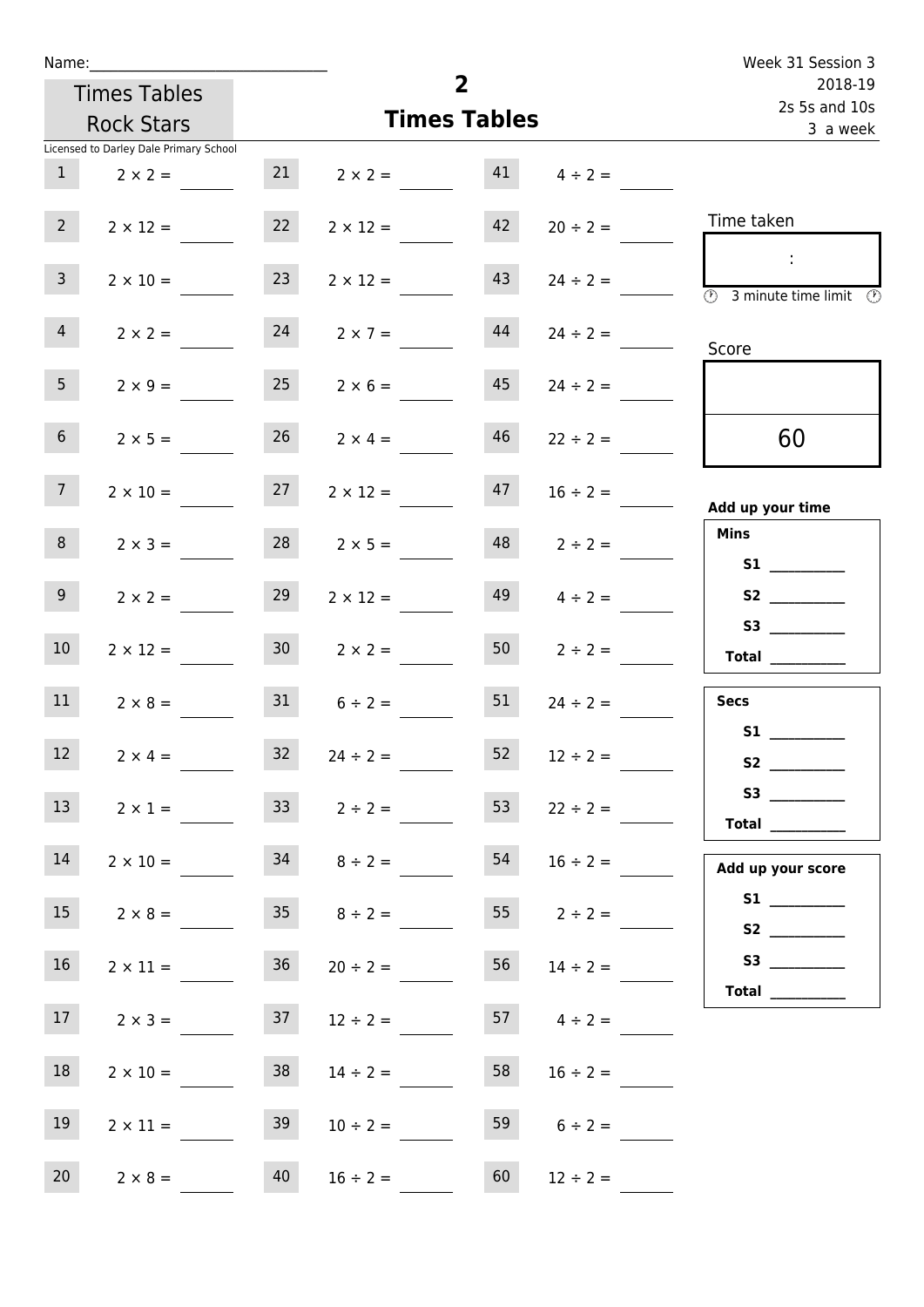| Name:           |                                        |                 |                 | 5                        |                                  | Week 32 Session 1                                                             |
|-----------------|----------------------------------------|-----------------|-----------------|--------------------------|----------------------------------|-------------------------------------------------------------------------------|
|                 | <b>Times Tables</b>                    |                 |                 | 2018-19<br>2s 5s and 10s |                                  |                                                                               |
|                 | <b>Rock Stars</b>                      |                 |                 | <b>Times Tables</b>      |                                  | 3 a week                                                                      |
|                 | Licensed to Darley Dale Primary School |                 |                 |                          |                                  |                                                                               |
| 1               | $5 \times 3 =$                         | 21              |                 |                          | $5 \times 4 = 41$ $5 \times 5 =$ |                                                                               |
| 2               | $5 \times 9 =$                         | 22              | $5 \times 9 =$  | 42                       | $10 \times 5 =$                  | Time taken                                                                    |
| $\mathsf{3}$    | $5 \times 12 =$                        | 23              | $5 \times 1 =$  | 43                       | $4 \times 5 =$                   | $\overline{\textcircled{1}}$ 3 minute time limit $\overline{\textcircled{1}}$ |
| 4               | $5 \times 12 = 24$                     |                 | $5 \times 2 =$  | 44                       | $4 \times 5 =$                   | Score                                                                         |
| 5 <sub>1</sub>  | $5 \times 4 =$                         | 25              | $5 \times 1 =$  | 45                       | $10 \times 5 =$                  |                                                                               |
| 6 <sup>1</sup>  | $5 \times 9 =$                         | 26              | $5 \times 10 =$ | 46                       | $12 \times 5 =$                  | 60                                                                            |
| 7 <sup>7</sup>  | $5 \times 11 = 27$                     |                 | $5 \times 10 =$ | 47                       | $10 \times 5 =$                  | What's your rock status?                                                      |
| 8               | $5 \times 6 =$                         | 28              | $5 \times 2 =$  | 48                       | $4 \times 5 =$                   | <b>JARNARY</b>                                                                |
| 9 <sub>o</sub>  | $5 \times 2 =$                         | 29              | $5 \times 8 =$  | 49                       | $7 \times 5 =$                   | < 18 correct in 3 mins<br><b>GARAGE ROCKER</b>                                |
| 10 <sup>°</sup> | $5 \times 6 = 30$                      |                 | $5 \times 10 =$ | 50                       | $11 \times 5 =$                  | 18-19 correct in 3 mins<br><b>BUSKER</b>                                      |
| 11              | $5 \times 1 =$                         | 31              | $7 \times 5 =$  | 51                       | $7 \times 5 =$                   | 20-21 correct in 3 mins<br><b>4144EP</b>                                      |
| 12              | $5 \times 1 =$                         | 32              | $2 \times 5 =$  | 52                       | $1 \times 5 =$                   | 22-24 correct in 3 mins<br><b>UNSIGNED AGT</b>                                |
| 13              | $5 \times 6 =$                         | 33 <sup>°</sup> | $9 \times 5 =$  | 53                       | $12 \times 5 =$                  | 25-29 correct in 3 mins<br><b>BREAKTHROUGH ARTI<del>S</del>T</b>              |
| 14              | $5 \times 1 =$                         | 34              | $4 \times 5 =$  | 54                       | $4 \times 5 =$                   | 30-35 correct in 3 mins<br><b>SUPPORT AGT</b>                                 |
| 15              | $5 \times 7 =$                         | 35 <sub>o</sub> | $9 \times 5 =$  | 55                       | $4 \times 5 =$                   | 36-44 correct in 3 mins<br>HEADLINER                                          |
| 16              | $5 \times 11 =$                        | 36              | $2 \times 5 =$  | 56                       | $3 \times 5 =$                   | 45-59 correct in 3 mins<br><b>ROCK STAR</b>                                   |
| 17              | $5 \times 12 =$                        | 37              | $2 \times 5 =$  | 57                       | $2 \times 5 =$                   | All correct in $\leq$ 3mins<br>ROCK LEGEND                                    |
| 18              | $5 \times 1 =$                         | 38              | $9 \times 5 =$  | 58                       | $2 \times 5 =$                   | All correct in $\leq 2$ min<br><b>ROCK HERO</b>                               |
| 19              | $5 \times 11 =$                        | 39              | $10 \times 5 =$ | 59                       | $10 \times 5 =$                  | All correct in $\leq 1$ min                                                   |
| 20              | $5 \times 12 =$                        | 40              | $11 \times 5 =$ | 60                       | $9 \times 5 =$                   | <b>TUARS TABLES</b><br>ROCK STARS                                             |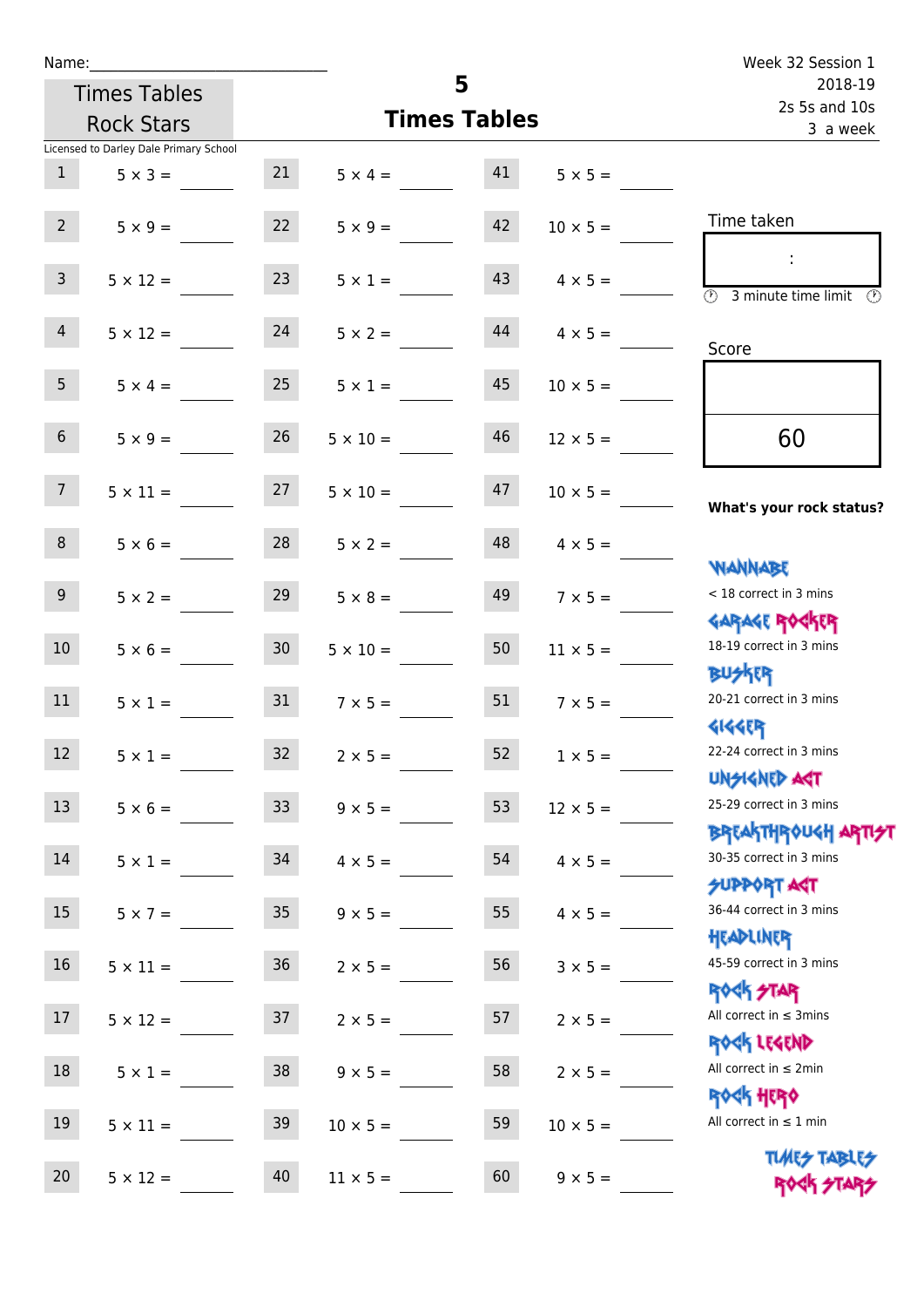| Name:           |                                        |                 |                     | 5                        |                    | Week 32 Session 2                                                |
|-----------------|----------------------------------------|-----------------|---------------------|--------------------------|--------------------|------------------------------------------------------------------|
|                 | <b>Times Tables</b>                    |                 |                     | 2018-19<br>2s 5s and 10s |                    |                                                                  |
|                 | <b>Rock Stars</b>                      |                 | <b>Times Tables</b> | 3 a week                 |                    |                                                                  |
|                 | Licensed to Darley Dale Primary School |                 |                     |                          |                    |                                                                  |
| 1               | $15 \div 5 =$                          | 21              | $35 \div 5 =$       | 41                       | $5 \div 5 =$       |                                                                  |
| $2^{\circ}$     | $60 \div 5 =$                          | 22              | $60 \div 5 =$       |                          | $42 \t 5 \div 5 =$ | Time taken                                                       |
| 3 <sup>7</sup>  | $20 \div 5 =$                          | 23              | $40 \div 5 =$       | 43                       | $55 \div 5 =$      | $\overline{\mathcal{O}}$<br>3 minute time limit<br>$\mathcal{O}$ |
| $\overline{4}$  | $45 \div 5 =$                          | 24              | $60 \div 5 =$       | 44                       | $55 \div 5 =$      | Score                                                            |
| 5 <sub>1</sub>  | $35 \div 5 =$                          | 25              | $10 \div 5 =$       | 45                       | $35 \div 5 =$      |                                                                  |
| 6 <sup>1</sup>  | $45 \div 5 =$                          | 26              | $30 \div 5 =$       | 46                       | $10 \div 5 =$      | 60                                                               |
| 7 <sup>7</sup>  | $5 \div 5 =$                           | 27              | $25 \div 5 =$       | 47                       | $15 \div 5 =$      | What's your rock status?                                         |
| 8               | $5 \div 5 =$                           | 28              | $35 \div 5 =$       | 48                       | $35 \div 5 =$      | <b>NANNABE</b>                                                   |
| 9 <sub>o</sub>  | $30 \div 5 =$                          | 29              | $15 \div 5 =$       | 49                       | $45 \div 5 =$      | < 18 correct in 3 mins<br><b>GARAGE ROCKER</b>                   |
| 10 <sup>°</sup> | $15 \div 5 =$                          | 30 <sub>o</sub> | $5 \div 5 =$        | 50                       | $45 \div 5 =$      | 18-19 correct in 3 mins<br><b>BUSKER</b>                         |
| 11              | $15 \div 5 =$                          | 31              | $25 \div 5 =$       | 51                       | $45 \div 5 =$      | 20-21 correct in 3 mins<br><b>4144ER</b>                         |
| 12              | $10 \div 5 =$                          | 32              | $40 \div 5 =$       | 52                       | $45 \div 5 =$      | 22-24 correct in 3 mins<br><b>UNSIGNED AGT</b>                   |
| 13              | $5 ÷ 5 =$                              | 33              | $25 \div 5 =$       | 53                       | $30 \div 5 =$      | 25-29 correct in 3 mins<br><b>BREAKTHROUGH ARTI<del>S</del>T</b> |
| 14              | $5 ÷ 5 =$                              | 34              | $15 \div 5 =$       | 54                       | $20 \div 5 =$      | 30-35 correct in 3 mins<br><b>SUPPORT AGT</b>                    |
| 15              | $25 \div 5 =$                          | $35\,$          | $15 \div 5 =$       | 55                       | $60 \div 5 =$      | 36-44 correct in 3 mins<br>HEADLINER                             |
| 16              | $5 ÷ 5 =$                              | 36              | $25 ÷ 5 =$          | 56                       | $50 \div 5 =$      | 45-59 correct in 3 mins<br><b>ROCK STAR</b>                      |
| 17              | $60 \div 5 =$                          | 37              | $50 \div 5 =$       | 57                       | $30 \div 5 =$      | All correct in $\leq$ 3mins<br>ROCK LEGEND                       |
| 18              | $25 \div 5 =$                          | 38              | $20 \div 5 =$       | 58                       | $5 ÷ 5 =$          | All correct in $\leq 2$ min<br><b>ROCK HERO</b>                  |
| 19              | $50 \div 5 =$                          | 39              | $35 ÷ 5 =$          | 59                       | $25 ÷ 5 =$         | All correct in $\leq 1$ min                                      |
| 20              | $5 ÷ 5 =$                              | 40              | $25 ÷ 5 =$          | 60                       | $20 \div 5 =$      | <b>TUARS TABLES</b><br>ROCK STARS                                |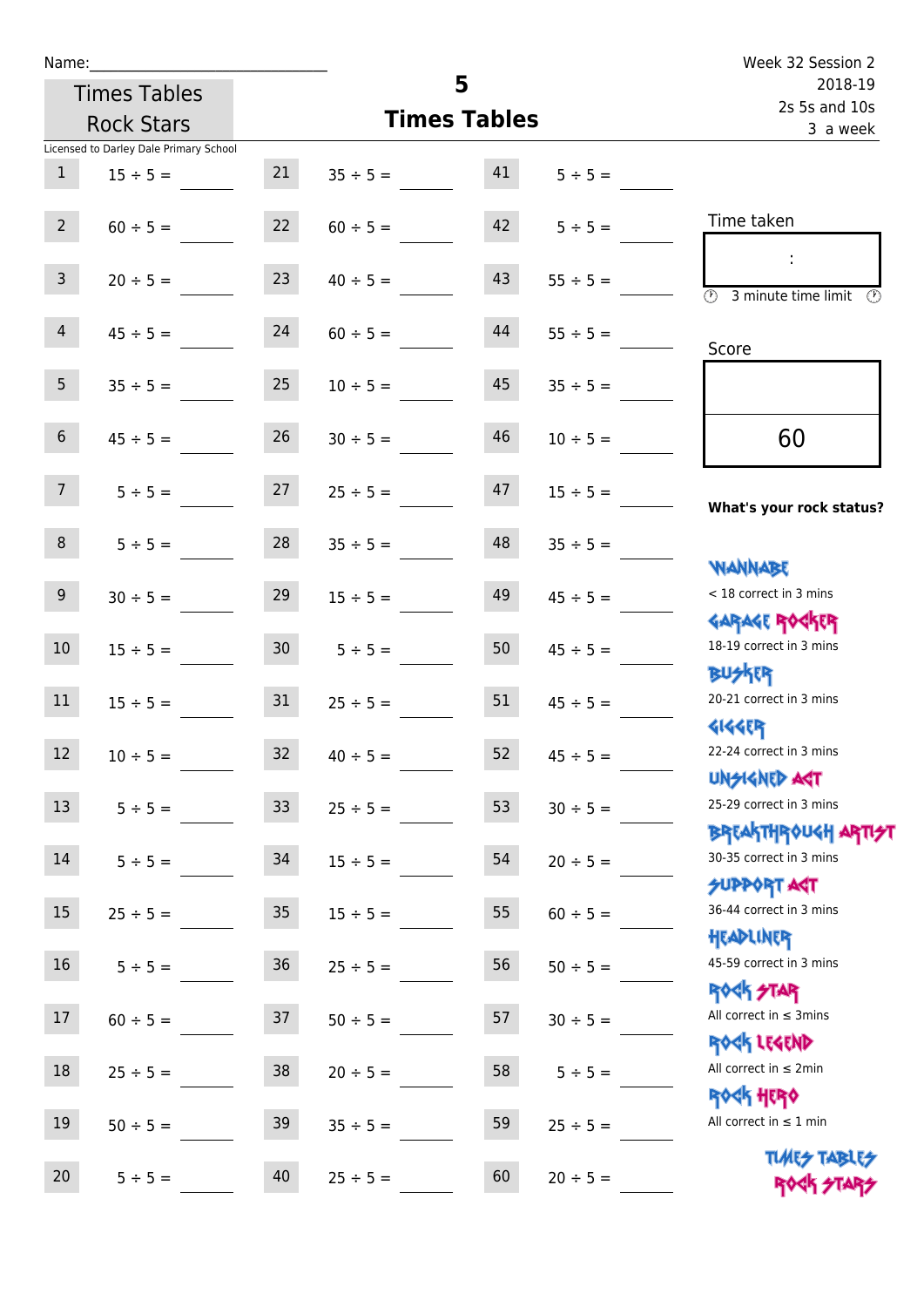| Name:           |                                        |                     |                   | 5  |                          | Week 32 Session 3                                                                                                                                                                                                                       |
|-----------------|----------------------------------------|---------------------|-------------------|----|--------------------------|-----------------------------------------------------------------------------------------------------------------------------------------------------------------------------------------------------------------------------------------|
|                 | <b>Times Tables</b>                    |                     |                   |    | 2018-19<br>2s 5s and 10s |                                                                                                                                                                                                                                         |
|                 | <b>Rock Stars</b>                      | <b>Times Tables</b> |                   |    |                          | 3 a week                                                                                                                                                                                                                                |
|                 | Licensed to Darley Dale Primary School |                     |                   |    |                          |                                                                                                                                                                                                                                         |
| 1               | $5 \times 3 =$                         | 21                  | $5 \times 6 = 41$ |    | $45 \div 5 =$            |                                                                                                                                                                                                                                         |
| 2 <sup>7</sup>  | $5 \times 10 =$                        | 22                  | $5 \times 3 =$    | 42 | $15 \div 5 =$            | Time taken                                                                                                                                                                                                                              |
| 3 <sup>7</sup>  | $5 \times 2 =$                         | 23                  | $5 \times 3 =$    | 43 | $30 \div 5 =$            | $\sim 10$<br>$\overline{\circledcirc}$ 3 minute time limit $\circledcirc$                                                                                                                                                               |
| $\overline{4}$  | $5 \times 1 =$                         | 24                  | $5 \times 5 =$    | 44 | $20 \div 5 =$            | Score                                                                                                                                                                                                                                   |
| 5 <sub>1</sub>  | $5 \times 6 =$                         | 25                  | $5 \times 8 =$    | 45 | $35 \div 5 =$            |                                                                                                                                                                                                                                         |
| 6 <sup>1</sup>  | $5 \times 2 =$                         | 26                  | $5 \times 3 =$    | 46 | $30 \div 5 =$            | 60                                                                                                                                                                                                                                      |
| 7 <sup>7</sup>  | $5 \times 11 =$                        | 27                  | $5 \times 8 =$    | 47 | $50 \div 5 =$            | Add up your time                                                                                                                                                                                                                        |
| 8               | $5 \times 11 =$                        | 28                  | $5 \times 6 =$    | 48 | $15 \div 5 =$            | <b>Mins</b><br>S1                                                                                                                                                                                                                       |
| 9 <sub>o</sub>  | $5 \times 5 =$                         | 29                  | $5 \times 2 =$    | 49 | $55 \div 5 =$            |                                                                                                                                                                                                                                         |
| 10 <sup>°</sup> | $5 \times 7 =$                         | 30 <sup>°</sup>     | $5 \times 10 =$   | 50 | $10 \div 5 =$            | S3<br>$\begin{tabular}{c} Total \end{tabular}$                                                                                                                                                                                          |
| 11              | $5 \times 1 =$                         | 31                  | $10 \div 5 =$     | 51 | $50 \div 5 =$            | <b>Secs</b><br><b>S1</b>                                                                                                                                                                                                                |
| 12 <sub>2</sub> | $5 \times 2 =$                         | 32                  | $50 \div 5 =$     | 52 | $50 \div 5 =$            | S <sub>2</sub> and the set of the set of the set of the set of the set of the set of the set of the set of the set of the set of the set of the set of the set of the set of the set of the set of the set of the set of the set of the |
| 13              | $5 \times 7 =$                         | 33                  | $30 \div 5 =$     | 53 | $45 \div 5 =$            | Total $\_\_$                                                                                                                                                                                                                            |
| 14              | $5 \times 12 =$                        | 34                  | $60 \div 5 =$     | 54 |                          | Add up your score                                                                                                                                                                                                                       |
| 15              | $5 \times 7 =$                         | 35                  | $10 \div 5 =$     | 55 | $40 \div 5 =$            | S2                                                                                                                                                                                                                                      |
| 16              | $5 \times 8 =$                         | 36                  | $30 \div 5 =$     | 56 | $55 \div 5 =$            |                                                                                                                                                                                                                                         |
| 17 <sub>1</sub> | $5 \times 5 =$                         | 37                  | $60 \div 5 =$     | 57 | $50 \div 5 =$            |                                                                                                                                                                                                                                         |
| 18              | $5 \times 10 =$                        | 38                  | $30 \div 5 =$     | 58 | $25 \div 5 =$            |                                                                                                                                                                                                                                         |
| 19              | $5 \times 12 =$                        | 39                  | $20 \div 5 =$     | 59 | $25 \div 5 =$            |                                                                                                                                                                                                                                         |
| 20 <sub>2</sub> | $5 \times 9 =$                         | 40                  | $40 \div 5 =$     | 60 | $15 \div 5 =$            |                                                                                                                                                                                                                                         |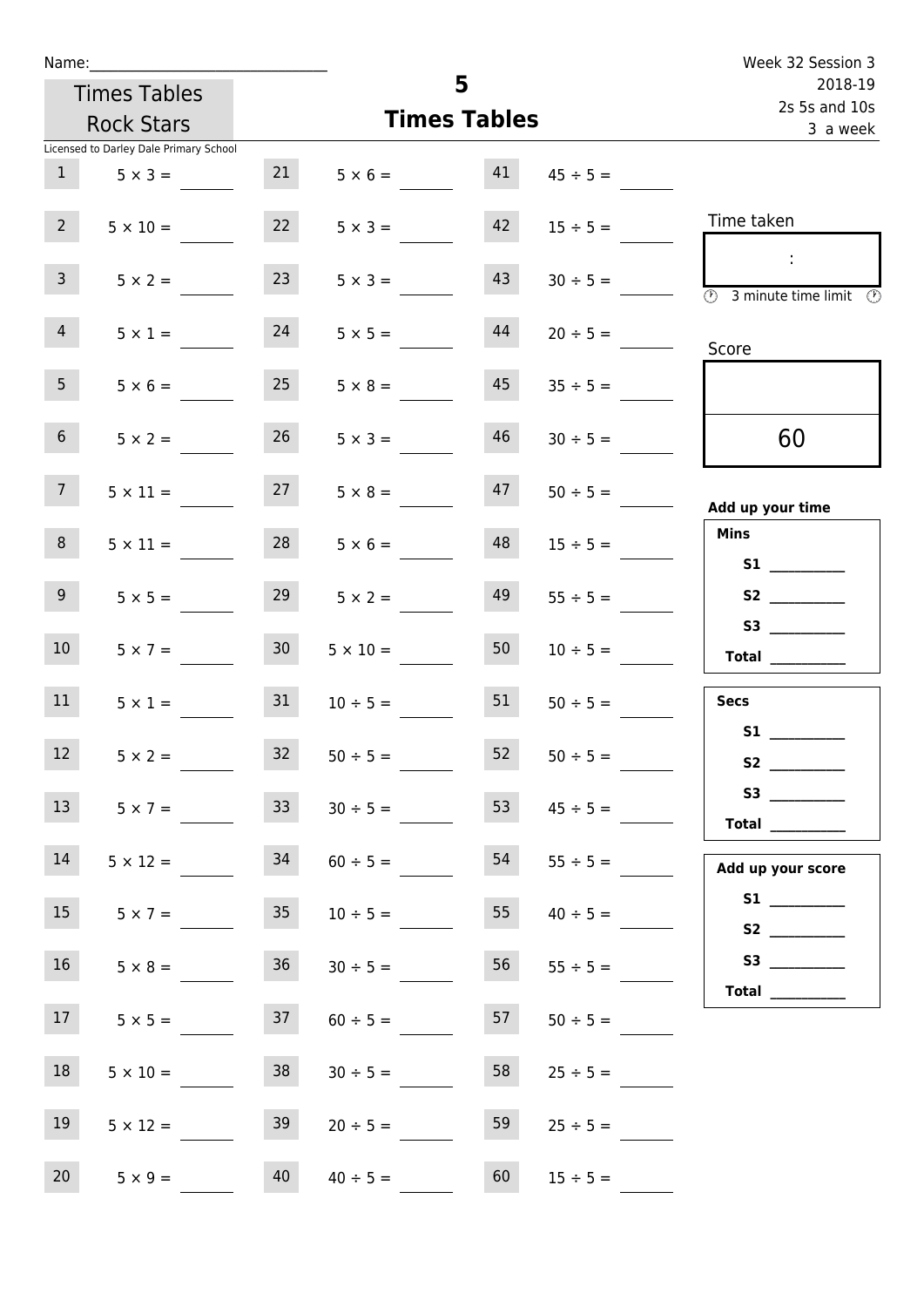| Name:           |                                        |                 |                       | 10                       |                  | Week 33 Session 1                                                |
|-----------------|----------------------------------------|-----------------|-----------------------|--------------------------|------------------|------------------------------------------------------------------|
|                 | <b>Times Tables</b>                    |                 |                       | 2018-19<br>2s 5s and 10s |                  |                                                                  |
|                 | <b>Rock Stars</b>                      |                 | <b>Times Tables</b>   | 3 a week                 |                  |                                                                  |
|                 | Licensed to Darley Dale Primary School |                 |                       |                          |                  |                                                                  |
| 1               | $10 \times 1 =$                        | 21              | $10 \times 12 = 41$   |                          | $8 \times 10 =$  |                                                                  |
| $2^{\circ}$     | $10 \times 9 =$                        | 22              | $10 \times 12 =$      | 42                       | $3 \times 10 =$  | Time taken                                                       |
| 3 <sup>7</sup>  | $10 \times 6 =$                        |                 | $23 \t 10 \times 1 =$ | 43                       | $3 \times 10 =$  | $(\Gamma)$<br>3 minute time limit<br>O)                          |
| $\overline{4}$  | $10 \times 2 = 24$                     |                 | $10 \times 9 =$       | 44                       | $2 \times 10 =$  | Score                                                            |
| 5 <sub>1</sub>  | $10 \times 7 = 25$                     |                 | $10 \times 12 =$      | 45                       | $9 \times 10 =$  |                                                                  |
| 6 <sup>1</sup>  | $10 \times 6 =$                        | 26              | $10 \times 1 =$       | 46                       | $3 \times 10 =$  | 60                                                               |
| 7 <sup>7</sup>  | $10 \times 5 = 27$ $10 \times 8 =$     |                 |                       | 47                       | $7 \times 10 =$  | What's your rock status?                                         |
| 8               | $10 \times 1 = 28$                     |                 | $10 \times 9 =$       | 48                       | $11 \times 10 =$ | <b>WANNABE</b>                                                   |
| 9               | $10 \times 6 =$                        | 29              | $10 \times 3 =$       | 49                       | $5 \times 10 =$  | < 18 correct in 3 mins<br><b>GARAGE ROCKER</b>                   |
| 10 <sup>°</sup> | $10 \times 3 = 30$                     |                 | $10 \times 4 =$       | 50                       | $3 \times 10 =$  | 18-19 correct in 3 mins<br><b>BUSKER</b>                         |
| 11              | $10 \times 5 = 31$                     |                 | $10 \times 10 =$      | 51                       | $2 \times 10 =$  | 20-21 correct in 3 mins<br><b>4144EP</b>                         |
| 12              | $10 \times 1 =$                        | 32              | $11 \times 10 =$      | 52                       | $11\times10=$    | 22-24 correct in 3 mins<br><b>UNSIGNED AGT</b>                   |
| 13              | $10 \times 5 =$                        | 33 <sup>°</sup> | $5 \times 10 =$       | 53                       | $12 \times 10 =$ | 25-29 correct in 3 mins<br><b>BREAKTHROUGH ARTI<del>S</del>T</b> |
| 14              | $10 \times 2 =$                        | 34              | $4 \times 10 =$       | 54                       | $7 \times 10 =$  | 30-35 correct in 3 mins<br><b>SUPPORT ART</b>                    |
| 15              | $10 \times 9 =$                        | 35              | $9 \times 10 =$       | 55                       | $12 \times 10 =$ | 36-44 correct in 3 mins<br>HEADLINER                             |
| 16              | $10 \times 1 =$                        | 36 <sup>°</sup> | $7 \times 10 =$       | 56                       | $9 \times 10 =$  | 45-59 correct in 3 mins<br><b>ROCK STAR</b>                      |
| 17              | $10 \times 9 =$                        | 37              | $3 \times 10 =$       | 57                       | $5 \times 10 =$  | All correct in $\leq$ 3mins<br>ROCK LEGEND                       |
| $18\,$          | $10 \times 12 =$                       | 38              | $12 \times 10 =$      | 58                       | $12 \times 10 =$ | All correct in $\leq 2$ min<br><b>ROCK HERO</b>                  |
| 19              | $10 \times 8 =$                        | 39              | $4 \times 10 =$       | 59                       | $6 \times 10 =$  | All correct in $\leq 1$ min                                      |
| 20              | $10 \times 8 =$                        | 40              | $8 \times 10 =$       | 60                       | $2 \times 10 =$  | <b>TUARS TABLES</b><br>ROCK STARS                                |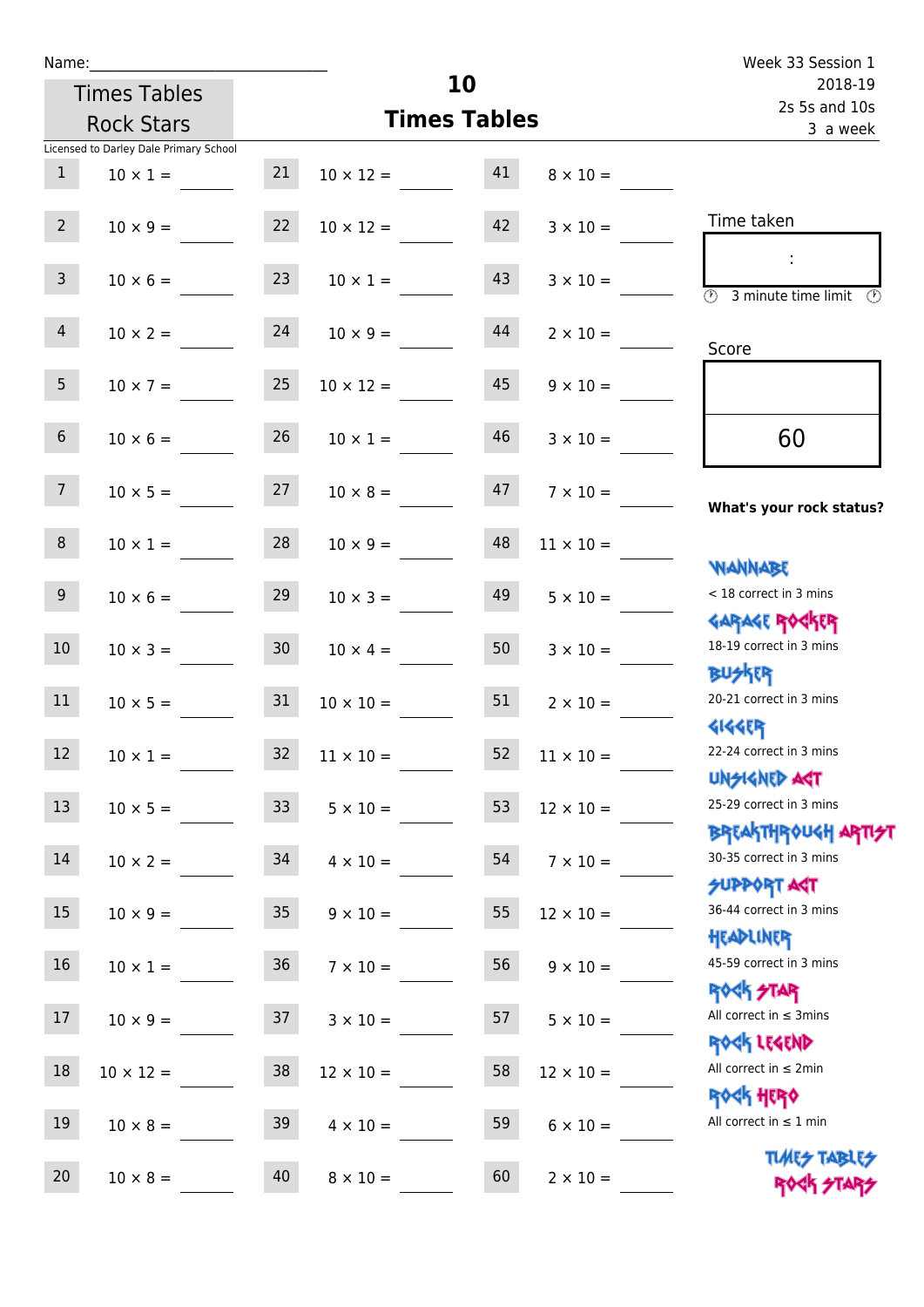| Name:           |                                        |                 |                          | 10                       |                 | Week 33 Session 2                                                |
|-----------------|----------------------------------------|-----------------|--------------------------|--------------------------|-----------------|------------------------------------------------------------------|
|                 | <b>Times Tables</b>                    |                 |                          | 2018-19<br>2s 5s and 10s |                 |                                                                  |
|                 | <b>Rock Stars</b>                      |                 | <b>Times Tables</b>      | 3 a week                 |                 |                                                                  |
|                 | Licensed to Darley Dale Primary School |                 |                          |                          |                 |                                                                  |
| $\mathbf{1}$    | $30 \div 10 =$                         |                 | $21 \t 120 \div 10 = 41$ |                          | $120 \div 10 =$ |                                                                  |
| $2^{\circ}$     | $70 \div 10 =$                         |                 | $22 \t 60 \div 10 =$     | 42                       | $30 \div 10 =$  | Time taken                                                       |
| $\overline{3}$  | $110 \div 10 =$                        | 23              | $80 \div 10 =$           | 43                       | $60 \div 10 =$  | $\overline{\textcircled{1}}$ 3 minute time limit<br>⊕            |
| 4               | $90 \div 10 =$                         | 24              | $80 \div 10 =$           | 44                       | $10 \div 10 =$  | Score                                                            |
| $5\phantom{.}$  | $110 \div 10 =$                        | 25              | $30 \div 10 =$           | 45                       | $10 \div 10 =$  |                                                                  |
| $6\overline{6}$ | $20 \div 10 =$                         | 26              | $60 \div 10 =$           | 46                       | $10 \div 10 =$  | 60                                                               |
| 7 <sup>7</sup>  | $90 \div 10 =$                         | 27              | $20 \div 10 =$           | 47                       | $40 \div 10 =$  | What's your rock status?                                         |
| 8               | $10 \div 10 =$                         | 28              | $60 \div 10 =$           | 48                       | $120 \div 10 =$ | <b>NANNABE</b>                                                   |
| 9               | $30 \div 10 =$                         | 29              | $10 \div 10 =$           | 49                       | $90 \div 10 =$  | < 18 correct in 3 mins<br><b>GARAGE ROCKER</b>                   |
| 10              | $100 \div 10 =$                        | 30              | $90 \div 10 =$           | 50                       | $10 \div 10 =$  | 18-19 correct in 3 mins<br><b>BUSKRY</b>                         |
| 11              | $40 \div 10 = 31$                      |                 | $10 \div 10 =$           | 51                       | $30 \div 10 =$  | 20-21 correct in 3 mins<br><b>4144EP</b>                         |
| 12              | $30 \div 10 =$                         | 32              | $80 \div 10 =$           | 52                       | $30 \div 10 =$  | 22-24 correct in 3 mins<br><b>UNSIGNED AGT</b>                   |
| 13              | $80 \div 10 =$                         | 33 <sup>°</sup> | $10 \div 10 =$           | 53                       | $100 \div 10 =$ | 25-29 correct in 3 mins<br><b>BREAKTHROUGH ARTI<del>S</del>T</b> |
| 14              | $120 \div 10 =$                        | 34              | $80 \div 10 =$           | 54                       | $100 \div 10 =$ | 30-35 correct in 3 mins<br><b>SUPPORT AGT</b>                    |
| 15              | $10 \div 10 =$                         | 35 <sub>5</sub> | $110 \div 10 =$          | 55                       | $70 \div 10 =$  | 36-44 correct in 3 mins<br>HEADLINER                             |
| 16              | $60 \div 10 =$                         | 36              | $20 \div 10 =$           | 56                       | $80 \div 10 =$  | 45-59 correct in 3 mins<br><b>ROCK STAR</b>                      |
| 17              | $70 \div 10 =$                         | 37              | $40 \div 10 =$           | 57                       | $30 \div 10 =$  | All correct in $\leq$ 3mins<br>ROCK LEGEND                       |
| 18              | $10 \div 10 =$                         | 38              | $90 \div 10 =$           | 58                       | $110 \div 10 =$ | All correct in $\leq 2$ min<br><b>ROCK HERO</b>                  |
| 19              | $10 \div 10 =$                         | 39              | $70 \div 10 =$           | 59                       | $100 \div 10 =$ | All correct in $\leq 1$ min                                      |
| 20              | $10 \div 10 =$                         | 40              | $110 \div 10 =$          | 60                       | $70 \div 10 =$  | <b>TUARS TABLES</b><br>ROCK STARS                                |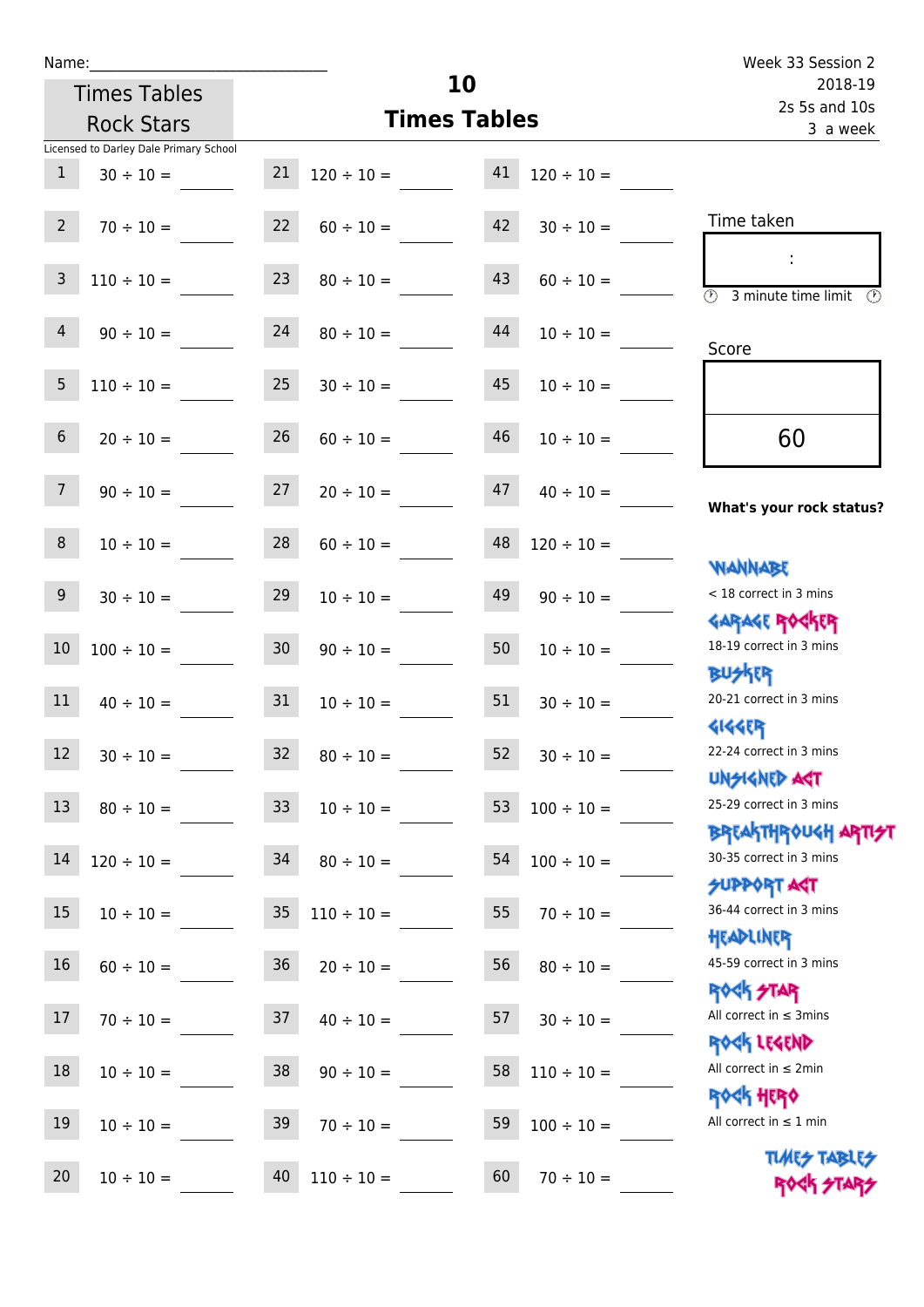| Name:             |                                        |                 |                                    | 10                       |                      | Week 33 Session 3                       |
|-------------------|----------------------------------------|-----------------|------------------------------------|--------------------------|----------------------|-----------------------------------------|
|                   | <b>Times Tables</b>                    |                 |                                    | 2018-19<br>2s 5s and 10s |                      |                                         |
|                   | <b>Rock Stars</b>                      |                 | <b>Times Tables</b>                | 3 a week                 |                      |                                         |
|                   | Licensed to Darley Dale Primary School |                 |                                    |                          |                      |                                         |
| $\mathbf{1}$      | $10 \times 11 =$                       |                 | $21 \t 10 \times 4 = 41$           |                          | $70 \div 10 =$       |                                         |
| $2^{\circ}$       | $10 \times 4 =$                        | 22              | $10 \times 11 =$                   |                          | $42 \t 40 \div 10 =$ | Time taken                              |
| 3 <sup>7</sup>    | $10 \times 2 =$                        | 23              | $10 \times 12 =$                   | 43                       | $50 \div 10 =$       | $\sim 10$<br>3 minute time limit<br>- O |
| 4                 | $10 \times 5 =$                        |                 | $24 \t 10 \times 9 =$              | 44                       | $30 \div 10 =$       | Score                                   |
| 5 <sup>5</sup>    | $10 \times 4 =$                        | 25              | $10 \times 5 =$                    | 45                       | $30 \div 10 =$       |                                         |
| 6 <sup>1</sup>    | $10 \times 8 =$                        | 26              | $10 \times 12 =$                   | 46                       | $10 \div 10 =$       | 60                                      |
| $\overline{7}$    | $10 \times 12 =$                       |                 | $27 \t 10 \times 8 =$              | 47                       | $10 \div 10 =$       | Add up your time                        |
| 8                 | $10 \times 12 =$                       | 28              | $10 \times 3 =$                    |                          | $48 \t 10 \div 10 =$ | <b>Mins</b>                             |
| 9 <sub>o</sub>    | $10 \times 9 =$                        | 29              | $10 \times 1 =$                    |                          | $49 \t 50 \div 10 =$ | S2                                      |
| 10 <sup>°</sup>   | $10 \times 12 =$                       | 30 <sub>o</sub> | $10 \times 5 =$                    |                          | 50 $110 \div 10 =$   | <b>Total</b> _________                  |
| 11                | $10 \times 4 =$                        | 31              | $80 \div 10 =$                     | 51                       | $60 \div 10 =$       | <b>Secs</b>                             |
| $12 \overline{ }$ | $10 \times 10 =$                       | 32              | $10 \div 10 =$                     | 52                       | $30 \div 10 =$       | <b>S1</b>                               |
| 13                | $10 \times 5 =$                        | 33              | $30 \div 10 =$                     | 53                       | $10 \div 10 =$       | S3<br>Total $\_\_$                      |
| 14                | $10 \times 2 =$                        |                 | $34 \t 90 \div 10 =$               | 54                       | $30 \div 10 =$       | Add up your score                       |
| 15                | $10 \times 4 =$                        |                 | $35 \t100 \div 10 =$               | 55                       | $70 \div 10 =$       |                                         |
| 16                | $10 \times 4 =$                        |                 | $36 \t 20 \div 10 =$               | 56                       | $10 \div 10 =$       | Total $\_\_$                            |
| 17                |                                        |                 | $10 \times 7 = 37$ $110 \div 10 =$ | 57                       | $50 \div 10 =$       |                                         |
| 18                | $10 \times 8 =$                        |                 | $38$ $30 \div 10 =$                | 58                       | $40 \div 10 =$       |                                         |
| 19                | $10 \times 1 =$                        | 39              | $10 \div 10 =$                     | 59                       | $80 \div 10 =$       |                                         |
| 20                | $10 \times 11 =$                       | 40              | $60 \div 10 =$                     | 60                       | $90 \div 10 =$       |                                         |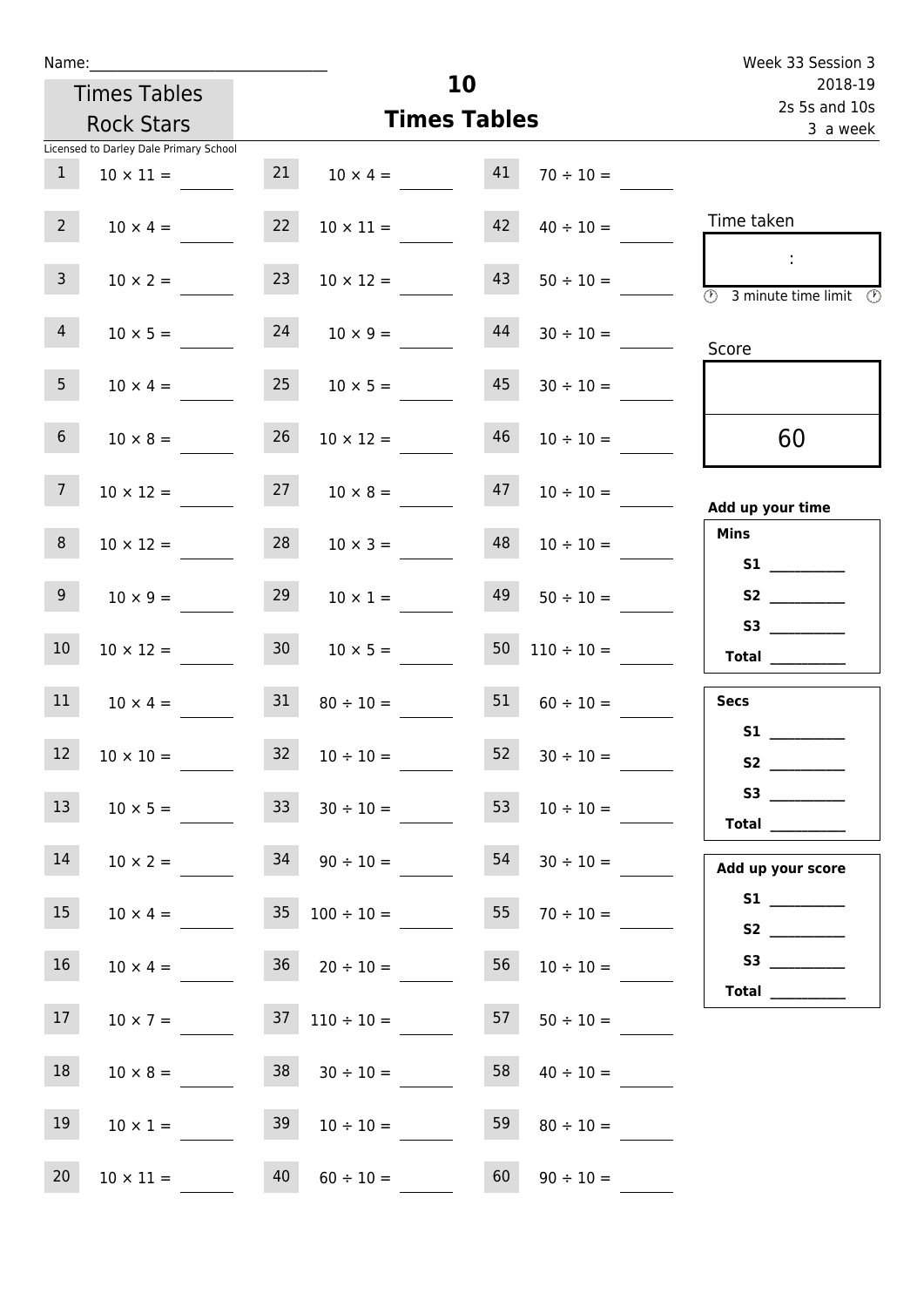| Name:           |                                        |      |                     | 10                        |                  | Week 34 Session 1                                                |
|-----------------|----------------------------------------|------|---------------------|---------------------------|------------------|------------------------------------------------------------------|
|                 | <b>Times Tables</b>                    |      |                     | 2018-19                   |                  |                                                                  |
|                 | <b>Rock Stars</b>                      |      | <b>Times Tables</b> | 2s 5s and 10s<br>3 a week |                  |                                                                  |
|                 | Licensed to Darley Dale Primary School |      |                     |                           |                  |                                                                  |
| 1               | $10 \times 3 =$                        | 21   | $10 \times 11 = 41$ |                           | $12 \times 10 =$ |                                                                  |
| $2^{\circ}$     | $10 \times 11 =$                       | 22   | $10 \times 10 =$    | 42                        | $2 \times 10 =$  | Time taken                                                       |
| 3 <sup>7</sup>  | $10 \times 11 =$                       | 23   | $10 \times 11 =$    | 43                        | $6 \times 10 =$  | $\overline{\bigcirc}$ 3 minute time limit<br>$\mathcal{O}$       |
| 4               | $10 \times 5 = 24$                     |      | $10 \times 9 =$     | 44                        | $4 \times 10 =$  | Score                                                            |
| 5 <sub>5</sub>  | $10 \times 9 =$                        | 25   | $10 \times 4 =$     | 45                        | $9 \times 10 =$  |                                                                  |
| 6 <sup>1</sup>  | $10 \times 3 =$                        | 26   | $10 \times 1 =$     | 46                        | $4 \times 10 =$  | 60                                                               |
| 7 <sup>7</sup>  | $10 \times 1 = 27$                     |      | $10 \times 6 =$     | 47                        | $11 \times 10 =$ | What's your rock status?                                         |
| 8               | $10 \times 12 =$                       | 28   | $10 \times 4 =$     | 48                        | $10 \times 10 =$ | <b>NANNABE</b>                                                   |
| 9 <sub>o</sub>  | $10 \times 2 =$                        | 29   | $10 \times 4 =$     | 49                        | $7 \times 10 =$  | < 18 correct in 3 mins<br><b>GARAGE ROCKER</b>                   |
| 10 <sup>°</sup> | $10 \times 2 = 30$                     |      | $10 \times 8 =$     | 50                        | $5 \times 10 =$  | 18-19 correct in 3 mins<br><b>BUSKR</b>                          |
| 11              | $10 \times 7 = 31$                     |      | $4 \times 10 =$     | 51                        | $9 \times 10 =$  | 20-21 correct in 3 mins<br><b>4144EP</b>                         |
| 12              | $10 \times 7 =$                        | 32   | $9 \times 10 =$     | 52                        | $7\times10=$     | 22-24 correct in 3 mins<br><b>UNSIGNED AGT</b>                   |
| 13              | $10 \times 8 = 33$                     |      | $5 \times 10 =$     | 53                        | $5 \times 10 =$  | 25-29 correct in 3 mins<br><b>BREAKTHROUGH ARTI<del>S</del>T</b> |
| 14              | $10 \times 8 =$                        | 34   | $4 \times 10 =$     | 54                        | $4 \times 10 =$  | 30-35 correct in 3 mins<br><b>SUPPORT AGT</b>                    |
| 15              | $10 \times 6 =$                        | 35   | $2 \times 10 =$     | 55                        | $11 \times 10 =$ | 36-44 correct in 3 mins<br>HEADLINER                             |
| 16              | $10 \times 6 =$                        | $36$ | $2 \times 10 =$     | 56                        | $12 \times 10 =$ | 45-59 correct in 3 mins<br><b>ROCK STAR</b>                      |
| 17              | $10 \times 5 =$                        | 37   | $7 \times 10 =$     | 57                        | $7 \times 10 =$  | All correct in $\leq$ 3mins<br>ROCK LEGEND                       |
| 18              | $10 \times 9 =$                        | 38   | $7 \times 10 =$     | 58                        | $12 \times 10 =$ | All correct in $\leq 2$ min<br><b>ROCK HERO</b>                  |
| 19              | $10 \times 3 =$                        | 39   | $5 \times 10 =$     | 59                        | $7 \times 10 =$  | All correct in $\leq 1$ min                                      |
| 20              | $10 \times 5 =$                        | 40   | $1 \times 10 =$     | 60                        | $3 \times 10 =$  | <b>TUARS TABLES</b><br>ROCK STARS                                |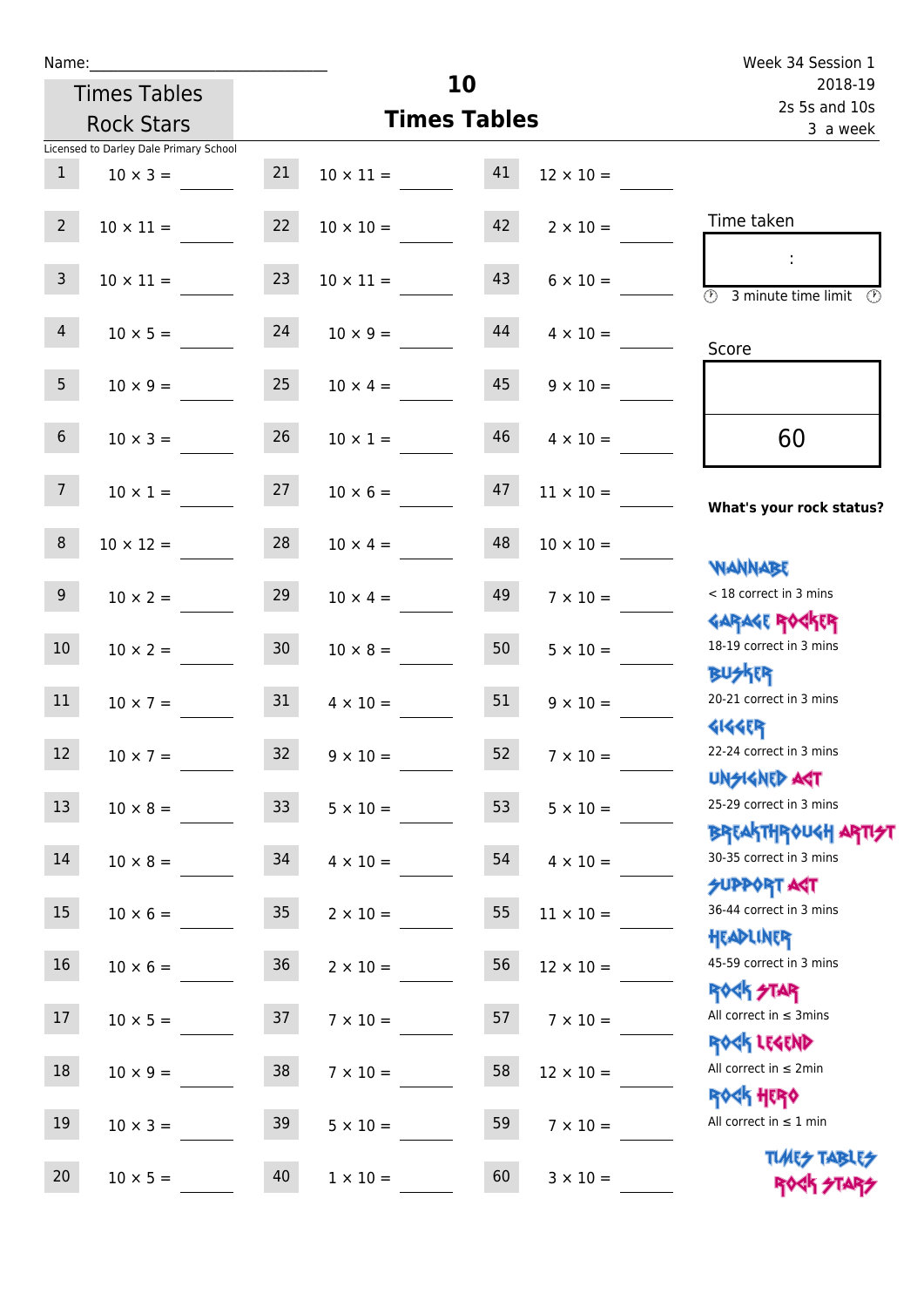Times Tables Rock Stars

|                 | Licensed to Darley Dale Primary School |                 |                          |    |                 |                                                                 |
|-----------------|----------------------------------------|-----------------|--------------------------|----|-----------------|-----------------------------------------------------------------|
| $\mathbf{1}$    | $120 \div 10 =$                        | 21              | $50 \div 10 =$           | 41 | $60 \div 10 =$  |                                                                 |
| $2^{\circ}$     | $110 \div 10 =$                        | 22              | $100 \div 10 =$          | 42 | $120 \div 10 =$ | Time taken                                                      |
| 3 <sup>7</sup>  | $60 \div 10 =$                         | 23              | $60 \div 10 =$           | 43 | $90 \div 10 =$  | (1)<br>3 minute time limit                                      |
| $\overline{4}$  | $120 \div 10 =$                        | 24              | $10 \div 10 =$           | 44 | $50 \div 10 =$  | Score                                                           |
| 5 <sub>1</sub>  | $10 \div 10 =$                         | 25              | $80 \div 10 =$           | 45 | $30 \div 10 =$  |                                                                 |
| 6 <sup>1</sup>  | $20 \div 10 =$                         | 26              | $60 \div 10 =$           | 46 | $30 \div 10 =$  | 60                                                              |
| 7 <sup>7</sup>  | $110 \div 10 =$                        |                 | $27 \quad 100 \div 10 =$ | 47 | $70 \div 10 =$  | What's your rock status?                                        |
| 8               | $10 \div 10 =$                         | 28              | $50 \div 10 =$           | 48 | $120 \div 10 =$ | <b>JARNARY</b>                                                  |
| 9 <sup>°</sup>  | $110 \div 10 =$                        | 29              | $10 \div 10 =$           | 49 | $50 \div 10 =$  | < 18 correct in 3 mins                                          |
| 10 <sup>°</sup> | $60 \div 10 =$                         | 30 <sup>°</sup> | $30 \div 10 =$           | 50 | $80 \div 10 =$  | <b>GARAGE ROCKER</b><br>18-19 correct in 3 mins<br><b>BUSKR</b> |
| 11              | $100 \div 10 =$                        | 31              | $80 \div 10 =$           | 51 | $40 \div 10 =$  | 20-21 correct in 3 mins                                         |
| 12              | $30 \div 10 =$                         | 32              | $10 \div 10 =$           | 52 | $100 \div 10 =$ | <b>4144EP</b><br>22-24 correct in 3 mins                        |
| 13              | $90 \div 10 =$                         | 33              | $60 \div 10 =$           | 53 | $40 \div 10 =$  | <b>UNSIGNED AST</b><br>25-29 correct in 3 mins                  |
| 14              | $30 \div 10 =$                         | 34              | $60 \div 10 =$           | 54 | $10 \div 10 =$  | <b>BREAKTHROUGH ARTIST</b><br>30-35 correct in 3 mins           |
| 15              | $90 \div 10 =$                         | 35 <sub>2</sub> | $40 \div 10 =$           | 55 | $70 \div 10 =$  | <b>SUPPORT AGT</b><br>36-44 correct in 3 mins                   |
| 16              | $50 \div 10 =$                         | 36              | $90 \div 10 =$           | 56 | $80 \div 10 =$  | HEADLINER<br>45-59 correct in 3 mins                            |
| 17              | $110 \div 10 =$                        | 37              | $10 \div 10 =$           | 57 | $100 \div 10 =$ | <b>ROCK STAR</b><br>All correct in $\leq$ 3mins                 |
| 18              | $50 \div 10 =$                         | 38              | $90 \div 10 =$           | 58 | $80 \div 10 =$  | ROCK LEGEND<br>All correct in $\leq 2$ min                      |
| 19              | $50 \div 10 =$                         | 39              | $20 \div 10 =$           | 59 | $20 \div 10 =$  | <b>ROCK HERO</b><br>All correct in $\leq 1$ min                 |
| 20              | $80 \div 10 =$                         | 40              | $80 \div 10 =$           | 60 | $100 \div 10 =$ | <b>TUARS TABLES</b><br>ROCK STARS                               |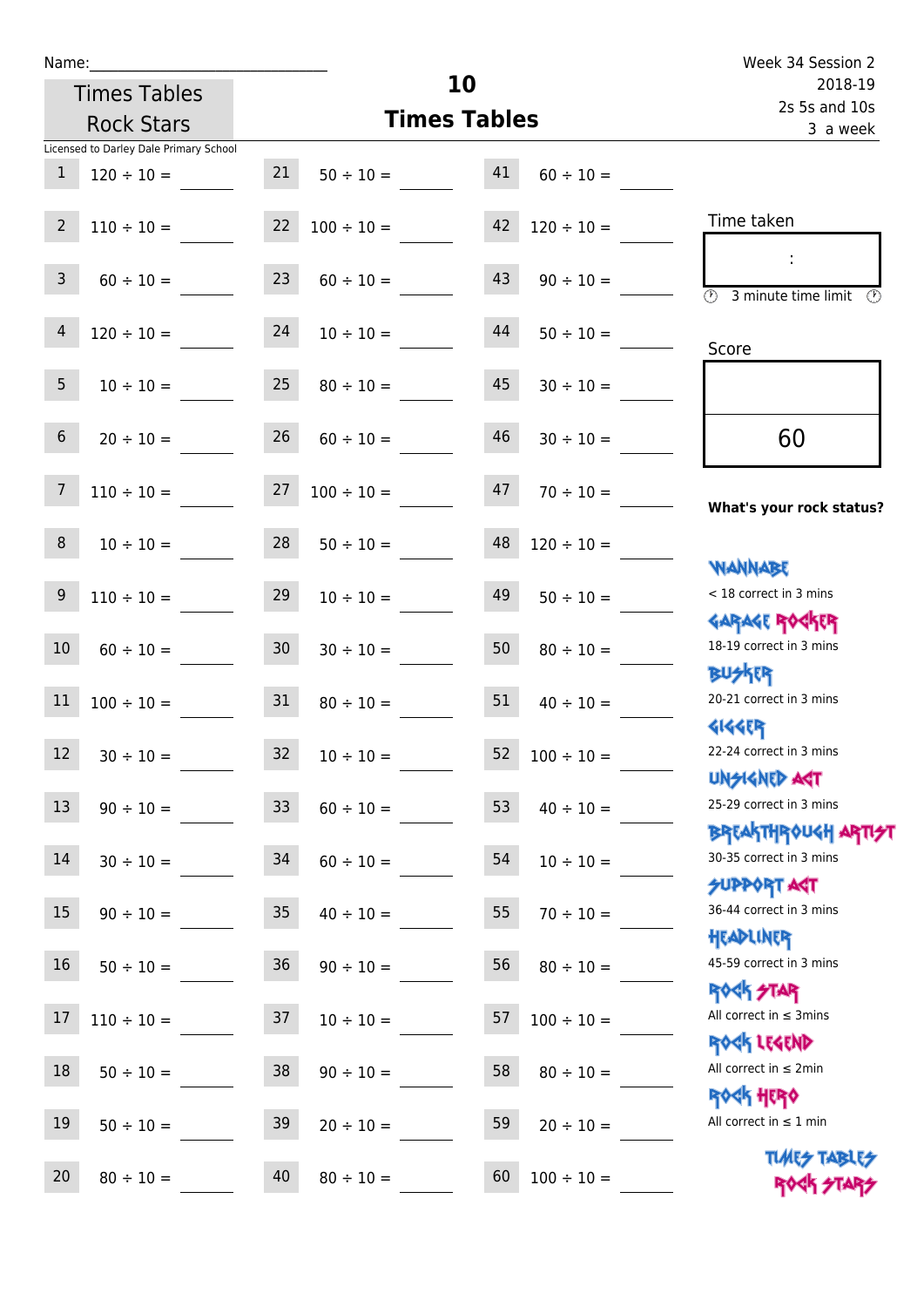| Name:           |                                                      |                 |                                            | 10                       |                          | Week 34 Session 3          |
|-----------------|------------------------------------------------------|-----------------|--------------------------------------------|--------------------------|--------------------------|----------------------------|
|                 | <b>Times Tables</b>                                  |                 |                                            | 2018-19<br>2s 5s and 10s |                          |                            |
|                 | <b>Rock Stars</b>                                    |                 | <b>Times Tables</b>                        |                          | 3 a week                 |                            |
|                 | Licensed to Darley Dale Primary School               |                 |                                            |                          |                          |                            |
| $\mathbf{1}$    | $10 \times 11 =$                                     | 21              | $10 \times 7 =$                            | 41                       | $30 \div 10 =$           |                            |
| $2^{\circ}$     | $10 \times 7 =$                                      |                 | $22 \t 10 \times 12 = 42 \t 120 \div 10 =$ |                          |                          | Time taken                 |
| 3 <sup>7</sup>  | $10 \times 6 =$                                      |                 | $23 \t 10 \times 4 =$                      | 43                       | $40 \div 10 =$           | 3 minute time limit<br>-09 |
| $\overline{4}$  | $10 \times 3 =$                                      | 24              | $10 \times 10 =$                           | 44                       | $60 \div 10 =$           | Score                      |
| 5 <sub>1</sub>  | $10 \times 6 = 25$                                   |                 | $10 \times 10 =$                           | 45                       | $10 \div 10 =$           |                            |
| 6 <sup>1</sup>  | $10 \times 4 =$                                      | 26              | $10 \times 9 =$                            | 46                       | $60 \div 10 =$           | 60                         |
| 7 <sup>7</sup>  | $10 \times 12 =$                                     | 27              | $10 \times 12 =$                           | 47                       | $80 \div 10 =$           | Add up your time           |
| 8               | $10 \times 10 =$                                     |                 | $28$ $10 \times 4 =$                       | 48                       | $40 \div 10 =$           | <b>Mins</b>                |
| 9 <sub>o</sub>  | $10 \times 12 =$                                     | 29              | $10 \times 3 =$                            | 49                       | $110 \div 10 =$          | S2                         |
| 10 <sup>°</sup> | $10 \times 8 =$                                      | 30 <sub>o</sub> | $10 \times 8 =$                            | 50 <sup>7</sup>          | $60 \div 10 =$           | Total $\_\_$               |
| 11              | $10 \times 11 =$                                     | 31              | $80 \div 10 =$                             | 51                       | $70 \div 10 =$           | <b>Secs</b><br><b>S1</b>   |
| 12              | $10 \times 6 =$                                      |                 | $32 \t10 \div 10 =$                        | 52                       | $70 \div 10 =$           |                            |
| 13              |                                                      |                 | $10 \times 4 =$ $33 \div 100 \div 10 =$    |                          | 53 $50 \div 10 =$        | S3<br>Total $\_\_$         |
| 14              |                                                      |                 | $10 \times 3 = 34$ $80 \div 10 =$          |                          | $54 \t 10 \div 10 =$     | Add up your score          |
| 15              | $10 \times 12 =$                                     |                 | $35 \quad 100 \div 10 =$                   |                          | $55 \quad 120 \div 10 =$ |                            |
| 16              | $10 \times 4 =$                                      |                 | $36 \quad 120 \div 10 =$                   |                          | $56 \t 70 \div 10 =$     |                            |
| 17              | $10 \times 12 =$ 37 $10 \div 10 =$ 57 $50 \div 10 =$ |                 |                                            |                          |                          |                            |
| 18              |                                                      |                 | $10 \times 8 = 38$ $110 \div 10 =$         |                          | $58 \t 40 \div 10 =$     |                            |
| 19              | $10 \times 6 =$                                      |                 | $39 \t 70 \div 10 =$                       |                          | $59 \quad 110 \div 10 =$ |                            |
| 20 <sub>2</sub> |                                                      |                 | $10 \times 7 = 40$ $20 \div 10 = 60$       |                          | $50 \div 10 =$           |                            |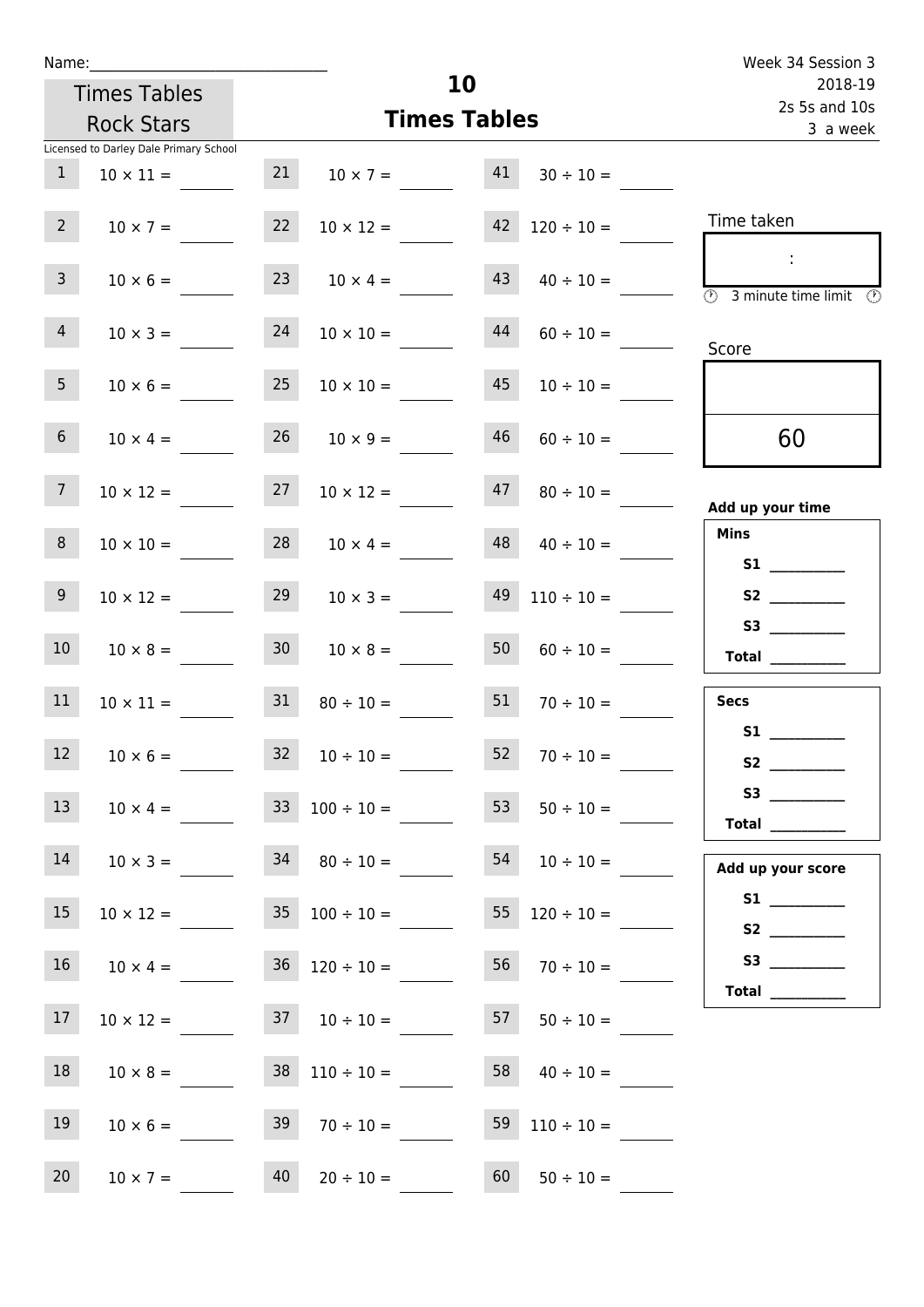| Name:            |                                        |                 |                   |                          |                 | Week 35 Session 1                                                 |
|------------------|----------------------------------------|-----------------|-------------------|--------------------------|-----------------|-------------------------------------------------------------------|
|                  | <b>Times Tables</b>                    |                 | 5                 | 2018-19<br>2s 5s and 10s |                 |                                                                   |
|                  | <b>Rock Stars</b>                      |                 |                   | <b>Times Tables</b>      | 3 a week        |                                                                   |
|                  | Licensed to Darley Dale Primary School |                 |                   |                          |                 |                                                                   |
| 1                | $5 \times 7 =$                         | 21              | $5 \times 1 =$ 41 |                          | $7 \times 5 =$  |                                                                   |
| $2^{\circ}$      | $5 \times 12 =$                        | 22              | $5 \times 7 =$    | 42                       | $6 \times 5 =$  | Time taken                                                        |
| 3 <sup>7</sup>   | $5 \times 8 =$                         | 23              | $5 \times 8 =$    | 43                       | $6 \times 5 =$  | $\overline{\textcircled{1}}$ 3 minute time limit<br>$\mathcal{O}$ |
| 4                | $5 \times 10 = 24$                     |                 | $5 \times 6 =$    | 44                       | $1 \times 5 =$  | Score                                                             |
| 5 <sub>1</sub>   | $5 \times 11 =$                        | 25              | $5 \times 2 =$    | 45                       | $10 \times 5 =$ |                                                                   |
| 6 <sup>1</sup>   | $5 \times 2 =$                         | 26              | $5 \times 3 =$    | 46                       | $10 \times 5 =$ | 60                                                                |
| 7 <sup>7</sup>   | $5 \times 9 = 27$                      |                 | $5 \times 2 =$    | 47                       | $11 \times 5 =$ | What's your rock status?                                          |
| 8                | $5 \times 3 =$                         | 28              | $5 \times 8 =$    | 48                       | $1 \times 5 =$  | <b>NANNABE</b>                                                    |
| 9                | $5 \times 10 =$                        | 29              | $5 \times 1 =$    | 49                       | $1 \times 5 =$  | < 18 correct in 3 mins                                            |
| 10 <sup>°</sup>  | $5 \times 9 = 30$                      |                 | $5 \times 8 =$    | 50                       | $11 \times 5 =$ | <b>GARAGE ROGKER</b><br>18-19 correct in 3 mins<br><b>BUSKER</b>  |
| 11               | $5 \times 5 =$                         | 31              | $9 \times 5 =$    | 51                       | $2 \times 5 =$  | 20-21 correct in 3 mins<br><b>4144EP</b>                          |
| 12               | $5 \times 3 =$                         | 32              | $4 \times 5 =$    | 52                       | $2 \times 5 =$  | 22-24 correct in 3 mins<br><b>UNSIGNED AGT</b>                    |
| 13               | $5 \times 12 =$                        | 33 <sup>°</sup> | $8 \times 5 =$    | 53                       | $2 \times 5 =$  | 25-29 correct in 3 mins<br><b>BREAKTHROUGH ARTI<del>S</del>T</b>  |
| 14               | $5 \times 9 =$                         | 34              | $5 \times 5 =$    | 54                       | $4 \times 5 =$  | 30-35 correct in 3 mins<br><b>SUPPORT AGT</b>                     |
| 15 <sub>15</sub> | $5 \times 10 =$                        | 35 <sub>5</sub> | $5 \times 5 =$    | 55                       | $10 \times 5 =$ | 36-44 correct in 3 mins<br>HEADLINER                              |
| 16               | $5 \times 10 =$                        | $36\,$          | $3 \times 5 =$    | 56                       | $8 \times 5 =$  | 45-59 correct in 3 mins<br>ROCK STAR                              |
| 17               | $5 \times 12 =$                        | 37              | $3 \times 5 =$    | 57                       | $3 \times 5 =$  | All correct in $\leq$ 3mins<br>ROCK LEGEND                        |
| 18               | $5 \times 6 =$                         | 38              | $8 \times 5 =$    | 58                       | $9 \times 5 =$  | All correct in $\leq 2$ min<br>ROCK HERO                          |
| 19               | $5 \times 9 =$                         | 39              | $10 \times 5 =$   | 59                       | $2 \times 5 =$  | All correct in $\leq 1$ min                                       |
| 20               | $5 \times 7 =$                         | 40              | $1 \times 5 =$    | 60                       | $4 \times 5 =$  | <b>TUARS TABLES</b><br>ROCK STARS                                 |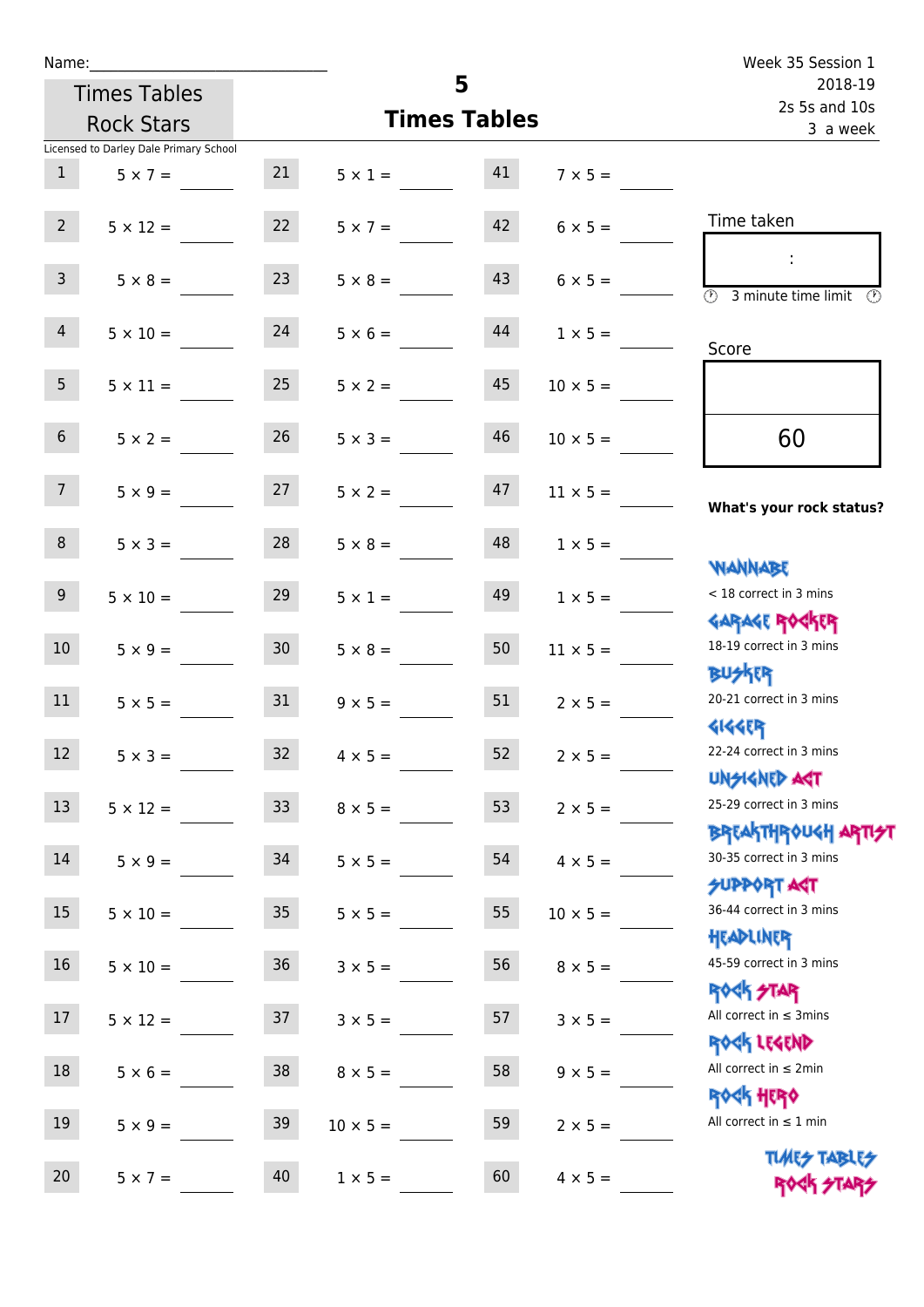| Name:               |                                        |                 |               |                     |                          | Week 35 Session 2                                                |
|---------------------|----------------------------------------|-----------------|---------------|---------------------|--------------------------|------------------------------------------------------------------|
| <b>Times Tables</b> |                                        |                 |               | 5                   | 2018-19<br>2s 5s and 10s |                                                                  |
|                     | <b>Rock Stars</b>                      |                 |               | <b>Times Tables</b> | 3 a week                 |                                                                  |
|                     | Licensed to Darley Dale Primary School |                 |               |                     |                          |                                                                  |
| $\mathbf{1}$        | $10 \div 5 =$                          | 21              | $60 \div 5 =$ | 41                  | $40 \div 5 =$            |                                                                  |
| $2^{\circ}$         | $45 \div 5 =$                          | 22              | $30 \div 5 =$ | 42                  | $55 \div 5 =$            | Time taken                                                       |
| 3 <sup>7</sup>      | $20 \div 5 =$                          | 23              | $50 \div 5 =$ | 43                  | $25 \div 5 =$            | $\sim$<br>$\overline{(\mathcal{V})}$<br>3 minute time limit      |
| $\overline{4}$      | $45 \div 5 =$                          | 24              | $55 \div 5 =$ | 44                  | $10 \div 5 =$            | Score                                                            |
| 5 <sup>1</sup>      | $35 \div 5 =$                          | 25              | $55 \div 5 =$ | 45                  | $40 \div 5 =$            |                                                                  |
| 6 <sup>1</sup>      | $30 \div 5 =$                          | 26              | $20 \div 5 =$ | 46                  | $5 \div 5 =$             | 60                                                               |
| 7 <sup>7</sup>      | $60 \div 5 =$                          | 27              | $30 \div 5 =$ | 47                  | $45 \div 5 =$            | What's your rock status?                                         |
| 8                   | $5 \div 5 =$                           | 28              | $45 \div 5 =$ | 48                  | $55 \div 5 =$            |                                                                  |
| 9 <sub>o</sub>      | $25 \div 5 =$                          | 29              | $10 \div 5 =$ | 49                  | $10 \div 5 =$            | <b>NANNABE</b><br>< 18 correct in 3 mins                         |
| 10 <sup>°</sup>     | $15 \div 5 =$                          | 30 <sup>°</sup> | $60 \div 5 =$ | 50                  | $15 \div 5 =$            | <b>GARAGE ROCKER</b><br>18-19 correct in 3 mins                  |
| 11                  | $25 \div 5 =$                          | 31              | $20 \div 5 =$ |                     | $51 \t 5 \div 5 =$       | <b>BUSKER</b><br>20-21 correct in 3 mins                         |
| 12                  | $40 \div 5 =$                          | 32              | $5 ÷ 5 =$     | 52                  | $30 \div 5 =$            | <b>4144EP</b><br>22-24 correct in 3 mins<br><b>UNSIGNED AGT</b>  |
| 13                  | $30 \div 5 =$                          | 33 <sup>°</sup> | $40 \div 5 =$ | 53                  | $25 \div 5 =$            | 25-29 correct in 3 mins<br><b>BREAKTHROUGH ARTI<del>S</del>T</b> |
| 14                  | $15 \div 5 =$                          | 34              | $15 \div 5 =$ | 54                  | $5 ÷ 5 =$                | 30-35 correct in 3 mins<br>SUPPORT AGT                           |
| 15                  | $40 \div 5 =$                          | $35\,$          | $60 \div 5 =$ | 55                  | $30 \div 5 =$            | 36-44 correct in 3 mins<br>HEADLINER                             |
| 16                  | $10 \div 5 =$                          | 36              | $55 \div 5 =$ | 56                  | $35 \div 5 =$            | 45-59 correct in 3 mins<br><b>ROCK STAR</b>                      |
| 17                  | $45 \div 5 =$                          | 37              | $60 \div 5 =$ | 57                  | $20 \div 5 =$            | All correct in $\leq$ 3mins<br>ROCK LEGEND                       |
| $18\,$              | $25 \div 5 =$                          | $38\,$          | $55 \div 5 =$ | 58                  | $55 \div 5 =$            | All correct in $\leq 2$ min<br><b>ROCK HERO</b>                  |
| 19                  | $40 \div 5 =$                          | 39              | $10 \div 5 =$ | 59                  | $30 \div 5 =$            | All correct in $\leq 1$ min                                      |
| 20                  | $10 \div 5 =$                          | 40              | $30 \div 5 =$ | 60                  | $40 \div 5 =$            | <b>TUARS TABLES</b><br>ROCK STARS                                |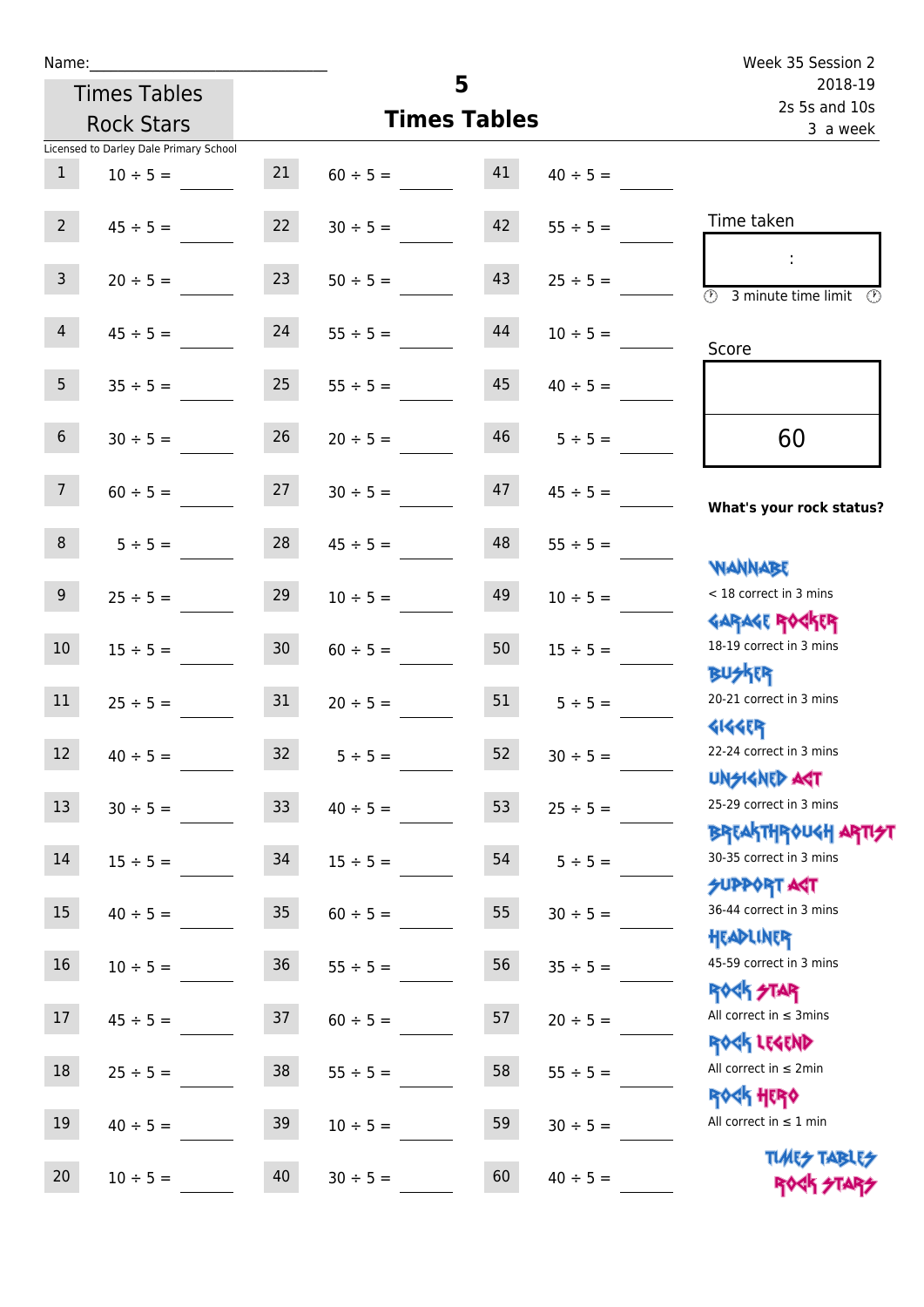| Name:           |                                        |                     |                      |    |                    | Week 35 Session 3                                                                                                                                                                                                                                                                                                                                                                                                                                                                                                                                                                                                   |
|-----------------|----------------------------------------|---------------------|----------------------|----|--------------------|---------------------------------------------------------------------------------------------------------------------------------------------------------------------------------------------------------------------------------------------------------------------------------------------------------------------------------------------------------------------------------------------------------------------------------------------------------------------------------------------------------------------------------------------------------------------------------------------------------------------|
|                 | <b>Times Tables</b>                    | 5                   |                      |    |                    | 2018-19<br>2s 5s and 10s                                                                                                                                                                                                                                                                                                                                                                                                                                                                                                                                                                                            |
|                 | <b>Rock Stars</b>                      | <b>Times Tables</b> |                      |    |                    | 3 a week                                                                                                                                                                                                                                                                                                                                                                                                                                                                                                                                                                                                            |
|                 | Licensed to Darley Dale Primary School |                     |                      |    |                    |                                                                                                                                                                                                                                                                                                                                                                                                                                                                                                                                                                                                                     |
| 1               | $5 \times 4 =$                         | 21                  | $5 \times 9 = 41$    |    | $10 \div 5 =$      |                                                                                                                                                                                                                                                                                                                                                                                                                                                                                                                                                                                                                     |
| 2 <sup>7</sup>  | $5 \times 2 =$                         | 22                  | $5 \times 6 =$       | 42 | $35 \div 5 =$      | Time taken                                                                                                                                                                                                                                                                                                                                                                                                                                                                                                                                                                                                          |
| $\overline{3}$  | $5 \times 6 =$                         | 23                  | $5 \times 6 =$       |    | $43 \t 5 \div 5 =$ | $\sim 10$<br>$\overline{\circledcirc}$ 3 minute time limit $\circledcirc$                                                                                                                                                                                                                                                                                                                                                                                                                                                                                                                                           |
| $\overline{4}$  | $5 \times 9 =$                         | 24                  | $5 \times 7 =$       | 44 | $35 \div 5 =$      | Score                                                                                                                                                                                                                                                                                                                                                                                                                                                                                                                                                                                                               |
| 5 <sub>1</sub>  | $5 \times 11 =$                        | 25                  | $5 \times 12 =$      | 45 | $45 \div 5 =$      |                                                                                                                                                                                                                                                                                                                                                                                                                                                                                                                                                                                                                     |
| 6 <sup>1</sup>  | $5 \times 3 =$                         | 26                  | $5 \times 4 =$       | 46 | $15 \div 5 =$      | 60                                                                                                                                                                                                                                                                                                                                                                                                                                                                                                                                                                                                                  |
| 7 <sup>7</sup>  | $5 \times 2 =$                         |                     | $27 \t 5 \times 3 =$ | 47 | $25 \div 5 =$      | Add up your time                                                                                                                                                                                                                                                                                                                                                                                                                                                                                                                                                                                                    |
| 8               | $5 \times 4 =$                         | 28                  | $5 \times 9 =$       | 48 | $15 \div 5 =$      | <b>Mins</b><br>S1                                                                                                                                                                                                                                                                                                                                                                                                                                                                                                                                                                                                   |
| 9 <sub>o</sub>  | $5 \times 3 =$                         | 29                  | $5 \times 5 =$       | 49 | $40 \div 5 =$      |                                                                                                                                                                                                                                                                                                                                                                                                                                                                                                                                                                                                                     |
| 10 <sup>°</sup> | $5 \times 8 =$                         | 30 <sup>°</sup>     | $5 \times 7 =$       | 50 | $55 \div 5 =$      | $\begin{tabular}{c} Total \end{tabular}$                                                                                                                                                                                                                                                                                                                                                                                                                                                                                                                                                                            |
| 11              | $5 \times 2 =$                         | 31                  | $20 \div 5 =$        | 51 | $60 \div 5 =$      | <b>Secs</b>                                                                                                                                                                                                                                                                                                                                                                                                                                                                                                                                                                                                         |
| 12              | $5 \times 9 =$                         | 32                  | $55 \div 5 =$        | 52 | $40 \div 5 =$      | <b>S1</b>                                                                                                                                                                                                                                                                                                                                                                                                                                                                                                                                                                                                           |
| 13              | $5 \times 9 =$                         |                     | $33 \t 5 \div 5 =$   | 53 | $45 \div 5 =$      | $\begin{tabular}{c} Total & \underline{\hspace{1cm}} & \underline{\hspace{1cm}} & \underline{\hspace{1cm}} & \underline{\hspace{1cm}} & \underline{\hspace{1cm}} & \underline{\hspace{1cm}} & \underline{\hspace{1cm}} & \underline{\hspace{1cm}} & \underline{\hspace{1cm}} & \underline{\hspace{1cm}} & \underline{\hspace{1cm}} & \underline{\hspace{1cm}} & \underline{\hspace{1cm}} & \underline{\hspace{1cm}} & \underline{\hspace{1cm}} & \underline{\hspace{1cm}} & \underline{\hspace{1cm}} & \underline{\hspace{1cm}} & \underline{\hspace{1cm}} & \underline{\hspace{1cm}} & \underline{\hspace{1cm}} &$ |
| 14              | $5 \times 2 =$                         | 34                  | $10 \div 5 =$        | 54 | $35 \div 5 =$      | Add up your score                                                                                                                                                                                                                                                                                                                                                                                                                                                                                                                                                                                                   |
| 15              | $5 \times 7 =$                         | 35                  | $20 \div 5 =$        | 55 | $45 \div 5 =$      |                                                                                                                                                                                                                                                                                                                                                                                                                                                                                                                                                                                                                     |
| 16              | $5 \times 5 =$                         | 36                  | $15 \div 5 =$        | 56 | $15 \div 5 =$      | Total $\_\_$                                                                                                                                                                                                                                                                                                                                                                                                                                                                                                                                                                                                        |
| 17              | $5 \times 3 =$                         | 37                  | $15 \div 5 =$        | 57 | $55 \div 5 =$      |                                                                                                                                                                                                                                                                                                                                                                                                                                                                                                                                                                                                                     |
| 18              | $5 \times 4 =$                         | 38                  | $45 \div 5 =$        | 58 | $5 \div 5 =$       |                                                                                                                                                                                                                                                                                                                                                                                                                                                                                                                                                                                                                     |
| 19              | $5 \times 8 =$                         | 39                  | $25 \div 5 =$        | 59 | $50 \div 5 =$      |                                                                                                                                                                                                                                                                                                                                                                                                                                                                                                                                                                                                                     |
| 20 <sub>2</sub> | $5 \times 6 =$                         | 40                  | $10 \div 5 =$        | 60 | $25 \div 5 =$      |                                                                                                                                                                                                                                                                                                                                                                                                                                                                                                                                                                                                                     |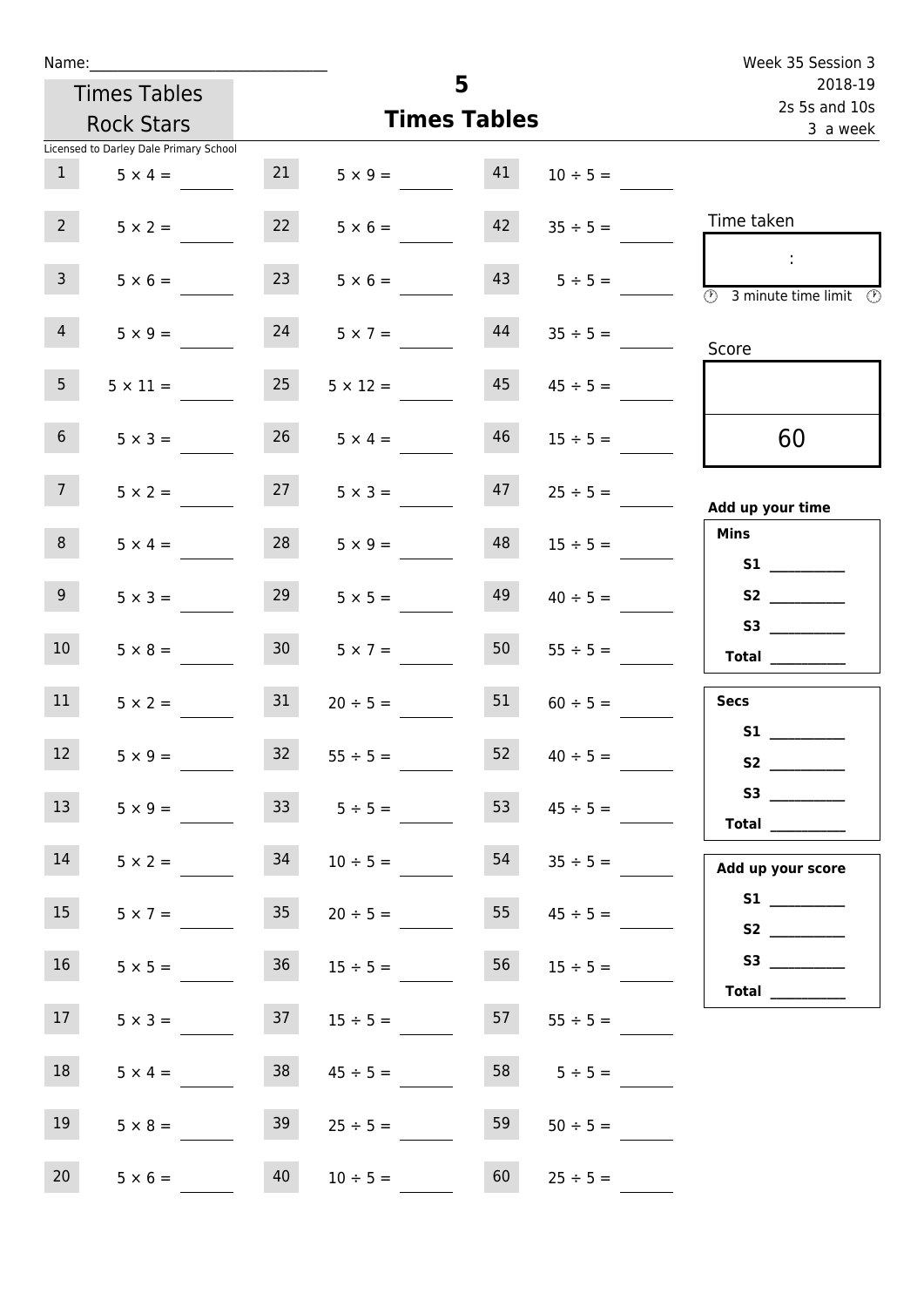| Name:            |                                        |                 |                         | $\overline{2}$                       |                 | Week 36 Session 1                                                            |
|------------------|----------------------------------------|-----------------|-------------------------|--------------------------------------|-----------------|------------------------------------------------------------------------------|
|                  | <b>Times Tables</b>                    |                 |                         | 2018-19<br>2s 5s and 10s<br>3 a week |                 |                                                                              |
|                  | <b>Rock Stars</b>                      |                 | <b>Times Tables</b>     |                                      |                 |                                                                              |
|                  | Licensed to Darley Dale Primary School |                 |                         |                                      |                 |                                                                              |
| 1                | $2 \times 11 =$                        |                 | $21 \t 2 \times 9 = 41$ |                                      | $5 \times 2 =$  |                                                                              |
| $2^{\circ}$      | $2 \times 2 =$                         | 22              | $2 \times 10 =$         | 42                                   | $9 \times 2 =$  | Time taken                                                                   |
| 3 <sup>7</sup>   | $2 \times 2 =$                         | 23              | $2 \times 4 =$          | 43                                   | $5 \times 2 =$  | $\sim$<br>$\overline{(\mathcal{V})}$<br>3 minute time limit<br>$\mathcal{O}$ |
| $\overline{4}$   | $2 \times 4 = 24$                      |                 | $2 \times 7 =$          | 44                                   | $9 \times 2 =$  | Score                                                                        |
| 5 <sub>1</sub>   | $2 \times 7 =$                         | 25              | $2 \times 8 =$          | 45                                   | $11 \times 2 =$ |                                                                              |
| 6 <sup>1</sup>   | $2 \times 7 =$                         | 26              | $2 \times 9 =$          | 46                                   | $10 \times 2 =$ | 60                                                                           |
| 7 <sup>7</sup>   | $2 \times 1 = 27$                      |                 | $2 \times 8 =$          | 47                                   | $3 \times 2 =$  | What's your rock status?                                                     |
| 8                | $2 \times 7 =$                         | 28              | $2 \times 4 =$          | 48                                   | $2 \times 2 =$  | <b>NANNABE</b>                                                               |
| 9 <sub>o</sub>   | $2 \times 3 =$                         | 29              | $2 \times 8 =$          | 49                                   | $2 \times 2 =$  | < 18 correct in 3 mins<br><b>GARAGE ROGKER</b>                               |
| 10 <sup>°</sup>  | $2 \times 1 = 30$                      |                 | $2 \times 6 = 50$       |                                      | $5 \times 2 =$  | 18-19 correct in 3 mins<br><b>BUSKER</b>                                     |
| 11               | $2 \times 8 =$                         | 31              | $2 \times 2 =$          | 51                                   | $1 \times 2 =$  | 20-21 correct in 3 mins<br><b>4144EP</b>                                     |
| 12 <sup>7</sup>  | $2 \times 5 =$                         | 32              | $10 \times 2 =$         | 52                                   | $11 \times 2 =$ | 22-24 correct in 3 mins<br><b>UNSIGNED AGT</b>                               |
| 13               | $2 \times 4 =$                         | 33 <sup>°</sup> | $4 \times 2 =$          | 53                                   | $4 \times 2 =$  | 25-29 correct in 3 mins<br><b>BREAKTHROUGH ARTI<del>S</del>T</b>             |
| 14               | $2 \times 3 =$                         | 34              | $11 \times 2 =$         | 54                                   | $2 \times 2 =$  | 30-35 correct in 3 mins<br><b>SUPPORT ART</b>                                |
| 15 <sub>15</sub> | $2 \times 3 =$                         | 35 <sub>1</sub> | $10 \times 2 =$         | 55                                   | $11 \times 2 =$ | 36-44 correct in 3 mins<br>HEADLINER                                         |
| 16 <sup>1</sup>  | $2 \times 1 =$                         | 36              | $12 \times 2 =$         | 56                                   | $10 \times 2 =$ | 45-59 correct in 3 mins<br><b>ROCK STAR</b>                                  |
| 17               | $2 \times 1 =$                         | 37              | $2 \times 2 =$          | 57                                   | $3 \times 2 =$  | All correct in $\leq$ 3mins<br>ROCK LEGEND                                   |
| 18               | $2 \times 10 =$                        | 38              | $6 \times 2 =$          | 58                                   | $2 \times 2 =$  | All correct in $\leq 2$ min<br><b>ROCK HERO</b>                              |
| 19               | $2 \times 7 =$                         | 39              | $2 \times 2 =$          | 59                                   | $3 \times 2 =$  | All correct in $\leq 1$ min                                                  |
| 20               | $2 \times 6 =$                         | 40              | $6 \times 2 =$          | 60                                   | $2 \times 2 =$  | <b>TUARS TABLES</b><br>ROCK STARS                                            |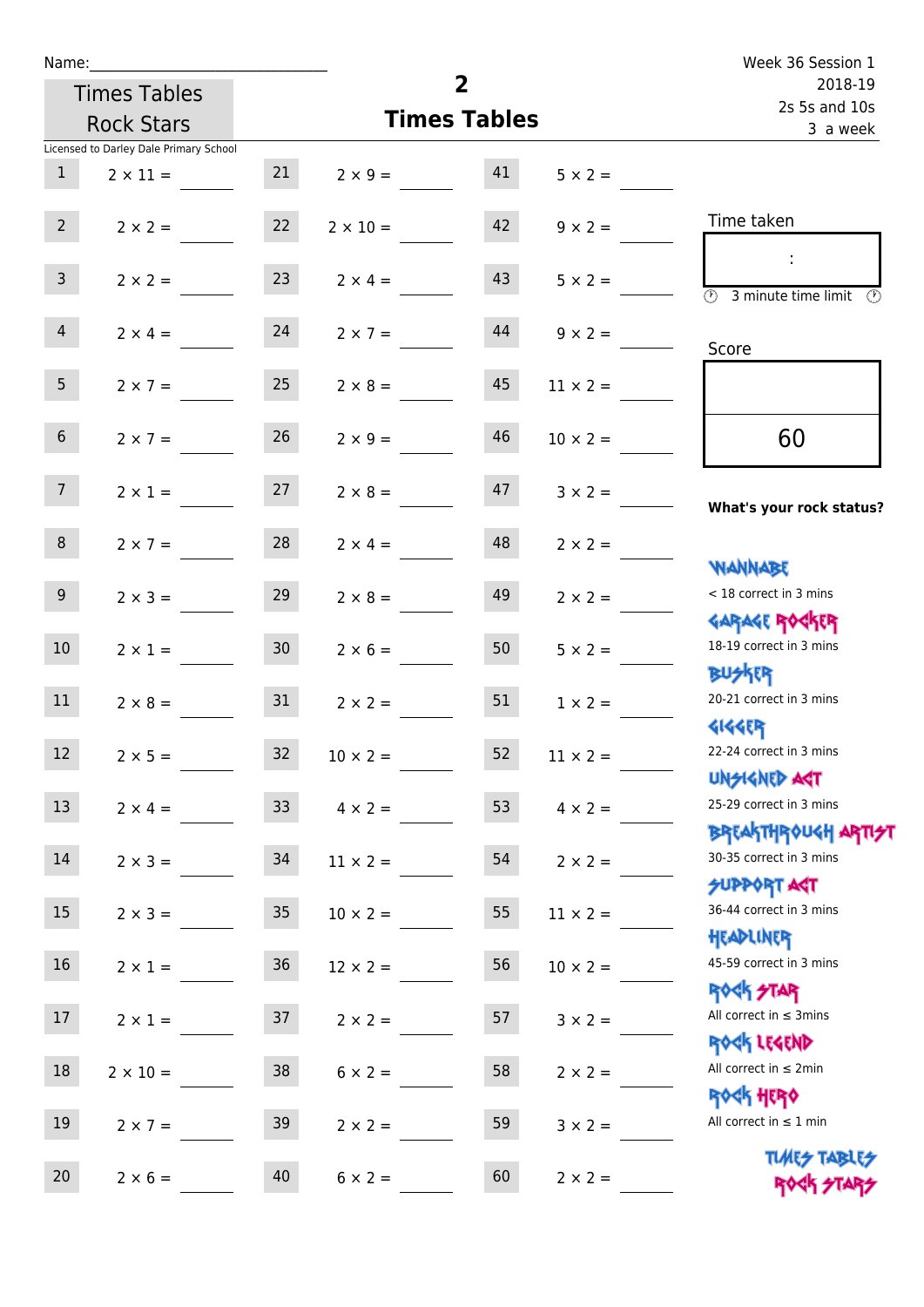| Name:           |                                        |                  |                     | $\overline{2}$           |               | Week 36 Session 2                                                |
|-----------------|----------------------------------------|------------------|---------------------|--------------------------|---------------|------------------------------------------------------------------|
|                 | <b>Times Tables</b>                    |                  |                     | 2018-19<br>2s 5s and 10s |               |                                                                  |
|                 | <b>Rock Stars</b>                      |                  | <b>Times Tables</b> | 3 a week                 |               |                                                                  |
|                 | Licensed to Darley Dale Primary School |                  |                     |                          |               |                                                                  |
| $\mathbf{1}$    | $10 \div 2 =$                          | 21               | $22 \div 2 =$       | 41                       | $10 \div 2 =$ |                                                                  |
| $2^{\circ}$     | $10 \div 2 =$                          | 22               | $22 \div 2 =$       | 42                       | $10 \div 2 =$ | Time taken                                                       |
| 3 <sup>7</sup>  | $16 \div 2 =$                          | 23               | $14 \div 2 =$       | 43                       | $8 \div 2 =$  | $\overline{(\mathcal{V})}$<br>3 minute time limit<br>O)          |
| $\overline{4}$  | $20 \div 2 =$                          |                  | $24$ $2 \div 2 =$   | 44                       | $6 \div 2 =$  | Score                                                            |
| 5 <sub>1</sub>  | $6 \div 2 =$                           | 25               | $18 \div 2 =$       | 45                       | $24 \div 2 =$ |                                                                  |
| 6 <sup>1</sup>  | $2 \div 2 =$                           | 26               | $2 \div 2 =$        | 46                       | $18 \div 2 =$ | 60                                                               |
| 7 <sup>7</sup>  | $14 \div 2 =$                          | 27               | $24 \div 2 =$       | 47                       | $16 \div 2 =$ | What's your rock status?                                         |
| 8               | $12 \div 2 =$                          | 28               | $12 \div 2 =$       | 48                       | $8 \div 2 =$  | <b>NANNABE</b>                                                   |
| 9 <sub>o</sub>  | $16 \div 2 =$                          | 29               | $12 \div 2 =$       | 49                       | $2 \div 2 =$  | < 18 correct in 3 mins<br><b>GARAGE ROCKER</b>                   |
| 10 <sup>1</sup> | $24 \div 2 =$                          | 30 <sub>o</sub>  | $12 \div 2 =$       | 50                       | $22 \div 2 =$ | 18-19 correct in 3 mins<br><b>BU外四</b>                           |
| 11              | $12 \div 2 = 31$                       |                  | $18 \div 2 =$       | 51                       | $20 \div 2 =$ | 20-21 correct in 3 mins<br><b>4144EP</b>                         |
| 12              | $24 \div 2 =$                          | 32               | $14 \div 2 =$       | 52                       | $16 \div 2 =$ | 22-24 correct in 3 mins<br><b>UNSIGNED AGT</b>                   |
| 13              | $6 \div 2 =$                           | 33               | $12 \div 2 =$       | 53                       | $2 \div 2 =$  | 25-29 correct in 3 mins<br><b>BREAKTHROUGH ARTI<del>S</del>T</b> |
| 14              | $8 \div 2 =$                           | 34               | $22 \div 2 =$       | 54                       | $10 \div 2 =$ | 30-35 correct in 3 mins<br><b>SUPPORT AGT</b>                    |
| 15              | $12 \div 2 =$                          | $35\phantom{.0}$ | $4 \div 2 =$        | 55                       | $24 \div 2 =$ | 36-44 correct in 3 mins<br>HEADLINER                             |
| 16              | $8 \div 2 =$                           | $36\,$           | $24 \div 2 =$       | 56                       | $24 \div 2 =$ | 45-59 correct in 3 mins<br><b>ROCK STAR</b>                      |
| 17              | $14 \div 2 =$                          | 37               | $24 \div 2 =$       | 57                       | $22 \div 2 =$ | All correct in $\leq$ 3mins<br>ROCK LEGEND                       |
| 18              | $8 \div 2 =$                           | 38               | $16 \div 2 =$       | 58                       | $18 \div 2 =$ | All correct in $\leq 2$ min<br>ROCK HERO                         |
| 19              | $14 \div 2 =$                          | 39               | $10 \div 2 =$       | 59                       | $20 \div 2 =$ | All correct in $\leq 1$ min<br><b>TUARS TABLES</b>               |
| 20              | $10 \div 2 =$                          | 40               | $24 \div 2 =$       | 60                       | $6 \div 2 =$  | ROCK STARS                                                       |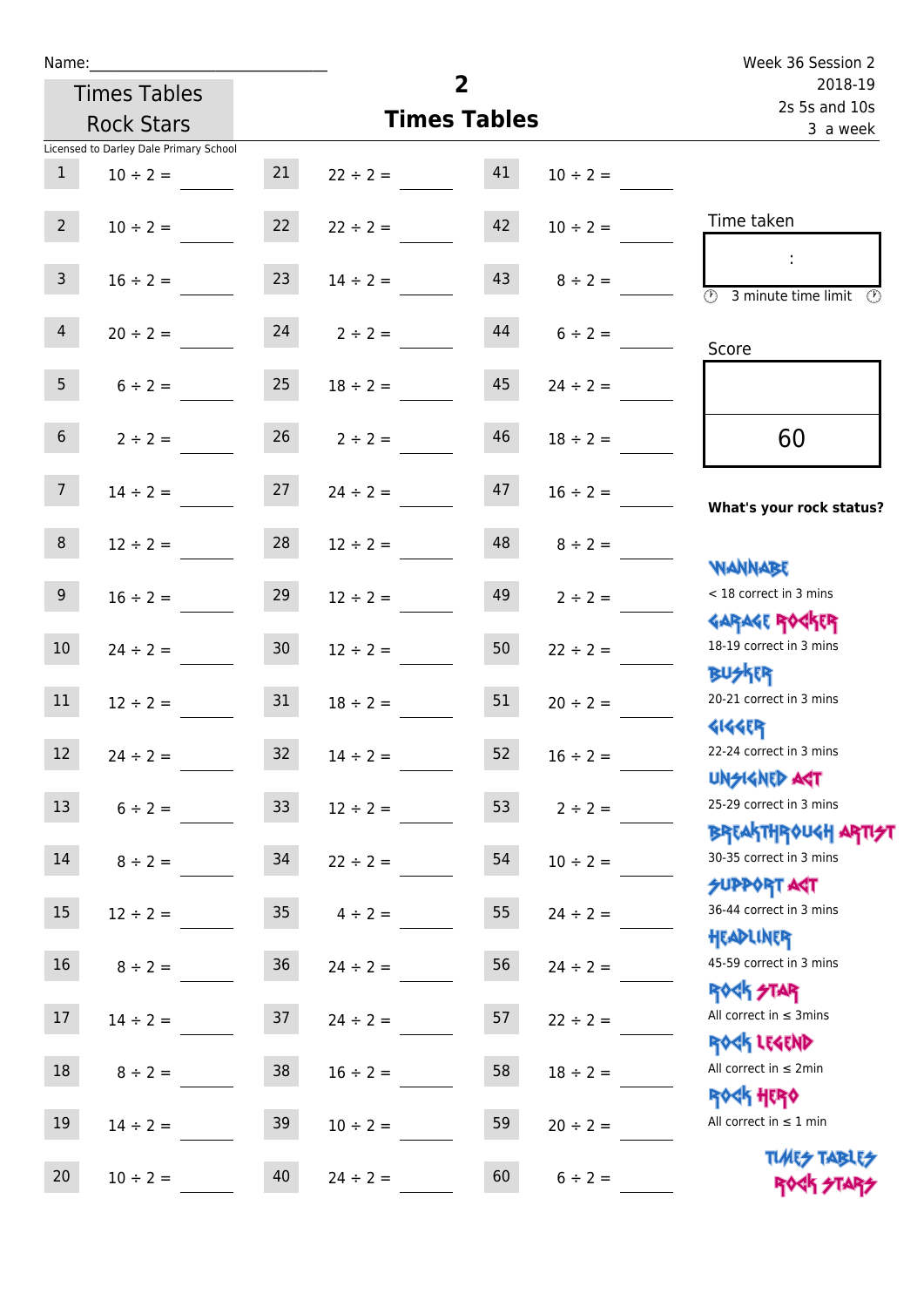| Name:           |                                        |                     |                      |    |                    | Week 36 Session 3                                                                       |
|-----------------|----------------------------------------|---------------------|----------------------|----|--------------------|-----------------------------------------------------------------------------------------|
|                 | <b>Times Tables</b>                    | $\overline{2}$      |                      |    |                    | 2018-19                                                                                 |
|                 | <b>Rock Stars</b>                      | <b>Times Tables</b> |                      |    |                    | 2s 5s and 10s<br>3 a week                                                               |
|                 | Licensed to Darley Dale Primary School |                     |                      |    |                    |                                                                                         |
| 1               | $2 \times 6 =$                         | 21                  | $2 \times 4 =$       | 41 | $16 \div 2 =$      |                                                                                         |
| $2^{\circ}$     | $2 \times 2 =$                         | 22                  | $2 \times 3 =$       | 42 | $6 \div 2 =$       | Time taken                                                                              |
| 3 <sup>7</sup>  | $2 \times 8 =$                         | 23                  | $2 \times 2 =$       | 43 | $8 \div 2 =$       | $\sim$<br>$\overline{\textcircled{2}}$ 3 minute time limit $\overline{\textcircled{2}}$ |
| $\overline{4}$  | $2 \times 12 =$                        | 24                  | $2 \times 11 =$      | 44 | $8 \div 2 =$       | Score                                                                                   |
| 5 <sub>1</sub>  | $2 \times 1 =$                         | 25                  | $2 \times 12 =$      | 45 | $2 \div 2 =$       |                                                                                         |
| 6 <sup>1</sup>  | $2 \times 12 =$                        | 26                  | $2 \times 8 =$       | 46 | $24 \div 2 =$      | 60                                                                                      |
| 7 <sup>7</sup>  | $2 \times 7 =$                         |                     | $27 \t 2 \times 5 =$ |    | $47 \t 4 \div 2 =$ | Add up your time                                                                        |
| 8               | $2 \times 10 =$                        | 28                  | $2 \times 1 =$       | 48 | $2 \div 2 =$       | <b>Mins</b><br>S1                                                                       |
| 9 <sub>o</sub>  | $2 \times 11 =$                        | 29                  | $2 \times 2 =$       | 49 | $10 \div 2 =$      |                                                                                         |
| 10 <sup>°</sup> | $2 \times 5 =$                         | 30 <sup>°</sup>     | $2 \times 12 =$      | 50 | $10 \div 2 =$      | $\begin{tabular}{c} Total \end{tabular}$                                                |
| 11              | $2 \times 5 =$                         | 31                  | $16 \div 2 =$        | 51 | $14 \div 2 =$      | <b>Secs</b>                                                                             |
| $12$            | $2 \times 4 =$                         | 32                  | $18 \div 2 =$        | 52 | $20 \div 2 =$      | S1                                                                                      |
| 13              | $2 \times 3 =$                         | 33 <sup>2</sup>     | $16 \div 2 =$        | 53 | $16 \div 2 =$      | Total $\_\_$                                                                            |
| 14              | $2 \times 6 =$                         | 34                  | $18 \div 2 =$        |    | $54 \t 4 \div 2 =$ | Add up your score                                                                       |
| 15              | $2 \times 12 =$                        | 35                  | $10 \div 2 =$        | 55 | $20 \div 2 =$      |                                                                                         |
| 16              | $2 \times 12 =$                        |                     | $36 \t 2 \div 2 =$   |    | $56 \t 6 \div 2 =$ | Total $\qquad$                                                                          |
| 17              | $2 \times 3 =$                         | 37                  | $16 \div 2 =$        |    | $57 \t 4 \div 2 =$ |                                                                                         |
| 18              | $2 \times 9 =$                         |                     | $38$ $2 \div 2 =$    | 58 | $14 \div 2 =$      |                                                                                         |
| 19              | $2 \times 1 =$                         |                     | $39 \t 4 \div 2 =$   | 59 | $16 \div 2 =$      |                                                                                         |
| 20              | $2 \times 11 =$                        | 40                  | $20 \div 2 =$        | 60 | $12 \div 2 =$      |                                                                                         |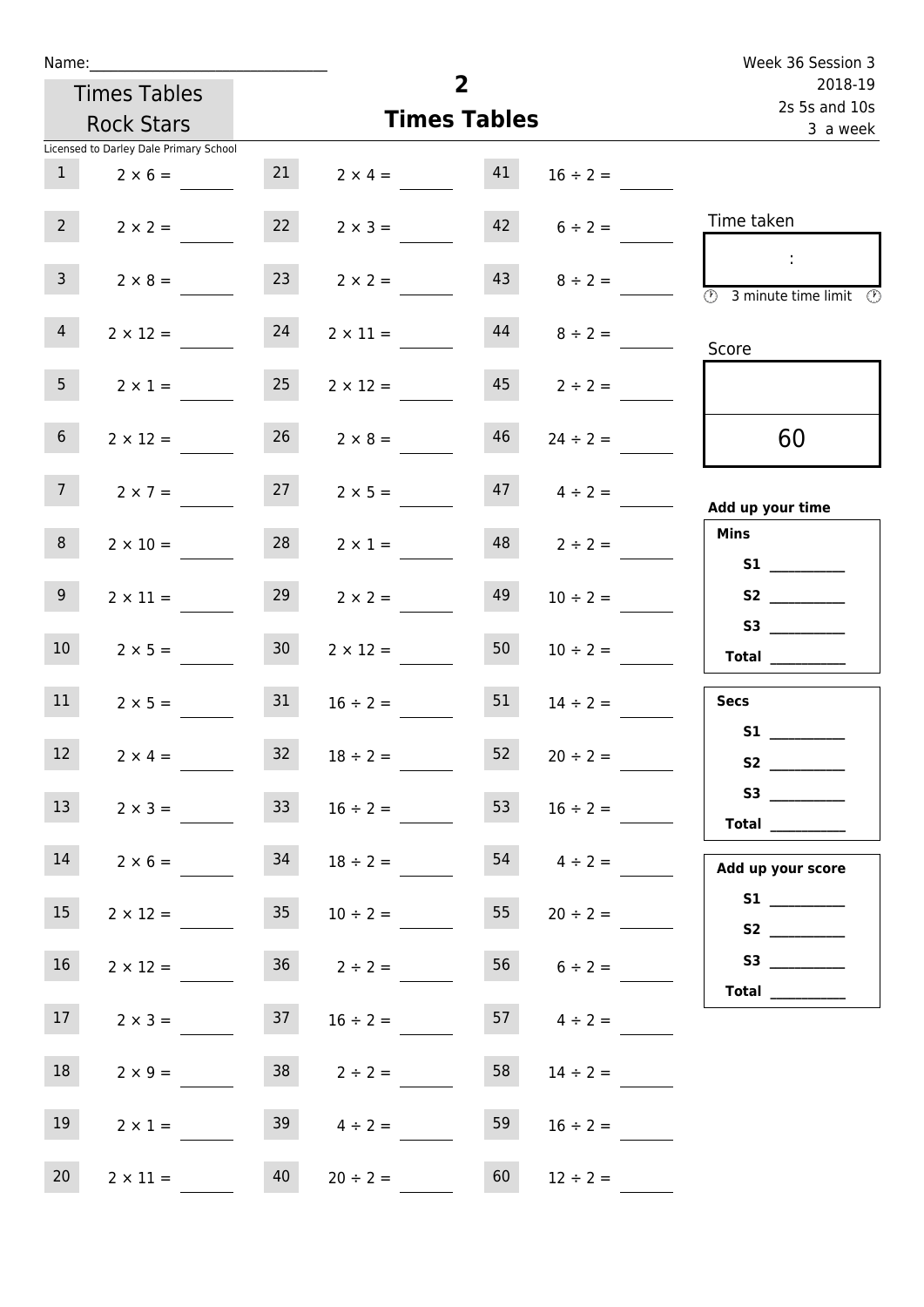| Name:               |                                        |                 |                     | 2,5,10                    |                 | Week 37 Session 1                                                                                   |
|---------------------|----------------------------------------|-----------------|---------------------|---------------------------|-----------------|-----------------------------------------------------------------------------------------------------|
| <b>Times Tables</b> |                                        |                 |                     | 2018-19                   |                 |                                                                                                     |
|                     | <b>Rock Stars</b>                      |                 | <b>Times Tables</b> | 2s 5s and 10s<br>3 a week |                 |                                                                                                     |
|                     | Licensed to Darley Dale Primary School |                 |                     |                           |                 |                                                                                                     |
| $\mathbf{1}$        | $5 \times 1 =$                         | 21              | $5 \times 10 =$     | 41                        | $1 \times 2 =$  |                                                                                                     |
| $2^{\circ}$         | $2 \times 8 =$                         | 22              | $2 \times 7 =$      | 42                        | $2 \times 2 =$  | Time taken                                                                                          |
| 3 <sup>7</sup>      | $10 \times 9 =$                        | 23              | $10 \times 1 =$     | 43                        | $3 \times 10 =$ | ÷<br>$\overline{(\mathcal{V})}$<br>3 minute time limit $\circled{0}$                                |
| $\overline{4}$      | $5 \times 5 =$                         | 24              | $2 \times 8 =$      | 44                        | $2 \times 5 =$  | Score                                                                                               |
| 5 <sub>1</sub>      | $2 \times 10 =$                        | 25              | $10 \times 10 =$    | 45                        | $3 \times 5 =$  |                                                                                                     |
| 6 <sup>1</sup>      | $2 \times 2 =$                         | 26              | $2 \times 9 =$      | 46                        | $5 \times 10 =$ | 60                                                                                                  |
| 7 <sup>7</sup>      | $10 \times 11 =$                       | 27              | $2 \times 12 =$     | 47                        | $4 \times 5 =$  | What's your rock status?                                                                            |
| 8                   | $2 \times 2 =$                         | 28              | $2 \times 12 =$     | 48                        | $10 \times 2 =$ | <b>NANNABE</b>                                                                                      |
| 9 <sub>o</sub>      | $2 \times 9 =$                         | 29              | $2 \times 6 =$      | 49                        | $9 \times 2 =$  | < 18 correct in 3 mins<br><b>GARAGE ROCKER</b>                                                      |
| 10 <sup>°</sup>     | $5 \times 7 =$                         | 30 <sup>°</sup> | $5 \times 7 =$      | 50                        | $1 \times 2 =$  | 18-19 correct in 3 mins<br><b>BUSKRR</b>                                                            |
| 11                  | $10 \times 7 =$                        | 31              | $1 \times 2 =$      | 51                        | $12 \times 2 =$ | 20-21 correct in 3 mins<br><b>4144EP</b>                                                            |
| 12 <sup>7</sup>     | $5 \times 1 =$                         | 32              | $5 \times 10 =$     | 52                        | $3 \times 2 =$  | 22-24 correct in 3 mins<br><b>UNSIGNED AGT</b>                                                      |
| 13                  | $10 \times 2 =$                        | 33 <sup>°</sup> | $9 \times 2 =$      | 53                        | $6 \times 2 =$  | 25-29 correct in 3 mins                                                                             |
| 14                  | $5 \times 4 =$                         | 34              | $9 \times 2 =$      | 54                        | $6 \times 10 =$ | <mark>ΒΡ</mark> ξΑ <mark>\ΤΗΡ</mark> ΦUGH <mark>ΑΡΤΙ<del>2</del>Τ</mark><br>30-35 correct in 3 mins |
| 15                  | $5 \times 5 =$                         | 35 <sub>2</sub> | $11 \times 10 =$    | 55                        | $4 \times 10 =$ | <b>SUPPORT AGT</b><br>36-44 correct in 3 mins                                                       |
| 16                  | $10 \times 9 =$                        | 36              | $1 \times 10 =$     | 56                        | $2 \times 10 =$ | HEADLINER<br>45-59 correct in 3 mins<br><b>ROCK STAR</b>                                            |
| 17                  | $10 \times 2 =$                        | 37              | $10 \times 2 =$     | 57                        | $2 \times 5 =$  | All correct in $\leq$ 3mins<br>ROCK LEGEND                                                          |
| 18                  | $2 \times 2 =$                         | 38              | $5 \times 2 =$      | 58                        | $5 \times 10 =$ | All correct in $\leq 2$ min<br><b>ROCK HERO</b>                                                     |
| 19                  | $10 \times 5 =$                        | 39              | $12 \times 5 =$     | 59                        | $5 \times 2 =$  | All correct in $\leq 1$ min                                                                         |
| 20                  | $5 \times 6 =$                         | 40              | $5 \times 10 =$     | 60                        | $9 \times 5 =$  | <b>TUARY TABLEY</b><br>ROCK STA                                                                     |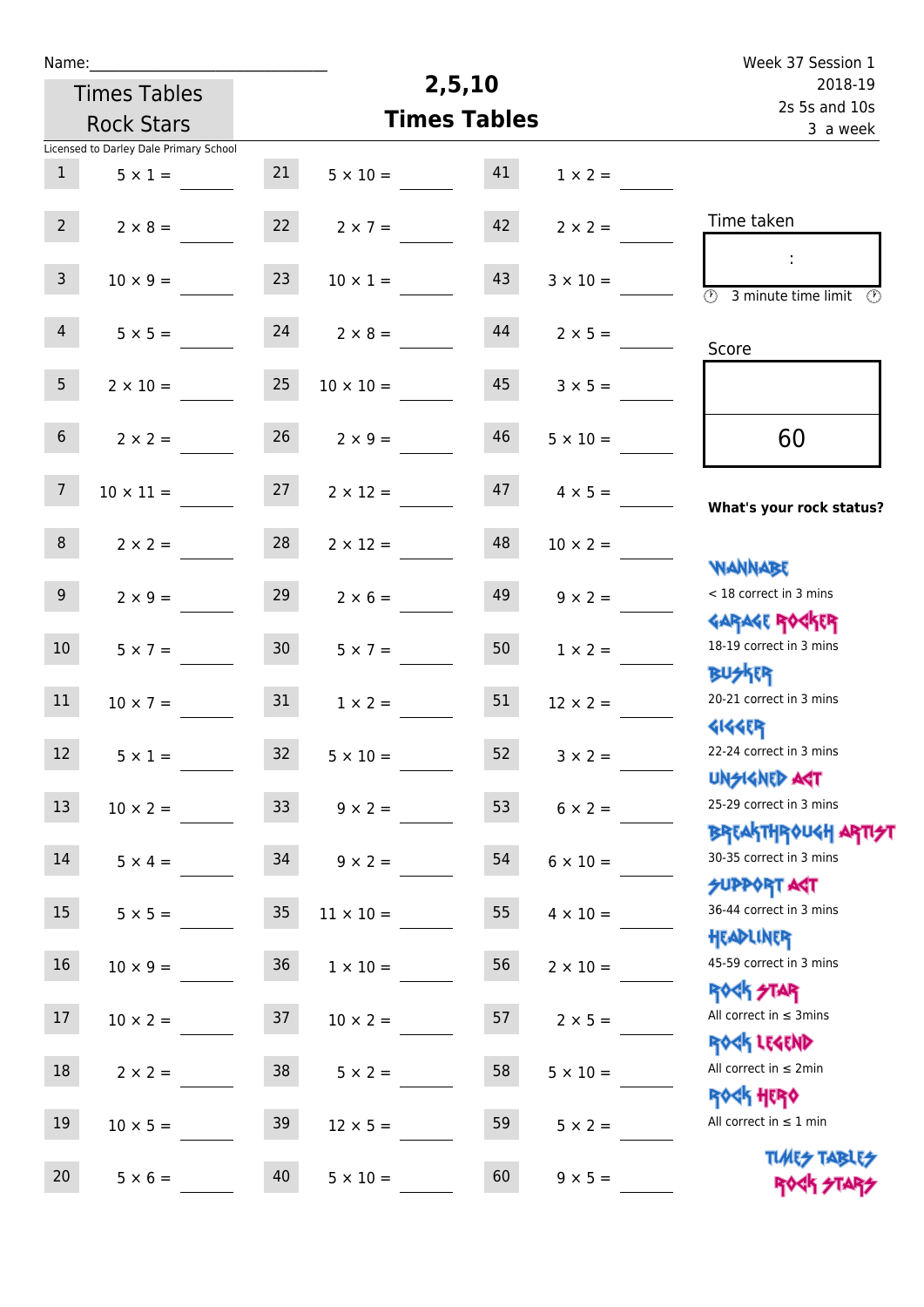| Name:                                  |                 |                     | 2,5,10                               |                     | Week 37 Session 2                                                |
|----------------------------------------|-----------------|---------------------|--------------------------------------|---------------------|------------------------------------------------------------------|
| <b>Times Tables</b>                    |                 |                     | 2018-19<br>2s 5s and 10s<br>3 a week |                     |                                                                  |
| <b>Rock Stars</b>                      |                 | <b>Times Tables</b> |                                      |                     |                                                                  |
| Licensed to Darley Dale Primary School |                 |                     |                                      |                     |                                                                  |
| $\mathbf{1}$<br>$40 \div 10 =$         | 21              | $35 \div 5 =$       | 41                                   | $4 \div 2 =$        |                                                                  |
| $2^{\circ}$<br>$20 \div 5 =$           | 22              | $18 \div 2 =$       | 42                                   | $18 \div 2 =$       | Time taken                                                       |
| $\overline{3}$<br>$30 \div 10 =$       | 23              | $10 \div 10 =$      | 43                                   | $45 \div 5 =$       | $\overline{\odot}$<br>3 minute time limit<br>$\odot$             |
| $\overline{4}$<br>$25 \div 5 =$        | 24              | $2 \div 2 =$        | 44                                   | $10 \div 5 =$       | Score                                                            |
| 5 <sup>1</sup><br>$55 \div 5 =$        | 25              | $15 \div 5 =$       | 45                                   | $2 \div 2 =$        |                                                                  |
| $6\phantom{.}$<br>$120 \div 10 =$      | 26              | $8 \div 2 =$        | 46                                   | $40 \div 5 =$       | 60                                                               |
| 7 <sup>7</sup><br>$5 ÷ 5 =$            | 27              | $90 \div 10 =$      | 47                                   | $20 \div 10 =$      | What's your rock status?                                         |
| 8<br>$35 \div 5 =$                     | 28              | $8 \div 2 =$        | 48                                   | $55 \div 5 =$       | <b>NANNABE</b>                                                   |
| 9<br>$10 \div 10 =$                    | 29              | $2 \div 2 =$        | 49                                   | $18 \div 2 =$       | < 18 correct in 3 mins                                           |
| 10<br>$14 \div 2 =$                    | 30 <sub>o</sub> | $50 \div 5 =$       | 50                                   | $100 \div 10 =$     | <b>GARAGE ROCKER</b><br>18-19 correct in 3 mins                  |
| 11<br>$80 \div 10 =$                   | 31              | $20 \div 10 =$      | 51                                   | $30 \div 10 =$      | DU外R<br>20-21 correct in 3 mins                                  |
| 12<br>$60 \div 10 =$                   | 32              | $18 \div 2 =$       |                                      | $52 \t 24 \div 2 =$ | <b>4144EP</b><br>22-24 correct in 3 mins<br>UNSIGNED ACT         |
| 13<br>$70 \div 10 =$                   | 33              | $10 \div 5 =$       | 53                                   | $20 \div 10 =$      | 25-29 correct in 3 mins<br><b>BREAKTHROUGH ARTI<del>S</del>T</b> |
| 14<br>$20 \div 2 =$                    | 34              | $10 \div 2 =$       | 54                                   | $40 \div 10 =$      | 30-35 correct in 3 mins<br><b>SUPPORT ART</b>                    |
| 15<br>$2 \div 2 =$                     | 35              | $80 \div 10 =$      | 55                                   | $70 \div 10 =$      | 36-44 correct in 3 mins<br>HEADLINER                             |
| 16<br>$40 \div 5 =$                    | 36 <sub>2</sub> | $6 \div 2 =$        | 56                                   | $20 \div 10 =$      | 45-59 correct in 3 mins                                          |
| 17<br>$35 \div 5 =$                    | 37              | $35 \div 5 =$       | 57                                   | $18 \div 2 =$       | <b>ROCK STAR</b><br>All correct in $\leq$ 3mins                  |
| 18<br>$5 \div 5 =$                     | 38              | $2 \div 2 =$        | 58                                   | $24 \div 2 =$       | ROCK LEGEND<br>All correct in $\leq 2$ min                       |
| 19<br>$8 \div 2 =$                     | 39              | $40 \div 10 =$      | 59                                   | $40 \div 5 =$       | <b>ROCK HERO</b><br>All correct in $\leq 1$ min                  |
| 20<br>$45 \div 5 =$                    | 40              | $25 \div 5 =$       | 60                                   | $30 \div 5 =$       | <b>TUARS TABLES</b><br>ROCK STARS                                |